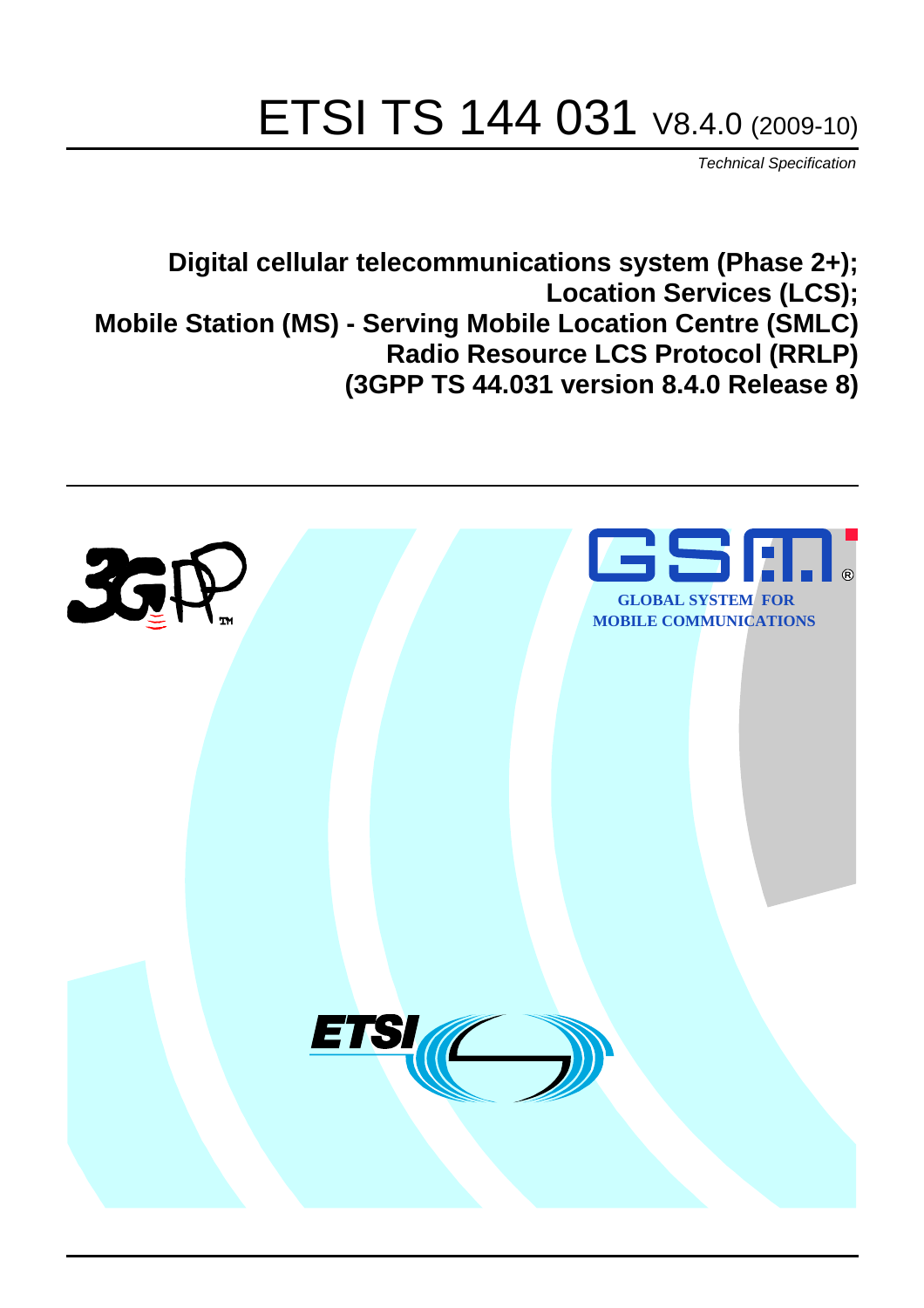Reference RTS/TSGG-0244031v840

> Keywords GSM

#### *ETSI*

#### 650 Route des Lucioles F-06921 Sophia Antipolis Cedex - FRANCE

Tel.: +33 4 92 94 42 00 Fax: +33 4 93 65 47 16

Siret N° 348 623 562 00017 - NAF 742 C Association à but non lucratif enregistrée à la Sous-Préfecture de Grasse (06) N° 7803/88

#### *Important notice*

Individual copies of the present document can be downloaded from: [http://www.etsi.org](http://www.etsi.org/)

The present document may be made available in more than one electronic version or in print. In any case of existing or perceived difference in contents between such versions, the reference version is the Portable Document Format (PDF). In case of dispute, the reference shall be the printing on ETSI printers of the PDF version kept on a specific network drive within ETSI Secretariat.

Users of the present document should be aware that the document may be subject to revision or change of status. Information on the current status of this and other ETSI documents is available at <http://portal.etsi.org/tb/status/status.asp>

If you find errors in the present document, please send your comment to one of the following services: [http://portal.etsi.org/chaircor/ETSI\\_support.asp](http://portal.etsi.org/chaircor/ETSI_support.asp)

#### *Copyright Notification*

No part may be reproduced except as authorized by written permission. The copyright and the foregoing restriction extend to reproduction in all media.

> © European Telecommunications Standards Institute 2009. All rights reserved.

**DECT**TM, **PLUGTESTS**TM, **UMTS**TM, **TIPHON**TM, the TIPHON logo and the ETSI logo are Trade Marks of ETSI registered for the benefit of its Members.

**3GPP**TM is a Trade Mark of ETSI registered for the benefit of its Members and of the 3GPP Organizational Partners. **LTE**™ is a Trade Mark of ETSI currently being registered

for the benefit of its Members and of the 3GPP Organizational Partners.

**GSM**® and the GSM logo are Trade Marks registered and owned by the GSM Association.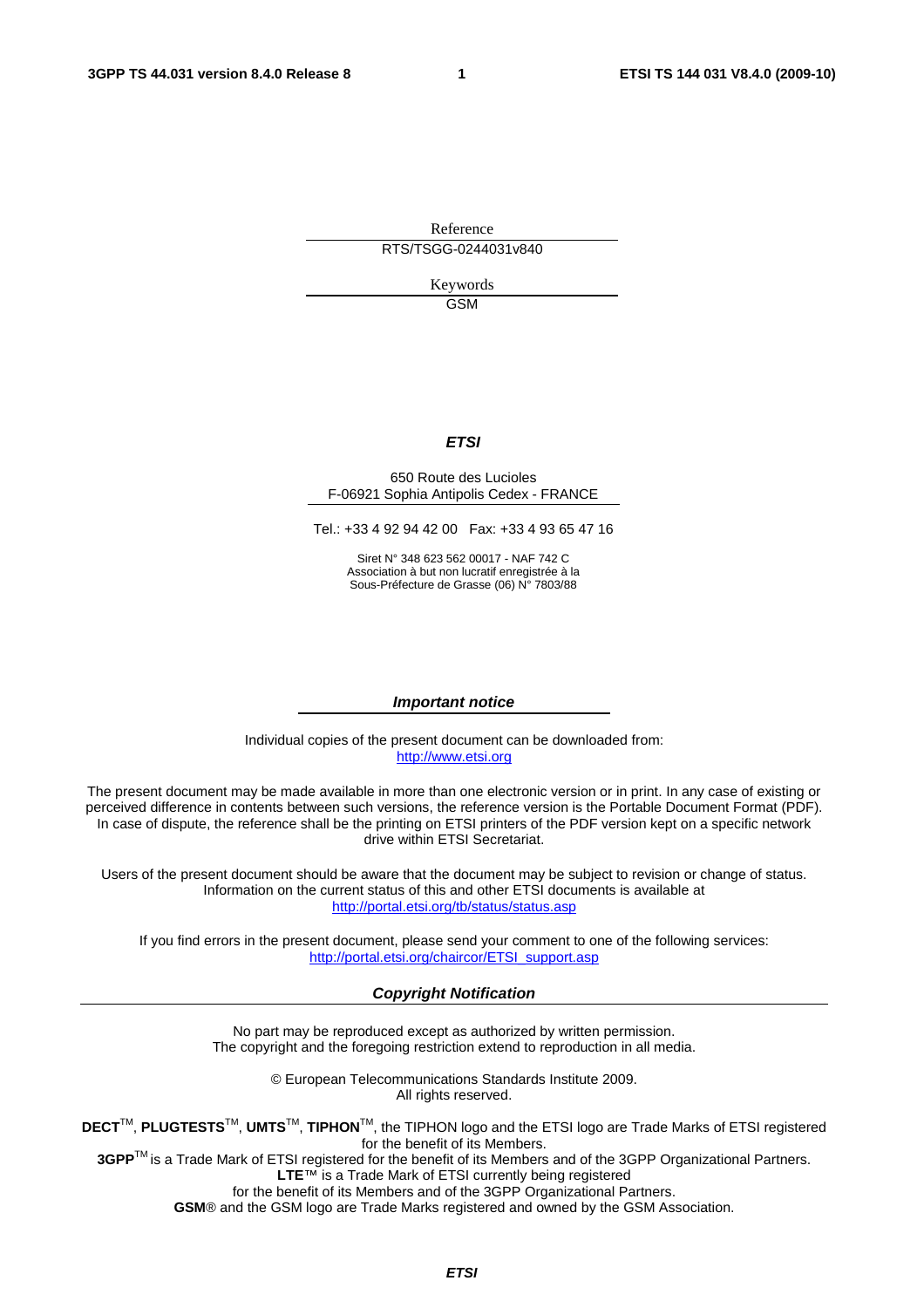# Intellectual Property Rights

IPRs essential or potentially essential to the present document may have been declared to ETSI. The information pertaining to these essential IPRs, if any, is publicly available for **ETSI members and non-members**, and can be found in ETSI SR 000 314: *"Intellectual Property Rights (IPRs); Essential, or potentially Essential, IPRs notified to ETSI in respect of ETSI standards"*, which is available from the ETSI Secretariat. Latest updates are available on the ETSI Web server [\(http://webapp.etsi.org/IPR/home.asp](http://webapp.etsi.org/IPR/home.asp)).

Pursuant to the ETSI IPR Policy, no investigation, including IPR searches, has been carried out by ETSI. No guarantee can be given as to the existence of other IPRs not referenced in ETSI SR 000 314 (or the updates on the ETSI Web server) which are, or may be, or may become, essential to the present document.

### Foreword

This Technical Specification (TS) has been produced by ETSI 3rd Generation Partnership Project (3GPP).

The present document may refer to technical specifications or reports using their 3GPP identities, UMTS identities or GSM identities. These should be interpreted as being references to the corresponding ETSI deliverables.

The cross reference between GSM, UMTS, 3GPP and ETSI identities can be found under <http://webapp.etsi.org/key/queryform.asp>.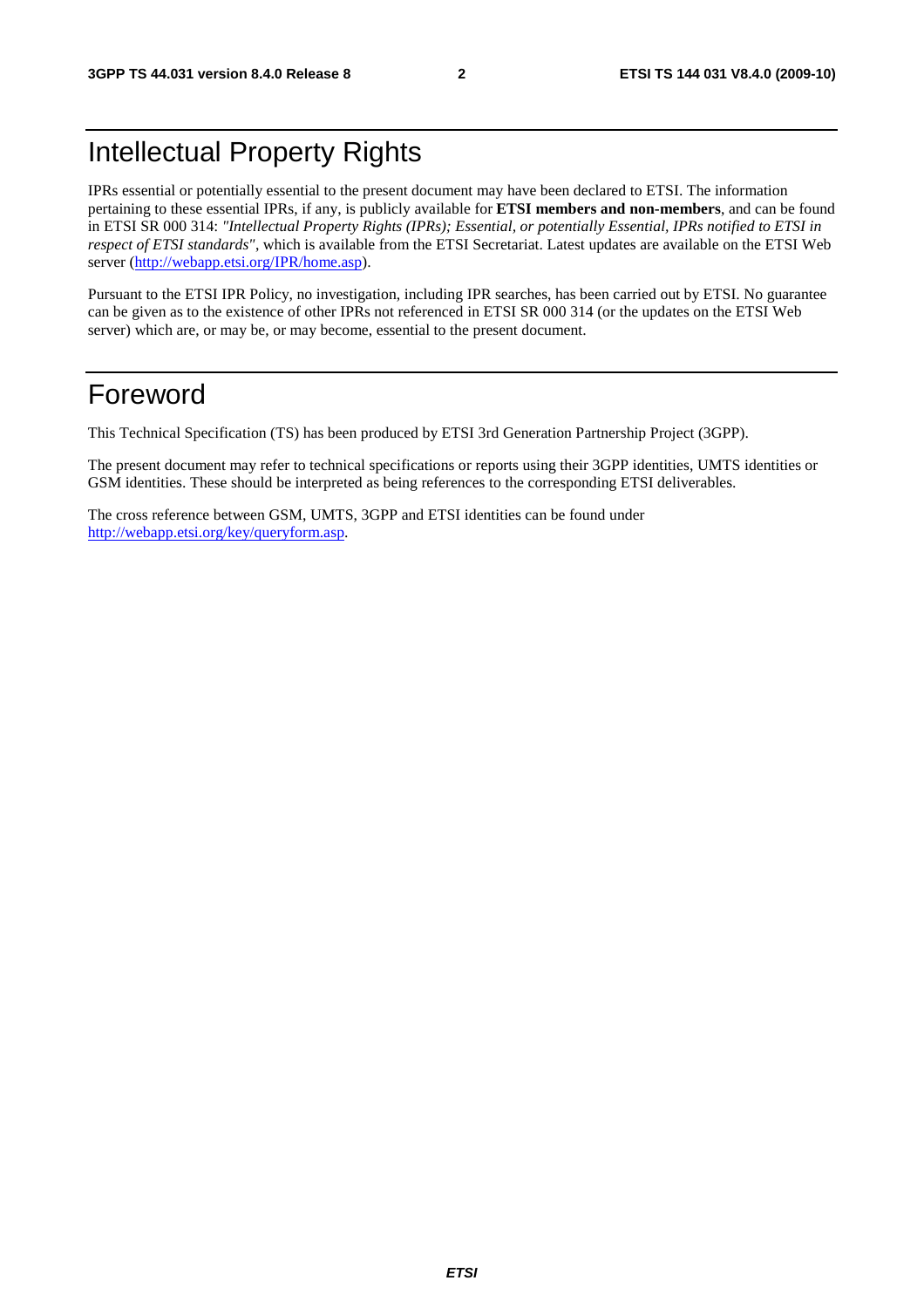$\mathbf{3}$ 

# Contents

| 1              |                               |  |
|----------------|-------------------------------|--|
| 1.1            |                               |  |
| 1.2            |                               |  |
| $\overline{2}$ |                               |  |
| 2.1            |                               |  |
| 2.2            |                               |  |
| 2.3            |                               |  |
| 2.3a           |                               |  |
| 2.4<br>2.5     |                               |  |
| 2.5.1          |                               |  |
| 2.5.1a         |                               |  |
| 2.5.2          |                               |  |
| 2.5.3          |                               |  |
| 2.5.4          |                               |  |
| 2.5.5          |                               |  |
| 2.5.6          |                               |  |
| 2.5.7          |                               |  |
| 2.5.8          |                               |  |
| 2.5.8a         |                               |  |
| 2.5.9          |                               |  |
| 3              |                               |  |
| 3.1            |                               |  |
| 3.2            |                               |  |
| 3.3            |                               |  |
| 4              |                               |  |
| 4.1            |                               |  |
| 4.2            |                               |  |
| 4.3            |                               |  |
| 4.4            |                               |  |
| 4.5            |                               |  |
| 4.6            |                               |  |
| 4.7            |                               |  |
| 5              |                               |  |
| 5.1            |                               |  |
| 6              |                               |  |
| 6.1            |                               |  |
| 6.2            |                               |  |
|                |                               |  |
|                | <b>Annex A (informative):</b> |  |
| A.1            |                               |  |
| A.2<br>A.2.1   |                               |  |
| A.2.2          |                               |  |
| A.2.2.1        |                               |  |
| A.2.2.1a       |                               |  |
| A.2.2.2        |                               |  |
| A.2.2.3        |                               |  |
| A.2.2.4        |                               |  |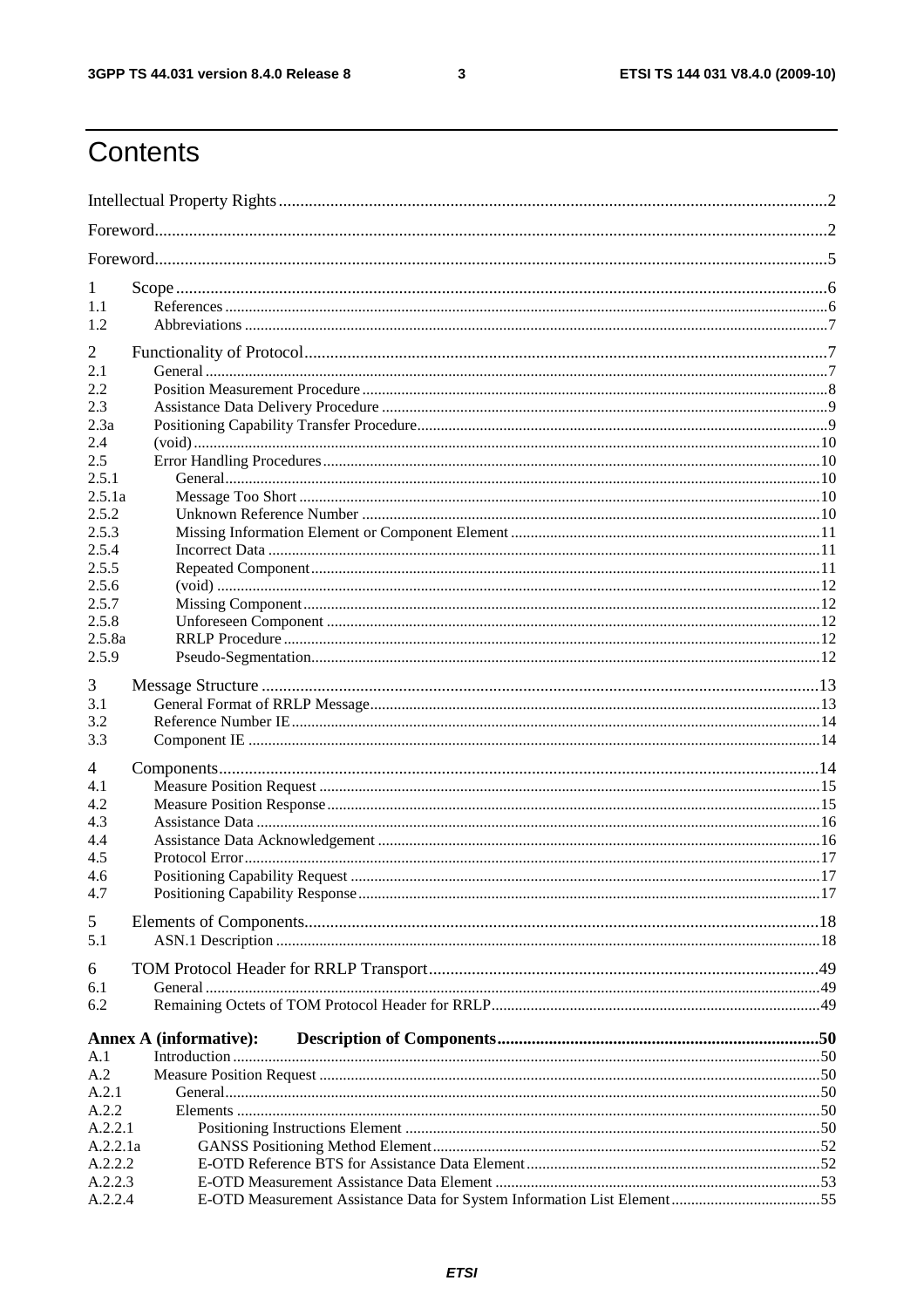| A.2.2.4a<br>A.2.2.4b |                               |  |
|----------------------|-------------------------------|--|
| A.2.2.4c             |                               |  |
| A.2.2.4d             |                               |  |
|                      |                               |  |
| A.2.2.4e             |                               |  |
| A.2.2.4f             |                               |  |
| A.2.2.4g             |                               |  |
| A.2.2.5              |                               |  |
| A.3                  |                               |  |
| A.3.1                |                               |  |
| A.3.2                |                               |  |
| A.3.2.1              |                               |  |
| A.3.2.2              |                               |  |
| A.3.2.3              |                               |  |
| A.3.2.3a             |                               |  |
| A.3.2.4              |                               |  |
| A.3.2.5              |                               |  |
| A.3.2.6              |                               |  |
| A.3.2.6a             |                               |  |
| A.3.2.6b             |                               |  |
| A.3.2.7              |                               |  |
| A.3.2.8              |                               |  |
| A.3.2.9              |                               |  |
| A.3.2.10             |                               |  |
| A.3.2.10.1           |                               |  |
| A.4                  |                               |  |
| A.4.1                |                               |  |
| A.4.2                |                               |  |
| A.4.2.1              |                               |  |
| A.4.2.2              |                               |  |
| A.4.2.3              |                               |  |
| A.4.2.4              |                               |  |
| A.4.2.4a             |                               |  |
| A.4.2.4b             |                               |  |
| A.4.2.4c             |                               |  |
| A.4.2.5              |                               |  |
| A.4.2.6              |                               |  |
| A.4.2.6.1            |                               |  |
| A.4.2.6.2            |                               |  |
| A.4.2.7              |                               |  |
| A.4.2.8              |                               |  |
| A.5                  |                               |  |
| A.5.1                |                               |  |
| A.6                  |                               |  |
| A.6.1                |                               |  |
| A.6.2                |                               |  |
| A.7                  |                               |  |
| A.7.1                |                               |  |
| A.8                  |                               |  |
| A.8.1                |                               |  |
| A.8.2                |                               |  |
| A.8.2.1              |                               |  |
| A.8.2.2              |                               |  |
| A.8.2.3              |                               |  |
|                      | <b>Annex B</b> (informative): |  |
|                      |                               |  |
|                      |                               |  |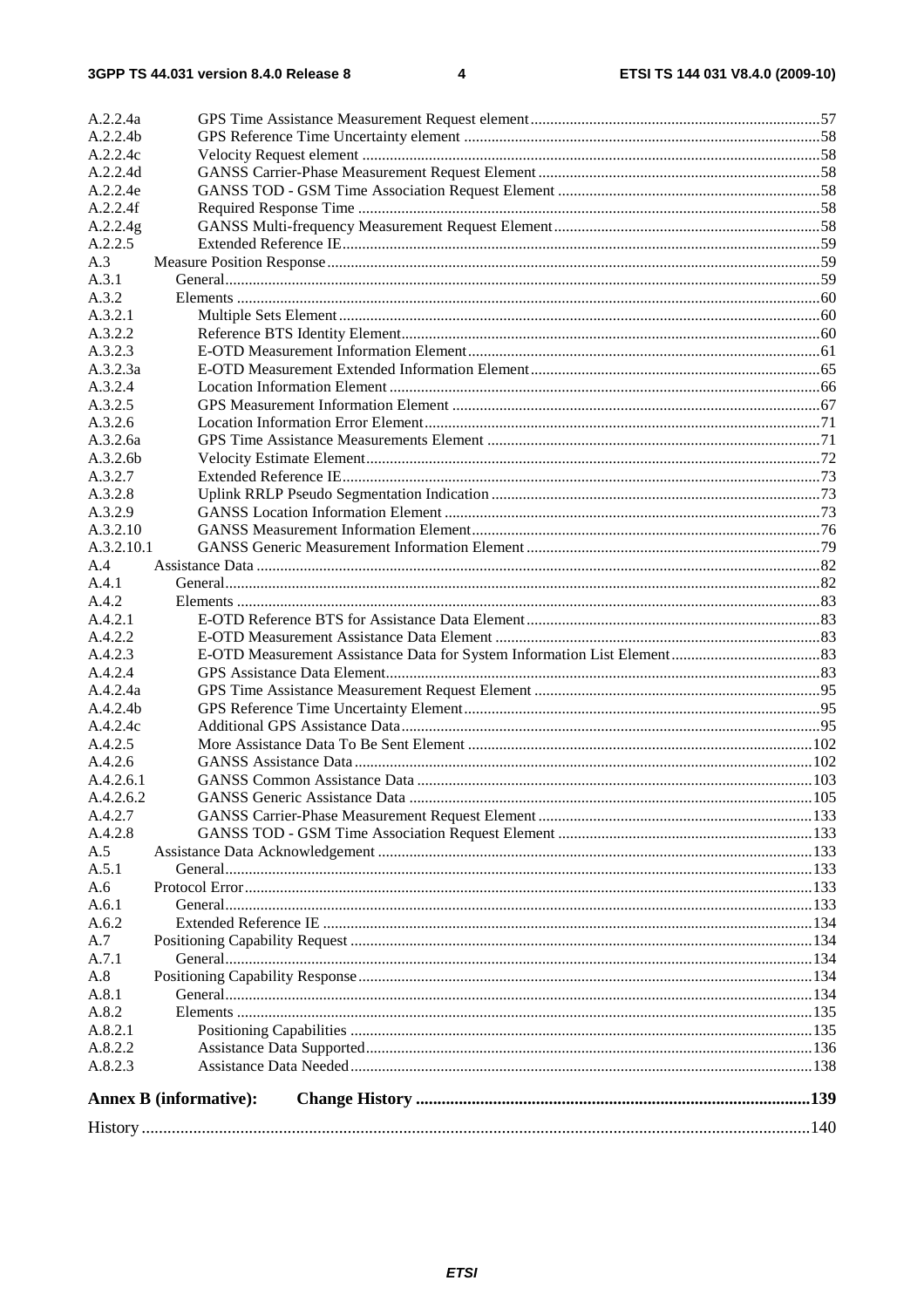# Foreword

This Technical Specification has been produced by the 3<sup>rd</sup> Generation Partnership Project (3GPP).

The contents of the present document are subject to continuing work within the TSG and may change following formal TSG approval. Should the TSG modify the contents of the present document, it will be re-released by the TSG with an identifying change of release date and an increase in version number as follows:

Version x.y.z

where:

- x the first digit:
	- 1 presented to TSG for information;
	- 2 presented to TSG for approval;
	- 3 or greater indicates TSG approved document under change control.
- y the second digit is incremented for all changes of substance, i.e. technical enhancements, corrections, updates, etc.
- z the third digit is incremented when editorial only changes have been incorporated in the document.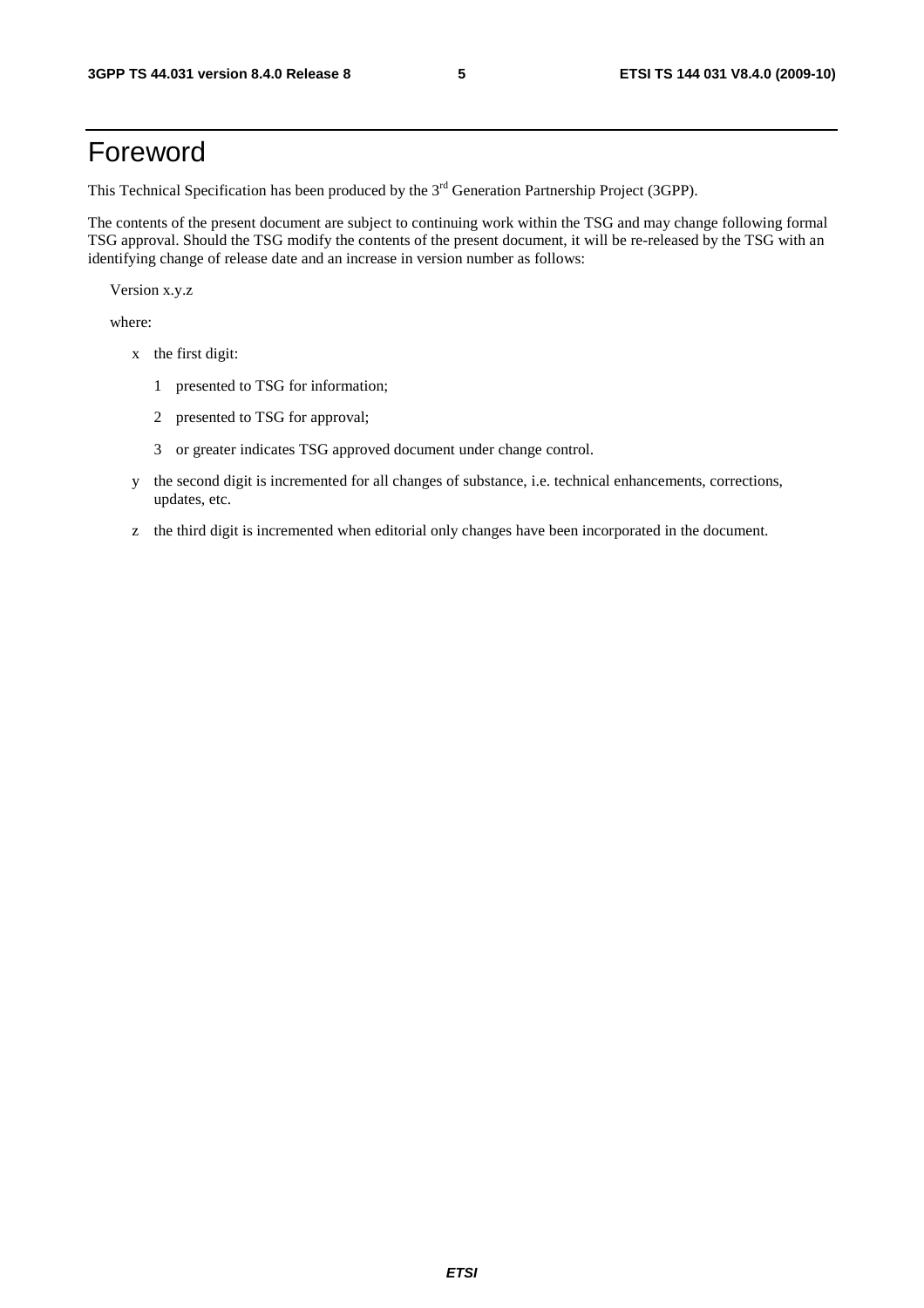### 1 Scope

The present document contains the definition of the Radio Resource LCS Protocol (RRLP) to be used between the Mobile Station (MS) and the Serving Mobile Location Centre (SMLC).

Clause 2 defines the functionality of the protocol. Clause 3 describes the message structure, and Clause 4 the structure of components. Clause 5 contains the ASN.1 description of the components.

#### 1.1 References

The following documents contain provisions which, through reference in this text, constitute provisions of the present document.

- References are either specific (identified by date of publication, edition number, version number, etc.) or non-specific.
- For a specific reference, subsequent revisions do not apply.
- For a non-specific reference, the latest version applies. In the case of a reference to a 3GPP document (including a GSM document), a non-specific reference implicitly refers to the latest version of that document *in the same Release as the present document*.
- [1] 3GPP TR 21.905: "Vocabulary for 3GPP Specifications".
- [2] 3GPP TS 43.059: "Functional Stage 2 Description of Location Services in GERAN".
- [3] 3GPP TS 29.002: "Mobile Application Part (MAP) specification".
- [4] ITU-T Recommendation X.691: "Information technology ASN.1 encoding rules: Specification of Packed Encoding Rules (PER)".
- [5] ITU-T Recommendation X.680: "Information technology Abstract Syntax Notation One (ASN.1): Specification of basic notation".
- [6] 3GPP TS 23.032: "Universal Geographical Area Description (GAD)".
- [7] 3GPP TS 49.031: "Location Services (LCS); Base Station System Application Part LCS Extension (BSSAP-LE)".
- [8] ICD-GPS-200, Navstar GPS Space Segment/Navigation User Interfaces.
- [9] RTCM-SC104, RTCM Recommended Standards for Differential GNSS Service (v.2.2).
- [10] 3GPP TS 44.064: "General Packet Radio Service (GPRS); Mobile Station Serving GPRS Support Node (MS-SGSN); Logical Link Control (LLC) layer specification".
- [11] Galileo OS Signal in Space ICD (OS SIS ICD), Draft 0, Galileo Joint Undertaking, May 23rd, 2006.
- [12] IS-GPS-200, Revision D, Navstar GPS Space Segment/Navigation User Interfaces, March 7<sup>th</sup>, 2006.
- [13] IS-GPS-705, Navstar GPS Space Segment/User Segment L5 Interfaces, September 22, 2005.
- [14] IS-GPS-800, Navstar GPS Space Segment/User Segment L1C Interfaces, March 31, 2008.
- [15] Specification for the Wide Area Augmentation System (WAAS), US Department of Transportation, Federal Aviation Administration, DTFA01-96-C-00025, 2001.
- [16] IS-QZSS, Quasi Zenith Satellite System Navigation Service Interface Specifications for QZSS, Ver.1.0, June 17, 2008.
- [17] Global Navigation Satellite System GLONASS Interface Control Document, Version 5, 2002.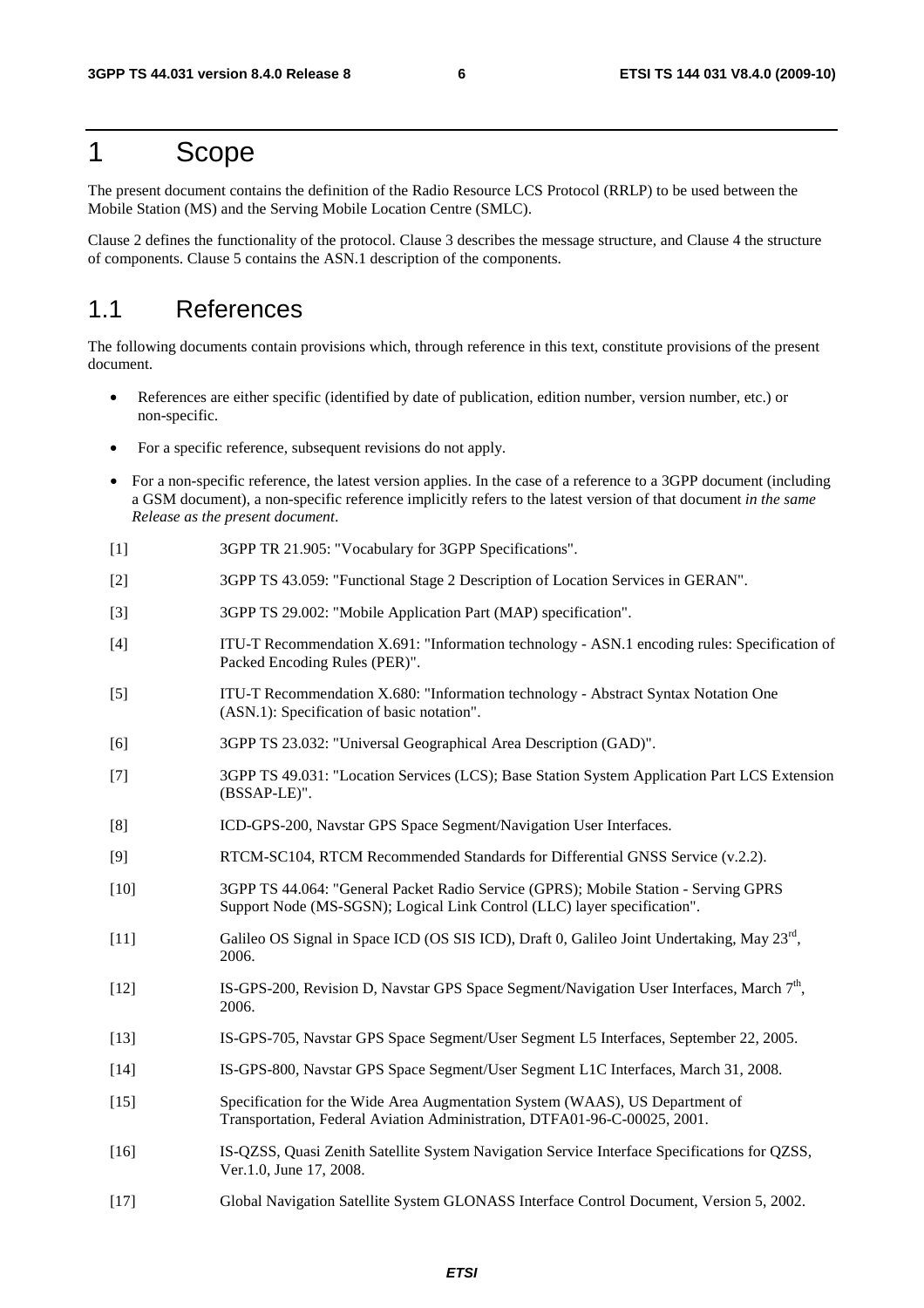### 1.2 Abbreviations

For the purposes of the present document, the following abbreviations and the abbreviations given in 3GPP TR 21.905 or in 3GPP TS 43.059 apply.

| <b>Accumulated Delta-Range</b>                                                               |
|----------------------------------------------------------------------------------------------|
| Civil Navigation                                                                             |
| Earth-Centered, Earth-Fixed                                                                  |
| Earth-Centered-Inertial                                                                      |
| European Geostationary Navigation Overlay Service                                            |
| <b>Forward Error Correction</b>                                                              |
| GPS Aided Geo Augmented Navigation                                                           |
| Interface Control Document                                                                   |
| Galileo and Additional Navigation Satellite Systems                                          |
| GLObal'naya NAvigatsionnaya Sputnikovaya Sistema (Engl.: Global Navigation Satellite System) |
| Global Navigation Satellite System                                                           |
| Issue of Data                                                                                |
| Least Significant Bit                                                                        |
| Multi-functional Satellite Augmentation System                                               |
| <b>Most Significant Bit</b>                                                                  |
| mean solar day                                                                               |
| Navigation                                                                                   |
| National Institute of Information and Communications Technology                              |
| Parametry Zemli 1990 Goda - Parameters of the Earth Year 1990                                |
| Quasi-Zenith Satellite System                                                                |
| Space Based Augmentation System                                                              |
| Space Vehicle                                                                                |
| <b>US Naval Observatory</b>                                                                  |
| Wide Area Augmentation System                                                                |
| World Geodetic System 1984                                                                   |
|                                                                                              |

# 2 Functionality of Protocol

### 2.1 General

The present document defines one generic RRLP message that is used to transfer Location Services (LCS) related information between the Mobile Station (MS) and the Serving Mobile Location Centre (SMLC). Usage of the RRLP protocol on a general level is described in 3GPP TS 43.059 that includes Stage 2 description of LCS.

One message includes one of the following components:

- Measure Position Request;
- Measure Position Response;
- Assistance Data:
- Assistance Data Acknowledgement;
- Protocol Error;
- Positioning Capability Request;
- Positioning Capability Response.

Next sub-clauses describe the usage of these components.

Delivery of components may be supported in the RRLP level using pseudo-segmentation by sending several shorter messages instead of one long message. Any assistance data that is successfully delivered to an MS and acknowledged prior to the interruption of the positioning procedure by an event like handover, or by any other event that causes an MS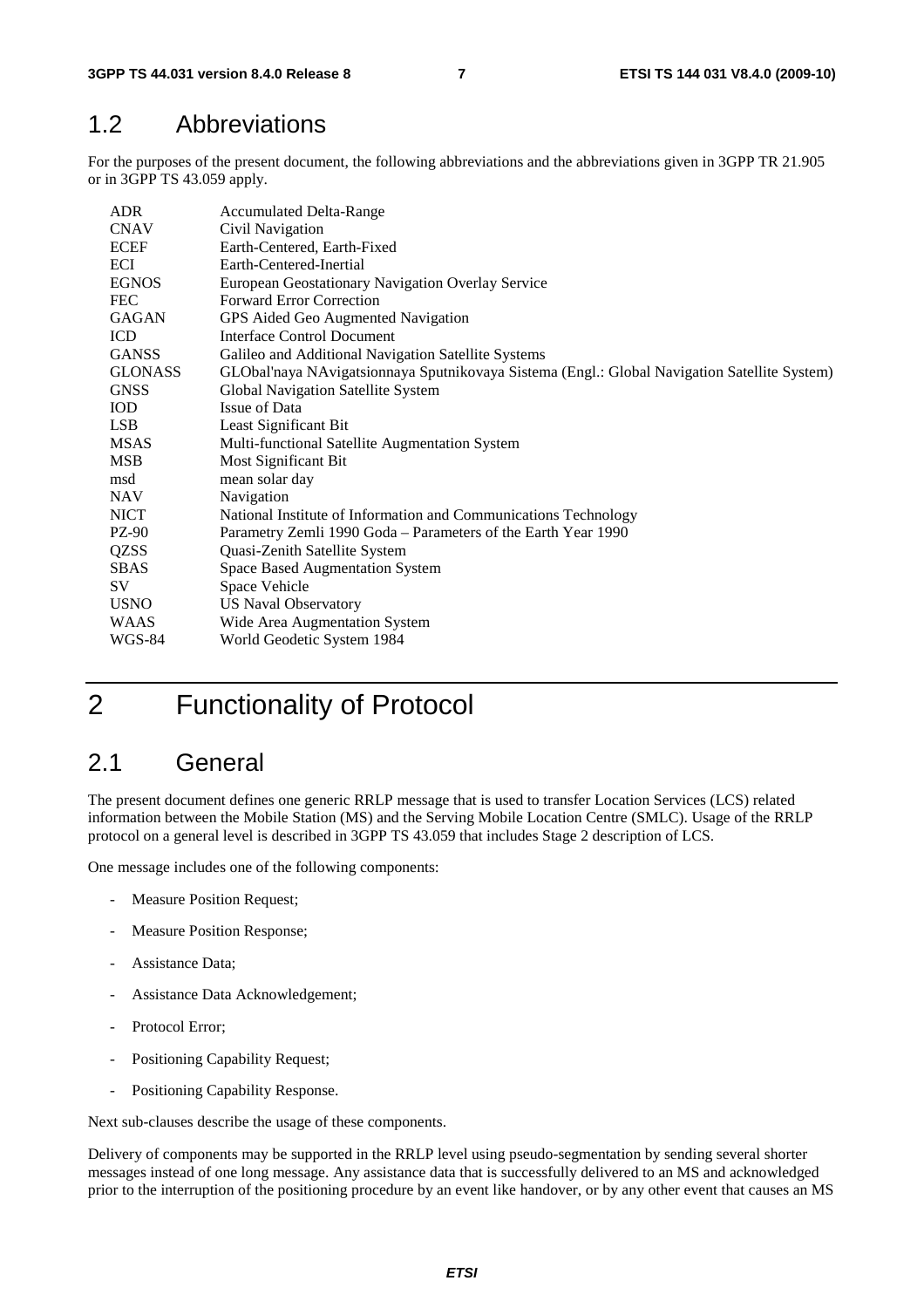to terminate the positioning procedure or delivery of assistance data (see 3GPP TS 43.059), shall be retained by the MS and need not be resent by the SMLC when positioning or delivery of assistance data is again re-attempted.

The RRLP maximum PDU size is 242 octets. If the amount of data that needs to be sent is larger than RRLP maximum PDU size, the RRLP pseudo-segmentation shall be used. The RRLP pseudo-segmentation is the use of several RRLP components (one in each RRLP message) to deliver a large amount of information. For SMLC to MS messages, the Assistance Data component is the one that is sent several times in order to deliver the information. For MS to SMLC messages, the Measure Position Response component may be sent twice in order to deliver the information. Legacy MS and SMLC (3GPP Rel-4 or older) may send RRLP components that are larger than the RRLP maximum PDU size. In this case lower level segmentation will be used.

### 2.2 Position Measurement Procedure

The purpose of this procedure is to enable the SMLC to request for position measurement data or location estimate from the MS, and the MS to respond to the request with measurements or location estimate.



**Figure 2.1: Position Measurement procedure** 

- 1. The Measure Position Request component and any Assistance Data Delivery Procedure may be preceded by a Positioning Capability Transfer procedure (see sub-clause 2.3a) to transfer the MS positioning capabilities to the SMLC.
- 2. The Measure Position Request component may be preceded by an Assistance Data Delivery Procedure (see subclause 2.3) to deliver some or all of the entire set of assistance data that is needed by the subsequent positioning procedure (steps 3-5).
- 3. The SMLC sends the Measure Position Request component in a RRLP message to the MS. The component includes QoS, other instructions, and possible assistance data to the MS. The RRLP message contains a reference number and an extended reference ID of the request.
- 4. The MS sends a RRLP message containing the Protocol Error component to the SMLC, if there is a problem that prevents the MS to receive a complete and understandable Measure Position Request component. The RRLP message contains the reference number and, if available, the extended reference ID included in the Measure Position Request received incomplete. The Protocol Error component includes a more specific reason. When the SMLC receives the Protocol Error component, it may try to resend the Measure Position Request (go back to the step 3), abort location, or start a new position measurement procedure (e.g. with updated assistance data).
- 5. The MS tries to perform the requested location measurements, and possibly calculates it own position. When the MS has location measurements, location estimate, or an error indication (measurements/location estimation not possible), it sends the results in the Measure Position Response component to the SMLC. The RRLP message contains the reference number and, if received, the extended reference ID of the request originally received in the step 3. The MS may optionally send one additional Measure Position Response component in a second RRLP message to the SMLC if the amount of information it needs to transfer to the SMLC is too large to fit into one single Measure Position Response component (uplink RRLP pseudo-segmentation). This RRLP message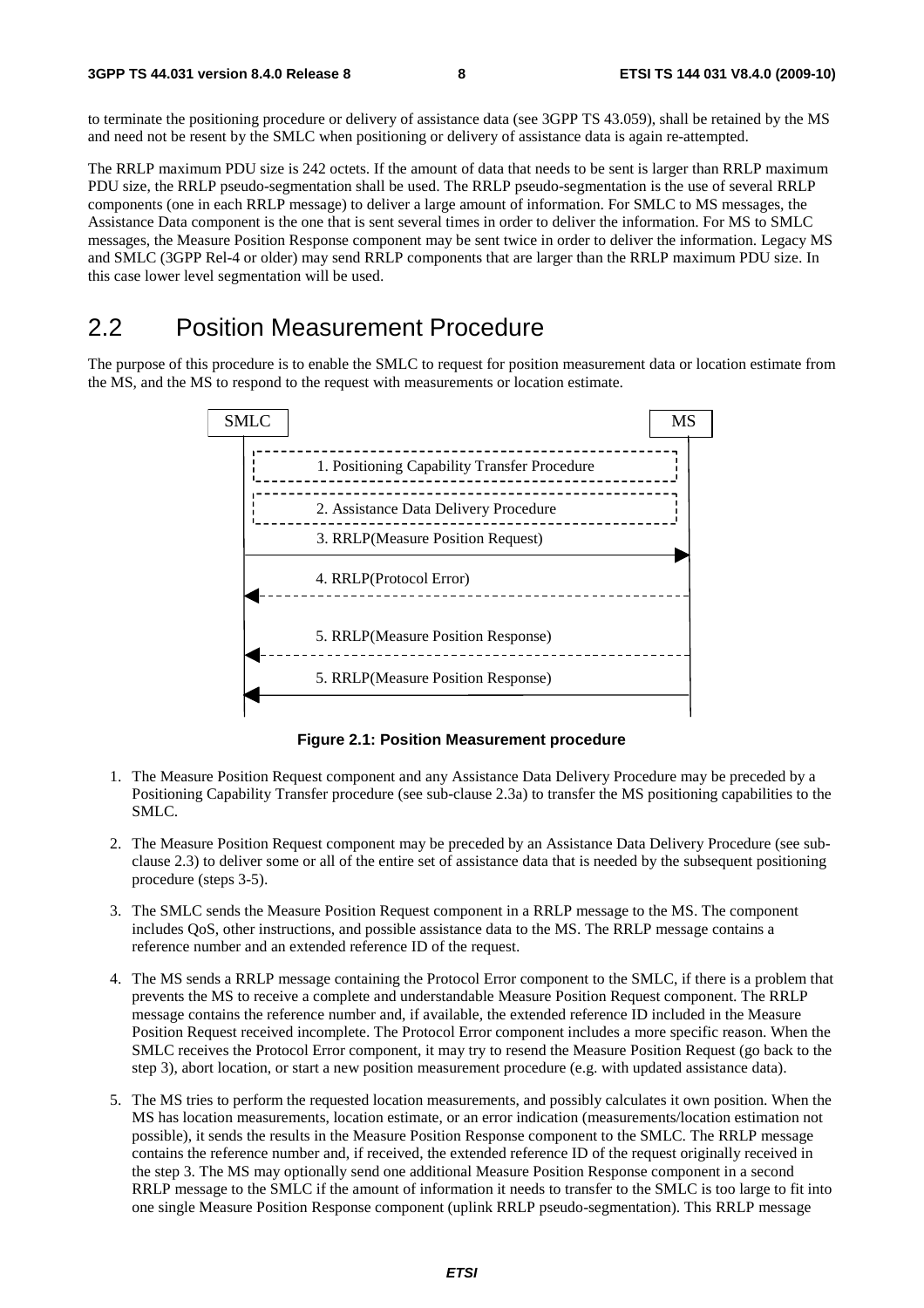also contains the reference number and, if received, the extended reference ID of the request originally received in the step 3. If two components are sent, the MS shall indicate in the first component that it is the first of many components and in the second one that it is the second of many components. If there is a problem that prevents the SMLC to receive a complete and understandable Measure Position Response component, the SMLC may decide to abort location, or start a new position measurement procedure instead. If additional Measure Position Response components are received by the SMLC after the  $1<sup>st</sup>$  and optional  $2<sup>nd</sup>$  one, they shall be ignored.

### 2.3 Assistance Data Delivery Procedure

The purpose of this procedure is to enable the SMLC to send assistance data to the MS related to position measurement and/or location calculation. Notice that RRLP protocol is not used by the MS to request assistance data, only to deliver it to the MS. The entire set of assistance data (i.e. the total amount of assistance data that the SMLC has decided to send in the current procedure) may be delivered in one or several Assistance Data components. In this case steps 1 and 3 below may be repeated several times by the SMLC. If several components are sent, the SMLC shall await the acknowledgement of each component before the next Assistance Data component is sent. If Assistance Data Delivery is used as part of the Position Measurement Procedure, as described in sub-clause 2.2, then some assistance data may be delivered in the final RRLP Measure Position Request.



**Figure 2.2: Assistance Data Delivery procedure** 

- 1. The SMLC sends the Assistance Data component to the MS. The component includes assistance data for location measurement and/or location calculation. The RRLP message contains a reference number and an extended reference ID of the delivery. The More Assistance Data To Be Sent Element in the Assistance Data component is used by the SMLC to indicate to the MS if either more Assistance Data components (in the current Assistance Data Delivery procedure) or a final RRLP Measure Position Request (if the Assistance Data Delivery Procedure forms part of a Position Measurement procedure as described in sub-clause 2.2) will be sent.
- 2. The MS sends a RRLP message containing the Protocol Error component to the SMLC, if there is a problem that prevents the MS to receive a complete and understandable Assistance Data component. The RRLP message contains the reference number and, if available, the extended reference ID included in the Assistance Data component received incomplete. The Protocol Error component includes a more specific reason. When the SMLC receives the Protocol Error component, it may try to resend the Assistance Data component (go back to the step 1), send a new measure Assistance Data set (e.g. with updated assistance data), or abort the delivery.
- 3. When the MS has received a complete Assistance Data component, it send the Assistance Data Acknowledgement component to the SMLC. The RRLP message contains the reference number of the Assistance Data originally received in step 1.

### 2.3a Positioning Capability Transfer Procedure

The purpose of this procedure is to enable the SMLC to obtain the positioning capabilities of the MS, the types of assistance supported and the types of assistance data that may be needed from the SMLC. MS support for this procedure can be indicated to the SMLC using the MS Classmark 3 IE for GSM (see 3GPP TS 24.008), the PS LCS Capability IE for GERAN Gb mode (see 3GPP TS 24.008) and the MS Positioning Capability IE for GERAN Iu mode (see 3GPP TS 44.118).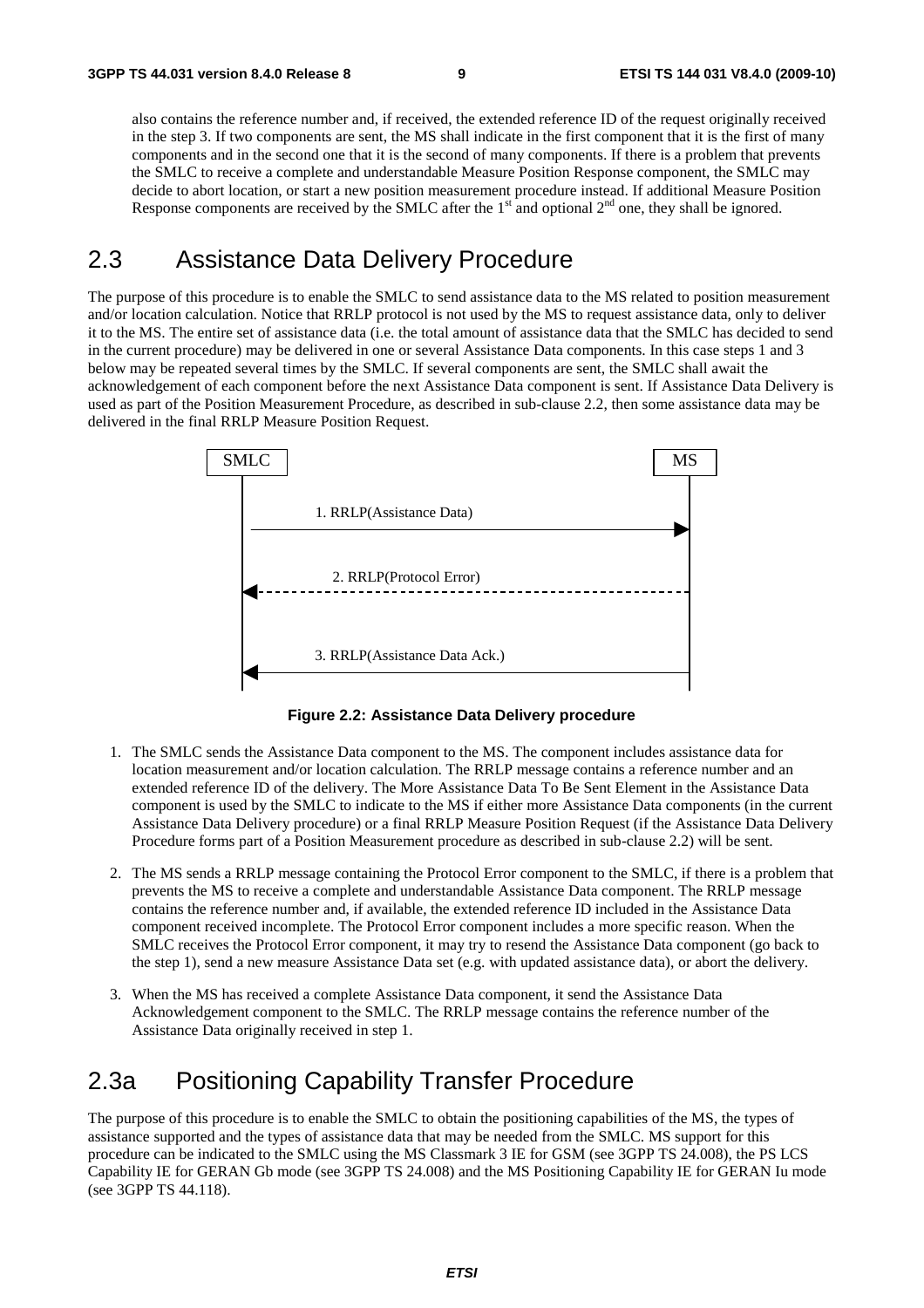

**Figure 2.3: Positioning Capability Transfer procedure** 

- 1. The SMLC sends the Positioning Capability Request component to the MS. The RRLP message contains a reference number and an extended reference ID of the request. The message may contain indication of GANSS positioning support.
- 2. The MS sends a RRLP message containing the Protocol Error component to the SMLC, if there is a problem that prevents the MS to receive a complete and understandable Positioning Capability Request component. The RRLP message contains the reference number and the extended reference ID included in the Positioning Capability Request component. The Protocol Error component includes a more specific reason. When the SMLC receives the Protocol Error component, it may try to resend the Positioning Capability Request component (go back to the step 1) or abort the request.
- 3. When the MS has received a complete Positioning Capability Request component, it sends the Positioning Capability Response component to the SMLC. The component shall include the positioning capabilities of the MS and the types of supported assistance data. The component may include the types of assistance needed by the MS to obtain a location estimate or positioning measurements. The RRLP message also contains the reference number and extended Reference ID of the Positioning Capability Request originally received in step 1.
- 2.4 (void)

### 2.5 Error Handling Procedures

#### 2.5.1 General

In this sub-clause it is described how a receiving entity behaves in cases when it receives erroneous data or detects that certain data is missing.

#### 2.5.1a Message Too Short

When MS receives a RRLP message, that is too short to contain all mandatory IEs, the MS sends a Protocol Error component with indication "Message Too Short". If the Reference Number can be found, it is included. If the Reference Number is not available, the Reference Number of the RRLP message carrying the Protocol Error component is set to '0'. If the Extended Reference IE can be found, it shall be included in the returned Protocol Error Component. If the Extended Reference IE is not available, an Extended Reference IE shall not be included. The original sending entity that receives the Protocol Error, may then resend the original message, or abort the procedure.

#### 2.5.2 Unknown Reference Number

A SMLC detects that it has received a RRLP message with an unknown or invalid Reference Number, when one or more of the following conditions occur: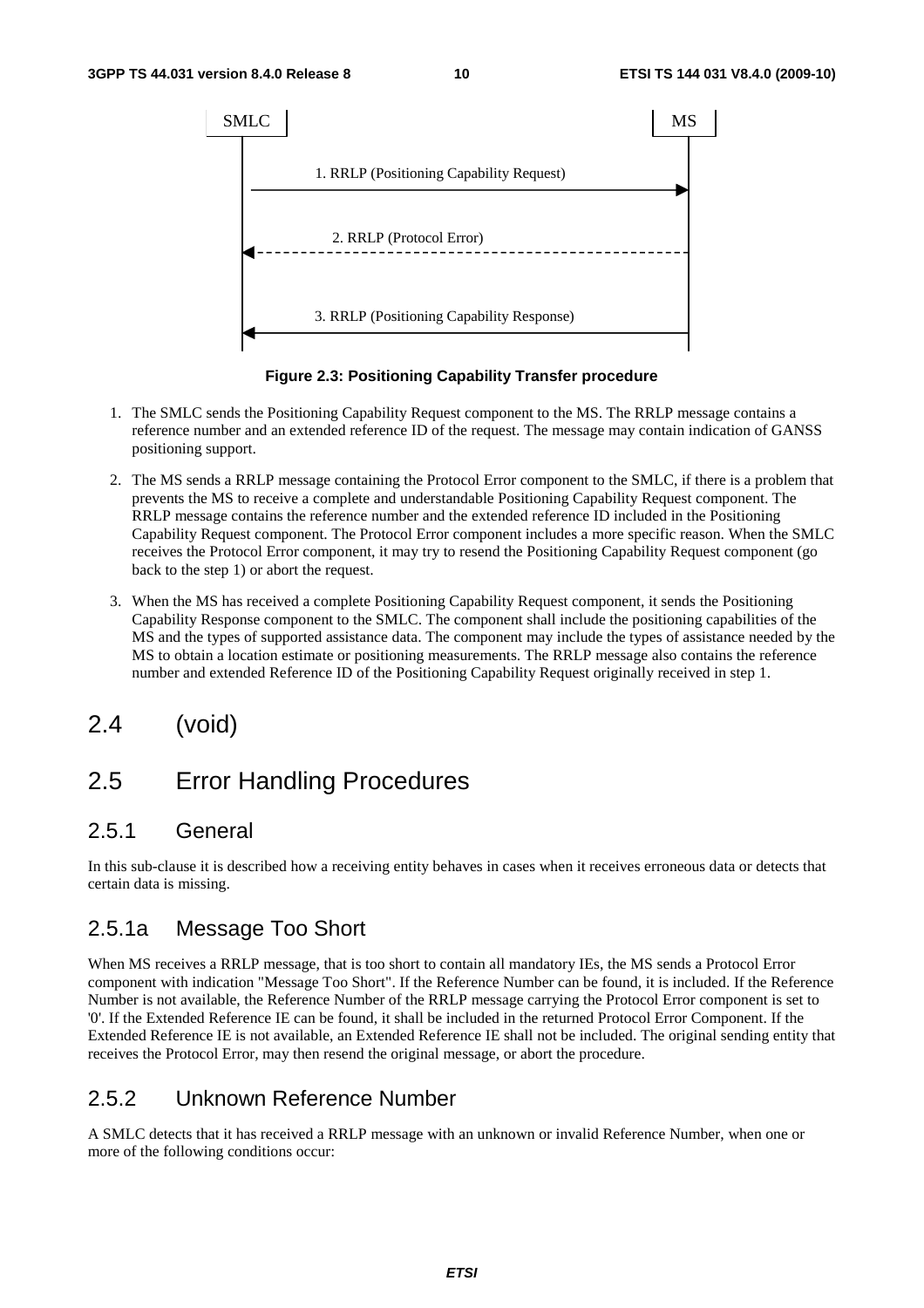- a Measure Position Response, Assistance Data Acknowledgement, or Protocol Error component is received with a Reference Number that the SMLC has not sent in a Measure Position Request, or Assistance Data components during a pending Position Measurement or Assistance Data Delivery procedures.
- a Measure Position Response or Protocol Error component is received with an Extended Reference IE value that the SMLC has not sent in a Measure Position Request or Assistance Data component during a pending Position Measurement or Assistance Data Delivery procedures.
- a Measure Position Response or Protocol Error component is received with a Reference Number and an Extended Reference IE value that the SMLC has not sent together in the same Measure Position Request or the same Assistance data component during a pending Position Measurement or Assistance Data Delivery procedures.

The SMLC shall then discard the message. If the SMLC receives a Measure Position Response or a Protocol Error component containing no Extended Reference ID, then the SMLC shall assume that the target MS is for Release 4 or earlier and shall only verify the received Reference Number.

#### 2.5.3 Missing Information Element or Component Element

When MS receives a RRLP message, that does not contain IEs or component elements expected to be present, the MS sends a Protocol Error component with indication "Missing Information Element or Component Element". If the Reference Number can be found, it is included. If the Reference Number is not available, the Reference Number of the RRLP message carrying the Protocol Error component is set to '0'. If the Extended Reference IE can be found, it shall be included in the returned Protocol Error Component. If the Extended Reference IE is not available, an Extended Reference IE shall not be included. The SMLC that receives the Protocol Error, may then resend the original message, or abort the procedure.

#### 2.5.4 Incorrect Data

When MS receives a RRLP message, that is contains IEs or elements of components that are syntactically incorrect, the MS sends a Protocol Error component with indication "Incorrect Data". If the Reference Number can be found, it is included. If the Reference Number is not available, the Reference Number of the RRLP message carrying the Protocol Error component is set to '0'. If the Extended Reference IE can be found, it shall be included in the returned Protocol Error Component. If the Extended Reference IE is not available, an Extended Reference IE shall not be included. The SMLC that receives the Protocol Error, may then resend the original message, or abort the procedure.

#### 2.5.5 Repeated Component

When after the reception of a Measure Position Request component, but before responding with a Measure Position Response or a Protocol Error component, the MS receives a new RRLP message with the Measure Position Request component, it acts as follows:

- if the old and new Measure Position Request components have the same Reference Number and, if included, the same Extended Reference IE, the MS ignores the later component;
- if the old and new Measure Position Request components have different Reference Numbers or, if included, different Extended Reference IEs or if one Measure Position Request component (old or new) contains an Extended Reference IE but the other component does not, the MS aborts activity for the former component, and starts to acts according to the later component, and sends a response to that.

When after the reception of an Assistance Data component, but before responding with an Assistance Data Acknowledgement or a protocol Error component, the MS receives a new RRLP message with the Assistance Data component, it acts as follows:

- if the old and new an Assistance Data components have the same Reference Number and, if included, the same Extended Reference IE and if pseudo-segmentation does not apply (see sub-clause 2.5.9), the MS ignores the later component;
- if the old and new Assistance Data components have different Reference Numbers or, if included, different Extended Reference IEs or if one Assistance Data component (old or new) contains an Extended Reference IE but the other component does not, the MS ignores the former component and sends an acknowledgement to the latter component.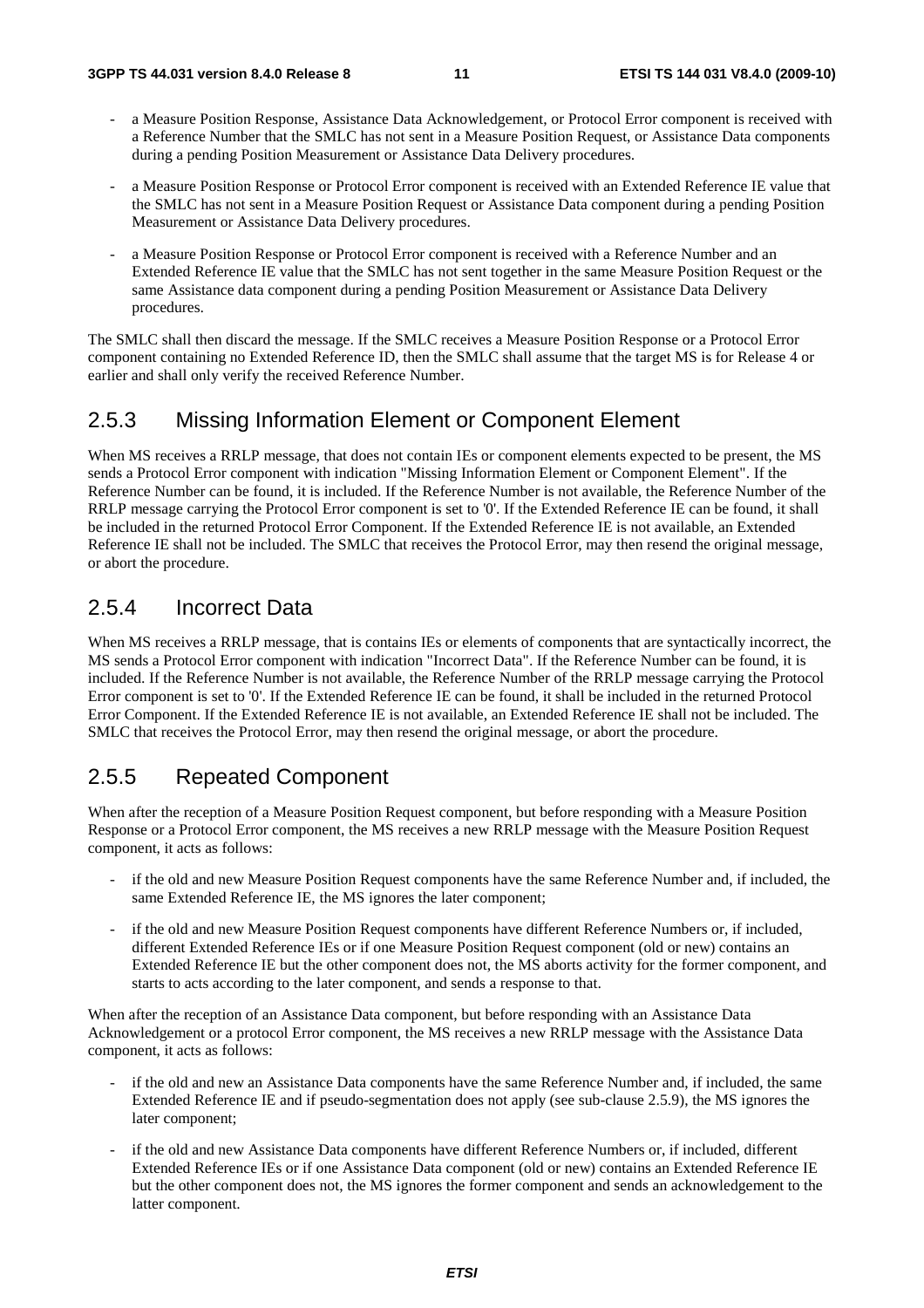When after the reception of an Measure Position Response component, the SMLC receives a new RRLP message with the Measure Position Response component, it acts as follows:

if the old and new Measure Position Response components have the same Reference Number and, if included, the same Extended Reference IE values, the SMLC may ignore the later component;

#### 2.5.6 (void)

#### 2.5.7 Missing Component

When the SMLC sends a Measure Position Request component to the MS, it starts a timer. If the timer expires before the SMLC receives the last Measure Position Response component or a Protocol Error component from the MS with the same Reference Number and, if included, the same Extended Reference IE value as in the sent component, it may abort location attempt or send a new Measure Position Request.

When the SMLC receives a Measure Position Response component with the same Reference Number and, if included, the same Extended Reference IE value as in the sent component indicating that it is the second of many segments, but the first of the many segments was never received by the SMLC, it may abort location attempt or send a new Measure Position Request.

When the SMLC sends a Assistance Data component to the MS, it starts a timer. If the timer expires before the SMLC receives a Assistance Data Acknowledgement or Protocol Error component from the MS with the same Reference Number as in the sent component and, in the case of a Protocol Error component, either the same extended reference ID as in the sent component or no extended reference ID, it may abort delivery attempt or send a new Assistance Data.

#### 2.5.8 Unforeseen Component

When the MS receives a complete Assistance Data pseudo-segmentation sequence or an Assistance Data component that was sent without pseudo-segmentation, that it is not expecting, MS may discard it.

#### 2.5.8a RRLP Procedure

The MS and SMLC shall only support one RRLP procedure at a time for either positioning or delivery of assistance data. The normal sequence of events for either procedure is defined in sub-clause 2.2 or sub-clause 2.3, respectively. If the MS is engaged in an RRLP procedure and receives a correctly encoded RRLP message from the SMLC that starts a new procedure, the MS shall abort the first procedure without sending a response and start the second.

#### 2.5.9 Pseudo-Segmentation

When the SMLC employs pseudo-segmentation to send an RRLP Measure Position Request message or an RRLP Assistance Data message, the SMLC shall send one or more RRLP Assistance Data components followed by:

- a final RRLP Measure Position Request component (see sub-clause 2.2) or
- a final RRLP Assistance Data component (see sub-clause 2.3).

The SMLC shall indicate in all but the final component (Measure Position Request or Assistance Data, respectively) that more components are on the way.

When an MS receives an Assistance Data component indicating that more components are on the way, the MS may store the contents of the component. If the MS receives a subsequent Assistance Data component or a final Measure Position Request component that is correctly encoded, the MS shall assume that the new component continues the pseudo-segmentation of the earlier component and may then store the contents of the new component. If the new component is an Assistance Data component indicating that no more components are on the way or if it is a Measure Position Request, the MS shall assume that pseudo-segmentation is complete. The MS may then employ the rules defined in sub-clause 2.5.5 to verify if the new message is a repeated duplicate of a previous message.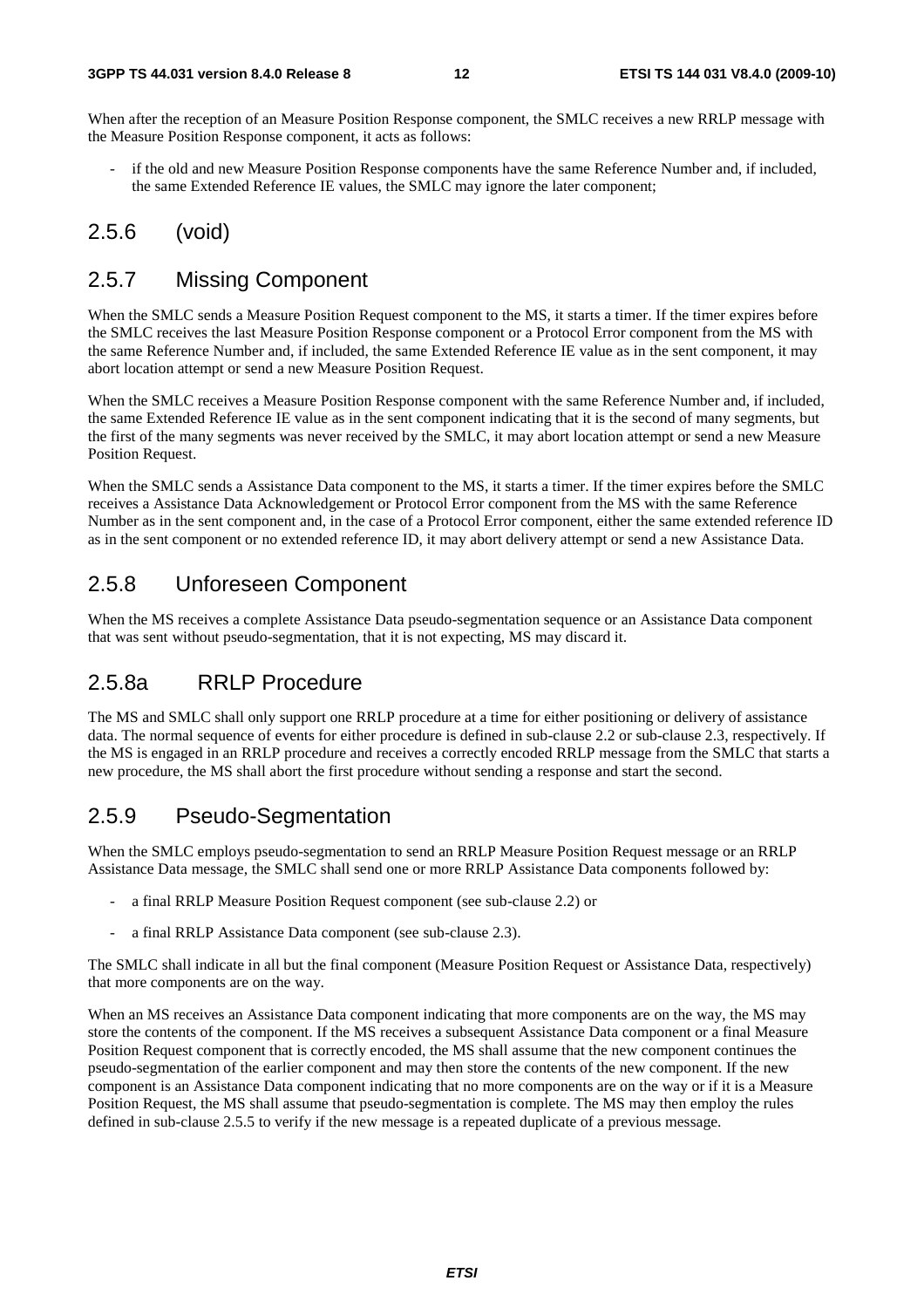# 3 Message Structure

#### 3.1 General Format of RRLP Message

The general format of the RRLP message is given below, and based on:

- ITU-T Recommendation X.680;
- ITU-T Recommendation X.691;

and is consistent with these ITU-T recommendations. Also further definitions in the present document are based on ASN.1/94 defined in ITU-T Recommendation X.680 (ASN.1 1994). BASIC-PER, unaligned variant is used. Both RRLP ASN.1 modules, RRLP-Messages and RRLP-Components, are based on recommendations presented above.

ASN.1 identifiers have the same name as the corresponding parameters (information elements of the RRLP message, components, elements of components, fields of component elements etc) in other parts of the present document, except for the differences required by the ASN.1 notation (blanks between words are removed, the first letter of the first word is lower-case and the first letter of the following words are capitalized, e.g. "Reference Number" is mapped to "referenceNumber"). In addition some words may be abbreviated as follows:

| msr | measure         |
|-----|-----------------|
| req | request         |
| rsp | response        |
| nhr | number          |
| ack | acknowledgement |

Ellipsis Notation shall be used in the same way as described in 3GPP TS 29.002 and shall be supported on the radio interface by the MS and the network for all operations defined in the present document.

#### **Table 3.1.a: RRLP Message Format**

```
RRLP-Messages 
-- { RRLP-messages } 
DEFINITIONS AUTOMATIC TAGS ::= 
BEGIN
IMPORTS 
    MsrPosition-Req, MsrPosition-Rsp, AssistanceData, 
     ProtocolError, PosCapability-Req, PosCapability-Rsp 
FROM 
    RRLP-Components -- { RRLP-Components } 
; 
PDU ::= SEQUENCE { 
     referenceNumber INTEGER (0..7), 
     component RRLP-Component 
} 
RRLP-Component ::= CHOICE { 
    msrPositionReq MsrPosition-Req, 
    msrPositionRsp MsrPosition-Rsp, 
     assistanceData AssistanceData, 
   assistanceDataAck NULL,<br>protocolError Proto
                            ProtocolError,
    ...,<br>posCapabilityReq
                            PosCapability-Req,
     posCapabilityRsp PosCapability-Rsp 
} 
END
```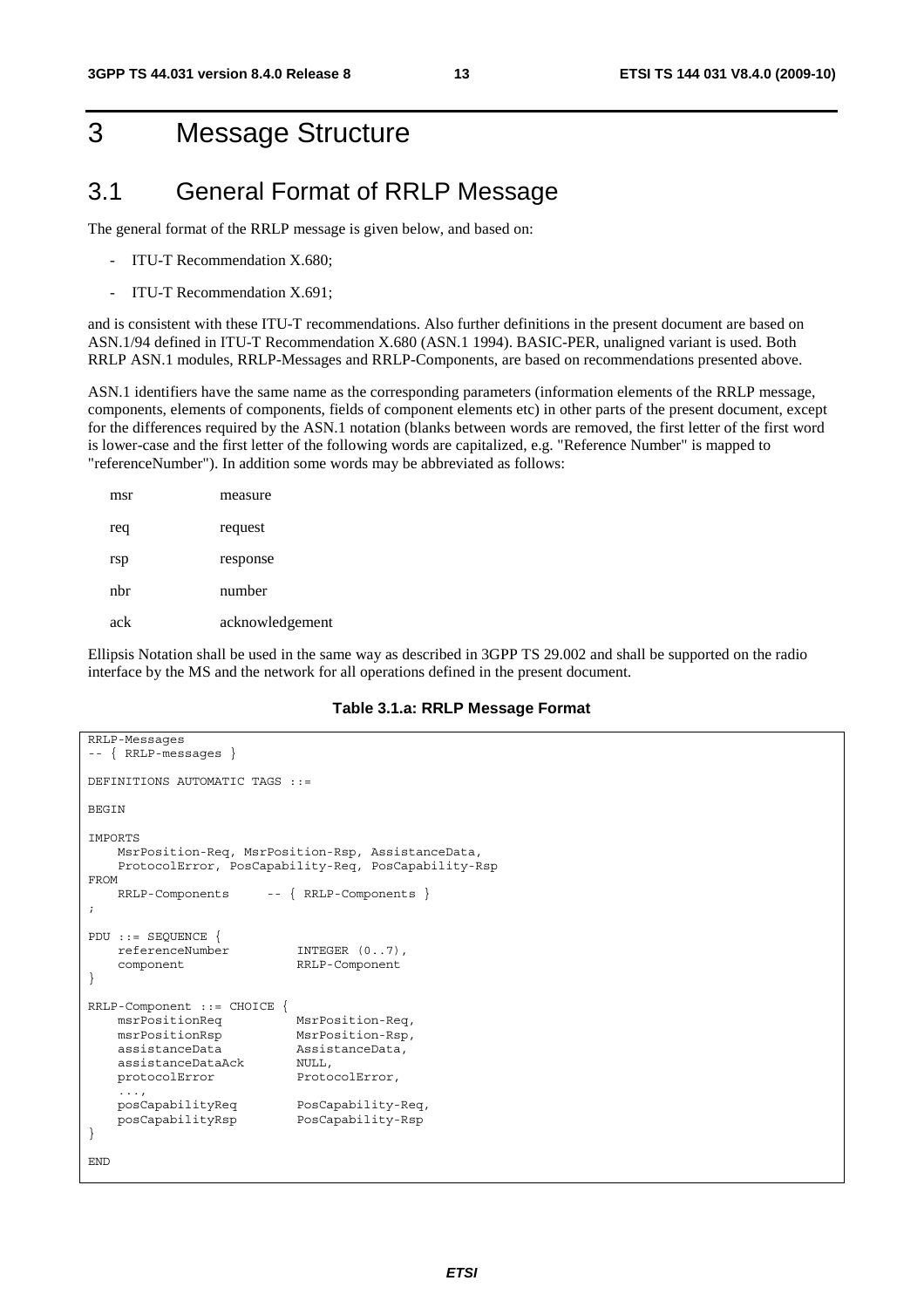The message consists of two information elements, that are further described in the following sub-clauses.

### 3.2 Reference Number IE

This element is mandatory, and appears only once per RRLP message. It has the range from 0 to 7. Value 0 is reserved for indicating unknown Reference Number. Its ASN.1 definition is in sub-clause 3.1. This element contains the Reference Number that shall be used as follows:

- in the Position Measurement procedure the SMLC shall select any number within the range 1-7 that it is not already using with the particular MS. The Reference Number serves as an identification of the Measure Position request component that it sends to the MS. When the MS responds either with the Measure Position Response component, or the Protocol Error component, it shall use the same Reference Number value and, if an Extended Reference ID was included by the SMLC, the same Extended Reference ID to identify to which Measure Position Request it is responding, if the Reference Number has been obtained. If the MS has not been able to decode the Reference Number (e.g. IE missing), it shall use '0' as the Reference number in the response. This mechanism helps for example in the cases where the SMLC sends a Measure Position Request to the MS, and before it receives the Response, it needs to send another Request (e.g. assistance data changes). Then the SMLC can identify to which Request the Response is related to;
- in the Assistance Data Delivery procedure the SMLC shall select any number within the range 1 7 that it is not already using with the MS. The Reference Number serves as an identification of the Assistance Data component that it sends to the MS. When the MS responds either with the Assistance Data Acknowledgement component or the Protocol Error component, it shall use the same Reference Number value and, if an Extended Reference ID was included by the SMLC, the same Extended Reference ID to identify to which Assistance Data component it is responding, if the Reference Number has been obtained. If the MS has not been able to decode the Reference Number (e.g. IE missing), it shall use '0' as the Reference number in the response.
- the SMLC shall use the same Reference Number and same Extended Reference ID to resend any RRLP component for which a response was not received from the MS.
- the SMLC shall use a different Reference Number to that in any RRLP component for which a response was not received from the MS if the SMLC aborts an existing RRLP procedure and starts a new procedure.
- the SMLC may use the same Reference Number and same Extended Reference ID or different Reference Numbers and Extended Reference IDs for different RRLP components within the same pseudo-segmentation sequence.

In a Measure Position Request, Measure Position Response, Assistance Data and Protocol Error component, the Reference Number IE shall be supplemented by an Extended Reference IE in order to distinguish valid from invalid RRLP responses at the SMLC and duplicate from non-duplicate RRLP commands at the MS. In order to remain backward compatible, the receiving entity shall be able to receive messages without the Extended Reference IE. The ASN.1 definition of the Extended Reference IE is given in sub-clause 5.1 and the procedures associated with sending and receiving it are given in clause 2 and in Annex A, sub-clauses A.2.2.5, A.3.2.7 and A.6.6.

# 3.3 Component IE

This element is mandatory, and appears only once per RRLP message. It contains the actual component to be transferred.

Different components are described further in Chapter 4. This IE contains only one component, i.e. it is not possible to include two or more components.

# 4 Components

This ASN.1 module contains the definitions of the components and datatypes defined in the components.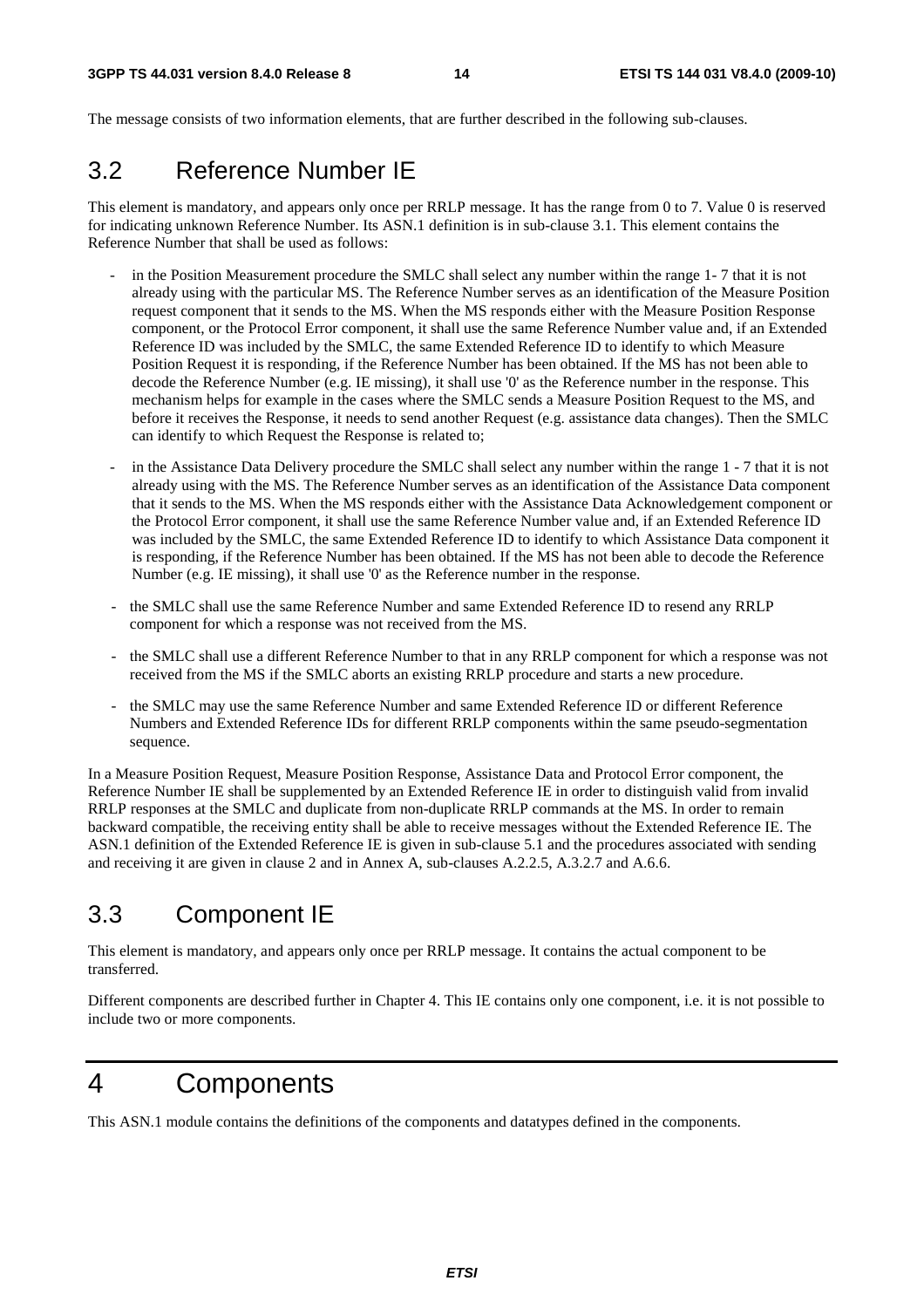```
Table 4.a: RRLP-Components format
```

```
RRLP-Components 
-- { RRLP-Components } 
DEFINITIONS AUTOMATIC TAGS ::= 
BEGIN 
IMPORTS 
    Ext-GeographicalInformation, VelocityEstimate 
FROM 
     MAP-LCS-DataTypes { 
     itu-t identified-organization (4) etsi (0) mobileDomain (0) 
     gsm-Network (1) modules (3) map-LCS-DataTypes (25) version10 (10)} 
     ExtensionContainer 
FROM MAP-ExtensionDataTypes { 
     itu-t identified-organization (4) etsi (0) mobileDomain (0) 
     gsm-Network (1) modules (3) map-ExtensionDataTypes (21) version10 (10)} 
; 
-- Add here other ASN.1 definitions presented below 
-- in chapters 4 and 5. 
END
```
### 4.1 Measure Position Request

This component is used by the SMLC to request location measurements or a location estimate from the MS. It includes QoS, other instructions, and possible assistance data to the MS. This component is defined as follows:

**Table 4.1.a: Measure Position Request** 

| -- add this definition to RRLP-Components module |                      |                                 |           |           |  |  |  |
|--------------------------------------------------|----------------------|---------------------------------|-----------|-----------|--|--|--|
| -- Measurement Position request component        |                      |                                 |           |           |  |  |  |
| MsrPosition-Req ::= SEOUENCE                     |                      |                                 |           |           |  |  |  |
| positionInstruct                                 | PositionInstruct,    |                                 |           |           |  |  |  |
| referenceAssistData                              | ReferenceAssistData  |                                 | OPTIONAL, |           |  |  |  |
| msrAssistData                                    | MsrAssistData        |                                 | OPTIONAL, |           |  |  |  |
| systemInfoAssistData                             | SystemInfoAssistData |                                 | OPTIONAL, |           |  |  |  |
| qps-AssistData                                   | GPS-AssistData       |                                 | OPTIONAL, |           |  |  |  |
| extensionContainer                               | ExtensionContainer   |                                 | OPTIONAL, |           |  |  |  |
| $\cdots$                                         |                      |                                 |           |           |  |  |  |
| -- Release 98 extension element                  |                      |                                 |           |           |  |  |  |
| rel98-MsrPosition-Req-extension                  |                      | Rel98-MsrPosition-Req-Extension |           | OPTIONAL, |  |  |  |
| -- Release 5 extension element                   |                      |                                 |           |           |  |  |  |
| rel5-MsrPosition-Req-extension                   |                      | Rel5-MsrPosition-Req-Extension  |           | OPTIONAL, |  |  |  |
| -- Release 7 extension element                   |                      |                                 |           |           |  |  |  |
| rel7-MsrPosition-Req-extension                   |                      | Rel7-MsrPosition-Req-Extension  |           | OPTIONAL  |  |  |  |
|                                                  |                      |                                 |           |           |  |  |  |

The elements of this component are defined in clause 5.

### 4.2 Measure Position Response

This component is used by the MS to respond to a Measure Position Request from the SMLC with location measurements, a location estimate, or an error indication. This component is defined as follows: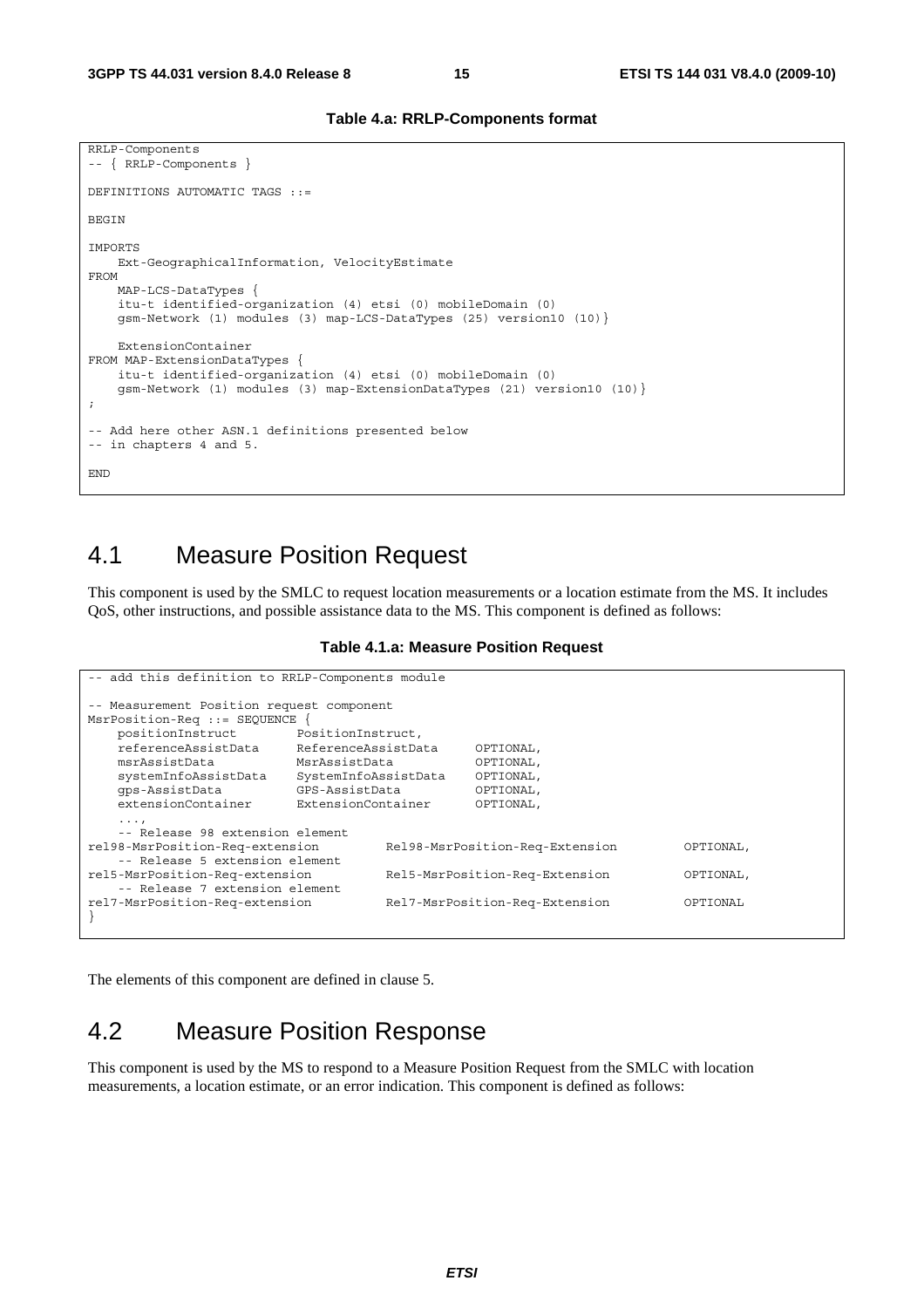| -- add this defintion to RRLP-Components module                              |                                                                           |           |  |  |  |  |
|------------------------------------------------------------------------------|---------------------------------------------------------------------------|-----------|--|--|--|--|
| -- Measurement Position response component<br>MsrPosition-Rsp ::= SEOUENCE { |                                                                           |           |  |  |  |  |
| multipleSets                                                                 | MultipleSets                                                              | OPTIONAL, |  |  |  |  |
| referenceIdentity                                                            | ReferenceIdentity                                                         | OPTIONAL, |  |  |  |  |
| otd-MeasureInfo                                                              | OTD-MeasureInfo                                                           | OPTIONAL, |  |  |  |  |
| locationInfo                                                                 | LocationInfo                                                              | OPTIONAL, |  |  |  |  |
| qps-MeasureInfo                                                              | GPS-MeasureInfo                                                           | OPTIONAL, |  |  |  |  |
| locationError                                                                | LocationError                                                             | OPTIONAL, |  |  |  |  |
| extensionContainer                                                           | ExtensionContainer                                                        | OPTIONAL, |  |  |  |  |
| $\cdots$                                                                     |                                                                           |           |  |  |  |  |
|                                                                              | -- Release extension here                                                 |           |  |  |  |  |
| rel-98-MsrPosition-Rsp-Extension                                             |                                                                           |           |  |  |  |  |
|                                                                              | Rel-98-MsrPosition-Rsp-Extension<br>OPTIONAL,                             |           |  |  |  |  |
|                                                                              | rel-5-MsrPosition-Rsp-Extension                                           |           |  |  |  |  |
|                                                                              | Rel-5-MsrPosition-Rsp-Extension<br>OPTIONAL,                              |           |  |  |  |  |
|                                                                              | -- When RRLP pseudo-seqmentation is used, rel-5-MsrPosition-Rsp-Extension |           |  |  |  |  |
|                                                                              | -- and other possible future extensions should be the ones included in    |           |  |  |  |  |
|                                                                              | -- the 2nd MsrPosition-Rsp component.                                     |           |  |  |  |  |
|                                                                              | rel-7-MsrPosition-Rsp-Extension                                           |           |  |  |  |  |
|                                                                              | Rel-7-MsrPosition-Rsp-Extension                                           | OPTIONAL  |  |  |  |  |
|                                                                              |                                                                           |           |  |  |  |  |
|                                                                              |                                                                           |           |  |  |  |  |

#### **Table 4.2.a: Measure Position Response**

The elements of this component are defined in clause 5.

### 4.3 Assistance Data

This component is used by the SMLC to deliver assistance data for location measurement and/or location calculation. This component is defined as follows:

**Table 4.3.a: Assistance Data** 

```
-- add this defintion to RRLP-Components module 
-- Assistance Data component 
AssistanceData ::= SEQUENCE { 
    referenceAssistData ReferenceAssistData OPTIONAL, 
    msrAssistData MsrAssistData OPTIONAL, 
    systemInfoAssistData SystemInfoAssistData OPTIONAL, 
    gps-AssistData GPS-AssistData OPTIONAL, 
                                                       -- If not present, interpret as only
                                                        -- Assistance Data component used to 
                                                        -- deliver entire set of assistance 
- data.
    extensionContainer ExtensionContainer OPTIONAL, 
    ..., 
    -- Release extension here 
 rel98-AssistanceData-Extension Rel98-AssistanceData-Extension OPTIONAL, 
 rel5-AssistanceData-Extension Rel5-AssistanceData-Extension OPTIONAL, 
 rel7-AssistanceData-Extension Rel7-AssistanceData-Extension OPTIONAL 
}
```
The elements of this component are defined in clause 5.

#### 4.4 Assistance Data Acknowledgement

This component does not have any information contents. It presence indicates that the MS has received the complete Assistance Data component.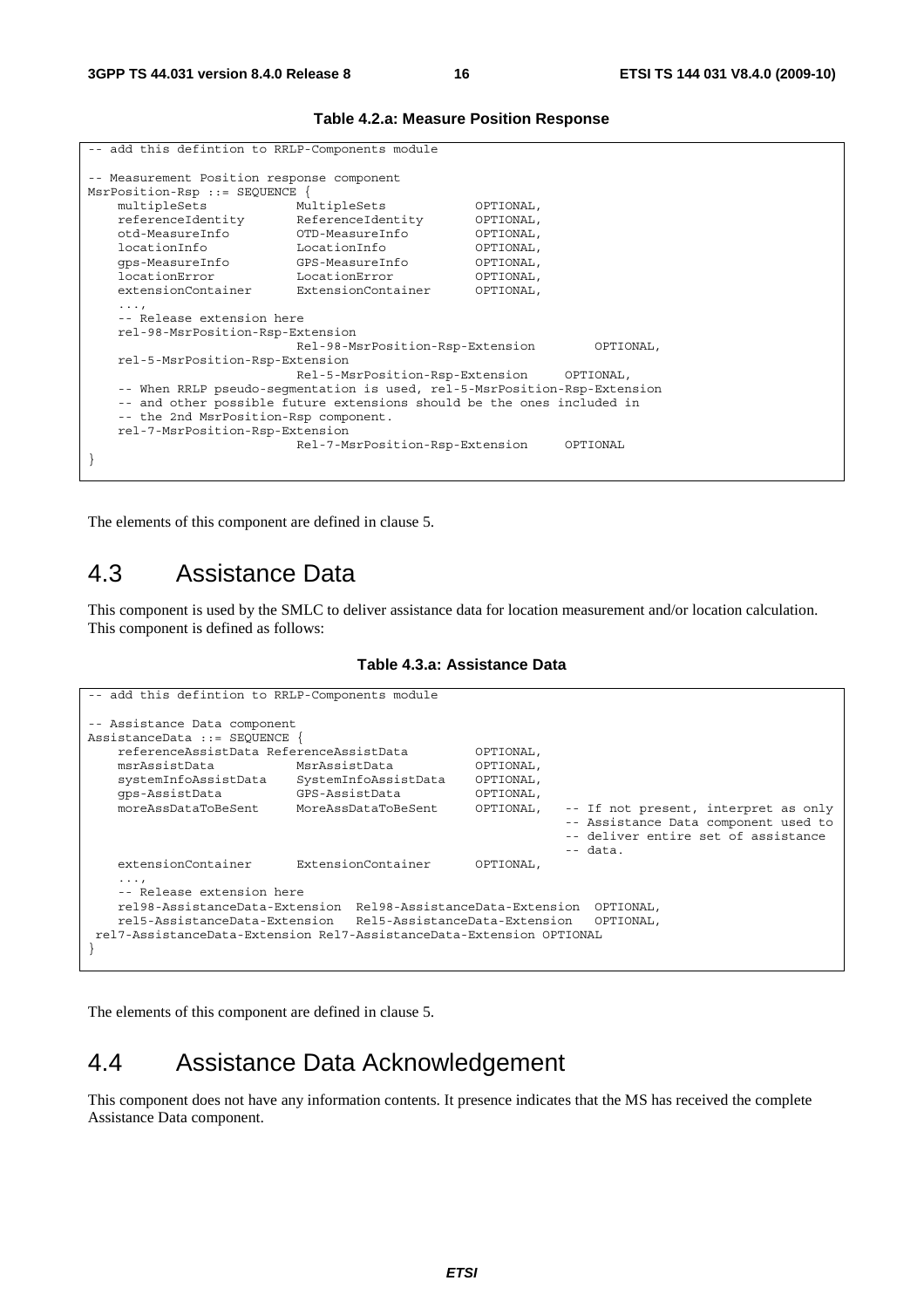### 4.5 Protocol Error

This component is used by the receiving entity (SMLC or MS) to indicate to the sending entity, that there is a problem that prevents the receiving entity to receive a complete and understandable component. This component is defined as follows:

**Table 4.5.a: Protocol Error** 

```
-- add this defintion to RRLP-Components module 
-- Protocol Error component 
ProtocolError ::= SEQUENCE { 
    errorCause ErrorCodes, 
    extensionContainer ExtensionContainer OPTIONAL, 
    ..., 
     -- Release extensions here 
    rel-5-ProtocolError-Extension Rel-5-ProtocolError-Extension OPTIONAL 
}
```
The elements of this component are defined in clause 5.

### 4.6 Positioning Capability Request

This component is used by the SMLC to request the positioning capabilities of the MS and optionally indicating GANSS positioning support. This component is defined as follows:

#### **Table 4.6.a: Positioning Capability Request**

```
add this definition to RRLP-Components module
-- Positioning Capability request component 
PosCapability-Req ::= SEQUENCE { 
   extended-reference Extended-reference,
    gANSSPositionMethods GANSSPositionMethods OPTIONAL, 
   extensionContainer ExtensionContainer OPTIONAL
 ... 
}
```
The elements of this component are defined in clause 5.

### 4.7 Positioning Capability Response

This component is used by the MS to respond to a Positioning Capability Request from the SMLC with the positioning capabilities of the MS, the types of assistance data supported and the types of assistance data possibly needed by the MS. This component is defined as follows:

#### **Table 4.7.a: Positioning Capability Response**

```
add this definition to RRLP-Components module
-- Positioning Capability response component 
PosCapability-Rsp ::= SEQUENCE { 
    extended-reference Extended-reference, 
    posCapabilities PosCapabilities, 
    assistanceSupported AssistanceSupported OPTIONAL, 
    assistanceNeeded AssistanceNeeded OPTIONAL, 
    extensionContainer ExtensionContainer OPTIONAL, 
    ... 
}
```
The elements of this component are defined in clause 5.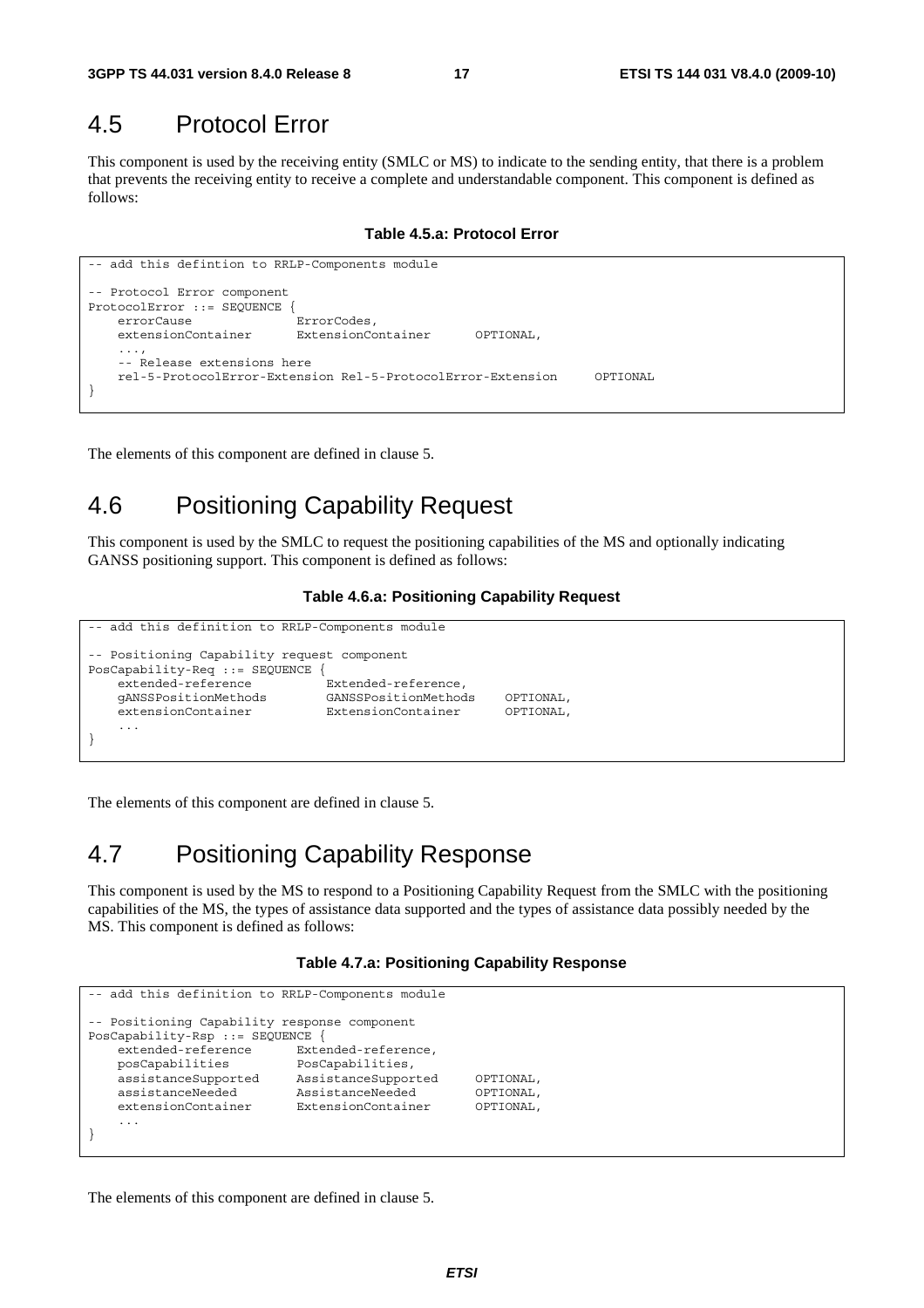# 5 Elements of Components

## 5.1 ASN.1 Description

The following ASN.1 code defines the elements of components. See the Annex A for further description of the contents of components and their elements.

**Table 5.1.a: ASN.1 Description** 

```
-- add these defintions to RRLP-Components module 
-- Position instructions 
PositionInstruct ::= SEQUENCE { 
   -- Method type<br>methodType
methodType MethodType,
 positionMethod PositionMethod, 
 measureResponseTime MeasureResponseTime, 
useMultipleSets UseMultipleSets,
 environmentCharacter EnvironmentCharacter OPTIONAL 
} 
-- 
MethodType ::= CHOICE {<br>msAssisted AccuracyOpt,<br>maRead }
 msAssisted AccuracyOpt, -- accuracy is optional 
msBased Mccuracy, The accuracy is mandatory
msBasedPref Accuracy, -- accuracy is mandatory
   msBasedPref Accuracy, -- accuracy is mandatory<br>msAssistedPref Accuracy -- accuracy is mandatory
} 
-- Accuracy of the location estimation 
AccuracyOpt ::= SEQUENCE { 
    accuracy Accuracy OPTIONAL 
} 
-- The values of this field are defined in 3GPP TS 23.032 (Uncertainty code) 
Accuracy ::= INTEGER (0..127) 
 -- Position Method 
PositionMethod ::= ENUMERATED { 
     eotd (0), 
    gps (1), 
    gpsOrEOTD (2) 
} 
-- Measurement request response time 
MeasureResponseTime ::= INTEGER (0..7) 
-- useMultiple Sets, FFS! 
UseMultipleSets ::= ENUMERATED { 
   multipleSets (0), -- multiple sets are allowed<br>oneSet (1) -- sending of multiple is not
                            -- sending of multiple is not allowed
} 
-- Environment characterization 
EnvironmentCharacter ::= ENUMERATED { 
 badArea (0), -- bad urban or suburban, heavy multipath and NLOS 
 notBadArea (1), -- light multipath and NLOS 
 mixedArea (2), -- not defined or mixed environment 
     ... 
} 
-- E-OTD reference BTS for Assitance data IE 
ReferenceAssistData ::= SEQUENCE { 
   bcchCarrier BCCHCarrier, etc. The CCH carrier
bsic BSIC, and BSIC, the extent of the BSIC set of the BSIC set of the BSIC set of the BSIC
   timeSlotScheme TimeSlotScheme, -- Timeslot scheme
    btsPosition BTSPosition OPTIONAL 
} 
-- ellipsoid point and 
-- ellipsoid point with altitude and uncertainty ellipsoid shapes are supported 
BTSPosition ::= Ext-GeographicalInformation
```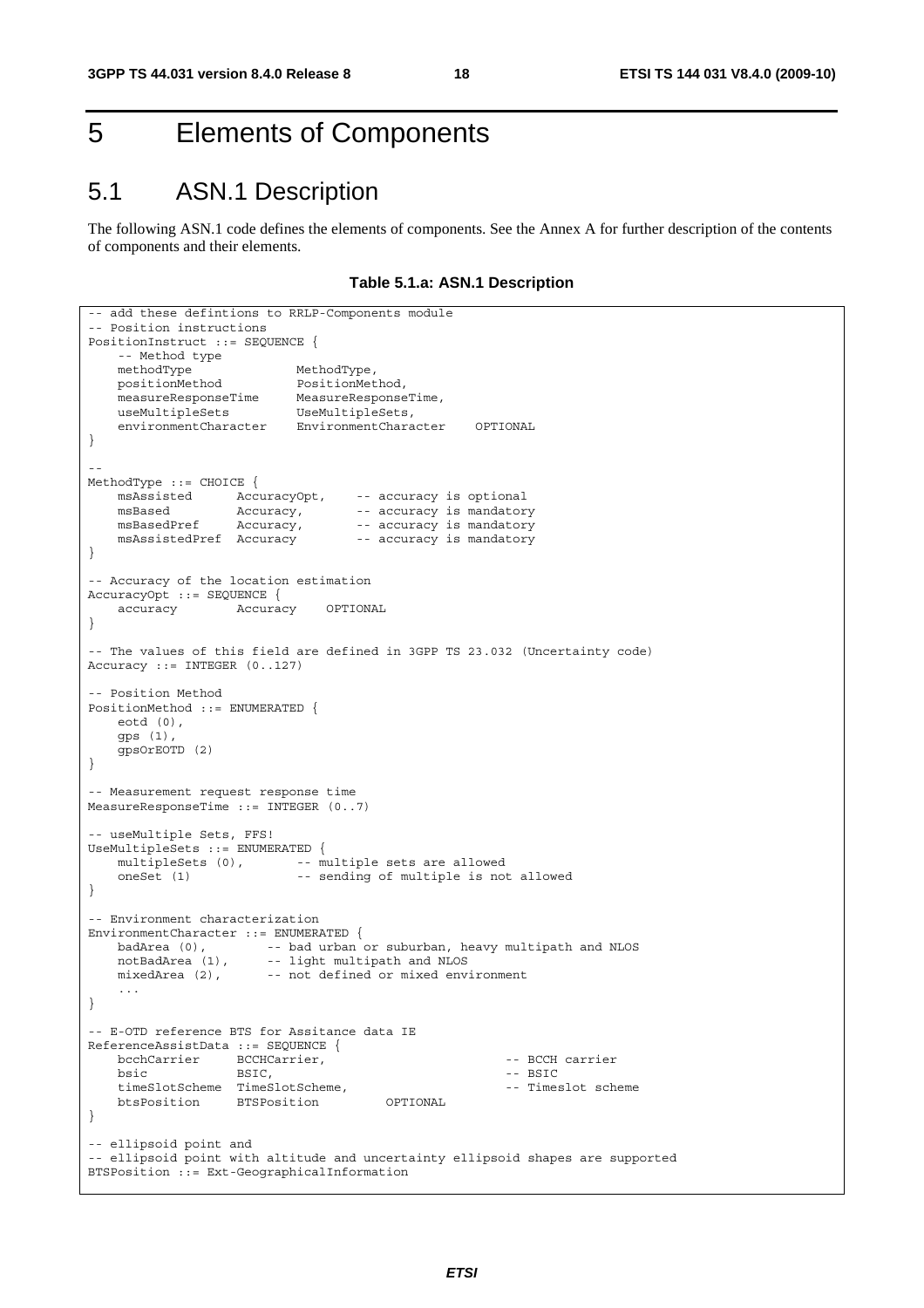-- RF channel number of BCCH BCCHCarrier ::= INTEGER (0..1023)

```
-- Base station Identity Code 
BSIC ::= INTEGER (0..63)-- Timeslot scheme 
TimeSlotScheme ::= ENUMERATED { 
    equalLength (0), 
    variousLength (1) 
} 
-- Time slot (modulo) 
ModuloTimeSlot ::= INTEGER (0..3) 
-- E-OTD measurement assistance data IE 
-- The total number of neighbors in this element (MsrAssistData) 
-- and in SystemInfoAssistData element (presented neighbors 
-- can be at a maximum 15!) 
MsrAssistData ::= SEQUENCE { 
     msrAssistList SeqOfMsrAssistBTS 
} 
SeqOfMsrAssistBTS ::= SEQUENCE (SIZE(1..15)) OF MsrAssistBTS 
MsrAssistBTS ::= SEQUENCE { 
   bcchCarrier - - BCCHCarrier, -- BCCH carrier
bsic BSIC, - - BSTC multiFrameOffset MultiFrameOffset, -- multiframe offset 
 timeSlotScheme TimeSlotScheme, -- Timeslot scheme 
 roughRTD RoughRTD, -- rough RTD value 
    -- Location Calculation Assistance data is moved here<br>calcAssistanceBTS CalcAssistanceBTS OPTIONAL
   calcAssistanceBTS CalcAssistanceBTS
} 
 -- Multiframe offset 
MultiFrameOffset ::= INTEGER (0..51) 
-- The Multiframe Offset value 51 shall not be encoded by the transmitting entity and 
-- shall be treated by the receiving entity as 0. 
 -- Rough RTD value between one base station and reference BTS 
RoughRTD :: = INTEGR (0..1250)-- The RoughRTD value 1250 shall not be encoded by the transmitting entity and shall 
-- be treated by the receiving entity as 0. 
-- E-OTD Measurement assistance data for system information List IE 
-- The total number of base stations in this element (SystemInfoAssistData
-- presented neighbors) and in MsrAssistData element can be at a maximum 15. 
SystemInfoAssistData ::= SEQUENCE { 
     systemInfoAssistList SeqOfSystemInfoAssistBTS 
} 
SeqOfSystemInfoAssistBTS::= SEQUENCE (SIZE(1..32)) OF SystemInfoAssistBTS 
 -- whether n.th is present or not ? 
SystemInfoAssistBTS ::= CHOICE { 
   notPresent NULL,<br>present Assis
                    present AssistBTSData 
} 
-- Actual assistance data for system information base station 
AssistBTSData ::= SEQUENCE { 
  bsic BSIC, -- BSIC
    multiFrameOffset MultiFrameOffset, -- multiframe offset 
 timeSlotScheme TimeSlotScheme, -- Timeslot scheme 
 roughRTD RoughRTD, -- rough RTD value 
     -- Location Calculation Assistance data 
   calcAssistanceBTS CalcAssistanceBTS
} 
-- E-OTD Location calculation assistance data, 
-- CalcAssistanceBTS element is optional not subfields 
CalcAssistanceBTS ::= SEQUENCE {<br>fineRTD FineRTD,<br>referenceWCCC:
   fineRTD FineRTD, -- fine RTD value between base stations
    referenceWGS84 ReferenceWGS84 -- reference coordinates 
}
```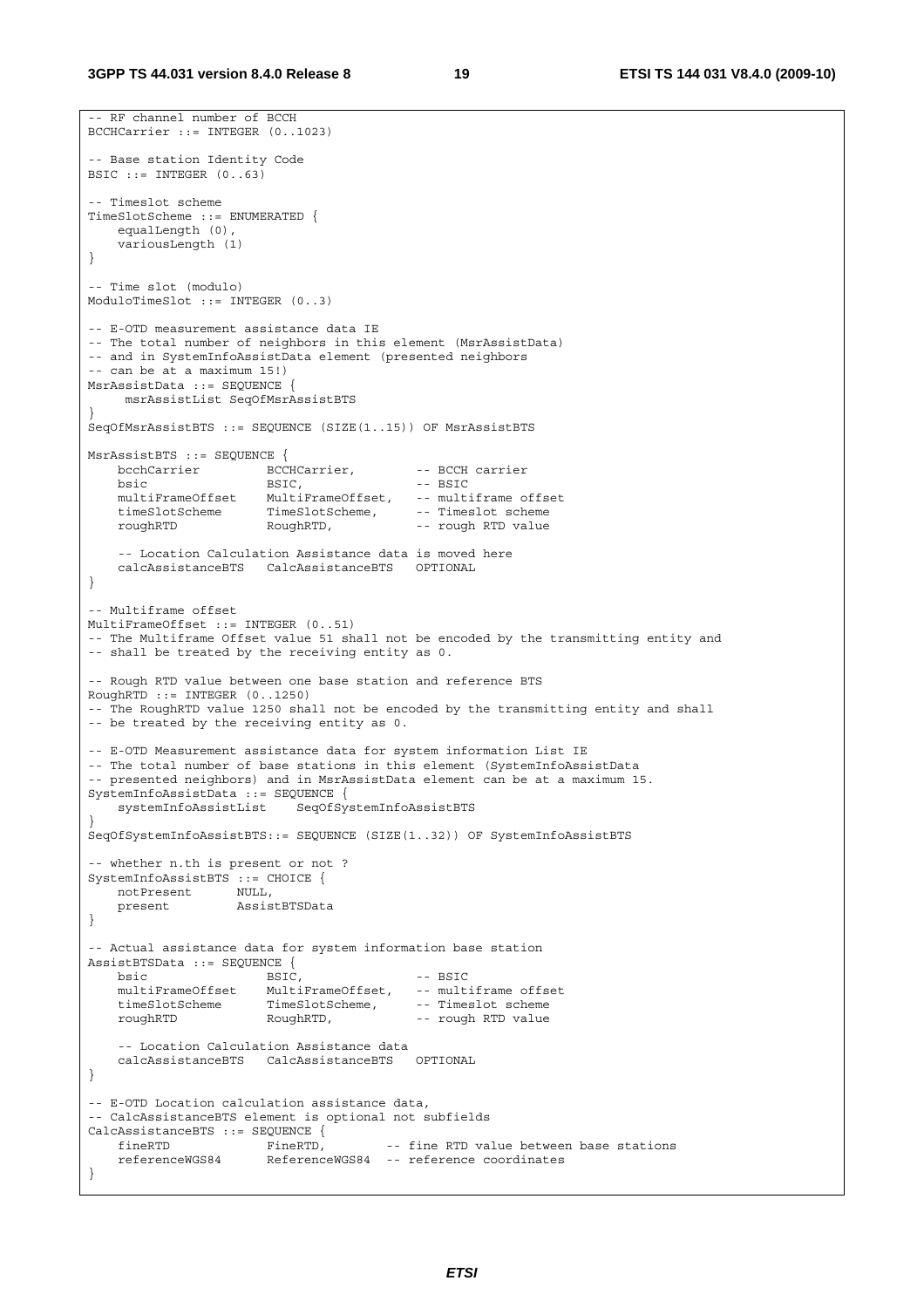-- Coordinates of neighbour BTS, WGS-84 ellipsoid ReferenceWGS84 ::= SEQUENCE {<br>relativeNorth RelDistance, -- relative distance (south negative) relativeEast RelDistance, and the relative distance (west negative) -- Relative Altitude is not always known relativeAlt RelativeAlt OPTIONAL -- relative altitude } -- Fine RTD value between this BTS and the reference BTS  $FinerID ::= INTERER (0..255)$ -- Relative north/east distance  $R$ elDistance  $:$  = INTEGER  $(-200000, 200000)$ -- Relative altitude RelativeAlt ::= INTEGER (-4000..4000) -- Measure position response IEs -- Reference Identity -- Multiple sets MultipleSets ::= SEQUENCE { -- number of reference sets nbrOfSets INTEGER  $(2..3)$ , -- This field actually tells the number of reference BTSs nbrOfReferenceBTSs INTEGER (1..3), -- This field is conditional and included optionally only if -- nbrOfSets is 3 and number of reference BTSs is 2. referenceRelation ReferenceRelation OPTIONAL } -- Relation between refence BTSs and sets ReferenceRelation ::= ENUMERATED { secondBTSThirdSet (0), -- 1st BTS related to 1st and 2nd sets secondBTSSecondSet (1), -- 1st BTS related to 1st and 3rd sets firstBTSFirstSet  $(2)$  -- 1st BTS related to 1st set } -- Reference BTS Identity, this element contains number of -- BTSs told nbrOfReferenceBTSs field in Multiple sets element) ReferenceIdentity ::= SEQUENCE { -- Reference BTS list<br>refBTSList SeqOfl SeqOfReferenceIdentityType } SeqOfReferenceIdentityType ::= SEQUENCE (SIZE(1..3)) OF ReferenceIdentityType -- Cell identity ReferenceIdentityType ::= CHOICE { bsicAndCarrier BSICAndCarrier, -- BSIC and Carrier ci CellID, -- Cell ID, LAC not needed -- Index to Requested Neighbor List systemInfoIndex SystemInfoIndex, -- Index to System info list, this type of ref. identity -- shall not be used by the MS unless it has received -- the SystemInfoAssistData from the SMLC for this cell.<br>-- CI and LAC ciAndLAC CellIDAndLAC -- CI and LAC } BSICAndCarrier ::= SEQUENCE { carrier BCCHCarrier, bsic BSIC } RequestIndex ::= INTEGER (1..16) SystemInfoIndex ::= INTEGER (1..32) CellIDAndLAC ::= SEQUENCE {<br>referenceLAC LAC, -- Location area code referenceCI CellID -- Cell identity } CellID ::= INTEGER (0..65535) LAC ::= INTEGER (0..65535)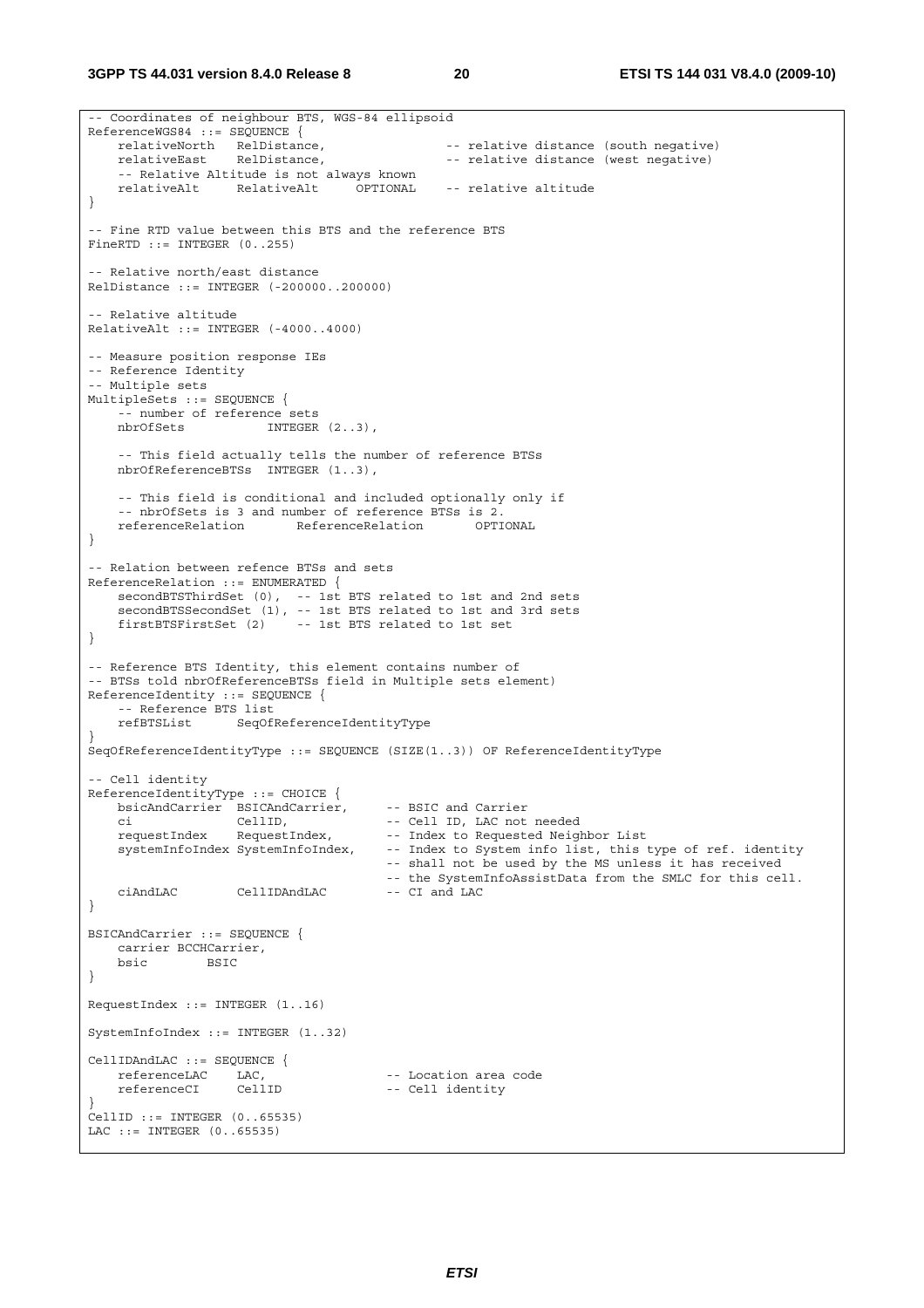```
-- OTD-MeasureInfo 
OTD-MeasureInfo ::= SEQUENCE { 
    -- Measurement info elements, OTD-MsrElement is repeated number of times 
     -- told in nbrOfReferenceBTSs in MultipleSets, default value is 1 
    otdMsrFirstSets OTD-MsrElementFirst, 
     -- if more than one sets are present this element is repeated 
    -- NumberOfSets - 1 (-1 = first set) 
                       SeqOfOTD-MsrElementRest OPTIONAL
} 
SeqOfOTD-MsrElementRest ::= SEQUENCE (SIZE(1..2)) OF OTD-MsrElementRest 
-- OTD measurent information for 1 set 
OTD-MsrElementFirst ::= SEQUENCE { 
 refFrameNumber INTEGER (0..42431), -- Frame number modulo 42432 
 referenceTimeSlot ModuloTimeSlot, 
   toaMeasurementsOfRef TOA-MeasurementsOfRef OPTIONAL,<br>stdResolution StdResolution,
   stdResolution<br>taCorrection
                           INTEGER (0..960) OPTIONAL, -- TA correction
     -- measured neighbors in OTD measurements 
    otd-FirstSetMsrs SeqOfOTD-FirstSetMsrs OPTIONAL 
} 
SeqOfOTD-FirstSetMsrs ::= SEQUENCE (SIZE(1..10)) OF OTD-FirstSetMsrs 
-- OTD measurent information 2 and 3 sets if exist 
OTD-MsrElementRest ::= SEQUENCE { 
                           INTEGER (0..42431), TIME -- Frame number modulo 42432
   referenceTimeSlot<br>referenceTimeSlot ModuloTimeSlot,<br>toaMeasurementsOfRef TOA-Measurement
                          TOA-MeasurementsOfRef OPTIONAL,<br>StdResolution,
   stdResolution<br>taCorrection
                           INTEGER (0..960) OPTIONAL, -- TA correction
    -- measured neighbors in OTD measurements 
                           SeqOfOTD-MsrsOfOtherSets OPTIONAL
} 
SeqOfOTD-MsrsOfOtherSets ::= SEQUENCE (SIZE(1..10)) OF OTD-MsrsOfOtherSets 
 -- Standard deviation of the TOA measurements from the reference BTS 
TOA-MeasurementsOfRef ::= SEQUENCE { 
   refOuality RefQuality,
    numOfMeasurements NumOfMeasurements 
} 
RefQuality ::= INTEGER (0..31) -- St Dev of TOA of reference as defined in annex 
NumOfMeasurements ::= INTEGER (0..7) -- No. of measurements for RefQuality as defined in annex 
StdResolution ::= INTEGER (0..3) -- Values of resolution are defined in annex 
OTD-FirstSetMsrs ::= OTD-MeasurementWithID 
-- Neighbour info in OTD measurements 0-10 times in TD measurement info 
OTD-MsrsOfOtherSets ::= CHOICE { 
     identityNotPresent OTD-Measurement, 
    identityPresent OTD-MeasurementWithID 
} 
-- For this OTD measurement identity is same as the identity of BTS 
 - in the first set with same sequence number
OTD-Measurement ::= SEQUENCE { 
    nborTimeSlot ModuloTimeSlot, 
 eotdQuality EOTDQuality, 
 otdValue OTDValue 
}
```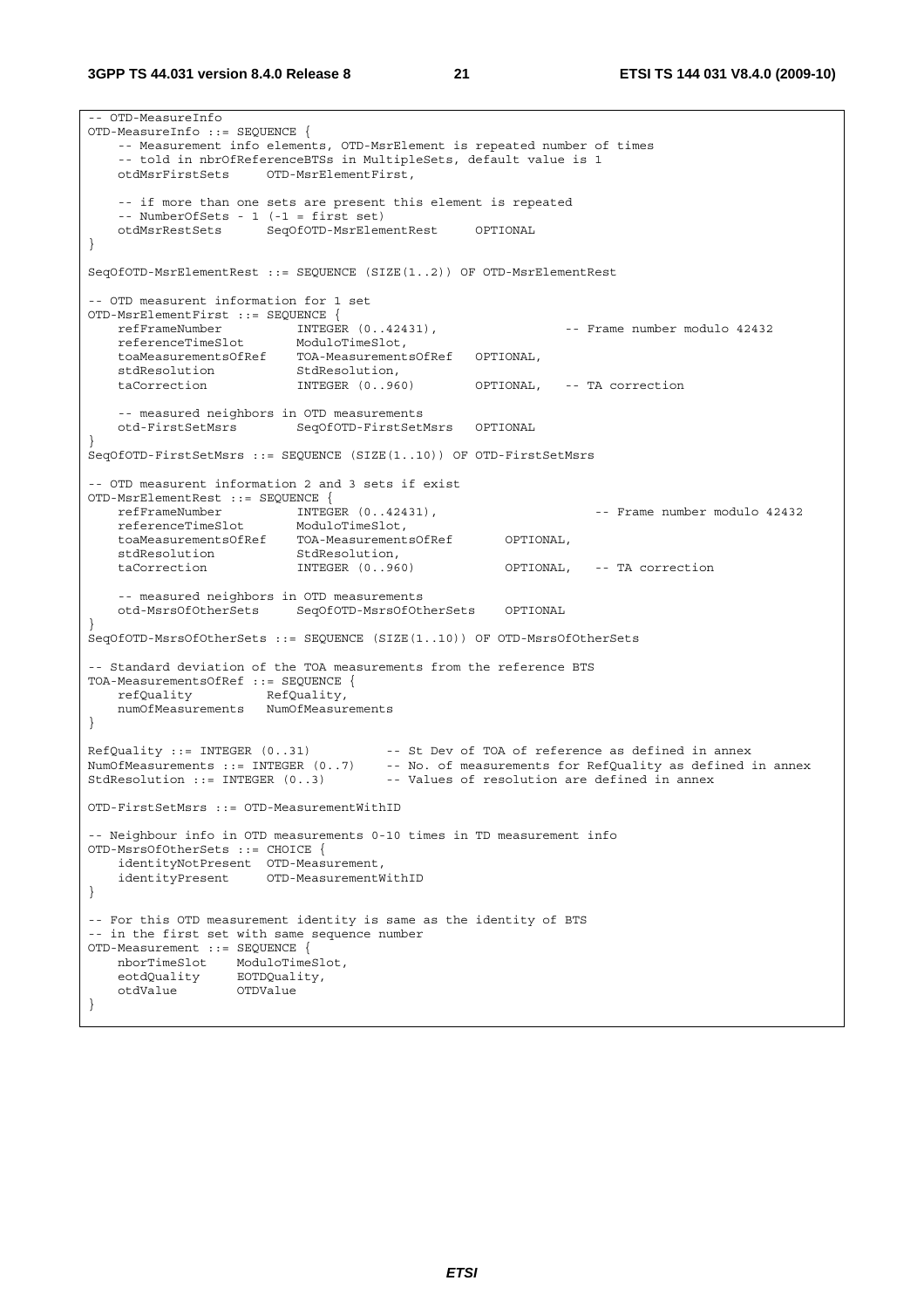**3GPP TS 44.031 version 8.4.0 Release 8 22 ETSI TS 144 031 V8.4.0 (2009-10)**

```
-- This measurement contains the BTS identity and measurement 
OTD-MeasurementWithID ::=SEQUENCE { 
 neighborIdentity NeighborIdentity, 
 nborTimeSlot ModuloTimeSlot, 
    eotdQuality EOTDQuality, 
    otdValue OTDValue 
} 
EOTDQuality ::= SEQUENCE { 
 nbrOfMeasurements INTEGER (0..7), 
stdOfEOTD INTEGER (0..31)} 
NeighborIdentity ::= CHOICE { 
    bsicAndCarrier BSICAndCarrier, -- BSIC and Carrier 
    ci CellID, -- Cell ID, LAC not needed 
    multiFrameCarrier MultiFrameCarrier, -- MultiFrameOffest and BSIC 
 requestIndex RequestIndex, -- Index to Requested Neighbor List 
 systemInfoIndex SystemInfoIndex, -- Index to System info list, this type of neighbour 
                                            -- identity shall not be used by the MS unless it has 
                                            -- received the SystemInfoAssistData from the SMLC for 
                                           -- this cell.<br>-- CI and LAC
    ciAndLAC CellIDAndLAC -- CI and LAC 
} 
-- Multiframe and carrier 
MultiFrameCarrier ::= SEQUENCE { 
bcchCarrier BCCHCarrier,
 multiFrameOffset MultiFrameOffset 
} 
-- OTD measurement value for neighbour 
OTDValue ::= INTEGER (0..39999) 
-- Location information IE 
LocationInfo ::= SEQUENCE {<br>refFrame INTEGER (0..65535),
    refFrame INTEGER (0..65535), -- Reference Frame number 
     -- If refFrame is within (42432..65535), it shall be ignored by the receiver 
    -- in that case the MS should provide GPS TOW if available 
    gpsTOW INTEGER (0..14399999) OPTIONAL, -- GPS TOW 
    fixType FixType, 
    -- Note that applicable range for refFrame is 0 - 42431 
     -- Possible shapes carried in posEstimate are 
     -- ellipsoid point, 
     -- ellipsoid point with uncertainty circle 
     -- ellipsoid point with uncertainty ellipse 
   -- ellipsoid point with altitude and uncertainty ellipsoid<br>posEstimate Ext-GeographicalInformation
                   Ext-GeographicalInformation
} 
FixType ::= INTEGER { 
    twoDFix (0), 
     threeDFix (1) 
} (0..1) 
-- GPS-Measurement information 
GPS-MeasureInfo ::= SEQUENCE { 
    -- Measurement info elements 
     -- user has to make sure that in this element is number of elements 
     -- defined in reference BTS identity 
    gpsMsrSetList SeqOfGPS-MsrSetElement 
} 
SeqOfGPS-MsrSetElement ::= SEQUENCE (SIZE(1..3)) OF GPS-MsrSetElement 
-- OTD measurent information 1-3 times in message 
GPS-MsrSetElement ::= SEQUENCE { 
    refFrame INTEGER (0..65535) OPTIONAL, -- Reference Frame number 
                                                   -- GPS TOW
     -- Note that applicable range for refFrame is 0 - 42431 
--N_SAT can be read from number of elements of gps-msrList 
    gps-msrList SeqOfGPS-MsrElement 
} 
 -- 24 bit presentation for GPSTOW 
GPSTOW24b ::= INTEGER (0..14399999)
```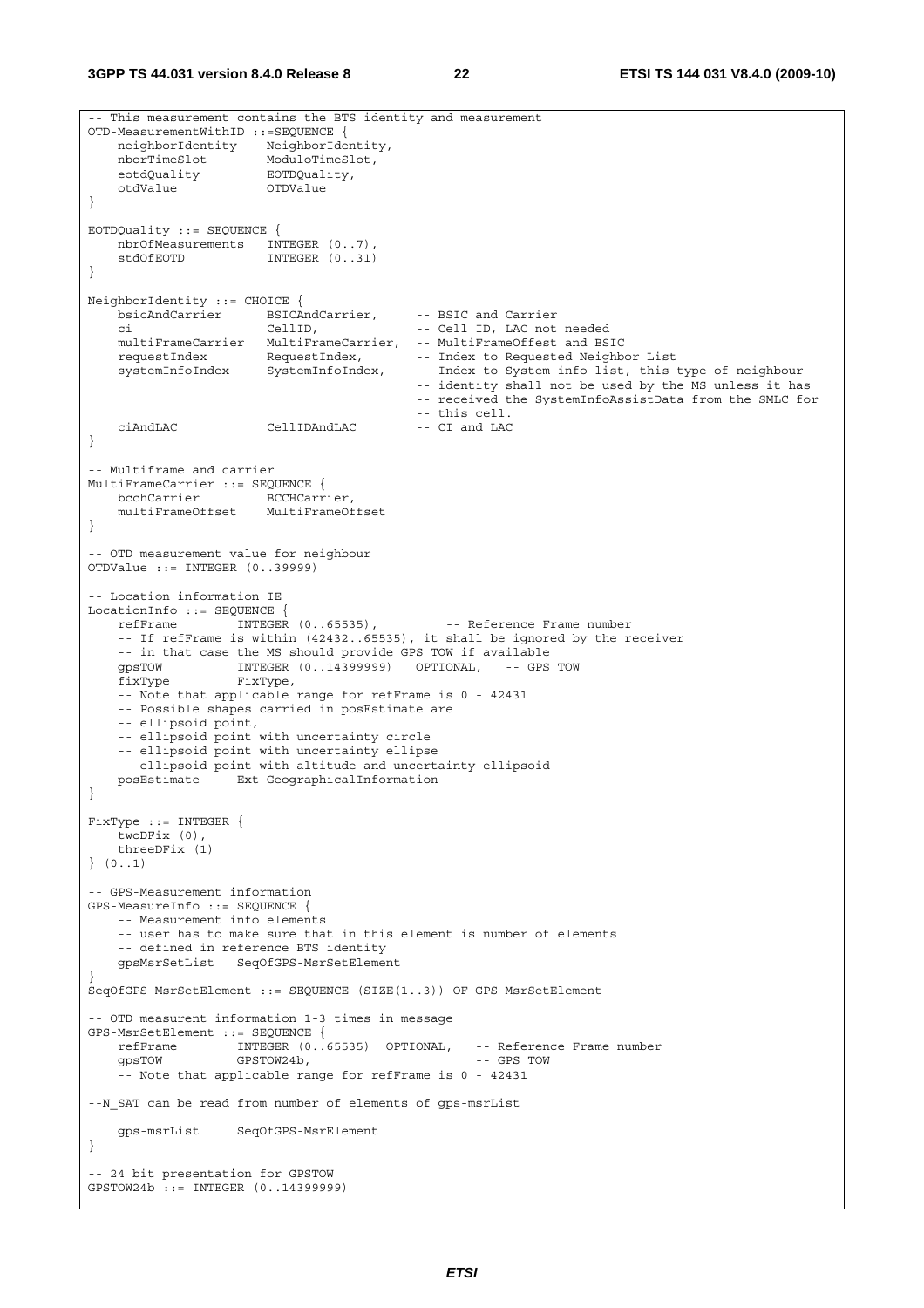```
-- measured elements in measurement parameters field 
SeqOfGPS-MsrElement ::= SEQUENCE (SIZE(1..16)) OF GPS-MsrElement 
GPS-MsrElement ::= SEQUENCE { 
   satelliteID SatelliteID, -- Satellite identifier<br>
CNO INTEGER (0..63), -- carrier noise ratio<br>
International contratation of the complex multiply b
   cNo SatellitelD,<br>
cNo INTEGER (0..63),<br>
doppler TNTEGER (0..63),
 doppler INTEGER (-32768..32767), -- doppler, mulltiply by 0.2 
wholeChips INTEGER (0..1022), -- whole value of the code phase measurement
 fracChips INTEGER (0..1024), -- fractional value of the code phase measurement 
                                              -- a value of 1024 shall not be encoded by the sender 
                                              -- the receiver shall consider a value of 1024 to be 
                                              -- invalid data 
   mpathIndic MpathIndic,<br>pseuRangeRMSErr INTEGER (0..63) -- index
   pseuRangeRMSErr INTEGER (0..63)
} 
-- Multipath indicator 
MpathIndic ::= ENUMERATED { 
    notMeasured (0), 
     low (1), 
     medium (2), 
    high (3) 
} 
-- Location error IE 
LocationError ::= SEQUENCE { 
    locErrorReason LocErrorReason, 
     additionalAssistanceData AdditionalAssistanceData OPTIONAL, 
 ... 
} 
LocErrorReason ::= ENUMERATED { 
    unDefined (0), 
    notEnoughBTSs (1), 
    notEnoughSats (2), 
    eotdLocCalAssDataMissing (3), 
    eotdAssDataMissing (4), 
    gpsLocCalAssDataMissing (5), 
    gpsAssDataMissing (6), 
    methodNotSupported (7), 
    notProcessed (8), 
    refBTSForGPSNotServingBTS (9), 
    refBTSForEOTDNotServingBTS (10), 
 ..., 
    notEnoughGANSSSats (11), 
 ganssAssDataMissing (12), 
    refBTSForGANSSNotServingBTS (13) 
} 
-- exception handling: 
-- an unrecognized value shall be treated the same as value 0 
-- defines additional assistance data needed for any new location attempt 
-- MS shall retain any assistance data already received 
AdditionalAssistanceData ::= SEQUENCE { 
 gpsAssistanceData GPSAssistanceData OPTIONAL, 
 extensionContainer ExtensionContainer OPTIONAL, 
     ganssAssistanceData GANSSAssistanceData OPTIONAL 
} 
GPSAssistanceData ::= OCTET STRING (SIZE (1..maxGPSAssistanceData)) 
-- GPSAssistanceData has identical structure and encoding to octets 3 to n of the 
-- GPS Assistance Data IE in 3GPP TS 49.031 
maxGPSAssistanceData INTEGER ::= 40 
GANSSAssistanceData ::= OCTET STRING (SIZE (1..maxGANSSAssistanceData)) 
-- GANSSAssistanceData has identical structure and encoding to octets 3 to n of the 
-- GANSS Assistance Data IE in 3GPP TS 49.031 
maxGANSSAssistanceData INTEGER ::= 40
```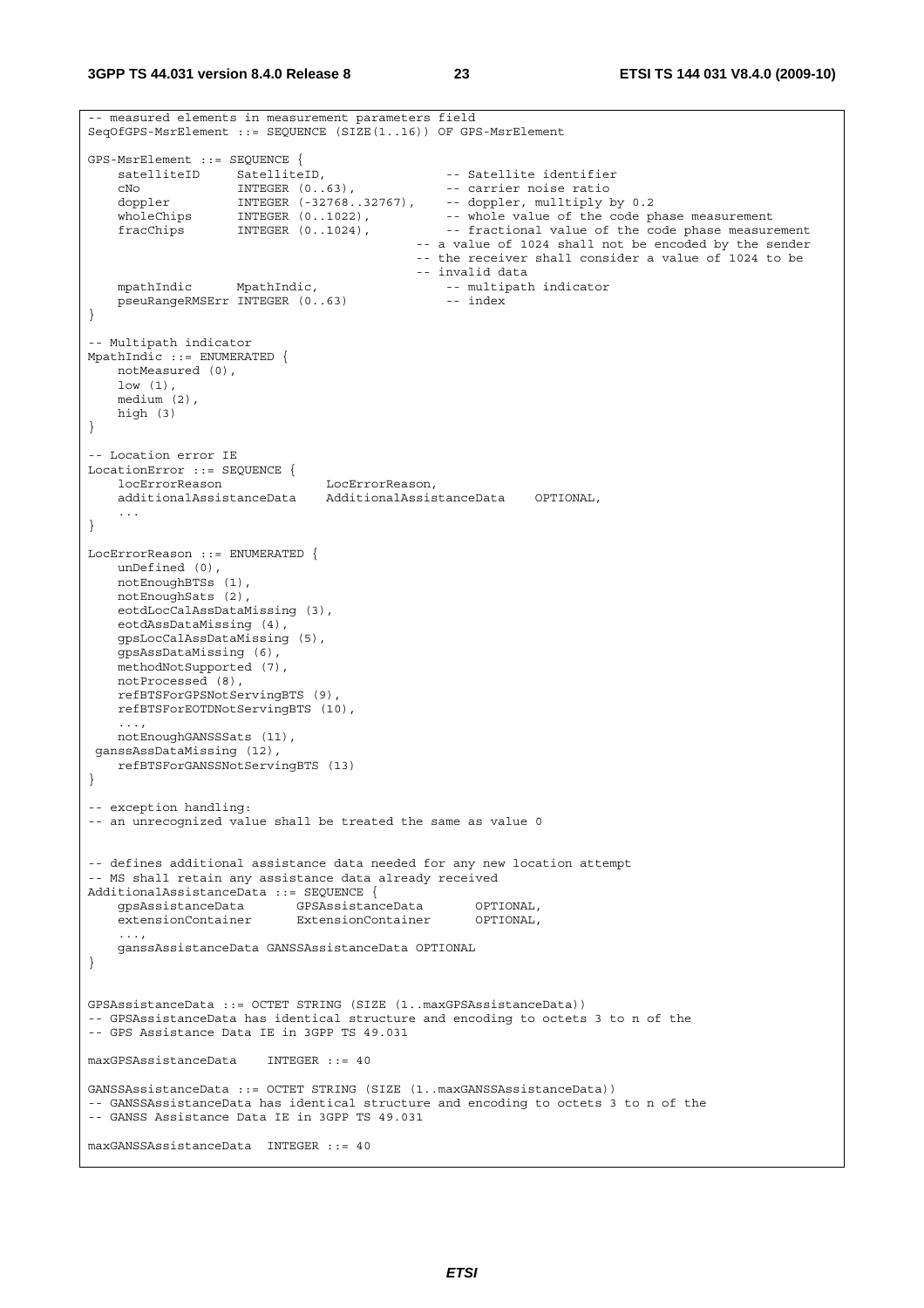-- Protocol Error Causes ErrorCodes ::= ENUMERATED { unDefined (0), missingComponet (1), incorrectData (2), missingIEorComponentElement (3), messageTooShort (4), unknowReferenceNumber (5), ... } -- exception handling: -- an unrecognized value shall be treated the same as value 0 -- GPS assistance data IE GPS-AssistData ::= SEQUENCE { controlHeader ControlHeader } -- More Assistance Data To Be Sent IE -- More Assistance Data Components On the Way indication for delivery of an entire set of assistance -- data in multiple Assistance Data components. MoreAssDataToBeSent ::= ENUMERATED {<br>noMoreMessaqes (0), -- T -- This is the only or last Assistance Data message used to deliver -- the entire set of assistance data. moreMessagesOnTheWay (1) -- The SMLC will send more Assistance Data messages or a final RRLP -- Measure Position Request message to deliver the -- the entire set of assistance data. } -- Control header of the GPS assistance data ControlHeader ::= SEQUENCE { -- Field type Present information referenceTime ReferenceTime OPTIONAL,<br>refLocation RefLocation OPTIONAL, RefLocation dgpsCorrections DGPSCorrections OPTIONAL,<br>navigationModel NavigationModel OPTIONAL, navigationModel NavigationModel OPTIONAL, ionosphericModel IonosphericModel OPTIONAL, utcModel UTCModel OPTIONAL, almanac Malmanac OPTIONAL, acquisAssist AcquisAssist OPTIONAL, realTimeIntegrity SeqOf-BadSatelliteSet OPTIONAL } ReferenceTime ::= SEQUENCE { gpsTime GPSTime, gsmTime GSMTime OPTIONAL,<br>gpsTowAssist GPSTOWAssist OPTIONAL gpsTowAssist } -- GPS Time includes week number and time-of-week (TOW) GPSTime ::= SEQUENCE { gpsTOW23b GPSTOW23b, gpsWeek GPSWeek } -- GPSTOW, range 0-604799.92, resolution 0.08 sec, 23-bit presentation  $GDCTOW23b$   $\cdots$  INTEGER (0...7559999) -- GPS week number GPSWeek ::= INTEGER (0..1023) -- GPSTOWAssist consists of TLM message, Anti-spoof flag, Alert flag, and 2 reserved bits in TLM Word -- for each visible satellite. -- N SAT can be read from number of elements in GPSTOWAssist GPSTOWAssist ::= SEQUENCE (SIZE(1..12)) OF GPSTOWAssistElement GPSTOWAssistElement ::= SEQUENCE { satelliteID SatelliteID, tlmWord TLMWord, antiSpoof AntiSpoofFlag, alert AlertFlag, tlmRsvdBits TLMReservedBits }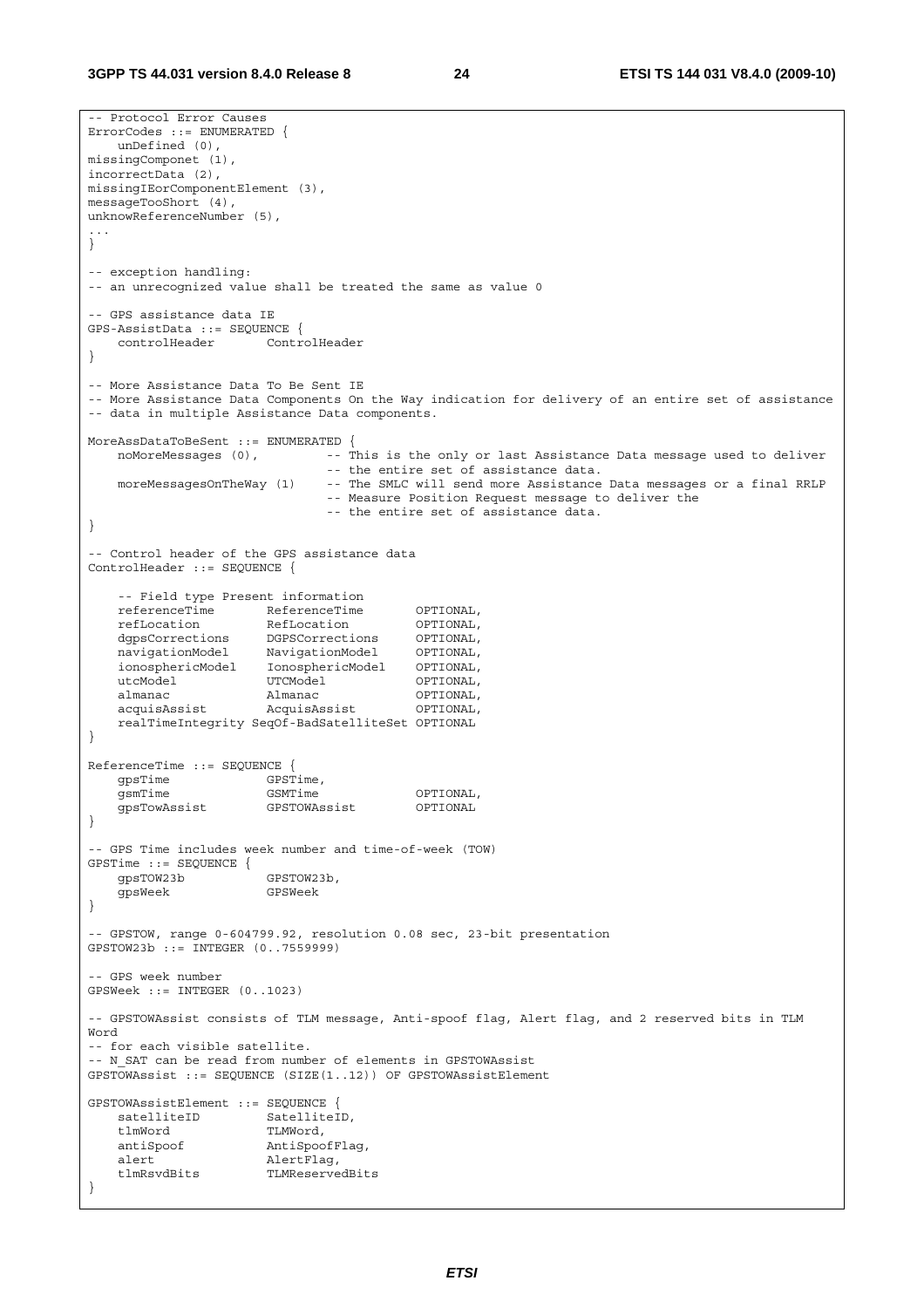```
-- TLM Word, 14 bits 
TLMWord ::= INTEGER (0..16383) 
-- Anti-Spoof flag 
AntiSpoofFlag ::= INTEGER (0..1) 
-- Alert flag 
AlertFlag ::= INTEGER (0..1) 
 -- Reserved bits in TLM word, MSB occurs earlier in TLM Word transmitted by satellite 
TLMReservedBits ::= INTEGER (0..3) 
GSMTime ::= SEQUENCE { 
    bcchCarrier BCCHCarrier, -- BCCH carrier 
bsic BSIC, -- BSIC
 frameNumber FrameNumber, 
 timeSlot TimeSlot, 
 bitNumber BitNumber 
} 
-- Frame number 
FrameNumber ::= INTEGER (0..2097151) 
 -- Time slot number 
TimeSlot ::= INTEGER (0..7)-- Bit number 
BitNumber ::= INTEGER (0..156) 
-- Reference Location IE 
RefLocation ::= SEQUENCE {<br>threeDLocation
                           Ext-GeographicalInformation
} 
 -- DGPS Corrections IE 
DGPSCorrections ::= SEQUENCE { 
 gpsTOW INTEGER (0..604799), -- DGPS reference time 
status INTEGER (0..7),
     -- N_SAT can be read from number of elements of satList 
   satList SeqOfSatElement
} 
SeqOfSatElement ::= SEQUENCE (SIZE (1..16)) OF SatElement 
-- number of correction for satellites 
SatElement ::= SEOUENCE {
   satelliteID SatelliteID,
--- Sequence number for ephemeris<br>iode INTEGER (0..2)
                   INTEGER (0..239),
     -- User Differential Range Error 
   udre INTEGER (0..3),
    -- Pseudo Range Correction, range is 
    -- -655.04 - +655.04, 
    pseudoRangeCor INTEGER (-2047..2047), 
     -- Pseudo Range Rate Correction, range is 
   - - 4.064 - 4.064,
    rangeRateCor INTEGER (-127..127), 
-- Delta Pseudo Range Correction 2 
    deltaPseudoRangeCor2 INTEGER (-127..127), -- This IE shall be ignored by the receiver and 
                                                     -- set to zero by the sender 
   -- Delta Pseudo Range Correction 2<br>deltaRangeRateCor2      INTEGER (-7..7),
                                                    -- This IE shall be ignored by the receiver and
                                                     -- set to zero by the sender 
    -- Delta Pseudo Range Correction 3 
    deltaPseudoRangeCor3 INTEGER (-127..127), -- This IE shall be ignored by the receiver and 
                                                     -- set to zero by the sender 
     -- Delta Pseudo Range Correction 3 
    deltaRangeRateCor3 INTEGER (-7..7) -- This IE shall be ignored by the receiver and 
                                                     -- set to zero by the sender 
} 
SatelliteID ::= INTEGER (0..63) -- identifies satellite
```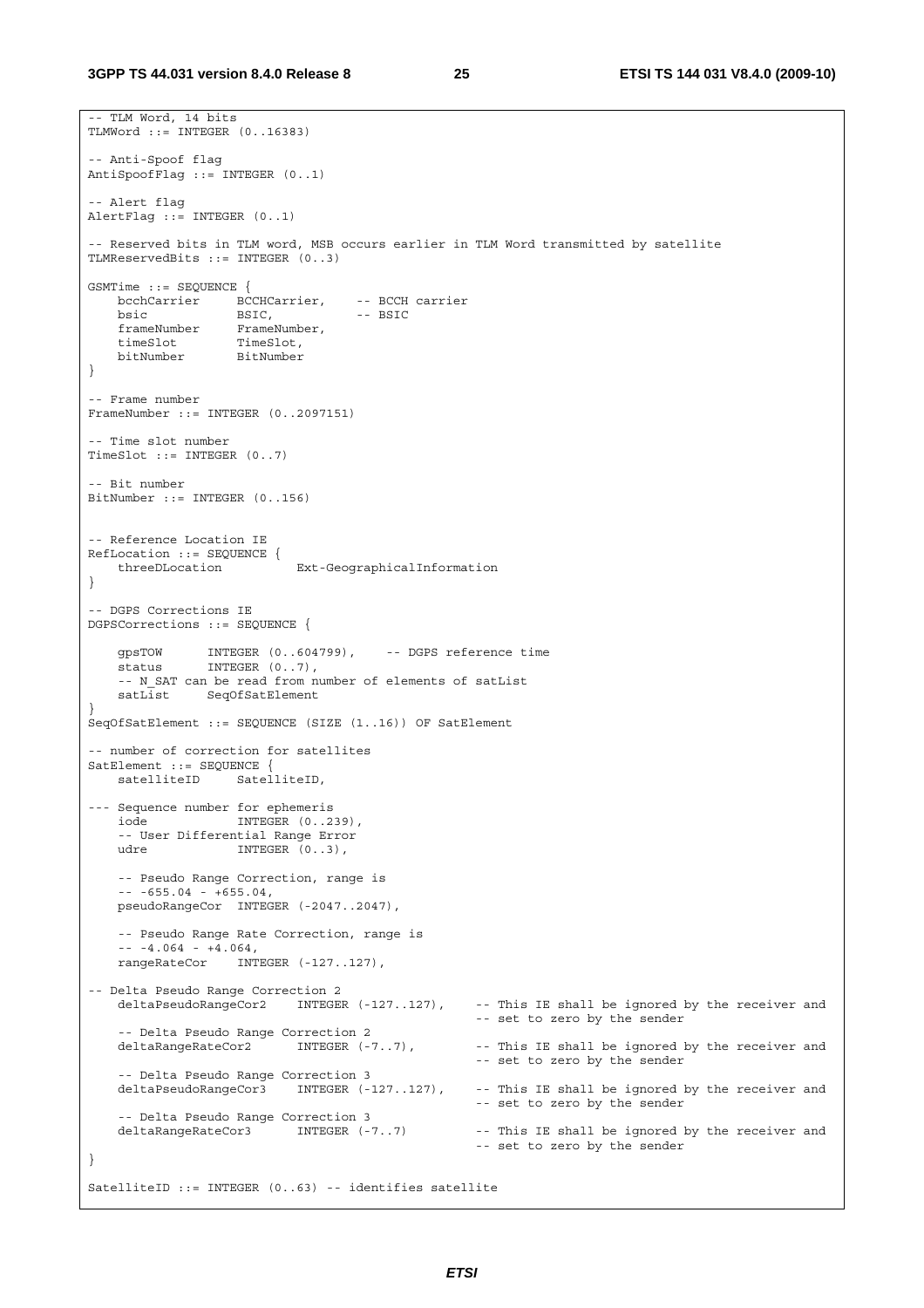-- Navigation Model IE NavigationModel ::= SEQUENCE { navModelList SeqOfNavModelElement } -- navigation model satellite list SeqOfNavModelElement ::= SEQUENCE (SIZE(1..16)) OF NavModelElement NavModelElement ::= SEQUENCE { satelliteID SatelliteID,<br>satStatus SatStatus satStatus SatStatus -- satellite status } -- the Status of the navigation model SatStatus ::= CHOICE { -- New satellite, new Navigation Model newSatelliteAndModelUC UncompressedEphemeris, -- Existing satellite, Existing Navigation Model oldSatelliteAndModel NULL, -- Existing satellite, new Navigation Model UncompressedEphemeris, ... } -- Uncompressed satellite emhemeris and clock corrections UncompressedEphemeris ::= SEQUENCE { ephemCodeOnL2 INTEGER  $(0..3)$ , ephemURA INTEGER (0..15), ephemSVhealth INTEGER (0..63), ephemIODC INTEGER (0..1023), ephemL2Pflag INTEGER (0..1), ephemSF1Rsvd EphemerisSubframe1Reserved, ephemTgd INTEGER (-128..127), ephemToc INTEGER (0..37799), ephemAF2 INTEGER (-128..127), ephemAF1 INTEGER (-32768..32767), ephemAF0 INTEGER (-2097152..2097151), ephemCrs INTEGER (-32768..32767), ephemDeltaN INTEGER (-32768..32767), ephemM0 INTEGER (-2147483648..2147483647), ephemCuc INTEGER (-32768..32767), ephemE INTEGER (0..4294967295), ephemCus INTEGER (-32768..32767), ephemAPowerHalf INTEGER (0..4294967295), ephemToe INTEGER (0..37799), ephemFitFlag INTEGER (0..1), ephemAODA INTEGER (0..31), ephemCic INTEGER (-32768..32767), ephemOmegaA0 INTEGER (-2147483648..2147483647), ephemCis INTEGER (-32768..32767), ephemI0 INTEGER (-2147483648..2147483647), ephemCrc INTEGER (-32768..32767), ephemW INTEGER (-2147483648..2147483647), ephemOmegaADot INTEGER (-8388608..8388607),<br>ephemIDot INTEGER (-8192..8191) INTEGER (-8192..8191) } -- Reserved bits in subframe 1 of navigation message EphemerisSubframe1Reserved ::= SEQUENCE { reserved1 INTEGER (0..8388607), -- 23-bit field reserved2 INTEGER (0..16777215), -- 24-bit field reserved3 INTEGER (0..16777215), -- 24-bit field reserved4 INTEGER (0..65535) -- 16-bit field }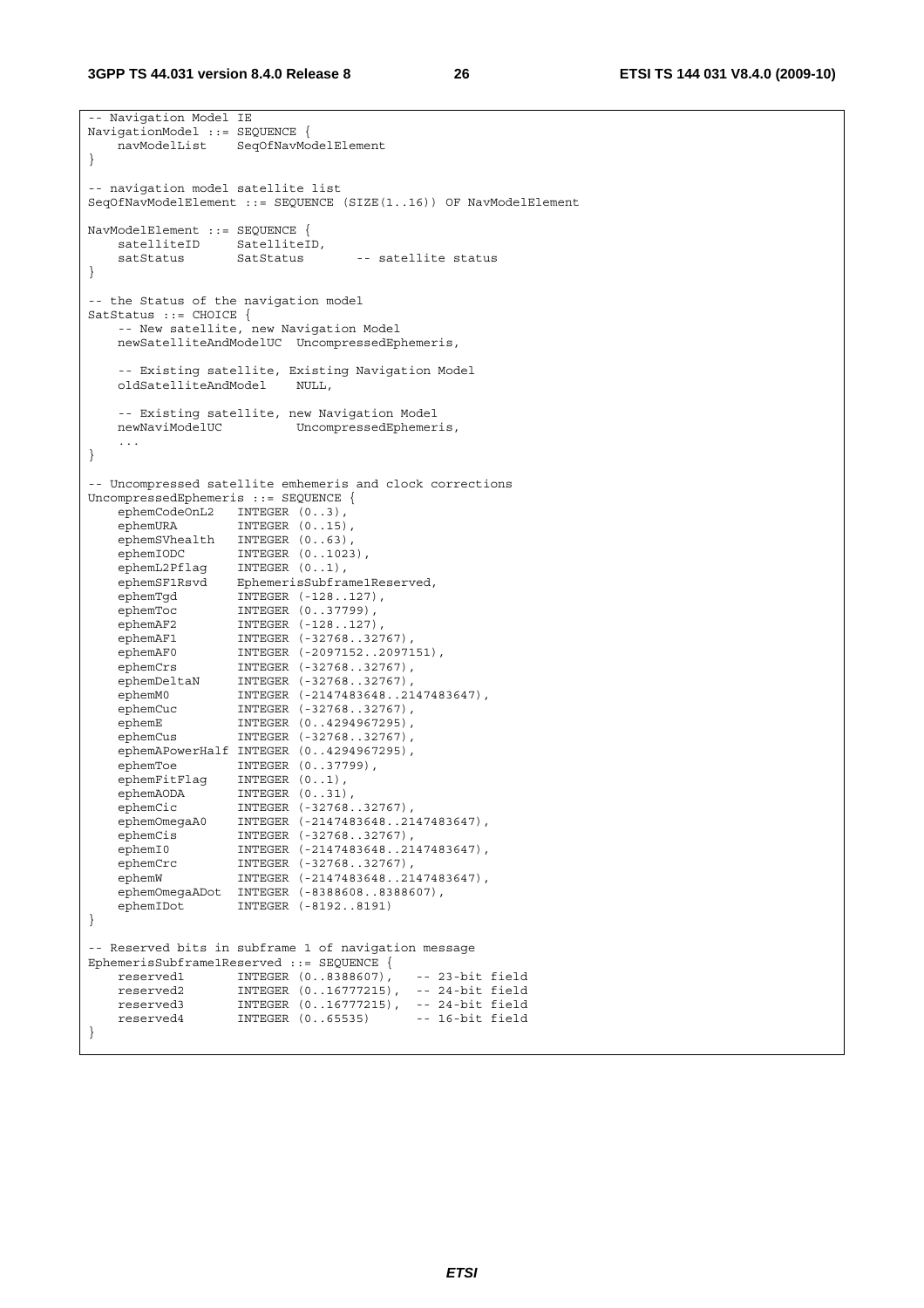```
-- Ionospheric Model IE 
IonosphericModel ::= SEQUENCE { 
 alfa0 INTEGER (-128..127), 
 alfa1 INTEGER (-128..127), 
 alfa2 INTEGER (-128..127), 
 alfa3 INTEGER (-128..127), 
 beta0 INTEGER (-128..127), 
 beta1 INTEGER (-128..127), 
    beta2 INTEGER (-128..127), 
                  INTEGER (-128..127)
} 
-- Universal Time Coordinate Model 
UTCModel ::= SEQUENCE { 
 utcA1 INTEGER (-8388608..8388607), 
 utcA0 INTEGER (-2147483648..2147483647), 
utcTot INTEGER (0..255),
utcWNt INTEGER (0..255),
 utcDeltaTls INTEGER (-128..127), 
 utcWNlsf INTEGER (0..255), 
utcDN INTEGER (-128..127),
    utcDeltaTlsf INTEGER (-128..127) 
} 
-- Almanac, Long term model 
-- NOTE: These are parameters are subset of the ephemeris 
-- NOTE: But with reduced resolution and accuracy 
Almanac ::= SEQUENCE { 
    alamanacWNa INTEGER (0..255), -- Once per message 
    -- navigation model satellite list. 
   -- The size of almanacList is actually Nums_Sats_Total field<br>almanacList SegOfAlmanacElement
                 SeqOfAlmanacElement
} 
SeqOfAlmanacElement ::= SEQUENCE (SIZE(1..64)) OF AlmanacElement 
-- Almanac info once per satellite 
AlmanacElement ::= SEQUENCE { 
   satelliteID SatelliteID,
   almanacE INTEGER (0..65535),<br>alamanacToa INTEGER (0..255),<br>almanacCwestR INTEGER (-32768 33
 alamanacToa INTEGER (0..255), 
 almanacKsii INTEGER (-32768..32767), 
 almanacOmegaDot INTEGER (-32768..32767), 
 almanacSVhealth INTEGER (0..255), 
   almanacBvnearen INTEGER (0..255),
 almanacOmega0 INTEGER (-8388608..8388607), 
 almanacW INTEGER (-8388608..8388607), 
    almanacM0 INTEGER (-8388608..8388607), 
 almanacAF0 INTEGER (-1024..1023), 
 almanacAF1 INTEGER (-1024..1023) 
} 
 -- Acquisition Assistance 
AcquisAssist ::= SEQUENCE { 
   -- Number of Satellites can be read from acquistList<br>timeRelation TimeRelation,
                 TimeRelation,
    -- Acquisition assistance list 
    -- The size of Number of Satellites is actually Number of Satellites field 
    acquisList SeqOfAcquisElement 
} 
SeqOfAcquisElement ::= SEQUENCE (SIZE(1..16)) OF AcquisElement 
 -- the relationship between GPS time and air-interface timing 
TimeRelation ::= SEQUENCE { 
 -- 
   gpsTOW GPSTOW23b, --23b presentation<br>gsmTime GSMTime OPTIONAL
   gsmTime GSMTime
}
```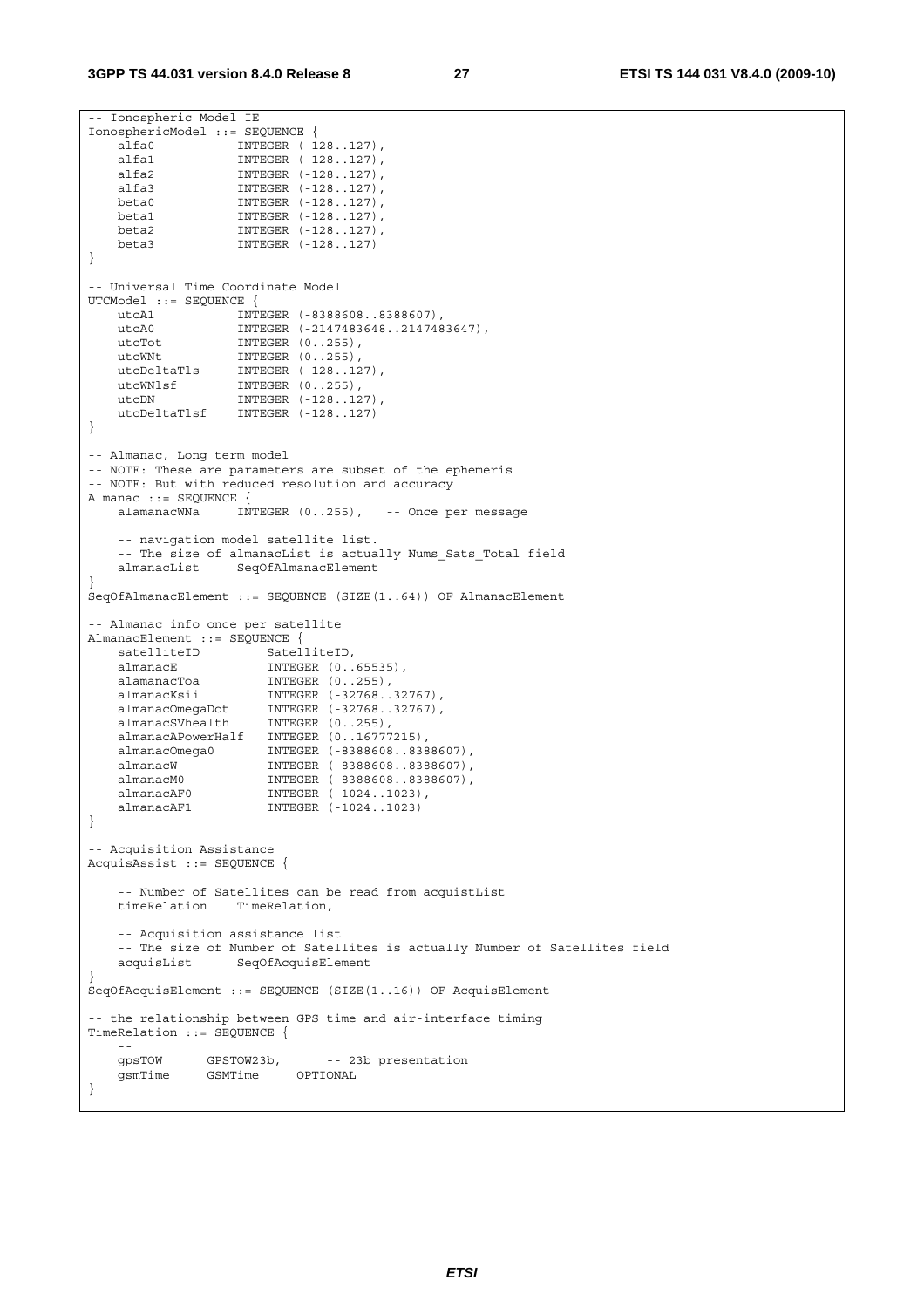-- data occuring per number of satellites

```
AcquisElement ::= SEQUENCE { 
    svid SatelliteID,
     -- Doppler 0th order term, 
     -- -5120.0 - 5117.5 Hz (= -2048 - 2047 with 2.5 Hz resolution) 
   doppler0 			 INTEGER (-2048..2047),
   dopplers<br>addionalDoppler AddionalDopplerFields OPTIONAL,<br>codePhase INTEGER (0..1022), -- CodePhase
                          INTEGER (0..1022), -- Code Phase
 intCodePhase INTEGER (0..19), -- Integer Code Phase 
 gpsBitNumber INTEGER (0..3), -- GPS bit number 
 codePhaseSearchWindow INTEGER (0..15), -- Code Phase Search Window 
 addionalAngle AddionalAngleFields OPTIONAL 
} 
AddionalDopplerFields ::= SEQUENCE { 
    -- Doppler 1st order term, -1.0 - +0.5 Hz/sec 
   (= -42 + (0 \text{ to } 63) \text{ with } 1/42 \text{ Hz/sec. resolution})doppler1 INTEGER (0..63),<br>dopplerUncertainty INTEGER (0..7)
   dopplerUncertainty
  -- a sender shall not encode any DopplerUncertainty value in the range 5 to 7 
  -- a receiver shall ignore any value between 5 and 7. 
} 
AddionalAngleFields ::= SEQUENCE { 
    -- azimuth angle, 0 - 348.75 deg (= 0 - 31 with 11.25 deg resolution)
   azimuth INTEGER (0..31),
    -- elevation angle, 0 - 78.75 deg (= 0 - 7 with 11.25 deg resolution)
   elevation INTEGER (0..7)
} 
-- Real-Time Integrity 
-- number of bad satellites can be read from this element 
SeqOf-BadSatelliteSet ::= SEQUENCE (SIZE(1..16)) OF SatelliteID 
 -- Extension Elements 
-- Release 98 Extensions here 
Rel98-MsrPosition-Req-Extension ::= SEQUENCE { 
 rel98-Ext-ExpOTD Rel98-Ext-ExpOTD OPTIONAL, -- ExpectedOTD extension 
 ..., 
 gpsTimeAssistanceMeasurementRequest NULL OPTIONAL, 
 gpsReferenceTimeUncertainty GPSReferenceTimeUncertainty OPTIONAL 
 -- Further R98 extensions here 
} 
Rel98-AssistanceData-Extension ::= SEQUENCE { 
   rel98-Ext-ExpOTD Rel98-Ext-ExpOTD OPTIONAL, -- ExpectedOTD extension 
 ..., 
 gpsTimeAssistanceMeasurementRequest NULL OPTIONAL, 
 gpsReferenceTimeUncertainty GPSReferenceTimeUncertainty OPTIONAL 
-- Further R98 extensions here 
} 
-- Release 98 ExpOTD extension 
Rel98-Ext-ExpOTD ::= SEQUENCE { 
-- If MsrAssistBTS is included in message, msrAssistData-R98-ExpOTD shall be included. 
    msrAssistData-R98-ExpOTD MsrAssistData-R98-ExpOTD OPTIONAL, 
-- If SystemInfoAssistaData is included in message, systemInfoAssistData-R98-ExpOTD shall be 
-- included. 
    systemInfoAssistData-R98-ExpOTD SystemInfoAssistData-R98-ExpOTD OPTIONAL 
} 
-- MsrAssistData R98 extension 
MsrAssistData-R98-ExpOTD ::= SEQUENCE { 
     msrAssistList-R98-ExpOTD SeqOfMsrAssistBTS-R98-ExpOTD 
} 
-- Indexes in SeqOfMsrAssistBTS-R98-ExpOTD refer to SeqOfMsrAssistBTS 
-- If the index exceeds the SegOfMsrAssistBTS range or if there is other 
-- inconsistencies between the BTS indices, the MS shall apply protocol 
-- error cause incorrectData 
SeqOfMsrAssistBTS-R98-ExpOTD ::= SEQUENCE (SIZE(1..15)) OF MsrAssistBTS-R98-ExpOTD
```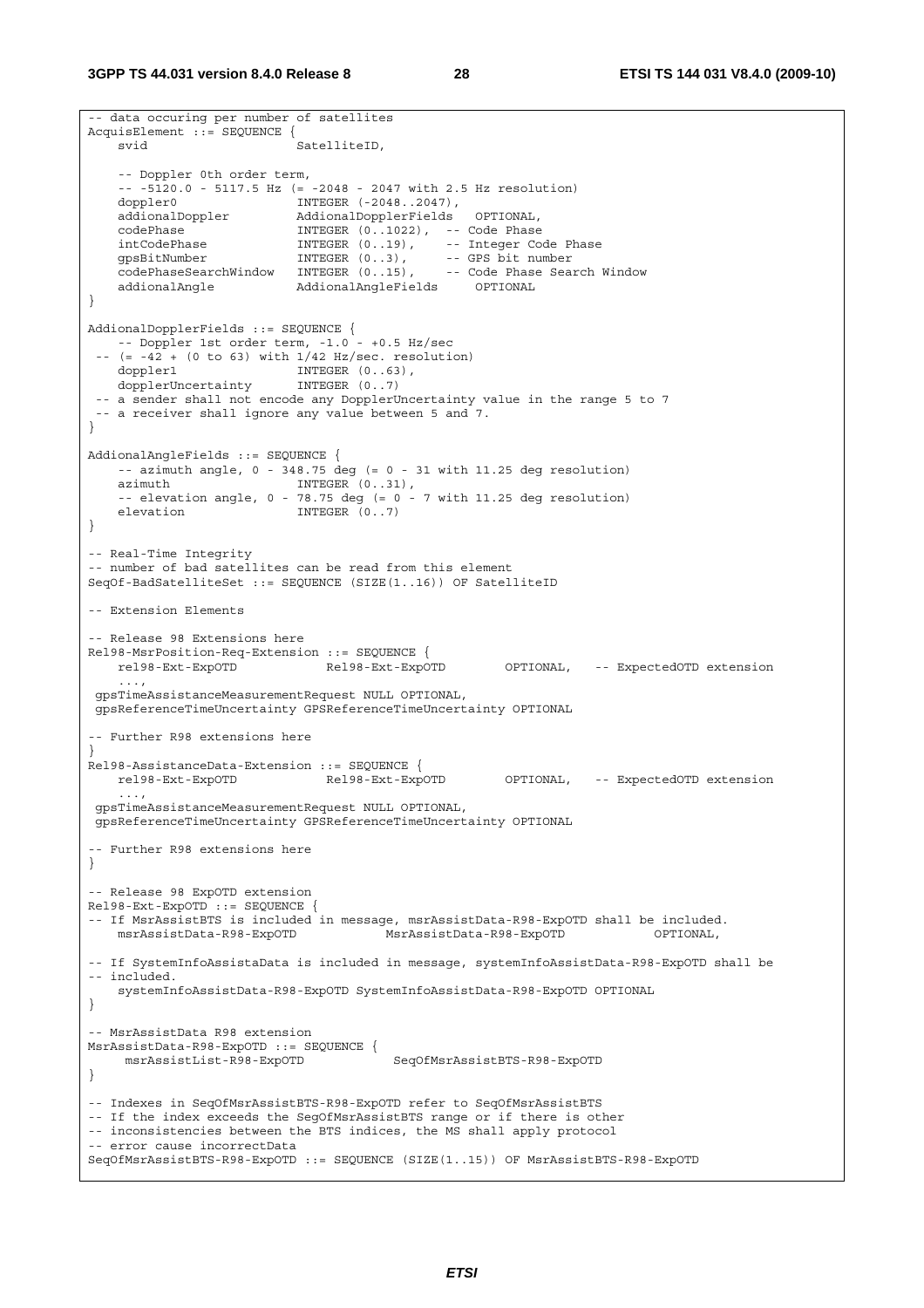**3GPP TS 44.031 version 8.4.0 Release 8 29 ETSI TS 144 031 V8.4.0 (2009-10)**

```
-- This element completes MsrAssistBTS IE 
MsrAssistBTS-R98-ExpOTD ::= SEQUENCE { 
   expectedOTD ExpectedOTD,
     expOTDUncertainty ExpOTDUncertainty 
} 
-- SystemInfoAssistData R98 extension 
SystemInfoAssistData-R98-ExpOTD ::= SEQUENCE { 
    systemInfoAssistListR98-ExpOTD SeqOfSystemInfoAssistBTS-R98-ExpOTD 
} 
-- SeqOfSystemInfoAssistBTS-R98-ExpOTD index refer to SeqOfSystemInfoAssistBTS 
-- If the index exceeds the SegOfSystemInfoAssistBTS range or if there is other 
-- inconsistencies between the BTS indices, the MS shall apply protocol 
-- error cause incorrectData 
SeqOfSystemInfoAssistBTS-R98-ExpOTD ::= SEQUENCE (SIZE(1..32)) OF SystemInfoAssistBTS-R98-ExpOTD 
-- whether n.th is present or not ? 
SystemInfoAssistBTS-R98-ExpOTD ::= CHOICE { 
   notPresent NULL,<br>present Assis
                     present AssistBTSData-R98-ExpOTD 
} 
-- This element completes AssistBTSData IE 
AssistBTSData-R98-ExpOTD ::= SEQUENCE { 
   expectedOTD ExpectedOTD,
    expOTDuncertainty ExpOTDUncertainty -- Uncertainty of expected OTD 
} 
-- Expected OTD value between nbor base station and reference BTS 
-- at MS's current estimated location. 
ExpectedOTD ::= INTEGER (0..1250) 
-- The ExpectedOTD value 1250 shall not be encoded by the transmitting entity and 
-- shall be treated by the receiving entity as 0. 
-- Uncertainty of Exptected OTD in bits 
ExpOTDUncertainty := INTEGER(0..7)
-- Release 98 extensions 
GPSReferenceTimeUncertainty ::= INTEGER (0 .. 127) -- Coding according to Annex 
GPSTimeAssistanceMeasurements ::= SEQUENCE { 
The TerenceFrameMSB INTEGER (0 . . 63) OPTIONAL, -- MSB of frame number<br>gpsTowSubms INTEGER (0 . . . . 9999) OPTIONAL, -- in units of 100ns, for MS based AGPS<br>deltaTow INTEGER (0 . . . 127) OPTIONAL, -- for MS assisted AGP
gpsTowSubms INTEGER (0 .. 9999) OPTIONAL, -- in units of 100ns, for MS based AGPS
deltaTow INTEGER (0 .. 127) OPTIONAL, -- for MS assisted AGPS
 gpsReferenceTimeUncertainty GPSReferenceTimeUncertainty OPTIONAL 
} 
Rel-98-MsrPosition-Rsp-Extension ::= SEQUENCE { 
     -- First extension to Release 98 
     rel-98-Ext-MeasureInfo SEQUENCE { 
         otd-MeasureInfo-R98-Ext OTD-MeasureInfo-R98-Ext OPTIONAL 
     }, 
 ..., 
  timeAssistanceMeasurements GPSTimeAssistanceMeasurements OPTIONAL 
   -- Further R98 extensions here 
} 
-- This is an addition to OTD-MeasureInfo element defined in original message, 
-- If OTD-MeasureInfo is absent, or if one or more OTD-MsrElementRest are present 
-- OTD-MeasureInfo-R98-Ext shall be absent. 
-- OTD-MeasureInfo-R98-Ext 
OTD-MeasureInfo-R98-Ext ::= SEQUENCE { 
    -- Measurement info elements<br>otdMsrFirstSets-R98-Ext
                                 OTD-MsrElementFirst-R98-Ext
}
```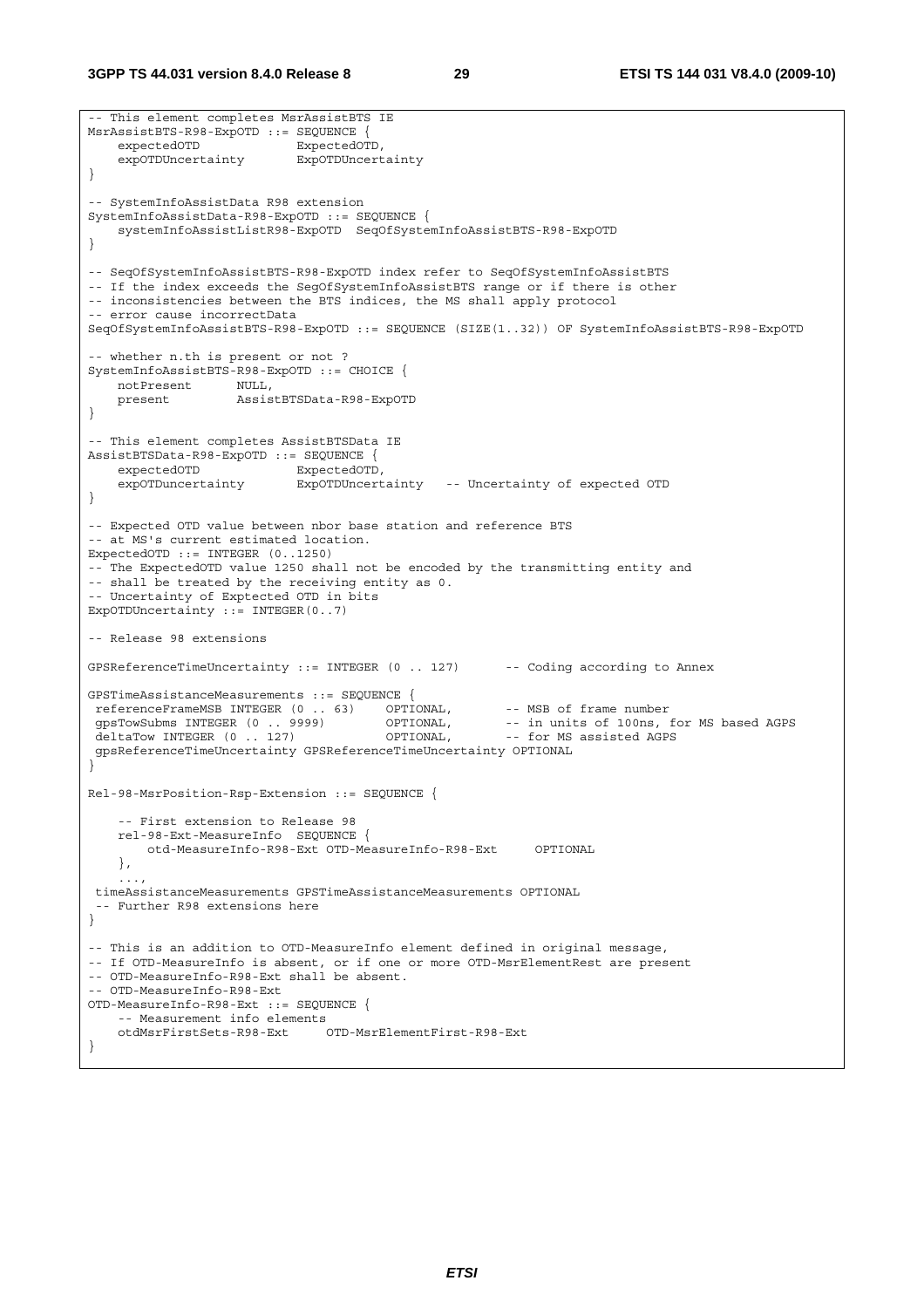```
-- OTD measurement information Ext for the first set only 
OTD-MsrElementFirst-R98-Ext ::= SEQUENCE { 
    -- additional measured neighbors in OTD measurements 
    otd-FirstSetMsrs-R98-Ext SeqOfOTD-FirstSetMsrs-R98-Ext OPTIONAL 
} 
SeqOfOTD-FirstSetMsrs-R98-Ext ::= SEQUENCE (SIZE(1..5)) OF OTD-FirstSetMsrs 
Rel-5-MsrPosition-Rsp-Extension ::= SEQUENCE { 
    extended-reference Extended-reference OPTIONAL, 
    -- The extended-reference shall be included by the MS if and only if previously 
    -- received from the SMLC in a Measure Position Request. When included, the value sent 
    -- by the MS shall equal the value received from the SMLC. 
    -- extension to Release 5, for RRLP pseudo-segmentation here 
    otd-MeasureInfo-5-Ext OTD-MeasureInfo-5-Ext OPTIONAL, 
    ulPseudoSegInd UlPseudoSegInd OPTIONAL, -- Included when uplink RRLP 
     -- Pseudo-segmentation is used, not included when no uplink pseudo-segmentation is used 
    ... 
                   -- Possibly more extensions for Release 5 here later 
} 
Extended-reference ::= SEQUENCE { 
smlc-code INTEGER (0..63),
 transaction-ID INTEGER (0..262143) 
} 
OTD-MeasureInfo-5-Ext ::= SeqOfOTD-MsrElementRest 
    -- if more than one measurement sets are present this element is repeated 
    -- NumberOfSets - 1 (-1 = first set) combined in OTD-MeasureInfo-5-Ext and 
    -- OTD-MeasureInfo (e.g. if NumberOfSets is 3, then one otdMsrRestSets may 
    -- be sent in OTD-MeasureInfo-5-Ext and one in OTD-MeasureInfo) 
-- First part of Uplink RRLP Pseudo-segmentation indication, possibly more may be defined 
-- in the future for segmentation with more than two segments. 
UlPseudoSegInd ::= ENUMERATED { 
    firstOfMany (0), 
    secondOfMany(1) 
} 
Rel5-MsrPosition-Req-Extension ::= SEQUENCE { 
    extended-reference Extended-reference, 
 ... 
    -- Possibly more extensions for Release 5 here later 
} 
Rel5-AssistanceData-Extension ::= SEQUENCE { 
   extended-reference Extended-reference, 
 ... 
-- Possibly more extensions for Release 5 here later 
} 
Rel-5-ProtocolError-Extension::= SEQUENCE { 
   extended-reference Extended-reference OPTIONAL, 
    -- The extended-reference shall be included by the MS if and only if previously 
    -- received from the SMLC. 
    -- When included, the value sent by the MS shall equal the value received from the SMLC. 
 ... 
    -- Possibly more extensions for Release 5 here later 
} 
-- Release 7 Extensions here 
Rel7-MsrPosition-Req-Extension ::= SEQUENCE { 
   velocityRequested and NUL optional,
    ganssPositionMethod GANSSPositioningMethod OPTIONAL, 
    ganss-AssistData GANSS-AssistData OPTIONAL, 
    ganssCarrierPhaseMeasurementRequest NULL OPTIONAL, 
   ganssTODGSMTimeAssociationMeasurementRequest NULL (OPTIONAL, requiredResponseTime OPTIONAL,
                                                  requiredResponseTime RequiredResponseTime OPTIONAL, 
   add-GPS-AssistData and CPS-AssistData OPTIONAL,
    ganssMultiFreqMeasurementRequest NULL OPTIONAL, 
 ... 
    -- Further Release 7 extentions here 
}
```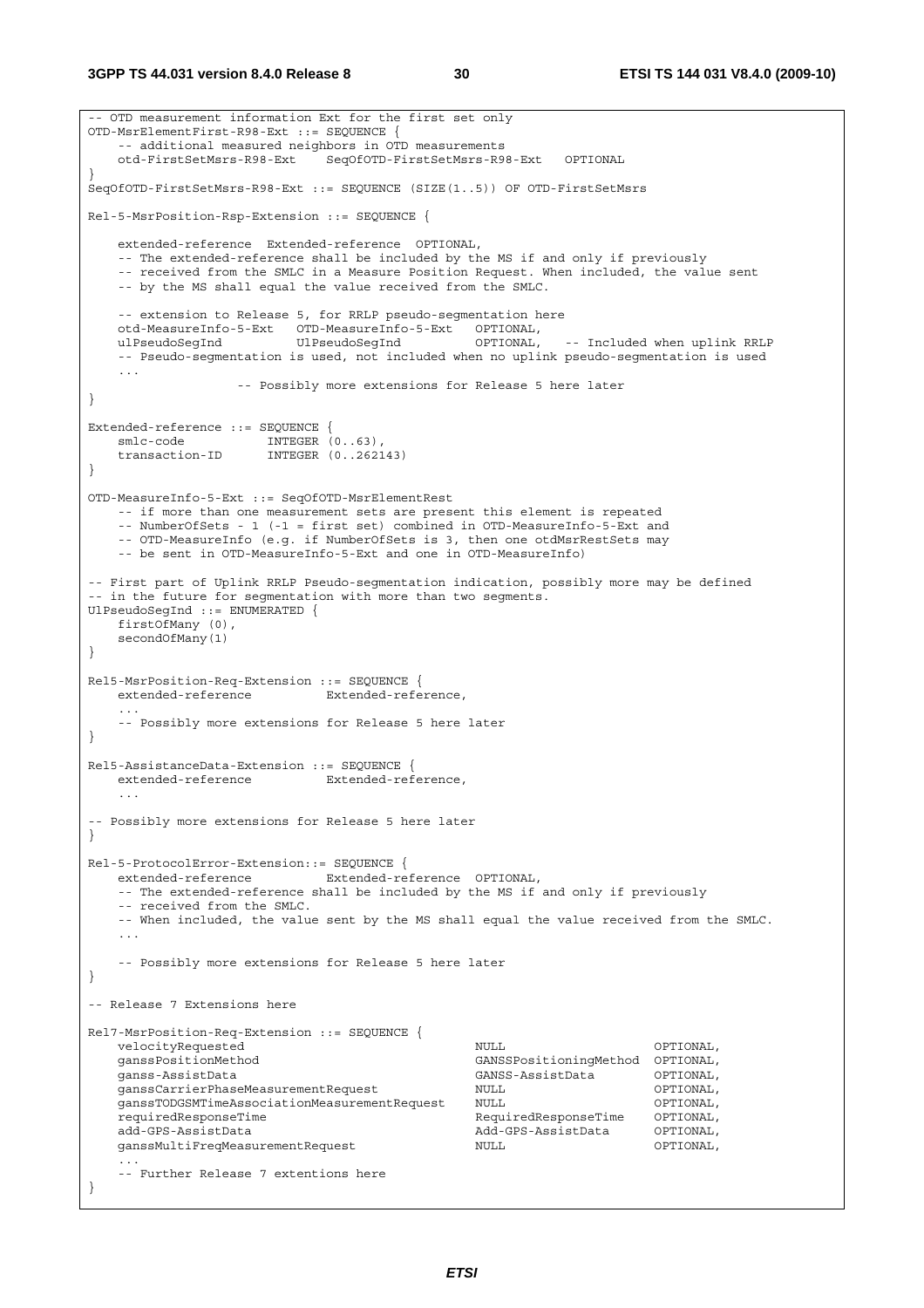**3GPP TS 44.031 version 8.4.0 Release 8 31 ETSI TS 144 031 V8.4.0 (2009-10)**

-- additional satellite systems may be added in future versions of the protocol -- Bit 0 of GANSSPositioningMethod bit map shall not be the only one set to TRUE ('1') GANSSPositioningMethod ::= BIT STRING { gps (0), galileo (1), sbas (2), modernizedGPS (3), qzss (4), glonass (5) } (SIZE (2..16)) GANSS-AssistData ::= SEQUENCE { ganss-controlHeader GANSS-ControlHeader } GANSS-ControlHeader ::= SEQUENCE { ganssCommonAssistData GANSSCommonAssistData OPTIONAL, ganssGenericAssistDataList SeqOfGANSSGenericAssistDataElement OPTIONAL } -- GANSS Common Assistance Data Elements GANSSCommonAssistData ::= SEQUENCE { ganssReferenceTime GANSSReferenceTime OPTIONAL, ganssRefLocation GANSSRefLocation OPTIONAL, ganssIonosphericModel GANSSIonosphericModel OPTIONAL, ganssAddIonosphericModel GANSSAddIonosphericModel OPTIONAL, ganssEarthOrientParam GANSSEarthOrientParam OPTIONAL } -- List of GANSS Generic Assistance Data Elements, up to 8 GANSS SeqOfGANSSGenericAssistDataElement ::= SEQUENCE (SIZE (1..8)) OF GANSSGenericAssistDataElement .<br>- GANSS Generic Assistance Data Elements GANSSGenericAssistDataElement ::= SEQUENCE { ganssID INTEGER (0..7) OPTIONAL, -- Coding according to Annex ganssTimeModel SeqOfGANSSTimeModel OPTIONAL, ganssDiffCorrections GANSSDiffCorrections OPTIONAL, ganssNavigationModel GANSSNavModel OPTIONAL, ganssRealTimeIntegrity GANSSRealTimeIntegrity OPTIONAL, ganssDataBitAssist GANSSDataBitAssist OPTIONAL, ganssRefMeasurementAssist GANSSRefMeasurementAssist OPTIONAL, ganssAlmanacModel GANSSAlmanacModel OPTIONAL, ganssUTCModel GANSSUTCModel OPTIONAL, ganssEphemerisExtension GANSSEphemerisExtension OPTIONAL, ganssEphemerisExtCheck GANSSEphemerisExtensionCheck OPTIONAL,  $\ldots$  ,  $\ldots$  ,  $\ldots$  sbasID INTEGER (0..7) OPTIONAL, -- Coding according to Annex ganssAuxiliaryInfo<br>GanssAuxiliaryInfo GANSSAuxiliaryInformation OPTIONAL } -- GANSS COMMON ASSISTANCE DATA ELEMENTS -- GANSS Reference Time IE GANSSReferenceTime ::= SEQUENCE { GANSSRefTimeInfo, ganssTOD-GSMTimeAssociation GANSSTOD-GSMTimeAssociation OPTIONAL } -- GANSS Reference Time includes GANSS TOD, GANSS Day, uncertainty GANSSRefTimeInfo ::= SEQUENCE { ganssDay INTEGER(0 .. 8191) OPTIONAL, ganssTOD GANSSTOD, ganssTODUncertainty GANSSTODUncertainty OPTIONAL, ganssTimeID INTEGER (0 .. 7) OPTIONAL } -- GANSS TOD integer seconds GANSSTOD ::= INTEGER (0 .. 86399) -- GANSS TOD uncertainty GANSSTODUncertainty ::= INTEGER (0 .. 127) -- Coding according to Annex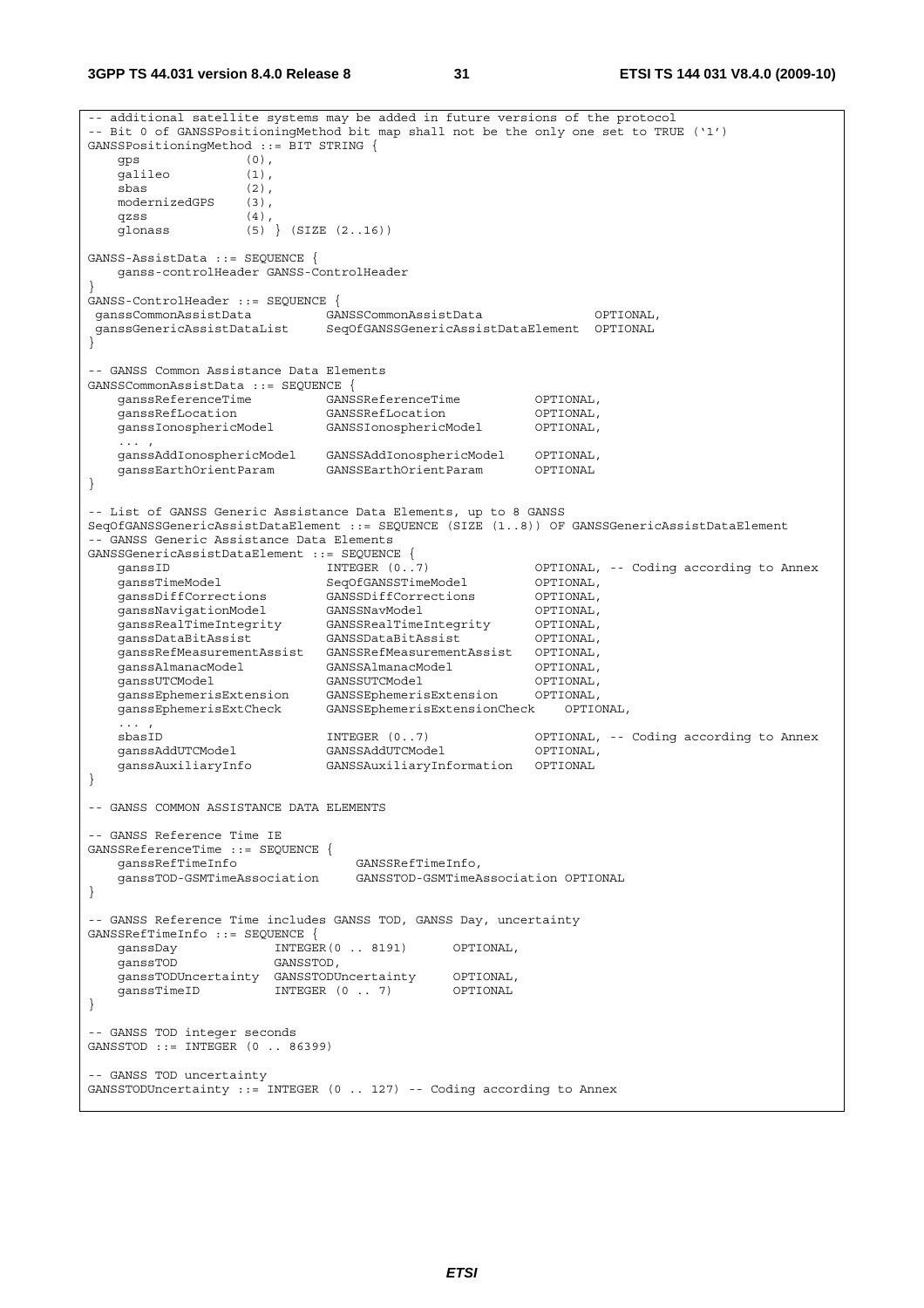```
-- GANSS TOD-GSM Time association 
GANSSTOD-GSMTimeAssociation ::= SEOUENCE {
  bcchCarrier BCCHCarrier, -- BCCH carrier<br>bsic BSIC, -- BSIC
bsic BSIC, -- BSIC
 frameNumber FrameNumber, 
 timeSlot TimeSlot, 
 bitNumber BitNumber, 
 frameDrift FrameDrift OPTIONAL 
} 
 -- Frame drift 
FrameDrift ::= INTEGER(-64 .. 63) 
-- GANSS Reference Location IE 
GANSSRefLocation ::= SEQUENCE { 
   threeDLocation Ext-GeographicalInformation 
} 
-- GANSS Ionospheric Model IE 
-- GANSS Ionospheric Model consists of NeQuick model parameters and storm flags 
GANSSIonosphericModel ::= SEQUENCE { 
 ganssIonoModel GANSSIonosphereModel, 
 ganssIonoStormFlags GANSSIonoStormFlags OPTIONAL, 
    ... 
} 
-- GANSS ionosphere model. Coding according to Annex 
GANSSIonosphereModel ::= SEQUENCE { 
    ai0 INTEGER (0 .. 4095), 
    ai1 INTEGER (0 .. 4095), 
    ai2 INTEGER (0 .. 4095) 
} 
-- GANSS ionosphere storm flags 
GANSSIonoStormFlags ::= SEQUENCE { 
 ionoStormFlag1 INTEGER (0 .. 1), 
 ionoStormFlag2 INTEGER (0 .. 1), 
 ionoStormFlag3 INTEGER (0 .. 1), 
 ionoStormFlag4 INTEGER (0 .. 1), 
 ionoStormFlag5 INTEGER (0 .. 1) 
} 
-- GANSS Additional Ionospheric Model IE 
-- GANSS Additional Ionospheric Model consists of Klobuchar model parameters 
GANSSAddIonosphericModel ::= SEQUENCE { 
 dataID BIT STRING (SIZE (2)), -- Coding according to Annex 
 ionoModel IonosphericModel 
} 
-- GANSS Earth Orientation Paramaters IE 
GANSSEarthOrientParam ::= SEQUENCE { 
   teop INTEGER (0..65535),
    pmX INTEGER (-1048576..1048575), 
    pmXdot INTEGER (-16384..16383), 
 pmY INTEGER (-1048576..1048575), 
 pmYdot INTEGER (-16384..16383), 
   pmYdot     INTEGER (-16384..16383),<br>deltaUT1   INTEGER (-1073741824..1073741823),<br>deltaUT1dot   INTEGER (-262144..262143)
                      INTEGER (-262144..262143)
} 
-- GANSS GENERIC ASSISTANCE DATA ELEMENTS
```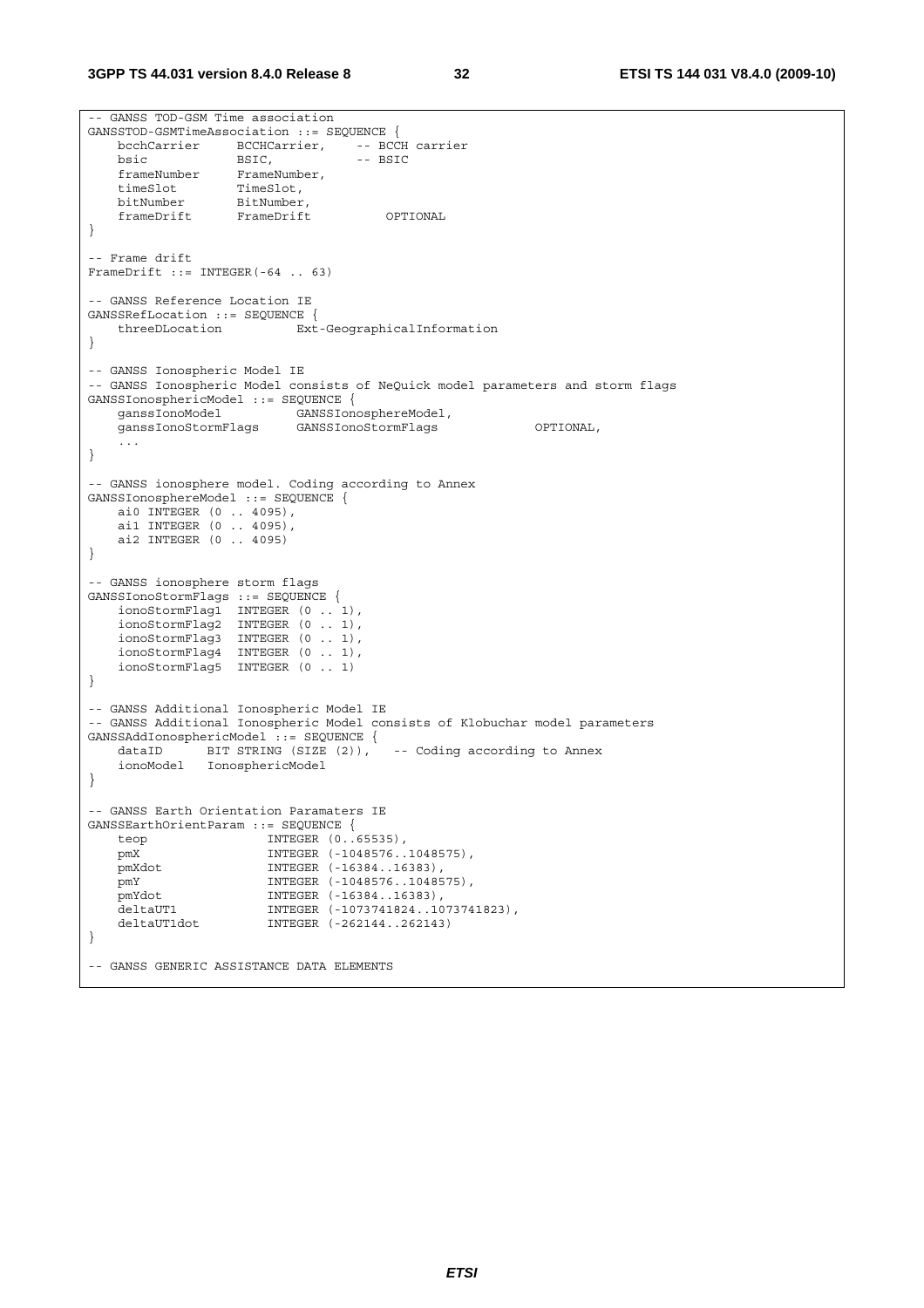**3GPP TS 44.031 version 8.4.0 Release 8 33 ETSI TS 144 031 V8.4.0 (2009-10)**

```
-- GANSS Time Model IE consists of time offset and first and second order parameters to relate GNSS 
-- specific system time to selected time reference 
SeqOfGANSSTimeModel ::= SEQUENCE (SIZE(1..7)) OF GANSSTimeModelElement 
GANSSTimeModelElement ::= SEQUENCE { 
    ganssTimeModelRefTime INTEGER(0 .. 65535), 
ta0 TAO,
    tA1 TA1 OPTIONAL, 
    tA2 TA2 OPTIONAL, 
                                                    -- coding according to annex
    weekNumber INTEGER (0 .. 8191) OPTIONAL 
} 
-- GANSS time model parameter A0 
TA0 ::= INTEGER (-2147483648 .. 2147483647) 
-- GANSS time model parameter A1 
TA1 ::= INTEGER (-8388608 .. 8388607) 
-- GANSS time model parameter A2 
TA2 ::= INTEGER (-64 .. 63) 
 -- DGANSS Corrections IE 
GANSSDiffCorrections ::= SEQUENCE { 
   dganssRefTime INTEGER (0 .. 119), -- DGANSS reference time
   -- N_SGN_TYPE can be read from number of elements of sgnTypeList
    sgnTypeList SeqOfSgnTypeElement 
} 
SeqOfSgnTypeElement ::= SEQUENCE (SIZE (1..3)) OF SgnTypeElement -- max three signals per GNSS 
-- DGANSS signal type element, once per GNSS signal type included in DGANSS 
SgnTypeElement ::= SEQUENCE { 
                      GANSSSignalID, -- signal type identity<br>INTEGER (0 .. 7),
   ganssStatusHealth
    -- N_SAT can be read from number of elements of dganssSgnList 
    dganssSgnList SeqOfDGANSSSgnElement 
} 
GANSSSignalID ::= INTEGER (0 .. 7) -- Coding according to Annex
SeqOfDGANSSSgnElement ::= SEQUENCE (SIZE (1..16)) OF DGANSSSgnElement 
-- number of correction for signals 
DGANSSSgnElement ::= SEQUENCE { 
    svID SVID, -- Satellite identity 
--- Sequence number for GANSS Navigation Model that matches the DGANSS correction set 
    iod INTEGER (0 .. 1023), 
    -- User Differential Range Error 
   udre INTEGER (0..3),
    -- Pseudo Range Correction, range is 
    -- -655.04 - +655.04, 
    pseudoRangeCor INTEGER (-2047..2047), 
    -- Pseudo Range Rate Correction, range is 
   - - 4.064 - 4.064,
    rangeRateCor INTEGER (-127..127) 
} 
SVID ::= INTEGER (0 .. 63) -- Coding according to Annex
```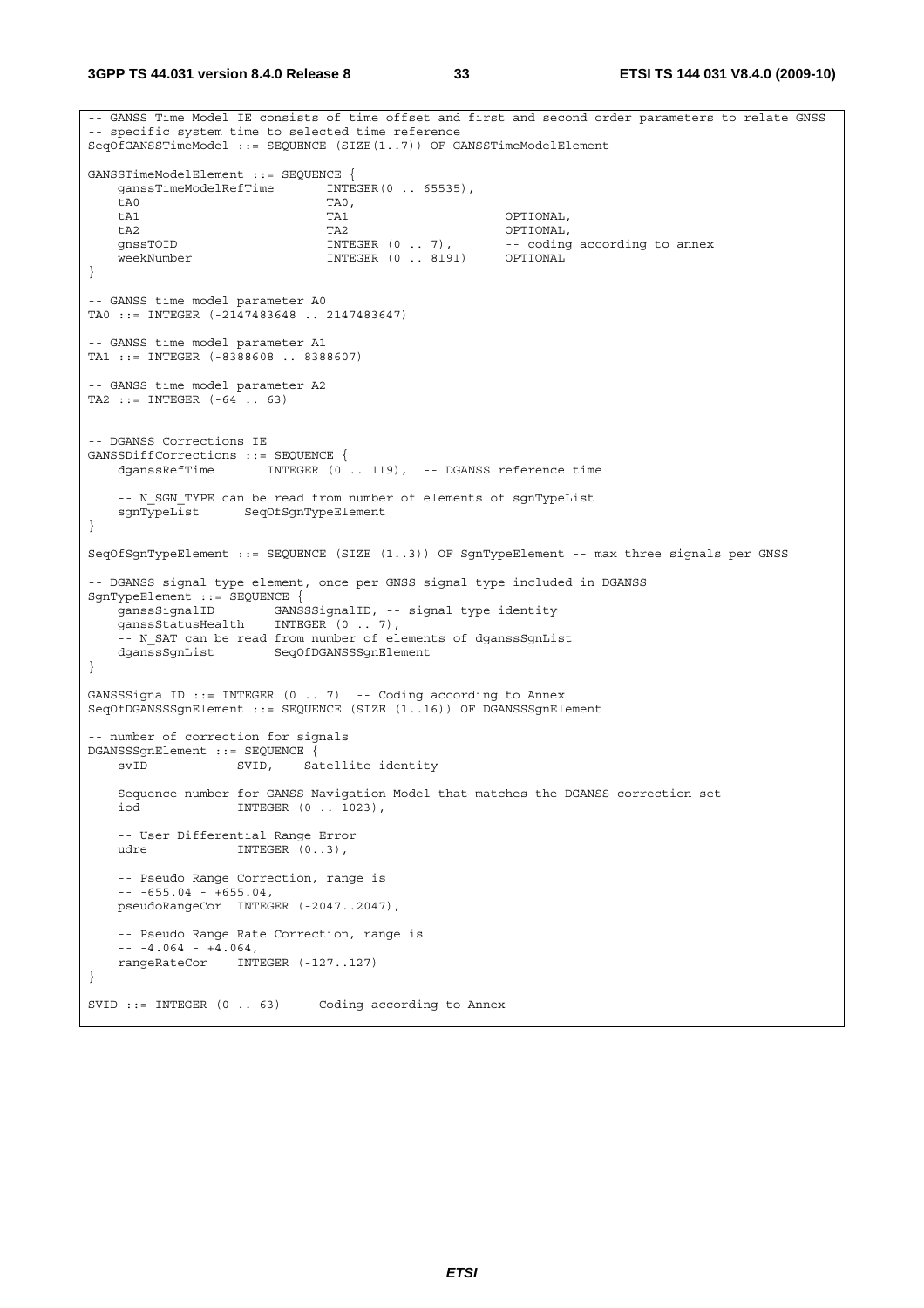```
-- GANSS Navigation Model IE 
GANSSNavModel::= SEOUENCE {
    nonBroadcastIndFlag INTEGER (0 .. 1), 
    ganssSatelliteList SeqOfGANSSSatelliteElement 
} 
SeqOfGANSSSatelliteElement ::= SEQUENCE (SIZE(1..32)) OF GANSSSatelliteElement 
GANSSSatelliteElement ::= SEQUENCE {<br>svID SVID.
 svID SVID, 
                 BIT STRING (SIZE(5)), -- Coding according to Annex<br>INTEGER (0 .. 1023), -- Coding according to Annex
 iod INTEGER (0 .. 1023), -- Coding according to Annex 
 ganssClockModel GANSSClockModel, 
 ganssOrbitModel GANSSOrbitModel, 
  ..., 
 svHealthMSB BIT STRING (SIZE(1)) OPTIONAL, -- Coding according to Annex 
 iodMSB INTEGER (0 .. 1) OPTIONAL -- Coding according to Annex 
} 
-- GANSS orbit model for the GNSS satellite according to the choice 
GANSSOrbitModel ::= CHOICE { 
   keplerianSet NavModel-KeplerianSet, -- Model-1
   ... ,<br>navKeplerianSet
 navKeplerianSet NavModel-NAVKeplerianSet, -- Model-2 
 cnavKeplerianSet NavModel-CNAVKeplerianSet, -- Model-3 
glonassECEF NavModel-GLONASSecef, -- Model-4
    sbasECEF NavModel-SBASecef -- Model-5 
} 
-- Navigation model in Keplerian parameters 
NavModel-KeplerianSet ::= SEQUENCE { 
 keplerToe INTEGER (0 .. 16383), 
 keplerW INTEGER (-2147483648..2147483647), 
 keplerDeltaN INTEGER (-32768..32767), 
 keplerM0 INTEGER (-2147483648..2147483647), 
 keplerOmegaDot INTEGER (-8388608..8388607), 
 keplerE INTEGER (0..4294967295), 
 keplerIDot INTEGER (-8192..8191), 
    keplerAPowerHalf INTEGER (0.. 4294967295), 
 keplerI0 INTEGER (-2147483648..2147483647), 
 keplerOmega0 INTEGER (-2147483648..2147483647), 
 keplerCrs INTEGER (-32768..32767), 
 keplerCis INTEGER (-32768..32767), 
 keplerCus INTEGER (-32768..32767), 
 keplerCrc INTEGER (-32768..32767), 
 keplerCic INTEGER (-32768..32767), 
 keplerCuc INTEGER (-32768..32767) 
} 
NavModel-NAVKeplerianSet ::= SEQUENCE { 
   navURA INTEGER (0..15),<br>navFitFlag INTEGER (0..1),
 navFitFlag INTEGER (0..1), 
navToe INTEGER (0..37799),
 navOmega INTEGER (-2147483648..2147483647), 
 navDeltaN INTEGER (-32768..32767), 
 navM0 INTEGER (-2147483648..2147483647), 
 navOmegaADot INTEGER (-8388608..8388607), 
 navE INTEGER (0..4294967295), 
    navIDot INTEGER (-8192..8191), 
 navAPowerHalf INTEGER (0..4294967295), 
 navI0 INTEGER (-2147483648..2147483647), 
 navOmegaA0 INTEGER (-2147483648..2147483647), 
 navCrs INTEGER (-32768..32767), 
 navCis INTEGER (-32768..32767), 
   navCis INTEGER (-32768..32767), navCus INTEGER (-32768..32767),
   navCrc INTEGER (-32768..32767),<br>navCic INTEGER (-32768..32767).
 navCic INTEGER (-32768..32767), 
 navCuc INTEGER (-32768..32767) 
}
```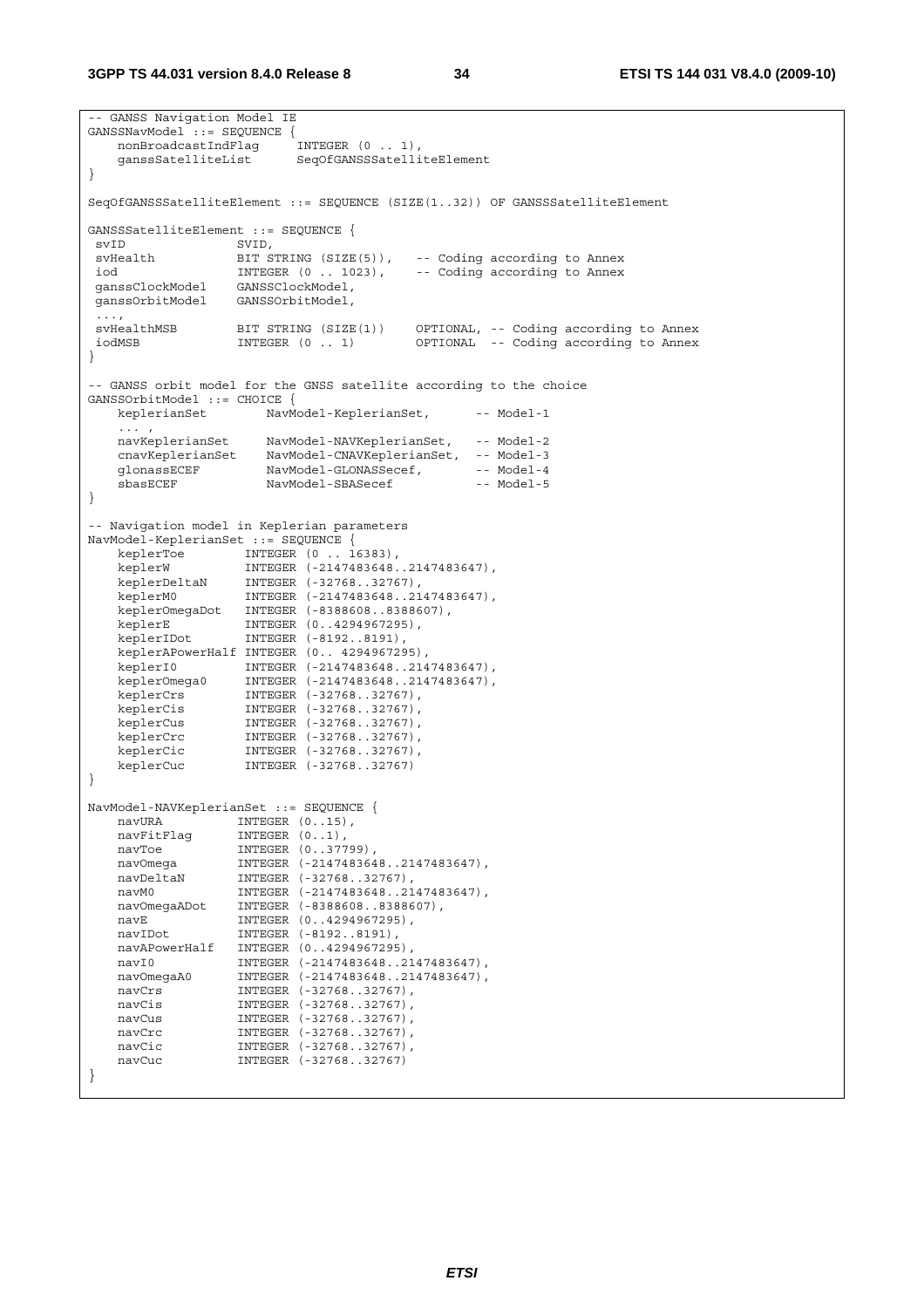NavModel-CNAVKeplerianSet ::= SEQUENCE { cnavTop INTEGER (0..2015), cnavURAindex INTEGER (-16..15), cnavDeltaA INTEGER (-33554432..33554431), cnavAdot INTEGER (-16777216..16777215), cnavDeltaNo INTEGER (-65536..65535), cnavDeltaNoDot INTEGER (-4194304..4194303), cnavMo INTEGER (-4294967296..4294967295), cnavE INTEGER (0..8589934591), cnavOmega INTEGER (-4294967296..4294967295), cnavOMEGA0 INTEGER (-4294967296..4294967295), cnavDeltaOmegaDot INTEGER (-65536..65535), cnavIo INTEGER (-4294967296..4294967295), cnavIoDot INTEGER (-16384..16383), cnavCis INTEGER (-32768..32767), CHAVIODOC MINISTRY (1999)<br>
CHAVCIS INTEGER (-32768..32767),<br>
CHAVCIC INTEGER (-32768..32767),<br>
CHAVCIS INTEGER (-8388608..83886 cnavCrs INTEGER (-8388608..8388607), cnavCrc INTEGER (-8388608..8388607), cnavCus INTEGER (-1048576..1048575), cnavCus INTEGER (-1048576..1048575)<br>cnavCuc INTEGER (-1048576..1048575) } NavModel-GLONASSecef ::= SEQUENCE { gloEn INTEGER (0..31),<br>gloP1 BIT STRING (SIZE BIT STRING (SIZE(2)), gloP2 BOOLEAN, gloM INTEGER (0..3), gloX INTEGER (-67108864..67108863), gloXdot INTEGER (-8388608..8388607), gloXdotdot INTEGER (-16..15), gloY INTEGER (-67108864..67108863), gloYdot INTEGER (-8388608..8388607), gloYdotdot INTEGER (-16..15), gloZ INTEGER (-67108864..67108863), gloZdot INTEGER (-8388608..8388607), gloZdotdot INTEGER (-16..15) } NavModel-SBASecef ::= SEQUENCE { sbasTo INTEGER (0..5399) OPTIONAL, sbasAccuracy BIT STRING (SIZE(4)), sbasXg INTEGER (-536870912..536870911), sbasYg INTEGER (-536870912..536870911), sbasZg INTEGER (-16777216..16777215), sbasXgDot INTEGER (-65536..65535), sbasYgDot INTEGER (-65536..65535), sbasZgDot INTEGER (-131072..131071), sbasXgDotDot INTEGER (-512..511), sbagYgDotDot INTEGER (-512..511), sbasZgDotDot INTEGER (-512..511) } -- GANSS clock model for the GNSS satellite according to the choice GANSSClockModel ::= CHOICE { standardClockModelList SeqOfStandardClockModelElement, -- Model-1  $\ldots$  ,  $\ldots$  ,  $\ldots$  navClockModel NAVclockModel, -- Model-2 cnavClockModel CNAVclockModel, -- Model-3 glonassClockModel GLONASSclockModel, -- Model-4 العامدين بين المستحدة المستحدة المستحدة المستحدة المستحدة المستحدة المستحدة المستحدة المستحدة المستحدة المستح<br>SBASclockModel -- Model-5<br>SBASclockModel -- Model-5 } SeqOfStandardClockModelElement ::= SEQUENCE (SIZE(1..2)) OF StandardClockModelElement StandardClockModelElement ::= SEQUENCE { stanClockToc INTEGER (0 .. 16383), stanClockAF2 INTEGER (-2048 .. 2047), stanClockAF1 INTEGER (-131072 .. 131071), stanClockAF0 INTEGER (-134217728 .. 134217727), stanClockTgd INTEGER (-512 .. 511) OPTIONAL,  $stanModelID$  INTEGER  $(0 \ldots 1)$  ... }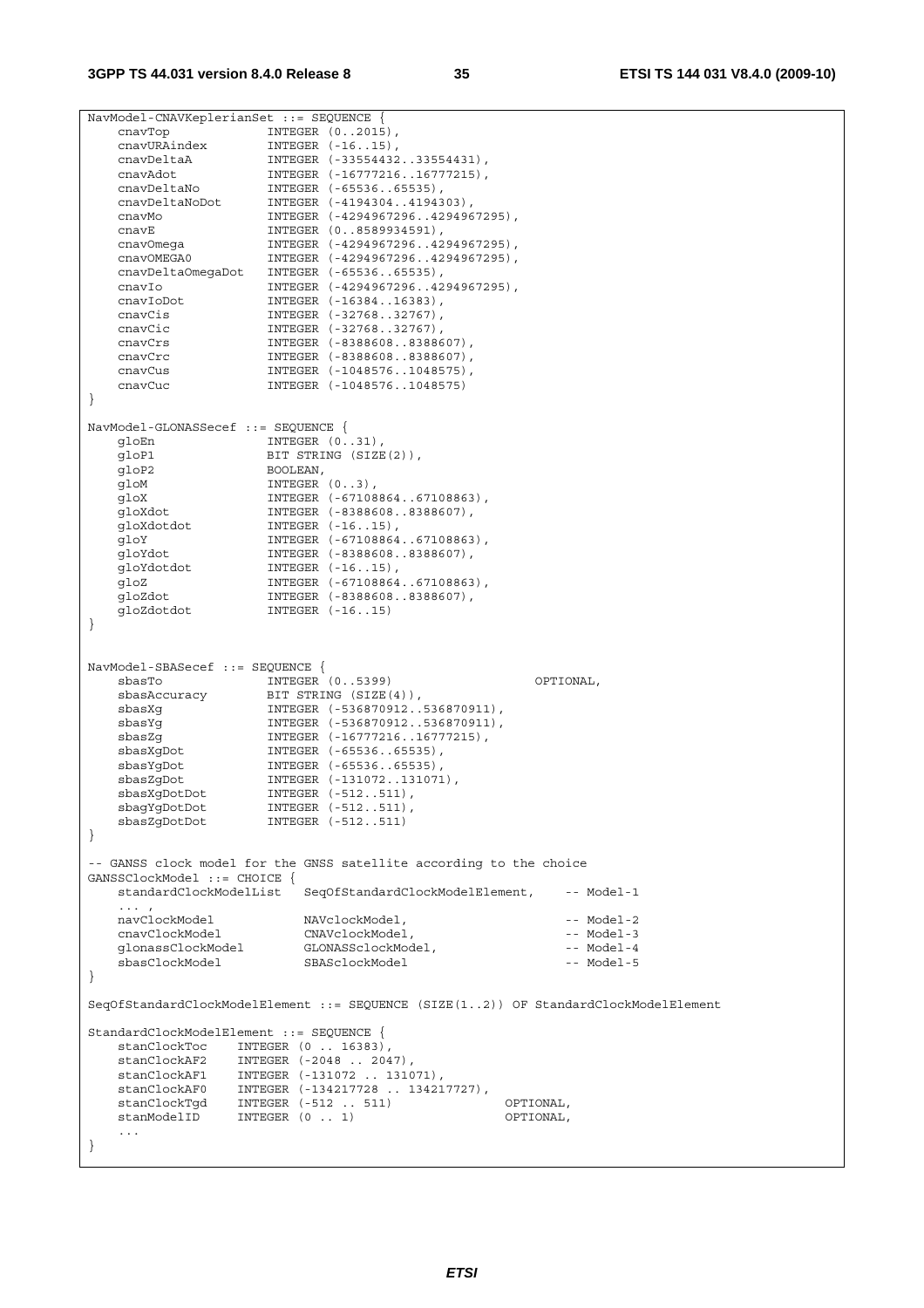```
NAVclockModel ::= SEQUENCE { 
 navToc INTEGER (0.. 37799), 
 navaf2 INTEGER (-128..127), 
 navaf1 INTEGER (-32768..32767), 
 navaf0 INTEGER (-2097152..2097151), 
 navTgd INTEGER (-128..127) 
} 
CNAVclockModel ::= SEQUENCE { 
 cnavToc INTEGER (0..2015), 
 cnavTop INTEGER (0..2015), 
 cnavURA0 INTEGER (-16..15), 
 cnavURA1 INTEGER (0..7), 
 cnavURA2 INTEGER (0..7), 
 cnavAf2 INTEGER (-512..511), 
 cnavAf1 INTEGER (-524288..524287), 
 cnavAf0 INTEGER (-33554432..33554431), 
 cnavTgd INTEGER (-4096..4095), 
 cnavISCl1cp INTEGER (-4096..4095) OPTIONAL, 
 cnavISCl1cd INTEGER (-4096..4095) OPTIONAL, 
 cnavISCl1ca INTEGER (-4096..4095) OPTIONAL, 
 cnavISCl2c INTEGER (-4096..4095) OPTIONAL, 
 cnavISCl5i5 INTEGER (-4096..4095) OPTIONAL, 
 cnavISCl5q5 INTEGER (-4096..4095) OPTIONAL 
} 
GLONASSclockModel ::= SEQUENCE { 
 gloTau INTEGER (-2097152..2097151), 
 gloGamma INTEGER (-1024..1023), 
    gloDeltaTau INTEGER (-16..15) OPTIONAL 
} 
SBASclockModel ::= SEQUENCE { 
 sbasTo INTEGER (0..5399), 
 sbasAgfo INTEGER (-2048..2047), 
 sbasAgf1 INTEGER (-128..127) 
} 
-- GANSS Real-Time Integrity IE 
GANSSRealTimeIntegrity ::= SEQUENCE { 
 -- list of satellites with bad signals 
 -- NBS can be read from number of elements in SeqOf-BadSignalSet 
    ganssBadSignalList SeqOfBadSignalElement 
} 
SeqOfBadSignalElement ::= SEQUENCE (SIZE(1..16)) OF BadSignalElement 
BadSignalElement ::= SEQUENCE { 
badSVID SVID, SVID, \sim -- Coding according to Annex
 badSignalID GANSSSignals OPTIONAL -- Coding according to Annex 
} 
-- GANSS Data Bit Assistance IE 
GANSSDataBitAssist ::= SEQUENCE { 
  ganssTOD INTEGER (0 . 59),
    -- N_SAT can be read from number of elements in SeqOfGanssDataBitsElement 
   ganssDataBitsSatList SeqOfGanssDataBitsElement,
 ... 
} 
SeqOfGanssDataBitsElement ::= SEQUENCE (SIZE(1 .. 32))OF GanssDataBitsElement 
GanssDataBitsElement ::= SEQUENCE { 
   svID SVID,
   -- N SGN can be read from number of elements in Seq-OfGANSSDataBitsSgn
    ganssDataBitsSgnList Seq-OfGANSSDataBitsSgn, 
    ... 
}
```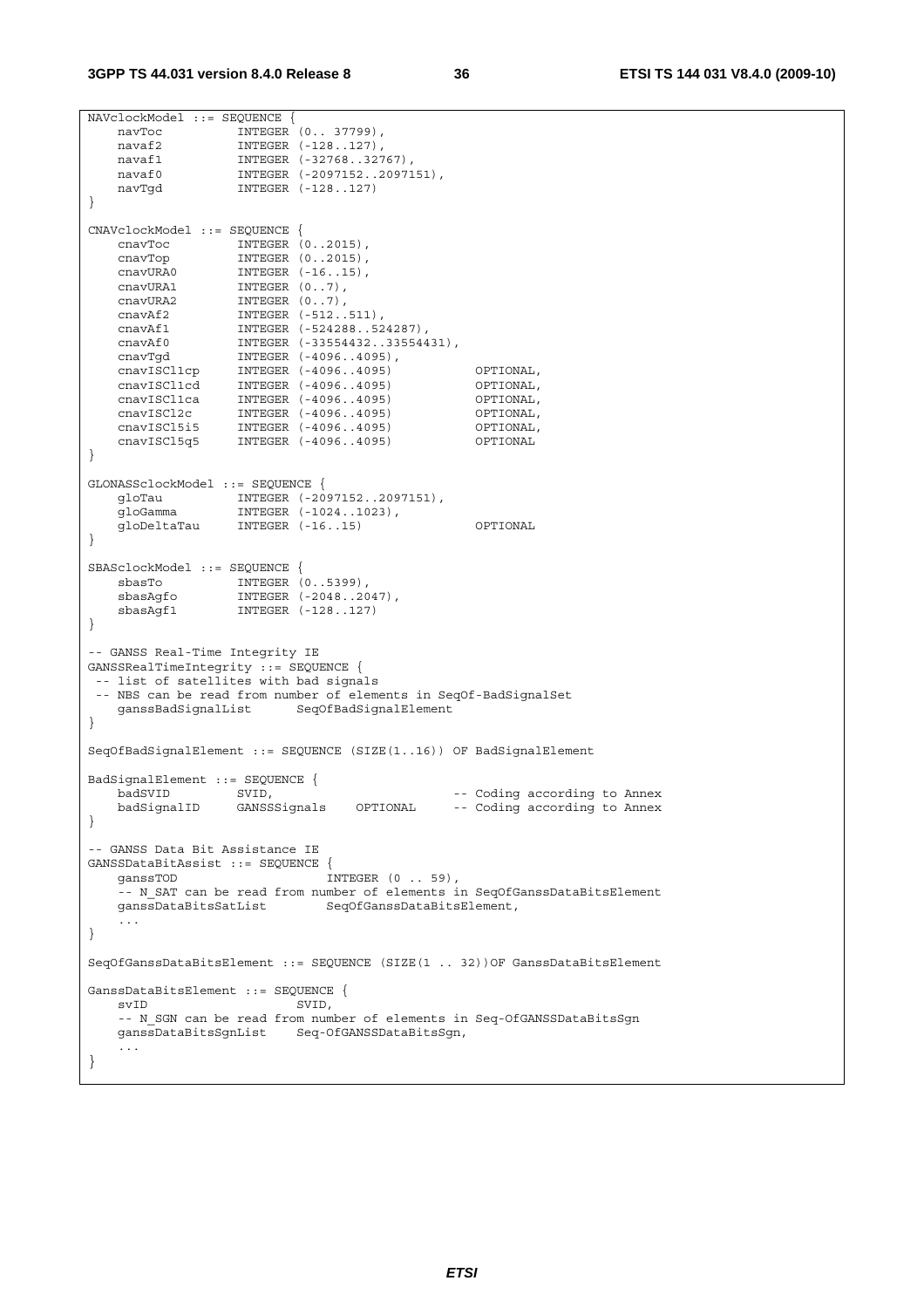**3GPP TS 44.031 version 8.4.0 Release 8 37 ETSI TS 144 031 V8.4.0 (2009-10)**

```
Seq-OfGANSSDataBitsSgn ::= SEQUENCE (SIZE(1..8)) OF GANSSDataBitsSgnElement 
GANSSDataBitsSgnElement ::= SEQUENCE { 
    ganssSignalType GANSSSignalID, 
     -- N_BIT can be read from number of elements in SeqOf-DataBits 
     ganssDataBits SeqOf-GANSSDataBits, 
 ... 
} 
SeqOf-GANSSDataBits ::= SEQUENCE (SIZE(1 .. 1024)) OF GANSSDataBit 
GANSSDataBit ::= INTEGER(0 .. 1) 
-- GANSS Reference Measurement Assistance IE 
-- Code and Doppler assistance from the network. 
GANSSRefMeasurementAssist ::= SEQUENCE { 
     ganssSignalID GANSSSignalID, -- Coding according to Annex 
     ganssRefMeasAssistList SeqOfGANSSRefMeasurementElement 
} 
SeqOfGANSSRefMeasurementElement ::= SEQUENCE (SIZE(1 .. 16)) OF GANSSRefMeasurementElement 
GANSSRefMeasurementElement ::= SEQUENCE { 
   svID SVID.
     -- Doppler 0th order term, 
    -- -1024 m/s to 1023.5 m/s with 0.5 m/s resolution)<br>doppler0 		 INTEGER (-2048 \ldots 2047),
    doppler0 INTEGER (-2048 .. 2047), -- Coding according to Annex<br>additionalDoppler AdditionalDopplerFields OPTIONAL,<br>codePhase in ms<br>\text{codePhase in ms} -- Code Phase in ms
   additionalDoppler AdditionalDopplerFields
 codePhase INTEGER (0 .. 1022), -- Code Phase in ms 
 intCodePhase INTEGER (0 .. 127), -- Integer Code Phase in ms 
    codePhaseSearchWindow INTEGER (0 . 31),    -- Code Phase Search Window, see Annex additionalAngle    -- AddionalAngleFields    -- Code Phase Search Window, see Annex
                             AddionalAngleFields
     ... 
} 
AdditionalDopplerFields ::= SEQUENCE { 
    -- Doppler 1st order term, -0.2 - +0.1 m/s2
    -(-(-8.42 + (0 \text{ to } 63)) \text{ with } 1/210 \text{ m/s2 resolution}) doppler1 INTEGER (0..63), 
    dopplerUncertainty
} 
-- GANSS Almanac Model IE 
GANSSAlmanacModel ::= SEQUENCE { 
    weekNumber INTEGER (0..255),<br>toa INTEGER (0..255)
           INTEGER (0 .. 255) OPTIONAL,
     ioda INTEGER (0 .. 3) OPTIONAL, 
     ganssAlmanacList SeqOfGANSSAlmanacElement 
} 
SeqOfGANSSAlmanacElement ::= SEQUENCE (SIZE(1 .. 36)) OF GANSSAlmanacElement 
 -- GANSS Almanac Model 
GANSSAlmanacElement ::= CHOICE { 
   keplerianAlmanacSet Almanac-KeplerianSet, -- Model-1
 ..., 
    keplerianNAVAlmanac Almanac-NAVKeplerianSet, -- Model-2
    keplerianReducedAlmanac Almanac-ReducedKeplerianSet, -- Model-3
    keplerianMidiAlmanac Almanac-MidiAlmanacSet, -- Model-4<br>keplerianMidiAlmanac Almanac-MidiAlmanacSet, -- Model-4<br>keplerianGLONASS Almanac-GlonassAlmanacSet, -- Model-5
keplerianGLONASS Almanac-GlonassAlmanacSet, -- Model-5
 ecefSBASAlmanac Almanac-ECEFsbasAlmanacSet -- Model-6 
} 
-- Almanac parameters according to Keplerian parameters 
Almanac-KeplerianSet ::= SEQUENCE { 
    svID<br>
kepAlmanacE                         INTEGER (0 .. 2047),
kepAlmanacE INTEGER (0 .. 2047),
 kepAlmanacDeltaI INTEGER (-1024 .. 1023), 
 kepAlmanacOmegaDot INTEGER (-1024 .. 1023), 
 kepSVHealth INTEGER (0 .. 15), -- Coding according to Annex 
    kepbvnearen ministrationen ministrationen (d. 1997),<br>kepAlmanacAPowerHalf INTEGER (-65536 .. 65535),
 kepAlmanacOmega0 INTEGER (-32768 .. 32767), 
 kepAlmanacW INTEGER (-32768 .. 32767), 
    kepAlmanacW INTEGER (-32768 . 32767),<br>kepAlmanacM0 INTEGER (-32768 . 32767),<br>kepAlmanacAF0 INTEGER (-32768 . 32767),<br>kepAlmanacAF1 INTEGER (-1024 ..1023)
                              INTEGER (-8192 .. 8191),
                             INTEGER (-1024..1023)
}
```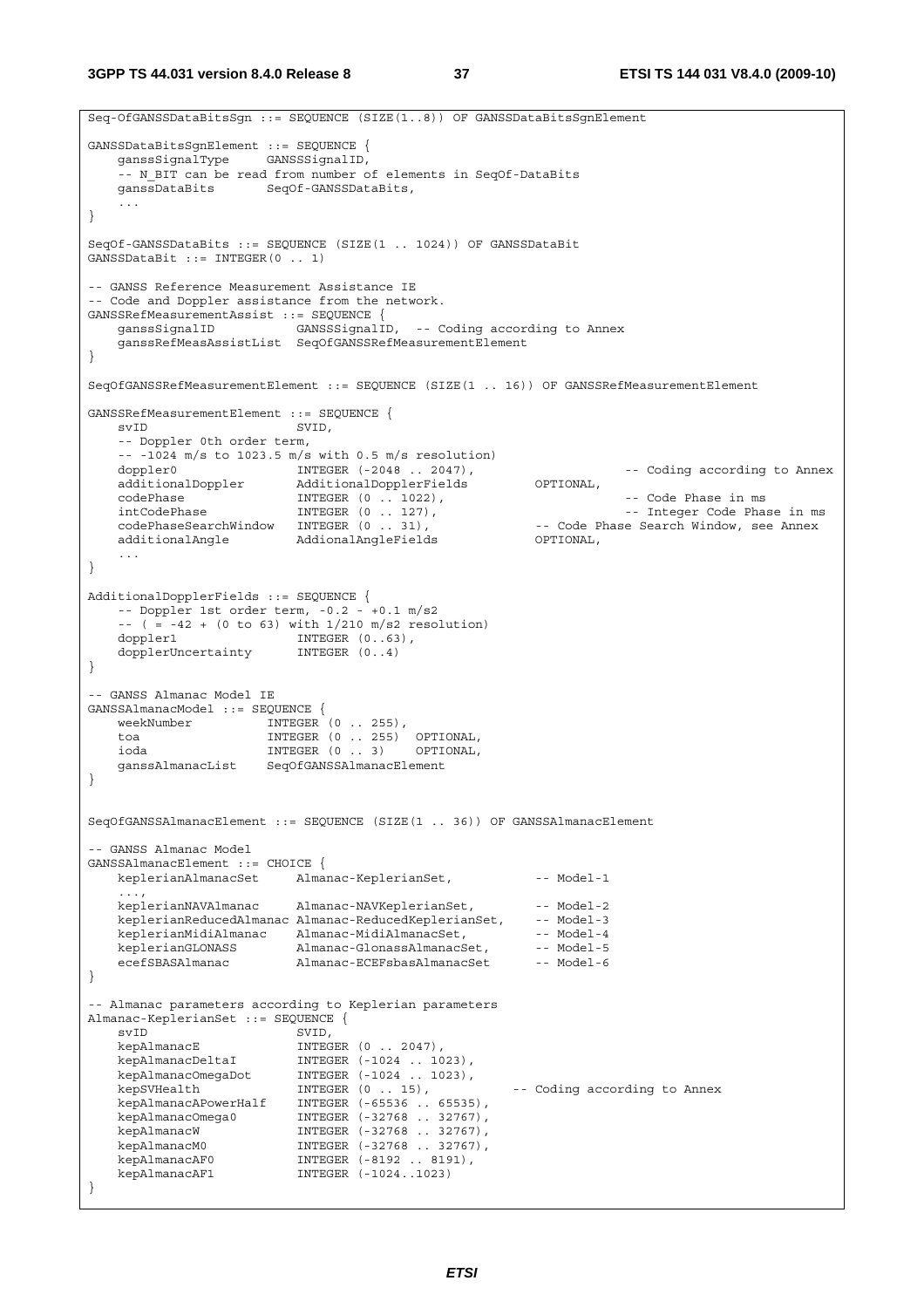| Almanac-NAVKeplerianSet ::= SEQUENCE {     |                            |          |
|--------------------------------------------|----------------------------|----------|
| svID                                       | SVID,                      |          |
| navAlmE                                    | INTEGER (065535),          |          |
| navAlmDeltaI                               | INTEGER (-3276832767),     |          |
| navAlmOMEGADOT                             | INTEGER (-3276832767),     |          |
| navAlmSVHealth                             | INTEGER $(0255)$ ,         |          |
| navAlmSqrtA                                | INTEGER (016777215),       |          |
| navAlmOMEGAo                               | INTEGER (-83886088388607), |          |
| navAlmOmeqa                                | INTEGER (-83886088388607), |          |
| navAlmMo                                   | INTEGER (-83886088388607), |          |
| navAlmaf0                                  | INTEGER (-10241023),       |          |
| navAlmaf1                                  | INTEGER (-10241023)        |          |
| }                                          |                            |          |
|                                            |                            |          |
| Almanac-ReducedKeplerianSet ::= SEQUENCE { |                            |          |
| svID                                       | SVID,                      |          |
| redAlmDeltaA                               | INTEGER (-128127),         |          |
| redAlmOmega0                               | INTEGER $(-6463)$ ,        |          |
| redAlmPhi0                                 | INTEGER $(-6463)$ ,        |          |
| redAlmL1Health                             | BOOLEAN,                   |          |
| redAlmL2Health                             | BOOLEAN,                   |          |
| redAlmL5Health                             | <b>BOOLEAN</b>             |          |
| }                                          |                            |          |
|                                            |                            |          |
| Almanac-MidiAlmanacSet ::= SEQUENCE {      |                            |          |
| svID                                       | SVID,                      |          |
| midiAlmE                                   | INTEGER $(02047)$ ,        |          |
| midiAlmDeltaI                              | INTEGER (-10241023),       |          |
| midiAlmOmegaDot                            | INTEGER (-10241023),       |          |
| midiAlmSqrtA                               | INTEGER (0131071),         |          |
| midiAlmOmega0                              | INTEGER (-3276832767),     |          |
| midiAlmOmeqa                               | INTEGER (-3276832767),     |          |
| midiAlmMo                                  | INTEGER (-3276832767),     |          |
| midiAlmaf0                                 | INTEGER (-10241023),       |          |
| midiAlmaf1                                 | INTEGER (-512511),         |          |
| midiAlmL1Health                            | BOOLEAN,                   |          |
| midiAlmL2Health                            | BOOLEAN,                   |          |
| midiAlmL5Health                            | <b>BOOLEAN</b>             |          |
| }                                          |                            |          |
|                                            |                            |          |
| Almanac-GlonassAlmanacSet ::= SEQUENCE {   |                            |          |
| qloAlmNA                                   | INTEGER (11461),           |          |
| qloAlmnA                                   | INTEGER $(124)$ ,          |          |
| gloAlmHA                                   | INTEGER $(031)$ ,          |          |
| qloAlmLambdaA                              | INTEGER (-10485761048575), |          |
| gloAlmtlambdaA                             | INTEGER (02097151),        |          |
| qloAlmDeltaIa                              | INTEGER (-131072131071),   |          |
|                                            |                            |          |
| gloAlmDeltaTA                              | INTEGER (-20971522097151), |          |
| gloAlmDeltaTdotA                           | INTEGER $(-6463)$ ,        |          |
| gloAlmEpsilonA                             | INTEGER (032767)           |          |
| qloAlmOmeqaA                               | INTEGER (-3276832767),     |          |
| qloAlmTauA                                 | INTEGER (-512511),         |          |
| qloAlmCA                                   | INTEGER $(01)$ ,           |          |
| qloAlmMA                                   | BIT STRING (SIZE(2))       | OPTIONAL |
| }                                          |                            |          |
|                                            |                            |          |
| Almanac-ECEFsbasAlmanacSet ::= SEQUENCE {  |                            |          |
| sbasAlmDataID                              | INTEGER $(03)$ ,           |          |
| svID                                       | SVID,                      |          |
| sbasAlmHealth                              | BIT STRING (SIZE(8)),      |          |
| sbasAlmXq                                  | INTEGER (-1638416383),     |          |
| sbasAlmYq                                  | INTEGER (-1638416383),     |          |
| sbasAlmZq                                  | INTEGER (-256255),         |          |
| sbasAlmXqdot                               | INTEGER $(-43)$ ,          |          |
| sbasAlmYqDot                               | INTEGER $(-43)$ ,          |          |
| sbasAlmZgDot                               | INTEGER $(-87)$ ,          |          |
| sbasAlmTo<br>$\left\{ \right\}$            | INTEGER (02047)            |          |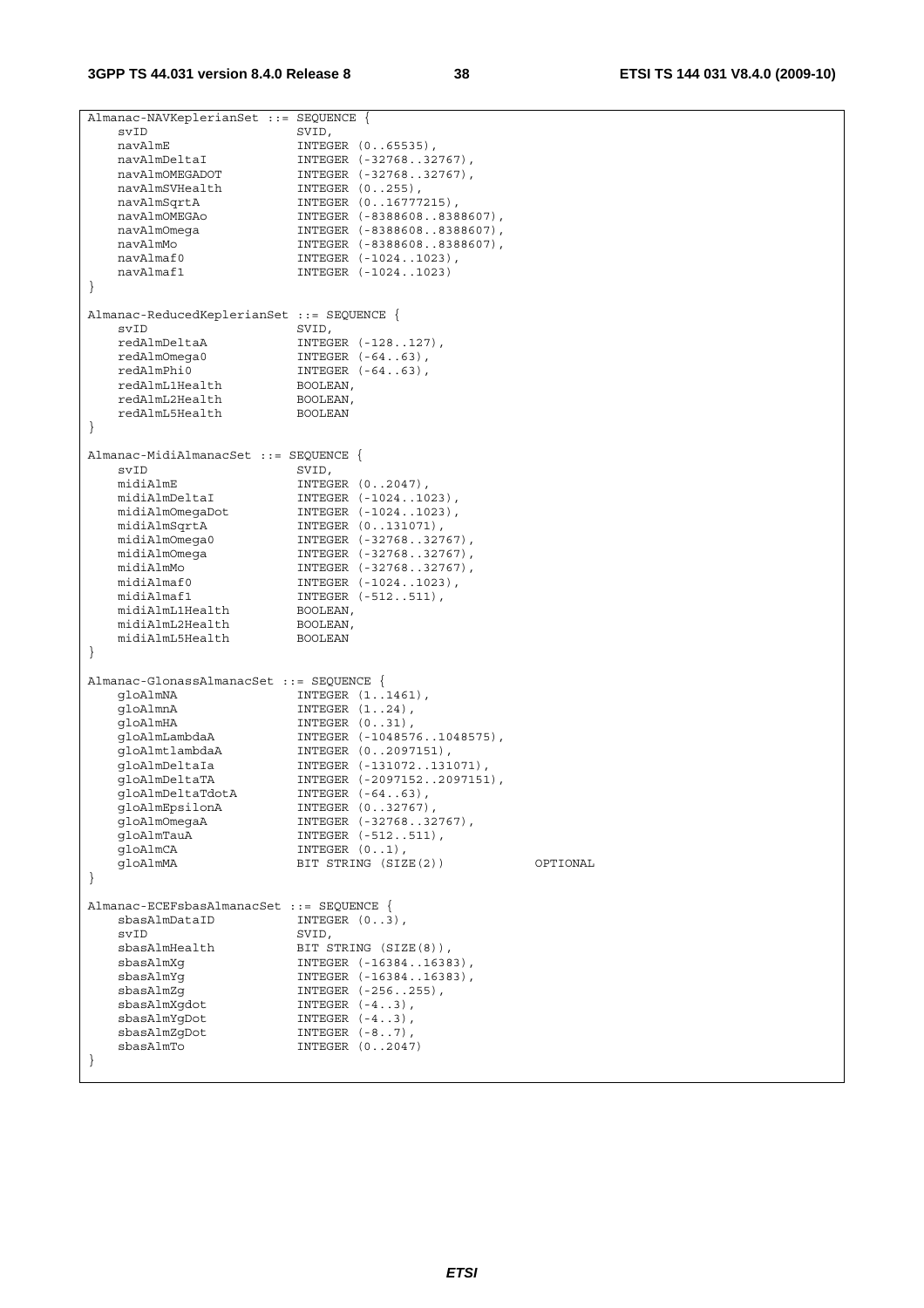```
-- GANSS Universal Time Coordinate Model (Model-1) 
GANSSUTCModel ::= SEQUENCE { 
 ganssUtcA1 INTEGER (-8388608..8388607), 
 ganssUtcA0 INTEGER (-2147483648..2147483647), 
 ganssUtcTot INTEGER (0..255), 
 ganssUtcWNt INTEGER (0..255), 
 ganssUtcDeltaTls INTEGER (-128..127), 
 ganssUtcWNlsf INTEGER (0..255), 
ganssUtcDN INTEGER (-128..127),
   ganssuccent integer (120...27)
} 
--GANSS Ephemeris Extension 
GANSSEphemerisExtension ::= SEQUENCE { 
    ganssEphemerisHeader GANSSEphemerisExtensionHeader OPTIONAL, 
    ganssReferenceSet SeqOfGANSSRefOrbit OPTIONAL, 
    ganssephemerisDeltasMatrix GANSSEphemerisDeltaMatrix OPTIONAL, 
... 
} 
-- The ganssEphemerisHeader and the ganssReferenceSet are mandatory only once in the delivery of the 
-- GANSS Ephemeris Extension. The ganssReferenceSet shall include all healthy satellite vehicles 
-- at the time of message construction. 
GANSSEphemerisExtensionHeader ::= SEQUENCE { 
    timeAtEstimation GANSSEphemerisExtensionTime, 
   validityPeriod INTEGER(1..8),
-- The validity period, represented in hours, is the validity period of each individual ephemeris 
-- delta payload 
    ephemerisExtensionDuration INTEGER(1..512), 
-- If the ephemerisExtensionDuration does not match the request duration made by the MS, the MS 
-- should regard the provided ephemerisExtensionDuration as the limit of the SMLC ephemeris 
-- extension capability at this time.
... 
} 
GANSSEphemerisExtensionTime ::= SEQUENCE { 
   ganssEphExtDay INTEGER(0..8191),
    ganssEphExtTOD GANSSTOD, 
... 
} 
-- Reference Nav Model for Ephepmeris Extension 
ReferenceNavModel ::= SEQUENCE { 
 keplerToe INTEGER (0..37799), 
 keplerW INTEGER (-2147483648..2147483647), 
 keplerDeltaN INTEGER (-32768..32767), 
 keplerM0 INTEGER (-2147483648..2147483647), 
 keplerOmegaDot INTEGER (-8388608..8388607), 
 keplerE INTEGER (0..4294967295), 
 keplerIDot INTEGER (-8192..8191), 
 keplerAPowerHalf INTEGER (0.. 4294967295), 
 keplerI0 INTEGER (-2147483648..2147483647), 
 keplerOmega0 INTEGER (-2147483648..2147483647), 
 keplerCrs INTEGER (-32768..32767), 
 keplerCis INTEGER (-32768..32767), 
 keplerCus INTEGER (-32768..32767), 
 keplerCrc INTEGER (-32768..32767), 
 keplerCic INTEGER (-32768..32767), 
    keplerCuc INTEGER (-32768..32767) 
} 
SeqOfGANSSRefOrbit ::= SEQUENCE (SIZE(1..32)) OF GANSSReferenceOrbit 
--The number of reference orbits can be read from number of elements in this sequence 
GANSSReferenceOrbit ::= SEQUENCE {<br>svID SVID.
   svID SVID,<br>qanssOrbitModel Refer
                     ReferenceNavModel,
    ganssClockModel GANSSClockModel, 
... 
} 
GANSSEphemerisDeltaMatrix ::= SEQUENCE (SIZE(1 .. 128)) OF GANSSEphemerisDeltaEpoch
```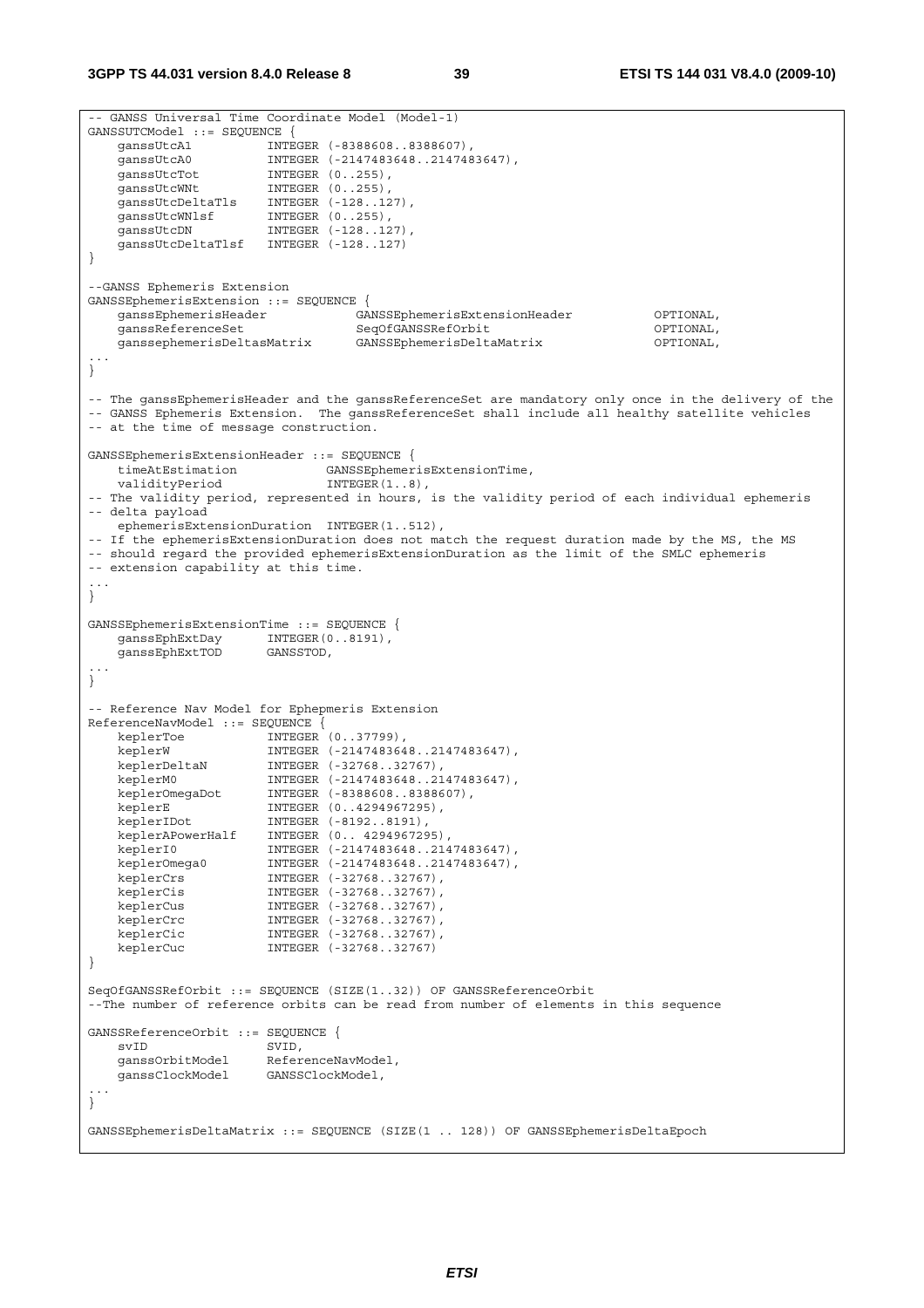**3GPP TS 44.031 version 8.4.0 Release 8 40 ETSI TS 144 031 V8.4.0 (2009-10)**

GANSSEphemerisDeltaEpoch ::= SEQUENCE { ganssDeltaEpochHeader GANSSDeltaEpochHeader OPTIONAL, ganssDeltaElementList GANSSDeltaElementList, ... } -- Each GANSSDeltaEpoch element contains a header and the delta values for a particular time window  $-$  for all PRN's. GANSSDeltaEpochHeader ::= SEQUENCE { validityPeriod INTEGER(1..8) OPTIONAL, ephemerisDeltaSizes GANSSEphemerisDeltaBitSizes OPTIONAL, ephemerisDeltaScales GANSSEphemerisDeltaScales OPTIONAL, ... } -- In each of the GANSSDeltaEpochs, if the optional element, validityPeriod is not included, the -- value in GANSSEphemerisExtensionHeader shall be used. If the optional elements -- ephemerisDeltaSizes or ephemerisDeltaScales are not included, then the default ephemeris delta -- sizes and scales shall be used. The default sizes and scales are found in the annex in the  $--$  table 55.11. GANSSDeltaElementList ::= SEQUENCE (SIZE(1 .. 32)) OF OCTET STRING(SIZE (1..49)) -- Each octet string element in GANSSDeltaElementList corresponds to one PRN within one epoch -- Table 55.11 of the annex shows the organization of the delta ephemeris octet string. -- Decoding of each of the octet strings is accomplished by consulting the ephemerisDeltaSizes -- table to learn the length and order of each of the parameters in the ephemerisDelta payload. -- Post decode scaling is accomplished by consulting the ephemerisDeltaScales table to learn the -- scale factors to apply to the terms in the delta ephemeris. -- Ephemeris Delta Bit Sizes. GANSSEphemerisDeltaBitSizes ::= SEQUENCE { -- This structure defines the order and sizes of the fields in the GANSSDeltaEpoch octet string -- seqNum and svID are the first two elements of each GANSS Ephemeris Delta Element Structure -- seqNum is always 7 bits, and svID is always 6 bits long and are thus not included in -- the GANSSEphemerisDeltaBitSizes table. The value of seqNum indicates the GANSSDeltaEpoch number -- The Ephemeris delta element payload mimics the bitsize table, but also includes the svID and -- seqNum as the first two elements (in that order),in each block. bitsize-delta-omega<br>bitsize-delta-deltaN INTEGER(1..32),<br>bitsize delta-deltaN INTEGER(1..16), bitsize-delta-deltaN<br>bitsize-delta-m0 INTEGER(1..32),<br>INTEGER(1..24),  ${\tt bitsize-delta-omegaedot} \begin{array}{ll} {\tt INTEGER\, (1..24)\,,} \\ {\tt bitsize-delta-e} \end{array}$ bitsize-delta-e bitsize-delta-idot INTEGER(1..14),  ${\tt bitsize-delta-sqrtA} \qquad \qquad {\tt INTEGR(1..32),} \\ {\tt bitsize-delta-i0} \qquad \qquad {\tt INTEGR(1..32),}$  bitsize-delta-i0 INTEGER(1..32), bitsize-delta-omega0 INTEGER(1..32), bitsize-delta-omega0 INTEGER(1..32),<br>bitsize-delta-crs INTEGER(1..16), bitsize-delta-cis INTEGER(1..16),<br>bitsize-delta-cus INTEGER(1..16), bitsize-delta-cus INTEGER(1..16), bitsize-delta-crc INTEGER(1..16), bitsize-delta-cic INTEGER(1..16),<br>bitsize-delta-cuc INTEGER(1..16), bitsize-delta-cuc INTEGER(1..16), bitsize-delta-tgd1 INTEGER(1..10), bitsize-delta-tgd2 INTEGER(1..10), ... }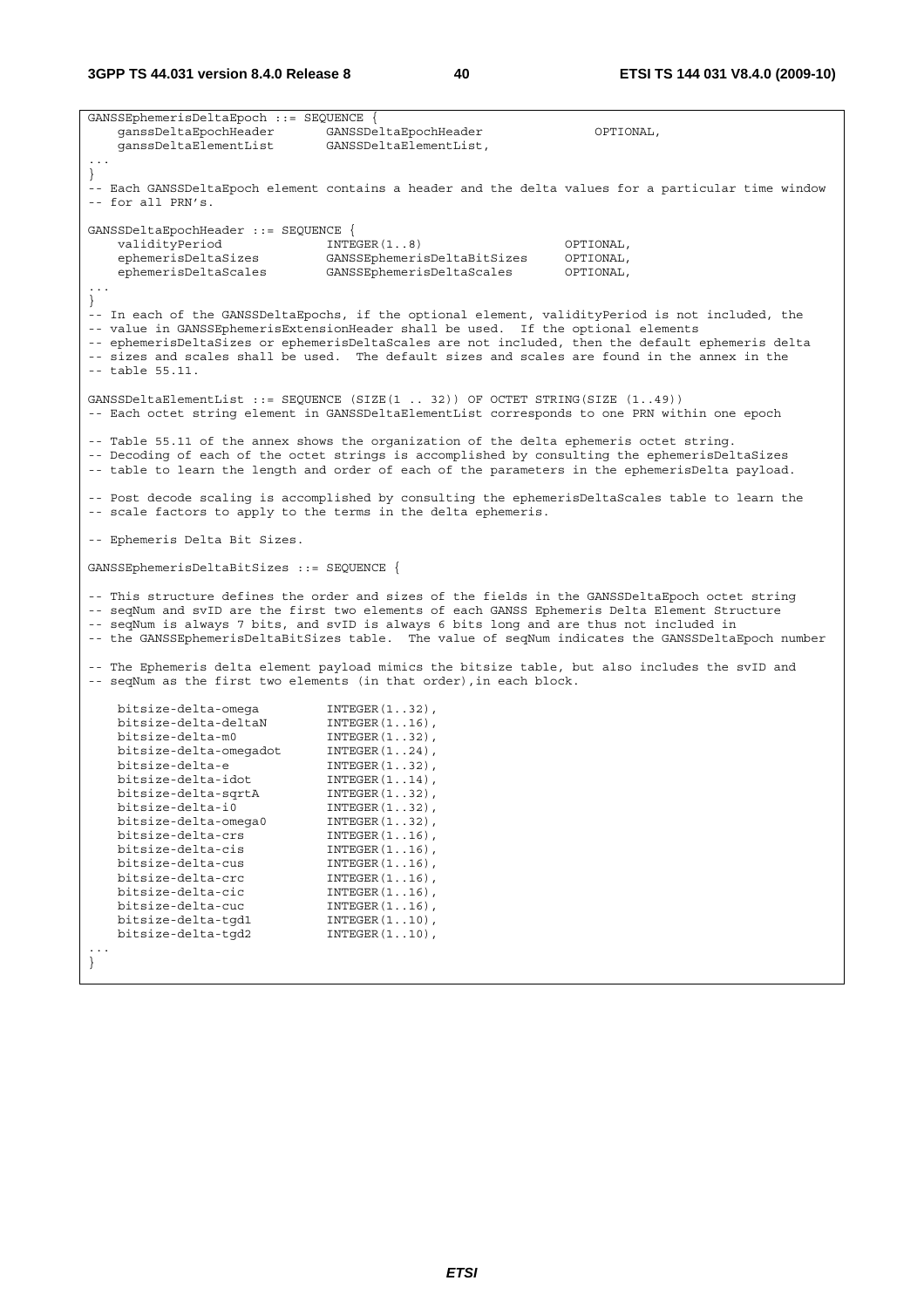```
GANSSEphemerisDeltaScales ::= SEQUENCE { 
 scale-delta-omega INTEGER(-16..15), 
scale-delta-deltaN INTEGER(-16..15),
scale-delta-m0 INTEGER(-16..15),
 scale-delta-omegadot INTEGER(-16..15), 
scale-delta-e INTEGER(-16..15),
scale-delta-idot INTEGER(-16..15),
 scale-delta-sqrtA INTEGER(-16..15), 
scale-delta-i0 INTEGER(-16..15),
 scale-delta-omega0 INTEGER(-16..15), 
scale-delta-crs INTEGER(-16..15),
scale-delta-cis INTEGER(-16..15),
scale-delta-cus INTEGER(-16..15),
scale-delta-crc INTEGER(-16..15),
scale-delta-cic INTEGER(-16..15),
scale-delta-cuc INTEGER(-16..15),
 scale-delta-tgd1 INTEGER(-16..15), 
 scale-delta-tgd2 INTEGER(-16..15), 
... 
} 
-- GANSS Ephemeris Extension Check 
GANSSEphemerisExtensionCheck ::= SEOUENCE {
 ganssBeginTime GANSSEphemerisExtensionTime, 
 ganssEndTime GANSSEphemerisExtensionTime, 
   ganssSatEventsInfo GANSSSatEventsInfo, 
... 
} 
GANSSSatEventsInfo ::= SEQUENCE { 
 eventOccured BIT STRING (SIZE (64)), 
 futureEventNoted BIT STRING (SIZE (64)), 
... 
} 
-- If a bit is clear in the eventOccured field it indicates that no known errors have occured 
-- between the current time and the ganssBeginTime nor is a maneuver planned for the next sixty 
-- minutes. 
-- If a bit is set in the futureEventNoted field it indicates that a maneuver is planned during the 
-- time period between current time plus sixty minutes and the ganssEndTime
-- GANSS Additional Universal Time Coordinate Model 
GANSSAddUTCModel ::= CHOICE { 
utcModel2 UTCmodelSet2,
utcModel3 UTCmodelSet3,
  utcModel4 UTCmodelSet4,
    ... 
} 
UTCmodelSet2 ::= SEQUENCE { 
  utcA0 INTEGER (-32768..32767),<br>utcA1 TNTEGER (-32766..32767),
 utcA1 INTEGER (-4096.. 4095), 
utcA2 INTEGER (-64..63),
 utcDeltaTls INTEGER (-128.. 127), 
utcTot INTEGER (0..65535),
utcWNot INTEGER (0..8191),
utcWNlsf INTEGER (0..255),
utcDN BIT STRING (SIZE(4)),
 utcDeltaTlsf INTEGER (-128..127) 
} 
UTCmodelSet3 ::= SEQUENCE { 
  nA 1NTEGER (1..1461),<br>tauC 1NTEGER (-21474836
                   INTEGER (-2147483648..2147483647),
    b1 INTEGER (-1024..1023) OPTIONAL, 
    b2 INTEGER (-512..511) OPTIONAL, 
   kp BIT STRING (SIZE(2))
}
```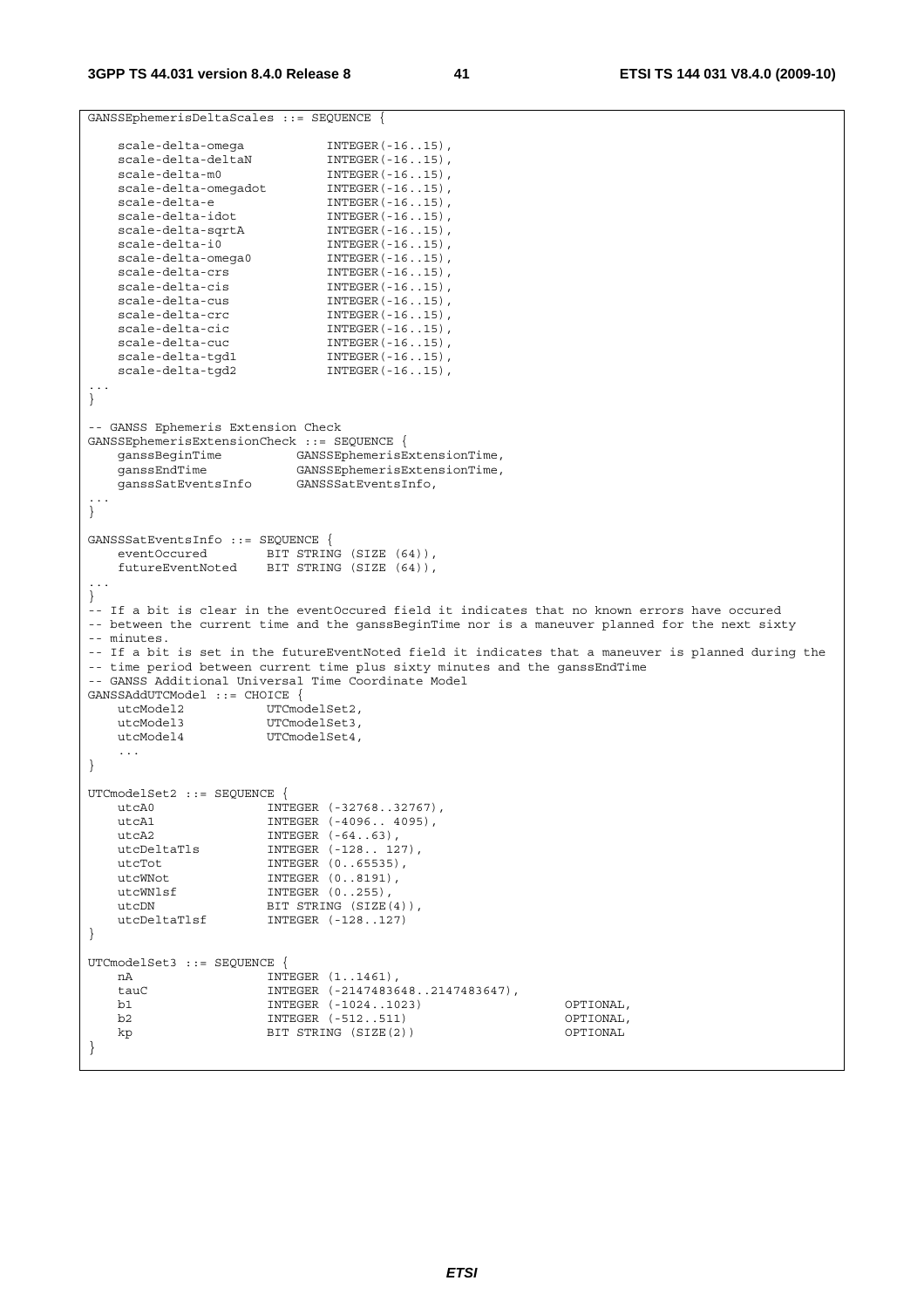```
UTCmodelSet4 ::= SEQUENCE {<br>utcA1wnt INT
 utcA1wnt INTEGER (-8388608..8388607), 
 utcA0wnt INTEGER (-2147483648..2147483647), 
   utcTot INTEGER (0..255),
utcWNt INTEGER (0..255),
 utcDeltaTls INTEGER (-128..127), 
utcWNlsf INTEGER (0..255),
utcDN INTEGER (-128..127),
 utcDeltaTlsf INTEGER (-128..127), 
 utcStandardID INTEGER (0..7) -- coding according to annex 
} 
-- GANSS Auxiliary Information 
GANSSAuxiliaryInformation ::= CHOICE{ 
 ganssID1 GANSS-ID1, -- This choice may only be present if GANSS ID indicates Modernized GPS 
 ganssID3 GANSS-ID3, -- This choice may only be present if GANSS ID indicates GLONASS 
    ... 
} 
GANSS-ID1 ::= SEQUENCE (SIZE(1..64)) OF GANSS-ID1-element
GANSS-ID1-element ::= SEQUENCE {<br>svID SVID.
                    SVID,<br>GANSSSiqnals,
   signalsAvailable
    ... 
} 
GANSS-ID3 ::= SEQUENCE (SIZE(1..64)) OF GANSS-ID3-element 
GANSS-ID3-element ::= SEQUENCE { 
   svID SVID,
    signalsAvailable GANSSSignals, 
   channelNumber INTEGER (-7..13),
    ... 
} 
--Required Measurement Request Response Time, range is 1 to 128 seconds. 
RequiredResponseTime ::= INTEGER (1..128) 
-- Control header for additional GPS assistance data 
Add-GPS-AssistData ::= SEQUENCE { 
    add-GPS-controlHeader Add-GPS-ControlHeader 
} 
Add-GPS-ControlHeader ::= SEQUENCE { 
 gpsEphemerisExtension GPSEphemerisExtension OPTIONAL, 
 gpsEphemerisExtensionCheck GPSEphemerisExtensionCheck OPTIONAL, 
    ... 
} 
GPSClockModel ::= SEQUENCE { 
 af2 INTEGER (-128..127), 
 af1 INTEGER (-32768..32767), 
    af0 INTEGER (-2097152..2097151), 
    tgd INTEGER (-128..127) 
} 
--GPS Ephemeris Extension 
GPSEphemerisExtension ::= SEQUENCE { 
   gpsEphemerisHeader GPSEphemerisExtensionHeader OPTIONAL, 
 gpsReferenceSet SeqOfGPSRefOrbit OPTIONAL, 
 gpsephemerisDeltaMatrix GPSEphemerisDeltaMatrix OPTIONAL, 
... 
} 
-- The gpsEphemerisHeader and the gpsReferenceSet are mandatory only once in the delivery of the 
-- GPS Ephemeris Extension. The gpsReferenceSet shall include all healthy satellite vehicles at the 
-- time of message construction 
-- The SMLC is required to deliver the gpsReferenceSet for all healthy satellite vehicles 
-- at the time of message construction.
```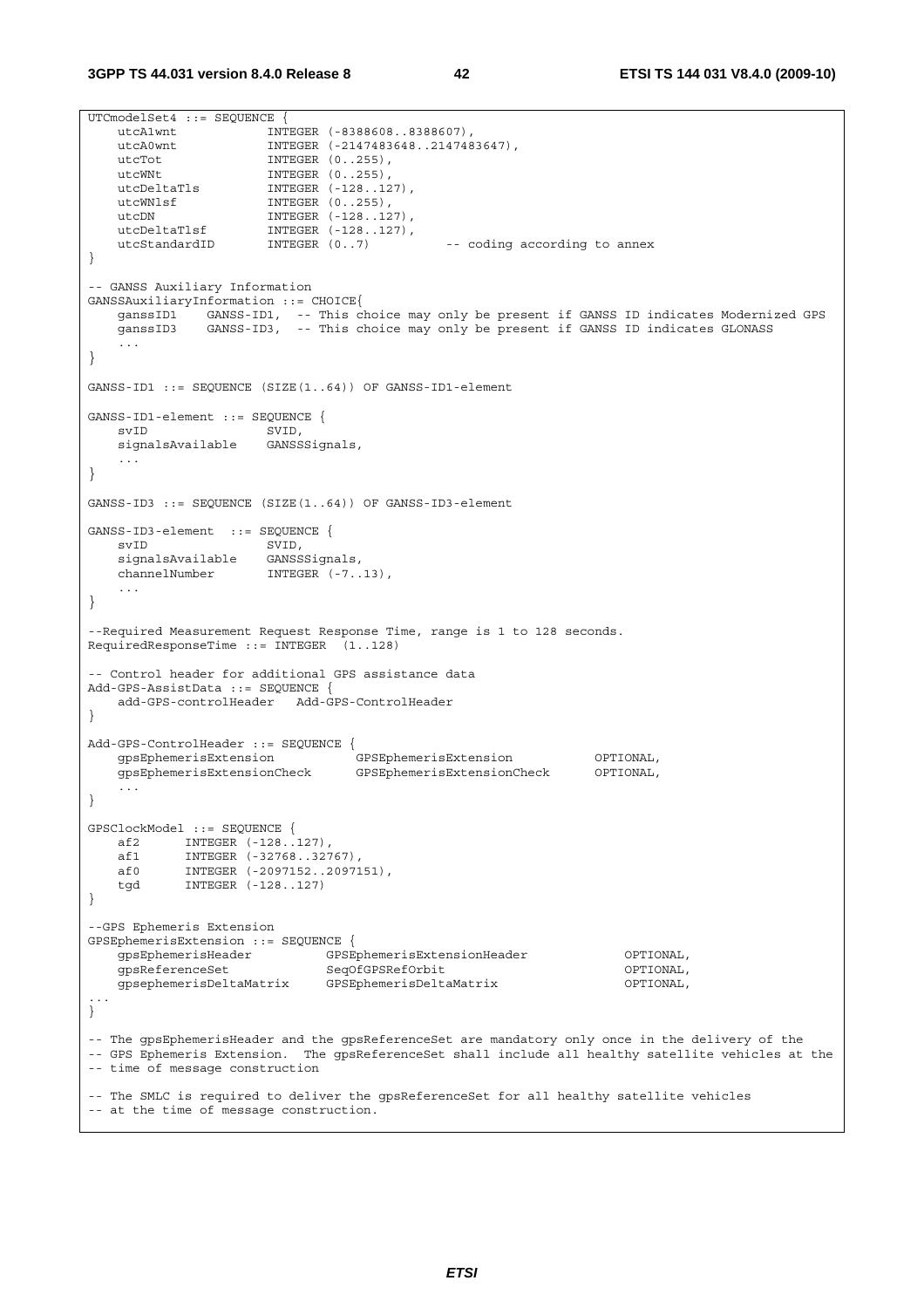**3GPP TS 44.031 version 8.4.0 Release 8 43 ETSI TS 144 031 V8.4.0 (2009-10)**

GPSEphemerisExtensionHeader ::= SEQUENCE { filmentials. validityPeriod INTEGER(1..8), -- The validity period, represented in hours is the validity period of each individual ephemeris -- delta payload ephemerisExtensionDuration INTEGER(1..512), -- If the ephemerisExtensionDuration does not match the request duration made by the MS, the MS -- should regard the provided ephemerisExtensionDuration as the limit of the SMLC ephemeris -- extension capability at this time. ... } GPSEphemerisExtensionTime ::= SEQUENCE { gpsWeek GPSWeek,<br>gpsTOW INTEGER INTEGER (0..604799), ... } SeqOfGPSRefOrbit ::= SEQUENCE (SIZE(1..32)) OF GPSReferenceOrbit --The number of reference orbits can be read from number of elements in this sequence GPSReferenceOrbit ::= SEQUENCE { svID SVID, gpsOrbitModel ReferenceNavModel, gpsClockModel GPSClockModel, ... } GPSEphemerisDeltaMatrix ::= SEQUENCE (SIZE(1 .. 128)) OF GPSEphemerisDeltaEpoch GPSEphemerisDeltaEpoch ::= SEQUENCE { gpsDeltaEpochHeader GPSDeltaEpochHeader OPTIONAL,<br>gpsDeltaElementList GPSDeltaElementList, gpsDeltaElementList GPSDeltaElementList, ... } -- Each GPSDeltaEpoch element contains a header and the delta values for a particular time window -- for all PRN's. GPSDeltaEpochHeader ::= SEQUENCE { validityPeriod INTEGER(1..8) OPTIONAL, ephemerisDeltaSizes GPSEphemerisDeltaBitSizes OPTIONAL, ephemerisDeltaScales GPSEphemerisDeltaScales OPTIONAL, ... } -- In each of the GPSDeltaEpochs, if the optional element validityPeriod is not included, -- the value in GPSEphemerisExtensionHeader shall be used. if the optional elements -- ephemerisDeltaSizes or ephemerisDeltaScales are not included, then the default ephemeris delta -- sizes and scales shall be used. The default sizes and scales are found in the annex in section -- A.29.m GPSDeltaElementList ::= SEQUENCE (SIZE(1 .. 32)) OF OCTET STRING(SIZE (1..47)) -- Each octet string element in GPSDeltaElementList corresponds to one PRN within one epoch -- Table A.29.m of the annex shows the organization of the delta ephemeris octet string. -- Decoding of each of the octet strings is accomplished by consulting the ephemerisDeltaSizes -- table to learn the length and order of each of the parameters in the ephemerisDelta payload -- Post decode scaling is accomplished by consulting the ephemerisDeltaScales table to learn the. -- scale factors to apply to the terms in the delta ephemeris -- Ephemeris Delta Bit Sizes.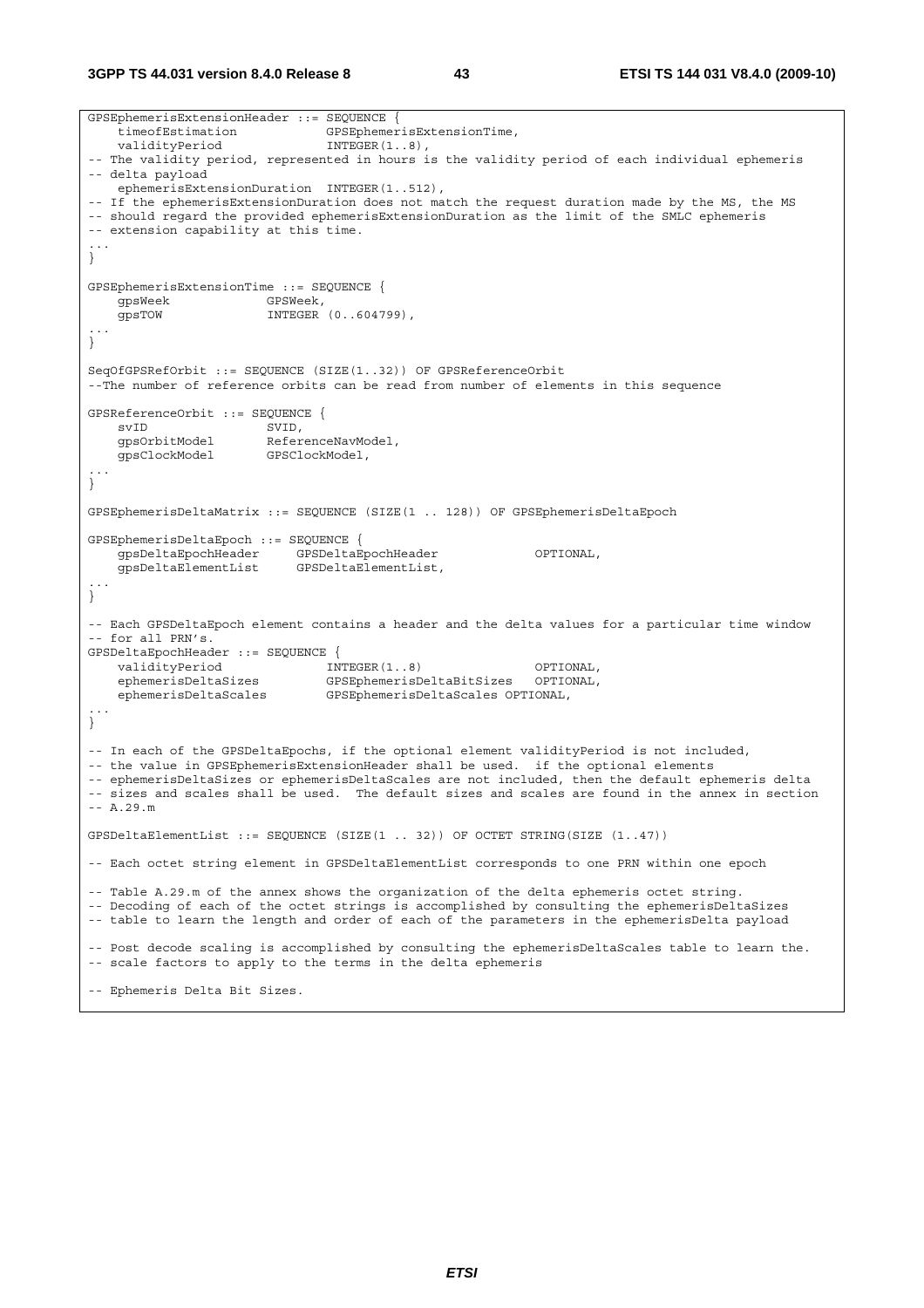| GPSEphemerisDeltaBitSizes ::= SEQUENCE {                                                                                                                                         |                                                                                                     |  |
|----------------------------------------------------------------------------------------------------------------------------------------------------------------------------------|-----------------------------------------------------------------------------------------------------|--|
|                                                                                                                                                                                  | -- This structure defines the order and sizes of the fields in the GPSsDeltaEpoch octet string      |  |
|                                                                                                                                                                                  | -- seqNum and svID are the first two elements of each GPS Ephemeris Delta Element Structure         |  |
|                                                                                                                                                                                  | -- seqNum is always 7 bits, and svID is always 5 bits long and are thus not included in             |  |
|                                                                                                                                                                                  | -- the GPSEphemerisDeltaBitSizes table. seqNum indicates the GPSDeltaEpoch number.                  |  |
|                                                                                                                                                                                  | The Ephemeris delta element payload mimics the bitsize table, but also includes the svID and        |  |
|                                                                                                                                                                                  | -- seqNum as the first two elements (in that order), in each block.                                 |  |
|                                                                                                                                                                                  |                                                                                                     |  |
| bitsize-delta-omega                                                                                                                                                              | $INTER(132)$ ,                                                                                      |  |
| bitsize-delta-deltaN                                                                                                                                                             | $INTER(116)$ ,                                                                                      |  |
| bitsize-delta-m0                                                                                                                                                                 | $INTEGER(132)$ ,                                                                                    |  |
| bitsize-delta-omegadot                                                                                                                                                           | $INTEGER(124)$ ,                                                                                    |  |
| bitsize-delta-e                                                                                                                                                                  | $INTER(132)$ ,                                                                                      |  |
| bitsize-delta-idot                                                                                                                                                               | $INTEGER(114)$ ,                                                                                    |  |
| bitsize-delta-sqrtA                                                                                                                                                              | $INTEGER(132)$ ,                                                                                    |  |
| bitsize-delta-i0                                                                                                                                                                 | $INTEGER(132)$ ,                                                                                    |  |
| bitsize-delta-omega0                                                                                                                                                             | $INTEGER(132)$ ,                                                                                    |  |
| bitsize-delta-crs                                                                                                                                                                | $INTEGER(116)$ ,                                                                                    |  |
| bitsize-delta-cis                                                                                                                                                                | $INTEGER(116)$ ,                                                                                    |  |
| bitsize-delta-cus                                                                                                                                                                | $INTEGER(116)$ ,                                                                                    |  |
| bitsize-delta-crc                                                                                                                                                                | $INTEGER(116)$ ,                                                                                    |  |
| bitsize-delta-cic                                                                                                                                                                | $INTEGR(116)$ ,                                                                                     |  |
| bitsize-delta-cuc                                                                                                                                                                | $INTEGER(116)$ ,                                                                                    |  |
| bitsize-delta-tgd                                                                                                                                                                | $INTEGER(110)$ ,                                                                                    |  |
|                                                                                                                                                                                  |                                                                                                     |  |
| $\big\}$                                                                                                                                                                         |                                                                                                     |  |
| GPSEphemerisDeltaScales ::= SEQUENCE {                                                                                                                                           |                                                                                                     |  |
| scale-delta-omega                                                                                                                                                                | $INTEGER(-1615)$ ,                                                                                  |  |
| scale-delta-deltaN                                                                                                                                                               | $INTEGER(-1615)$ ,                                                                                  |  |
| scale-delta-m0                                                                                                                                                                   | $INTEGER (-1615)$ ,                                                                                 |  |
| scale-delta-omegadot                                                                                                                                                             | $INTEGER (-1615)$ ,                                                                                 |  |
| scale-delta-e                                                                                                                                                                    | $INTEGER (-1615)$ ,                                                                                 |  |
| scale-delta-idot                                                                                                                                                                 | $INTEGER(-1615)$ ,                                                                                  |  |
| scale-delta-sqrtA                                                                                                                                                                | $INTEGER (-1615)$ ,                                                                                 |  |
| scale-delta-i0                                                                                                                                                                   | $INTEGER(-1615)$ ,                                                                                  |  |
| scale-delta-omega0                                                                                                                                                               | $INTEGER (-1615)$ ,                                                                                 |  |
| scale-delta-crs                                                                                                                                                                  | $INTEGER (-1615)$ ,                                                                                 |  |
| scale-delta-cis                                                                                                                                                                  |                                                                                                     |  |
| scale-delta-cus                                                                                                                                                                  | $INTEGER (-1615)$ ,                                                                                 |  |
| scale-delta-crc                                                                                                                                                                  | $INTEGER(-1615)$ ,<br>$INTEGER(-1615)$ ,                                                            |  |
| scale-delta-cic                                                                                                                                                                  | $INTEGER(-1615)$ ,                                                                                  |  |
| scale-delta-cuc                                                                                                                                                                  |                                                                                                     |  |
| scale-delta-tgd                                                                                                                                                                  | $INTER(-1615)$ ,<br>$INTEGER (-1615)$ ,                                                             |  |
|                                                                                                                                                                                  |                                                                                                     |  |
|                                                                                                                                                                                  |                                                                                                     |  |
|                                                                                                                                                                                  |                                                                                                     |  |
| GPSEphemerisExtensionCheck ::= SEQUENCE {                                                                                                                                        |                                                                                                     |  |
| gpsBeginTime                                                                                                                                                                     | GPSEphemerisExtensionTime,                                                                          |  |
| qpsEndTime                                                                                                                                                                       | GPSEphemerisExtensionTime,                                                                          |  |
| qpsSatEventsInfo                                                                                                                                                                 | GPSSatEventsInfo,                                                                                   |  |
|                                                                                                                                                                                  |                                                                                                     |  |
|                                                                                                                                                                                  |                                                                                                     |  |
| GPSSatEventsInfo ::= SEQUENCE {                                                                                                                                                  |                                                                                                     |  |
| eventOccured                                                                                                                                                                     |                                                                                                     |  |
|                                                                                                                                                                                  | BIT STRING (SIZE (32)),                                                                             |  |
| futureEventNoted                                                                                                                                                                 | BIT STRING (SIZE (32)),                                                                             |  |
|                                                                                                                                                                                  |                                                                                                     |  |
| $\mathcal{F}$                                                                                                                                                                    |                                                                                                     |  |
|                                                                                                                                                                                  | -- If a bit is clear in the eventOccured field it indicates that no known errors have occured since |  |
| -- the gpsBeginTime nor is a maneuver planned for the next sixty minutes.<br>-- If a bit is set in the futureEventNoted field it indicates that a maneuver is planned during the |                                                                                                     |  |
|                                                                                                                                                                                  |                                                                                                     |  |
| -- time period between current time plus sixty minutes and gpsEndTime                                                                                                            |                                                                                                     |  |

*ETSI*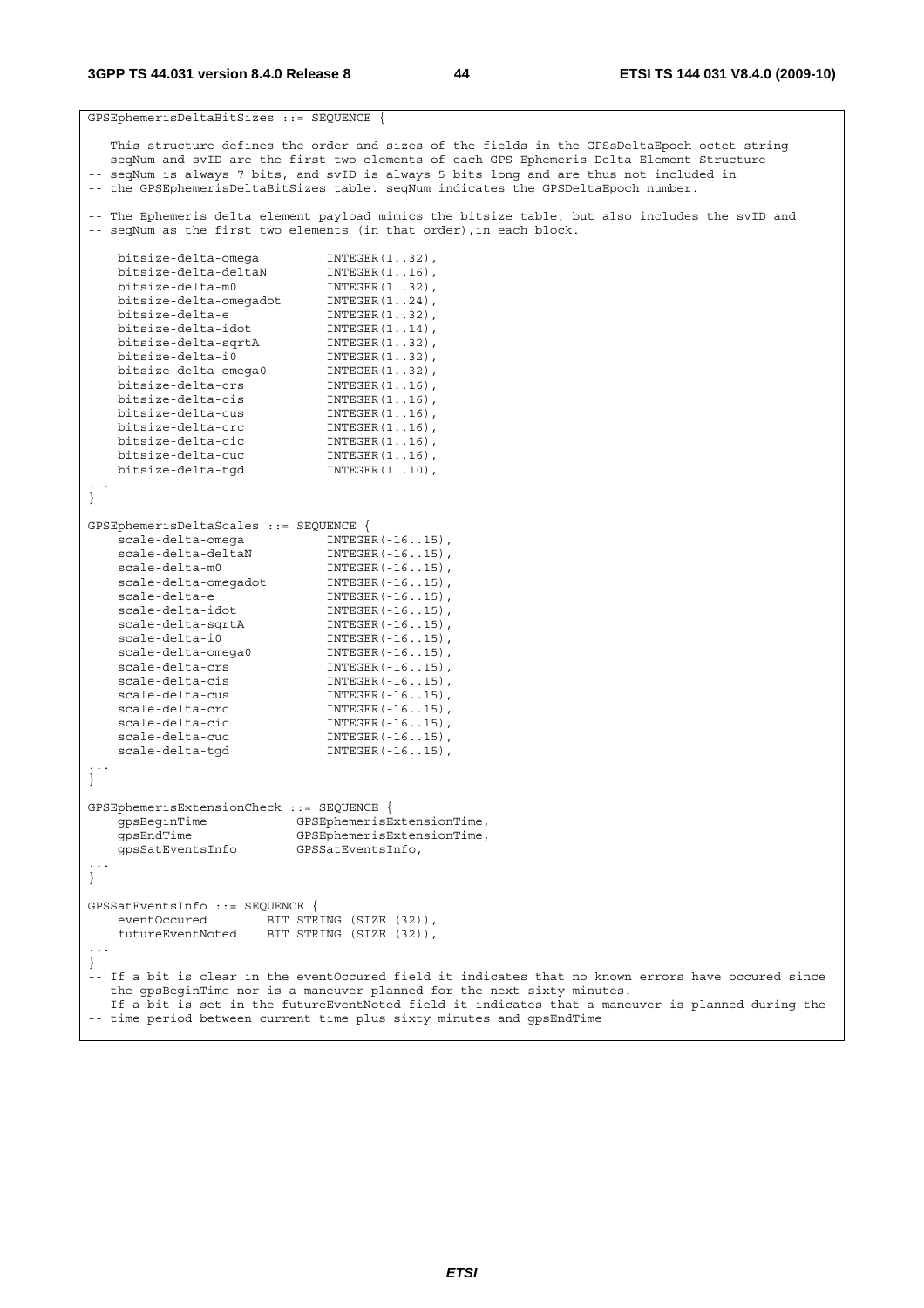```
Rel-7-MsrPosition-Rsp-Extension ::= SEQUENCE { 
    velEstimate VelocityEstimate OPTIONAL, 
  -- Horizontal Velocity 
  -- Horizontal with Vertical Velocity 
  -- Horizontal Velocity with Uncertainty 
  -- Horizontal with Vertical Velocity and Uncertainty 
  ganssLocationInfo GANSSLocationInfo OPTIONAL, 
 ganssMeasureInfo GANSSMeasureInfo OPTIONAL, 
     ... 
-- Further Release 7 extensions here 
} 
-- GANSS Location Information contains location estimate, time stamp with uncertainty 
-- and optionally Reference Frame field 
GANSSLocationInfo ::= SEQUENCE {<br>referenceFrame ReferenceFrame \alpha_{NN} referenceFrame ReferenceFrame OPTIONAL, -- Reference Frame Number 
 ganssTODm GANSSTODm OPTIONAL, -- GNSS TOD modulo 
 ganssTODFrac INTEGER (0 .. 16384) OPTIONAL, -- Coding according to Annex 
    -- a value of 16384 shall not be encoded by the sender 
   -- the receiver shall consider a value of 16384 to be invalid data<br>ganssTODUncertainty GANSSTODUncertainty OPTIONAL, -- Co
 ganssTODUncertainty GANSSTODUncertainty OPTIONAL, -- Coding according to Annex 
 ganssTimeID INTEGER (0 .. 7) OPTIONAL, -- Coding according to Annex 
    fixType FixType, 
                               positionData,<br>INTEGER(0 .. 1)
   stationaryIndication INTEGER(0 .. 1) OPTIONAL, -- '0' if moving or motion not
                                                                  -- known 
     -- Possible shapes carried in posEstimate are 
    -- ellipsoid point, 
     -- ellipsoid point with uncertainty circle 
     -- ellipsoid point with uncertainty ellipse 
   -- ellipsoid point with altitude and uncertainty ellipsoid<br>posEstimate Ext-GeographicalInformation,
                               Ext-GeographicalInformation,
 ... 
} 
PositionData ::= BIT STRING { 
   e-otd (0), 
    gps (1), 
    galileo (2), 
    sbas (3), 
   modernizedGPS (4),
 qzss (5), 
 glonass (6) } (SIZE (3..16)) 
-- GANSS TOD modulo 1 hour 
GANSSTODm ::= INTEGER (0 .. 3599999) 
ReferenceFrame ::= SEQUENCE { 
 referenceFN INTEGER (0 .. 65535), 
    -- Note that applicable range for referenceFN is 0 - 42431 
 referenceFNMSB INTEGER (0 .. 63) OPTIONAL -- MSB of Reference Frame Number
} 
-- GANSS Measurement Information 
GANSSMeasureInfo ::= SEQUENCE { 
    -- Measurement info elements 
ganssMsrSetList SeqOfGANSS-MsrSetElement 
} 
SeqOfGANSS-MsrSetElement ::= SEQUENCE (SIZE(1..3)) OF GANSS-MsrSetElement
```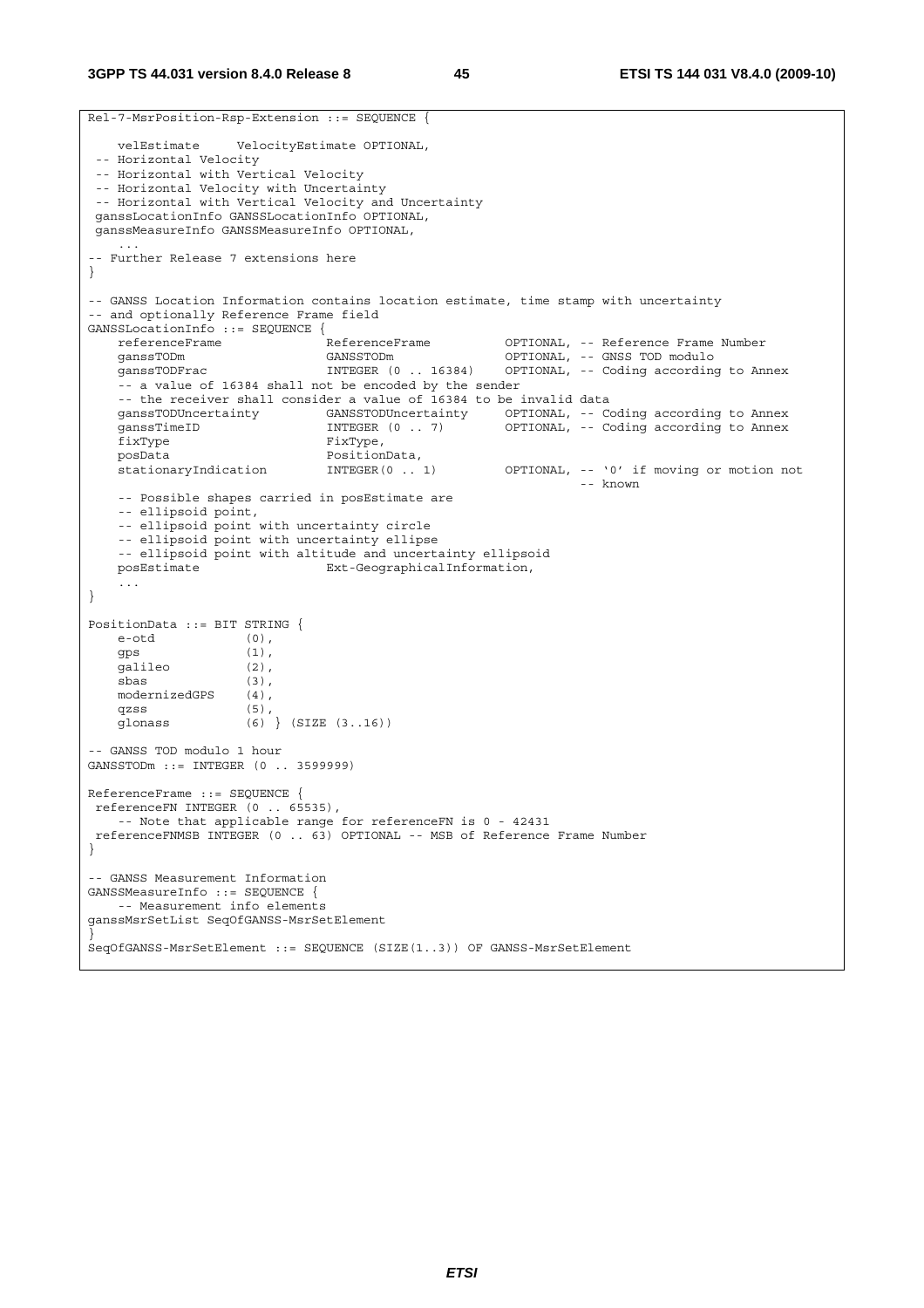**3GPP TS 44.031 version 8.4.0 Release 8 46 ETSI TS 144 031 V8.4.0 (2009-10)**

-- GANSS measurement information 1-3 times in a message GANSS-MsrSetElement ::= SEQUENCE { referenceFrame ReferenceFrame OPTIONAL, -- Reference Frame Number -- if ganssTODm is included, it is the GNSS specific system time of the GANSS reported -- first in ganss-SgnTypeList. If GPS Measurement Information element is not included in -- a Measure Position Response component, this field shall be present. ganssTODm GANSSTODm OPTIONAL, -- GANSS TOD modulo 1 hour deltaGANSSTOD DELTAGANSSTOD INTEGER (0 . 127) OPTIONAL,<br>ganssTODUncertainty GANSSTODUncertainty OPTIONAL, GANSSTODUncertainty OPTIONAL, -- Coding according to Annex --N\_GANSS can be read from number of elements of SeqOfGANSS-MsrElement ganss-MsrElementList SeqOfGANSS-MsrElement } SeqOfGANSS-MsrElement ::= SEQUENCE (SIZE(1..8)) OF GANSS-MsrElement GANSS-MsrElement ::= SEQUENCE { ganssID INTEGER (0..7) OPTIONAL, --Absence means Galileo SeqOfGANSS-SgnTypeElement } -- Measurements can be returned up to 8 different signal types -- N\_SGN\_TYPE can be read from number of elements of SeqOfGANSS-SgnTypeElement -- Reporting of multiple signal types as defined in A.2.2.4g SeqOfGANSS-SgnTypeElement ::= SEQUENCE (SIZE(1..8)) OF GANSS-SgnTypeElement GANSS-SgnTypeElement ::= SEQUENCE { ganssSignalID GANSSSignalID, -- Coding according to Annex ganssCodePhaseAmbiguity INTEGER (0 .. 127) OPTIONAL, --N\_SGN can be read from number of elements of SeqOfGANSS-SgnElement ganss-SgnList SeqOfGANSS-SgnElement, ... } -- Up to 16 Measurements can be returned per signal type SeqOfGANSS-SgnElement ::= SEQUENCE (SIZE(1..16)) OF GANSS-SgnElement GANSS-SgnElement ::= SEQUENCE { svID SVID, cNo INTEGER (0 .. 63), mpathDet MpathIndic,<br>carrierOualitvInd INTEGER (0 . 3) OPTIONAL, -- Coding according to Annex carrierQualityInd INTEGER (0 .. 3) OPTIONAL, -- Coding according to Annex codePhase INTEGER (0 .. 2097151), integerCodePhase INTEGER (0 .. 127) OPTIONAL, codePhaseRMSError INTEGER (0..63),<br>doppler INTEGER (-32768 ..32767) OPTIONAL, INTEGER (-32768 .. 32767) OPTIONAL, adr **INTEGER** (0 .. 33554431) OPTIONAL } Rel7-AssistanceData-Extension ::= SEQUENCE { ganss-AssistData GANSS-AssistData OPTIONAL, ganssCarrierPhaseMeasurementRequest NULL OPTIONAL, ganssTODGSMTimeAssociationMeasurementRequest NULL OPTIONAL,<br>dd-GPS-AssistData Add-GPS-AssistData OPTIONAL, Add-GPS-AssistData OPTIONAL, ... -- Possibly more extensions for Release 7 here }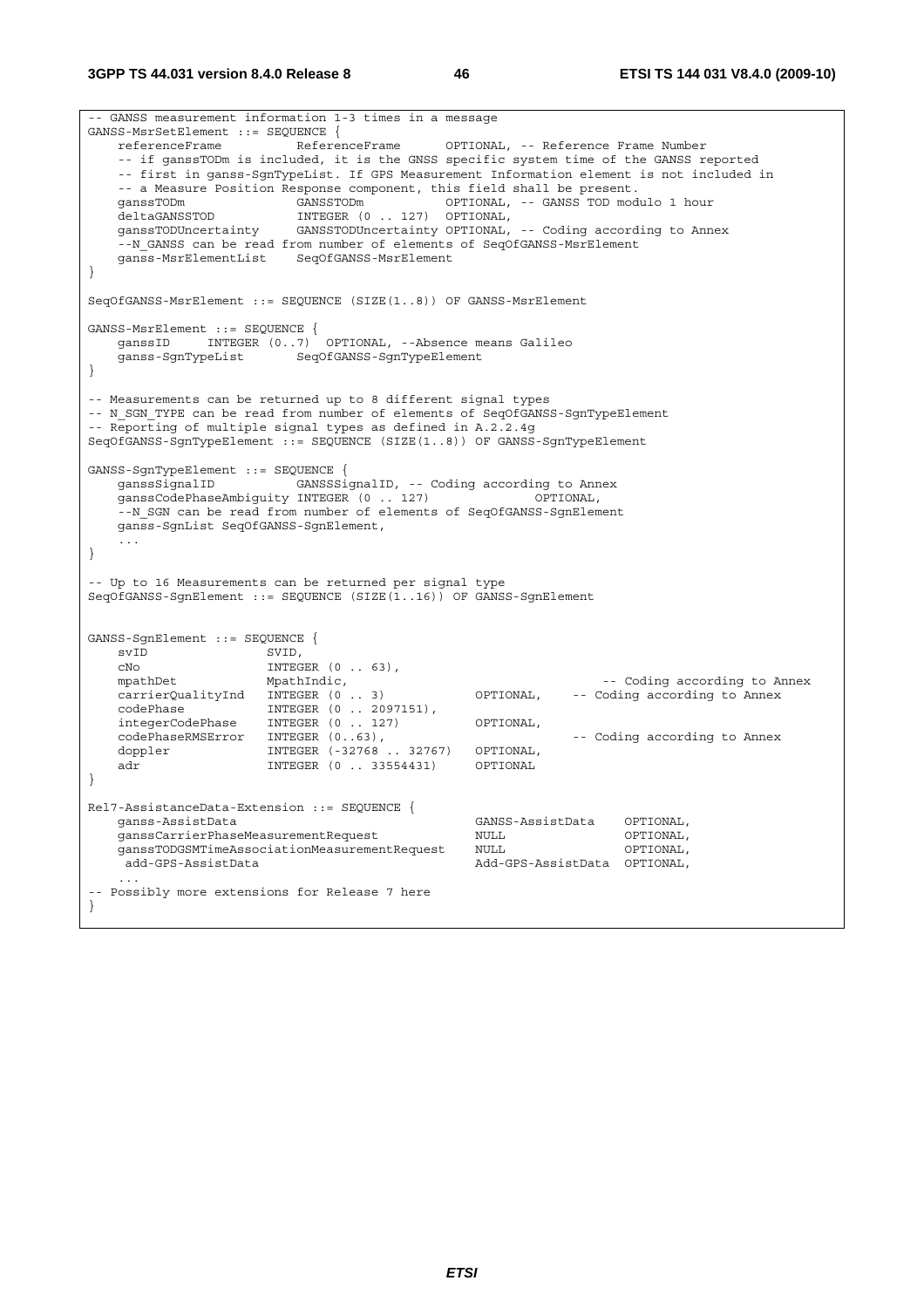**3GPP TS 44.031 version 8.4.0 Release 8 47 ETSI TS 144 031 V8.4.0 (2009-10)**

```
-- Rel-7 Positioning Capability parameters here 
PosCapabilities ::= SEQUENCE { 
 nonGANSSpositionMethods NonGANSSPositionMethods OPTIONAL, 
 gANSSPositionMethods GANSSPositionMethods OPTIONAL, 
    multipleMeasurementSets MultipleMeasurementSets OPTIONAL, 
 ... 
} 
NonGANSSPositionMethods ::= BIT STRING { 
   msAssistedEOTD (0), 
    msBasedEOTD (1), 
   msAssistedGPS (2),<br>msBasedGPS (3),
   msBasedGPS
   standaloneGPS (4) } (SIZE (1..16))
GANSSPositionMethods ::= SEQUENCE (SIZE(1..16)) OF GANSSPositionMethod 
GANSSPositionMethod ::= SEQUENCE { 
   ganssID INTEGER (0..7) OPTIONAL, --Absence means Galileo 
-- gANSSPositioningMethodTypes may be present for PosCapability-Req 
-- and shall be present for PosCapability-Rsp 
    gANSSPositioningMethodTypes GANSSPositioningMethodTypes OPTIONAL, 
                                 GANSSSignals,
-- sbasID shall be present if and only if ganssID indicates SBAS 
    sbasID SBASID OPTIONAL 
} 
GANSSPositioningMethodTypes ::= BIT STRING { 
   msAssisted (0),<br>msBased (1),msBased standalone (2) } (SIZE (1..8)) 
-- indicates MS support for particular GANSS signals and frequencies 
GANSSSignals ::= BIT STRING { 
  signal1 (0),
    signal2 (1), 
    signal3 (2), 
    signal4 (3), 
    signal5 (4), 
   signal6 (5),
 signal7 (6), 
 signal8 (7) } (SIZE (1..8)) 
SBASID ::= BIT STRING { 
    waas (0), 
    egnos (1), 
    masas (2), 
   gagan (3) } (SIZE (1..8))
-- indicates MS support of multiple measurement sets for MS assisted position methods 
MultipleMeasurementSets ::= BIT STRING {<br>eotd (0),
   \overline{\text{e}}otd
    gps (1), 
    ganss (2) } (SIZE (1..8)) 
-- indicates MS support of different types of assistance data 
AssistanceSupported ::= SEQUENCE { 
    gpsAssistance GPSAssistance OPTIONAL, 
    gANSSAssistanceSet GANSSAssistanceSet OPTIONAL, 
    ... , 
    gANSSAdditionalAssistanceChoices GANSSAdditionalAssistanceChoices OPTIONAL 
}
```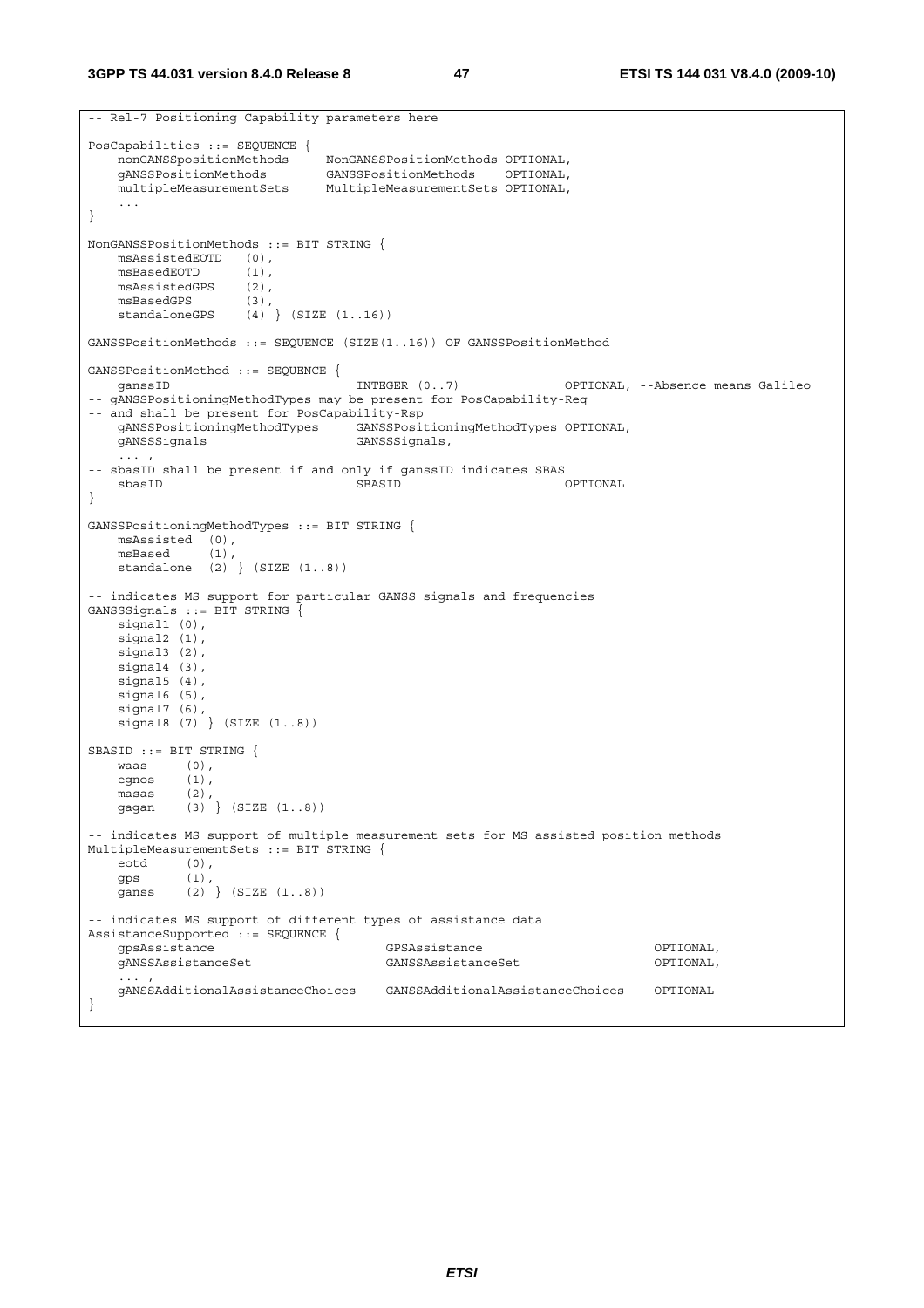```
-- GPS assistance data supported 
GPSAssistance ::= BIT STRING { 
    almanac (0), 
   uTCmodel (1),
    ionosphericModel (2), 
    navigationmodel (3), 
     dGPScorrections (4), 
   referenceLocation (5),<br>referenceTime (6),
   referenceTime (6),<br>acquisitionAssistance (7),
    acquisitionAssistance (7),<br>realTimeIntegrity (8),
   acquission<br>realTimeIntegrity
     ephemerisExtension (9), 
     ephemerisExtensionCheck (10)} (SIZE (1..16)) 
-- GANSS assistance data supported 
GANSSAssistanceSet ::= SEQUENCE { 
     commonGANSSAssistance CommonGANSSAssistance, 
     specificGANSSAssistance SpecificGANSSAssistance, 
     ... 
} 
-- Common GANSS assistance data supported 
CommonGANSSAssistance ::= BIT STRING { 
    referenceTime (0), 
   referenceLocation (1),
 ionosphericModel (3), 
 addIonosphericModel (4), 
    earthOrientationParam (5) } (SIZE (1..8))
SpecificGANSSAssistance ::= SEQUENCE (SIZE(1..16)) OF GANSSAssistanceForOneGANSS 
-- assistance data supported for a particular GANSS system 
GANSSAssistanceForOneGANSS ::= SEQUENCE { 
                            INTEGER (0..7) OPTIONAL, --Absence means Galileo
    gANSSAssistance GANSSAssistance, 
     ... 
} 
-- specific GANSS assistance data supported 
GANSSAssistance ::= BIT STRING { 
    realTimeIntegrity (0), 
    differentialCorrections (1),
   almanac (2),
    referenceMeasurementInformation (3),<br>navigationModel (4),
    navigationModel (4), 
    timeModelGNSS-UTC (5), 
     timeModelGNSS-GNSS (6), 
   databitassistance (7),
    ephemerisExtension (8),
    ephemerisExtensionCheck (9), addUTCmodel (10),
    addUTCmodel
    auxiliaryInformation (11) } (SIZE (1..16))
GANSSAdditionalAssistanceChoices ::= SEQUENCE (SIZE(1..16)) OF 
GANSSAdditionalAssistanceChoicesForOneGANSS 
GANSSAdditionalAssistanceChoicesForOneGANSS ::= SEQUENCE { 
   enconstruction of the contract of the contract of the contract of the contract of the contract of the contract of the contract of the contract of the contract of the contract of the contract of canssClockModelChoice (3ANSS
 ganssClockModelChoice GANSSModelID OPTIONAL, 
 gannsOrbitModelChoice GANSSModelID OPTIONAL, 
 ganssAlmanacModelChoice GANSSModelID OPTIONAL, 
     ganssAdditionalUTCModelChoice GANSSModelID OPTIONAL, 
     ... 
}
```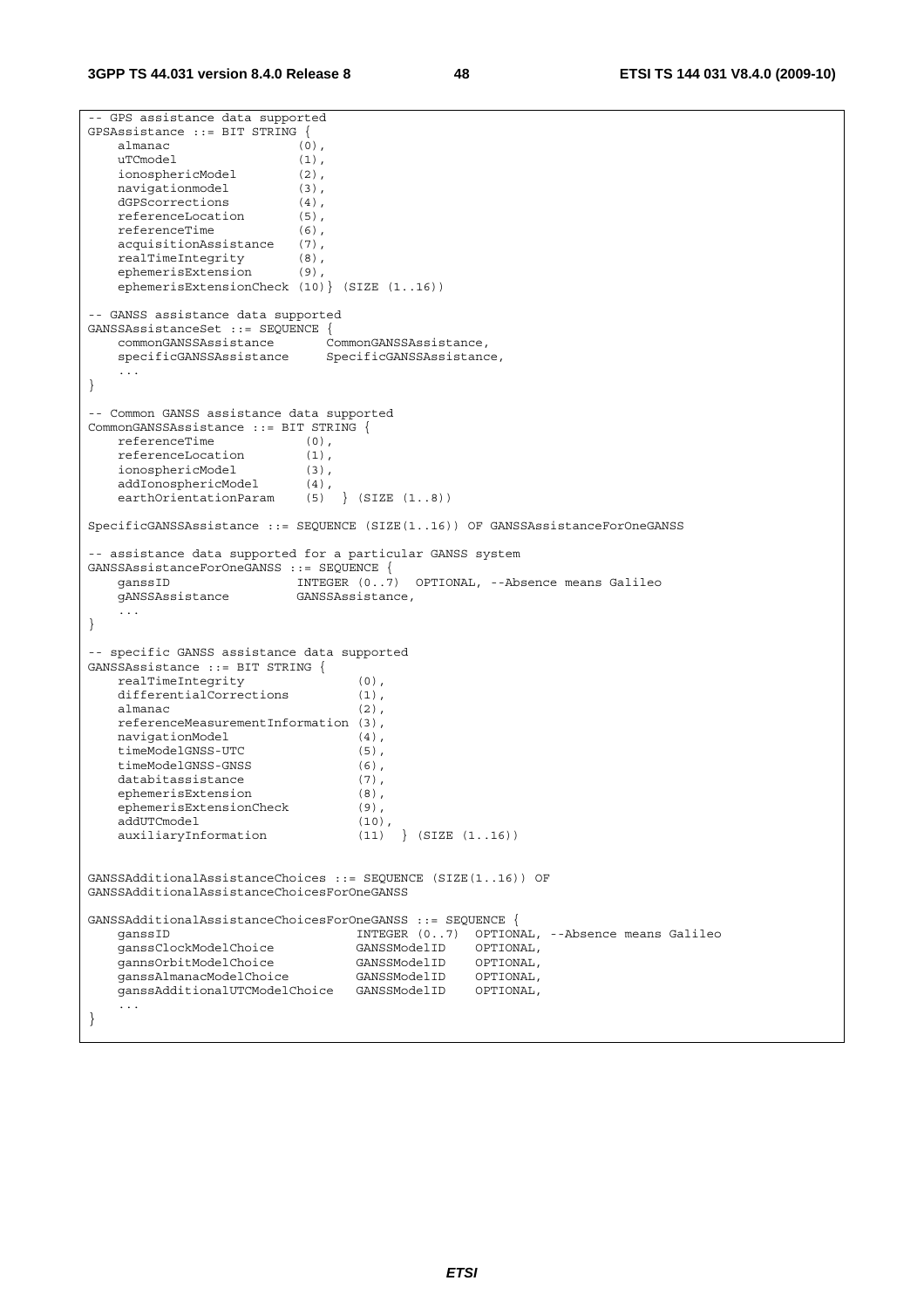```
GANSSModelID ::= BIT STRING { 
    model1 (0), 
    model2 (1), 
     model3 (2), 
     model4 (3), 
    model5 (4), 
     model6 (5), 
     model7 (6), 
     model8 (7) } (SIZE (1..8)) 
-- indicates assistance data that may be needed by the MS 
AssistanceNeeded ::= SEQUENCE { 
     gpsAssistanceData GPSAssistanceData OPTIONAL, 
     ganssAssistanceData GANSSAssistanceData OPTIONAL, 
     ... 
}
```
# 6 TOM Protocol Header for RRLP Transport

# 6.1 General

For the specification of the TOM protocol, see 3GPP TS 44.064.

# 6.2 Remaining Octets of TOM Protocol Header for RRLP

The number of remaining octet following the first octets of the TOM protocol header for RRLP is one. The encoding of this octet is defined in the figure 6.1 and the table 6.1.





**Table 6.1: C/R bit content** 

| C/R | UI frame information field                             |
|-----|--------------------------------------------------------|
|     | Command (SMLC to MS) or Final Response (MS to<br>SMLC) |
|     | Not Command or Final Response                          |

The setting of the C/R flag is provided by the sending RRLP entity, for further details see 3GPP TS 43.059.

The Spare bits shall be ignored by the receiver and set to 0 by the sender. If a protocol header with more than one remaining octet of the TOM protocol header is received, the additional octets after the first remaining octet shall be ignored by the receiver.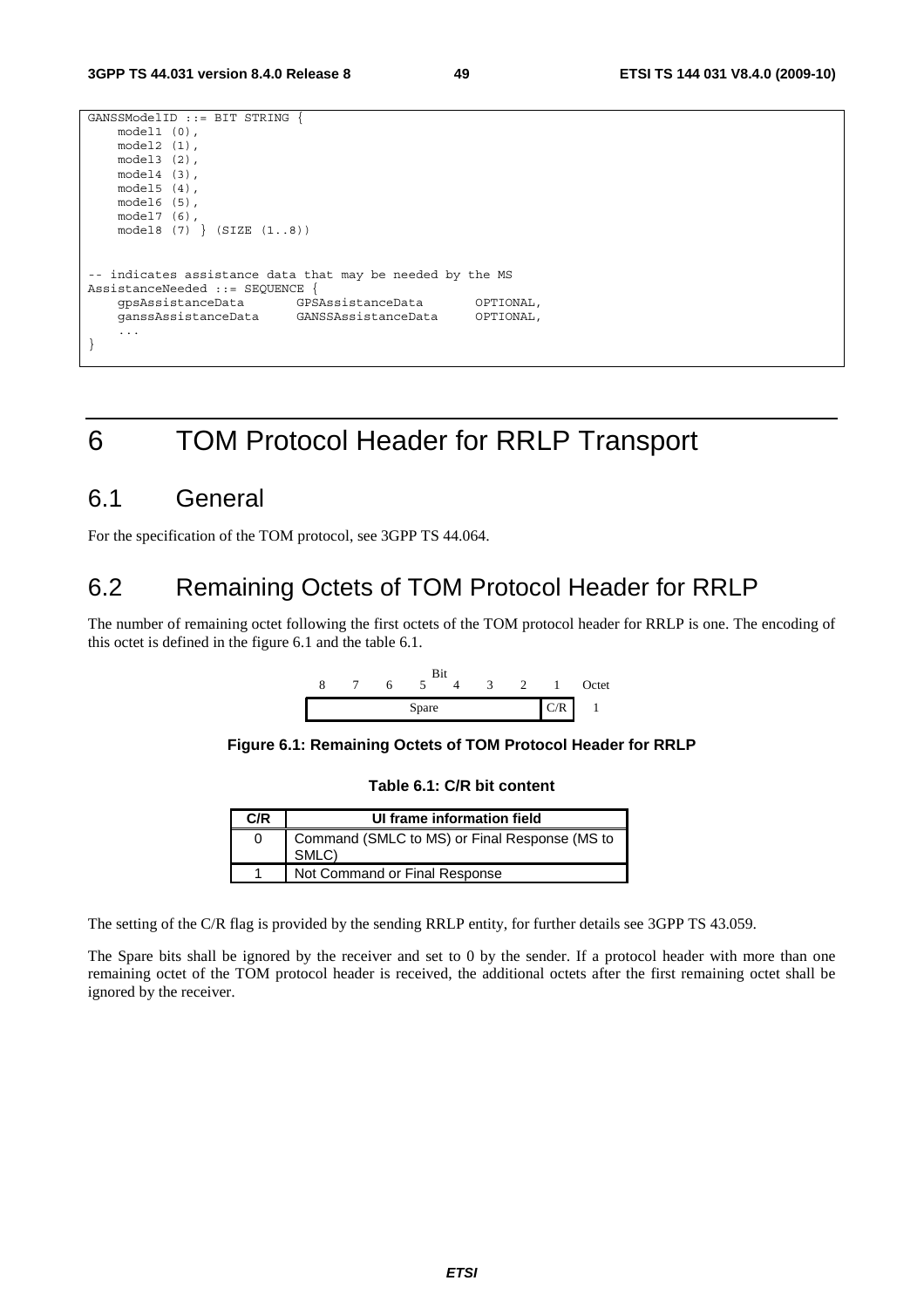# Annex A (informative): Description of Components

# A.1 Introduction

This annex describes the contents of components.

# A.2 Measure Position Request

# A.2.1 General

The Measure Position Request is a RRLP component from the SMLC to the MS. This component is common to E-OTD,GPS and GANSS (Galileo and Additional Navigation Satellite Systems) location methods. As a response to this component, the MS performs E-OTD,GPS or GANSS measurements and possibly calculates its own position, if the MS and/or the network support these options. It contains the following elements.

| <b>Element</b>                         | <b>Type/Reference</b>                    | <b>Presence</b> |
|----------------------------------------|------------------------------------------|-----------------|
| Positioning Instructions               | Positioning Instructions 2.2.1           | м               |
| E-OTD Reference BTS for                | E-OTD Reference BTS for Assistance       | Ω               |
| Assistance Data                        | Data 2.2.2                               |                 |
| E-OTD Measurement Assistance           | E-OTD Measurement Assistance Data        | Ω               |
| Data                                   | 2.2.3                                    |                 |
| <b>E-OTD Measurement Assistance</b>    | E-OTD Measurement Assistance Data        | Ω               |
| Data for System Information List       | for System Information List 2.2.4        |                 |
| <b>GPS Assistance Data</b>             | GPS Assistance Data 4.2.4                | O               |
| Additional GPS Assistance Data         | Additional GPS Assistance Data 4.2.4c    | O               |
| <b>GPS Time Assistance Measurement</b> | <b>GPS Time Assistance Measurement</b>   | Ω               |
| Request                                | Request 2.2.4a                           |                 |
| <b>GPS Reference Time Uncertainty</b>  | GPS Reference Time Uncertainty 2.2.4b    | O               |
| <b>Velocity Request</b>                | Velocity Request 2.2.4c                  | O               |
| <b>Extended Reference</b>              | Extended Reference 2.2.5                 | O               |
| <b>GANSS Positioning Method</b>        | <b>GANSS Positioning Method Element</b>  | റ               |
| Element                                | 2.2.1a                                   |                 |
| <b>GANSS Carrier-Phase</b>             | <b>GANSS Carrier-Phase Measurement</b>   | റ               |
| <b>Measurement Request</b>             | Request 2.2.4d                           |                 |
| <b>GANSS TOD - GSM Time</b>            | <b>GANSS TOD - GSM Time Association</b>  | റ               |
| <b>Association Request</b>             | Request 2.2.4e                           |                 |
| <b>GANSS Multi-frequency</b>           | <b>GANSS Multi-frequency Measurement</b> | റ               |
| <b>Measurement Request</b>             | Request 2.2.4g                           |                 |
| <b>GANSS Assistance Data</b>           | GANSS Assistance Data 4.2.6              | O               |
| Required Response Time                 | Required Response Time 2.2.4f            | Ω               |

## **Table A.1: Measure Position Request component content**

# A.2.2 Elements

# A.2.2.1 Positioning Instructions Element

The purpose of Positioning Instructions element is to express the allowed/required location method(s), and to provide information required QoS. This element is mandatory in the Measure Position Request message, and contains the following fields:

## **Method Type**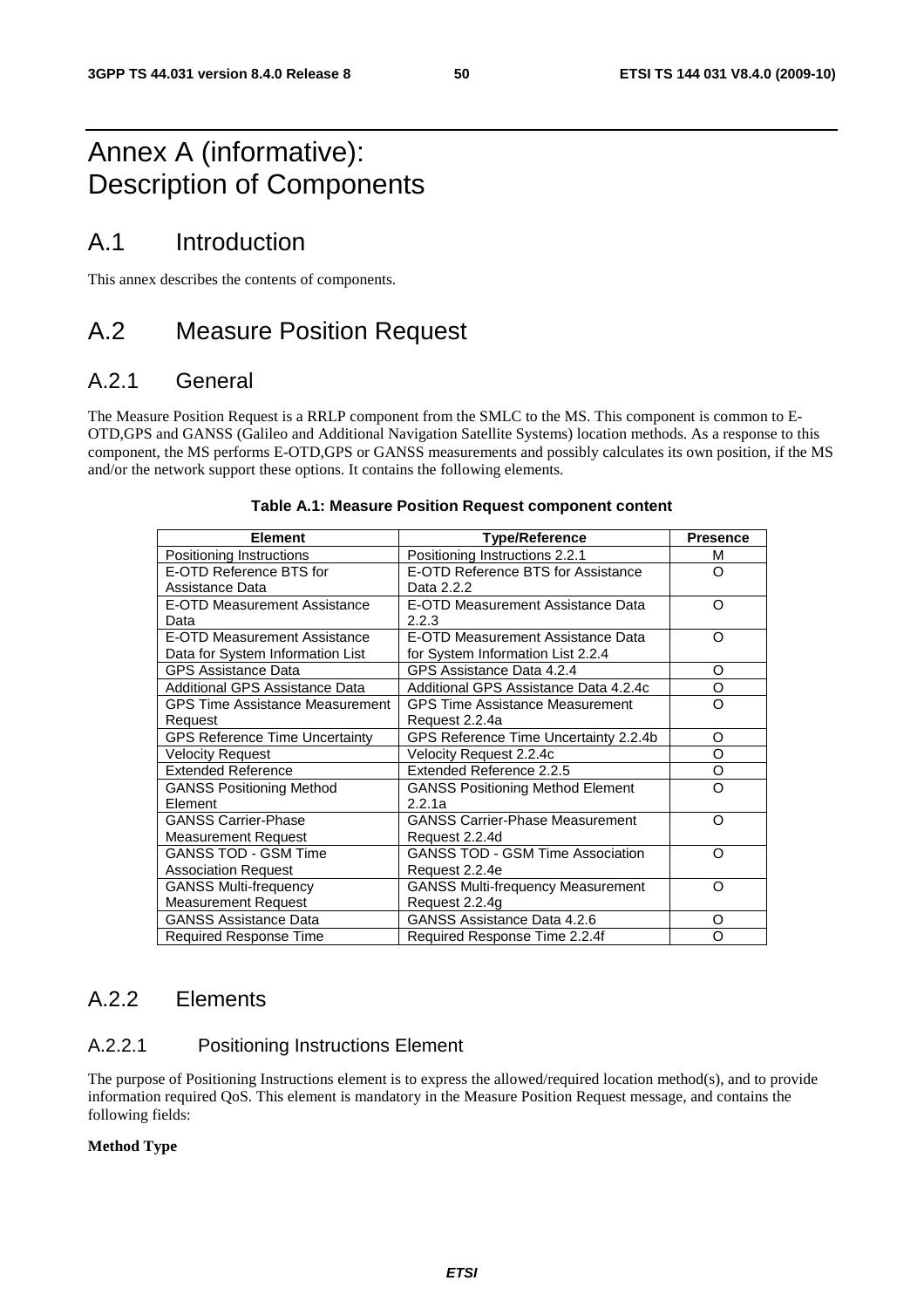This field indicates whether MS based or assisted version is allowed/requested. If the Positioning Methods field includes more than one method, the Method Type applies to all of them. This field is mandatory, and has the following values:

'0': MS assisted;

'1': MS based;

'2': MS based is preferred, but MS assisted is allowed;

'3': MS assisted is preferred, but MS based is allowed.

In GPS positioning methods, 'MS based' may indicate either MS Based Assisted GPS method or Conventional GPS method. If 'MS based is indicated with no GPS assistance data then the MS may interpret this as either Conventional GPS or MS based A-GPS without assistance data. The same interpretation applies also to the GANSS positioning method.

#### **Positioning Methods**

This field indicates which location method or methods should be used. This field is mandatory.

'0': E-OTD;

'1': GPS;

'2': E-OTD or GPS (i.e. both can be reported).

NOTE: If the selected positioning method is 'GPS' or 'E-OTD or GPS', the field GANSS Positioning Method, if present in a Measure Position Request component, indicates request of GANSS method and indicates the allowed satellite systems.

#### **Response Time**

This field indicates the desired response time. However, when performing measurements, the desired response time may be exceeded. This field is mandatory.

The response time is  $2^N$  seconds, where N is the value in this field. Thus the desired maximum response time can be 1, 2, 4, 8, 16, 32, 64, or 128 seconds.

Range: 0-7

## **Accuracy**

This field indicates the required accuracy of the location estimate. This is field is mandatory when Method Type is '1', '2', or '3' and optional when Method Type is '0'.

This field is 7 bit Uncertainty Code as defined in 3GPP TS 23.032.

#### **Multiple Sets**

This field indicates whether MS is requested to send multiple *E-OTD/GPS/GANSS Measurement Information Sets*. The maximum number of measurement sets is three. This is field is mandatory. MS is expected to include the current measurement set. Additionally MS may include historical measurement sets, or measure new additional sets if the response time allows that.

- '0': multiple IEs can be send;
- '1': sending of multiple sets is not allowed.

#### **Environment Characterization**

Environment Characterization field provides the MS with information about expected multipath and NLOS in the current area. This field is optional.

'0': possibly heavy multipath and NLOS conditions (e.g. bad urban or urban).

'1': no or light multipath and usually LOS conditions (e.g. suburban or rural).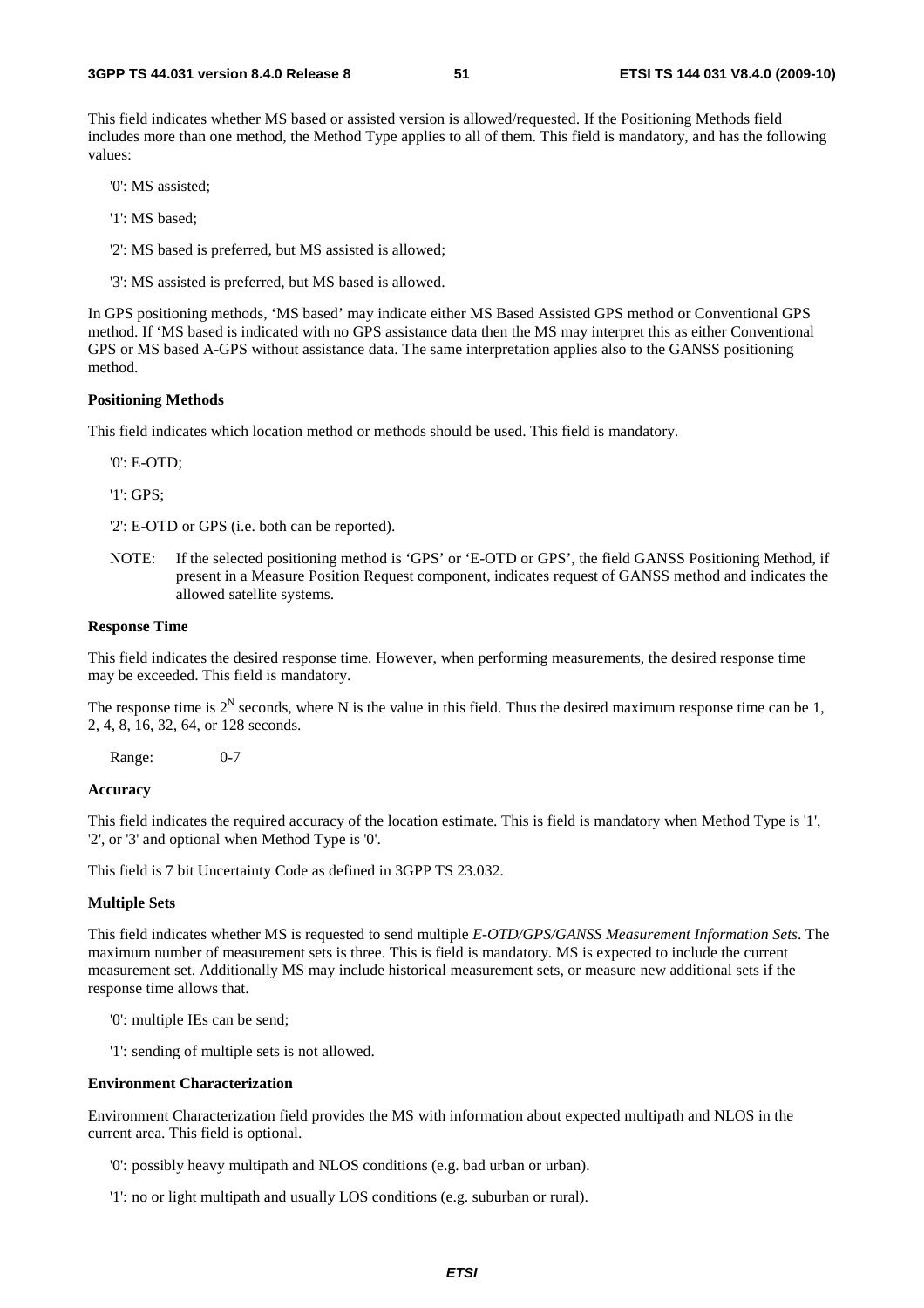'2': not defined or mixed environment.

'3': reserved for future use.

# A.2.2.1a GANSS Positioning Method Element

This bit map indicates the satellite systems allowed by the SMLC corresponding to allowance of 'GPS' in the Positioning Methods field. Each bit is of type Boolean, where TRUE ('1') means the particular satellite system is allowed. For example EOTD + Galileo method can be indicated by setting 'E-OTD or GPS' in Positioning Methods and setting only the 'bit 1' to TRUE value in the GANSS Positioning Method element. The MS shall not request assistance data or report measurements for the systems that are not indicated in the bit map.

NOTE: Bit 0 of this bit map shall not be the only one set to TRUE ('1').

| "bit $0$ ":    | GPS:                             |
|----------------|----------------------------------|
| 'bit $1$ ':    | Galileo:                         |
| 'bit $2$ ':    | SBAS (WAAS, EGNOS, MSAS, GAGAN); |
| 'bit $3$ ':    | Modernized GPS (L1C, L2C, L5);   |
| 'bit $4$ ':    | QZSS;                            |
| 'bit $5$ ':    | GLONASS:                         |
| "bit $6-15$ ": | Reserved for future GNSSes.      |

## A.2.2.2 E-OTD Reference BTS for Assistance Data Element

The RTD and 51 multiframe offset values in the E-OTD Measurement Assistance Data element and the E-OTD Measurement Assistance Data for System Information List element are calculated relative to the BTS indicated in this element. Also the E-OTD Measurement Assistance data for System Information List element, if present, refers to the System Information Neighbor List of this reference BTS.

Inclusion of this parameter is mandatory for E-OTD since it is not possible to reliably default to the current serving BTS for the target MS, as there is a small chance that the SMLC does not know this. If the E-OTD Measurement Assistance data for System Information List element is present, the current serving cell must be the same as reference BTS identified in this element.

#### **BCCH Carrier**

This field indicates the absolute RF channel number of BCCH of the reference BTS. This field is mandatory.

Range: 0 - 1023

#### **BSIC**

This field indicates the BSIC (Base Station Identity Code) of the reference BTS. This field is mandatory.

Range: 0 - 63

## **Time Slot Scheme**

The Time Slot Scheme field indicates the type of transmission scheme the reference BTS is using. If the MS measures BTSs signals from time slots other than 0 or 4, and it is informed about the burst length schemes used by BTSs, then it can compensate for the possible error. (This is necessary if the MS averages bursts from different time slots, and the BTS uses varying lengths of bursts.) This field is mandatory.

 $0'$  = all time slots are 156.25 bits long.

 $'1'$  = time slots 0 and 4 are 157 bits long and other time slots are 156 bits long.

#### **BTS Position**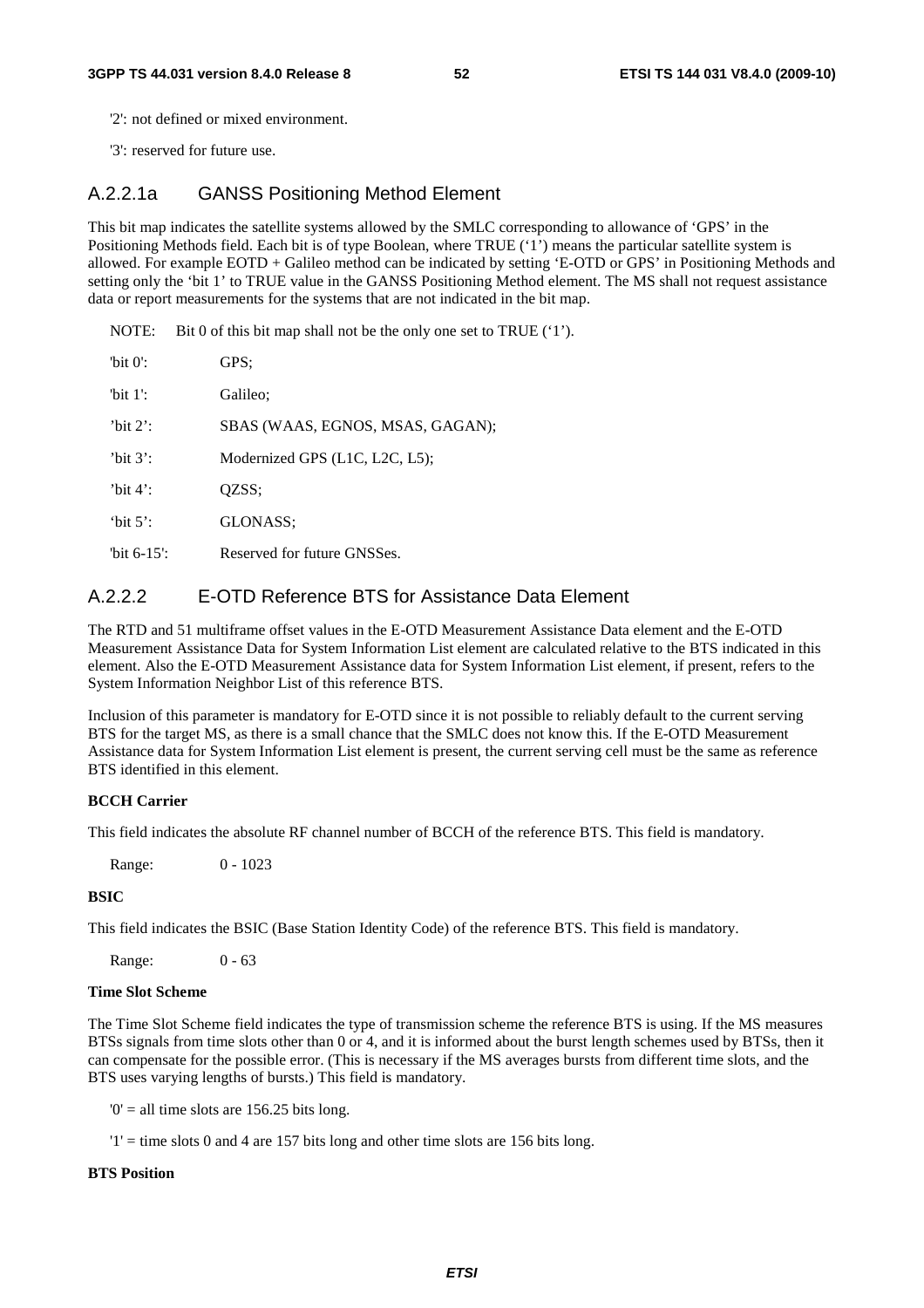This field contains the BTS position in the format defined in 3GPP TS 23.032. This field is optional, but should be present for MS based E-OTD positioning. The allowed shapes are:

- ellipsoid point;
- ellipsoid point with altitude and uncertainty ellipsoid.

## A.2.2.3 E-OTD Measurement Assistance Data Element

This element identifies BTSs that are used for E-OTD measurements. This element helps the MS to make measurements from neighbor BTS (even below decoding level). This element is optional in the Measure Position Request component. The presence of this element means that the MS should try to measure the E-OTD values between the reference BTS and the BTSs identified in this element.

This element is used to deliver E-OTD measurement assistance data for those BTSs, that are not included in the System Information Neighbor List of the reference BTS, if necessary.

The RTD and 51 multiframe offset values are calculated relative to the BTS indicated in the E-OTD Reference BTS for Assistance Data element. This element contains the following fields.

#### **Number of BTSs**

This field indicates how many BTSs are included in this IE. This field is mandatory. The maximum number of BTSs in this message for whom the assistance data can be given is 16 (reference BTS and 15 neigbour BTSs). Thus the sum of **Number of BTSs** field in this IE and total amount of **E-OTD Neighbor present** bits with value '1' in **E-OTD Measurement Assistance Data for System Information List IE** can be at a maximum 15.

Range: 1 to 15.

The following fields are repeated for the number of BTSs included in the Number of BTSs field.

#### **BCCH Carrier**

This field indicates the absolute RF channel number of BCCH of the particular BTS. This field is mandatory.

Range: 0 - 1023

## **BSIC**

This field indicates the BSIC (Base Station Identity Code) of the particular BTS. This field is mandatory.

Range: 0 - 63

## **Multiframe Offset**

This field indicates the frame difference between the start of the 51 multiframes frames being transmitted from this BTS and the reference BTS. The multiframe offset is defined as  $T_{BTS}$  -  $T_{Ref}$ , where  $T_{BTS}$  is the time of the start of the 51 multiframe in the BTS in question, and  $T_{\text{Ref}}$  is the time of the start of the 51 multiframe in the reference BTS. This field is mandatory. Multiframe Offset may be used to calculate the Expected Multiframe Offset (the Multiframe Offset value that MS is expected to measure between this BTS and reference BTS in its current estimated location).

Expected Multiframe Offset = (Multiframe Offset + Adjustment) modulo 51

| $\text{Adjustment} =$ | 1 if Rough RTD - Expected OTD $>= 850$       |
|-----------------------|----------------------------------------------|
| $\text{Adjustment} =$ | -1 if Rough RTD - Expected OTD $=<$ -850     |
| Adjustment $=$        | 0 if -400 =< Rough RTD - Expected OTD =< 400 |

If the Rough RTD - Expected OTD is not within any of the ranges above, an error has occurred and the Expected OTD should be ignored and no Expected Multiframe Offset can be calculated.

Range: 0 - 51

Usable range of Multiframe Offset value is 0 - 50. The Multiframe Offset value 51 shall not be encoded by the transmitting entity and shall be treated by the receiving entity as 0.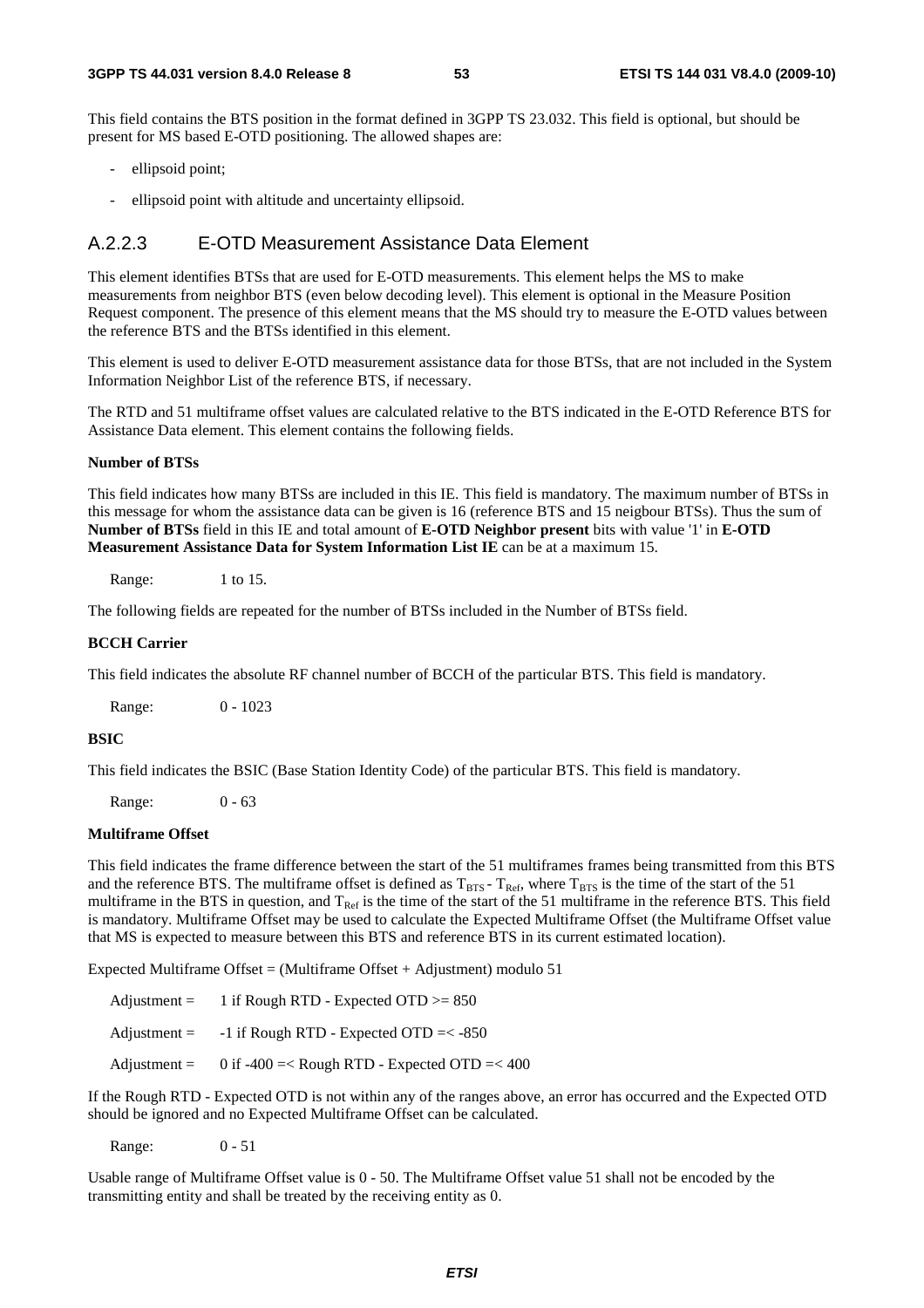## **Time Slot Scheme**

The Time Slot Scheme field indicates the type of transmission scheme the particular BTS is using. If the MS measures BTSs signals from time slots other than 0 or 4, and it is informed about the burst length schemes used by BTSs, then it can compensate for the possible error. (This is necessary if the MS averages bursts from different time slots, and the BTS uses varying lengths of bursts.) This field is mandatory.

 $0'$  = all time slots are 156.25 bits long.

 $'1'$  = time slots 0 and 4 are 157 bits long and other time slots are 156 bits long.

## **Rough RTD**

This field indicates the rough RTD value between this BTS and reference BTS. The used resolution is 1 bits. This RTD value is the RTD value of TS0s (i.e. the difference in starting of TS0), not only the RTD between starts of bursts. The RTD is defined as  $T_{BTS}$  -  $T_{Ref}$ , where  $T_{BTS}$  is the time of the start of TS0 in the BTS in question, and  $T_{Ref}$  is the time of the start of the TS0 in the reference BTS. This field is mandatory.

Range: 0 - 1250

Usable range of Rough RTD value is 0 - 1249. The Rough RTD value 1250 shall not be encoded by the transmitting entity and shall be treated by the receiving entity as 0.

Accurate RTD values are needed for MS based E-OTD, i.e. when the MS calculates its own position.

## **Expected OTD**

This field indicates the OTD value that MS is expected to measure between this BTS and reference BTS in its current estimated location. SMLC can estimate MS's location roughly e.g. based on serving BTS coordinates, TA, and possibly some other information. The used resolution is 1 bits. This OTD value is the OTD value of TS0s (i.e. the difference in starting of TS0), not only the OTD between starts of bursts. The OTD is defined as  $T_{BTS}$ - T<sub>Ref</sub>, where T<sub>BTS</sub> is the time of the start of TS0 in the BTS in question, and  $T_{\text{Ref}}$  is the time of the start of the TS0 in the reference BTS. This is element is Release 98 extension and it is an optional element included in Release98-Ext IE. SMLC shall send this element to MS supporting MS Assisted or MS Based E-OTD.

Range: 0 - 1250

Usable range of Expected OTD value is 0 - 1249. The Expected OTD value 1250 shall not be encoded by the transmitting entity and shall be treated by the receiving entity as 0.

## **Uncertainty Of Expected OTD**

This field indicates the uncertainty in Expected OTD value. The uncertainty is related to SMLC's estimation of MS's location. The uncertainty defines following search window for MS, that it can use to speed up the OTD measurements:

Expected OTD - Uncertainty < measured OTD < Expected OTD + Uncertainty.

This is element is Release 98 extension and it is an optional element included in Release98-Ext IE. SMLC shall send this element to MS supporting MS Assisted or MS Based E-OTD.

Range is 0 - 7 with following encoding:

| 'O' | $0$ < uncertainty $\leq 2$ bit;  |
|-----|----------------------------------|
| '1' | $2$ < uncertainty $\leq$ 4 bit;  |
| 2'  | $4$ < uncertainty $\leq 8$ bit;  |
| '3' | $8$ < uncertainty $\leq 12$ bit; |
| '4' | $12$ < uncertainty <= 16 bit;    |
| '5' | $16$ < uncertainty <= 22 bit;    |
| '6' | $22$ < uncertainty <= 30 bit;    |
| י7' | uncertainty $>$ 30 bit.          |
|     |                                  |

NOTE: If uncertainty in MS's location is x bits, uncertainty in Expected OTD is  $2*x$  (in the worst case). When the uncertainty is given with value '7' no upper bound exist for the uncertainty.

The following fields tell the coordinates of neighbor BTSs that are used for E-OTD measurements, and also fine RTD values. This information allows the MS to calculate its own location. These fields (Fine RTD, Relative north, Relative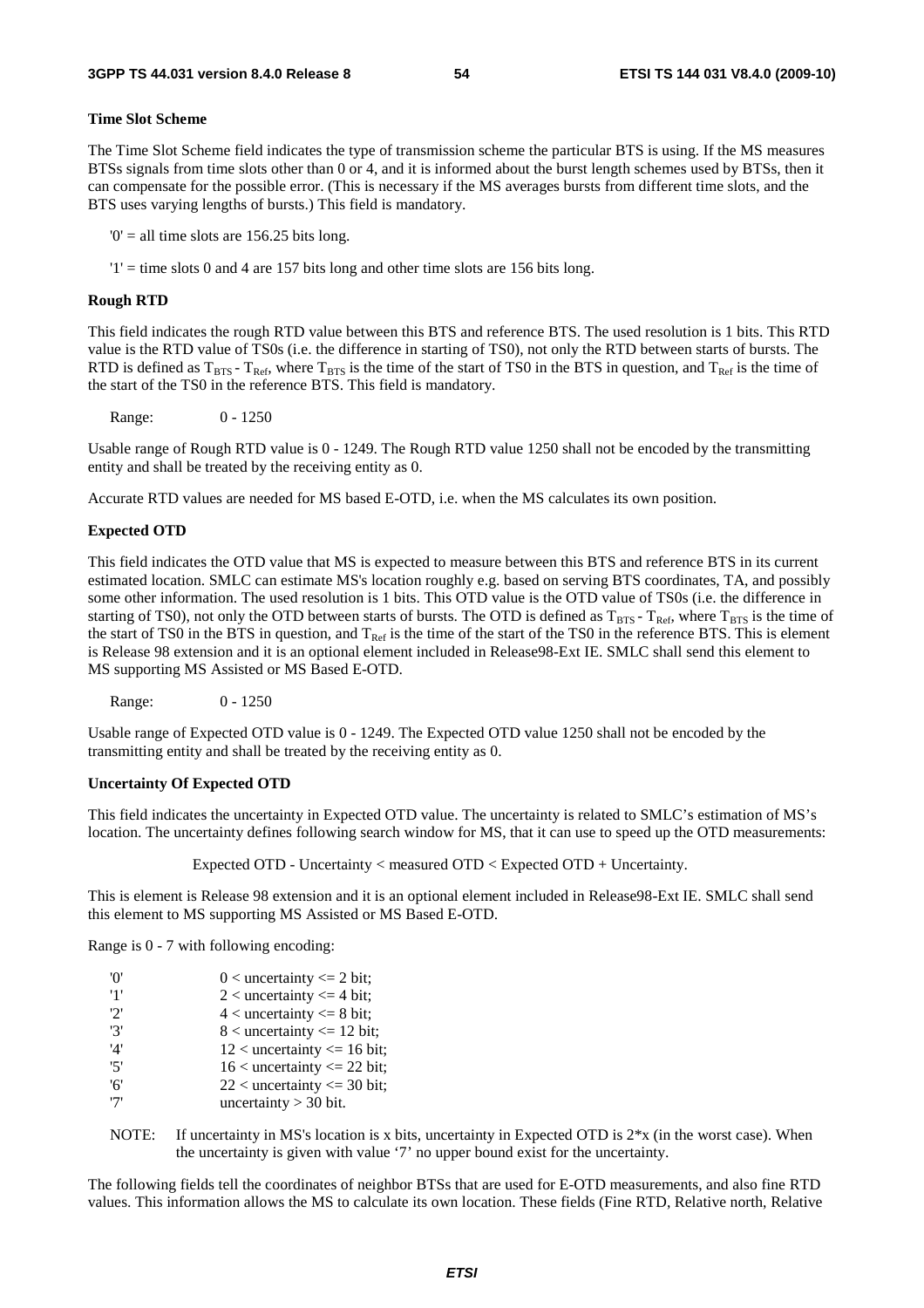east and Relative altitude) are optional. All of Fine RTD, Relative north, and Relative east fields must be present, if some of them is included.

### **Fine RTD**

This field indicates the fine RTD value between this BTS and reference BTS. It provides the 1/256 bit duration resolution to the value expressed in the corresponding Rough RTD field. This RTD value is the RTD value of TS0s (i.e. the difference in starting of TS0), not only the RTD between starts of bursts. The RTD is defined as  $T_{BTS} - T_{Ref}$ , where  $T_{BTS}$  is the time of the start of TS0 in the BTS in question, and  $T_{Ref}$  is the time of the start of the TS0 in the reference BTS. This field is optional.

Range: 0 - 255

## **Relative North**

This field indicates the distance of the neighbor BTS from the reference BTS in north- (negative values mean south) direction. This field is optional. The units are 0.03 seconds. The used reference ellipsoid is WGS 84 ellipsoid.

Range: -200000...200000

### **Relative East**

This field indicates the distance of the neighbor BTS from the reference BTS in east (negative values mean west) direction. This field is optional. The units are 0.03 seconds. The used reference ellipsoid is WGS 84 ellipsoid.

Range: -200000 ... 200000

#### **Relative Altitude**

This field indicates the altitude of the neighbor BTS relative to the reference BTS in meters. This field is optional.

Range: -4000 .. 4000 meters

## A.2.2.4 E-OTD Measurement Assistance Data for System Information List Element

This element identifies those BTSs in the System Information Neighbor List that are used for E-OTD measurements. The System Information Neighbor Lists, to which this assistance data is given, are System Information Neighbor Lists that are sent in the dedicated mode, packet idle mode, packet transfer mode, or dual transfer mode. This element helps the MS to make measurements from those neighbor BTS (even below decoding level). This element is optional in the Measure Position Request component. The presence of this element means that the MS should use the BTSs identified here to the E-OTD measurements.

The RTD and 51 multiframe offset values are calculated relative to the reference BTS. This element contains the following fields.

#### **Number of Neighbors**

This field indicates how many neighbors are included in this IE.

Range: 1-32

The following fields are repeated for the number indicated in the Number of Neighbors field.

#### **E-OTD Neighbor present**

This field indicates whether the information concerning a certain BTS in the Neighbor List is present. Altogether no more than 15 BTS can have the indication "Neighbor is included". The maximum number of BTSs in this message for whom the assistance data can be given is 16 (reference BTS and 15 neigbour BTSs). Thus the sum of total amount of **E-OTD Neighbor present** bits with value '1' in this IE and **Number of BTSs** field in **E-OTD Measurement Assistance Data IE** can be at a maximum 15.

- '0' Neighbor not included;
- '1' Neighbor is included.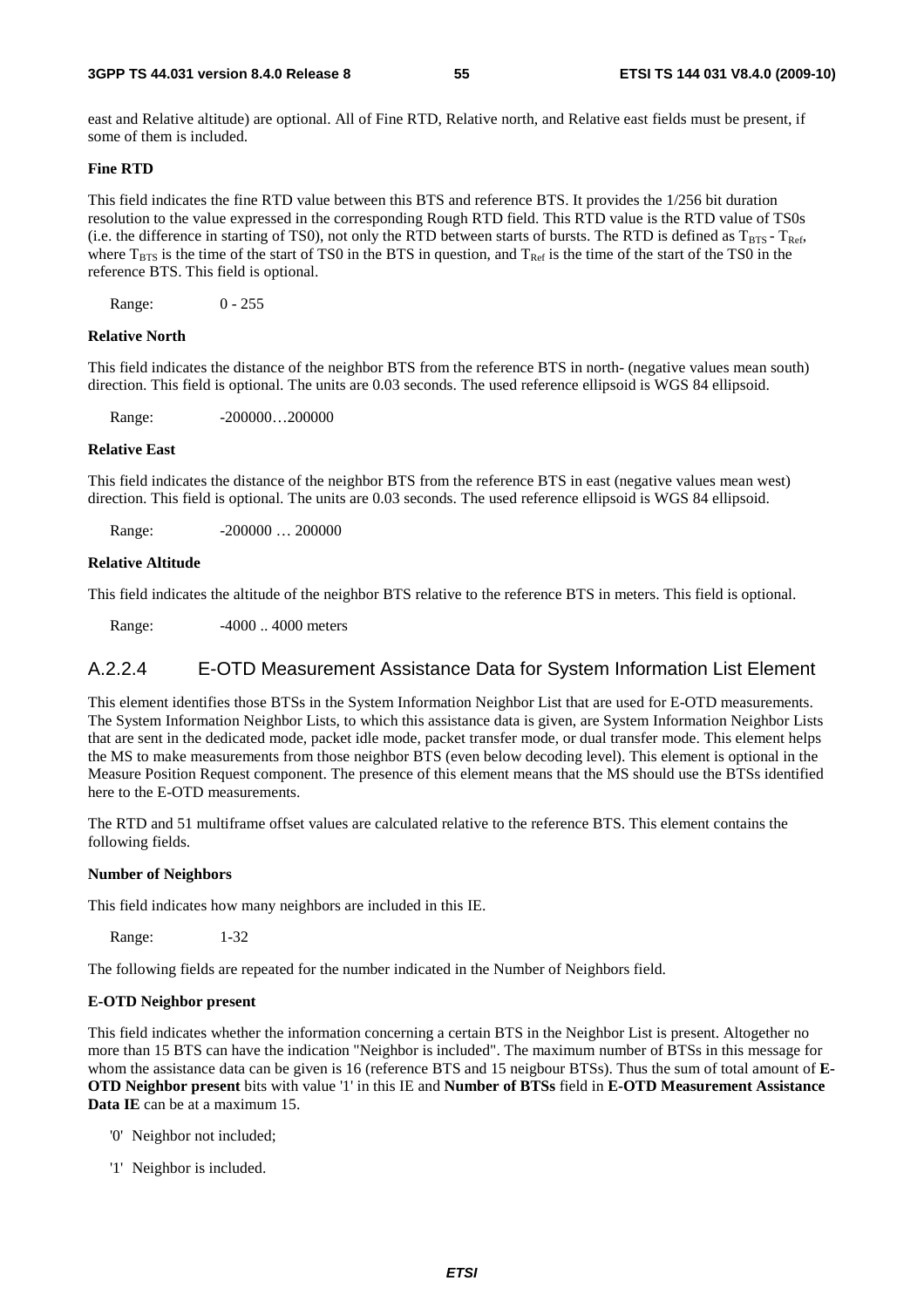The following fields (BSIC, Multiframe Offset, Time Slot Sscheme and Rough RTD) are included if E-OTD neighbor present field is set to '1'.

#### **BSIC**

This field indicates the BSIC (Base Station Identity Code) of the particular BTS. This field is mandatory.

Range: 0 - 63

#### **Multiframe Offset**

This field indicates the frame difference between the start of the 51 multiframes frames being transmitted from this BTS and the reference BTS. The multiframe offset is defined as  $T_{\rm BTS}$  -  $T_{\rm Ref}$ , where  $T_{\rm BTS}$  is the time of the start of the 51 multiframe in the BTS in question, and  $T_{Ref}$  is the time of the start of the 51 multiframe in the reference BTS. This field is mandatory. Multiframe Offset may be used to calculate the Expected Multiframe Offset (the Multiframe Offset value that MS is expected to measure between this BTS and reference BTS in its current estimated location).

Expected Multiframe Offset = (Multiframe Offset + Adjustment) modulo 51

| $\text{Adjustment} =$ | 1 if Rough RTD - Expected OTD $>= 850$                      |
|-----------------------|-------------------------------------------------------------|
| $\text{Adjustment} =$ | $-1$ if Rough RTD - Expected OTD $=< -850$                  |
|                       | Adjustment = $0$ if -400 =< Rough RTD - Expected OTD =< 400 |
| Range:                | $0 - 51$                                                    |

Usable range of Multiframe Offset value is 0 - 50. The Multiframe Offset value 51 shall not be encoded by the transmitting entity and shall be treated by the receiving entity as 0.

#### **Time Slot Scheme**

The Time Slot Scheme field indicates the type of transmission scheme the particular BTS is using. If the MS measures BTSs signals from time slots other than 0 or 4, and it is informed about the burst length schemes used by BTSs, then it can compensate for the possible error. (This is necessary if the MS averages bursts from different time slots, and the BTS uses varying lengths of bursts.) This field is mandatory.

 $0'$  = all time slots are 156.25 bits long;

 $'1'$  = time slots 0 and 4 are 157 bits long and other time slots are 156 bits long.

#### **Rough RTD**

This field indicates the RTD value between this BTS and the reference BTS. The used resolution is 1 bit. This RTD value is the RTD value of TS0s (i.e. the difference in starting of TS0), not only the RTD between starts of bursts. The RTD is defined as  $T_{BTS}$  -  $T_{Ref}$ , where  $T_{BTS}$  is the time of the start of TS0 in the BTS in question, and  $T_{Ref}$  is the time of the start of the TS0 in the reference BTS. This field is mandatory.

Range: 0 - 1250

Usable range of Rough RTD value is 0 - 1249. The RoughRTD value 1250 shall not be encoded by the transmitting entity and shall be treated by the receiving entity as 0.

#### **Expected OTD**

This field indicates the OTD value that MS is expected to measure between this BTS and reference BTS in its current estimated location. SMLC can estimate MS's location roughly e.g. based on serving BTS coordinates, TA, and possibly some other information. The used resolution is 1 bits. This OTD value is the OTD value of TS0s (i.e. the difference in starting of TS0), not only the OTD between starts of bursts. The OTD is defined as  $T_{BTS}$  -  $T_{Ref}$ , where  $T_{BTS}$  is the time of the start of TS0 in the BTS in question, and  $T_{Ref}$  is the time of the start of the TS0 in the reference BTS. This element is Release 98 extension and it is an optional element included in Release98-Ext IE. SMLC shall send this element to MS supporting MS Assisted or MS Based E-OTD.

Range: 0 - 1250

Usable range of Expected OTD value is 0 - 1249. The Expected OTD value 1250 shall not be encoded by the transmitting entity and shall be treated by the receiving entity as 0.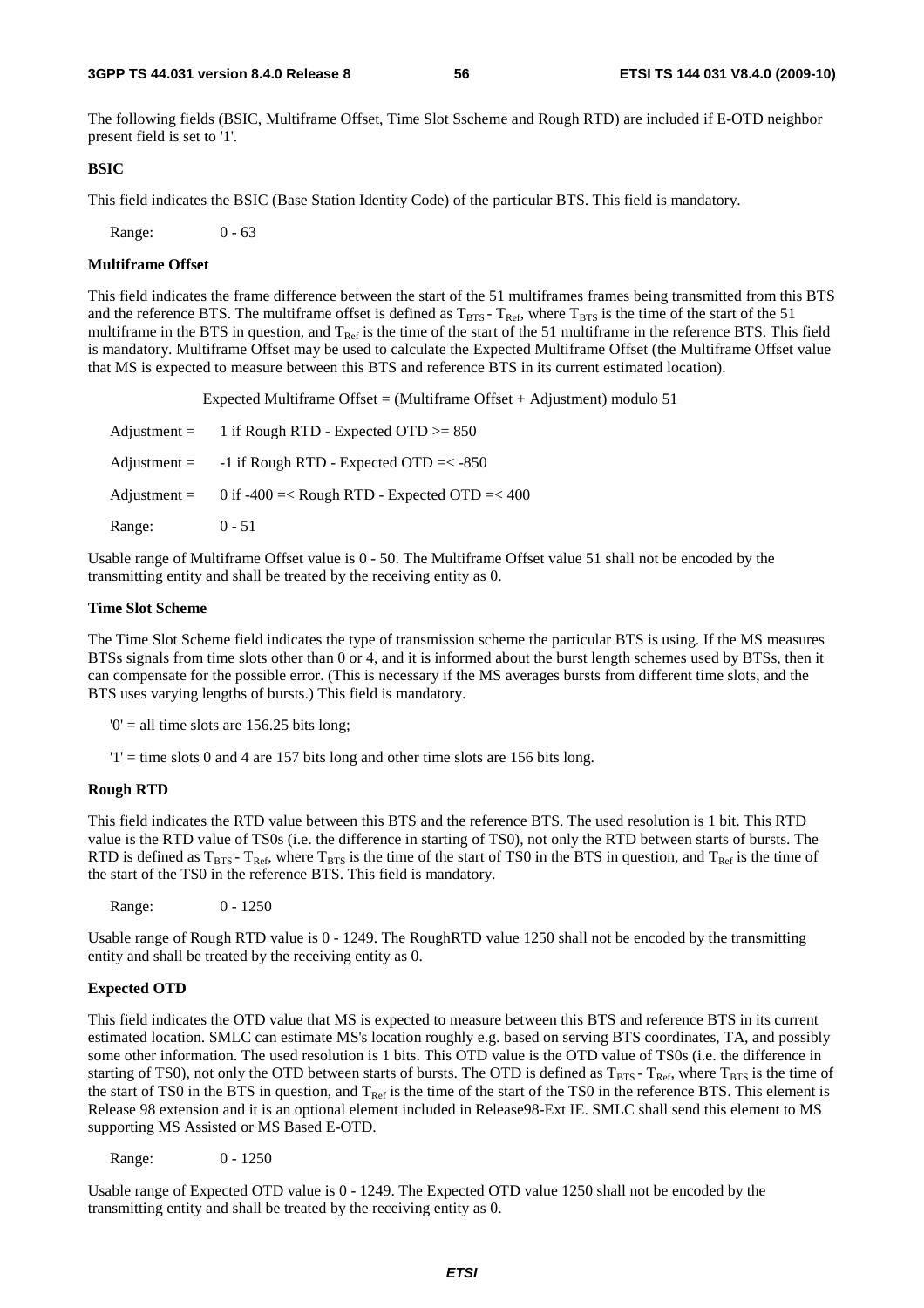## **Uncertainty Of Expected OTD**

This field indicates the uncertainty in Expected OTD value. The uncertainty is related to SMLC's estimation of MS's location. The uncertainty defines following search window for MS, that it can use to speed up the OTD measurements:

Expected OTD - Uncertainty < measured OTD < Expected OTD + Uncertainty.

This element is Release 98 extension and it is an optional element included in Release98-Ext IE. SMLC shall send this element to MS supporting MS Assisted or MS Based E-OTD.

Range is 0 - 7 with following encoding:

| 'O' | $0$ < uncertainty <= 2 bit;      |
|-----|----------------------------------|
| '1' | 2 < uncertainty $\leq$ 4 bit;    |
| 2'  | $4$ < uncertainty $\leq 8$ bit;  |
| '3' | $8$ < uncertainty $\leq 12$ bit; |
| '4' | $12$ < uncertainty <= 16 bit;    |
| '5' | $16$ < uncertainty <= 22 bit;    |
| '6' | $22$ < uncertainty <= 30 bit;    |
| '7' | uncertainty $>$ 30 bit.          |

NOTE: If uncertainty in MS's location is x bits, uncertainty in Expected OTD is  $2*x$  (in the worst case). When the uncertainty is given with value '7' no upper bound exist for the uncertainty.

The following fields tell the coordinates of neighbor BTSs that are used for E-OTD measurements, and also fine RTD values. This information allows the MS to calculate its own location. These fields (Fine RTD, Relative north, Relative east and Relative altitude) are optional. All of Fine RTD, Relative north, and Relative east fields must be present, if some of them is included.

## **Fine RTD**

This field indicates the fine RTD value between this BTS and reference BTS. It provides the 1/256 bit duration resolution to the value expressed in the corresponding Rough RTD field. This RTD value is the RTD value of TS0s (i.e. the difference in starting of TS0), not only the RTD between starts of bursts. The RTD is defined as  $T_{BTS}$  -  $T_{Ref}$ , where  $T<sub>BTS</sub>$  is the time of the start of TS0 in the BTS in question, and  $T<sub>Ref</sub>$  is the time of the start of the TS0 in the reference BTS. This field is optional.

Range: 0 - 255

## **Relative North**

This field indicates the distance of the neighbor BTS from the reference BTS in north- (negative values mean south) direction. This field is optional. The units are 0.03 seconds. The used reference ellipsoid is WGS 84 ellipsoid.

Range: -200000...200000

#### **Relative East**

This field indicates the distance of the neighbor BTS from the reference BTS in east (negative values mean west) direction. This field is optional. The units are 0.03 seconds. The used reference ellipsoid is WGS 84 ellipsoid.

Range: -200000 ... 200000

#### **Relative Altitude**

This field indicates the altitude of the neighbor BTS relative to the reference BTS in meters. This field is optional.

Range:  $-4000$ ... 4000 meters

## A.2.2.4a GPS Time Assistance Measurement Request element

This component does not have any information contents. If this component is present, the MS is requested to return GPS time assistance measurements.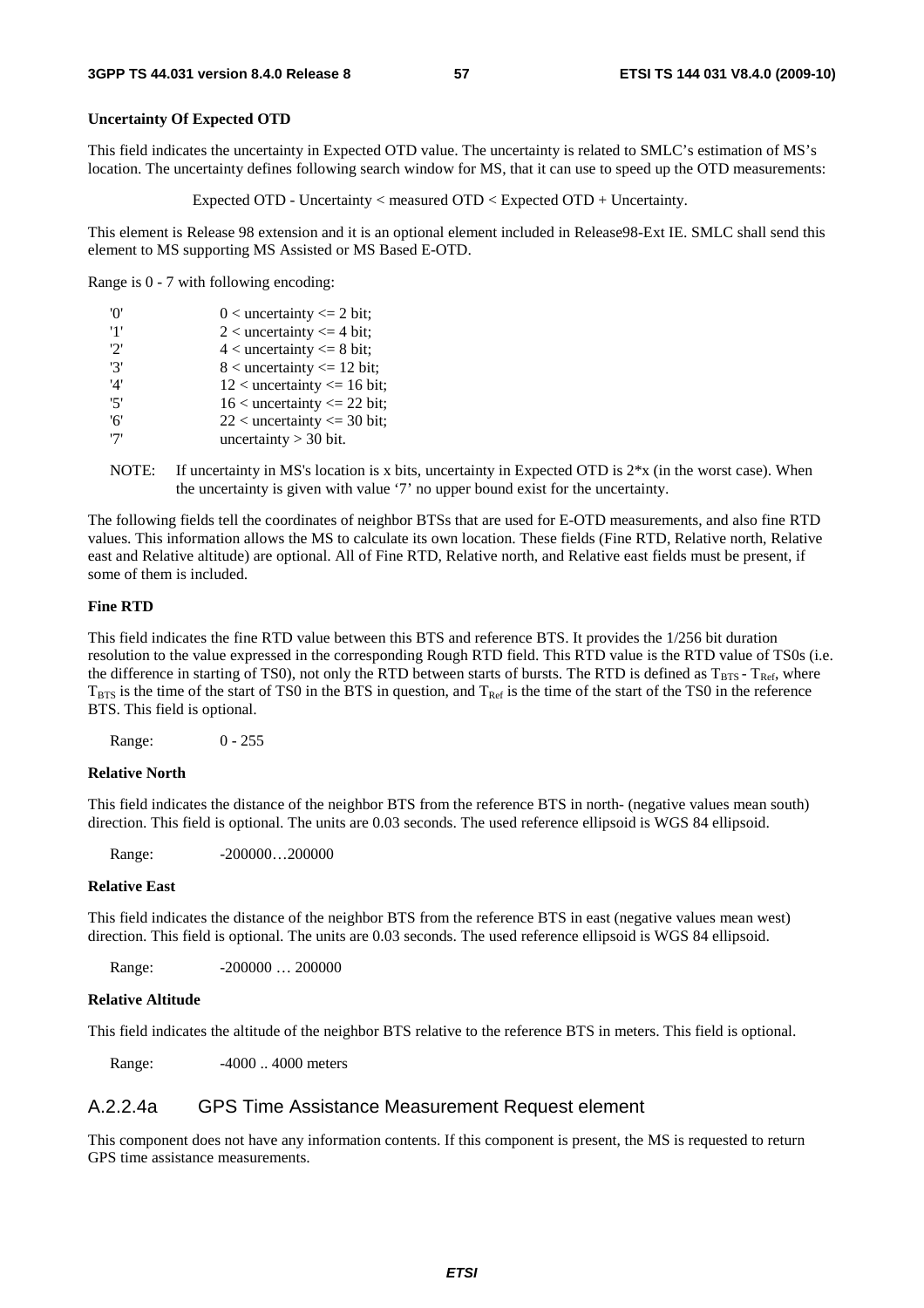# A.2.2.4b GPS Reference Time Uncertainty element

This element provides the accuracy of the relation GPS and GSM time in the Reference Time field in GPS Assistance Data IE. If GPS TOW is the given GPS time, then the true GPS time, corresponding to the provided GSM time as observed at the MS location, lies in the interval (GPS TOW - GPS Reference Time Uncertainty, GPS TOW + GPS Reference Time Uncertainty). An entity that supports this element shall always include it when appropriate. This means that when the element is expected but is not received, lack of support at the sender can be assumed and some implementation dependent default interpretation can then be applied.

The uncertainty *r*, expressed in microseconds, is mapped to a number K, with the following formula:

$$
r = C^*((1+x)^K)-1)
$$

with  $C = 0.0022$  and  $x = 0.18$ . With  $0 \le K \le 127$ , a suitably useful range between 0 and 3 second is achieved for the uncertainty, while still being able to code down to values as small as 0.3 nanoseconds. To encode any higher value of uncertainty than that corresponding in the above formula to  $K=127$ , the same value,  $K=127$ , shall also be used. The uncertainty is then coded on 7 bits, as the binary encoding of K.

| Value of K | <b>Value of uncertainty</b> |
|------------|-----------------------------|
|            | 0 nanoseconds               |
|            | 0.396 nanoseconds           |
|            | 0.863 nanoseconds           |
|            |                             |
| 50         | 8.64 microseconds           |
|            |                             |
| 127        | $>$ 2.96 seconds            |

## **Table A.1a: Example values for the GPS Reference Time Uncertainty Parameter Format**

# A.2.2.4c Velocity Request element

If this element is present, the MS is requested to return a velocity estimate along with the location estimate. Requesting velocity does not guarantee its delivery, if conditions support its availability and it is requested it will be provided.

# A.2.2.4d GANSS Carrier-Phase Measurement Request Element

This component does not have any information contents. If this component is present, the MS is requested to return carrier phase measurements in the GANSS Measurement Information IE.

# A.2.2.4e GANSS TOD - GSM Time Association Request Element

This component does not have any information contents. If this component is present, the MS is requested to return GANSS TOD - GSM time association measurements. Only either GPS Timing Assistance Measurement Request Element or GANSS TOD - GSM Time Association Measurement Request should be present in Measure Position Request.

# A.2.2.4f Required Response Time

This element indicates the maximum response time that shall be allowed for the positioning request in the MS. When this element is received, the MS shall send an RRLP Measure Position Response before the required response time has elapsed.

When this element is received, the MS shall ignore the Response Time field in the Positioning Instructions element.

The Required Response Time has a value from 1 to 128 seconds.

# A.2.2.4g GANSS Multi-frequency Measurement Request Element

This component does not have any information contents.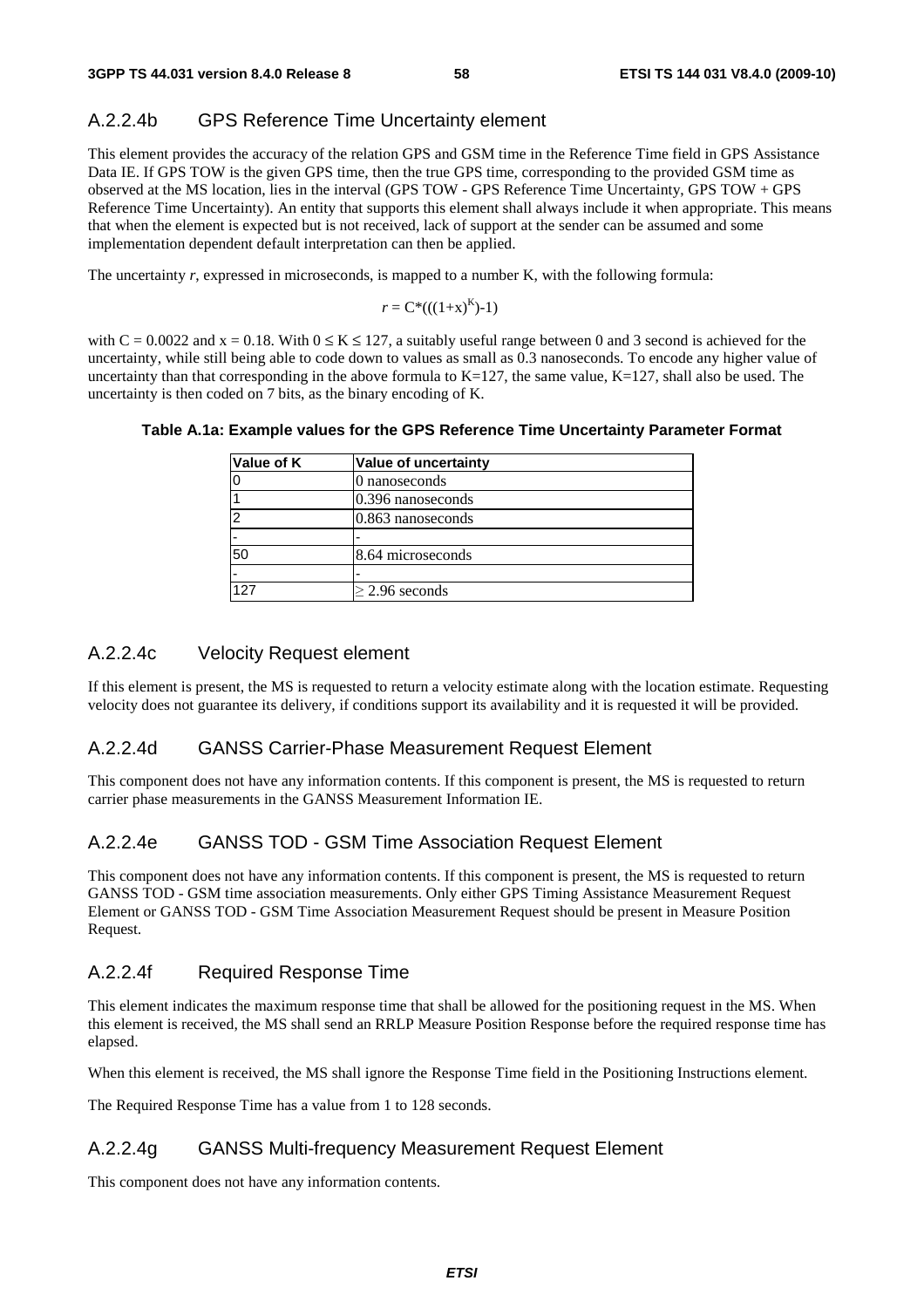If this component is present, the MS is requested to return measurements performed on multiple GANSS signal types if the MS supports this capability. If this component is not present, the MS shall report only one signal type for each GANSS.

If SMLC has indicated supported signal types in Positioning Capability Request, the MS shall only report signals that are supported by SMLC.

# A.2.2.5 Extended Reference IE

This element is mandatory in any RRLP Measure Position Request component, any RRLP Assistance Data component, any RRLP Positioning Capability Request component and any RRLP Positioning Capability response component.

NOTE: For reasons of backward compatibility, the IE is not defined for a Release 4 or earlier SMLC and would be ignored, when received, by a Release 4 or earlier MS. Additionally, other requirements associated with this IE would not be supported by a Release 4 or earlier MS or SMLC.

The Extended Reference IE contains the following elements:

- SMLC code: an integer in the range 0-63 distinguishing any SMLC from other neighbour SMLCs in the same Routing Area. Each SMLC is assigned a specific SMLC ID value. The values assigned to neighbour SMLCs in the same Routing Area between which inter-NSE cell change is possible should be different.
- Transaction ID: an integer in the range 0-262143 distinguishing different RRLP transactions in different MSs currently being served by the same SMLC. An SMLC shall assign a different transaction ID to each currently open RRLP transaction for positioning and assistance data delivery among all target MSs. When any RRLP transaction for any MS is completed in the SMLC (e.g. the MS has sent a correctly formatted RRLP Measure Position Response or Assistance Data Ack.) or if the transaction is aborted (e.g. SMLC timeout on an RRLP response), the associated transaction ID value shall become free and may be later assigned to a new RRLP transaction by the SMLC. When any transaction ID value becomes free, an SMLC should attempt to wait for at least 128 seconds (the maximum defined RRLP response time from an MS) before reassigning the same value.

# A.3 Measure Position Response

# A.3.1 General

The Measure Position Response is a RRLP component from the MS to the network. It is the response to the Measure Position Request. It contains the following elements. One of the five elements containing measurement data or location estimate (*E-OTD Measurement Information*, *Location Information*, *GPS Measurement Information, GANSS Measurement Information or GANSS Location Information)* or *Location Information Error element* must be included.

| <b>Element</b>                          | <b>Type/Reference</b>                       | <b>Presence</b> |
|-----------------------------------------|---------------------------------------------|-----------------|
| <b>Multiple Sets</b>                    | Multiple Sets 3.2.1                         |                 |
| Reference BTS Identity                  | Reference BTS Identity 3.2.2                |                 |
| E-OTD Measurement Information           | E-OTD Measurement Information 3.2.3         |                 |
| Location Information                    | Location Information 3.2.4                  | ∩               |
| <b>GPS Measurement Information</b>      | GPS Measurement Information 3.2.5           | ∩               |
| <b>Location Information Error</b>       | Location Information Error 3.2.6            | C               |
| <b>GPS Time Assistance Measurements</b> | GPS Time Assistance Measurements 3.2.6a     | ∩               |
| <b>Velocity Estimate</b>                | Velocity Estimate 3.2.6b                    | ∩               |
| <b>Extended Reference</b>               | Extended Reference 3.2.7                    |                 |
| <b>Uplink RRLP Pseudo Segmentation</b>  | Uplink RRLP Pseudo Segmentation Indication  | C               |
| Indication                              | 3.2.8                                       |                 |
| <b>GANSS Location Information</b>       | <b>GANSS Location Information 3.2.9</b>     | ∩               |
| <b>GANSS Measurement Information</b>    | <b>GANSS Measurement Information 3.2.10</b> |                 |

## **Table A.2: Measure Position Response component content**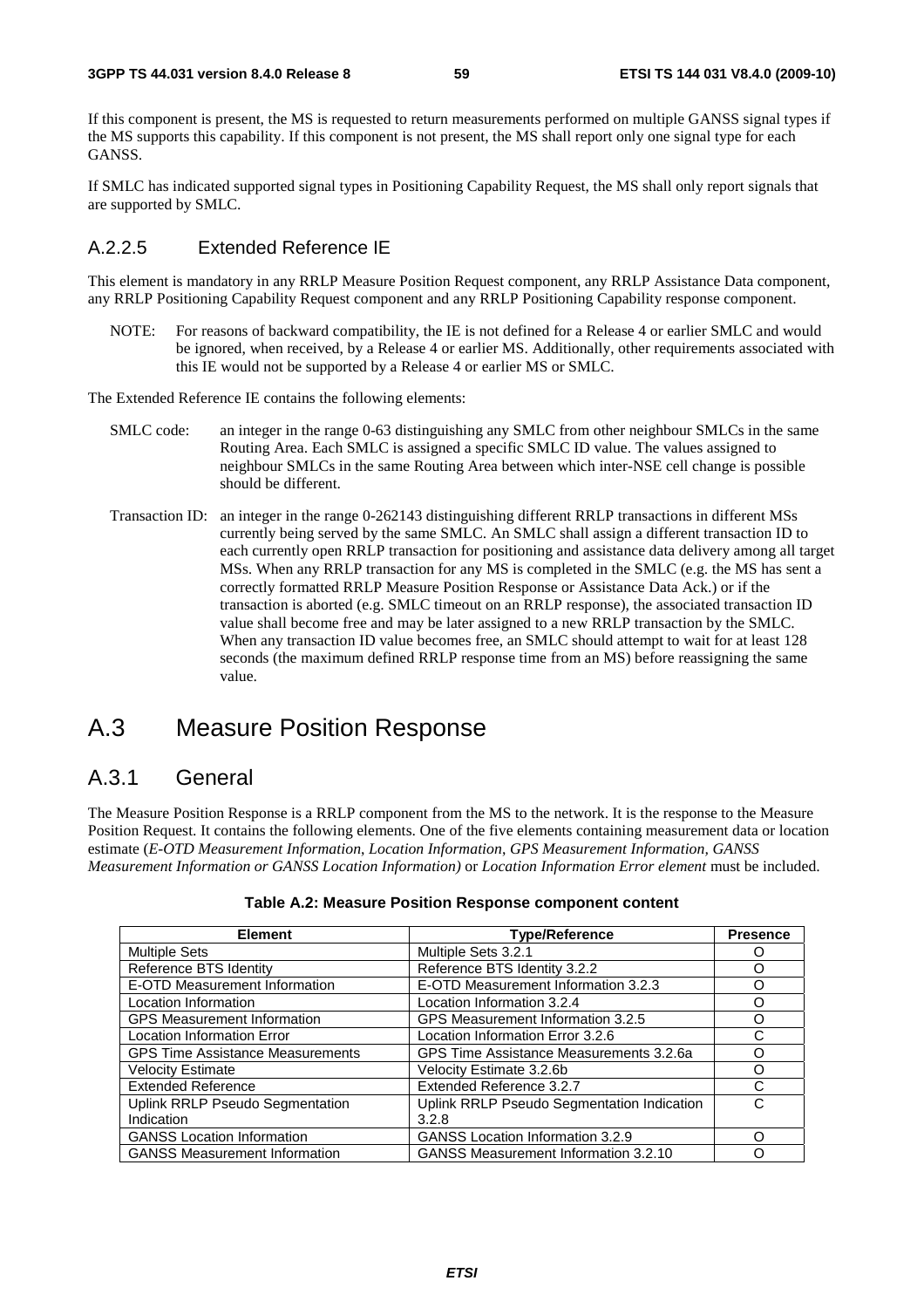# A.3.2 Elements

# A.3.2.1 Multiple Sets Element

This element indicates how many E-OTD Measurement Information sets, GPS Measurement Information sets or GANSS Measurement Information sets, and Reference BTS Identities are included to this element. This element is optional. If this element is absent, a single measurement set is included.

## **Number of E-OTD/GPS/GANSS Measurement Information Sets**

This field indicates the number of *Number of E-OTD/GPS/GANSS Measurement Information* sets included to this component. This field is mandatory. If two or more types of measurement elements are present, then there are the equal number of them, and each pair has the same reference BTS.

Range: 2 - 3

## **Number of Reference BTS**

This field indicates the number of reference BTSs used in this component. This field is mandatory.

Range: 1-3

## **Reference BTS relation to Measurement Elements**

This field indicates how the reference BTSs listed in this element relate to measurement sets later in this component. This field is conditional and included only if Number of E-OTD/GPS/GANSS Measurement Information Sets is '3' and Number of Reference BTSs is '2'.

- '0' = First reference BTS is related to first and second E-OTD/GPS/GANSS Measurement Information Sets, and second reference BTS is related to third E-OTD/GPS Measurement Information Sets.
- '1' = First reference BTS is related to first and third E-OTD/GPS/GANSS Measurement Information Sets, and second reference BTS is related to second E-OTD/GPS/GANSS Measurement Information Sets.
- '2' = First reference BTS is related to first E-OTD/GPS/GANSS Measurement Information Sets, and second reference BTS is related to second and third E-OTD/GPS/GANSS Measurement Information Sets.

If this field is not included, the relation between reference BTS and Number of E-OTD/GPS/GANSS Measurement Information Sets is as follows:

- if there are three sets and three reference BTSs -> First reference BTS relates to first set, second reference BTS relates to second set, and third reference BTS relates to third set;
- if there are two sets and two reference BTS -> First reference BTS relates to first set, and second reference BTS relates to second set;
- if there is only one reference BTS and 1-3 sets -> this reference BTS relates to all sets.

# A.3.2.2 Reference BTS Identity Element

This element identifies the reference BTS(s). This element is conditional to the number of reference BTSs. It is mandatory, if there is more than one reference BTS, and optional otherwise. If this element is not included, the Reference BTS, used in other elements, is the current serving BTS of MS. If this element is included, the BTSs defined here are used as Reference BTSs in all other elements.

*The following fields are repeated for the number of reference BTSs included in the Number of Reference BTS field.* 

## **CellIdType**

This field indicates is the identity method of the Reference BTS. This field is mandatory within this element.

- '0' = Cell identity is told using BSIC and BCCH carrier.
- '1' = Cell identity is told using CI, and the LAC is the same as the current serving BTS.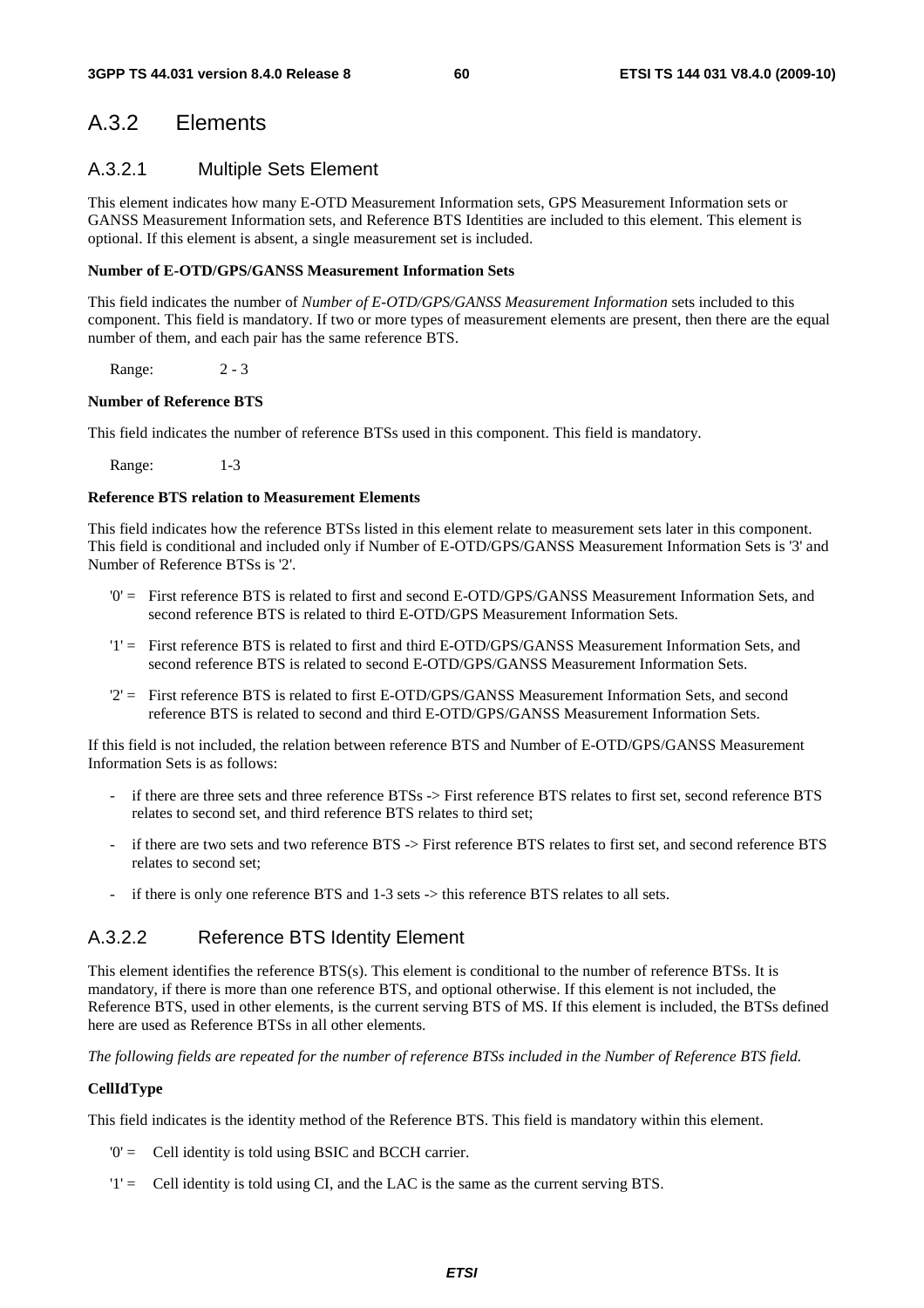- $2'$  = Cell identity is told using an index referring to the BTS listed in the Measure Position Request component (the indicated reference BTS is 1)
- '3' = Cell identity is told using an index referring to the BTS listed in the BCCH allocation list (System Information Neighbor Lists) of the serving BTS. This type of reference identity shall not be used by the MS unless it has received the "E-OTD Measurement Assistance Data for System Information List Element" from the SMLC for this cell.
- '4' = Cell identity is told using CI, and the LAC.

## **Reference LAC**

This field indicates the Location Area Code of the reference BTS. The purpose of the Location Area Code is to identify a location area. This field is conditional, and included, if CellIDType field is '4'.

Range: 0 - 65535

## **Reference CI**

This field indicates the Cell Identity value of the reference BTS. The purpose of the Cell Identity value is to identify a cell within a location area. This field is conditional, and included, if CellIDType field is '1' or '4'.

Range: 0 - 65535

## **Reference BCCH Carrier**

This field indicates the absolute RF channel number of the BCCH of the reference base station. BCCH carrier field is conditional and is included only if CellIdType is set '0'.

Range: 0 - 1023

#### **Reference BSIC**

This field indicates the BSIC (Base Station Identity Code of the base station).

BSIC field is conditional and is included only if CellIdType is set '0' or '3'.

Range: 0 - 63

## **Request Index**

This field indicates an index identifying the reference BTS by referring to the BTSs listed in the Measure Position Request component (the indicated reference BTS in the Measure Position Request component has the index value 1, and possible next BTS '2', and so on )

This field is conditional and included only if CellIdType is set to '2'.

Range: 1-16

## **System Info Index**

This field indicates an index identifying the reference BTS by referring to the BCCH allocation list (System Information Neighbor List) of the serving BTS .

This field is conditional and included only if CellIdType is set to '3'.

Range: 1-32

## A.3.2.3 E-OTD Measurement Information Element

The purpose of the E-OTD Measurement Information element is to provide OTD measurements of signals sent from the reference and neighbor based stations. The length of this element depends on the number of neighbor cells for which OTD measurements have been collected. This element is optional in the Measure Position Response component. It is included in the Measure Position Response component, if the network has requested the mobile to perform the MS assisted E-OTD method. BTSs which cannot be measured or whose measurements are excessively inaccurate need not be reported. The MS may include measurements for other BTSs not given in the assistance data by the SMLC.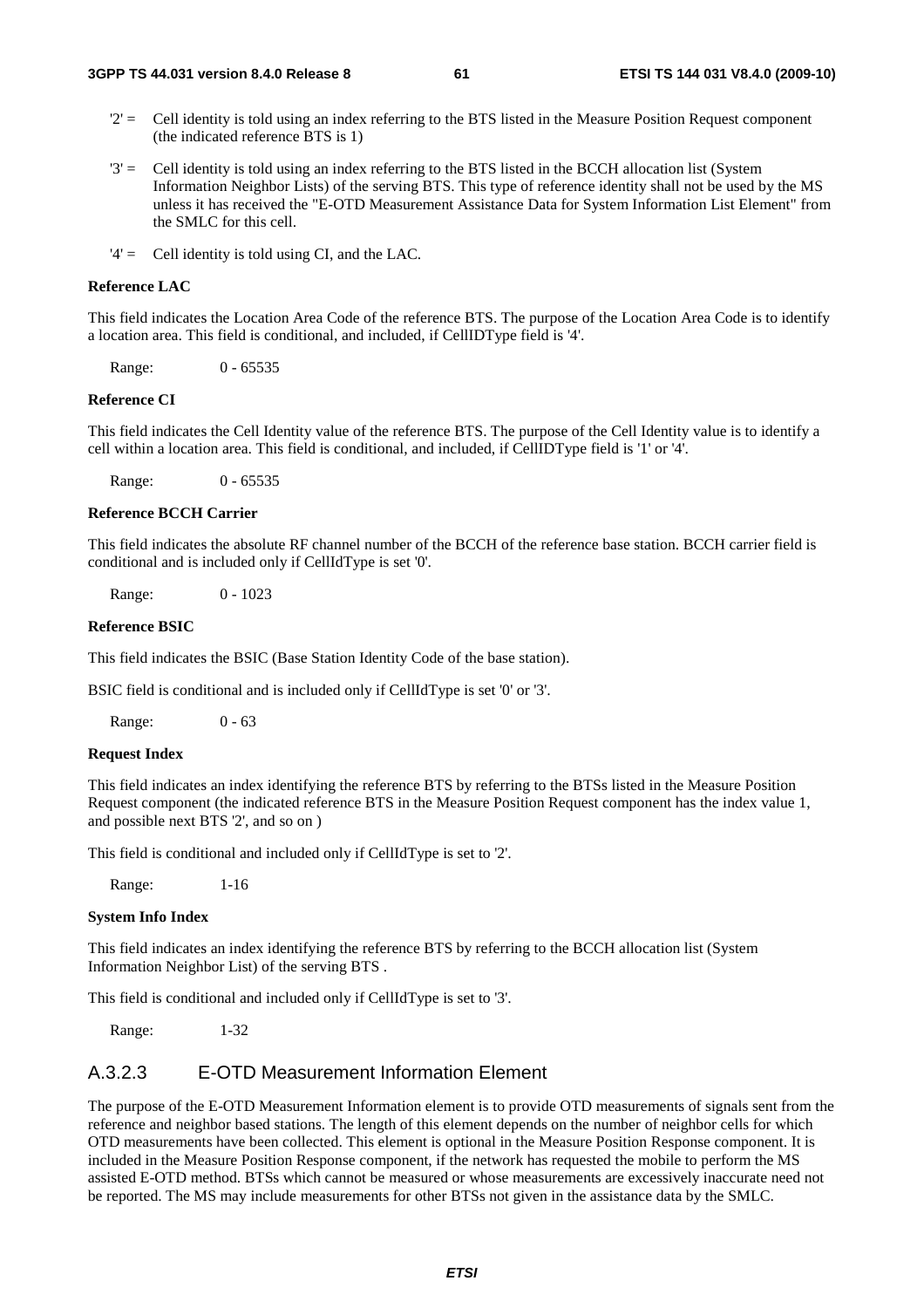The E-OTD and 51 multiframe offset values are reported relative to the reference BTS as defined in the previous subclauses.

The following fields are repeated for each measurement set.

#### **Reference Frame Number**

This field indicates the frame number of the last measured burst from the reference BTS modulo 42432. This information can be used as a time stamp for the measurements. This field is mandatory.

Range: 0 - 42431

#### **Reference Time Slot**

Reference Time Slot indicates the time slot modulo 4 relative to which the MS reports the reference BTS measurements. This field is mandatory.

Range: 0 to 3

NOTE 1: If MS does not know timeslot scheme, the MS reports the used timeslot. MS can only report results based on one time slot  $(N)$  or two time slots  $(N \text{ and } N+4)$ . If the MS knows the timeslot scheme, it can make measurements from several timeslots and reports that the used timeslot is zero (and makes correction).

#### **Reference Quality**

Reference Quality field includes the standard deviation of the TOA measurements from the reference BTS with respect to  $T_{\text{Ref}}$  (where  $T_{\text{Ref}}$  is the time of arrival of signal from the reference BTS used to calculate the OTD values). This field is optional. The Reference Quality field can be used to evaluate the reliability of E-OTD measurements in the SMLC and in weighting of the E-OTD values in the location calculation.

Following linear 5 bit encoding is used:

| '00000' |                         | $0 - (R^*1-1)$ meters; |  |
|---------|-------------------------|------------------------|--|
| '00001' | $R*1 - (R*2-1)$ meters; |                        |  |
| '00010' | $R*2 - (R*3-1)$         | meters:                |  |
|         |                         |                        |  |
| '11111' | $R*31$ meters or more.  |                        |  |

where R is the resolution defined by Std Resolution field. For example, if R=20 meters, corresponding values are 0 - 19 meters, 20 - 39 meters, 40 - 59 meters, …, 620+ meters.

#### **Number of Measurements**

Number of Measurements for the Reference Quality field is used together with Reference Quality to define quality of the reference base site TOA. The field indicates how many measurements have been used in the MS to define the standard deviation of the measurements. Following 3 bit encoding is used:

| $'000'$ : | $2-4:$      |
|-----------|-------------|
| $'001'$ : | $5-9$ ;     |
| $'010'$ : | $10-14$ ;   |
| $'011'$ : | $15 - 24$ ; |
| $'100'$ : | $25 - 34$ ; |
| $'101'$ : | $35 - 44:$  |
| $'110'$ : | $45 - 54$ : |
| '111':    | 55 or more. |

This field is optional.

#### **Std Resolution**

Std Resolution field includes the resolution used in Reference Quality field and Std of EOTD Measurements field. Encoding on 2 bits as follows:

| 'OO' | 10 meters: |
|------|------------|
| '01' | 20 meters; |
| '10' | 30 meters; |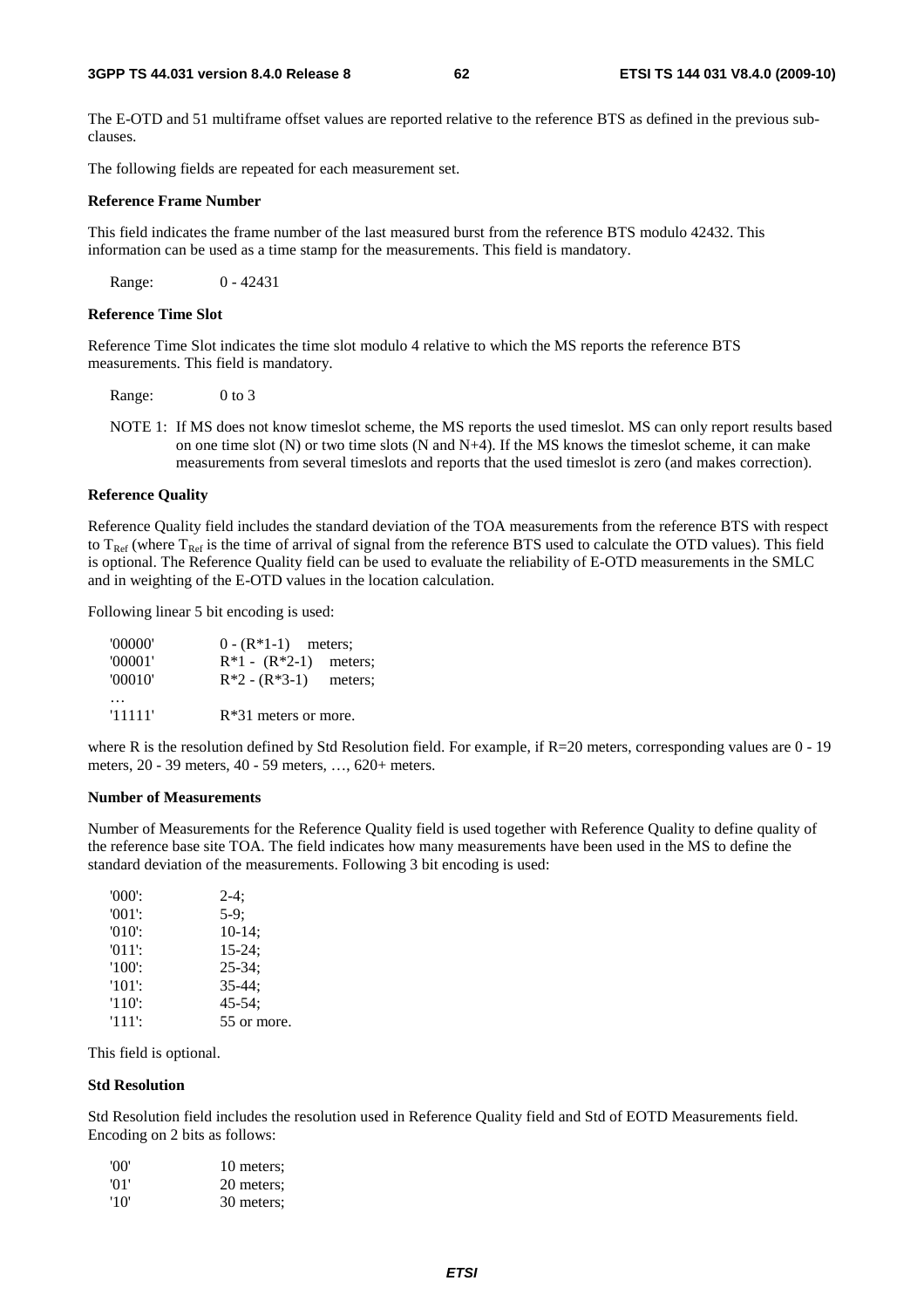'11' Reserved.

This field is mandatory.

## **TA Correction**

This field indicates the estimate of the time difference between the moment that the MS uses to adjust its internal timing for reception and transmission (e.g. corresponding to maximum energy) and the estimate of the reception of the first arriving component from the serving BTS. This value can be used as a correction by the SMLC to the Timing Advance (TA) value when the distance between the MS and the serving BTS is estimated based on TA.

The value *TACor* in this field corresponds to the TA Correction in bit periods as follows:

- TA Correction in bit periods = *TACor*/64 -8.

TA Correction has the resolution of 1/64 bit period, and the range - 8 … +7 bit periods. Negative TA Correction in bits indicates that the first signal component from the serving BTS is estimated to arrive before the moment used for communication. This field is optional.

Range: 0-960

#### **Number of Measured Neighbors**

This field indicates the number of different neighbor BTSs. This field is mandatory.

Range: 0 - 10

NOTE 2: If the MS can not measure any neighbor BTSs, then this value is set to '0'.

*The following fields are repeated for the number of BTSs included in the Number of Measured Neighbors field.* 

## **Neighbor Identity Present**

The presence of this field is conditional, it shall not be present in the first set. It is mandatory for the other sets. This field indicates whether the identity information (i.e. CellIDType and possibly Neighbor CI / Neighbor BCCH Carrier / Neighbor BSIC / Neighbor Multiframe Offset / Request Index / System Info Index fields) concerning a certain BTS is present or whether the BTS identity is given as reference to the first measurement set.

- '0' Identity information not included, and identity of this BTS is same as the identity of BTS in first set with same sequence number.
- '1' Identity information is included.

## **CellIdType**

This field indicates is the identity method of the cell. This field is conditional, and included if Neighbor Identity Present is '1'**.** If CellIdType field is not present, the following fields can not be present either: Neighbor CI, Neighbor BCCH Carrier, Neighbor BSIC, Neighbor Multiframe Offset, Request Index, System Info Index.

- '0' = Cell identity is told using BSIC and BCCH carrier.
- '1' = Cell identity is told using CI, and the LAC is the same as the current serving BTS.
- '2' = Cell identity is told using 51 Multiframe offset and BCCH carrier.
- '3' = Cell identity is told using an index referring to the BTS listed in the Measure Position Request component (the indicated reference BTS is 1).
- '4' = Cell identity is told using an index referring to the BTS listed in the BCCH allocation list (System Information Neighbor Lists) of the serving BTS. This type of neighbor identity shall not be used by the MS unless it has received the "E-OTD Measurement Assistance Data for System Information List Element" from the SMLC for this cell.
- $5'$  = Cell identity is told using CI and the LAC.
- NOTE: The MS can decide which of these methods to use. The CellIdType '3' and '4' are preferred.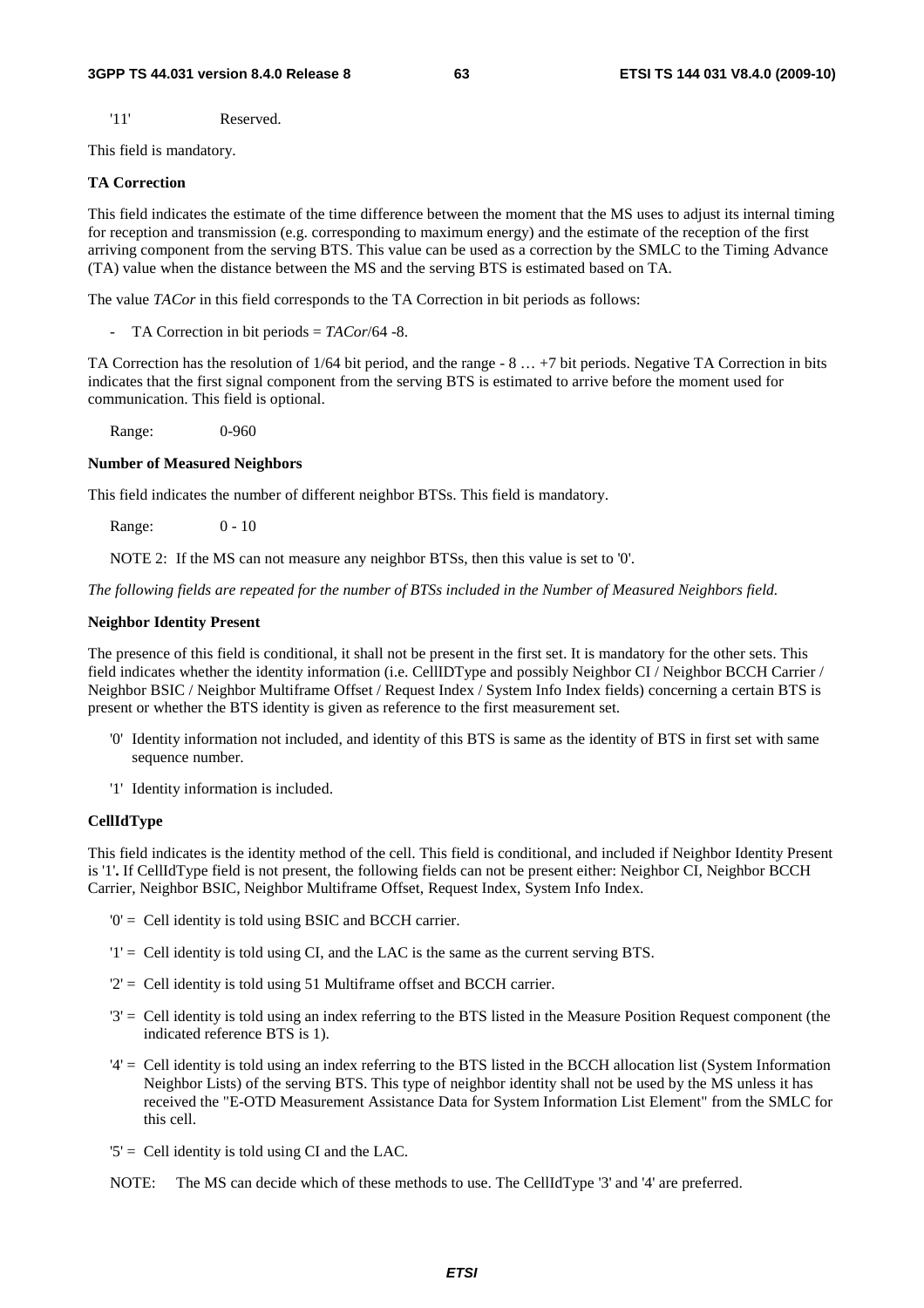#### **Neighbor LAC**

This field indicates the Location Area Code of the neighbor BTS. The purpose of the Location Area Code is to identify a location area. This field is conditional, and included, if CellIDType field is '5'.

Range: 0 - 65535

#### **Neighbor CI**

This field indicates the Cell Identity of the particular neighbor cell. The purpose of the Cell Identity value is to identify a cell within a location area.

Neighbor CI field is conditional and is included only if CellIdType is set '1' or '5' and the CI value of the given cell is available.

Range: 0 - 65535

#### **Neighbor BCCH Carrier**

This field indicates the absolute RF channel number of the BCCH of the neighbor base station. BCCH carrier field is conditional and is included only if CellIdType is set '0' or '2'.

Range: 0 - 1023

#### **Neighbor BSIC**

This field indicates the BSIC (Base Station Identity Code of the base station).

BSIC field is conditional and is included only if CellIdType is set '0' or '4'.

Range: 0 - 63

## **Neighbor Multiframe Offset**

This field indicates the frame difference between the start of the 51 multiframes frames arriving from this BTS and the reference BTS. The multiframe offset is defined as  $T_{BTS}$  -  $T_{Ref}$ , where  $T_{BTS}$  is the time of the start of the 51 multiframe in the BTS in question, and  $T_{Ref}$  is the time of the start of the 51 multiframe in the reference BTS. This field is conditional and included only if CellIdType is set to '2'.

Range: 0 - 51

#### **Request Index**

This field indicates an index identifying the reference BTS by referring to the BTSs listed in the Measure Position Request component (the indicated reference BTS in the Measure Position Request component has the index value 1, and possible next BTS '2', and so on).

This field is conditional and included only if CellIdType is set to '3'.

Range: 1-16

#### **System Info Index**

This field indicates an index identifying the reference BTS by referring to the BCCH allocation list (System Information Neighbor List) of the serving BTS.

This field is conditional and included only if CellIdType is set to '4'.

Range: 1-32

## **Neighbor Time Slot**

Neighbor Time Slot indicates the time slot modulo 4 relative to which the MS reports the neighbor BTS measurements. This field is mandatory.

Range: 0 to 3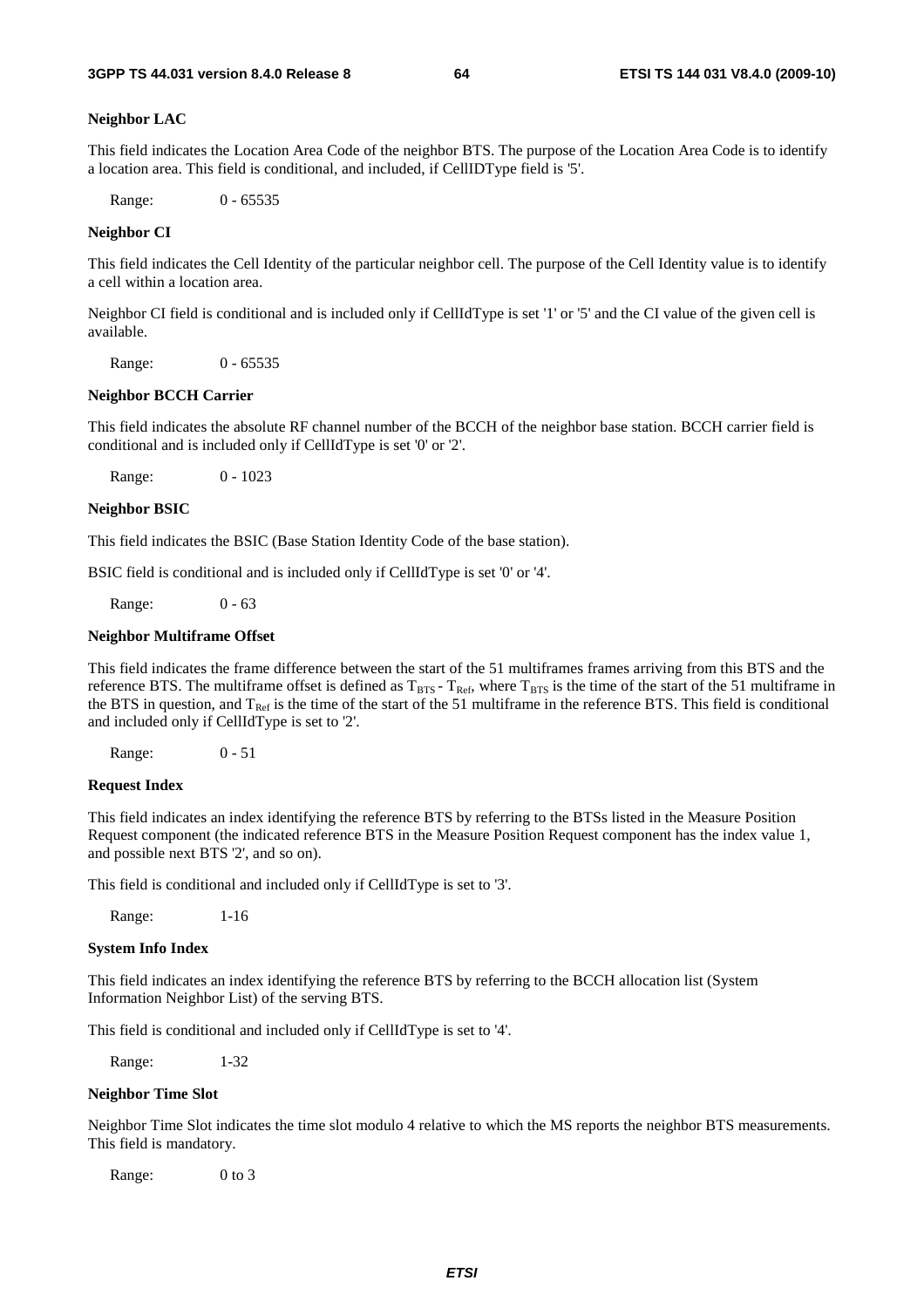NOTE 3: If the MS does not know the timeslot scheme, the MS reports the used timeslot. MS can only report a result based on one time slot (N) or two time slots (N and N+4). If the MS knows the timeslot scheme, the MS can make measurements from several timeslots and reports that the used timeslot is zero (and makes correction).

#### **Number of EOTD Measurements**

Number of Measurements field is used together with Std of EOTD Measurements field to define quality of a reported EOTD measurement. The field indicates how many EOTD measurements have been used in the MS to define the standard deviation of these measurements. Following 3 bit encoding is used.

| $'000$ .  | $2-4:$      |
|-----------|-------------|
| $'001'$ : | $5-9:$      |
| $'010'$ : | $10-14$ ;   |
| $'011'$ : | $15-24;$    |
| $'100'$ : | $25 - 34$ ; |
| $'101'$ : | $35 - 44:$  |
| $'110'$ : | $45 - 54$ ; |
| $'111'$ : | 55 or more. |

This field is mandatory.

## **Std of EOTD Measurements**

Std of EOTD Measurements field includes standard deviation of EOTD measurements. This field is mandatory. It can be used to evaluate the reliability of EOTD measurements in the SMLC and in weighting of the OTD values in location calculation.

Following linear 5 bit encoding is used:

| '00000' | $0 - (R*1-1)$ meters;   |
|---------|-------------------------|
| '00001' | $R*1 - (R*2-1)$ meters; |
| '00010' | $R*2 - (R*3-1)$ meters; |
|         |                         |
| '11111' | $R*31$ meters or more.  |

where R is the resolution defined by Std Resolution field. For example, if R=20 meters, corresponding values are 0 - 19 meters, 20 - 39 meters, 40 - 59 meters, …, 620+ meters.

### **OTD**

This field indicates the measured OTD value between the receptions of signals from the reference and the neighbor BTS. The OTD is defined as  $T_{Nbor}$  -  $T_{Ref}$  (modulo burst length) where  $T_{Nbor}$  is the time of arrival of signal from the neighbor BTS, and  $T_{\text{Ref}}$  is the time of arrival of signal from the reference BTS. The reporting resolution of the OTD value is 1/256 bit. This field is mandatory.

Range: 0 - 39999

# A.3.2.3a E-OTD Measurement Extended Information Element

The purpose of the E-OTD Measurement Ext Information element is to provide OTD measurements of signals sent from the reference and neighbour base stations. The length of this element depends on the number of neighbour cells for which OTD measurements have been collected. This element is optional in the Measure Position Response component. It is included in the Measure Position Response component, if E-OTD measurements didn't fit in the E-OTD Measurement Information Element.

The E-OTD and 51 multiframe offset values are reported relative to the reference BTS as defined in the previous subclauses.

The following fields are valid only for the first set of measurements

#### **Number of Measured Neighbors**

This field indicates the number of different neighbor BTSs. This field is mandatory.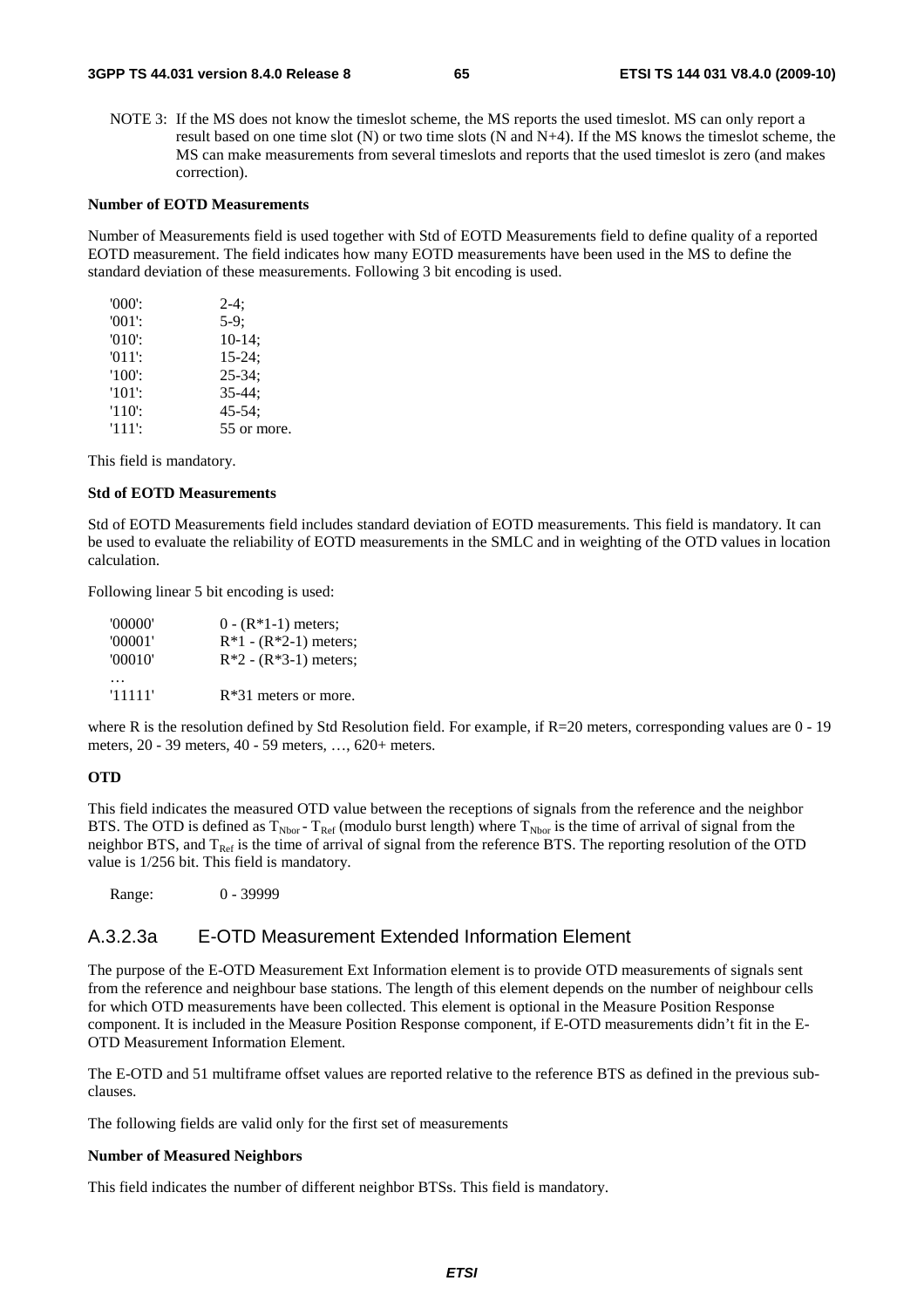Range: 0 - 5

NOTE: If the MS can not measure any neighbor BTSs, then this value is set to '0'.

*The following fields are repeated for the number of BTSs included in the Number of Measured Neighbors field. They are defined in the previous sub-clause :*

- CellIdType,
- Neighbor LAC,
- Neighbor CI,
- Neighbor BCCH Carrier,
- Neighbor BSIC,
- Neighbor Multiframe Offset,
- Request Index,
- System Info Index,
- Neighbor Time Slot,
- Number of EOTD Measurements,
- Std of EOTD Measurements,
- OTD

# A.3.2.4 Location Information Element

The purpose of Location Information element is to provide the location estimate from the MS to the network, if the MS is capable of determining its own position. Optionally, the element may contain the velocity parameters computed by the MS.

This element is optional. This element contains the following fields.

## **Reference Frame**

This field specifies the reference BTS Reference Frame number during which the location estimate was measured. The time of the Reference Frame boundary is as observed by the MS, ie without Timing Advance compensation. This field is mandatory. However, if the Reference Frame number is within (42432..65535), the value of this field shall be ignored and in that case the MS should provide GPS TOW if available.

| <b>Parameter</b> | # of Bits | <b>Resolution</b> | Range | Jnits  |
|------------------|-----------|-------------------|-------|--------|
| Reference Frame  | 16        | ---               | 65535 | trames |

**Table A.3: Reference Frame field contents** 

Note that expected values for Reference Frame are in range 0 - 42431.

## **GPS TOW**

This field specifies the GPS TOW for which the location estimate is valid , rounded down to the nearest millisecond unit. This field is optional but shall be included if GPS Time Assistance Measurements are included. If GPS Time Assistance Measurements are included in the RRLP Measure Position Response, the MS shall align GPS System time (as defined by the GPS TOW and the GPS TOW Subms fields) with the reported GSM frame boundary observed by the MS at that time.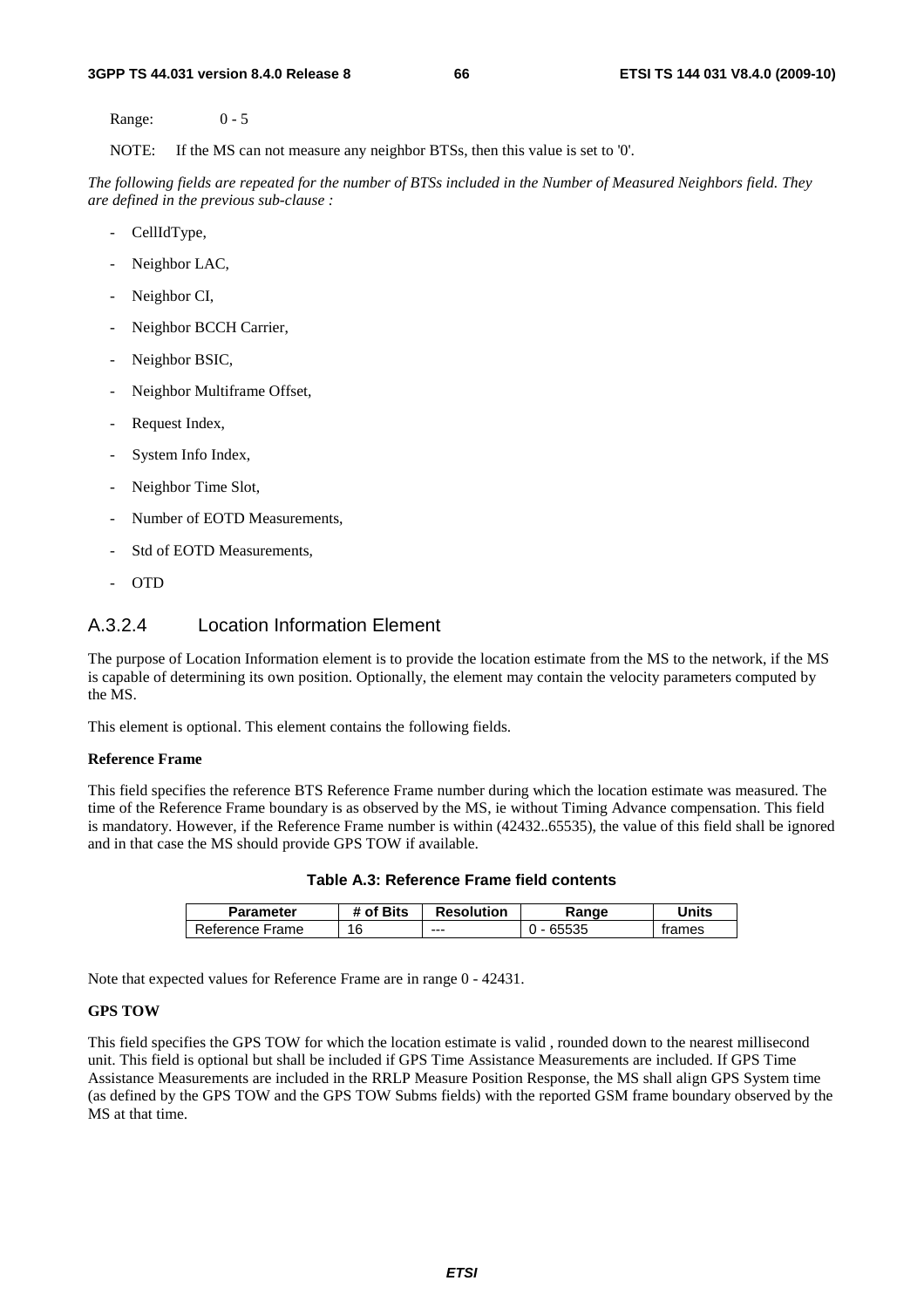## **Table A.4: GPS TOW field contents**

| Parameter | <b>Bits</b><br>Οf | <b>Resolution</b> | 'ange | <b>Jnits</b> |
|-----------|-------------------|-------------------|-------|--------------|
| ١W<br>GP۲ | つハ                | ms                |       | ms           |

The 24 bits of GPS TOW are the least significant bits. The most significant bits shall be derived by the Serving Mobile Location Center to unambiguously derive the GPS TOW.

## **Fix Type**

This field contains an indication as to the type of measurements performed by the MS: 2D or 3D. This field is mandatory.

 $0' = 2D$  fix.

 $'1' = 3D$  fix.

## **Position Estimate**

This field contains the calculated position estimate in the format defined in 3GPP TS 23.032. The allowed shapes are:

- ellipsoid Point;
- ellipsoid point with uncertainty circle;
- ellipsoid point with uncertainty ellipse;
- ellipsoid point with altitude and uncertainty ellipsoid.

# A.3.2.5 GPS Measurement Information Element

The purpose of the GPS Measurement Information element is to provide GPS measurement information from the MS to the SMLC. This information includes the measurements of code phase and Doppler, which enables the network-based GPS method where position is computed in the SMLC. The proposed contents are shown in table A.5, and the individual fields are described subsequently. See also Figure A.1 for an illustration of the relation between some of the fields.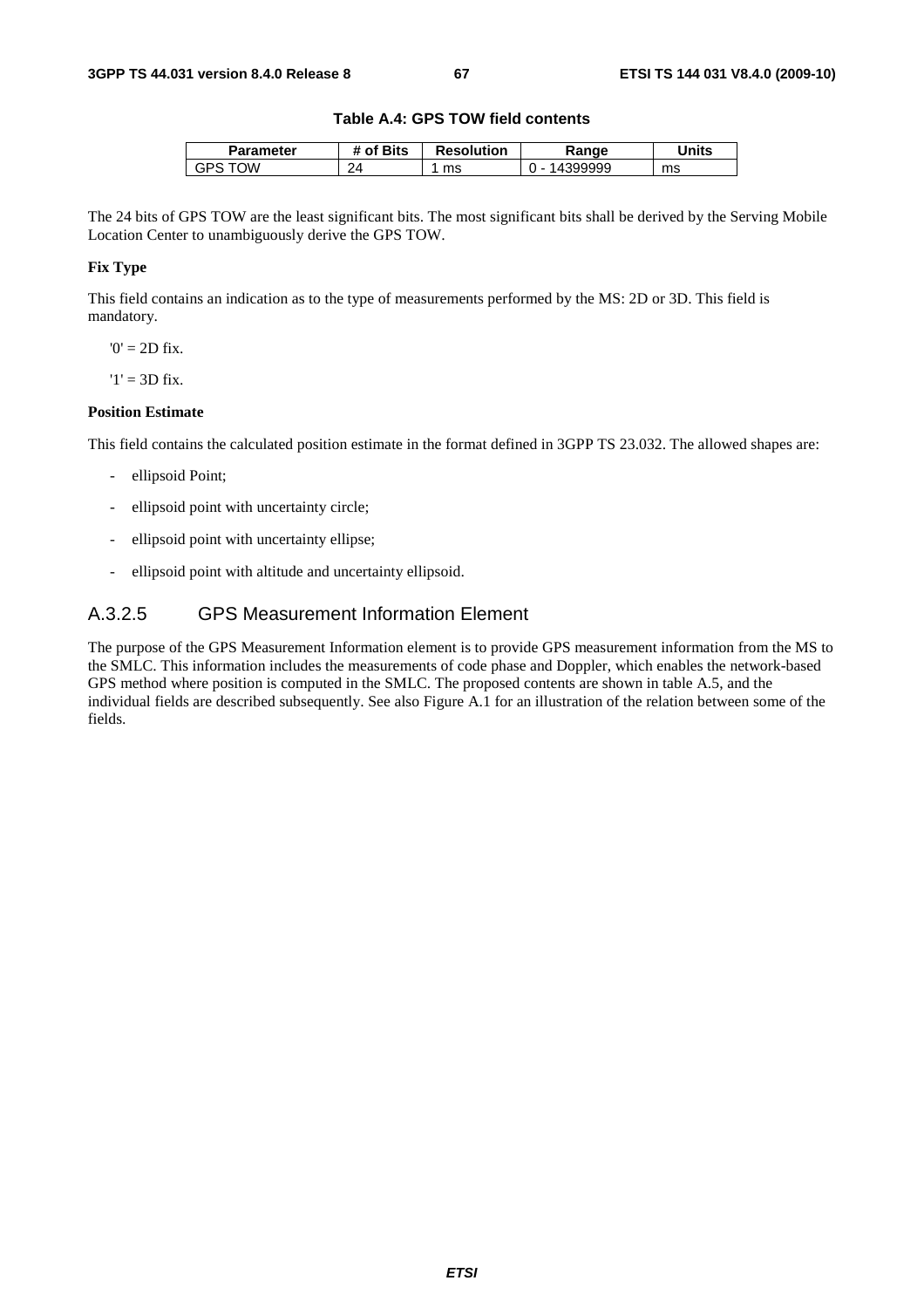

**Figure A.1. Exemplary definitions of GPS measurement information fields.**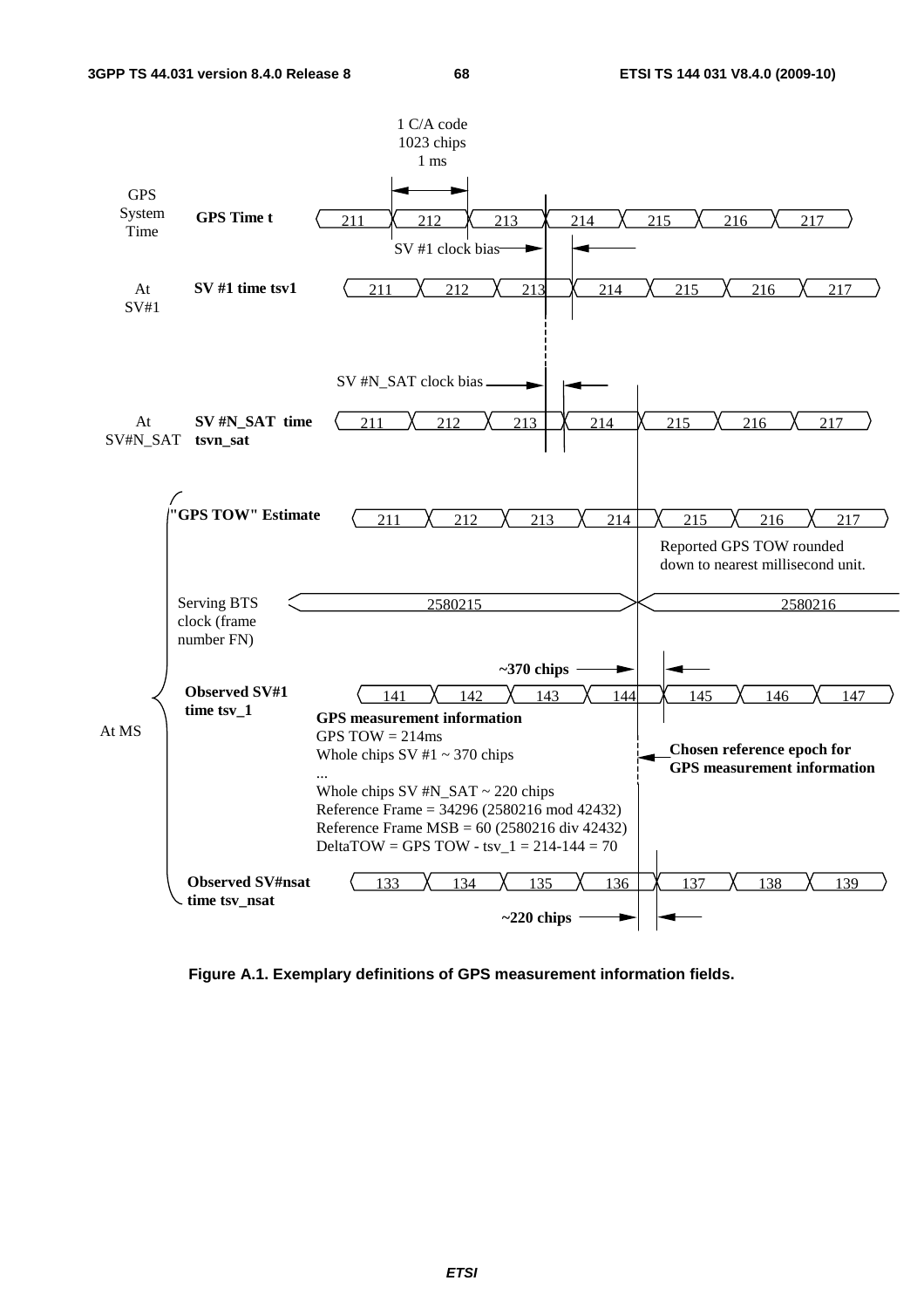This element is included in the Measure Position Response component if the network has requested the mobile to perform mobile-assisted location measurements using a GPS location method.

Following fields are repeated a number of times told in Number of E-OTD/GPS Measurement *Sets* field if Multiple Sets element is included. If Multiple Sets element is not included, the default value for sets is one (i.e. the following fields are present only once).

| <b>Element fields</b>         | <b>Presence</b> | <b>Occurrences</b> |
|-------------------------------|-----------------|--------------------|
| Reference Frame               |                 |                    |
| <b>GPS TOW</b>                |                 |                    |
| # of Satellites (N SAT)       |                 |                    |
| <b>Measurement Parameters</b> |                 |                    |

**Table A.5: GPS Measurement Information element content** 

The following paragraphs describe the content of each information field of this element.

#### **Reference Frame**

This field is optional.

## **Table A.6: Reference Frame field contents**

| Parameter       | # of Bits | <b>Resolution</b> | Range | Units  |
|-----------------|-----------|-------------------|-------|--------|
| Reference Frame | 16        | $--$              | 65535 | trames |

Note that expected values for Reference Frame are in range 0 - 42431. If Reference Frame and GPS Time Assistance Measurements both are included in the RRLP Measure Position Response, the code phase measurements shall be aligned with the reported GSM frame boundary observed by the MS at that time, as indicated in Figure A.1. The time of the Reference Frame boundary is as observed by the MS, ie without Timing Advance compensation.

## **GPS TOW**

This field specifies the GPS TOW for which the location estimate is valid, rounded down to the nearest millisecond unit.This field is mandatory.

## **Table A.7: GPS TOW field contents**

| Parameter | f Bits **            | <b>Resolution</b> | Range                              | Units |
|-----------|----------------------|-------------------|------------------------------------|-------|
| Ŵ<br>'۲ن  | $\mathcal{D}$<br>- 1 | ms                | 399999<br>$\overline{\phantom{a}}$ | ms    |

The 24 bits of GPS TOW are the least significant bits. The most significant bits shall be derived by the Serving Mobile Location Center to unambiguously derive the GPS TOW.

NOTE: The GPS Reference Time Uncertainty, if present, indicates the accuracy of GPSTOW, as described in sub-clause A.3.2.6.a.

## **# of Satellites (***N\_SAT***)**

#### **Number of Measurements**

This field specifies the number of measurements for which measurements satellites are provided in the component. This value represents the number of satellites that were measured by the MS. This value of *N\_SAT* determines the length of the payload portion of the component. Typical range for *N\_SAT* is four to a maximum of 12. This field is mandatory and occurs once per set.

| Parameter | <sup>4</sup> of Bits | <b>Resolution</b> | Range | <b>Inits</b> |
|-----------|----------------------|-------------------|-------|--------------|
| N<br>_    |                      | $--$              |       | $- - -$      |

#### **Measurement Parameters**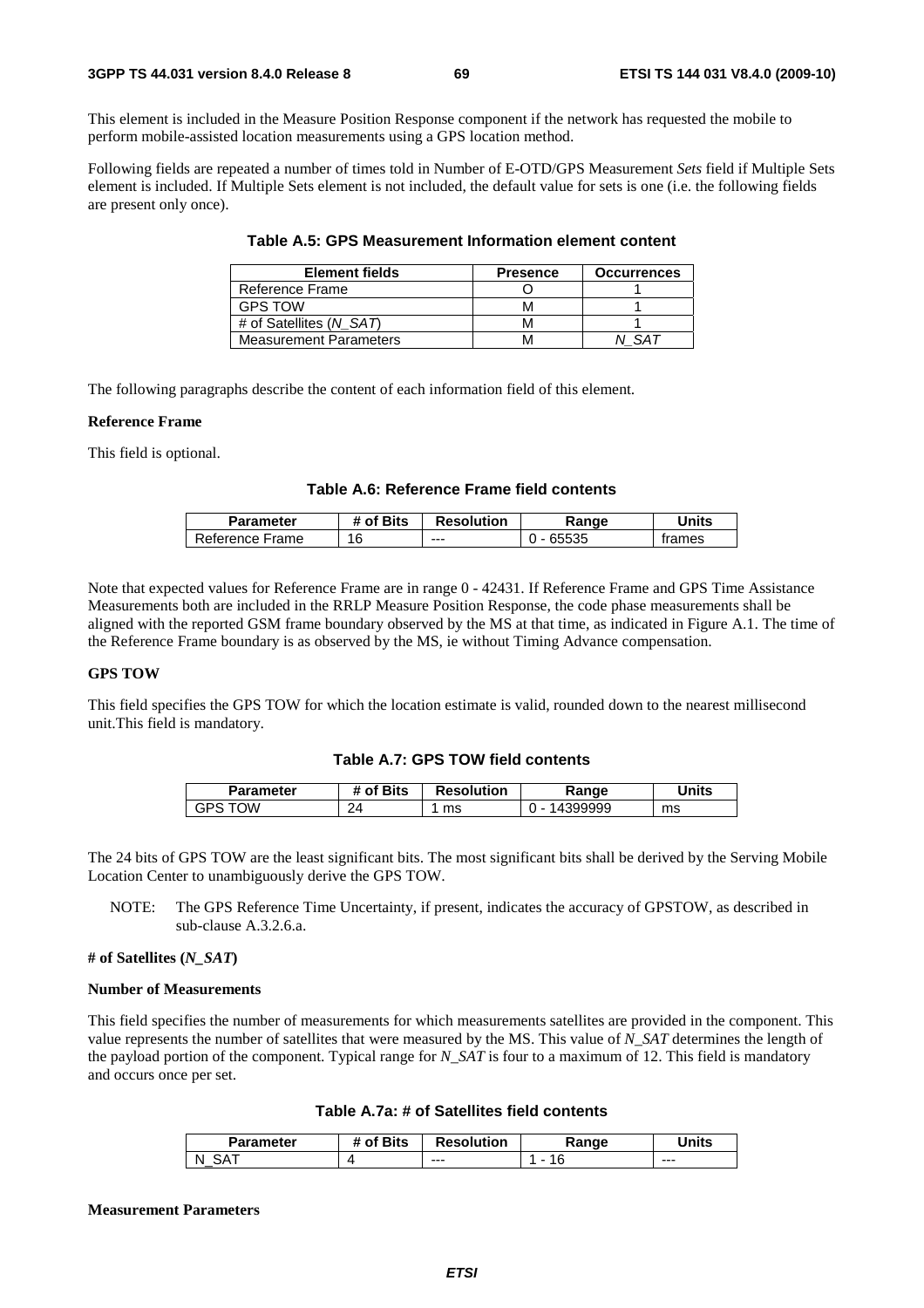This field contains information about the measurements of code phase and Doppler, which enables the network-based method where position is computed in the SMLC. This field is mandatory and occurs *N\_SAT* times per message.

| <b>Parameter</b>        | # of Bits      | <b>Resolution</b> | Range               | <b>Units</b> |
|-------------------------|----------------|-------------------|---------------------|--------------|
| Satellite ID            | 6              | ---               | $0 - 63$            | ---          |
| C/N <sub>o</sub>        | 6              |                   | $0 - 63$            | dB-Hz        |
| Doppler                 | 16             | 0.2               | ±6553.6             | Hz           |
| <b>Whole Chips</b>      | 10             |                   | $0 - 1022$          | chips        |
| <b>Fractional Chips</b> | 11             | $2^{-10}$         | $0 - (1 - 2^{-10})$ | chips        |
| Multipath Indicator     | $\overline{2}$ | see Table A.9     | TBD                 | ---          |
| Pseudorange RMS         | 6              | 3 bit mantissa    | $0.5 - 112$         | m            |
| Error                   |                | 3 bit exp         |                     |              |

**Table A.8: Measurement Parameters field contents** 

#### **Satellite ID**

This field identifies the particular satellite for which the measurement data is valid. This values 0 - 63 represent satellite PRNs 1 - 64, respectively.

#### **C/N0**

This field contains the estimate of the carrier-to-noise ratio of the received signal from the particular satellite used in the measurement. It is given in whole dBs and has a range of 0 to 63. Typical levels observed by MS-based GPS units will be in the range of 20 dB to 50 dB.

## **Doppler**

This field contains the Doppler measured by the MS for the particular satellite signal. This information can be used to compute the 3-D velocity of the MS. The Doppler range is sufficient to cover the potential range of values measured by the MS.

### **Whole Chips**

This field contains the whole value of the code-phase measurement made by the MS for the particular satellite signal at the time of measurement, in units of 1 GPS chip in the range from 0 to 1022 chips, where increasing binary values of the field signify increasing measured pseudoranges. The code phase measurement is divided into two fields, "Whole Chips" and "Fractional Chips".

## **Fractional Chips**

This field contains the fractional value of the code-phase measurement made by the MS for the particular satellite signal at the time of measurement. The resolution of the fractional portion is approximately 0,3 m.

NOTE: The actual ASN.1 coding of this field reserves 11 bits for legacy compatibility. Only the 10 least significant bits are actually required to code the values (0..1023)

#### **Multipath Indicator**

This field contains the Multipath Indicator value. This parameter is specified according to the representation described in table A.9.

| Value | <b>Multipath Indication</b>     |
|-------|---------------------------------|
| 00    | Not measured                    |
| 01    | Low, MP error $<$ 5m            |
| 10    | Medium, $5m < MP$ error $<$ 43m |
| 11    | High, MP error $>$ 43m          |

Range: 0 - 3

## **Pseudorange RMS Error**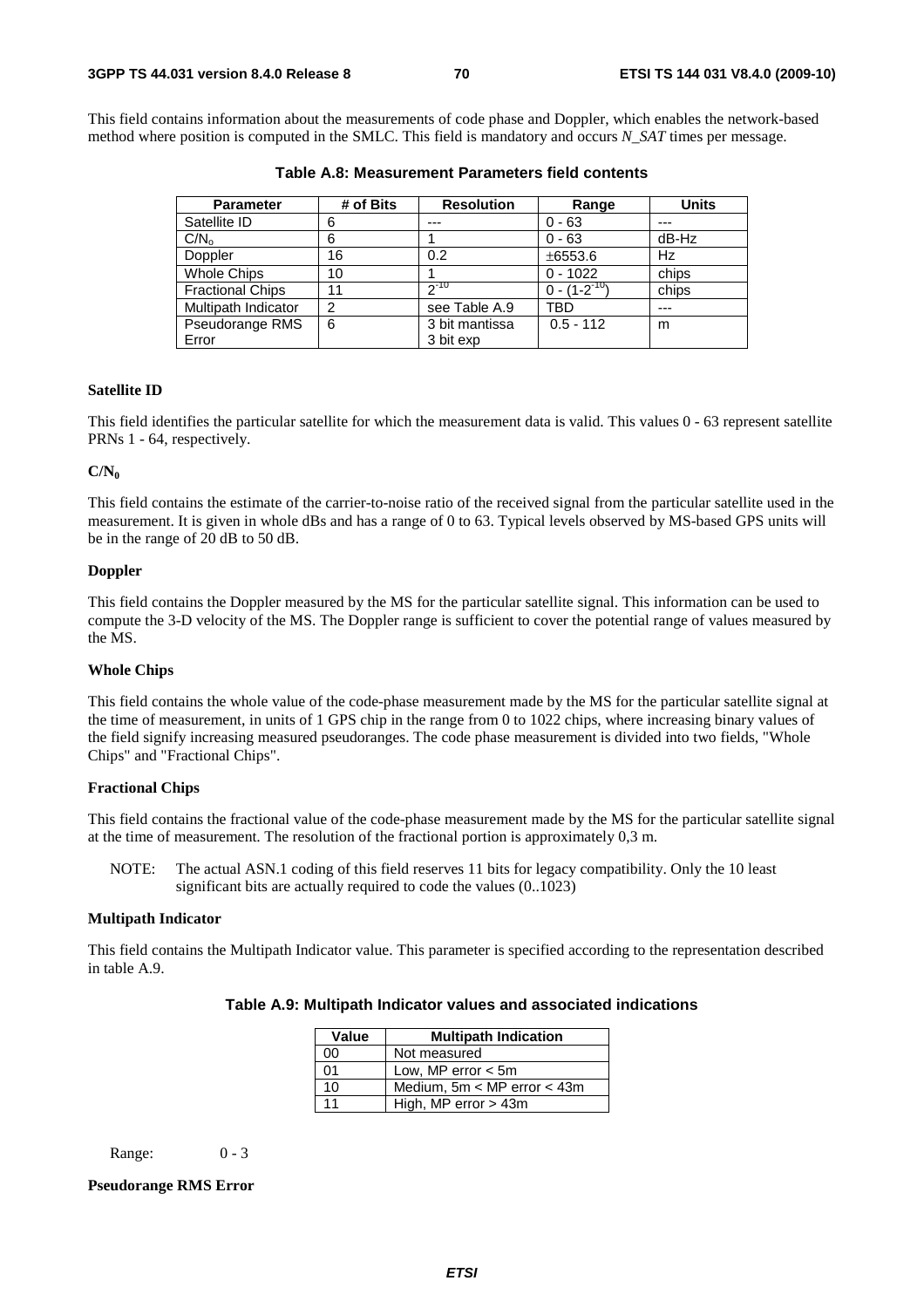This field contains a Pseudorange RMS Error value.

Range: 0,5 m to 112 m

NOTE: This parameter is specified according to a floating-point representation as described in Table A.10.

| <b>Index</b> | <b>Mantissa</b> | <b>Exponent</b> | Floating-Point value, $x_i$ | <b>Pseudorange</b><br>value, P |
|--------------|-----------------|-----------------|-----------------------------|--------------------------------|
|              | 000             | 000             | 0.5                         | P < 0.5                        |
|              | 001             | 000             | 0.5625                      | $0.5 \leq P \leq 0.5625$       |
|              |                 |                 | $0.5*(1+x/8)*2^{y}$         | $x_{i-1}$ <= P < $x_i$         |
| 62           | 110             | 111             | 112                         | $104 \leq P \leq 112$          |
| 63           | 111             | 111             | --                          | 112 $\leq$ P                   |

## **Table A.10: Pseudorange RMS Error representation**

# A.3.2.6 Location Information Error Element

The purpose of Location Information Error element is to provide the indication of error and the reason for it, when the MS can not perform the required location or the network can not determine the position estimate. The element may also indicate what further assistance data may be needed by the target MS to produce a successful location estimate or location measurements. This element is optional. This element has the following fields.

#### **Error Reason**

This field indicates the reason for error. This field is mandatory.

| '0'      | Undefined error.                                                                   |
|----------|------------------------------------------------------------------------------------|
| 11:      | There were not enough BTSs to be received when performing mobile based E-OTD.      |
| $'2$ :   | There were not enough GPS satellites to be received, when performing GPS location. |
| $'3'$ :  | E-OTD location calculation assistance data missing.                                |
| $'4$ :   | E-OTD assistance data missing.                                                     |
| $'5$ :   | GPS location calculation assistance data missing.                                  |
| $'6$ :   | GPS assistance data missing.                                                       |
| $'7$ :   | Requested method not supported.                                                    |
| $'8$ :   | Location request not processed.                                                    |
| '9       | Reference BTS for GPS is not the serving BTS.                                      |
| $'10'$ : | Reference BTS for E-OTD is not the serving BTS.                                    |
| -'11':   | There were not enough GANSS satellites received, when performing GANSS location.   |
| 12:      | GANSS assistance data missing.                                                     |
| $'13'$ : | Reference BTS for GANSS is not the serving BTS.                                    |

## **Additional Assistance Data**

This field is optional. Its presence indicates that the target MS will retain assistance data already sent by the SMLC. The SMLC may send further assistance data for any new location attempt but need not resend previous assistance data. The field may contain the following:

| GPS Assistance Data:          | Necessary additional GPS assistance data (structure and encoding as for the GPS<br>Assistance Data IE in 3GPP TS 49.031 excluding the IEI and length octets)     |
|-------------------------------|------------------------------------------------------------------------------------------------------------------------------------------------------------------|
| <b>GANSS</b> Assistance Data: | Necessary additional GANSS assistance data (structure and encoding as for the GANSS<br>Assistance Data IE in 3GPP TS 49.031 excluding the IEI and length octets) |

# A.3.2.6a GPS Time Assistance Measurements Element

This IE contains measurements that are used to define an accurate relation between GSM and GPS time or to provide additional GPS TOW information for MS Assisted A-GPS. The contents are shown in Table A.10a, and the individual fields are described subsequently.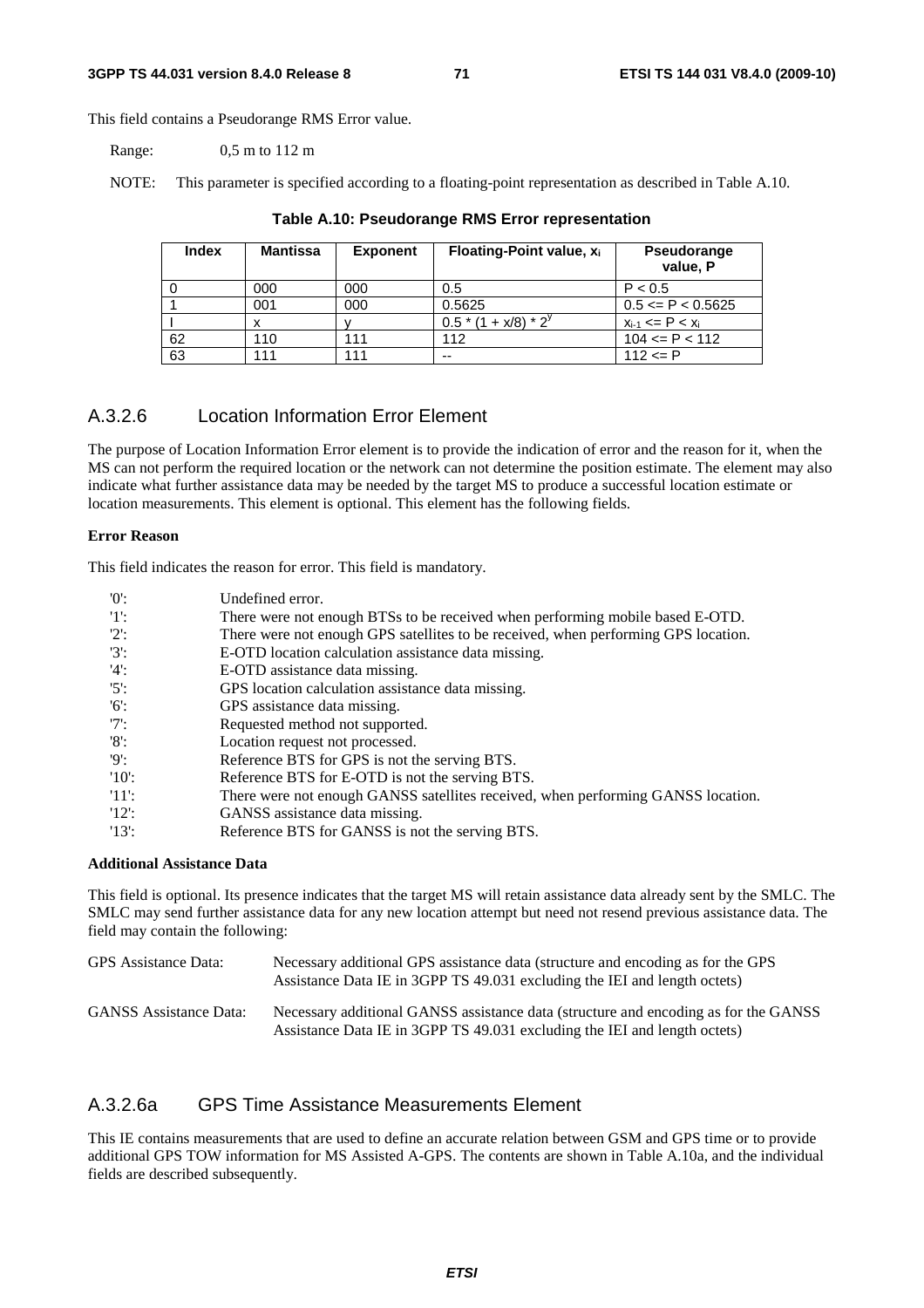#### **Table A.10a: GPS Time Assistance Measurements Information element content**

| <b>Element fields</b>                 | <b>Presence</b> |
|---------------------------------------|-----------------|
| Reference Frame MSB                   |                 |
| <b>GPS TOW Subms</b>                  |                 |
| Delta TOW                             |                 |
| <b>GPS Reference Time Uncertainty</b> |                 |

#### **Reference Frame MSB**

This field shall be included when GPS-GSM time association is provided for either MS Based A-GPS or MS Assisted A-GPS. It indicates the Most Significant Bits (MSBs) of the frame number of the reference BTS corresponding to the GPS measurement or location estimate. Starting from the complete GSM frame number denoted FN, the MS calculates Reference Frame MSB as

Reference Frame MSB = floor(FN/42432)

The complete GSM frame number FN can then be reconstructed in the SMLC by combining the fields Reference Frame with Reference Frame MSB in the following way

FN = Reference Frame MSB\*42432+Reference Frame

Range: 0-63

#### **GPS TOW Subms**

This field is only applicable for MS-Based A-GPS. This field indicates in units of 100ns the submillisecond part of the GPS time of measurement. This field together with the GPS TOW field in the Location Information Element provides a more accurate time stamp of the location estimate for MS based AGPS Expressed in units of microseconds. The precise GPS time of measurements in milliseconds is thus equal to

GPS TOW + 0.0001\*GPS TOW Subms

The estimation of precise GPS time of measurement using AGPS is vulnerable to millisecond ambiguities. Therefore the MS shall only report this field when it is confident that any millisecond ambiguities have been avoided.

Range: 0-9999

#### **Delta TOW**

This field is only applicable for MS-Assisted A-GPS. This field specifies the difference in milliseconds between the GPS TOW reported in the GPS Measurement Information Element and the millisecond part of the SV time tsv\_1 of the first SV in the list reported from the MS. Figure A.1 shows an example of Delta TOW calculation. The Delta TOW is defined as Delta TOW = GPS TOW - fix(tsy\_1)

where fix() denotes rounding to the nearest integer towards zero. The estimation of tsv $1$  which forms the basis for the calculation of Delta TOW is vulnerable to millisecond ambiguities. Therefore the MS shall only report this field when it is confident that the correct millisecond event has been recovered.

Range: 0-127

#### **GPS Reference Time Uncertainty**

This element is optional. It provides the accuracy of the relation GPS and GSM time in the Location Information or GPS Measurement Information Element when GPS-GSM time association is provided. For MS Assisted A-GPS when GPS-GSM time association is not provided, even if GPS Time Assistance Measurement Request is not included in the Measure Position Request, this element can be included to provide the accuracy of the reported GPS TOW. The interval, range and treatment is as described in sub-clause 2.2.4b.

### A.3.2.6b Velocity Estimate Element

This field contains the calculated velocity estimate in the format defined in 3GPP TS 23.032. The allowed encodings are:

- Horizontal Velocity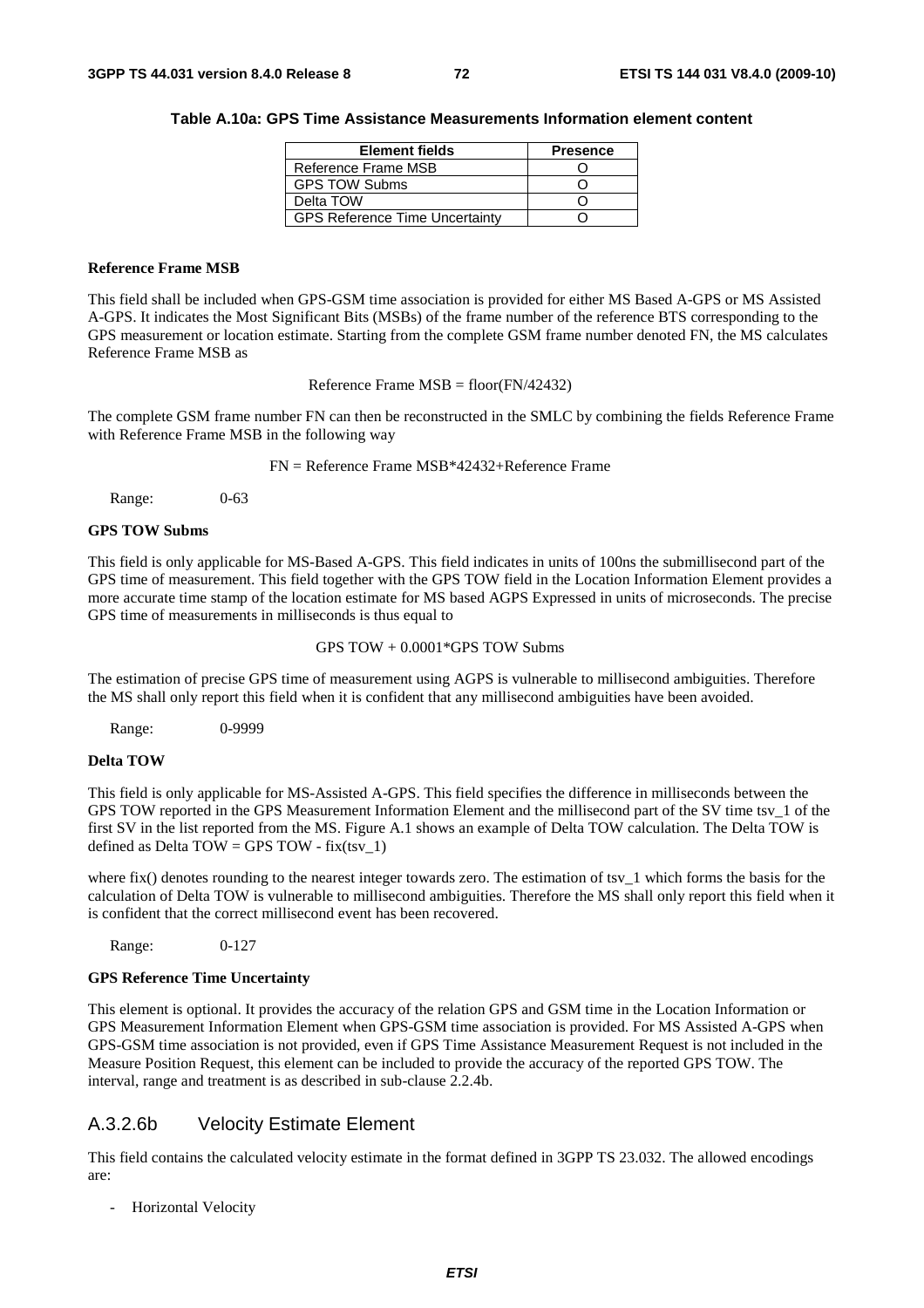- Horizontal with Vertical Velocity
- Horizontal Velocity with uncertainty
- Horizontal with Vertical Velocity and uncertainty

### A.3.2.7 Extended Reference IE

This IE shall be included in any Measure Position Response if and only if an Extended Reference IE was received in the corresponding previous Measure Position Request message.

NOTE: For reasons of backward compatibility, a Release 4 or earlier MS will not include this IE.

The Extended Reference IE contains the following elements.

- SMLC code: an integer in the range 0-63. The value returned by a target MS in a Measure Position Response shall equal the value received from the SMLC in the earlier Measure Position Request.
- Transaction ID: an integer in the range 0-262143 distinguishing different RRLP transactions in different MSs currently being served by the same SMLC. The value returned by a target MS in a Measure Position Response shall equal the value received from the SMLC in the earlier Measure Position Request.

When an MS employs pseudo-segmentation to return an RRLP response, the same Extended Reference IE shall be included in each RRLP Measure Position Response component.

### A.3.2.8 Uplink RRLP Pseudo Segmentation Indication

This element is included by the MS when up-link RRLP pseudo-segmentation is used. In the first segment, 'first of many' is indicated and in the second 'second of many' is indicated. It is not included when up-link pseudosegmentation is not used.

### A.3.2.9 GANSS Location Information Element

The purpose of GANSS Location Information element is to provide the GANSS location estimate from the MS to the SMLC, if the MS is capable of determining its own position. Optionally, the element may contain Reference Frame element for including accurate relation between the cellular frame and GANSS Time of Day (TOD) for the serving cell if requested by the SMLC.

If GANSS Positioning Method was included in a Measure Position Request component, this field shall be used to report the location estimate from the MS to the network.

The time reference of GANSS TOD in GANSS Location Information Element can be any GNSS specific system time. The time reference is indicated by GANSS\_TIME\_ID.

The contents of GANSS Location Information are shown in Table A.10.1, and the individual fields are described subsequently.

| <b>Element fields</b>                       | <b>Presence</b> |  |
|---------------------------------------------|-----------------|--|
| Reference Frame                             | (note 1)        |  |
| <b>GANSS TOD</b>                            | $O$ (note 1)    |  |
| <b>GANSS TOD Frac</b>                       |                 |  |
| <b>GANSS TOD Uncertainty</b>                |                 |  |
| GANSS_TIME_ID                               | (note 2)        |  |
| <b>Fix Type</b>                             | М               |  |
| <b>Position Data</b>                        | М               |  |
| Stationary Indication                       |                 |  |
| <b>Location Estimate</b>                    | М               |  |
| NOTE 1: Either Reference Frame or GANSS     |                 |  |
| Reference Time shall always be included.    |                 |  |
| NOTE 2. Absence of this field means Galileo |                 |  |

| Table A.10.1: GANSS Location Information Element Content |  |  |  |  |
|----------------------------------------------------------|--|--|--|--|
|----------------------------------------------------------|--|--|--|--|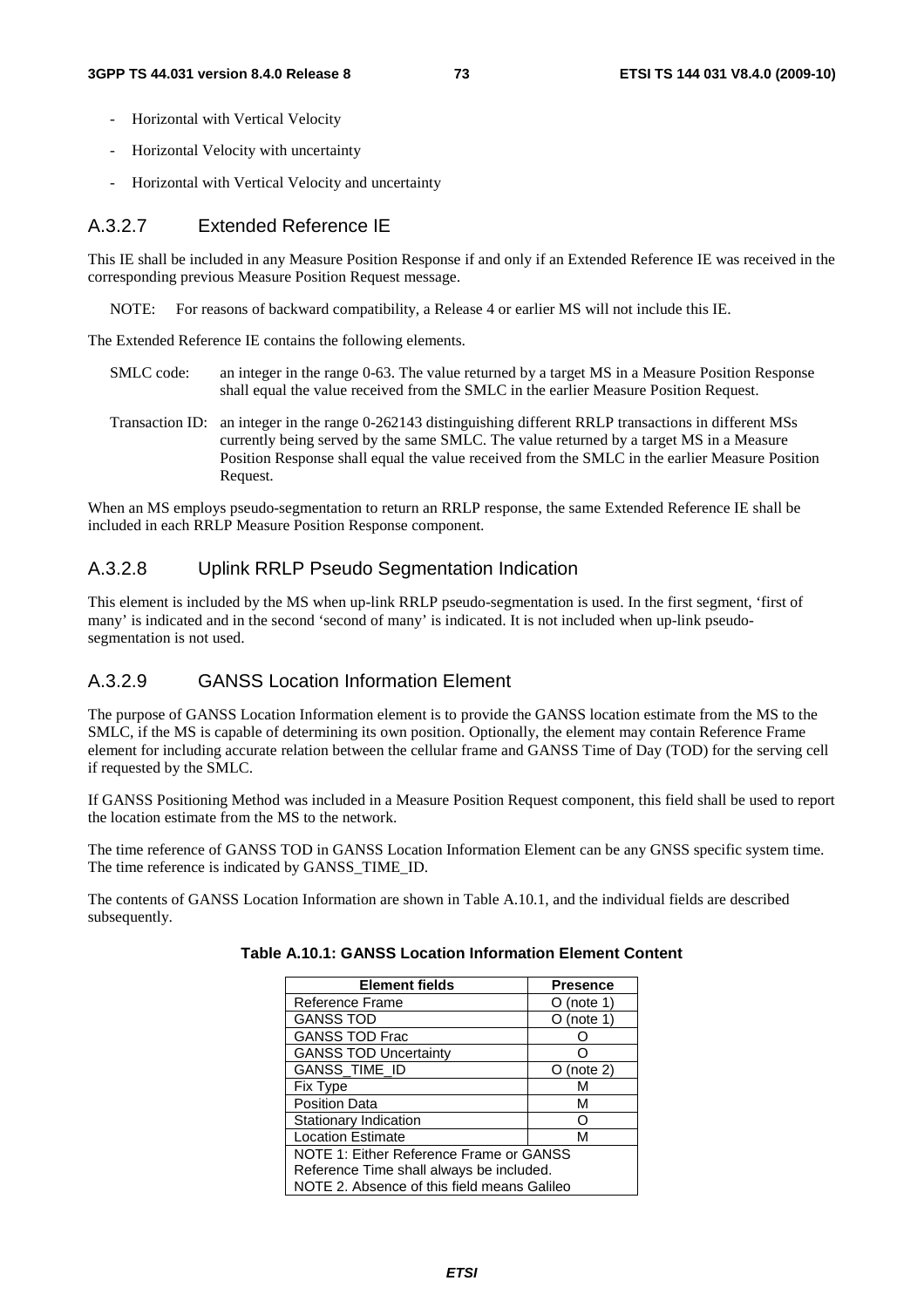#### **Reference Frame**

This element contains Reference FN and Reference FN MSB fields. Reference FN field specifies the reference BTS reference frame number during which the location estimate was measured. The time of the reference frame boundary is as observed by the MS, i.e. without Timing Advance compensation.

Note that expected values for Reference FN are in range 0 - 42431.

Reference FN MSB field specifies the Most Significant Bits (MSB) of the frame number of the reference BTS corresponding to the GANSS Measurement Information or Location Estimate. Starting from the complete GSM frame number denoted FN, the MS calculates Reference FN MSB as

Reference FN  $MSB = floor(FN/42432)$ 

The complete GSM frame number FN can then be reconstructed in the SMLC by combining the fields Reference Frame with Reference FN MSB in the following way

FN = Reference FN MSB\*42432+Reference FN

Range: 0-63

#### **Table A.10.2: Reference Frame field contents**

| <b>Parameter</b> | of Bits | <b>Resolution</b> | Range | Unit  | Incl. |
|------------------|---------|-------------------|-------|-------|-------|
| Reference FN     | 16      | $--$              | 65535 | trame | M     |
| Reference FN MSB |         | $- - -$           | 63    | trame |       |

#### **GANSS TOD**

This field specifies the time for which the location estimate is valid, rounded down to the nearest integer millisecond. This field is optional but shall be included if GANSS TOD - GSM time association is included in which case the MS shall align GANSS TOD with the reported GSM frame boundary observed by the MS at that time. The time reference of GANSS TOD is indicated by GANSS\_TIME\_ID.

| Table A.10.3: GANSS TOD contents |  |  |
|----------------------------------|--|--|
|----------------------------------|--|--|

| Parameter | # of Bits | <b>Resolution</b> | Range   | Unit |
|-----------|-----------|-------------------|---------|------|
| GANSS     | ົ<br>ے    |                   | 3599999 | ms   |

The 22 bits of GANSS TOD are the least significant bits. The most significant bits shall be derived by the SMLC to unambiguously derive the GANSS TOD.

#### **GANSS TOD Frac**

This field is the submillisecond part of the GANSS time of day. This field together with the GANSS TOD field provides a more accurate time stamp of the Location Estimate having resolution of ~61 ns. This field is optional but shall be included if GANSS TOD - GSM time association is included.

#### **Table A.10.4: GANSS TOD Frac contents**

| <b>Parameter</b> | <b>Bits</b><br>ot. | <b>Resolution</b> | Range | Unit |
|------------------|--------------------|-------------------|-------|------|
| Frac<br>GANSS    | Д                  | $\sim$ 14<br>-    |       | ms   |

#### **GANSS TOD Uncertainty**

.

This parameter provides the accuracy of the relation between GANSS TOD and GSM time if GANSS TOD- GSM time association is provided. When GANSS TOD-GSM time association is not provided, this element can be included to provide the accuracy of the reported GANSS TOD.

The uncertainty *r*, expressed in microseconds, is mapped to a number K, with the following formula:

 $r = C^*((1+x)^K)-1)$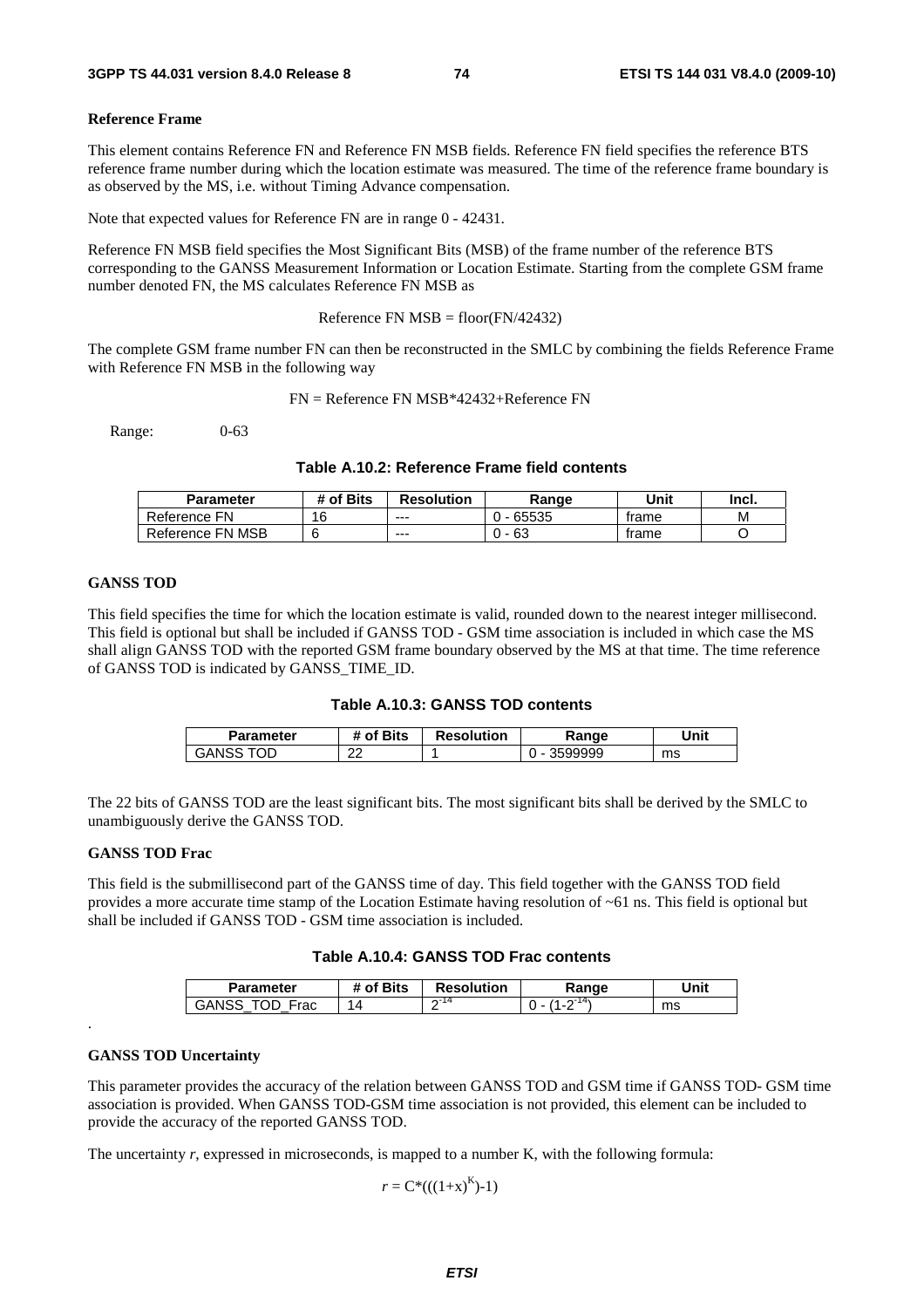with C = 0.0022 and x = 0.18. With  $0 \le K \le 127$ , a suitably useful range between 0 and 3 second is achieved for the uncertainty, while still being able to code down to values as small as 0.3 nanoseconds. To encode any higher value of uncertainty than that corresponding in the above formula to  $K=127$ , the same value,  $K=127$ , shall also be used. The uncertainty is then coded on 7 bits, as the binary encoding of K.

| Value of K | Value of uncertainty |
|------------|----------------------|
|            | 0 nanoseconds        |
|            | $0.396$ nanoseconds  |
|            | $0.863$ nanoseconds  |
|            |                      |
| 50         | 8.64 microseconds    |
|            |                      |
| 127        | $\geq$ 2.96 seconds  |

#### **GANSS\_TIME\_ID**

This field indicates which GNSS has been used as the time reference for GANSS Location Information. This field is optional and absence of this field means that Galileo system time is used as time reference.

#### **Table A.10.6: GANSS\_TIME\_ID**

| <b>GANSS TIME ID</b>    | Indication |
|-------------------------|------------|
| GPS                     |            |
| QZSS.                   |            |
| <b>GLONASS</b>          |            |
| Reserved for future use | 3-7        |

#### **Fix Type**

This field contains an indication as to the type of measurements performed by the MS: 2D or 3D. This field is mandatory.

 $0' = 2D$  fix.

 $'1' = 3D$  fix.

#### **Position Data**

This element provides a list of positioning methods and satellite systems used to calculate the Position Estimate. Each bit of this bitmap is of type Boolean, where TRUE ('1') means the particular positioning method or signal(s) from a satellite system has been used.

| "bit $0$ ":    | E-OTD:          |
|----------------|-----------------|
| 'bit $1$ '     | GPS:            |
| "bit $2$ ":    | Galileo:        |
| 'bit $3$ ':    | SBAS:           |
| 'bit $4$ ':    | Modernized GPS; |
| 'bit $5$ ':    | OZSS:           |
| 'bit $6$ ':    | GLONASS;        |
| "bit $7-15$ ": | Reserved.       |

**Stationary Indication**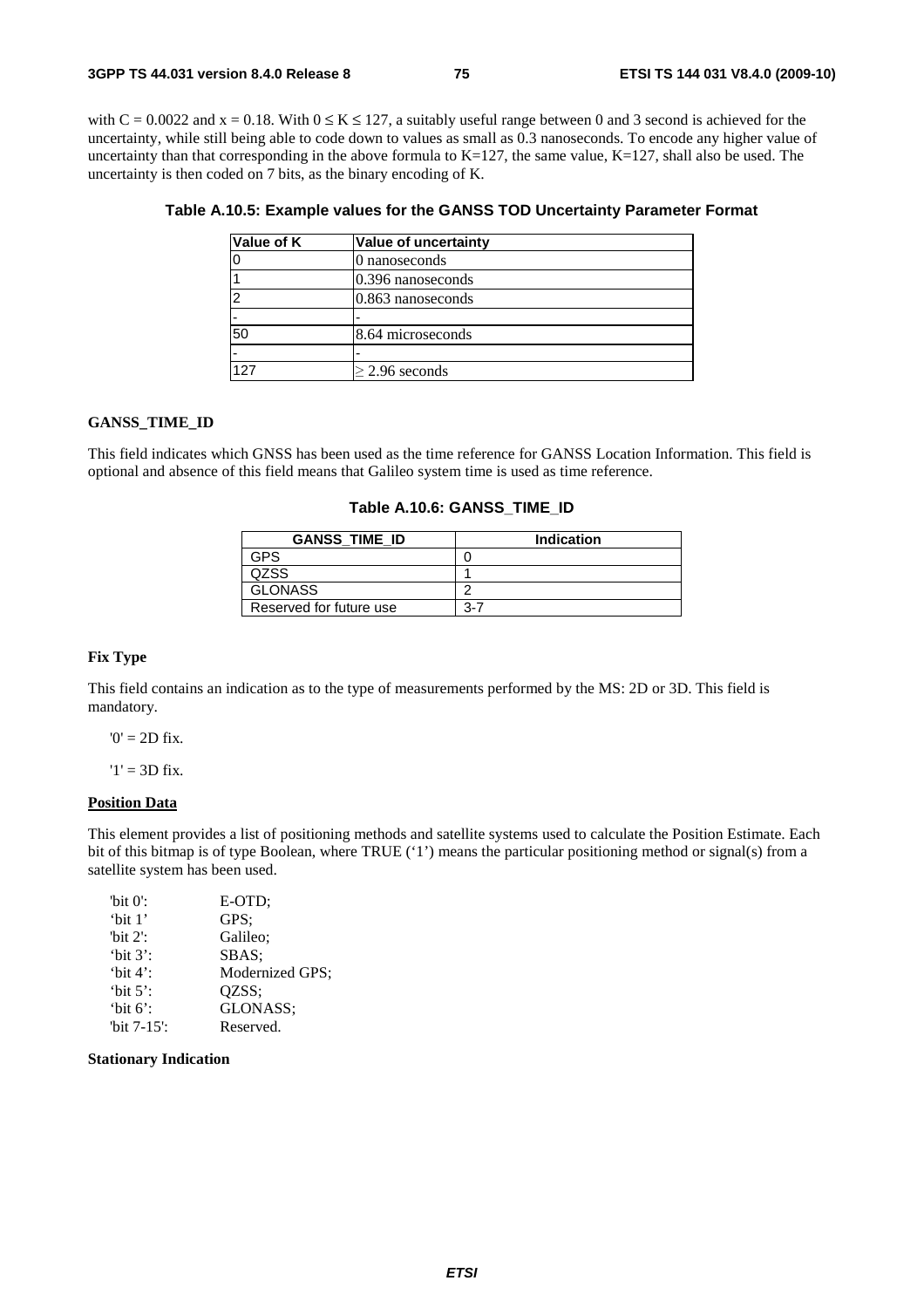This field indicates whether the MS is stationary (horizontal and vertical speeds less than the resolution of the Velocity Estimate parameters as defined in 3GPP TS 23.032).

If Velocity Estimate is requested and the MS is stationary, then the Stationary Indication is set to '1' and Velocity Estimate may not be included in Measure Position Response Element.

#### **Position Estimate**

This field contains the calculated position estimate in the format defined in 3GPP TS 23.032. The allowed shapes are:

- ellipsoid Point;
- ellipsoid point with uncertainty circle;
- ellipsoid point with uncertainty ellipse;
- ellipsoid point with altitude and uncertainty ellipsoid.

As defined in 3GPP TS 23.032, the position estimate is provided in WGS-84 reference system.

### A.3.2.10 GANSS Measurement Information Element

The purpose of the GANSS Measurement Information element is to provide GANSS measurement information from the MS to the SMLC and GANSS TOD - GSM time association if requested by the SMLC. This information includes the measurements of code phase, Doppler,  $CN<sub>o</sub>$  and optionally accumulated carrier phase, also called accumulated deltarange (ADR), which enable the network-based GANSS method where position is computed in the SMLC. The contents are shown in table A.10.7, and the individual fields are described subsequently. See also Figure A.1a for an illustration of the relation between some of the fields.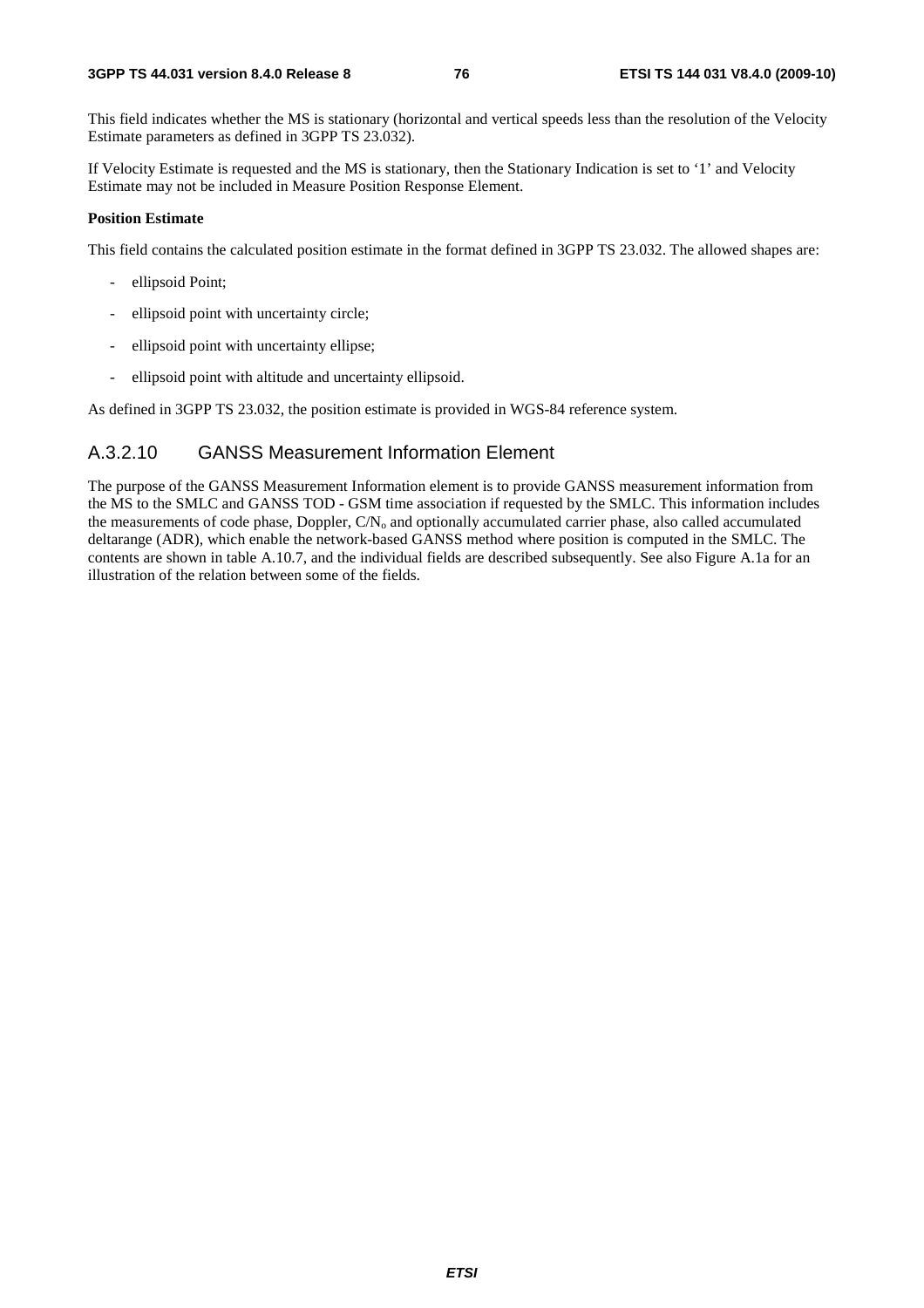

**Figure A.1a. Exemplary definitions of GANSS measurement information fields.**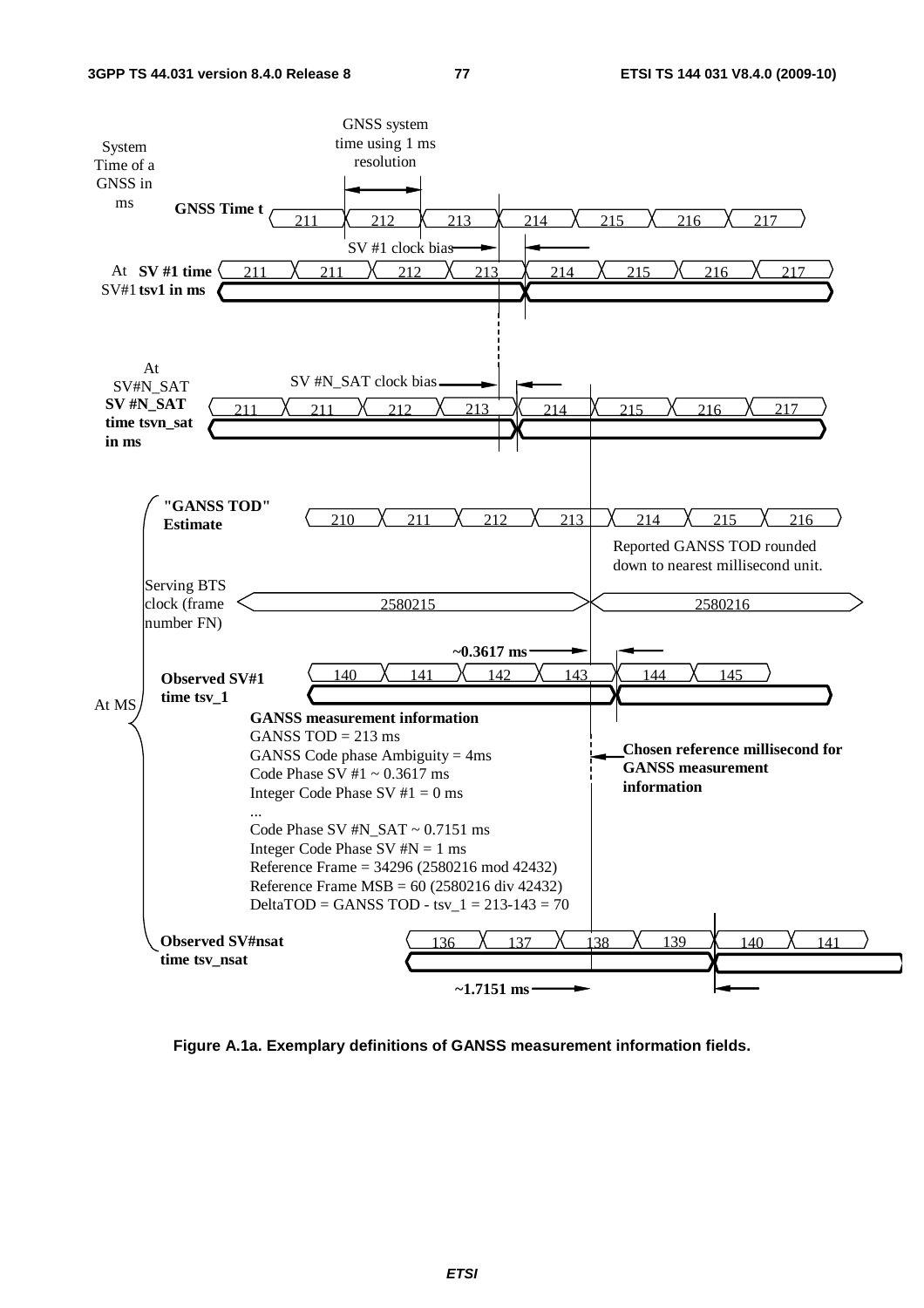GANSS Measurement Information element is included in the Measure Position Response component if the network has requested the mobile to perform mobile-assisted location measurements using GANSS Positioning Method. GANSS Measurement Information element will also optionally include carrier phase measurements if SMLC has requested the MS to perform carrier phase measurements.

The following fields are repeated the number of times indicated in Number of E-OTD/GPS/GANSS Measurement Sets field if Multiple Sets element is included. If Multiple Sets element is not included, the default value for sets is one (i.e. the following fields are present only once).

| <b>Element fields</b>                                                       | <b>Presence</b> | <b>Occurrences</b> |  |  |
|-----------------------------------------------------------------------------|-----------------|--------------------|--|--|
| Reference Frame                                                             |                 |                    |  |  |
| <b>GANSS TOD</b>                                                            | $O$ (note 1)    |                    |  |  |
| <b>DeltaTOD</b>                                                             |                 |                    |  |  |
| <b>GANSS TOD Uncertainty</b>                                                |                 |                    |  |  |
| <b>GANSS Generic Measurement Information</b><br>N GANSS<br>м                |                 |                    |  |  |
| NOTE 1: If GPS Measurement Information element is not included in a Measure |                 |                    |  |  |
| Position Response component, this field shall be present.                   |                 |                    |  |  |

The following paragraphs describe the content of each information field of this element.

#### **Reference Frame**

These fields are shown in Table A.10.8 and are optional, but shall be included when GANSS TOD- GSM time association is provided.

Note that expected values for Reference FN are in range  $0 - 42431$ . The time of the reference frame boundary is as observed by the MS, ie without Timing Advance compensation.

Reference FN MSB field indicates the Most Significant Bits (MSB) of the frame number of the reference BTS corresponding to the GANSS Measurement Information.

Starting from the complete GSM frame number denoted FN, the MS calculates Reference FN MSB as

#### Reference FN  $MSB = floor(FN/42432)$

The complete GSM frame number FN can then be reconstructed in the SMLC by combining the fields Reference Frame with Reference FN MSB in the following way

FN = Reference FN MSB\*42432+Reference FN

| <b>Parameter</b> | # of Bits | <b>Resolution</b> | Range       | Unit  |
|------------------|-----------|-------------------|-------------|-------|
| Reference FN     | 16        | ---               | $0 - 65535$ | trame |
| Reference FN MSB |           | $--$              | - 63<br>∩.  | trame |

#### **GANSS TOD**

This field specifies the GANSS TOD for which the GANSS Measurement Parameters in GANSS Generic Measurement Information Element are valid. This field shall be included when GANSS TOD-GSM time association is provided or if GPS Measurement Information element is not present in a Measure Position Response component. If GPS Measurement Information element is present in a Measure Position Response component, and GANSS TOD field is absent in the GANSS Measurement Information element, the GPS TOW included in the GPS Measurement Information element specifies the reference time for which the GANSS Measurement Parameters are valid.

The 22 bits of GANSS TOD are the least significant bits. The most significant bits shall be derived by the Serving Mobile Location Centre to unambiguously derive the GANSS TOD.

The value for GANSS TOD is derived from the GNSS specific system time of the GNSS reported first in the GANSS Measurement IE rounded down to the nearest millisecond unit.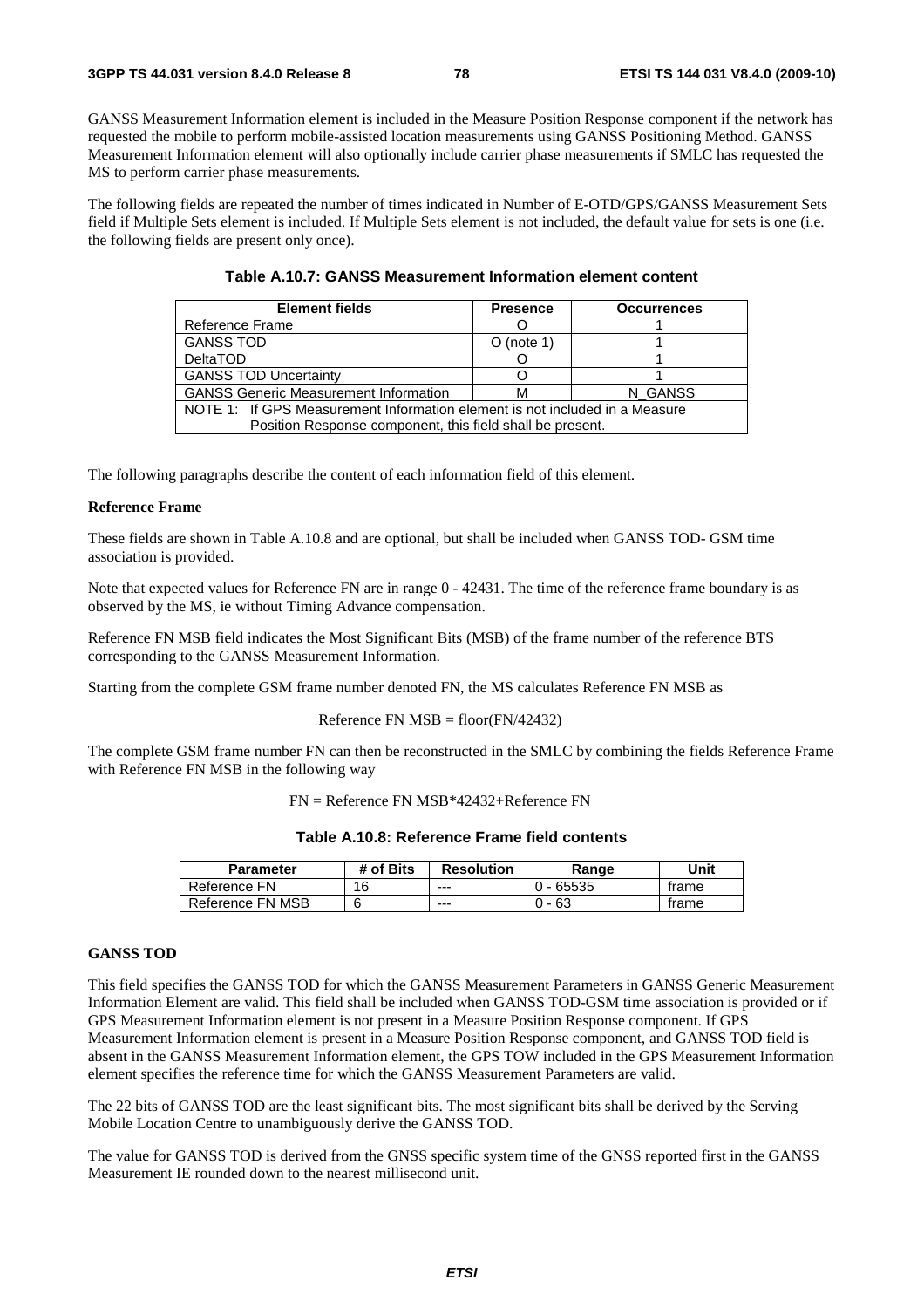#### **Table A.10.9: GANSS TOD field contents**

| Parameter | <b>'Bits</b><br>∍of | <b>Resolution</b> | Range   | Units |
|-----------|---------------------|-------------------|---------|-------|
| OD<br>эAІ | $\sim$<br>∼         | ms                | 3599999 | ms    |

#### **DeltaTOD**

This field specifies the difference in milliseconds between GANSS TOD reported in the GANSS Measurement Information Element and the millisecond part of the SV time tsv\_1 of the first SV in the list reported from the MS. The DeltaTOD is defined as

 $DeltaTOP = GANSS TOP - fix(tsv_1)$ 

where fix() denotes rounding to the nearest integer towards zero.

Range: 0-127

#### **GANSS TOD Uncertainty**

This element provides the accuracy of the relation GANSS TOD -GSM time when GANSS TOD-GSM time association is provided. When GANSS TOD-GSM time association is not provided, even if GANSS TOD - GSM Time Association Measurement Request is not included in the Measure Position Request, this element can be included to provide the accuracy of the reported GANSS TOD.

If GANSS TOD is the given GNSS time, then the true GNSS time, corresponding to the provided GSM time as observed at the MS location, lies in the interval (GANSS TOD – GANSS TOD Uncertainty, GANSS TOD + GANSS TOD Uncertainty).

The uncertainty *r*, expressed in microseconds, is mapped to a number K, with the following formula:

$$
r = C^*(( (1+x)^K )-1)
$$

with  $C = 0.0022$  and  $x = 0.18$ . With  $0 \le K \le 127$ , a suitably useful range between 0 and 3 second is achieved for the uncertainty, while still being able to code down to values as small as 0.3 nanoseconds. To encode any higher value of uncertainty than that corresponding in the above formula to  $K=127$ , the same value,  $K=127$ , shall also be used. The uncertainty is then coded on 7 bits, as the binary encoding of K.

Examples of GANSS TOD Uncertainty value are shown in Table A.10.10.

#### **Table A.10.10: Example values for the GANSS TOD-GSM Time Uncertainty Parameter Format**

| Value of K | Value of uncertainty |
|------------|----------------------|
|            | 0 nanoseconds        |
|            | $0.396$ nanoseconds  |
| ≏          | $0.863$ nanoseconds  |
|            |                      |
| 50         | 8.64 microseconds    |
| -          |                      |
| 127        | $\geq$ 2.96 seconds  |

#### **N\_GANSS, Number of GANSS Generic Measurement Information Elements**

N\_GANSS specifies the number of GANSS Generic Measurement Information Element occurrences in GANSS Measurement Information element, one occurrence for each reported GANSS. The range is from 1 to 8.

### A.3.2.10.1 GANSS Generic Measurement Information Element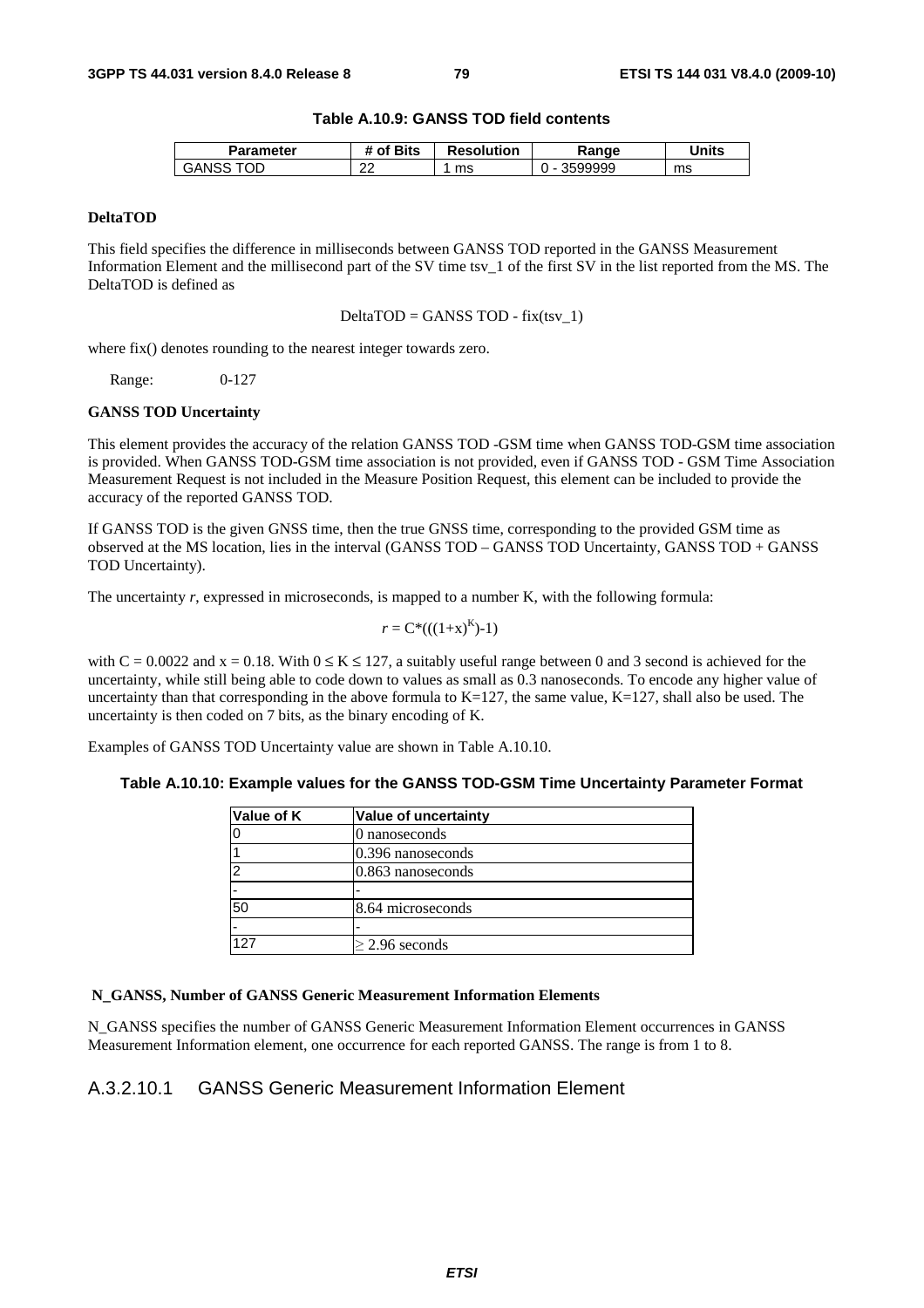| <b>Element fields</b>                        | <b>Presence</b> | <b>Occurrences</b> |
|----------------------------------------------|-----------------|--------------------|
| <b>GANSS ID</b>                              | O (note 1)      |                    |
| <b>GANSS Generic Measurement Element</b>     | м               | N SGN TYPE         |
| Note 1: Absence of this field means Galileo. |                 |                    |

**Table A.10.11: GANSS Generic Measurement Information** 

### **GANSS ID**

GANSS ID field identifies the GNSS constellation on which GANSS Measurement Parameters were measured according to Table A.40.

Range:  $0 - 7$ 

#### **N\_SGN\_TYPE, Number of GANSS Generic Measurement Elements**

N\_SGN\_TYPE specifies the number of GANSS Generic Measurement Element occurrences in GANSS Generic Measurement Information element. The range for N\_SGN\_TYPE is from 1 to 8.

|  | Table A.10.12: GANSS Generic Measurement Element contents |
|--|-----------------------------------------------------------|
|--|-----------------------------------------------------------|

| <b>Element fields</b>               | <b>Presence</b> | <b>Occurrences</b> |
|-------------------------------------|-----------------|--------------------|
| <b>GANSS Signal ID</b>              | м               |                    |
| <b>GANSS Code Phase Ambiguity</b>   |                 |                    |
| <b>GANSS Measurement Parameters</b> | м               | SGN                |

This element contains measurement information for one GNSS signal type indicated by GANSS Signal ID.

#### **GANSS Signal ID**

GANSS Signal ID field identifies the signal on which GANSS Measurement Parameters were measured. The supported signals are listed in Table A.59.

Range: 0 - 7

#### **GANSS Code Phase Ambiguity**

The GANSS Code Phase Ambiguity field gives the ambiguity of the code phase measurement. It is given in ms and is an integer between 0 and 127.

The Total Code Phase for a satellite k (Satk) is given modulo this GANSS Code Phase Ambiguity and is reconstructed with :

Code Phase Tot(Satk) = Code Phase (Satk)+ Integer Code Phase(Satk) + n \* Code Phase Ambiguity, n= 0,1,2,...

If there is no code phase ambiguity, the GANSS Code Phase Ambiguity shall be set to 0.

The field is optional. If GANSS Code Phase Ambiguity is absent, the default value is 0.

#### *N\_SGN***, Number of Signal Measurements**

*N\_SGN* specifies the number of GANSS Measurement Parameters element occurrence in GANSS Generic Measurement Information element. Typical range for *N\_SGN* is 4 to a maximum of 16.

#### **GANSS Measurement Parameters**

This field contains information about the measurements of code phase and Doppler, which enables the network-based method where position is computed in the SMLC. This field is mandatory and occurs *N\_SGN* times in GANSS Generic Measurement Information element.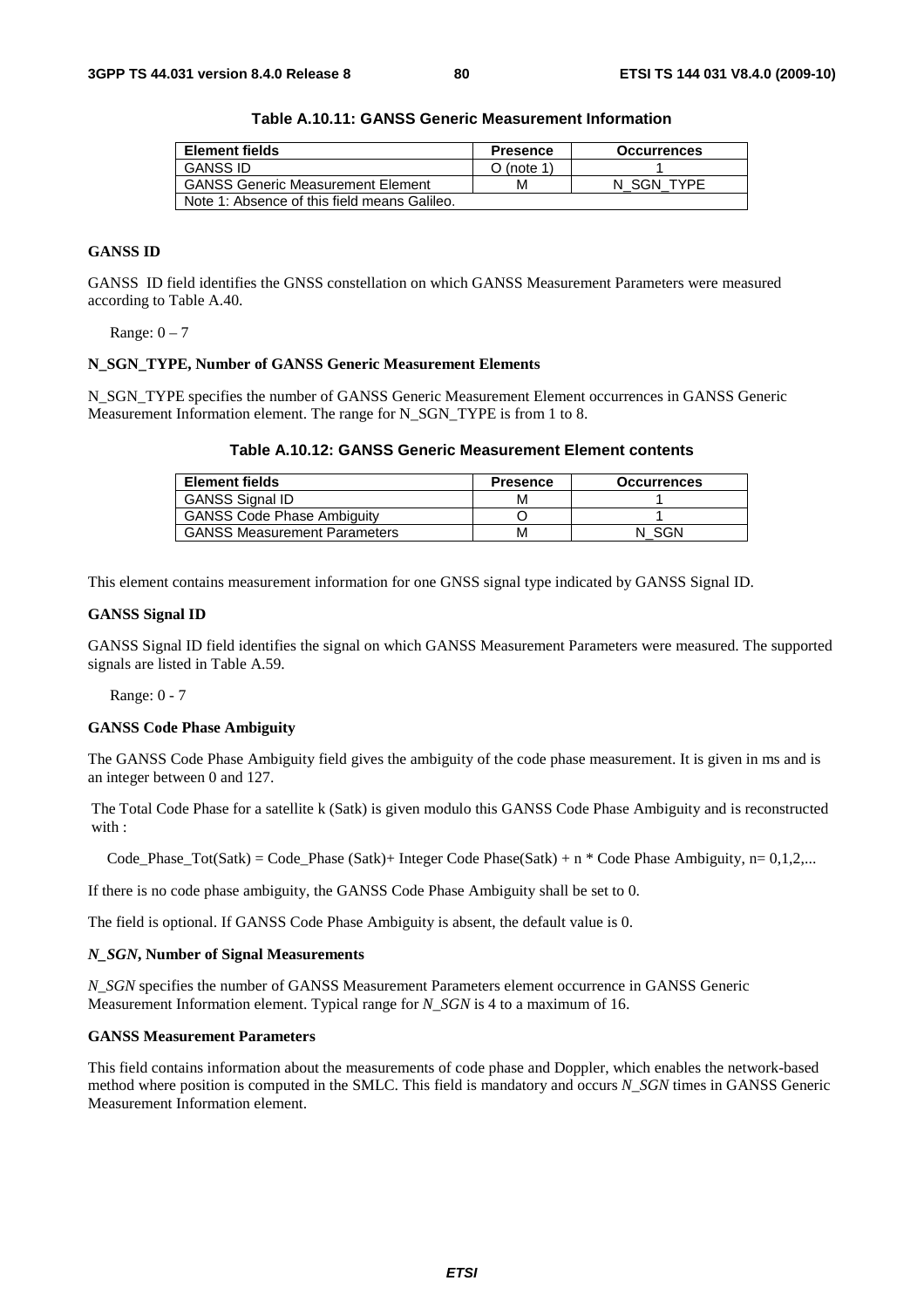| <b>Parameter</b>                                                                         | # of Bits | <b>Resolution</b>                | Range               | <b>Units</b> | Incl.     |
|------------------------------------------------------------------------------------------|-----------|----------------------------------|---------------------|--------------|-----------|
|                                                                                          |           | <b>Signal Quality Parameters</b> |                     |              |           |
| SV ID                                                                                    | 6         | ---                              |                     |              | м         |
| C/N <sub>o</sub>                                                                         | 6         |                                  | $0 - 63$            | dB-Hz        | M         |
| Multipath Indicator                                                                      | 2         |                                  | See Table A.9       |              | M         |
| <b>Carrier Quality</b>                                                                   | 2         |                                  |                     |              | $O^{(1)}$ |
| Indication                                                                               |           |                                  |                     |              |           |
|                                                                                          |           | Code Phase Measurements          |                     |              |           |
| Code Phase                                                                               | 21        | $2^{-21}$                        | $0 - (1 - 2^{-21})$ | ms           | M         |
| Integer Code Phase                                                                       | 7         |                                  | $0 - 127$           | ms           | O         |
| Code Phase RMS                                                                           | 6         | 3 bit mantissa                   | $0.5 - 112$         | m            | м         |
| Error                                                                                    |           | 3 bit exp                        |                     |              |           |
| <b>Doppler Frequency Measurements</b>                                                    |           |                                  |                     |              |           |
| Doppler                                                                                  | 16        | 0.04                             | ±1310.7             | m/s          | $\Omega$  |
| <b>ADR</b>                                                                               | 25        | $2^{-10}$                        | $0 - 32767.5$       | m            | $O^{(1)}$ |
| NOTE 1: All of these fields shall be present together, or none of them shall be present. |           |                                  |                     |              |           |

|  | Table A.10.13: GANSS Measurement Parameters field contents |  |
|--|------------------------------------------------------------|--|
|--|------------------------------------------------------------|--|

### **SV ID**

The SV ID is an index number for a satellite within a satellite system. The SV ID value range starts from 0 for each satellite system. The interpretation of SV ID for each GANSS is defined in Table A.10.14.

| <b>System</b>  | Value of SV ID | Interpretation of SV ID             |
|----------------|----------------|-------------------------------------|
| Galileo        | TBD            | TBD                                 |
| Modernized GPS | $'0' - '62'$   | Satellite PRN Signal No. 1 to 63    |
|                | 63'            | Reserved                            |
| <b>SBAS</b>    | $'0' - '38'$   | Satellite PRN Signal No. 120 to 158 |
|                | $'39' - '63'$  | Reserved                            |
| <b>QZSS</b>    | $'0' - '4'$    | Satellite PRN Signal No. 193 to 197 |
|                | $5 - 63'$      | Reserved                            |
| <b>GLONASS</b> | $'0' - '23'$   | Slot Number 1 to 24                 |
|                | $24 - 63'$     | Reserved                            |

#### **Table A.10.14: Interpretation of SV ID**

#### **C/N0**

This field contains the estimate of the carrier-to-noise ratio of the received signal from the particular satellite. It is given in whole dB-Hz and has a range of 0 to 63. Typical levels observed by GNSS receivers will be in the range of 16 dB-Hz to 50 dB-Hz.

#### **Carrier Quality Indication**

This field indicates the quality of a carrier phase measurement as a bit field. The LSB indicates the data polarity, that is. if the data from a specific satellite is received inverted, this is indicated by setting the LSB value to '1'. In the case the data is not inverted, the LSB is set to '0'. The MSB indicates if accumulation of the carrier phase has been continuous, that is, without cycle slips since the previous measurement report. If the carrier phase accumulation has been continuous, the MSB value is set to '1X'. Otherwise, the MSB is set to '0X'.

This field is optional and shall be included only when carrier phase measurements are requested.

#### **Table A.10.16: Carrier Phase Quality Indication values and associated indications**

| Rit               | <b>Polarity Indication</b>   |
|-------------------|------------------------------|
| 'በ'               | Data Direct                  |
| 4,                | Data Inverted                |
| 'OX'              | Carrier phase not continuous |
| '1X'              | Carrier phase continuous     |
| $X =$ do not care |                              |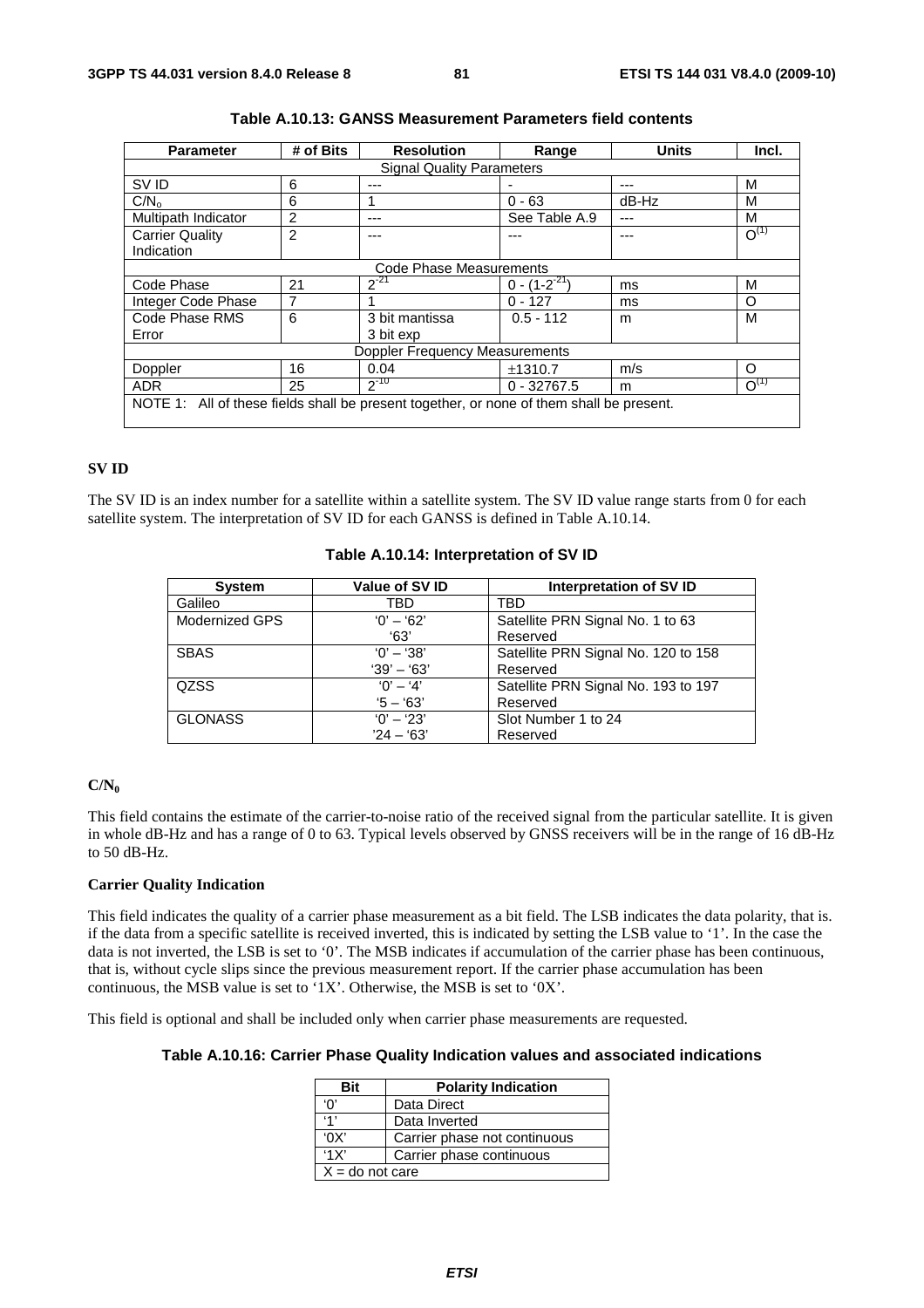#### **Code Phase**

This field contains the whole and fractional value of the code-phase measurement made by the MS for the particular satellite signal at the time of measurement in the units of ms. GNSS specific code phase measurements (e.g. chips) are converted into unit of ms by dividing the measurements by the *nominal* values of the measured signal chipping rate (e.g. Galileo L1 OS measurement is divided by 1023.0 chip/ms).

#### **Integer Code Phase**

This field indicates the integer millisecond part of the code phase that is expressed modulo the GANSS Code PhaseAmbiguity.

The value of the ambiguity is given in the GANSS Ambiguity field of the GANSS Generic Measurement Information element.

The Integer code phase is optional. The default value is 0.

#### **Code Phase RMS Error**

This field contains Code Phase RMS Error value. This parameter has the same range as described in Table A.10.

#### **Doppler**

This field contains the Doppler measured by the MS for the particular satellite signal. This information can be used to compute the 3-D velocity of the MS.

The Doppler range is sufficient to cover the potential range of values measured by the MS. Doppler measurements are converted into unit of m/s by multiplying the Doppler measurement in Hz by the *nominal* wavelength of the measured signal.

#### **ADR**

This field contains the ADR measurement measured by the MS for the particular satellite signal. This information can be used to compute the 3-D velocity or high-accuracy position of the MS. ADR measurements are converted into units of m by multiplying the ADR measurement by the *nominal* wavelength of the measured signal.

This field is optional and shall be included only when carrier phase measurements are requested.

# A.4 Assistance Data

## A.4.1 General

The Assistance Data is a RRLP component from the network to the MS. It is used by the network to provide assistance data to enable MS-based E-OTD or MS-based Assisted GPS capabilities in the MS and may be used to help support MS-assisted E-OTD and MS-assisted Assisted GPS. It contains the following elements.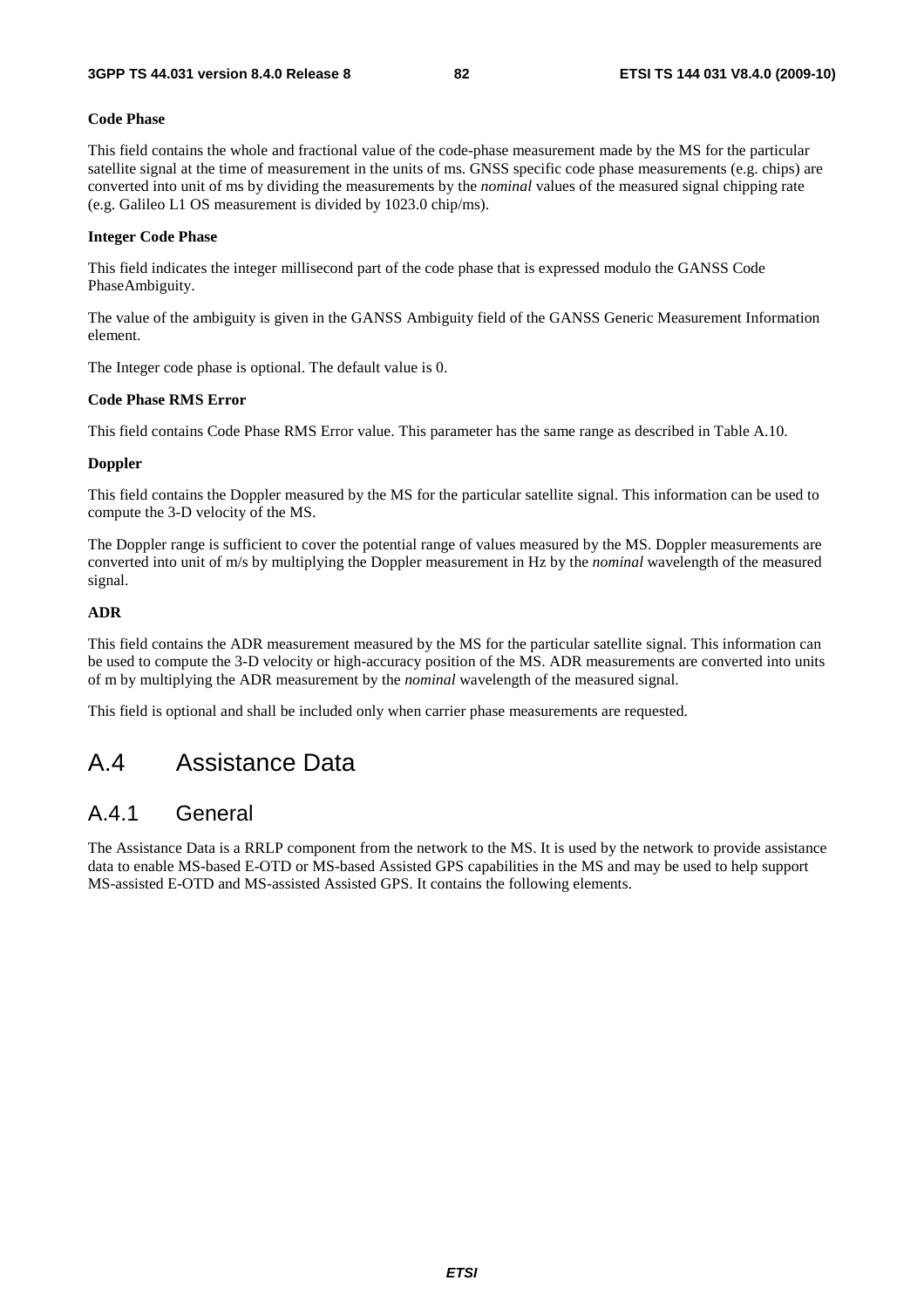| <b>Element</b>                         | <b>Type/Reference</b>                                | <b>Presence</b> |
|----------------------------------------|------------------------------------------------------|-----------------|
| E-OTD Reference BTS for                | E-OTD Reference BTS for Assistance Data 2.2.3        | C               |
| Assistance Data                        |                                                      |                 |
| E-OTD Measurement Assistance           | E-OTD Measurement Assistance Data 2.2.4              | C               |
| Data                                   |                                                      |                 |
| E-OTD Measurement Assistance           | E-OTD Measurement Assistance Data for System         | С               |
| Data for System Information List       | Information List 2.2.5                               |                 |
| <b>GPS Assistance Data</b>             | GPS Assistance Data 4.2.4                            | С               |
| Additional GPS Assistance Data         | Additional GPS Assistance Data 4.2.4c                | O               |
| <b>GPS Time Assistance Measurement</b> | <b>GPS Time Assistance Measurement Request</b>       | റ               |
| Request                                | 4.2.4a                                               |                 |
| <b>GPS Reference Time Uncertainty</b>  | GPS Reference Time Uncertainty 4.2.4b                | Ω               |
| More Assistance Data To Be Sent        | More Assistance Data To Be Sent 4.2.5                | C               |
| Extended Reference                     | Extended Reference 2.2.5                             | С               |
| <b>GANSS Assistance Data</b>           | GANSS Assistance Data 4.2.6                          | С               |
| <b>GANSS Carrier-Phase</b>             | <b>GANSS Carrier-Phase Measurement Request 4.2.7</b> | ∩               |
| <b>Measurement Request</b>             |                                                      |                 |
| <b>GANSS TOD - GSM Time</b>            | <b>GANSS TOD - GSM Time Association Request</b>      | Ω               |
| <b>Association Request</b>             | 4.2.8                                                |                 |

**Table A.11: Assistance Data component content** 

### A.4.2 Elements

### A.4.2.1 E-OTD Reference BTS for Assistance Data Element

This element is conditional. It is as described in sub-clause 2.2.3. If the network can provide assistance data, and data for E-OTD has been requested, this element is included.

### A.4.2.2 E-OTD Measurement Assistance Data Element

This element is conditional. It is as described in sub-clause 2.2.4. If the network can provide assistance data, and data for E-OTD has been requested, this element is included.

### A.4.2.3 E-OTD Measurement Assistance Data for System Information List Element

This element is conditional. It is as described in sub-clause 2.2.5. If the network can provide assistance data, and data for E-OTD has been requested, this element is included.

### A.4.2.4 GPS Assistance Data Element

The GPS Assistance Data element contains a single GPS assistance message that supports both MS-assisted and MSbased GPS methods. This element can contain one or more of the fields listed in table A.12 below, which support both MS-assisted and MS-based GPS methods. As table A.12 shows, all fields are optional.

Note that certain types of GPS Assistance data may be derived, wholly or partially, from other types of GPS Assistance data.

In addition, an Integrity Monitor (IM) shall detect unhealthy (e.g., failed/failing) satellites and also shall inform users of measurement quality in DGPS modes when satellites are healthy. Excessively large pseudo range errors, as evidenced by the magnitude of the corresponding DGPS correction, shall be used to detect failed satellites. Unhealthy satellites should be detected within 10 seconds of the occurrence of the satellite failure. When unhealthy (e.g., failed/failing) satellites are detected, the assistance and/or DGPS correction data shall not be supplied for these satellites. When the error in the IM computed position is excessive for solutions based upon healthy satellites only, DGPS users shall be informed of measurement quality through the supplied UDRE values. After bad satellites have been indicated in the Real Time Integrity field, if the satellites return to healthy condition for some period of time, the indications for them shall be removed from this field.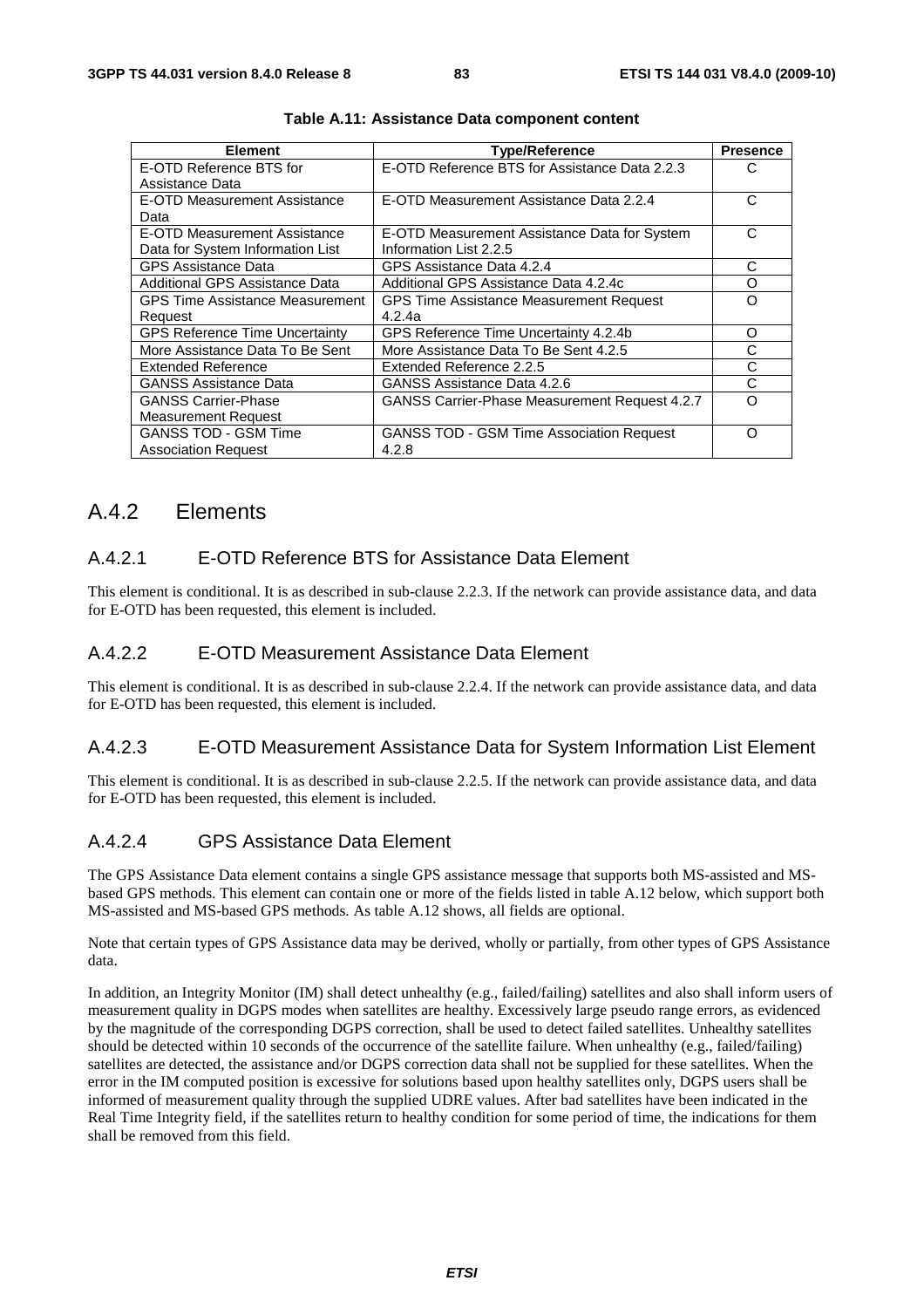| <b>Parameter</b>              | <b>Presence</b> | <b>Repetition</b> |
|-------------------------------|-----------------|-------------------|
| Reference Time                |                 | Yes               |
| Reference Location            |                 | No                |
| <b>DGPS Corrections</b>       |                 | Yes               |
| Navigation Model              |                 | Yes               |
| Ionospheric Model             |                 | No                |
| <b>UTC Model</b>              |                 | No                |
| Almanac                       |                 | Yes               |
| <b>Acquisition Assistance</b> |                 | Yes               |
| Real-Time Integrity           |                 | Yes               |

**Table A.12: Fields in the GPS Assistance Data element** 

When RRLP pseudo-segmentation is used, Table A.12 indicates which parameters may be repeated in more than one RRLP segment in order to provide data for multiple satellites. When any such parameter appears in more than one segment, the following rules shall apply.

- 1. There shall be no repetition of data for the same satellite.
- 2. Optional and conditional elements in the parameter not associated with a particular satellite shall each appear in at most one RRLP segment.
- 3. Any mandatory element not associated with a particular satellite shall assume consistent values in the case of an element related to current GPS time and the same value otherwise.
- 4. The maximum number of satellites defined in sub-clause 5.1 for which data can be included for any parameter in one RRLP segment shall apply also when counted over all RRLP segments.

#### **Reference Time**

These fields specify the relationship between GPS time and air-interface timing of the BTS transmission in the reference cell. These fields occur once per message; some are mandatory and some are conditional, as shown in table A.14. Note that Reference Time may also be present within the Acquisition Assistance parameter. In such a case, the SMLC shall ensure consistency.

| <b>Parameter</b>                                                                         | # Bits   | <b>Scale</b>  | Range              | <b>Units</b> | Incl.        |
|------------------------------------------------------------------------------------------|----------|---------------|--------------------|--------------|--------------|
|                                                                                          |          | <b>Factor</b> |                    |              |              |
| <b>GPS Week</b>                                                                          | 10       |               | $0 - 1023$         | weeks        | м            |
| <b>GPS TOW</b>                                                                           | 23       | 0.08          | 0-604799.92        | sec          | M            |
| <b>BCCH Carrier</b>                                                                      | 10       |               | $0 - 1023$         | ---          | $O$ (note 1) |
| <b>BSIC</b>                                                                              | 6        |               | $0 - 63$           | ---          | $O$ (note 1) |
| <b>FNm</b>                                                                               | 21       |               | $0 - (2^{27} - 1)$ | frames       | O (note 1)   |
| TN                                                                                       | 3        |               | $0 - 7$            | timeslots    | $O$ (note 1) |
| <b>BN</b>                                                                                | 8        |               | $0 - 156$          | bits         | $O$ (note 1) |
| <b>GPS TOW Assist</b>                                                                    | 24*N_SAT | ---           |                    | ---          | O            |
| NOTE 1: All of these fields shall be present together, or none of them shall be present. |          |               |                    |              |              |

**Table A.14: Reference Time (Fields occurring once per message)** 

#### **GPS Week**

This field specifies the GPS week number of the assistance being provided. GPS Week eliminates one-week ambiguities from the time of the GPS assistance. This field is mandatory.

#### **GPS TOW**

The GPS TOW (time-of-week) is a mandatory field and is specified with 80 msec resolution. When GSM Time Present is "1", GPS TOW and BCCH/BSIC/FNm/TN/BN IEs provide a valid relationship between GPS and GSM time, as seen at the approximate location of the MS, ie the propagation delay from BTS to MS shall be compensated for by the SMLC. Depending on implementation, the relation between GPS and GSM time may have varying accuracy. Therefore, the uncertainty of the timing relation may be provided in the optional field GPS Reference Time Uncertainty. If the propagation delay from BTS to MS is not accurately known, the SMLC shall use the best available approximation of the propagation delay and take the corresponding delay uncertainty into account in the calculation of the field GPS Reference Time Uncertainty. When GSM Time Present is "0", GPS TOW is an estimate of current GPS time of week at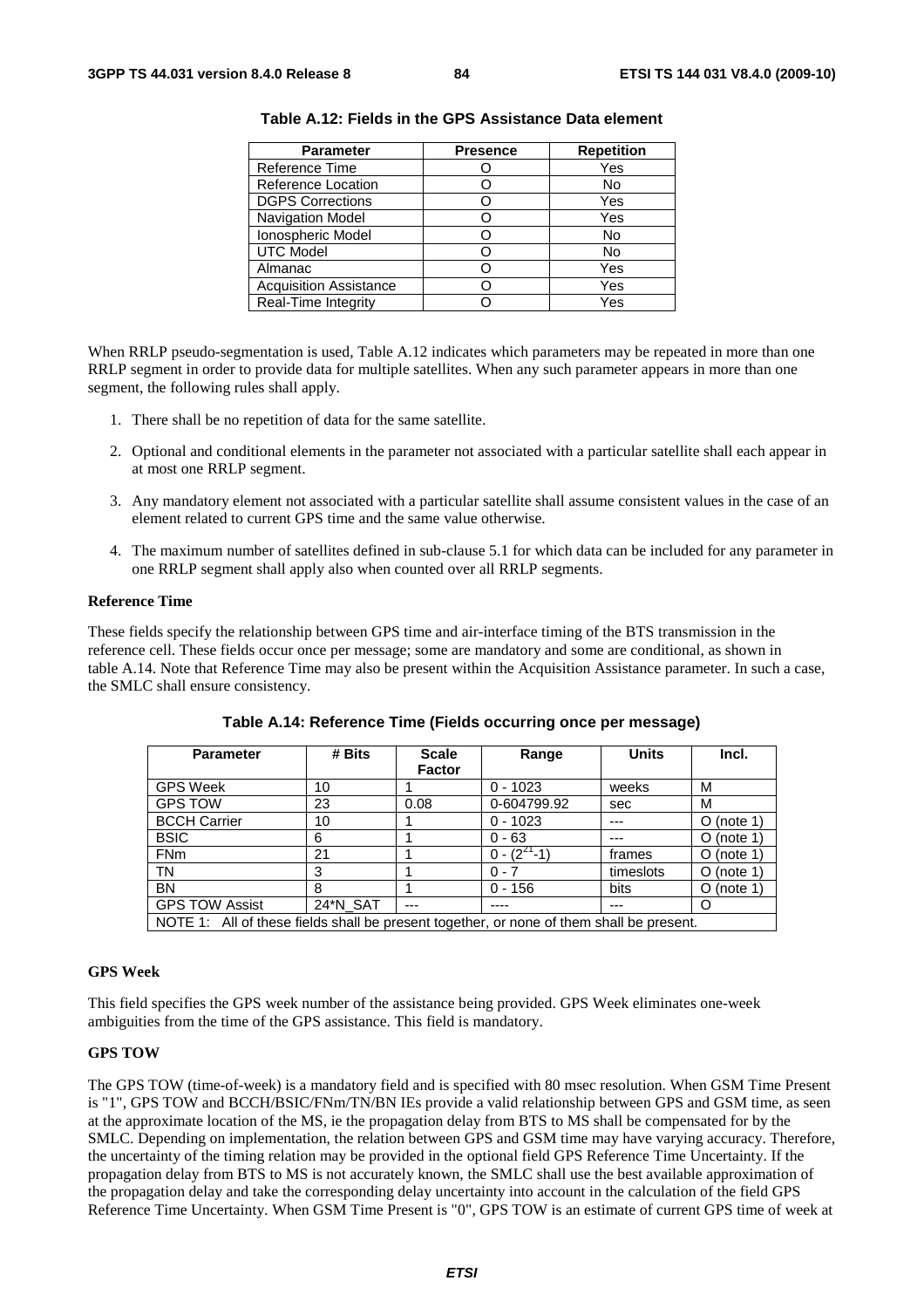time of reception of the RRLP segment containing this data by the MS. The SMLC should achieve an accuracy of  $+/-3$ seconds for this estimate including allowing for the transmission delay between SMLC and MS of the RRLP segment containing GPS TOW. Note that the MS should further compensate GPS TOW for the time between the reception of the segment containing GPS TOW and the time when the GPS TOW field is used.

#### **BCCH Carrier/BSIC/FNm/TN/BN**

These fields specify the state of the GSM frame number, timeslot number, and bit number, respectively, of the reference BTS with the specified BCCH carrier and BSIC at the time that correspond to GPS TOW. The SMLC shall use the current serving BTS as the reference BTS. The frame number field is given modulo  $2^{21}$ , i.e., the MSB of the GSM frame number is truncated. The MS shall interpret FNm as the most recent of the two possible frame numbers that FNm could represent. The target MS has the option of rejecting a GPS position request or GPS assistance data if the reference BTS is not the serving BTS.

#### **GPS TOW Assist**

This field contains several fields in the Telemetry (TLM) Word and Handover Word (HOW) that are currently being broadcast by the respective GPS satellites. Combining this information with GPS TOW enables the MS to know the entire 1.2-second (60-bit) pattern of TLM and HOW that is transmitted at the start of each six-second subframe by the particular GPS satellite. This field contains information for each of N\_SAT satellites, and optional. The individual fields for each satellite in the message are shown in table A.15a.

| <b>Parameter</b>    | # Bits | <b>Scale</b><br><b>Factor</b> | Range                | <b>Units</b>     | Incl. |
|---------------------|--------|-------------------------------|----------------------|------------------|-------|
| SatID               |        | $---$                         | $0 - 63$             | ---              | М     |
| <b>TLM Message</b>  | 14     | $---$                         | $-16383$<br>$\Omega$ | <b>Bit field</b> | м     |
| Anti-Spoof          |        |                               | $0 - 1$              | <b>Bit field</b> | М     |
| Alert               |        |                               | ი - 1                | <b>Bit field</b> | M     |
| <b>TLM Reserved</b> |        | ---                           | $0 - 3$              | <b>Bit field</b> | M     |

**Table A.15a: GPS TOW Assist (Fields occurring N\_SAT times per message)** 

#### **SatID**

This field identifies the satellite for which the corrections are applicable. The values ranging from 0 to 63 represent satellite PRNs ranging from 1 to 64, respectively.

#### **TLM Message**

This field contains a 14-bit value representing the Telemetry Message (TLM) being broadcast by the GPS satellite identified by the particular SatID, with the MSB occurring first in the satellite transmission.

#### **Anti-Spoof/Alert**

These fields contain the Anti-Spoof and Alert flags that are being broadcast by the GPS satellite identified by SatID.

#### **TLM Reserved**

These fields contain the two reserved bits in the TLM Word being broadcast by the GPS satellite identified by SatID, with the MSB occurring first in the satellite transmission.

#### **Reference Location**

The Reference Location field contains a 3-D location (with uncertainty) specified as per 3GPP TS 23.032. The purpose of this field is to provide the MS with a priori knowledge of its location in order to improve GPS receiver performance. The allowed shape is 3-D location with uncertainty (ellipsoid point with altitude and uncertainty ellipsoid).

#### **DGPS Corrections**

These fields specify the DGPS corrections to be used by the MS. All fields are mandatory when DGPS Corrections are present in the GPS Assistance Data.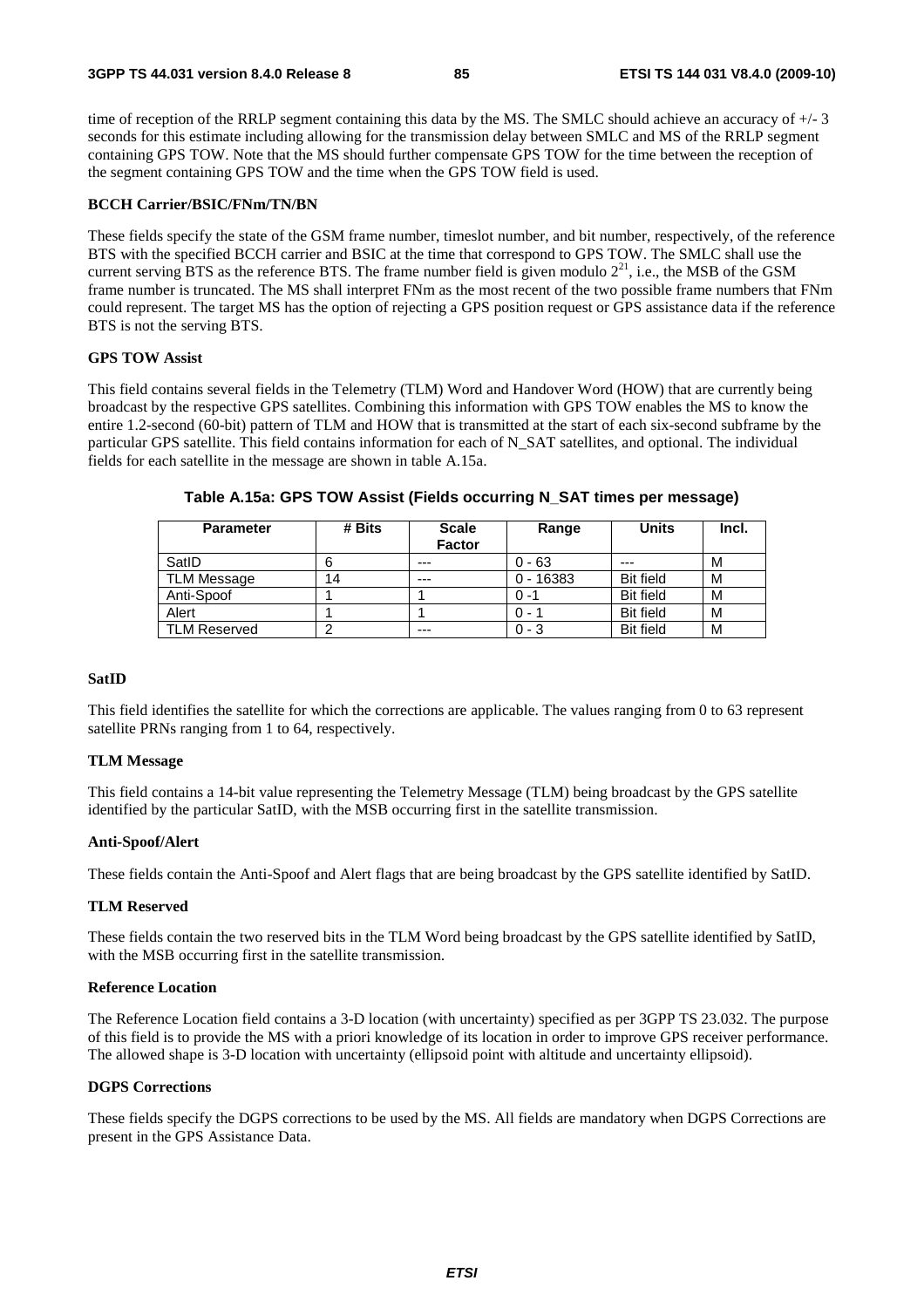| <b>Parameter</b>                            | # Bits | <b>Scale Factor</b>                                         | Range        | <b>Units</b> | Incl. |  |
|---------------------------------------------|--------|-------------------------------------------------------------|--------------|--------------|-------|--|
| The following fields occur once per message |        |                                                             |              |              |       |  |
| <b>GPS TOW</b>                              | 20     |                                                             | $0 - 604799$ | sec          | М     |  |
| Status/Health                               | 3      |                                                             | $0 - 7$      |              | м     |  |
| N_SAT                                       | 4      |                                                             | $1 - 16$     |              | м     |  |
|                                             |        | The following fields occur once per satellite (N_SAT times) |              |              |       |  |
| SatID                                       | 6      |                                                             | $0 - 63$     |              | м     |  |
| <b>IODE</b>                                 | 8      |                                                             | $0 - 255$    |              | м     |  |
| <b>UDRE</b>                                 | 2      |                                                             | $0 - 3$      |              | м     |  |
| <b>PRC</b>                                  | 12     | 0.32                                                        | ±655.04      | meters       | М     |  |
| <b>RRC</b>                                  | 8      | 0.032                                                       | ±4.064       | meters/sec   | м     |  |
| Delta PRC2                                  | 8      |                                                             |              |              | м     |  |
| Delta RRC2                                  | 4      |                                                             |              |              | м     |  |
| Delta PRC3                                  | 8      |                                                             |              |              | м     |  |
| Delta RRC3                                  | 4      |                                                             |              |              | м     |  |

#### **Table A.15: DGPS Corrections**

#### **GPS TOW**

This field indicates the baseline time for which the corrections are valid.

#### **Status/Health**

This field indicates the status of the differential corrections contained in the broadcast message. The values of this field and their respective meanings are shown below in table A.16.

| Code | <b>Indication</b>                            |
|------|----------------------------------------------|
| 000  | UDRE Scale Factor = $1.0$                    |
| 001  | UDRE Scale Factor = $0.75$                   |
| 010  | UDRE Scale Factor = $0.5$                    |
| 011  | UDRE Scale Factor = $0.3$                    |
| 100  | UDRE Scale Factor = $0.2$                    |
| 101  | UDRE Scale Factor = $0.1$                    |
| 110  | Reference Station Transmission Not Monitored |
| 111  | Data is invalid - disregard                  |

#### **Table A.16: Values of Status/Health IE**

The first six values in this field indicate valid differential corrections. When using the values described below, the "UDRE Scale Factor" value is applied to the UDRE values contained in the message. The purpose is to indicate an estimate in the amount of error in the corrections.

The value "110" indicates that the source of the differential corrections (e.g., reference station or external DGPS network) is currently not being monitored. The value "111" indicates that the corrections provided by the source are invalid, as judged by the source. In the later case, the message shall contain no corrections for individual satellites. Any MS that receives DGPS Corrections in a GPS Assistance Data IE shall contain the appropriate logic to properly interpret this condition and look for the next IE.

#### **N\_SAT**

This field indicates the number of satellites for which differential corrections are available. Corrections for up to 16 satellites.

#### **SatID**

This field identifies the satellite for which the corrections are applicable. The values ranging from 0 to 63 represent satellite PRNs ranging from 1 to 64, respectively.

#### **IODE**

This IE is the sequence number for the ephemeris for the particular satellite. The MS can use this IE to determine if new ephemeris is used for calculating the corrections that are provided in the broadcast message. This eight-bit IE identifies a particular set of ephemeris data for a GPS satellite and may occupy the numerical range of [0, 255]. The transmitted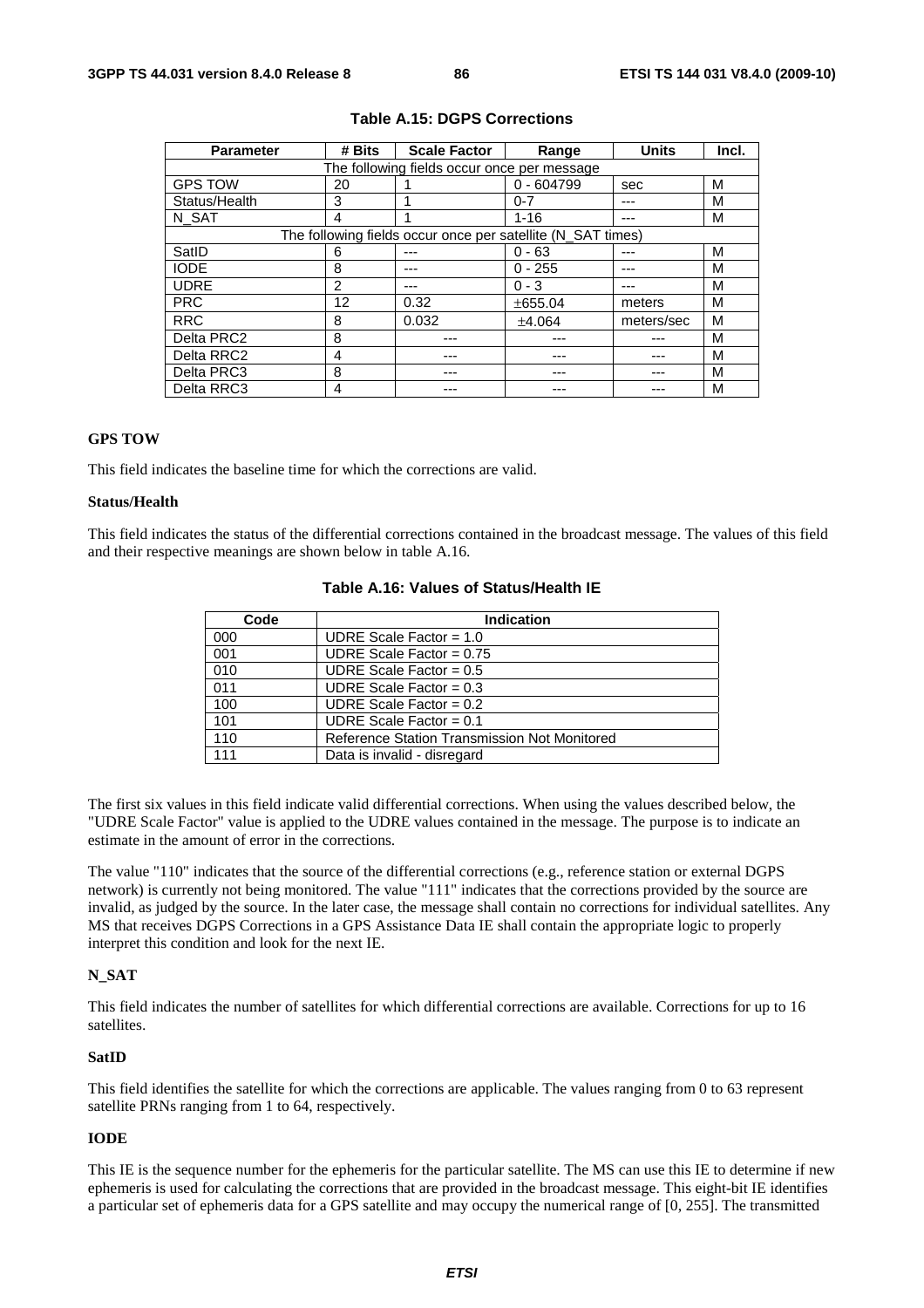IODE value will be different from any value transmitted by the GPS satellite during the preceding six hours. For more information about this field can be found from RTCM-SC104.

#### **User Differential Range Error (UDRE)**

This field provides an estimate of the uncertainty  $(1-\sigma)$  in the corrections for the particular satellite. The value in this field shall be multiplied by the UDRE Scale Factor in the common Corrections Status/Health field to determine the final UDRE estimate for the particular satellite. The meanings of the values for this field are described in table A.18.

| Value | <b>Indication</b>           |
|-------|-----------------------------|
| nn    | UDRE $\leq 1.0$ m           |
| ሰ1    | 1.0 m < UDRE $\leq$ 4.0 m   |
| 10    | 4.0 m $<$ UDRE $\leq$ 8.0 m |
|       | $8.0 m <$ UDRE              |

| Table A.18: Values of UDRE IE |  |  |
|-------------------------------|--|--|
|-------------------------------|--|--|

Each UDRE value shall be adjusted based on the operation of an Integrity Monitor (IM) function which exists at the network (SMLC, GPS server, or reference GPS receiver itself). Positioning errors derived at the IM which are excessive relative to DGPS expected accuracy levels shall be used to scale the UDRE values to produce consistency.

#### **Pseudo-Range Correction (PRC)**

This field indicates the correction to the pseudorange for the particular satellite at the GPS Reference Time, *t*0. The value of this field is given in meters (m) and the resolution is 0.32, as shown in table A.15 above. The method of calculating this field is described in [9].

If the SMLC has received a request for GPS assistance data from an MS which included a request for the navigation models and DGPS (i.e., bit D and E are set to one in 'Requested GPS Assistance Data, see 3GPP TS 49.031), the SMLC shall determine, for each satellite, if the navigation model stored by the MS is still suitable for use with DGPS corrections (also see navigation model update conditions right before Table A.19) and if so and if DGPS corrections are supported the SMLC should send DGPS corrections without including the navigation model.

The IODE value sent for a satellite shall always be the IODE value that corresponds to the navigation model for which the pseudo-range corrections are applicable.

The pseudo-range correction shall correspond to the available navigation model (the one already stored in and identified by the MS or the one included in the same procedure as the pseudo-range correction). The MS shall only use the PRC value when the IODE value received matches its available navigation model.

#### **Pseudo-Range Rate Correction (RRC)**

This field indicates the rate-of-change of the pseudorange correction for the particular satellite, using the satellite ephemeris identified by the IODE IE. The value of this field is given in meters per second (m/sec) and the resolution is 0.032, as shown in table A.15 above. For some time  $t_1 > t_0$ , the corrections for IODE are estimated by

$$
PRC(t_{1,\text{IODE}}) = PRC(t_{0,\text{IODE}}) + RRC(t_{0,\text{IODE}}) (t_1 - t_0),
$$

and the MS uses this to correct the pseudorange it measures at  $t_1$ ,  $PR_m(t_1 \text{ IODE})$ , by

$$
PR(t_{1,\text{IODE}}) = PR_{m}(t_{1,\text{IODE}}) + PRC(t_{1,\text{IODE}}).
$$

The SMLC shall always send the RRC value that corresponds to the PRC value that it sends (see above for details). The MS shall only use the RRC value when the IODE value received matches its available navigation model.

#### **Delta Pseudo-Range Correction 2 (Delta PRC2)**

This IE is not used. The sender shall set it to zero and the receiver shall ignore it.

#### **Delta Pseudo-Range Rate Correction 2 (Delta RRC2)**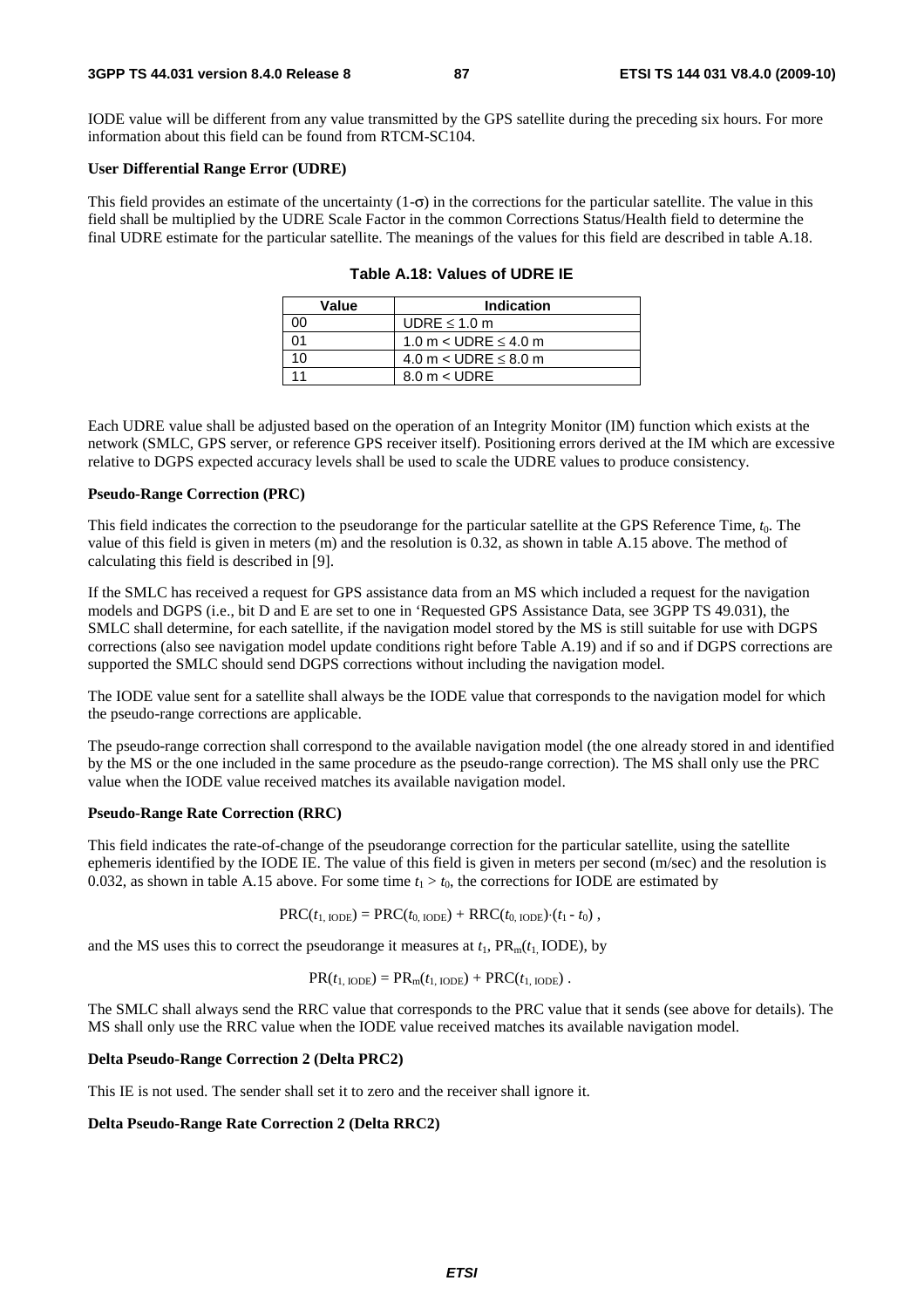This IE is not used. The sender shall set it to zero and the receiver shall ignore it.

#### **Delta Pseudo-Range Correction 3 (Delta PRC3)**

This IE is not used. The sender shall set it to zero and the receiver shall ignore it.

#### **Delta Pseudo-Range Rate Correction 3 (Delta RRC3)**

This IE is not used. The sender shall set it to zero and the receiver shall ignore it.

#### **Navigation Model**

This set of fields contains information required to manage the transfer of precise navigation data to the GPS-capable MS. In response to a request from an MS for GPS assistance data, the SMLC shall determine whether to send the navigation model for a particular satellite to an MS based upon factors like the T-Toe limit specified by the MS and any request from the MS for DGPS (also see above). This information includes control bit fields as well as satellite ephemeris and clock corrections. The individual fields are given in Table A.19 below, and the conditions for their presence is discussed below.

| <b>Parameter</b>                                 | # Bits          | <b>Scale</b><br><b>Factor</b> | <b>Units</b>                                                        | Incl.                    |  |  |
|--------------------------------------------------|-----------------|-------------------------------|---------------------------------------------------------------------|--------------------------|--|--|
| Navigation Model Flow Control (once per message) |                 |                               |                                                                     |                          |  |  |
| Num Sats_Total                                   | $4^{(1)}$       | 1                             |                                                                     | M                        |  |  |
|                                                  |                 |                               | Satellite and Format Identification (once per satellite)            |                          |  |  |
| SatID                                            | $6^{(1)}$       | $---$                         | $\overline{a}$                                                      | M                        |  |  |
| <b>Satellite Status</b>                          | $\mathcal{P}$   | ---                           | Boolean                                                             | M                        |  |  |
|                                                  |                 |                               | Satellite Navigation Model and Associated Bits (once per satellite) |                          |  |  |
| C/A or P on L2                                   | $\overline{2}$  | $\overline{a}$                | Boolean                                                             | C                        |  |  |
| <b>URA Index</b>                                 | 4               | ---                           | <b>Boolean</b>                                                      | $\overline{\text{c}}$    |  |  |
| SV Health                                        | 6               | ---                           | <b>Boolean</b>                                                      | $\overline{\text{c}}$    |  |  |
| <b>IODC</b>                                      | $10^{(1)}$      | ---                           | $---$                                                               | $\overline{\text{c}}$    |  |  |
| L <sub>2</sub> P Data Flag                       | 1               | ---                           | <b>Boolean</b>                                                      | $\overline{C}$           |  |  |
| <b>SF 1 Reserved</b>                             | 87              | ---                           | ---                                                                 | $\frac{\overline{C}}{C}$ |  |  |
| T <sub>GD</sub>                                  | 8               | $2^{-31}$                     | sec                                                                 |                          |  |  |
| $t_{\rm oc}$                                     | $16^{(1)}$      | $2^4$                         | sec                                                                 | $\overline{\text{c}}$    |  |  |
| af <sub>2</sub>                                  | 8               | $2^{55}$                      | sec/sec <sup>2</sup>                                                | $\overline{\text{c}}$    |  |  |
| af <sub>1</sub>                                  | 16              | $2^{-43}$                     | sec/sec                                                             | $\overline{\text{c}}$    |  |  |
| $af_0$                                           | 22              | $2^{-31}$                     | sec                                                                 | $\overline{\text{c}}$    |  |  |
| $\overline{C}_{\underline{r}\underline{s}}$      | 16              | $2^{5}$                       | meters                                                              | $\overline{\text{c}}$    |  |  |
| Δn                                               | 16              | $2^{-43}$                     | semi-circles/sec                                                    | $\overline{\text{c}}$    |  |  |
| $M_0$                                            | 32              | $2^{-31}$                     | semi-circles                                                        | $\overline{\text{c}}$    |  |  |
| $\overline{C}_{\underline{\mathsf{uc}}}$         | 16              | $2^{-29}$                     | radians                                                             | $\overline{\text{c}}$    |  |  |
| e                                                | $32^{(1)}$      | $2^{-33}$                     | ---                                                                 | $\overline{\text{c}}$    |  |  |
|                                                  | $\overline{16}$ | $2^{-29}$                     | radians                                                             | $\overline{\text{c}}$    |  |  |
| $\frac{C_{us}}{(A)^{1/2}}$                       | $32^{(1)}$      | $2^{-19}$                     | meters $^{1/2}$                                                     | $\overline{\text{c}}$    |  |  |
| $t_{oe}$                                         | $16^{(1)}$      | $2^4$                         | sec                                                                 | $\overline{\text{c}}$    |  |  |
| Fit Interval Flag                                | 1               | $---$                         | Boolean                                                             | $\overline{\text{c}}$    |  |  |
| <b>AODO</b>                                      | $\overline{5}$  | 900                           | sec                                                                 | $\overline{\text{c}}$    |  |  |
| $C_{ic}$                                         | 16              | $2^{-29}$                     | radians                                                             | $\overline{\text{c}}$    |  |  |
| OMEGA <sub>0</sub>                               | $\overline{32}$ | $2^{-31}$                     | semi-circles                                                        | $\overline{\text{c}}$    |  |  |
| $C_{is}$                                         | 16              | $2^{-29}$                     | radians                                                             | $\overline{C}$           |  |  |
| $i_0$                                            | $\overline{32}$ | $2^{-31}$                     | semi-circles                                                        | $\overline{\text{c}}$    |  |  |
| $C_{\underline{\text{rc}}}$                      | 16              | $2^{5}$                       | meters                                                              | $\overline{\text{c}}$    |  |  |
| $\omega$                                         | $\overline{32}$ | $2^{31}$                      | semi-circles                                                        | $\overline{\text{c}}$    |  |  |
| OMEGAdot                                         | 24              | $2^{-43}$                     | semi-circles/sec                                                    | $\overline{C}$           |  |  |
| Idot                                             | 14              | $2^{-43}$                     | semi-circles/sec                                                    | $\overline{\text{c}}$    |  |  |

### **Table A.19: Navigation Model (per-satellite fields - (1) = Positive range only)**

#### **Num\_Sats\_Total**

This field specifies the number of satellites that are included in the provided Navigation Model. A range of 1-16 is available. This field is mandatory when the Navigation Model field is included in the message.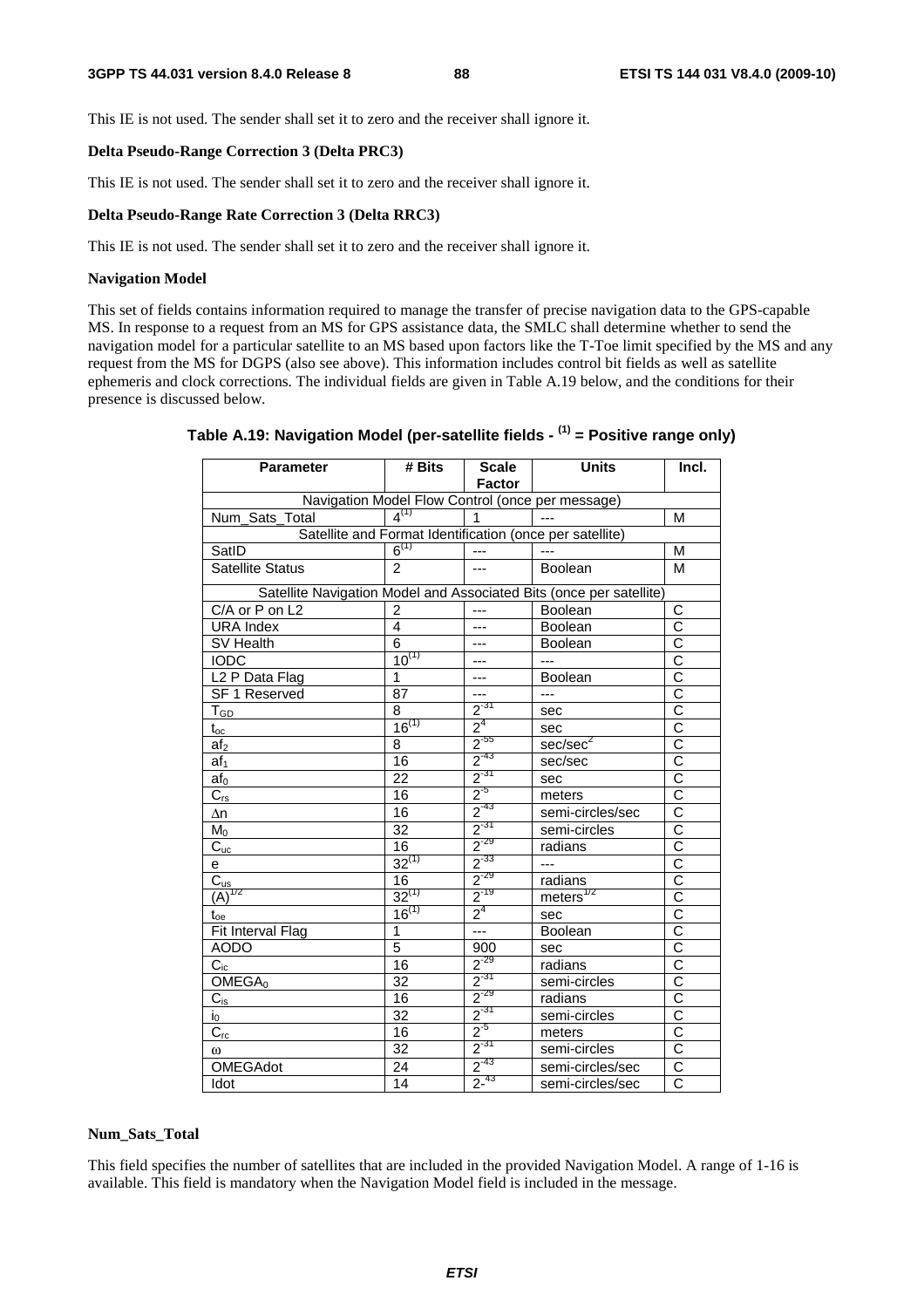#### **SatID**

This field identifies the satellite for which the assistance is applicable. This value is the same as the PRN number provided in the navigation message transmitted by the particular satellite. The range is 0 to 63, with 0-31 indicating GPS satellites 1-32, respectively, and 32-63 indicating satellites in future augmentation systems (e.g., WAAS or EGNOS). This field is mandatory for each included satellite.

#### **Satellite Status**

This field is a two-bit value that indicates the status of the Navigation Model for the particular satellite specified by SatID. This field is mandatory for each included satellite. The MS shall interpret the combinations of the two bits as follows.

| <b>MSB</b> | LSB. | Interpretation                            |
|------------|------|-------------------------------------------|
|            |      | New satellite, new Navigation Model       |
|            |      | Existing satellite, same Navigation Model |
|            |      | Existing satellite, new Navigation Model  |
|            |      | Reserved                                  |

**Table A.20: Satellite Status (per-satellite field)** 

This Satellite Navigation Model and associated bit fields include the parameters that accurately model the orbit and clock state of the particular satellite. For the particular satellite, these fields are conditional based on the value of Satellite Status for that satellite. The fields are absent when Satellite Status is "01", and present for all other values. The format for the ephemeris, clock corrections, and associate bits are specified in ICD-GPS-200.

#### **Ionospheric Model**

The Ionospheric Model contains fields needed to model the propagation delays of the GPS signals through the ionosphere. The information elements in this field are shown in table A.21. Proper use of these fields allows a single-frequency GPS receiver to remove approximately 50 % of the ionospheric delay from the range measurements. The Ionospheric Model is valid for the entire constellation and changes slowly relative to the Navigation Model. All of the fields must be included when Ionospheric Model is present.

| <b>Parameter</b> | # Bits | <b>Scale Factor</b> | <b>Units</b>                   | Incl. |
|------------------|--------|---------------------|--------------------------------|-------|
| $\alpha_0$       |        | $2^{-30}$           | seconds                        |       |
| $\alpha_1$       | 8      | $2^{27}$            | sec/semi-circle                |       |
| $\alpha_2$       | 8      | $2^{24}$            | $sec/(semi-circle)^2$          |       |
| $\alpha_3$       | 8      | $\sqrt{24}$         | sec/(semi-circle) <sup>3</sup> |       |
| $\beta_0$        | 8      | ∩11                 | seconds                        |       |
| $\beta_1$        | 8      | ົາ <sup>14</sup>    | sec/semi-circle                |       |
| $\beta_2$        | 8      | 216                 | sec/(semi-circle) <sup>2</sup> |       |
| $\beta_3$        | 8      | $2^{16}$            | sec/(semi-circle) <sup>3</sup> |       |

**Table A.21: Ionospheric Model (occurs once per message, when present)** 

#### **UTC Model**

The UTC Model field contains a set of parameters needed to relate GPS time to Universal Time Coordinate (UTC). All of the fields in the UTC Model are mandatory when the field is present.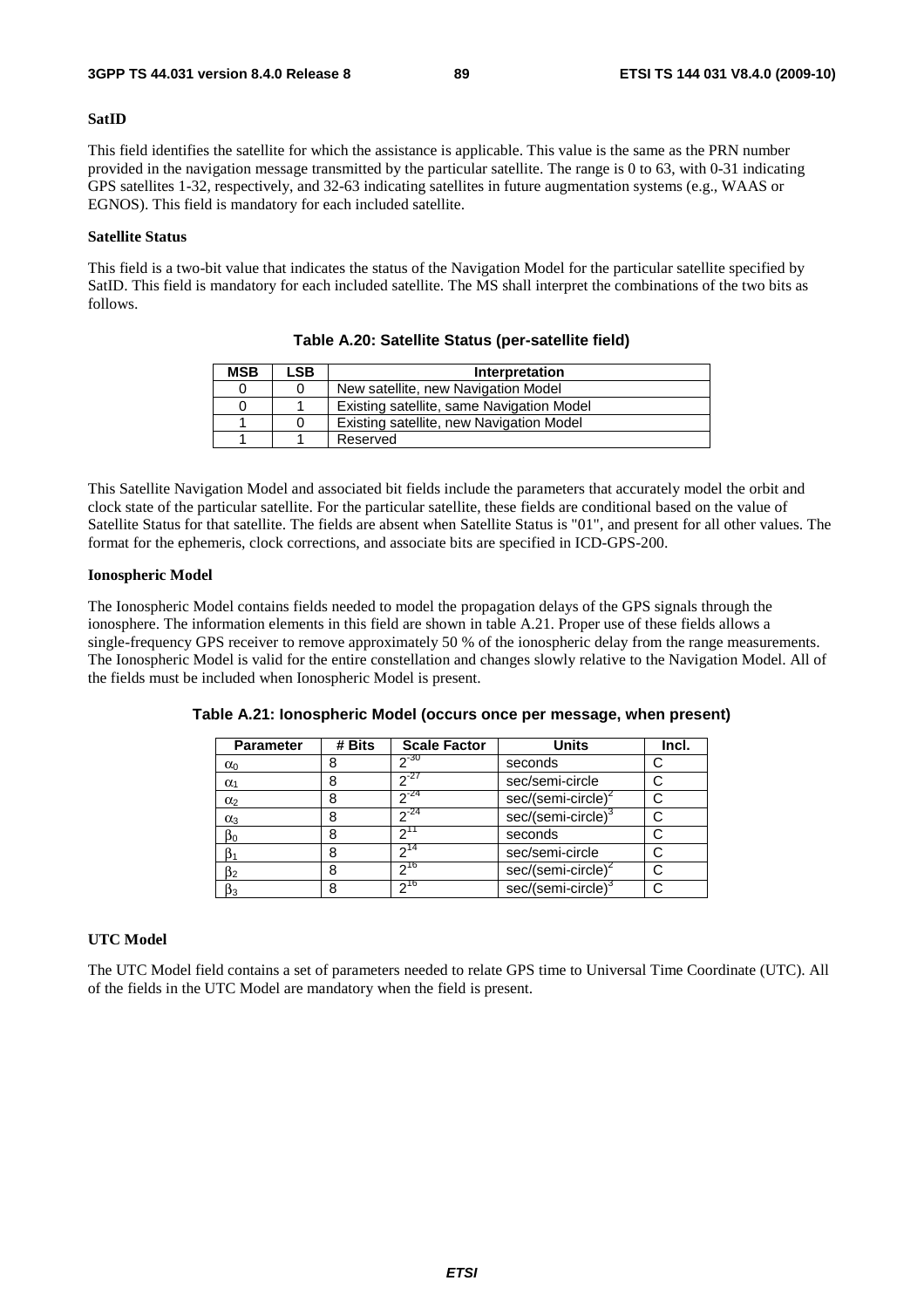| <b>Parameter</b>                 | # Bits | <b>Scale Factor</b> | <b>Units</b> | Incl. |
|----------------------------------|--------|---------------------|--------------|-------|
| A,                               | 24     | $2 - 50$            | sec/sec      | С     |
| $A_0$                            | 32     | $-30$               | seconds      | С     |
| $t_{ot}$ <sup>(1)</sup>          | 8      | 712                 | seconds      | С     |
| $\mathsf{WN}_{\mathsf{t}}^{(1)}$ | 8      |                     | weeks        | C     |
| ∆t∟s                             | 8      |                     | seconds      | С     |
| $WN_{LSF}$ <sup>(1)</sup>        | 8      |                     | weeks        |       |
| DN                               | 8      |                     | days         | C     |
| $\Delta t_{\sf LSF}$             | 8      |                     | seconds      | С     |

#### **Table A.22: UTC Model (occurs once per message, when present per-satellite fields - (1) = Positive range only)**

#### **Almanac**

These fields specify the coarse, long-term model of the satellite positions and clocks. These fields are given in table A.23. With one exception (δi), these parameters are a subset of the ephemeris and clock correction parameters in the Navigation Model, although with reduced resolution and accuracy. The almanac model is useful for receiver tasks that require coarse accuracy, such as determining satellite visibility. The model is valid for up to one year, typically. Since it is a long-term model, the field should be provided for all satellites in the GPS constellation. All fields in the Almanac are mandatory when the Almanac is present. The fields  $t_{0a}$  and WN<sub>a</sub> specify the GPS time-of-week and week number, respectively, that are the reference points for the Almanac parameters.

The Almanac also is useful as an acquisition aid for network-based GPS methods. Given a recent Almanac (< 3-4 weeks old), the MS only needs Reference Time and Reference Location information to quickly acquire the signals and return measurements to the network.

The Almanac also contains information about the health of that satellite as described in ICD-GPS-200. If this Alamanc has been captured from the satellite signal, the SV Health field represents the predicted satellite health at the time the GPS control segment uploaded the Almanac to the satellite. According to ICD-GPS-200, this health information may differ from the SV Health field in the Navigation Model (table A.19) due to different upload times.

The parameters Num\_Sats\_Total and SatID shall be interpreted in the same manner as described under table A19.

| <b>Parameter</b>                            | # Bits    | <b>Scale Factor</b>                           | <b>Units</b>     | Incl. |  |  |
|---------------------------------------------|-----------|-----------------------------------------------|------------------|-------|--|--|
| The following fields occur once per message |           |                                               |                  |       |  |  |
| Num_Sats_Total                              | $6^{(1)}$ |                                               |                  | м     |  |  |
| WN <sub>a</sub>                             | $R^{(1)}$ | 1                                             | weeks            | М     |  |  |
|                                             |           | The following fields occur once per satellite |                  |       |  |  |
| SatID                                       | $6^{(1)}$ |                                               |                  | M     |  |  |
| $e^{(1)}$                                   | 16        | $2^{-21}$                                     | dimensionless    | M     |  |  |
| $\mathfrak{t}_{\text{oa}}^{(1)}$            | 8         | $2^{12}$                                      | sec              | M     |  |  |
| δi                                          | 16        | $2^{-19}$                                     | semi-circles     | M     |  |  |
| OMEGADOT                                    | 16        | $2^{-38}$                                     | semi-circles/sec | M     |  |  |
| SV Health                                   | 8         | ---                                           | <b>Boolean</b>   | M     |  |  |
| $A^{1/2(1)}$                                | 24        | $2^{-11}$                                     | meters $^{1/2}$  | M     |  |  |
| OMEGA <sub>0</sub>                          | 24        | $2^{-23}$                                     | semi-circles     | M     |  |  |
| ω                                           | 24        | $2^{-23}$                                     | semi-circles     | М     |  |  |
| $M_0$                                       | 24        | $2^{-23}$                                     | semi-circles     | M     |  |  |
| $af_0$                                      | 11        | $2^{-20}$                                     | seconds          | M     |  |  |
| af <sub>1</sub>                             | 11        | $2^{-38}$                                     | sec/sec          | M     |  |  |

### **Table A.23: Almanac (per-satellite fields - (1) = Positive range only)**

#### **Acquisition Assistance**

The Acquisition Assistance field of the GPS Assistance Data Information Element contains parameters that enable fast acquisition of the GPS signals in network-based GPS positioning. Essentially, these parameters describe the range and derivatives from respective satellites to the Reference Location at the Reference Time. Table A.24 illustrates the assistance data occurring once per message and table A.25 illustrates the assistance data occurring per number of satellites for which acquisition assistance is being provided. Figure A.2 illustrates the relation between some of the fields.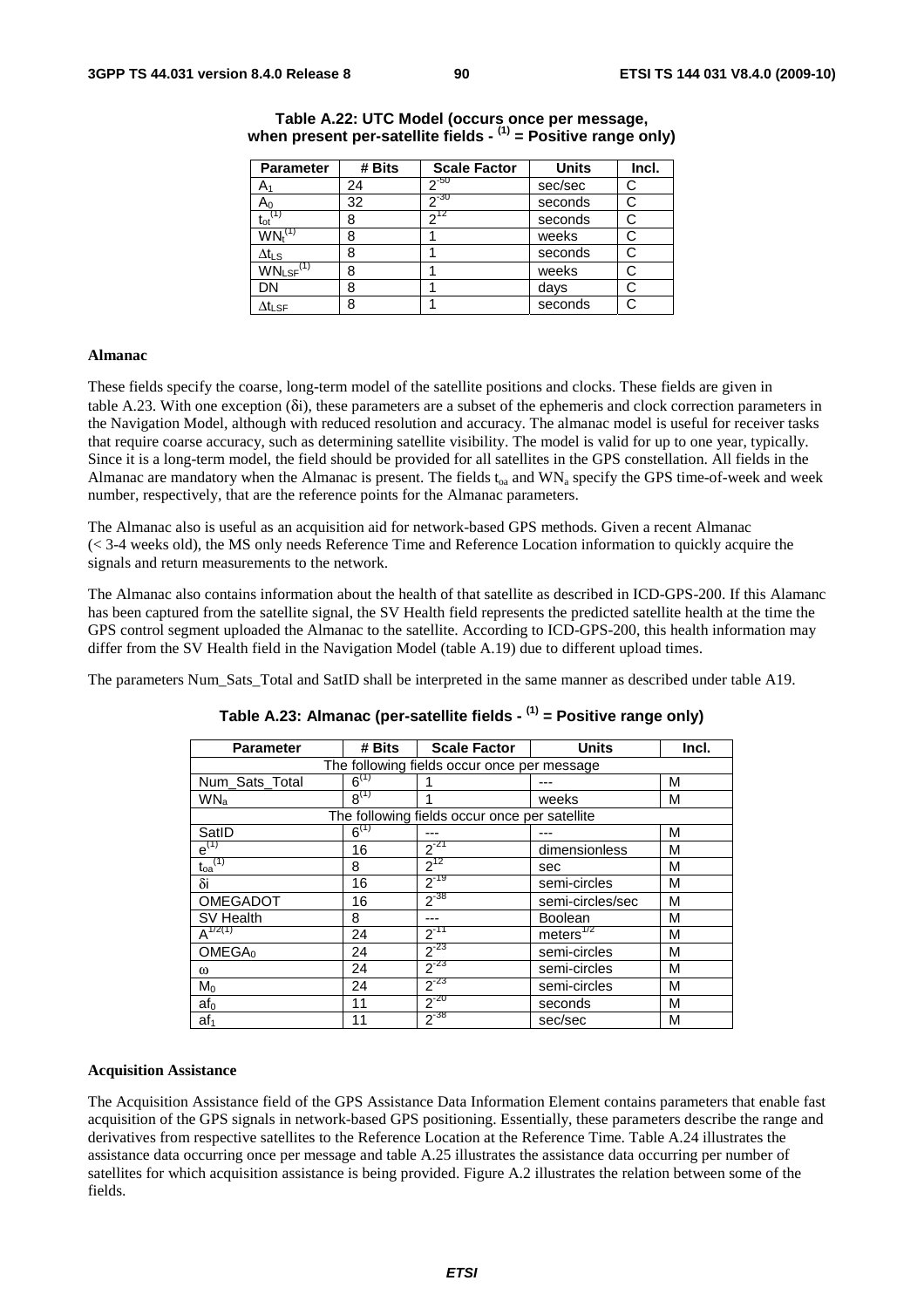This field is optional. The field would probably appear when the Method Type field of the Positioning Instructions IE is set to 0 (MS-Assisted) and the Positioning Methods field of the Position Instructions IE is set to 1 (GPS) or 2 (GPS or E-OTD).

**Parameter Range Range Bits Resolution Incl. Notes** Number of Satellites 0 - 15 4 M Reference Time GPS TOW  $\vert$  0 -604799.92 sec  $\vert$  23  $\vert$  0.08 sec M BCCH Carrier 0 - 1023 10<br>BSIC 0 - 63 6 0 BSIC  $0 - 63$  6  $0<sup>1</sup>$ 8 BSIC 0 - 63 6 0<br>
Frame # 0 - 2097151 21 0<br>
Timeslots # 0 - 7 3 0  $T$ imeslots #  $0.7$  3 O<br>Bit #  $0.156$  8 O Bit #  $0 - 156$  8 0<sup>1</sup> 

**Table A.24: GPS Acquisition Assist - Parameters appearing once per message** 

NOTE: All of these field shall be present together, or none of them shall be present.

### **Table A.25: GPS Acquisition Assist - Parameters appearing [number of satellites] times per message**

| <b>Parameter</b>                                                                          | Range                        | <b>Bits</b>       | <b>Resolution</b> | Incl.          | <b>Notes</b> |  |
|-------------------------------------------------------------------------------------------|------------------------------|-------------------|-------------------|----------------|--------------|--|
| SVID/PRNID                                                                                | $1 - 64 (0 - 63)$            | 6                 |                   | М              |              |  |
| Doppler (0 <sup>th</sup> order term)                                                      | -5,120 Hz to 5,117.5 Hz      | $12 \overline{ }$ | $2.5$ Hz          | М              |              |  |
| Doppler (1 <sup>st</sup> order term)                                                      | $-1.0 - 0.5$ Hz/sec.         | 6                 | 1/42 Hz/sec.      | $\circ$        |              |  |
| <b>Doppler Uncertainty</b>                                                                | 12.5 Hz - 200 Hz             | 3                 |                   | O <sup>1</sup> |              |  |
|                                                                                           | $[2^{n}(200)$ Hz, n = 0 - 4] |                   |                   |                |              |  |
| Code Phase                                                                                | 0 - 1022 chips               | 10                | 1 chip            | м              |              |  |
| Integer Code Phase                                                                        | $0 - 19$                     | 5                 | 1 C/A period      | M              |              |  |
| <b>GPS Bit number</b>                                                                     | $0 - 3$                      | 2                 |                   | м              |              |  |
| Code Phase Search Window                                                                  | 1 - 192 chips                | 4                 |                   | м              |              |  |
| Azimuth                                                                                   | $0 - 348.75$ deg             | 5                 | 11.25 deg         | $O^2$          |              |  |
| Elevation                                                                                 | $0 - 78.75$ deg              | З                 | 11.25 deg         | $\Omega^2$     |              |  |
| NOTE 1: Both of these fields shall be present together, or none of them shall be present. |                              |                   |                   |                |              |  |
| NOTE 2: Both of these fields shall be present together, or none of them shall be present. |                              |                   |                   |                |              |  |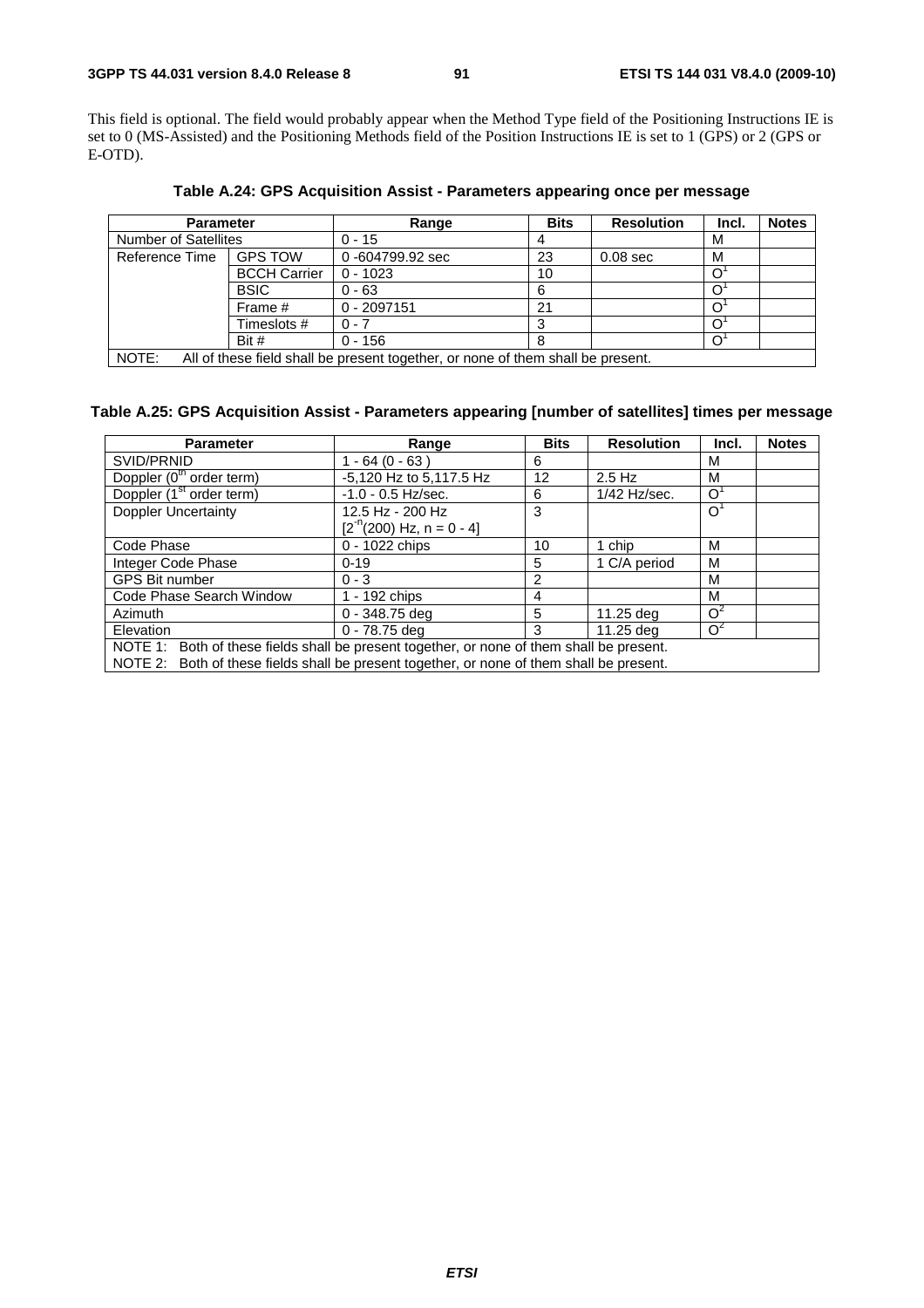

#### **Figure A.2. Exemplary calculations of Acquisition Assistance fields.**

This field indicates whether or not angle information is present in this message. The MS shall interpret a value of "1" to mean that angle (Azimuth and Elevation) information is present, and "0" to mean that it is not provided. This field is mandatory.

#### **Number of Satellites**

This field contains the number of satellites identified in this information element. This field is mandatory.

Range: 0 - 15

#### **Reference Time**

The Reference Time field of the GPS Acquisition Assistance Data IE specifies the relationship between GPS time and air-interface timing of the BTS transmission in the reference cell.

**GPS TOW** subfield specifies the GPS TOW for which the location estimate is valid. When the parameters BCCH Carrier/BSIC/Frame #/Timeslots #/Bit # are present, together with GPSTOW they provide a valid relationship between GPS and GSM time, as seen at the approximate location of the MS, ie the propagation delay from BTS to MS shall be compensated for by the SMLC. Depending on implementation, the relation between GPS and GSM time may have varying accuracy. The uncertainty of the timing relation may be provided in the optional field GPS Reference Time Uncertainty. If the propagation delay from BTS to MS is not accurately known, the SMLC shall use the best available approximation of the propagation delay and take the corresponding delay uncertainty into account in the calculation of the field GPS Reference Time Uncertainty. GPS TOW is mandatory when the GPS Acquisition Assistance Data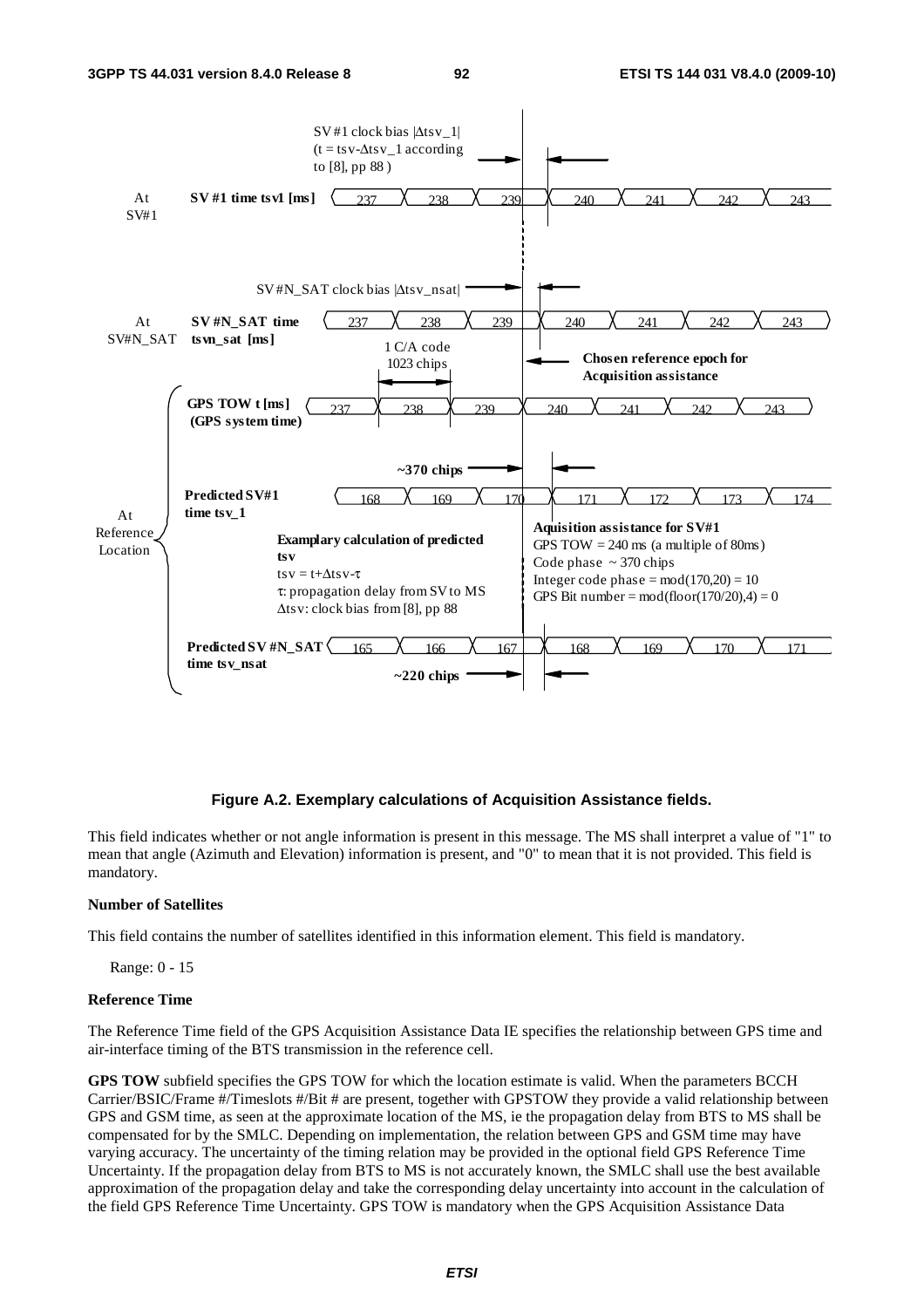Information Element is included. When the GSM time parameters are not present the GPS TOW is an estimate of current GPS time of week at time of reception of the RRLP segment containing the GPS TOW by the MS. The SMLC should achieve an accuracy of +/- 3 seconds for this estimate including allowing for the transmission delay between SMLC and MS of the RRLP segment containing GPS TOW. Note that the MS should further compensate GPS TOW for the time between the reception of the segment containing GPS TOW and the time when the GPS TOW field is used.

Range: 0 - 604799.92 sec

The **BCCH Carrier** # and **BSIC** subfields specify the reference cell for which GSM timing is provided. These subfields are optional when the GPS Acquisition Assistance Data Information Element is included. If included, the SMLC shall set the reference cell to the current serving cell. A target MS has the option of rejecting a GPS position request or GPS assistance data if the reference cell is not the serving cell.

The **Frame #** subfield specifies the GSM frame number of the BTS transmissions for the reference cell that occur at the given GPS TOW. This subfield is optional when the GPS Acquisition Assistance Data Information Element is included.

Range: 0 - 2097151

The **Timeslots #** subfield specifies the GSM timeslot of the BTS transmissions for the reference cell that occur at the given GPS TOW. This subfield is optional when the GPS Acquisition Assistance Data Information Element is included.

Range: 0 - 7

The **Bit #** subfield specifies the GSM and bit number of the BTS transmissions for the reference cell that occur at the given GPS TOW. This subfield is optional when the GPS Acquisition Assistance Data Information Element is included.

Range: 0 - 156

#### **SVID/PRNID**

This field identifies the particular satellite for which the measurement data is supplied. This value is the same as the PRN number provided in the navigation message transmitted by the particular satellite.

The range is 0 to 63, where  $SVID = PRNID - 1$ 

#### **Doppler (0th order term)**

This field contains the Doppler  $(0<sup>th</sup>$  order term) value. A positive value defines the increase in satellite signal frequency due to velocity towards the MS. A negative value defines the decrease in satellite signal frequency due to velocity away from the MS. This field is mandatory.

Range: 5,120 Hz to 5,117.5 Hz

#### **Doppler (1st order term**)

This field contains the Doppler  $(1<sup>st</sup> order term)$  value. A positive value defines the rate of increase in satellite signal frequency due to acceleration towards the MS. A negative value defines the rate of decrease in satellite signal frequency due to acceleration away from the MS. This field is optional.

Range: -1,0 Hz to 0,5 Hz / s

#### **Doppler Uncertainty**

This field contains the Doppler uncertainty value. It is defined such that the Doppler experienced by a stationary MS is in the range "Doppler − Doppler Uncertainty" to "Doppler + Doppler Uncertainty". This field is optional. If Doppler Uncertainty (together with Doppler  $1<sup>st</sup>$  order term) is omitted, the terminal shall interpret Doppler Uncertainty as greater than +/-200 Hz.

Permitted Values: 12.5 Hz, 25 Hz, 50 Hz, 100 Hz, 200 Hz as encoded by an integer n in the range 0-4 according to the formula in Table A.25

#### **Code Phase**

This field contains code phase, in units of 1 GPS chip, in the range from 0 to 1022 GPS chips, where increasing binary values of the field signify increasing predicted pseudoranges, as seen by a receiver at the Reference Location at the time GPS TOW. The Reference Location would typically be an apriori estimate of the MS location. This field is mandatory.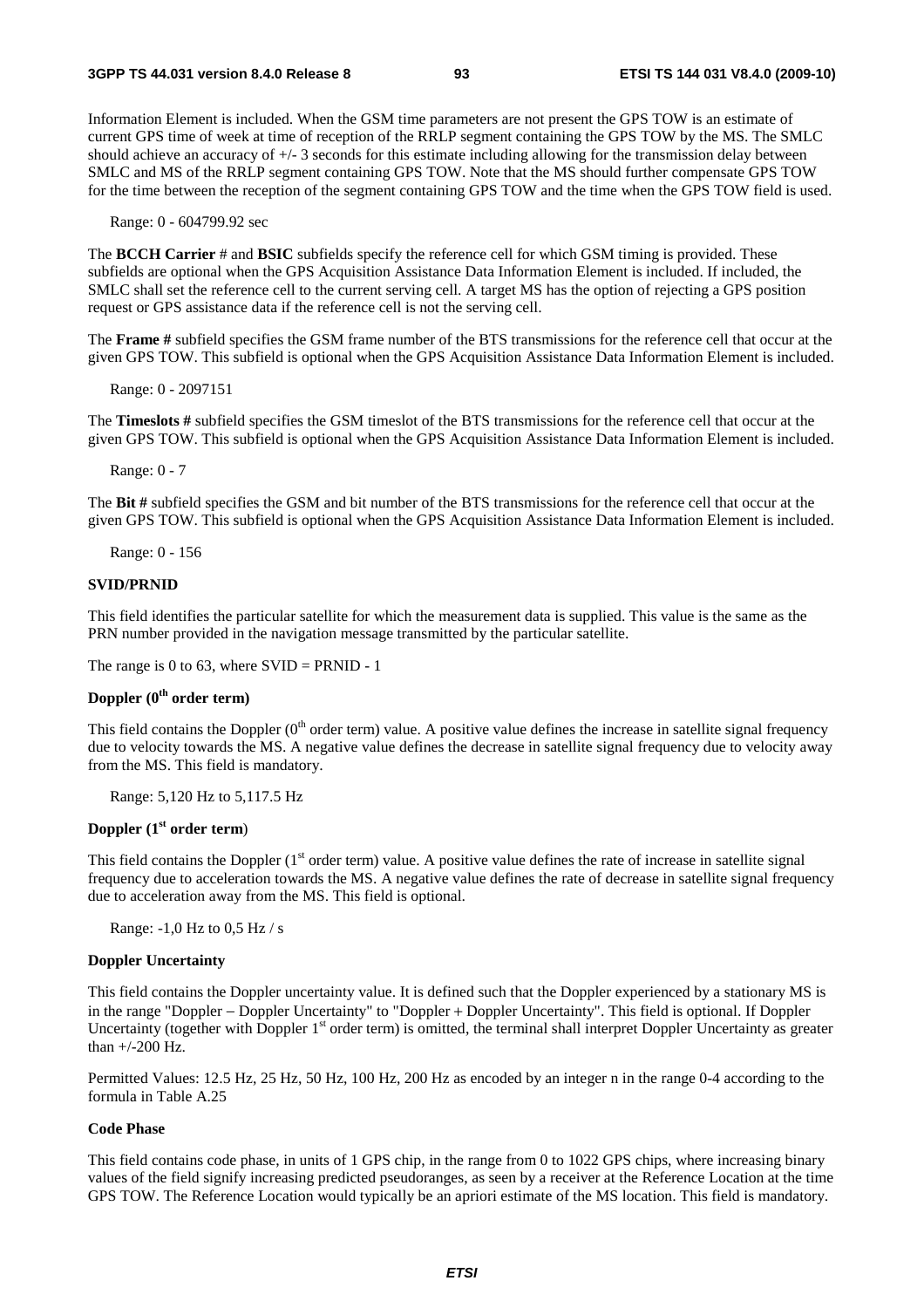Range: 0-1022 chips

#### **Integer Code Phase**

This field contains integer code phase, i.e. the number of the code periods that have elapsed since the latest GPS bit boundary, in units of C/A code period, as seen by a receiver at the Reference Location at the time GPS TOW. This field is mandatory.

Range: 0-19

#### **GPS Bit Number**

This field contains GPS bit number (expressed modulo 4) currently being transmitted at the time GPS TOW, as seen by a receiver at the Reference Location. This field is mandatory.

Range: 0-3

#### **Code Phase Search Window**

This field contains the code phase search window. The code phase search window accounts for the uncertainty in the estimated MS location but not any uncertainty in GPS TOW. It is defined such that the expected code phase is in the range "Code Phase - Code Phase Search Window" to "Code Phase + Code Phase Search Window". This field is mandatory.

Range: 0-15 (i.e. 1-512 chips according to following table)

#### **Table A.26: Code Phase Search Window Parameter Format**

| <b>CODE PHASE WIN</b> | <b>Code Phase Search</b><br><b>Window (GPS chips)</b> |
|-----------------------|-------------------------------------------------------|
| '0000'                | 512                                                   |
| '0001'                | 1                                                     |
| '0010'                | 2                                                     |
| '0011'                | 3                                                     |
| '0100'                | 4                                                     |
| '0101'                | 6                                                     |
| '0110'                | 8                                                     |
| '0111'                | 12                                                    |
| '1000'                | 16                                                    |
| '1001'                | 24                                                    |
| '1010'                | 32                                                    |
| '1011'                | 48                                                    |
| '1100'                | 64                                                    |
| '1101'                | 96                                                    |
| '1110'                | 128                                                   |
| '1111'                | 192                                                   |

#### **Azimuth**

This field contains the azimuth angle. An angle of x degrees means the satellite azimuth a is in the range ( $x \le a$  < x+11.25) degrees. This field is optional.

Range: 0 - 348.75 degrees.

#### **Elevation**

This field contains the elevation angle. An angle of y degrees means the satellite elevation e is in the range ( $y \le e$  $y+11.25$ ) degrees except for  $y = 78.75$  where the range is extended to include 90 degrees. This field is optional.

Range: 0 - 78.75 degrees

#### **Real-Time Integrity**

The Real-Time Integrity field of the GPS Assistance Data Information Element contains parameters that describe the real-time status of the L1C/A signal in GPS constellation. Primarily intended for non-differential applications, the real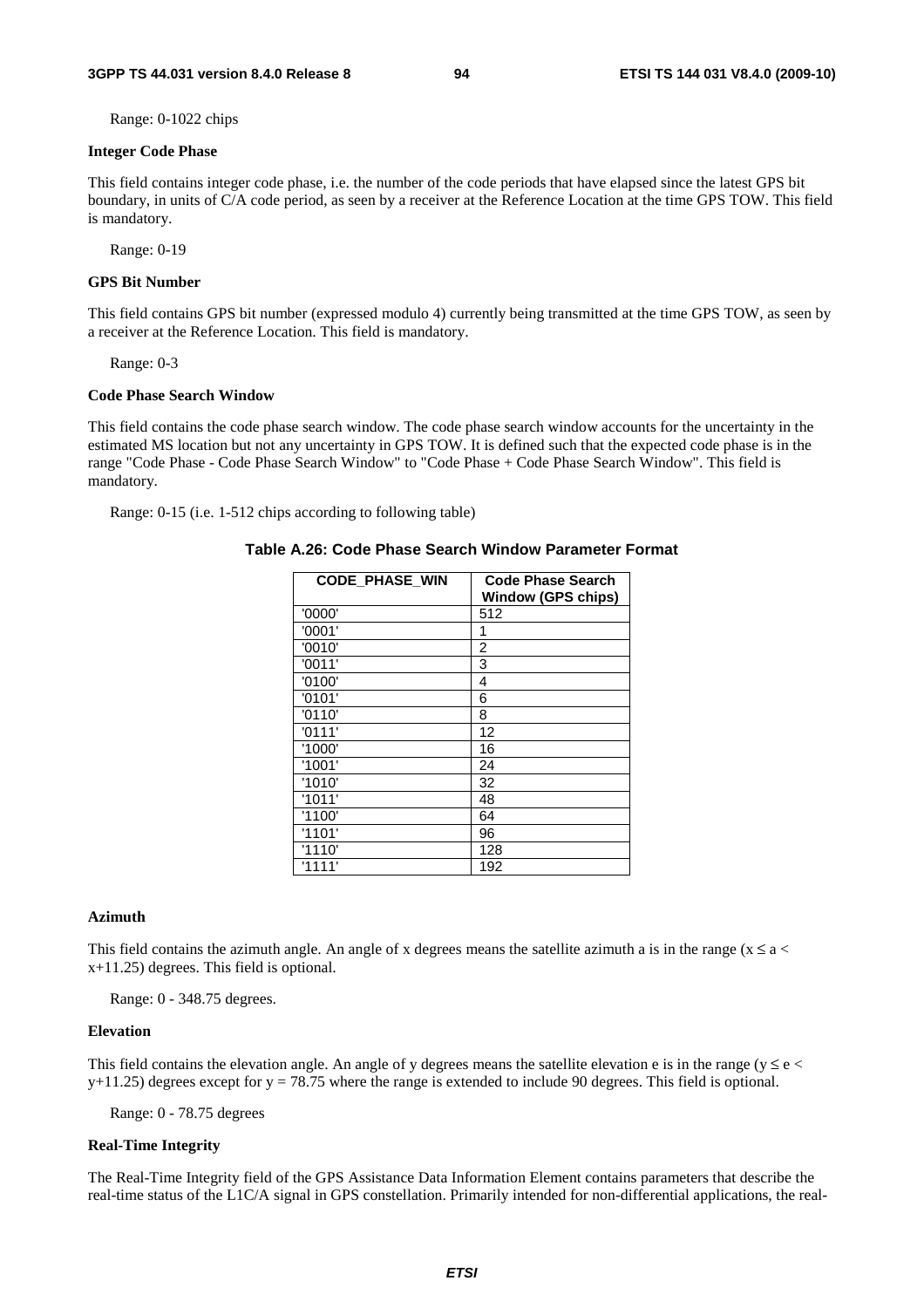time integrity of the satellite constellation is of importance as there is no differential correction data by which the mobile can determine the soundness of each satellite signal. The Real-Time GPS Satellite Integrity data communicates the health of the L1C/A signal to the mobile in real-time. The format is shown in table A.29. The SMLC shall always transmit the Real Time Integrity field with the current list of satellites with unhealthy L1C/A signal, for any A-GPS positioning attempt and whenever A-GPS assistance data is sent. The same applies for GANSS positioning attempt and assistance data when modernized GPS is involved. If the number of bad satellites (NBS) is zero, then the Real Time Integrity field shall be omitted. When the Extended Reference IE is included in the RRLP Measure Position Request message or in the RRLP Assistance Data message, then the MS shall interpret the absence of a Real Time Integrity field in the assistance data provided by the SMLC to mean that NBS is zero. If the Extended Reference IE is not present, this interpretation applies when the assistance data is provided by the SMLC following a previous request of the MS for Real Time Integrity data.

#### **Table A.29: Real-Time Integrity - Parameters appearing NBS times**

| <b>Parameter</b> | <sup>4</sup> Bits | <b>Scale Factor</b> | Range | Units   | Incl. |
|------------------|-------------------|---------------------|-------|---------|-------|
| SVID<br>Bad      |                   |                     | 0-63  | $- - -$ | ╰     |

#### **NBS (Number of Bad Satellites)**

The NBS value indicates the number of satellite ID's that follow. The user should not use the L1C/A signal of those satellites at this time in a fix. This NBS value is determined from the Bad\_SVID list.

#### **Bad\_SVID**

This six bit field appears NBS times, and indicates the SVID of satellites which L1C/A signal should not be used for fix by the user at this time. The values ranging from 0 to 63 represent satellite PRNs ranging from 1 to 64, respectively.

### A.4.2.4a GPS Time Assistance Measurement Request Element

This element is optional and controls if the MS should return GPS time assistance measurements or not to the SMLC. The inclusion of this parameter implies use of measure Position Request The description is found in sub-chapter 2.2.4a.

### A.4.2.4b GPS Reference Time Uncertainty Element

This element is conditional and provides the accuracy of the relation GPS and GSM time in the Acquisition Assistance in GPS Assistance Data Element. The interval, range and treatment is as described in sub-clause 2.2.4b.

### A.4.2.4c Additional GPS Assistance Data

The Additional GPS Assistance Data Element contains additional GPS assistance data which are not included in the GPS Assistance Data Element. This element can contain one or more of the fields listed in Table A.29a below.

### **Table A.29a: Fields in the Additional GPS Assistance Data element**

| <b>Parameter</b>                     | <b>Presence</b> | Repetition |
|--------------------------------------|-----------------|------------|
| <b>GPS Ephemeris Extension</b>       |                 | Yes        |
| <b>GPS Ephemeris Extension Check</b> |                 | Yes        |

When RRLP pseudo-segmentation is used, Table A.29a indicates which parameters may be repeated in more than one RRLP segment in order to provide data for multiple satellites. When any such parameter appears in more than one segment, the following rules shall apply.

- 1. There shall be no repetition of the same data for the same satellite, even though there might be multiple realizations of the IEs for the same satellite. For example, GPS Ephemeris Extension may occur multiple times for the same satellite, but with different data content.
- 2. Optional and conditional elements in the parameter not associated with a particular satellite shall each appear in at most one RRLP segment.
- 3. Any mandatory element not associated with a particular satellite shall assume consistent values in the case of an element related to current GPS time and the same value otherwise.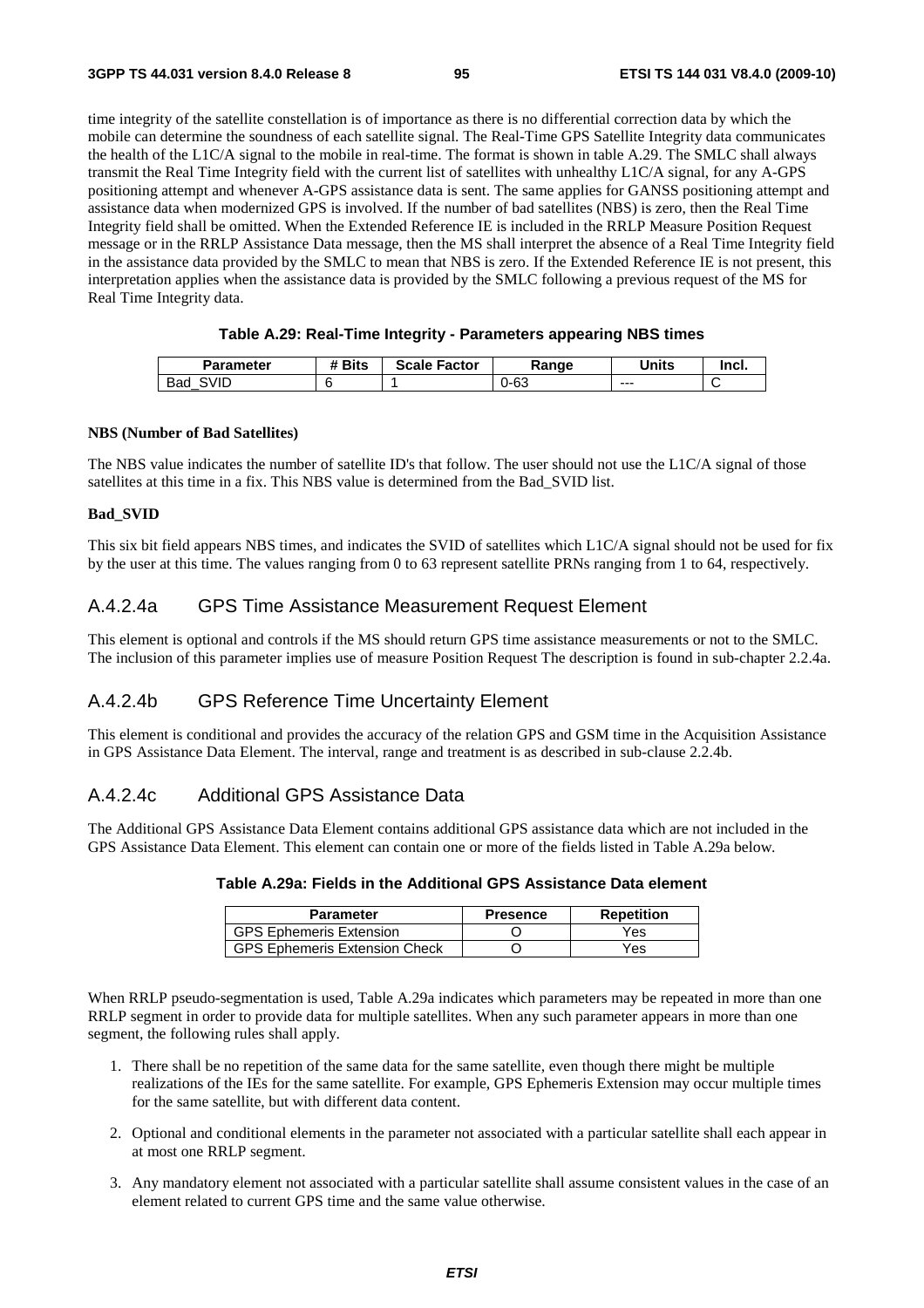4. The maximum number of satellites defined in sub-clause 5.1 for which data can be included for any parameter in one RRLP segment shall apply also when counted over all RRLP segments.

#### **GPS Ephemeris Extension**

The GPS Ephemeris extension contains parameters designed to extend the time of applicability of the Ephemeris terms by the continuous addition of the delta ephemeris terms to the respective terms of the referenced ephemeris.

This message can provide extension information for every satellite for many days into the future; doing so may create a large message, thus care must be taken to consider the transport bandwidth. The SMLC can limit the duration of the extension to decrease the message size. For example if the extension duration is limited to twelve hours the payload will be approximately 2,000 octets, for a typical 27 satellite constellation.

#### **Table A.29.b: GPS Ephemeris Extension**

| <b>Parameter</b>     | # Bits           | <b>Scale Factor</b>             | Units   | Incl. |
|----------------------|------------------|---------------------------------|---------|-------|
| qpsEphemerisHeader   | See Table A.29.c |                                 | $- - -$ |       |
| gpsReferenceSet      | See Table A.29.e |                                 | $- - -$ |       |
| ephemerisDeltaMatrix |                  | List of GPSEphemerisDeltaEpochs |         |       |

#### **Table A.29.c: GPS Ephemeris Header**

| <b>Parameter</b>                           | # Bits           | <b>Scale Factor</b> | Units | Incl. |  |  |
|--------------------------------------------|------------------|---------------------|-------|-------|--|--|
| GPS Ephemeris Extension (Once per message) |                  |                     |       |       |  |  |
| timeOfEstimation                           | See Table A.29.d |                     | ---   | м     |  |  |
| validityPeriod                             | ◠<br>w           |                     | Hours | M     |  |  |
| ephemerisExtensionDuration                 | 9                |                     | Hours | M     |  |  |

#### **Time of Estimation**

The GPS Time at Estimation provides the GPS time at which the ephemeris extensions were created.

#### **Table A.29.d: Time of Estimation**

| Parameter                     | # Bits | <b>Scale Factor</b> | Units   | Incl. |
|-------------------------------|--------|---------------------|---------|-------|
| <b>GPS Week of Estimation</b> | 10     |                     | Week    | M     |
| <b>GPS TOW of Estimation</b>  | 20     |                     | Seconds | М     |

#### **GPS Week of Estimation**

This field specifies the week of the time that the estimation was determined.

Range: 0 - 1023 weeks

#### **GPS TOW of Estimation**

Integer number of GPS TOW seconds within the current week of the time that the estimation was determined.

Range: 0 - 604800 s.

#### **Validity Period**

The validityPeriod indicates the validity period of each individual delta ephemeris packet. It is the length of time that the ephemeris constructed by application of the delta is intended to last.

Range:  $1 - 8$  hours.

#### **Ephemeris Extension Duration**

The Ephemeris Extension duration indicates the total block of time measured in units of hours that the extended ephemeris covers.

Range:  $1 - 512$  hours.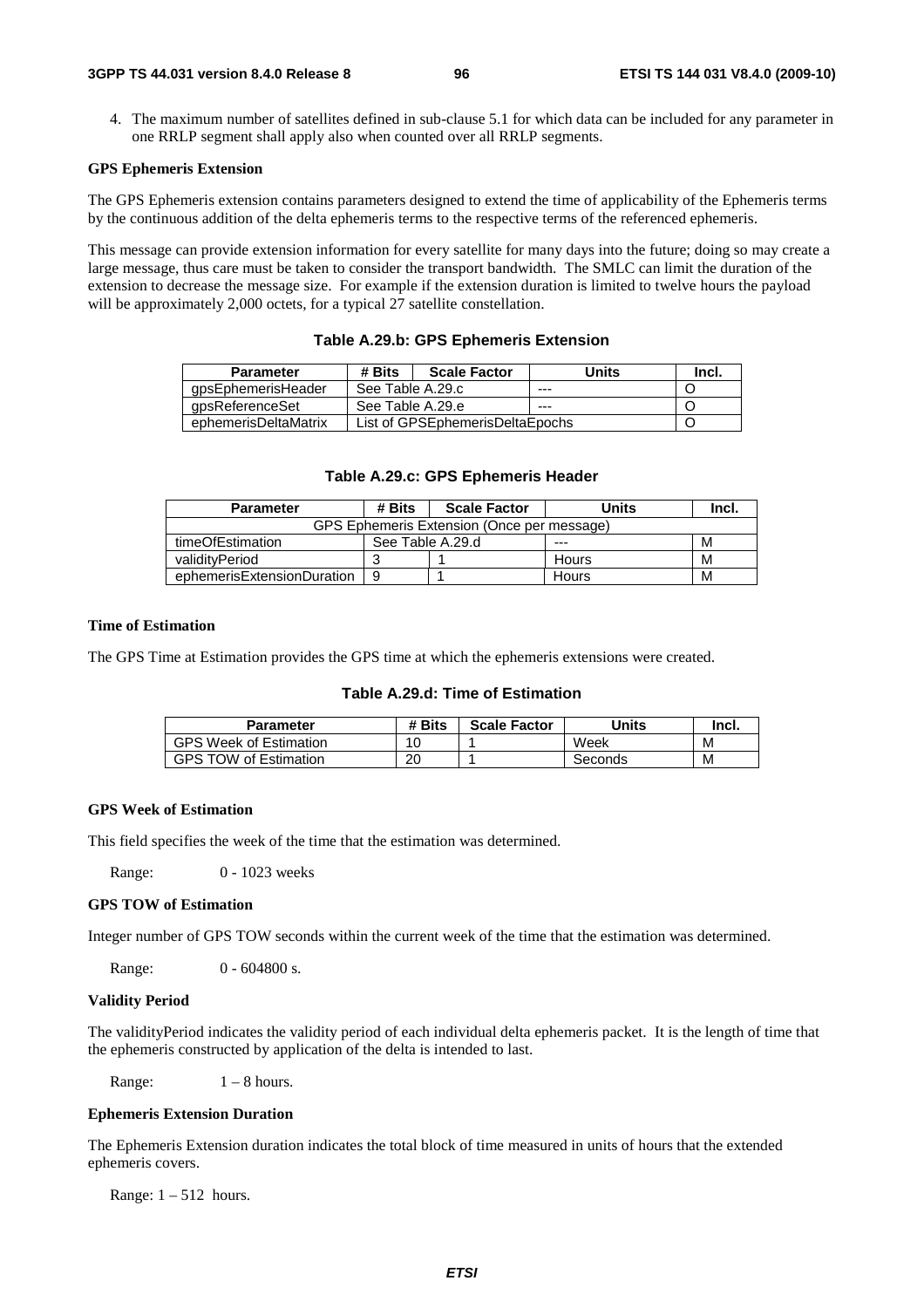The gpsEphemeris header is mandatory only once in the delivery of the GPS Ephemeris Extension message.

### **GPS Reference Set**

|  |  | Table A.29.e: GPS Reference Set |
|--|--|---------------------------------|
|--|--|---------------------------------|

| Parameter                  | Presence | Note                |
|----------------------------|----------|---------------------|
| <b>GPS Reference Orbit</b> | М        | Table A.29.f<br>See |

The GPS Reference Set is a list of GPS Reference Orbits, one for each healthy satellite vehicle at the time of construction.

### **GPSReference Orbit**

**Table A.29.f: GPS Reference Orbit** 

| <b>Parameter</b> | # Bits           | <b>Scale Factor</b> | <b>Units</b> | Incl. |
|------------------|------------------|---------------------|--------------|-------|
| svID             |                  |                     | ---          | М     |
| apsOrbitModel    | See Table A.29.g |                     | --           | М     |
| gpsClockModel    | See Table A.29.h |                     | --           | М     |

### **SvID**

The satellite vehicle ID identifying to which satellite the following orbital and clock model apply

#### **GPSOrbitModel**

This field is a structure that contains the satellite orbit information upon which all subsequent delta information will be applied to create the next ephemeris for use in navigation.

#### **GPSClockModel**

This field is a structure that contains the satellite clock model upon which all subsequent clock information will be applied to create the next clock model for use in navigation.

#### **GPS Orbit Model**

| <b>Parameter</b> | # Bits | <b>Scale Factor</b> | <b>Units</b>     | Incl. |
|------------------|--------|---------------------|------------------|-------|
| keplerToe        | 16     | 24                  | seconds          | M     |
| keplerW          | 32     | $2 - 31$            | hours            | М     |
| keplerDeltaN     | 16     | $2 - 43$            | semi-circles/sec | M     |
| keplerM0         | 32     | $2^{-31}$           | semi-circles     | M     |
| keplerOmegaDot   | 27     | $2^{-43}$           | semi-circles/sec | M     |
| keplerE          | 32     | $2^{-33}$           |                  | M     |
| keplerIDot       | 14     | $2^{-43}$           | semi-circles/sec | М     |
| keplerAPowerHalf | 32     | $2^{-19}$           | Meters $^{1/2}$  | M     |
| keplerIO         | 32     | $2^{-31}$           | semi-circles     | M     |
| kelerOmega0      | 32     | $2^{-31}$           | semi-circles     | M     |
| keplerCrs        | 16     | $2^{-5}$            | meters           | M     |
| keplerCis        | 16     | $2^{-29}$           | radians          | M     |
| keplerCus        | 16     | $2^{-29}$           | radians          | М     |
| keplerCrc        | 16     | $2^{-5}$            | meters           | M     |
| keplerCic        | 16     | $2^{-29}$           | radians          | M     |
| KeplerCuc        | 16     | $2^{-29}$           | radians          | M     |

#### **Table A.29.g: Reference Nav Model**

#### **GPS Clock Model**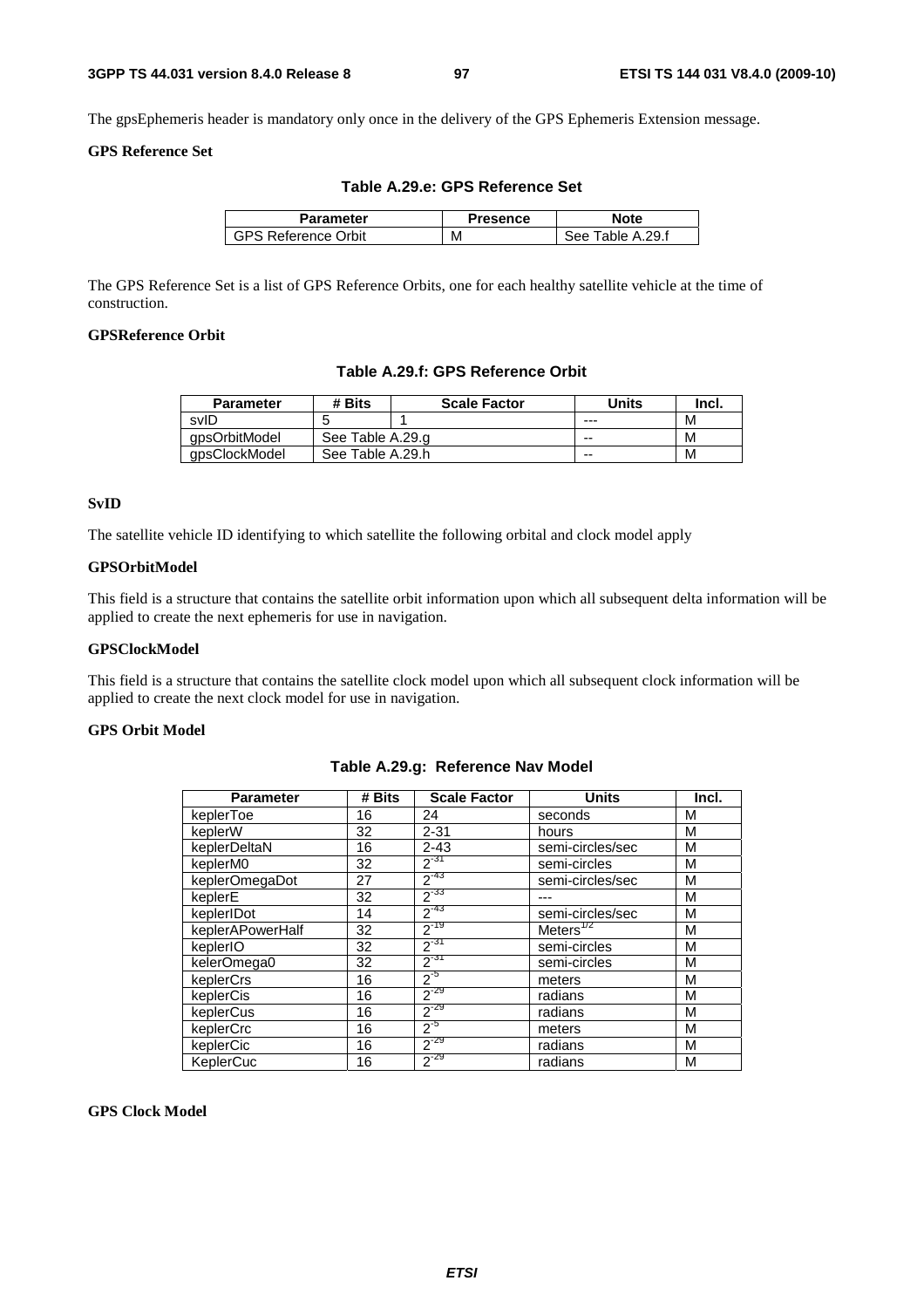| <b>Parameter</b> | # Bits | <b>Scale Factor</b> | Units            | Incl. |
|------------------|--------|---------------------|------------------|-------|
| aF <sub>2</sub>  |        | $\sim$ -55          | seconds/seconds2 | М     |
| aF1              | 16     | $\sim$ -43          | seconds/seconds  | М     |
| aF <sub>0</sub>  | ົດ     | $\sim$ 31           | seconds          | м     |
| tgd              |        | $\sim$ 31           | seconds          | м     |

**Table A.29.h: GPS Clock Model** 

#### **GPS Ephemeris Delta Matrix**

GPS Ephemeris Delta Matrix is a list of GPS Ephemeris Delta Epochs. Each epoch is indicated by a unique seqNum. Each epoch corresponds to a specific update interval and contains a delta epoch header and ephemeris delta elements for all PRNs for that epoch.

#### **GPS Ephemeris Delta Epoch**

#### **Table A.29.i: GPS Ephemeris Delta Epoch**

| <b>Parameter</b>    | <b>Note</b>                          | Incl. |
|---------------------|--------------------------------------|-------|
| gpsDeltaEpochHeader | See Table A.29.i                     |       |
| gpsDeltaElementList | List of GPS Ephemeris Delta Elements | M     |

### **GPS Delta Epoch Header**

### **Table A.29.j: GPS Delta Epoch Header**

| <b>Parameter</b>     | # Bits           | <b>Scale Factor</b> | Units | Incl. |
|----------------------|------------------|---------------------|-------|-------|
| validityPeriod       |                  |                     | Hours |       |
| ephemerisDeltaSizes  | See Table A.29.k |                     |       |       |
| ephemerisDeltaScales |                  | See Table A.29.I    |       |       |

#### **Validity Period**

The validityPeriod indicates the validity period of each individual delta ephemeris packet. It is the length of time that theephemeris constructed by application of the delta is intended to last.

Range:  $1 - 8$  hours.

#### **Ephemeris Delta Sizes**

This field is a structure that indicates the bit sizes for all the fields in the GPS Ephemeris Delta structure.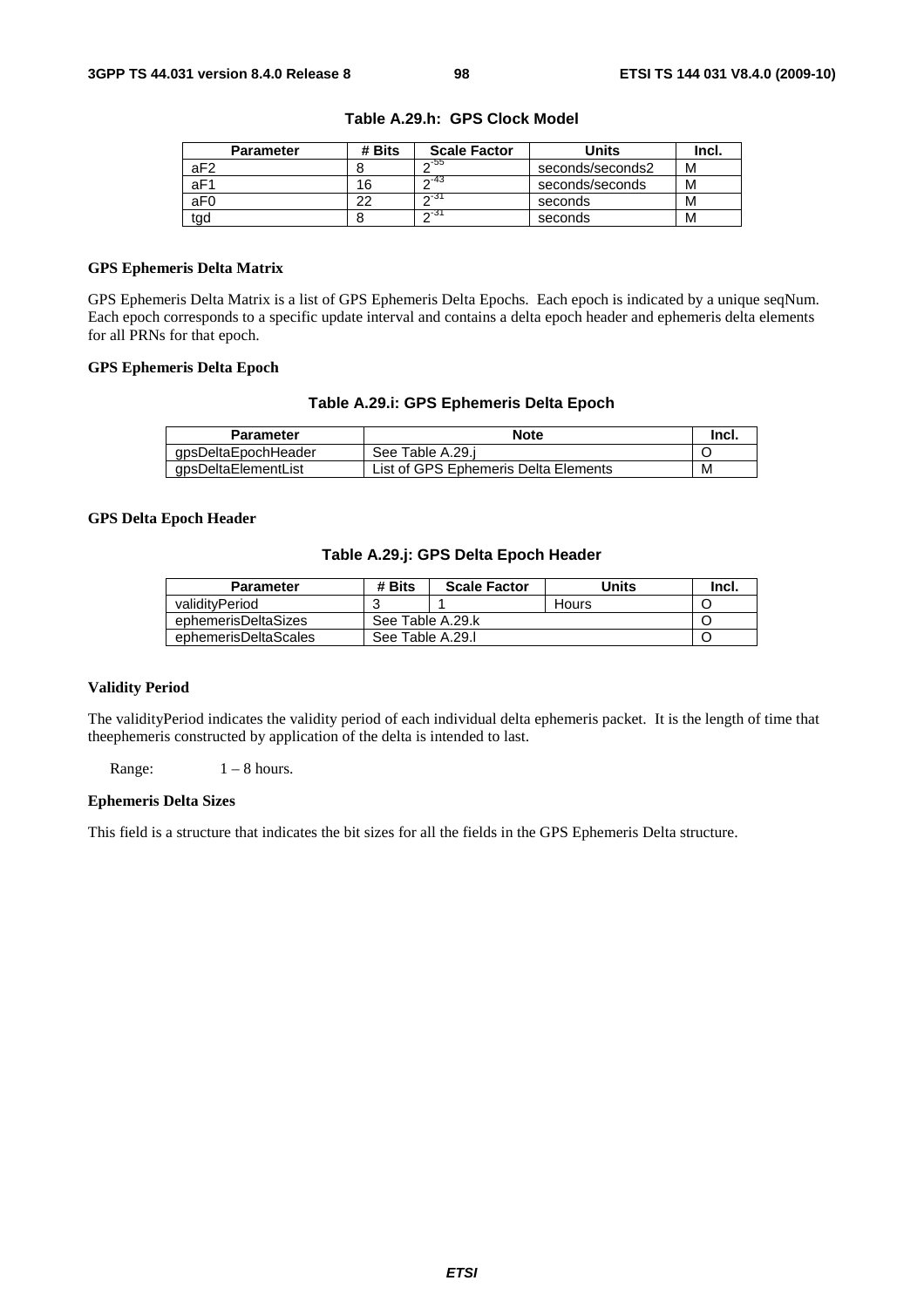| <b>Parameter</b>       | # Bits | <b>Scale Factor</b> | <b>Units</b> | Incl. |
|------------------------|--------|---------------------|--------------|-------|
| bitSize delta ω        | 5      | 1                   |              | М     |
| bitSize_delta_∆n       | 4      | 1                   |              | М     |
| bitSize delta M0       | 5      | 1                   |              | M     |
| bitSize_delta_OMEGAdot | 5      | 1                   |              | M     |
| bitSize delta e        | 5      | 1                   |              | М     |
| bitSize_delta_Idot     | 4      | 1                   |              | М     |
| bitSize delta sgrtA    | 5      | 1                   |              | М     |
| bitSize delta i0       | 5      | 1                   |              | М     |
| bitSize_delta_OMEGA0   | 5      | 1                   |              | M     |
| bitSize delta Crs      | 4      | 1                   |              | M     |
| bitSize delta Cis      | 4      | 1                   |              | М     |
| bitSize delta Cus      | 4      | 1                   |              | М     |
| bitSize_delta_Crc      | 4      | 1                   |              | М     |
| bitSize delta Cic      | 4      | 1                   |              | М     |
| bitSize delta Cuc      | 4      | 1                   |              | М     |
| bitSize delta tgd      | 4      |                     |              | М     |

**Table A.29.k: GPS Ephemeris Delta Sizes** 

#### **Ephemeris Delta Scales**

This field is a structure that indicates the scale factor modifiers for all the fields in the GPS Ephemeris Delta structure.

| <b>Parameter</b>      | # Bits | <b>Scale Factor</b> | <b>Units</b> | Incl. |
|-----------------------|--------|---------------------|--------------|-------|
| scale_delta_ $\omega$ | 5      |                     |              | М     |
| scale_delta_∆n        | 5      | 1                   |              | М     |
| scale_delta_M0        | 5      | 1                   |              | M     |
| scale_delta_OMEGAdot  | 5      | 1                   |              | М     |
| scale delta e         | 5      | 1                   |              | М     |
| scale delta Idot      | 5      | 1                   |              | М     |
| scale_delta_sqrtA     | 5      | 1                   |              | M     |
| scale_delta_i0        | 5      | 1                   |              | M     |
| scale_delta_OMEGA0    | 5      | 1                   |              | M     |
| scale delta Crs       | 5      | 1                   |              | М     |
| scale_delta_Cis       | 5      | 1                   |              | М     |
| scale delta Cus       | 5      | 1                   |              | М     |
| scale_delta_Crc       | 5      | 1                   |              | M     |
| scale_delta_Cic       | 5      | 1                   |              | M     |
| scale_delta_Cuc       | 5      |                     |              | М     |
| scale delta tgd       | 5      | 1                   |              | М     |

**Table A.29.l: GPS Ephemeris Delta Scales** 

#### **GPS Delta Element List**

GPS Delta Element List is a list of GPS Ephemeris Delta Elements

#### **GPS Ephemeris Delta Element**

Each GPS Ephemeris Delta Element is encoded as an octet string of up to 47 octets. Each element is uniquely identified by the pair (seqNum, sv\_ID) and it is defined as a structure as shown in table A.29.m. The MS should parse the octet string according to the fields specified in table A.29.m. Each element in table A.29.m but for seqNum and sv\_ID should be treated as a signed integer. The actual number of octets is determined by the size of the bit fields in the GPS\_Ephemeris\_Delta\_Sizes table (table A.29.k). Each set of up to 47 octets represents a single extension for a single satellite vehicle. Each element encodes the satellite vehicle ID and the sequence number. The sequence number specifies the order in which the individual ephemeris extension elements are assembled as time marches forward to create the next ephemeris. The sequence number is the same for all satellite vehicle IDs for a particular update period.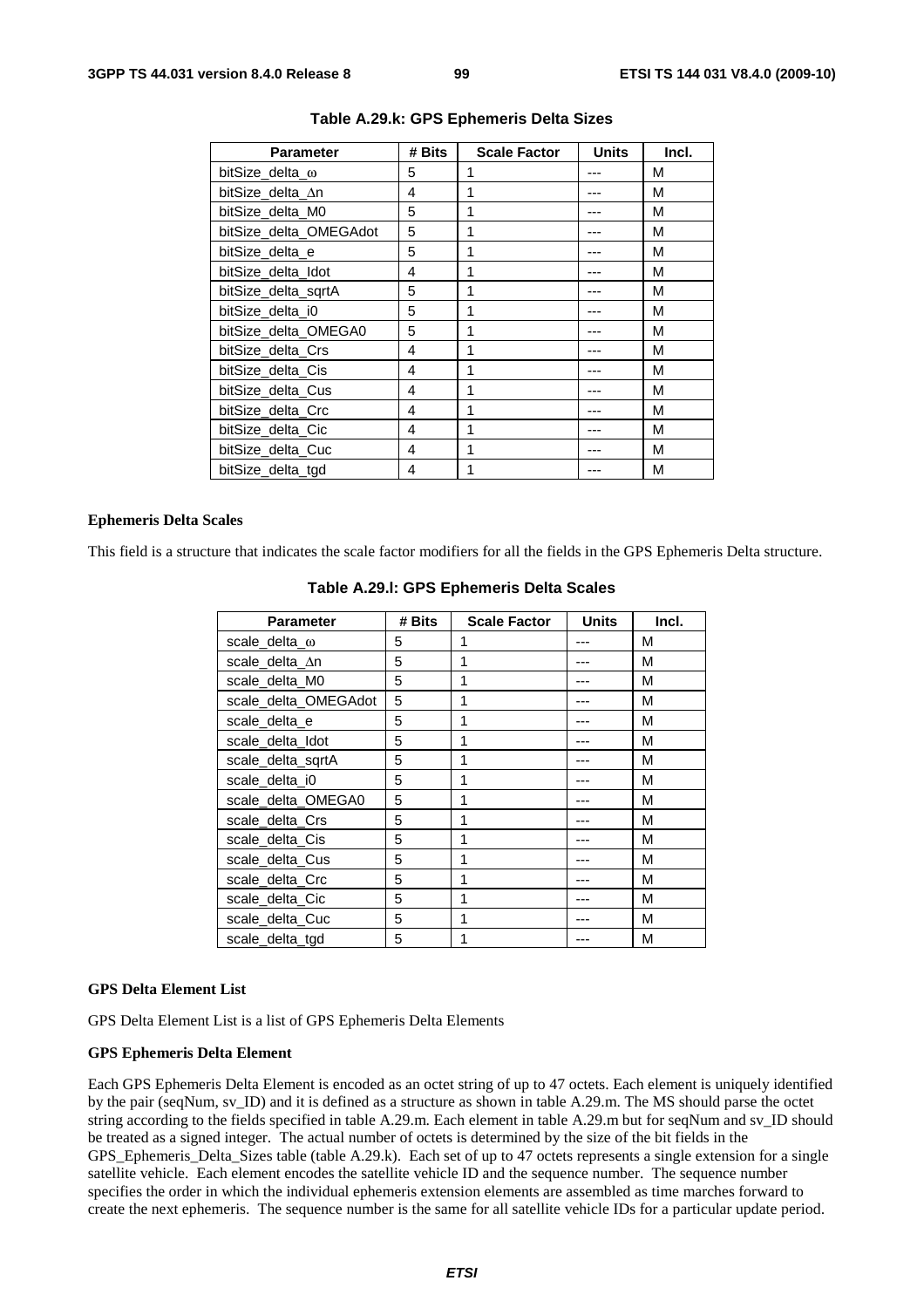| <b>Parameter</b> | # Bits | <b>Default</b><br># Bits | <b>Scale Factor</b>                          | <b>Default</b><br><b>Scale</b> | <b>Units</b>     | Incl. |
|------------------|--------|--------------------------|----------------------------------------------|--------------------------------|------------------|-------|
| sequenceNum      | 7      |                          |                                              |                                | ---              | M     |
| svID             | 5      |                          | 1                                            | 1                              | ---              | M     |
| delta_ $\omega$  | 132(1) | 21                       | $2^{-16*2^{31}}$ $2^{15*2^{31}}$             | $2^{-31}$                      | semi-circles     | M     |
| delta_∆n         | 116(1) | 12                       | $2^{-16}*2^{-43}$ $2^{15}*2^{-43}$           | $2^{-43}$                      | semi-circles/sec | M     |
| delta M0         | 132(1) | 21                       | $2^{-16*}2^{-31}$<br>$2^{15*}2^{31}$         | $2^{-31}$                      | semi-circles     | M     |
| delta OMEGAdot   | 124(1) | 13                       | $2^{-16}*2^{-43}$ $2^{15}*2^{-43}$           | $2^{-43}$                      | semi-circles/sec | M     |
| delta e          | 132(1) | 18                       | $2^{-16}*2^{-33}$ $2^{-15}*2^{-33}$          | $2^{-33}$                      |                  | M     |
| delta_Idot       | 114(1) | 11                       | $2^{-16}*2^{-43}$ $2^{15}*2^{-43}$           | $2^{-43}$                      | semi-circles/sec | M     |
| delta_sqrtA      | 132(1) | 14                       | $2^{-16}*2^{-19}$ $2^{-15}*2^{-19}$          | $2^{-19}$                      | meters $1/2$     | M     |
| delta i0         | 132(1) | 14                       | $2^{-16*2^{31}}$ $2^{15*2^{31}}$             | $2^{-31}$                      | semi-circles     | M     |
| delta_OMEGA0     | 132(1) | 14                       | $2^{-16}*2^{-31}$ $2^{15}*2^{-31}$           | $2^{-31}$                      | semi-circles     | M     |
| delta Crs        | 116(1) | 12                       | $2^{-16}*2^{-5}$ $2^{15}*2^{-5}$ $(2)$       | $2^{-5}$                       | meters           | M     |
| delta Cis        | 116(1) | 11                       | $2^{-16}*2^{-29}$ $2^{15}*2^{-29}$           | $2^{-29}$                      | radians          | M     |
| delta Cus        | 116(1) | 12                       | $2^{-16}*2^{-29}$ $2^{15}*2^{-29}$           | $2^{-29}$                      | radians          | M     |
| delta_Crc        | 116(1) | 12                       | $2^{-16}*2^{-5}$ $2^{15}*2^{-5}$ $(2)$       | $2^{-5}$                       | meters           | M     |
| delta Cic        | 116(1) | 11                       | $2^{-16}*2^{-29}$ $2^{15}*2^{-29}$ $1^{27}$  | $2^{-29}$                      | radians          | M     |
| delta Cuc        | 116(1) | 12                       | $2^{-16}*2^{-29}$ $2^{15}*2^{-29}$           | $2^{-29}$                      | radians          | M     |
| delta_tgd        | 116(1) | 2                        | $2^{-16}*2^{-31}$ $2^{15}*2^{-31}$ $(2^{15}$ | $2^{-31}$                      | seconds          | M     |

- (1) The number of bits of each signed integer field is variable and it is indicated once for all numEphemerisDeltas by the structure ephemerisDeltasSizes. When the ephemerisDeltaSizes field is not present, the values found in the columns "Default # Bits" shall be used.
- (2) The scale factor of each parameter is variable around the default scale factor. The variation for each field is indicated once for all numEphemerisDeltas by the structure ephemerisDeltasScales. For example, if the scale factor modifier for delta\_omega has a value of 4, the scale factor for delta\_omega is  $2^4 * 2^{31}$ . When the ephemerisDeltaScales is not used, the values found in the column "Default Scale" shall be used.

#### **sequenceNum**

This field indicates the order of the Ephemeris delta terms. The ephemeris constructed for use in satellite positioning is built by adding the delta terms to the referenced GPS\_Navigation Model in the order dictated by this sequence number. The sequence number shall remain the same for each svID in an epoch of Ephemeris Deltas corresponding to a particular update interval.

#### **svID**

This field identifies the satellite ID within a particular sequenceNum or epoch.

These fields, with the exception of sequenceNum and svID, specify the deltas to be added to the existing Ephemeris to create a new Ephemeris suite that is extended from its predecessor by the time provided in the "validityPeriod" parameter. To compute the time of ephemeris for the newly constructed ephemeris, validityPeriod is added to the preceding toe. The ephemeris time of clock (toc) is set equal to the toe.

For each of the other ephemeris terms the corresponding delta ephemeris term is added in order to create the updated ephemeris. The terms delta\_M0, delta\_i0, and delta\_OMEGA0 of the delta ephemeris must be extrapolated prior to the addition of the delta terms as follows:

$$
delta\_M_{0(i+1)} = delta\_M_{0(i)} + (\sqrt{\frac{\mu}{A_i^3}} + \Delta n_i) * dt
$$

Where  $\mu$  is the WGS 84 value of the earth's gravitational constant for GPS user and is equal to 3.986005  $*$  10<sup>14</sup>  $m<sup>3</sup>/sec<sup>2</sup>$ , and A(i) is the semi-major axis associated with this satellite's update. The extrapolation of delta\_M0, uses the prior set's sqrtA term to compute  $A_{(i)}$  as the square of sqrtA $_{(i)}$ .

delta\_OMEGA0(i+1) = delta\_OMEGA0(i) + delta\_OMEGAdot(i) \* dt i0 (i+1) = i0(i) + Idot(i) \* dt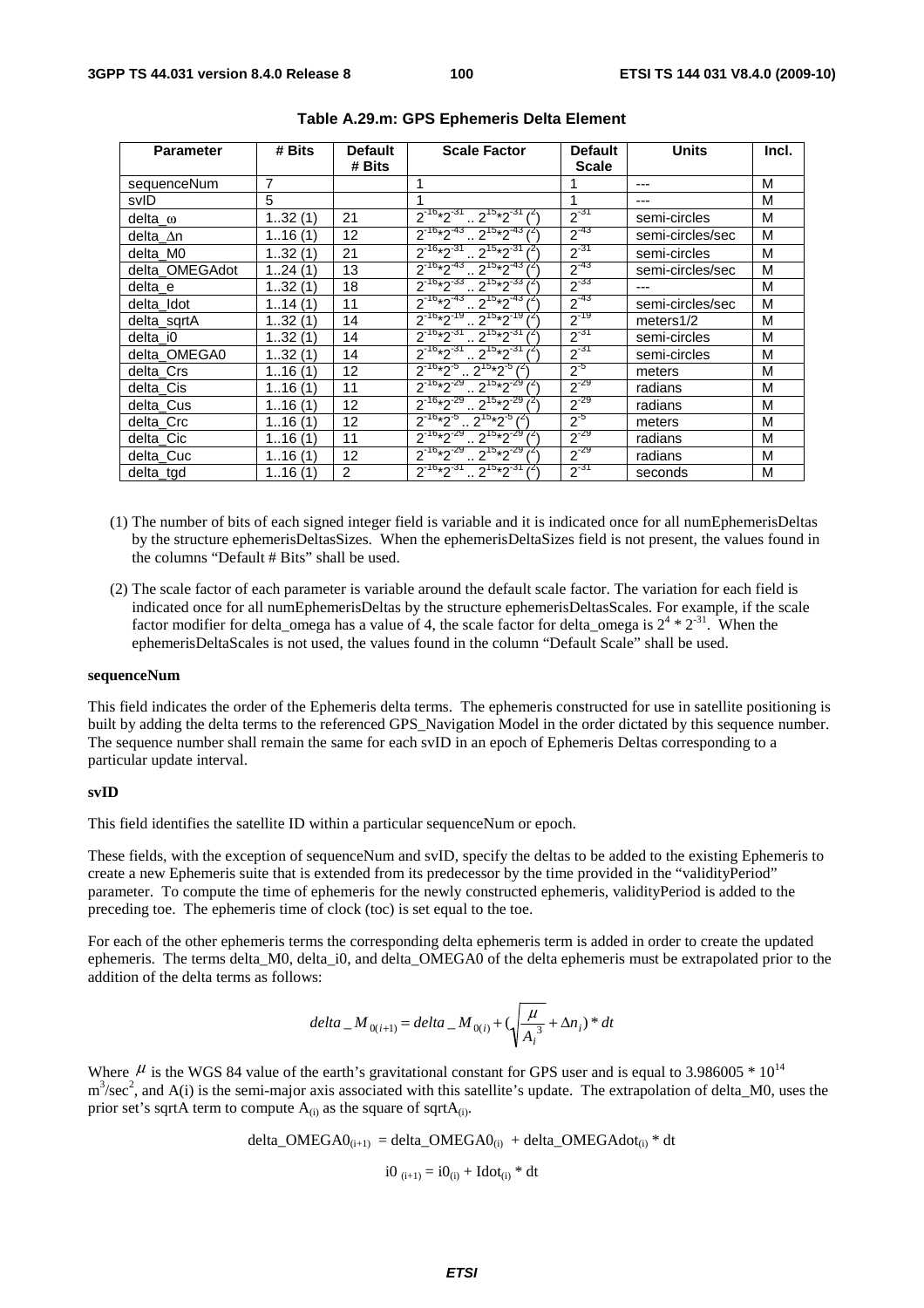Where dt is equal to the validity period \* 3600. The terms af0, and af1 from the GPS clock model must be extrapolated as follows:

$$
af0_{(i+1)} = af0_{(i)} + af1_{(i)} * dt + af2 * dt2
$$

$$
af1_{(i+1)} = af1_{(i)} + 2 * af2_{(i)} * dt
$$

$$
af2_{(i+1)} = af2_{(i)}
$$

Where af0, af1, and af2 are the clock model terms as shown in table A.29.c

dt is equal to the validity period represented in seconds (validityPeriod \* 3600)

The following demonstrates the application of the ephemeris extension technique. Assume the validityPeriod  $= 5$ , representing: (5+1) hours = 6 hours, and the GPS Navigation model for a particular satellite, identified by the reference IOD has a toe  $= 0$  seconds.

The toe for sequenceNumber 1 is computed by adding the validityPeriod to the initial toe of 0 as  $0 + 6$  hours =  $0 +$ 21600 seconds. The new ephemeris is constructed by adding the delta ephemeris terms from set 1 to the reference ephemeris creating the new ephemeris, which will be used for the next six hours. For the five terms listed above (delta\_M0, delta\_i0, delta\_OMEGA0, af0, and af1) the extrapolation described must occur prior to the addition of the delta term.

The next ephemeris computation will occur by adding the validityPeriod to the current toe of  $21600$  as:  $21600 + 6$  hours  $= 21600 + 21600 = 43200$ . The ephemeris delta terms from set two are added to the ephemeris resulting from the prior addition to create the next ephemeris. This is done for each satellite vehicle ID.

#### **GPS Ephemeris Extension check**

The GPS Ephemeris Extension check provides information about non foreseen events that occurred during the period starting at the gpsBeginTime to the current time. An event is signified through a bit string . Each bits refers to one PRN. If a bit is set to one, this means that the ephemeris extension is no longer valid for this specific PRN. In order to indicate planned future manuvers an end time is provided. The SMLC can indicate that a future event is planned between the current time and the end time of this ephemeris extension.

| <b>Parameter</b> | <b>Presence</b> | <b>Note</b>     |
|------------------|-----------------|-----------------|
| qpsBeginTime     | м               | See Table A.29o |
| qpsEndTime       | м               | See Table A.29p |
| gpsSatEventsInfo | м               | See Table A.29g |

### **Table A.29.n: Ephemeris Extension check**

#### **GPS Begin Time**

The GPS begin time corresponds to the GPS Week and GPS Seconds of Estimation of the ephemeris extensions block.

#### **Table A.29.o: GPS Begin Time**

| Parameter       | # Bits | <b>Scale Factor</b> | Units   | Incl. |
|-----------------|--------|---------------------|---------|-------|
| <b>GPS Week</b> | ۱O     |                     | Weeks   | M     |
| <b>GPS TOW</b>  | 20     |                     | Seconds | M     |

#### **GPS End Time**

The GPS end time represents the final time the Ephemeris extension is valid.

**Table A.29.p: GPS End Time** 

| Parameter       | # Bits   | <b>Scale Factor</b> | <b>Units</b> | Incl. |
|-----------------|----------|---------------------|--------------|-------|
| <b>GPS Week</b> | 10       |                     | Weeks        | М     |
| GPS TOW         | ററ<br>۷J |                     | Seconds      | М     |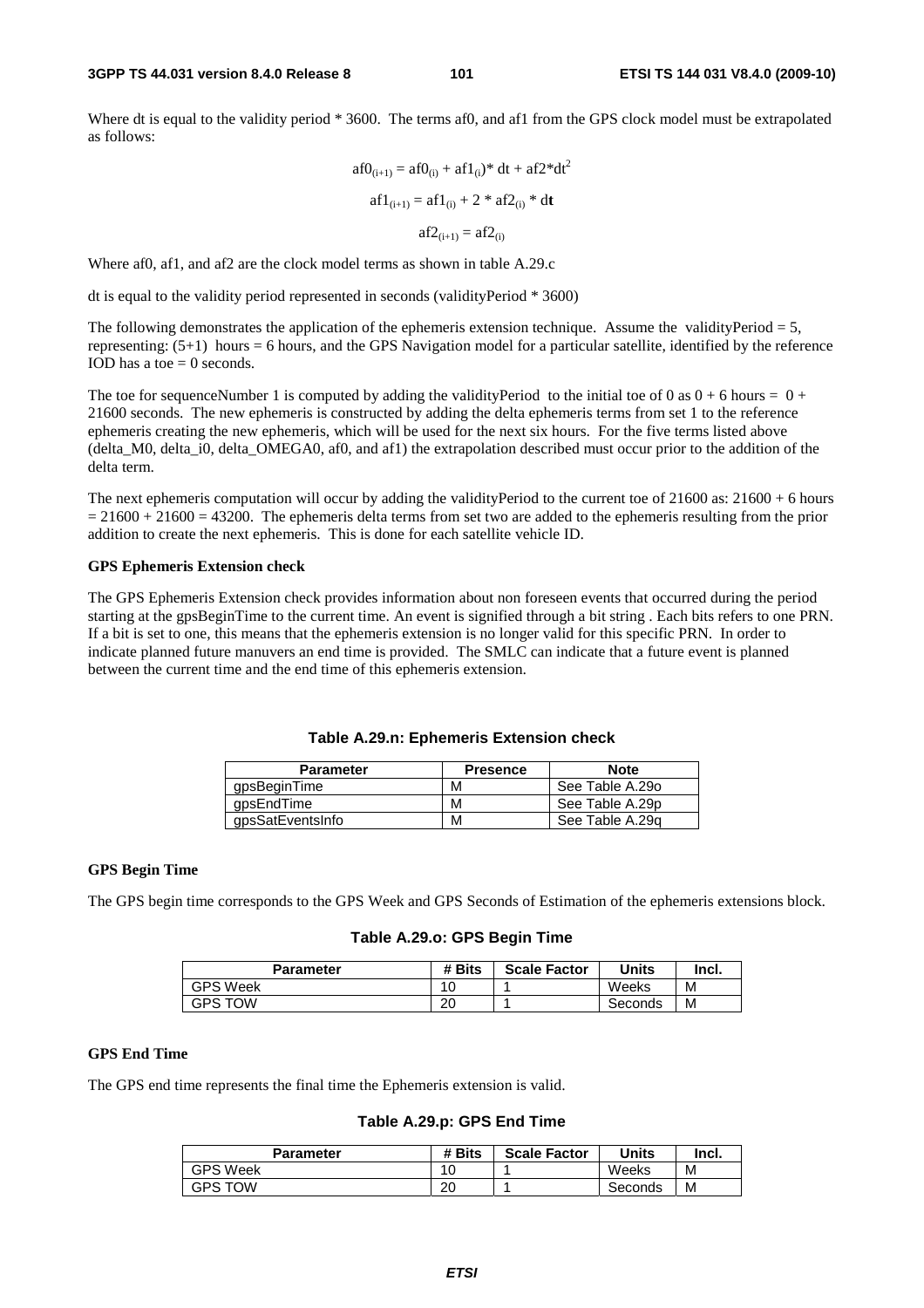#### **GPS Sat Event Information**

This IE is designed to indicate events that have or may occur between the gpsBeginTime and the gpsEndTime.

| Parameter     | # Bits    | <b>Scale Factor</b> | <b>Units</b> | Incl. |
|---------------|-----------|---------------------|--------------|-------|
| EventOccurred | nr.<br>ےں | ۰                   | ۰            | M     |

FutureEventNoted 32 - - M

|  |  | Table A.29.q: GPS Sat Event Information |
|--|--|-----------------------------------------|
|--|--|-----------------------------------------|

# **EventOccurred**

If a bit is is clear in the eventOccured field it indicates that a satellite maneuver has not occurred since the ganssBeginTime nor is a maneuver planned for the next sixty minutes.

#### **FutureEventNoted**

If a bit is set in the futureEventNoted field it indicates that a maneuver is planned during the time period between current time plus sixty minutes and gpsEndTime

### A.4.2.5 More Assistance Data To Be Sent Element

This element is set by the SMLC to indicate to the MS if more Assistance Data components or a the final RRLP Measure Position Request component will be sent in the current procedure in order to deliver the entire set of assistance data.

### A.4.2.6 GANSS Assistance Data

The GANSS Assistance Data consists of two or more data elements depending on the number of GNSS constellations included in the GANSS Assistance Data. GANSS Assistance Data elements are of two different types: GANSS Common Assistance Data and GANSS Generic Assistance Data. GANSS Common Assistance Data element is included at most only once and it contains Information Elements that can be used with any GNSS constellation. GANSS Generic Assistance data element can be included multiple times depending on the number of GNSS constellations supported in the GANSS Assistance Data. One GANSS Generic Assistance Data element contains Information Elements dedicated only for one specific GNSS constellation at a time. If two or more constellations are supported, GANSS Generic Assistance Data is given for each constellation separately.

The fields in GANSS Assistance Data are listed in Table A.30 below. As table A.30 shows, all fields are optional.

| Element                              | <b>Presence</b> | <b>Repetition</b> |
|--------------------------------------|-----------------|-------------------|
| <b>GANSS Common Assistance Data</b>  |                 | No                |
| <b>GANSS Generic Assistance Data</b> |                 | Yes               |

#### **Table A.30: Fields in the GANSS Assistance Data element**

When RRLP pseudo-segmentation is used, Tables A.30, A.31 and A.39 indicate which elements may be repeated in more than one RRLP segment in order to provide data for multiple constellations, satellites or signals. When any such element - with the exception of the GANSS ID and SBAS ID element - appears in more than one segment, the following rules shall apply.

- 1. There shall be no repetition of the same data for the same constellation, satellite or signal even though there might be multiple realizations of the IEs for the same constellation, satellite or signal. For example, DGANSS corrections may occur multiple times for the same satellite.
- 2. Optional and conditional fields in the element not associated with a particular satellite or signal shall each appear in at most one RRLP segment.
- 3. Any mandatory field not associated with a particular satellite or signal shall assume consistent values in the case of a field related to current reference time and the same value otherwise.
- 4. The maximum number of constellations, satellites or signals defined in sub-clause 5.1 for which data can be included for any parameter in one RRLP segment shall apply also when counted over all RRLP segments.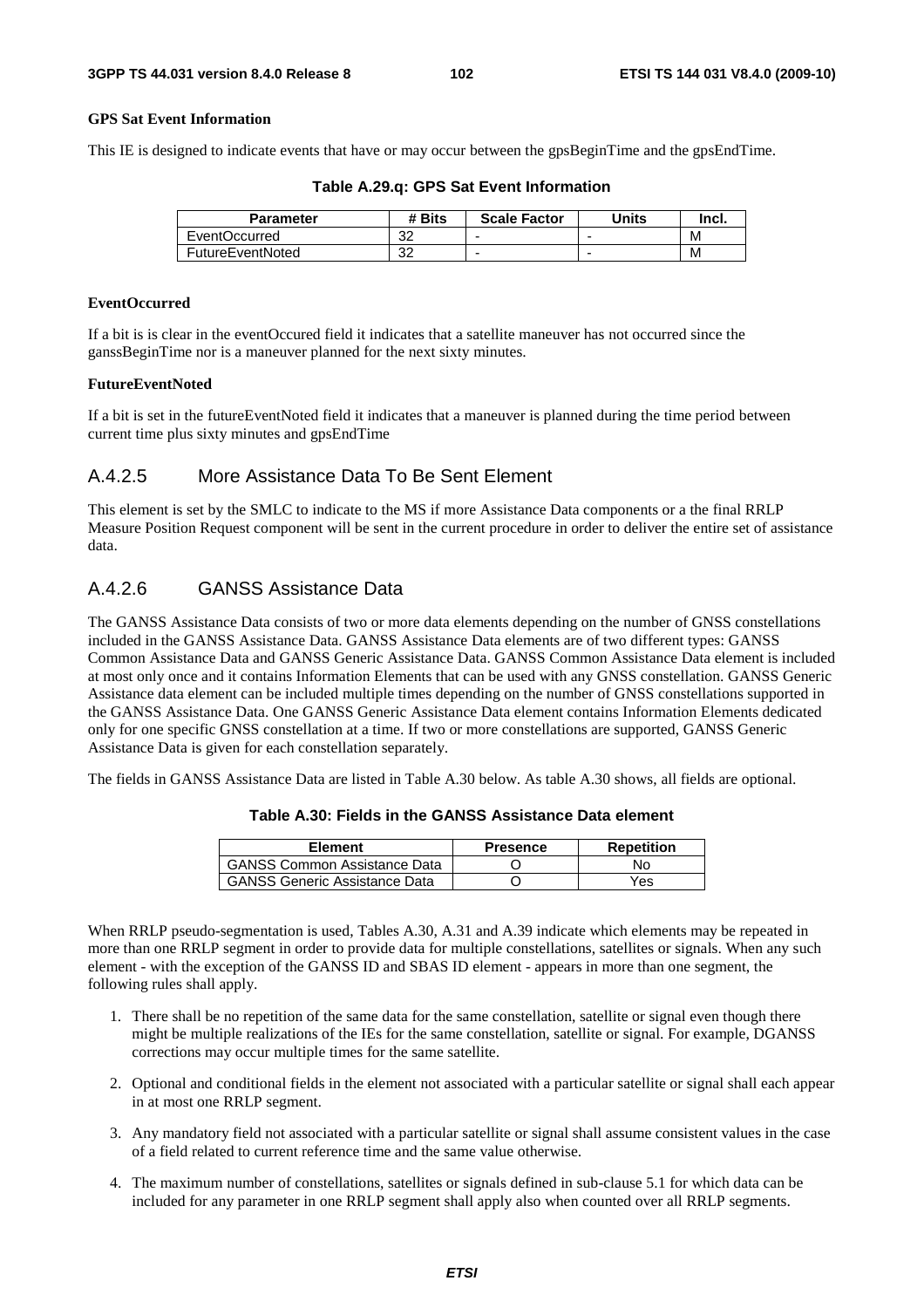### A.4.2.6.1 GANSS Common Assistance Data

GANSS Common Assistance Data element contains GNSS constellation independent information elements that can be applied on any specific GNSS or on a combination of GNSS. GANSS Common Assistance Data fields are included in GANSS Assistance Data only once. This element can contain one or more of the fields listed in table A.31 below. As Table A.31 shows, all fields are optional.

| <b>Element</b>                            | <b>Presence</b> | <b>Repetition</b> |
|-------------------------------------------|-----------------|-------------------|
| <b>GANSS Reference Time</b>               |                 | No                |
| <b>GANSS Reference Location</b>           |                 | No                |
| <b>GANSS Ionospheric Model</b>            |                 | No                |
| <b>GANSS Additional Ionospheric Model</b> |                 | No                |
| <b>GANSS Earth Orientation Parameters</b> |                 | N٥                |

### **Table A.31: GANSS Common Assistance Data content**

#### **GANSS Reference Time**

This field specifies the GANSS Time Of Day (TOD) with uncertainty and relationship between GANSS Reference Time and air-interface timing of the BTS transmission in the reference cell. These fields occur once per message; some are mandatory and some are optional, as shown in Table A.33.

When GANSS TOD -GSM Time association is present, GANSS TOD and BCCH/BSIC/FN<sub>m</sub>/TN/BN IEs provide a valid relationship between GANSS TOD and GSM time, as seen at the approximate location of the MS, i.e. the propagation delay from BTS to MS shall be compensated for by the SMLC. Depending on implementation, the relation between GANSS TOD and GSM time may have varying accuracy. Therefore, the uncertainty of the timing relation is provided in GANSS TOD Uncertainty. If the propagation delay from BTS to MS is not accurately known, the SMLC shall use the best available approximation of the propagation delay and take the corresponding delay uncertainty into account in the calculation of the field GANSS TOD Uncertainty. When GANSS TOD -GSM Time association is not present, GANSS TOD is an estimate of current GANSS TOD at time of reception of the RRLP segment containing this data by the MS. The SMLC should achieve an accuracy of +/- 3 seconds for this estimate including allowing for the transmission delay between SMLC and MS of the RRLP segment containing GANSS TOD. Note that the MS should further compensate GANSS TOD for the time between the reception of the segment containing GANSS TOD and the time when the GANSS TOD field is used.

| <b>Parameter</b>                                                                              | # Bits                                              | <b>Scale Factor</b> | Range              | <b>Units</b> | Incl.        |  |
|-----------------------------------------------------------------------------------------------|-----------------------------------------------------|---------------------|--------------------|--------------|--------------|--|
| GANSS Reference Time Information (once per message)                                           |                                                     |                     |                    |              |              |  |
| <b>GANSS Day</b>                                                                              | 13                                                  |                     | $0 - 8191$         | dav          | O            |  |
| <b>GANSS TOD</b>                                                                              | 17                                                  |                     | $0 - 86399$        | sec          | м            |  |
| <b>GANSS TOD Uncertainty</b>                                                                  | 7                                                   |                     | 0127               | -            | O            |  |
| GANSS_TIME_ID                                                                                 | 3                                                   |                     | ---                | ---          | $O$ (note 3) |  |
|                                                                                               | GANSS TOD - GSM Time Association (once per message) |                     |                    |              |              |  |
| <b>BCCH Carrier</b>                                                                           | 10                                                  |                     | $0 - 1023$         | ---          | $O$ (note 1) |  |
| <b>BSIC</b>                                                                                   | 6                                                   |                     | $0 - 63$           | ---          | $O$ (note 1) |  |
| <b>FNm</b>                                                                                    | 21                                                  |                     | $0 - (2^{27} - 1)$ | frames       | $O$ (note 1) |  |
| TN                                                                                            | 3                                                   |                     | $0 - 7$            | timeslots    | $O$ (note 1) |  |
| <b>BN</b>                                                                                     | 8                                                   |                     | $0 - 156$          | <b>bits</b>  | $O$ (note 1) |  |
| FN <sub>1</sub>                                                                               | 7                                                   | $2^{-30}$           | $-5.9605e-8 -$     | sec/sec      | $O$ (note 2) |  |
|                                                                                               |                                                     |                     | $+5.8673e-8$       |              |              |  |
| NOTE 1: All of these fields shall be present together, or none of them shall be present.      |                                                     |                     |                    |              |              |  |
| NOTE 2: This field can be optionally included if GANSS TOD - GSM Time association is present. |                                                     |                     |                    |              |              |  |
| NOTE 3. Absence of this field means Galileo system time.                                      |                                                     |                     |                    |              |              |  |

|  |  |  |  | Table A.33: GANSS Reference Time |  |
|--|--|--|--|----------------------------------|--|
|--|--|--|--|----------------------------------|--|

#### **GANSS Day**

This field specifies the sequential number of days from the origin of the GNSS system time indicated by GANSS\_TIME\_ID modulo 8192 days (about 22 years). The GNSS system time origin is defined in Table A.34 for each GANSS. This field is optional.

Range: 0 - 8191 days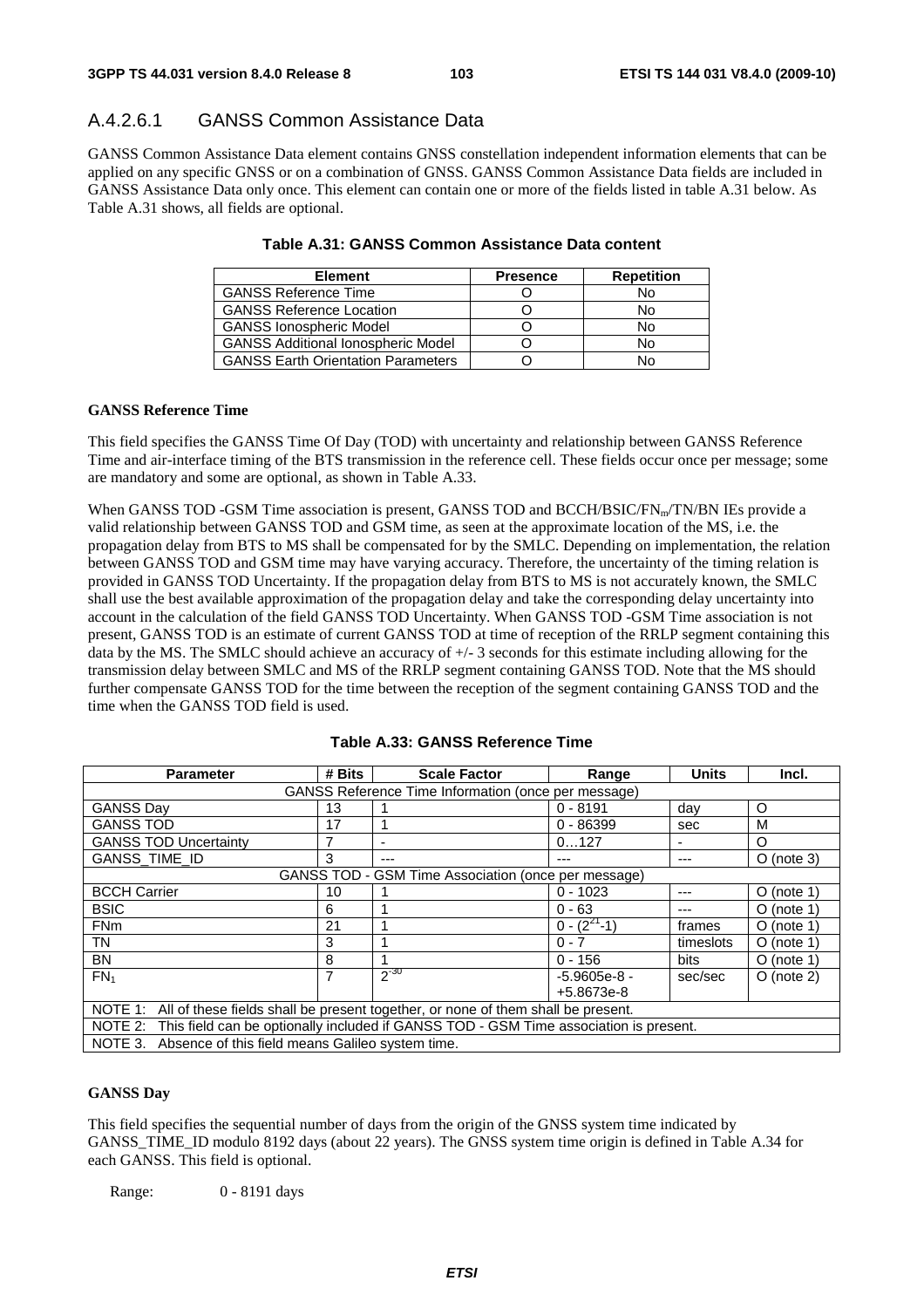#### **GANSS TOD**

Integer number of GANSS TOD seconds within the current day.

Range: 0 - 86399 s.

#### **GANSS TOD Uncertainty**

GANSS TOD uncertainty value as described in 3.2.9. This field is optional.

#### **GANSS\_TIME\_ID**

This field specifies the GNSS system time used in GANSS Reference Time. The SMLC shall set the GANSS\_TIME\_ID only to system times for corresponding GANSSs supported by the MS.

| <b>GANSS TIME ID</b>       | <b>Indication</b> | <b>GNSS System Time Origin</b>       |
|----------------------------|-------------------|--------------------------------------|
| Galileo System Time        | (default)         | August 22, 1999; 00:00:00 UTC (BIPM) |
| <b>GPS System Time</b>     |                   | January 6, 1980; 00:00:00 UTC(USNO)  |
| QZSS System Time           |                   | January 6, 1980; 00:00:00 UTC(USNO)  |
| <b>GLONASS System Time</b> |                   | January 1, 1996; 03:00:00 UTC(RU)    |
| Reserved for future use    | $3 - 7$           |                                      |

#### **Table A.34: GANSS\_TIME\_ID**

#### **BCCH Carrier/BSIC/FN<sub>m</sub>/TN/BN/FN<sub>1</sub>**

These fields specify the state of the GSM frame number, respectively, of the reference BTS with the specified BCCH carrier and BSIC at the time that correspond to GANSS TOD. Also, the drift rate of the frame timing,  $FN_1$ , with respect to the GANSS TOD is optionally given. The SMLC shall use the current serving BTS as the reference BTS. The target MS has the option of rejecting a GANSS position request or GANSS assistance data if the reference BTS is not the serving BTS. If  $FN_m$  field is present in the assistance, cellular time parameters  $FN_m/TN/BN$  shall be aligned with the integer GANSS TOD second given in GANSS TOD field.

#### **GANSS Reference Location**

The Reference Location field contains a 3-D location (with uncertainty) specified as per 3GPP TS 23.032. The purpose of this field is to provide the MS with a priori knowledge of its location in order to improve GNSS receiver performance. The allowed shape is 3-D location with uncertainty (ellipsoid point with altitude and uncertainty ellipsoid). As defined in 3GPP TS 23.032, the GANSS Reference Location is provided in WGS-84 reference system.

NOTE: If GPS Assistance Data component is present as well, the SMLC should include the Reference Location either in the GPS Assistance Data or GANSS Common Assistance Data element.

#### **GANSS Ionospheric Model**

GANSS Ionospheric Model contains parameters to model the propagation delay of the GNSS signals through the ionosphere. The information elements in this field are shown in Table A.35. Proper use of these fields as defined in [11] allows a single-frequency GNSS receiver to remove the ionospheric delay from the pseudorange measurements.

| <b>Parameter</b>                                                                | # Bits                                   | <b>Scale Factor</b> | <b>Units</b> | Incl.                   |  |  |
|---------------------------------------------------------------------------------|------------------------------------------|---------------------|--------------|-------------------------|--|--|
|                                                                                 | <b>GANSS lonosphere Model Parameters</b> |                     |              |                         |  |  |
| $a_{i0}$                                                                        | 12                                       | ---                 | ---          | м                       |  |  |
| $a_{i1}$                                                                        | 12                                       | ---                 | ---          | м                       |  |  |
| $a_{i2}$                                                                        | 12                                       |                     | ---          | М                       |  |  |
| <b>GANSS lonosphere Regional Storm Flags</b>                                    |                                          |                     |              |                         |  |  |
| Storm Flag 1                                                                    |                                          | ---                 | ---          | (note 1)<br>O           |  |  |
| Storm Flag 2                                                                    |                                          |                     |              | (note $1$ )<br>O        |  |  |
| Storm Flag 3                                                                    |                                          |                     |              | (note 1)<br>0           |  |  |
| Storm Flag 4                                                                    |                                          | ---                 |              | (note $1$<br>0          |  |  |
| Storm Flag 5                                                                    |                                          | ---                 | ---          | (note <sub>1</sub><br>0 |  |  |
| NOTE 1: All of these fields shall be present together, or none of them shall be |                                          |                     |              |                         |  |  |
| present.                                                                        |                                          |                     |              |                         |  |  |

#### **Table A.35: GANSS Ionospheric Model**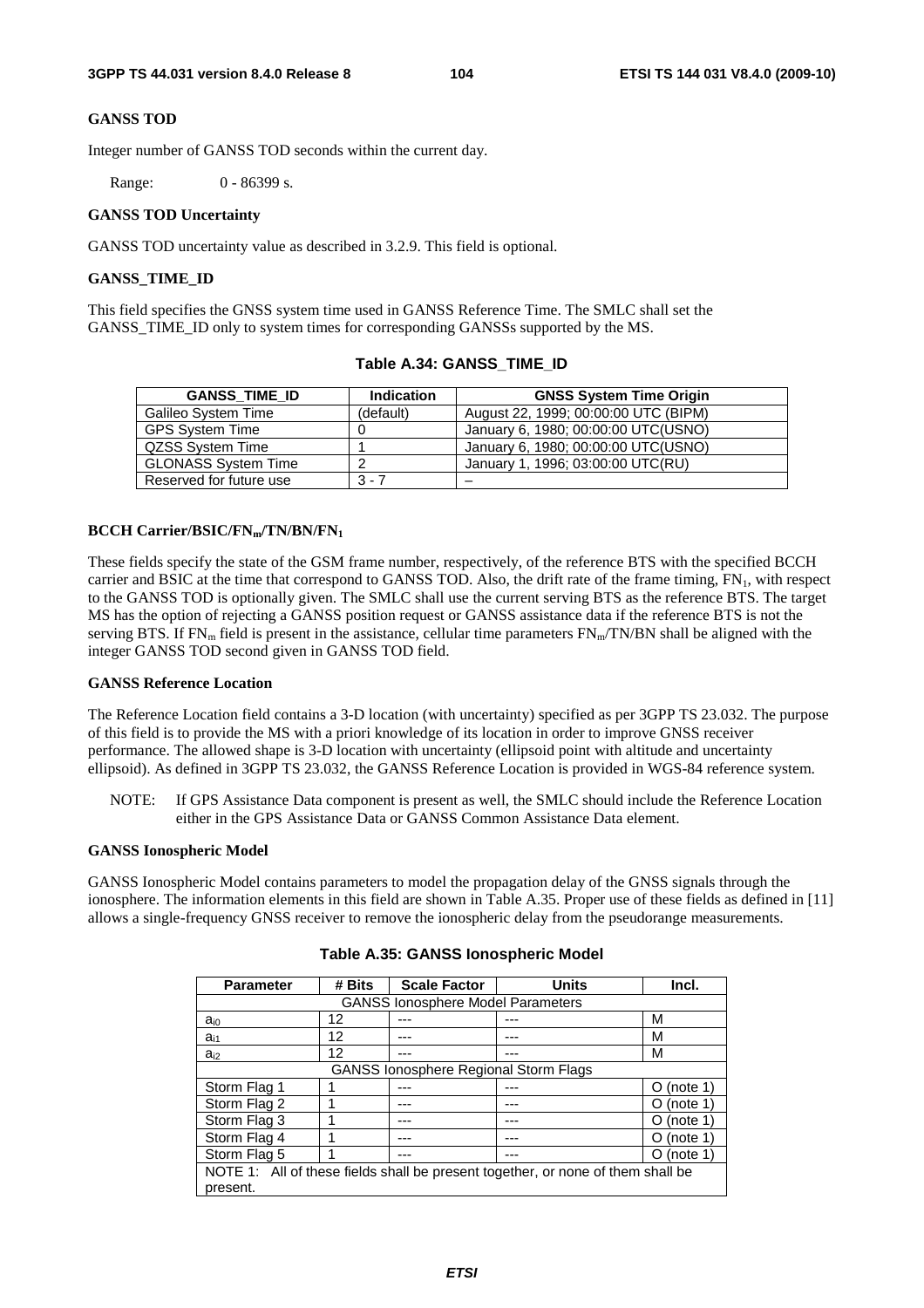#### **GANSS Ionosphere Parameters**

The ionosphere model parameters are used to estimate the ionospheric distortions on pseudoranges as described in [11] on page 71.

#### **GANSS Ionosphere Regional Storm Flags**

Ionosphere storm flags (1,…,5) are optionally provided separately for five different regions as described in [11] on page 71.

#### **GANSS Additional Ionospheric Model**

The GANSS Additional Ionospheric Model contains parameters to model the propagation delays of the GANSS signals through the ionosphere. The information elements in this field are shown in table A.35.a.

When Data ID has the value '11' it indicates that the parameters have been generated by QZSS, and the parameters have been specialized and are applicable within the area defined in [16]. When Data ID has the value '00' it indicates the parameters are applicable worldwide [16]. All other values for Data ID are reserved.

| <b>Parameter</b>      | # Bits | <b>Scale Factor</b> | Units                          | Incl. |
|-----------------------|--------|---------------------|--------------------------------|-------|
| Data ID               | 2      | --                  | See text                       | м     |
| $\alpha_0$            | 8      | $2^{-30}$           | seconds                        | М     |
| $\alpha_1$            | 8      | $2^{-27}$           | sec/semi-circle                | м     |
| $\alpha$ <sub>2</sub> | 8      | $2^{-24}$           | $sec/(semi-circle)^2$          | М     |
| $\alpha_3$            | 8      | $2^{-24}$           | sec/(semi-circle) <sup>3</sup> | М     |
| $\beta_0$             | 8      | $2^{11}$            | seconds                        | м     |
| $\beta_1$             | 8      | $2^{14}$            | sec/semi-circle                | М     |
| $\beta_2$             | 8      | $2^{16}$            | $sec/(semi-circle)^2$          | М     |
| $\beta_3$             | 8      | $2^{16}$            | sec/(semi-circle) <sup>3</sup> | М     |

#### **Table A.35.a: GANSS Additional Ionospheric Model**

#### **GANSS Earth Orientation Parameters**

The GANSS Earth Orientation Parameters provides parameters to construct the ECEF and ECI coordinate transformation as defined in [12] and are shown in Table A.35.b. GANSS Earth Orientation Parameters indicate the relationship between the Earth's rotational axis and WGS-84 reference system.

| <b>Parameter</b> | # Bits | <b>Scale Factor</b> | <b>Units</b>    | Incl. |
|------------------|--------|---------------------|-----------------|-------|
| t <sub>EOP</sub> | 16     | ົາ                  | seconds         | М     |
| PM X             | 21     | $20 - 20$           | arc-seconds     | М     |
| PM X dot         | 15     | $n - 21$            | arc-seconds/day | М     |
| PM Y             | 21     | $20 - 20$           | arc-seconds     | М     |
| PM Y dot         | 15     | 21                  | arc-seconds/day | М     |
| $\triangle$ UT1  | 31     | $2^{24}$            | seconds         | м     |
| $\Delta$ UT1 dot | 19     | $2^{25}$            | seconds/day     | М     |

**Table A.35.b: GANSS Earth Orientation Paramaters** 

### A.4.2.6.2 GANSS Generic Assistance Data

GANSS Generic Assistance data elements contain Information Elements that are applied on one specific GNSS at a time indicated by GANSS\_ID. The format of the IE's remains the same regardless of the GANSS; only the values of the parameters and inclusion of certain optional fields will vary.

GANSS Generic Assistance Data is repeated for each GNSS included in GANSS Assistance Data. GANSS Generic Assistance Data can contain one or more of the elements listed in Table A.39 below. As Table A.39 shows, all fields are optional.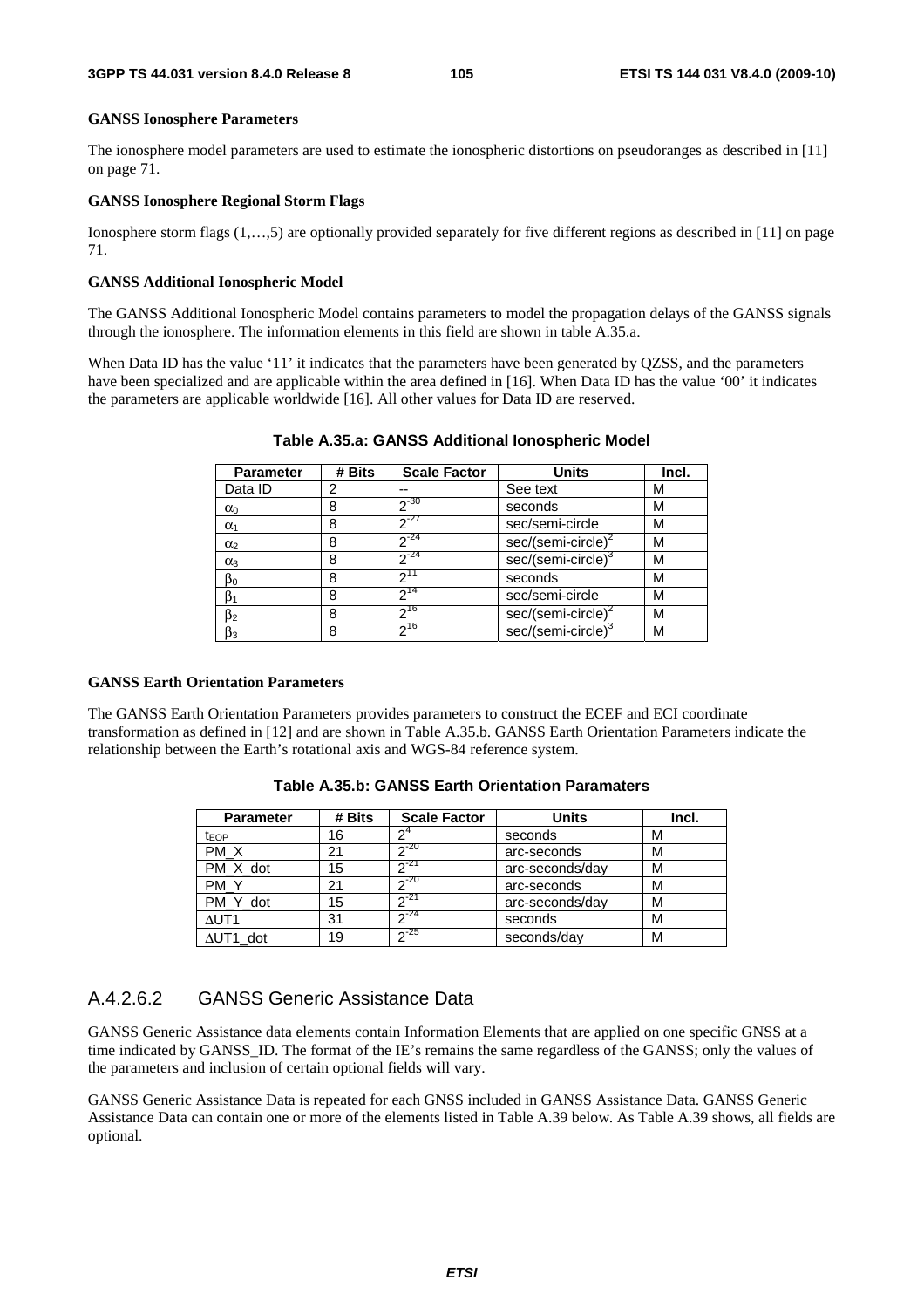| <b>Element</b>                                 | <b>Presence</b> | <b>Repetition</b> |
|------------------------------------------------|-----------------|-------------------|
| <b>GANSS ID</b>                                | $O$ (note 1)    | Yes               |
| <b>GANSS Time Model</b>                        |                 | Yes               |
| <b>DGANSS Corrections</b>                      | Ω               | Yes               |
| <b>GANSS Navigation Model</b>                  | ∩               | Yes               |
| <b>GANSS Real-Time Integrity</b>               | റ               | Yes               |
| <b>GANSS Data Bit Assistance</b>               | O               | Yes               |
| <b>GANSS Reference Measurement Information</b> | ∩               | Yes               |
| <b>GANSS Almanac Model</b>                     | O               | Yes               |
| <b>GANSS UTC Model</b>                         | ∩               | Yes               |
| <b>GANSS Ephemeris Extension</b>               | ∩               | Yes               |
| <b>GANSS Ephemeris Ext Check</b>               | Ω               | Yes               |
| <b>SBAS ID</b>                                 | Ω               | Yes               |
| <b>GANSS Additional UTC Model</b>              | ∩               | Yes               |
| <b>GANSS Auxiliary Information</b>             |                 | Yes               |
| NOTE 1: Absence of this field means Galileo.   |                 |                   |

### **Table A.39: GANSS Generic Assistance Data content**

#### **GANSS\_ID**

This field indicates the GNSS for which the following assistance data IE's in GANSS Generic Assistance Data element are dedicated. The supported GANSS are listed in Table A.40. Absence of this field indicates Galileo. If GANSS ID indicates SBAS, the SBAS ID shall be included to indicate the specific SBAS addressed.

Range: 0 - 7

#### **Table A.40: GANSS\_ID**

| <b>GANSS ID</b>         | <b>Indication</b> |
|-------------------------|-------------------|
| <b>SBAS</b>             |                   |
| Modernized GPS          |                   |
| QZSS.                   | ◠                 |
| <b>GLONASS</b>          | ◠                 |
| Reserved for future use | $4-7$             |

#### **GANSS Time Model**

This field specifies a model to relate GNSS system time to a selected time reference. GNSS Time Offset ID (GNSS\_TO\_ID) identifies the GNSS for which the relation is provided.

The SMLC may send multiple GANSS Time Models (up to 7) for a specific GNSS depending on the number of the allowed satellite systems in GANSS Positioning Method. For example, the SMLC may send two GANSS Time Models for Galileo to give the relations between Galileo and two GNSS system times.

| Table A.41: GANSS Time Model |  |
|------------------------------|--|
|------------------------------|--|

| <b>Parameter</b>                  | # Bits | <b>Scale Factor</b> | Range        | <b>Units</b>         | Incl. |
|-----------------------------------|--------|---------------------|--------------|----------------------|-------|
| <b>GANSS Time Model Reference</b> | 16     | $\mathsf{\Omega}^4$ | $0 - 604784$ | s                    | м     |
| Time                              |        |                     |              |                      |       |
| $T_{\sf A0}$                      | 32     | ∩-35                |              | sec                  | M     |
| $T_{A1}$                          | 24     | ഹ-51                |              | sec/sec              |       |
| $T_{A2}$                          |        | $\sim$ -68          |              | sec/sec <sup>2</sup> | U     |
| GNSS TO ID                        | 3      | $---$               | $---$        | $---$                | M     |
| Week Number                       | 13     |                     | $0 - 8191$   | week                 |       |

#### **GANSS Time Model Reference Time**

This field specifies the reference time of week for GANSS Time Model and it is given in GNSS specific system time.

Range: 0 604784 seconds

 $T_{\rm A0}/T_{\rm A1}/T_{\rm A2}$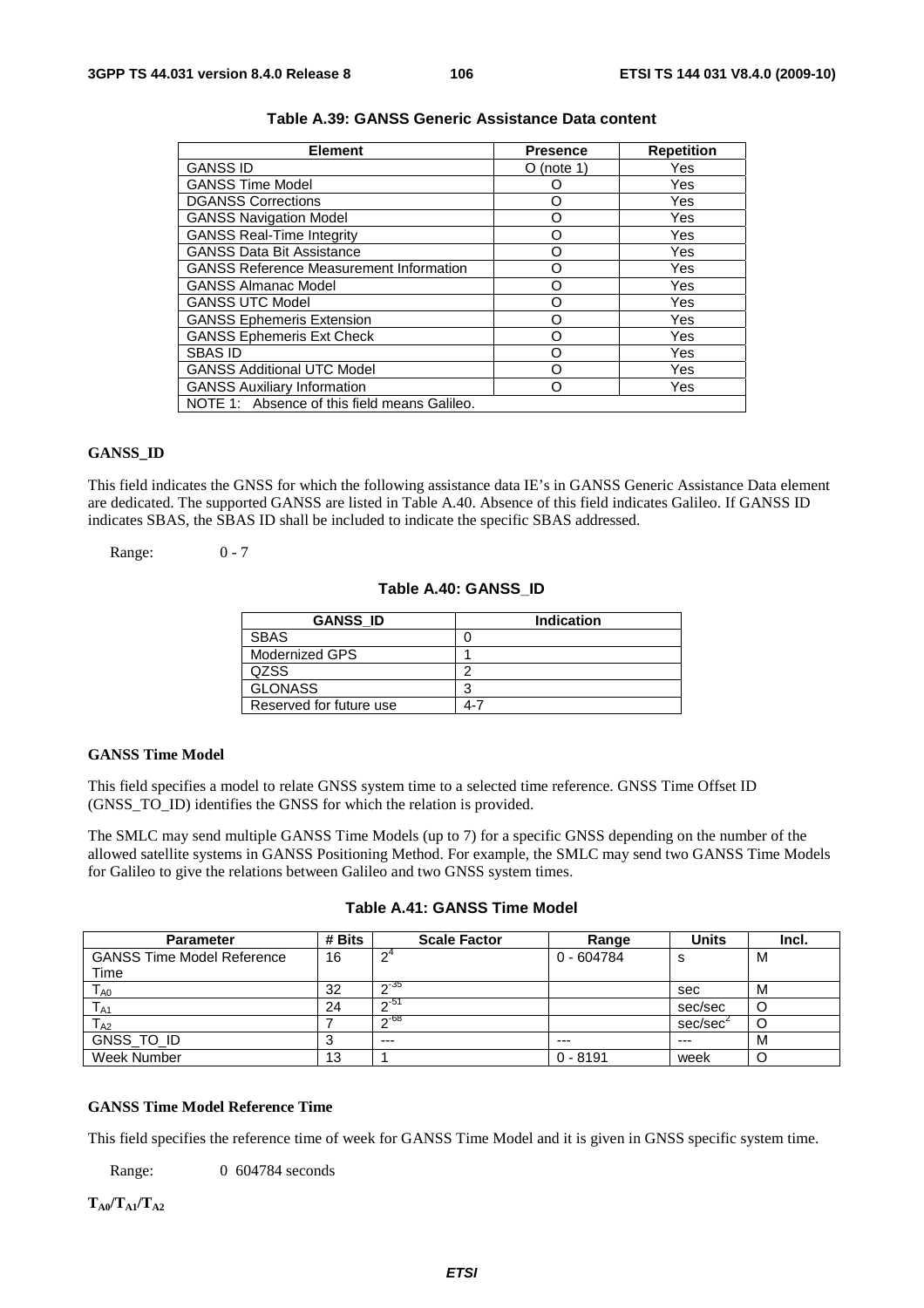#### **3GPP TS 44.031 version 8.4.0 Release 8 107 ETSI TS 144 031 V8.4.0 (2009-10)**

These fields specify the GANSS Time Model for a specific GNSS system by constant and first and second order terms of polynomial. The first and second order terms are optional.

### **GNSS\_TO\_ID**

This field specifies GNSS Time Offset ID. GANSS Time Model contains parameters to convert GNSS System Time from the system indicated by GANSS\_ID to GNSS System Time indicated by GNSS\_TO\_ID. The conversion is defined in [12,13,14].

### **Table A.42: GNSS\_TO\_ID**

| <b>GNSS TO ID</b>       | <b>Indication</b> |
|-------------------------|-------------------|
| GPS                     |                   |
| <b>GALILEO</b>          |                   |
| QZSS                    | ╭                 |
| <b>GLONASS</b>          | ◠                 |
| Reserved for future use | 4-7               |

### **Week Number**

This field specifies the reference week of GANSS Time Model given in GNSS specific system time. This field is optional.

### **DGANSS Corrections**

These fields specify the DGANSS corrections to be used by the MS.

| <b>Parameter</b>                                                         | # Bits        | <b>Scale Factor</b> | Range      | <b>Units</b> | Incl. |  |  |
|--------------------------------------------------------------------------|---------------|---------------------|------------|--------------|-------|--|--|
| The following fields occur once per message                              |               |                     |            |              |       |  |  |
| <b>DGANSS Reference Time</b>                                             |               | 30                  | $0 - 3570$ | seconds      | м     |  |  |
| N SGN TYPE                                                               | $\mathcal{P}$ |                     | $1 - 3$    |              | м     |  |  |
| The following fields occur once per GANSS signal type (N_SGN_TYPE times) |               |                     |            |              |       |  |  |
| GANSS_Signal_ID                                                          | 3             | ---                 | ---        |              | м     |  |  |
| Status/Health                                                            | 3             |                     | $0 - 7$    | ---          | м     |  |  |
| N SAT                                                                    | 4             |                     | $1 - 16$   |              | M     |  |  |
| The following fields occur once per satellite (N_SAT times)              |               |                     |            |              |       |  |  |
| SV_ID                                                                    | 6             | ---                 | 063        |              | м     |  |  |
| <b>IOD</b>                                                               | 10            | ---                 | ---        | ---          | м     |  |  |
| <b>UDRE</b>                                                              | $\mathcal{P}$ | ---                 | $0 - 3$    |              | м     |  |  |
| <b>PRC</b>                                                               | 12            | 0.32                | ±655.04    | meters       | м     |  |  |
| <b>RRC</b>                                                               | 8             | 0.032               | ±4.064     | meters/sec   | м     |  |  |

### **Table A.43: DGANSS Corrections**

#### **DGANSS Reference Time**

This field indicates the baseline time for which the DGANSS corrections are valid as modulo 3600 s. DGANSS Reference Time is given in GNSS system time.

Range: 0 - 3600 s

#### **N\_SGN\_TYPE**

This field indicates the number of GNSS signal types included in DGANSS Corrections IE.

Range: 1 - 3

#### **GANSS\_Signal\_ID**

DGANSS corrections are provided per GNSS signal type identified by GANSS\_Signal\_ID. The supported signals are listed in Table A.59.

#### **Status/Health**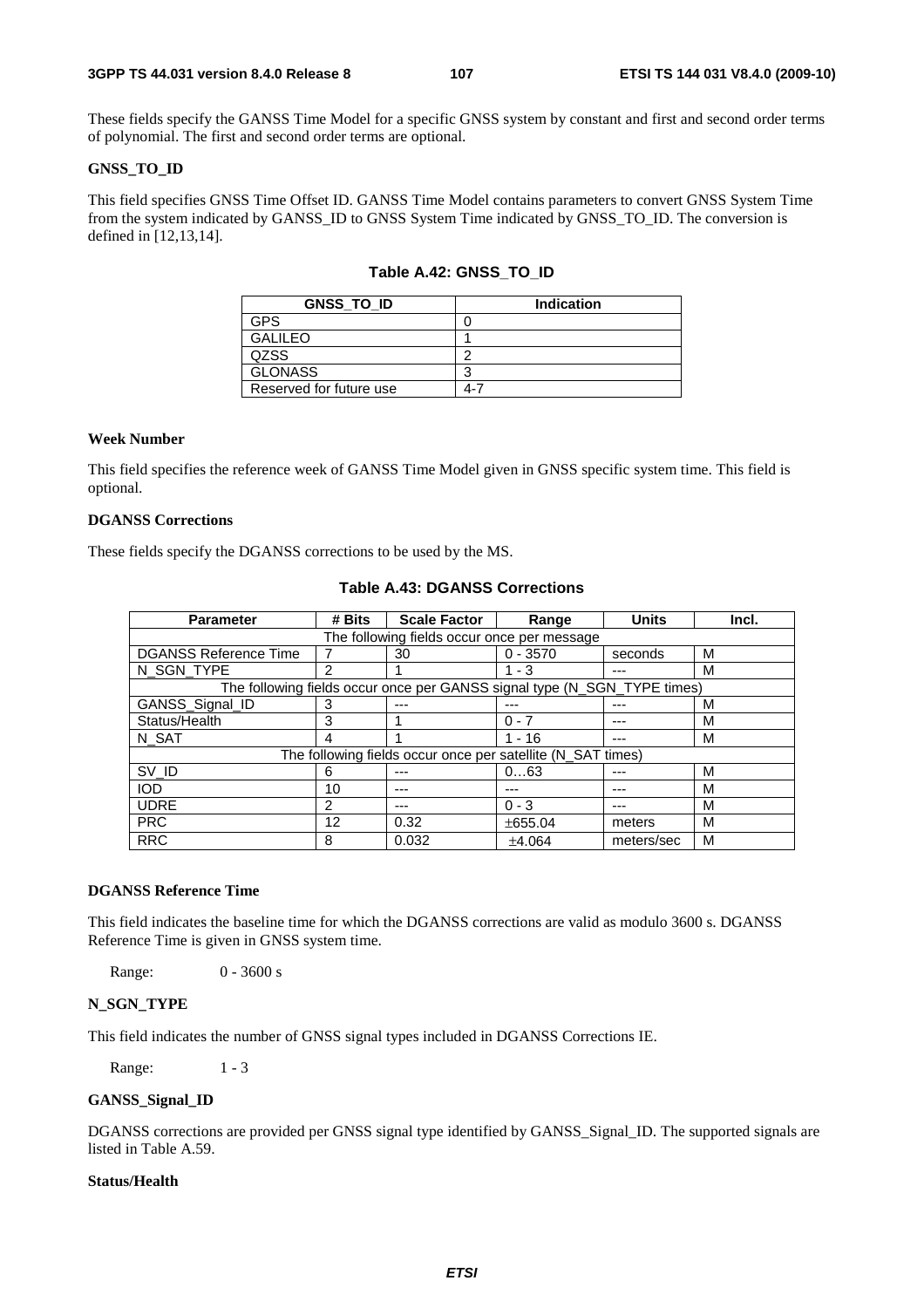This field indicates the status of the differential corrections contained in the broadcast message. The values of this field and their respective meanings are shown below in Table A.44.

| Code | <b>Indication</b>                            |
|------|----------------------------------------------|
| 000  | UDRE Scale Factor = $1.0$                    |
| 001  | UDRE Scale Factor = $0.75$                   |
| 010  | UDRE Scale Factor = $0.5$                    |
| 011  | UDRE Scale Factor = $0.3$                    |
| 100  | UDRE Scale Factor = $0.2$                    |
| 101  | UDRE Scale Factor = $0.1$                    |
| 110  | Reference Station Transmission Not Monitored |
| 111  | Data is invalid - disregard                  |

|  |  | Table A.44: Values of Status/Health IE |  |
|--|--|----------------------------------------|--|
|--|--|----------------------------------------|--|

The first six values in this field indicate valid differential corrections. When using the values described below, the "UDRE Scale Factor" value is applied to the UDRE values contained in the message. The purpose is to indicate an estimate in the amount of error in the corrections.

The value "110" indicates that the source of the differential corrections (e.g., reference station or external DGANSS network) is currently not being monitored. The value "111" indicates that the corrections provided by the source are invalid, as judged by the source. In the later case, the message shall contain no corrections for individual satellites. Any MS that receives DGANSS Corrections in a GANSS Assistance Data IE shall contain the appropriate logic to properly interpret this condition and look for the next IE.

#### **N\_SAT**

This field indicates the number of satellites (per specified GANSS\_Signal\_ID) for which differential corrections areincluded in this element.

Range: 1 - 16

#### **SV\_ID**

The SV ID is an index number for a satellite. The interpretation of SV ID is defined in Table A.10.14.

#### **Issue Of Data**

Issue of Data field contains the identity for the GANSS Navigation Model, as defined in Table A.48.2 (i.e., excluding the IOD\_MSB, if applicable for the particular GANSS or signal).

#### **User Differential Range Error (UDRE)**

This field provides an estimate of the uncertainty  $(1-\sigma)$  in the corrections for the particular satellite. The value in this field shall be multiplied by the UDRE Scale Factor in the common Corrections Status/Health field to determine the final UDRE estimate for the particular satellite. The meanings of the values for this field are described in Table A.45.

| Value | Indication                |
|-------|---------------------------|
|       | UDRE $\leq 1.0$ m         |
|       | 1.0 m < UDRE $\leq$ 4.0 m |
|       | 4.0 m < UDRE $\leq$ 8.0 m |
|       | $8.0 m <$ UDRE            |

|  |  | Table A.45: Values of UDRE IE |
|--|--|-------------------------------|
|--|--|-------------------------------|

Each UDRE value shall be adjusted based on the operation of an Integrity Monitor (IM) function which exists at the network (SMLC, GPS server, or reference GPS receiver itself). Positioning errors derived at the IM which are excessive relative to DGPS expected accuracy levels shall be used to scale the UDRE values to produce consistency.

#### **Pseudo-Range Correction (PRC)**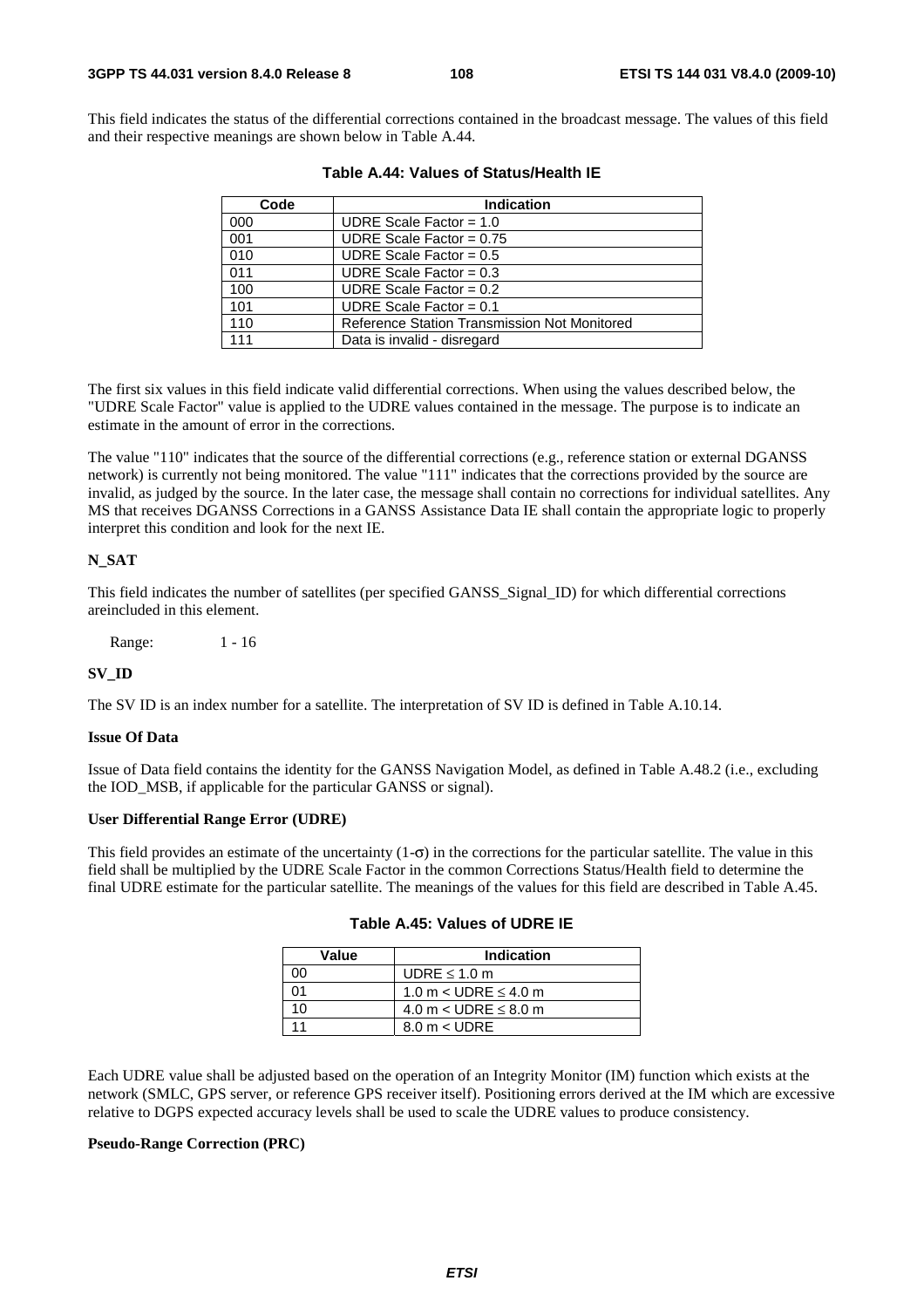#### **3GPP TS 44.031 version 8.4.0 Release 8 109 ETSI TS 144 031 V8.4.0 (2009-10)**

This field indicates the correction to the pseudorange for the particular satellite at DGANSS Reference Time,  $t_0$ . The value of this field is given in meters (m) and the resolution is 0.32, as shown in Table A.43 above. The method of calculating this field is described in [9].

If the SMLC has received a request for GANSS assistance data from an MS which included a request for the navigation models and DGANSS (i.e., bit J and M are set to one in 'Requested GANSS Assistance Data, see 3GPP TS 49.031), the SMLC shall determine, for each satellite, if the navigation model stored by the MS is still suitable for use with DGANSS corrections (also see navigation model update conditions right before Table A.46) and if so and if DGANSS corrections are supported the SMLC should send DGANSS corrections without including the navigation model.

The IOD value sent for a satellite shall always be the IOD value that corresponds to the navigation model for which the pseudo-range corrections are applicable.

The pseudo-range correction shall correspond to the available navigation model (the one already stored in and identified by the MS or the one included in the same procedure as the pseudo-range correction). The MS shall only use the PRC value when the IOD value received matches its available navigation model.

Pseudo-range corrections are provided with respect to GNSS specific geodetic datum (e.g., PZ-90.02 if GANSS ID indicates GLONASS).

#### **Pseudo-Range Rate Correction (RRC)**

This field indicates the rate-of-change of the pseudorange correction for the particular satellite, using the satellite ephemeris and clock corrections identified by the IOD IE. The value of this field is given in meters per second (m/sec) and the resolution is 0.032, as shown in table A.43 above. For some time  $t_1 > t_0$ , the corrections for IOD are estimated by

$$
PRC(t_{1,\text{IOD}}) = PRC(t_{0,\text{IOD}}) + RRC(t_{0,\text{IOD}}) (t_1 - t_0),
$$

and the MS uses this to correct the pseudorange it measures at  $t_1$ ,  $PR_m(t_1, IOD)$ , by

$$
PR(t_{1, IOD}) = PR_m(t_{1, IOD}) + PRC(t_{1, IOD}).
$$

The SMLC shall always send the RRC value that corresponds to the PRC value that it sends (see above for details). The MS shall only use the RRC value when the IOD value received matches its available navigation model.

#### **GANSS Navigation Model**

This set of fields contains information required to manage the transfer of precise navigation data to the GANSS-capable MS. In response to a request from a MS for GANSS Assistance Data, the SMLC shall determine whether to send the navigation model for a particular satellite to an MS based upon factors like the T-Toe limit specified by the MS and any request from the MS for DGANSS (also see above). This information includes control bit fields as well as satellite ephemeris and clock corrections and clock and orbit accuracy models. GANSS Orbit Model can be given in Keplerian parameters or as state vector in Earth-Centered Earth-Fixed coordinates, dependent on the GANSS-ID and the MS capabilities. The meaning of these parameters is defined in relevant ICDs of the particular GANSS and GNSS specific interpretations apply. For example, Modernized GPS and QZSS use the same model parameters but some parameters have a different interpretation [16].

GANSS Navigation Model element can contain data up to at most 32 satellites. The individual fields are given in Table A.46 and the conditions for their presence is discussed below.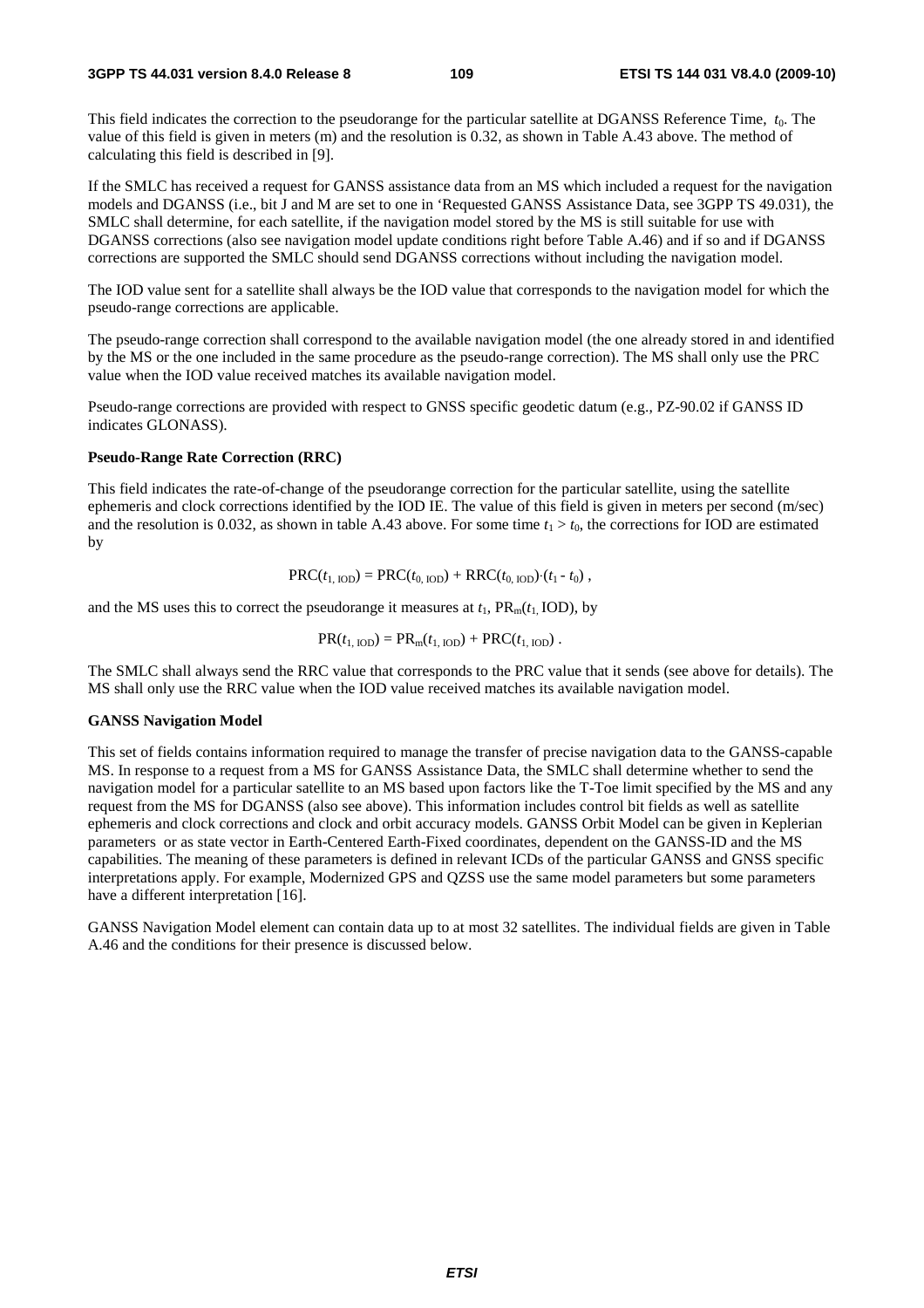| <b>Parameter</b>                                              | # Bits           | <b>Scale Factor</b> | <b>Units</b> | Incl. |  |  |  |  |
|---------------------------------------------------------------|------------------|---------------------|--------------|-------|--|--|--|--|
| <b>Navigation Model Flow Control (once per message)</b>       |                  |                     |              |       |  |  |  |  |
| Num_Sat                                                       | h.               |                     |              | М     |  |  |  |  |
| Non-Broadcast Indication                                      |                  |                     |              | м     |  |  |  |  |
| The following fields occur once per satellite (Num_Sat times) |                  |                     |              |       |  |  |  |  |
| SV ID                                                         |                  |                     |              | м     |  |  |  |  |
| <b>SV Health</b>                                              |                  |                     |              | м     |  |  |  |  |
| <b>IOD</b>                                                    | 10               |                     |              | М     |  |  |  |  |
| <b>GANSS Clock Model</b>                                      | See Table A.49.1 | ---                 |              | M     |  |  |  |  |
| <b>GANSS Orbit Model</b>                                      | See Table A.49.2 | ---                 | ---          | м     |  |  |  |  |
| <b>SV Health MSB</b>                                          |                  | ---                 | ---          |       |  |  |  |  |
| <b>IOD MSB</b>                                                |                  |                     |              |       |  |  |  |  |

#### **Table A.46: GANSS Navigation Model contents**

### **Num\_Sat**

This field specifies the number of satellites that are included in the provided GANSS Navigation Model element. A range of 1-32 is available. This field is mandatory when the GANSS Navigation Model field is included in the GANSS Assistance Data message.

#### **Non-Broadcast Indication**

This field indicates if the GANSS Navigation Model Elements are not derived from satellite broadcast data or are given in a format not native to the GANSS.

#### **Table A.47: Values of Non-Broadcast Indication Flag**

| Value | <b>Non-Broadcast Indication</b>                                      |
|-------|----------------------------------------------------------------------|
|       | <b>GANSS Navigation Data elements corresponding with broadcasted</b> |
|       | data                                                                 |
|       | GANSS Navigation Data element not derived from satellite broadcast   |

#### **SV\_ID**

The field specifies the SV/Slot ID for which the GANSS Navigation Model Elements is given. The interpretation of SV ID is defined in Table A.10.14.

Range: 0 - 63

#### **SV Health and SV Health\_MSB**

This parameter gives information about the satellite's current health. The health values are GNSS system specific. The SV Health bits have the encoding as in Table A.48.1 for a particular GANSS. The SV Health\_MSB may be present for some GANSS or signals as defined in Table A.48.1. If SV Health\_MSB is present, the total SV Health information is created by appending the SV Health field to the SV Health\_MSB field.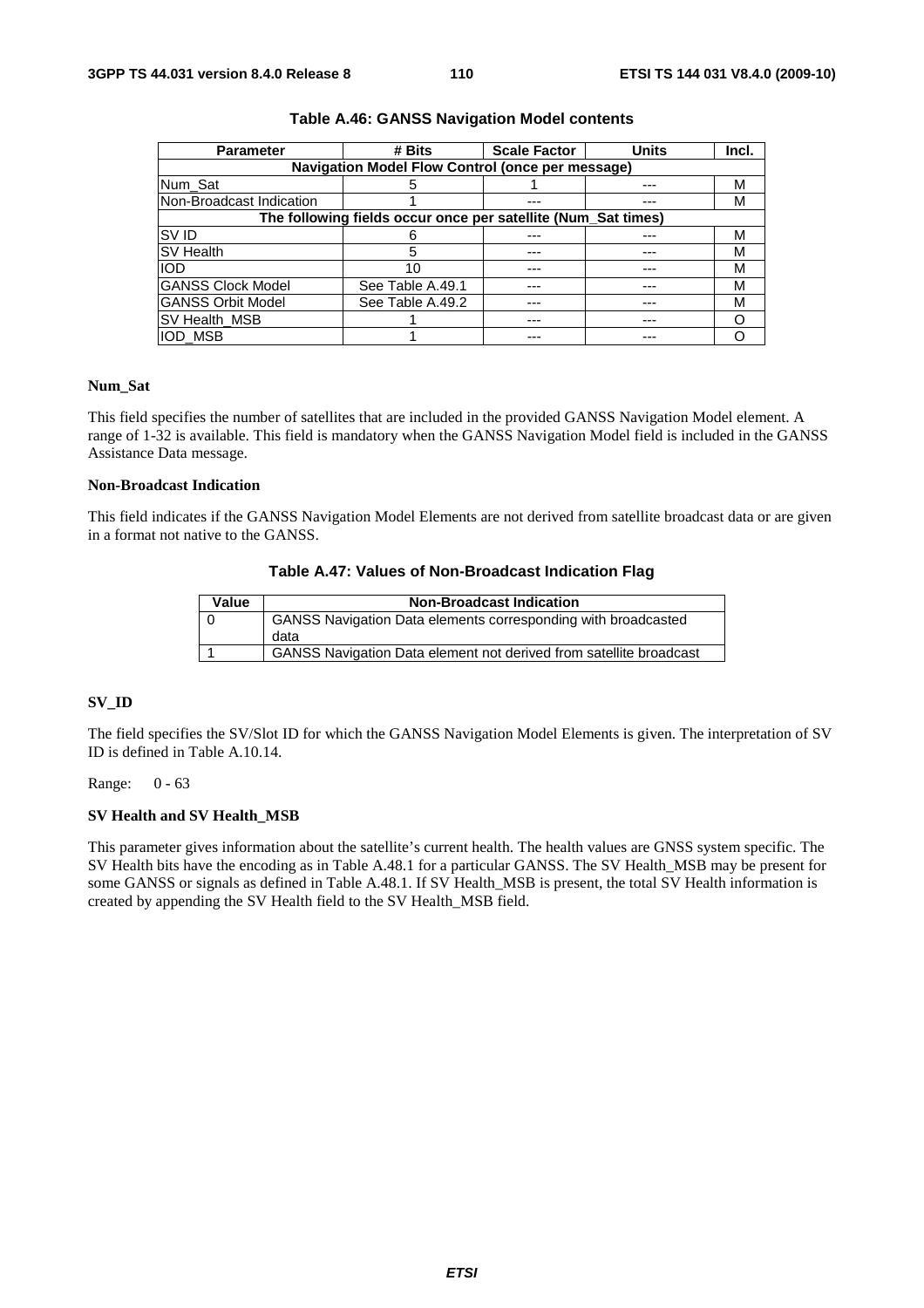| <b>GANSS</b>        | S٧                | SV Health Bit String(5) |                        |                          |                    |                          |
|---------------------|-------------------|-------------------------|------------------------|--------------------------|--------------------|--------------------------|
|                     | <b>Health MSB</b> | Bit 1 (MSB)             | Bit 2                  | Bit 3                    | Bit 4              | <b>Bit 5 (LSB)</b>       |
| Galileo             | $-(-1)$           | E5a Data                | E5b Data               | E <sub>1</sub> -B Data   |                    | E5a Signal Health Status |
| $[11, pages 75-76]$ |                   | <b>Validity Status</b>  | <b>Validity Status</b> | <b>Validity Status</b>   | See [11]. Table 67 |                          |
| Modernized          | $-(-1)$           | L <sub>1</sub> C Health | L1 Health              | L <sub>2</sub> Health    | L5 Health          | 'ቦ'                      |
| $GPS^{(2)}$         |                   | [14]                    | [12, 13]               | [12,13]                  | [12, 13]           | (reserved)               |
| $S}{BAS}^{(3)}$     | $---(1)$          | Ranging On              | Corrections            | Integrity On             | 'ቦ'                | 'ቦ'                      |
|                     |                   | $(0)$ , Off $(1)$       | On (0), Off (1)        | $(0)$ , Off $(1)$        | (reserved)         | (reserved)               |
| QZSS                | MSB of SV         |                         |                        | 5 LSBs of SV Health [16] |                    |                          |
| $QZS-L1^{(4)}$      | Health [16]       |                         |                        |                          |                    |                          |
| QZSS                | $-(-1)$           | L <sub>1</sub> C Health | L1 Health              | L <sub>2</sub> Health    | L5 Health          | 'በ'                      |
| QZS-                |                   | $[16]$                  | $[16]$                 | $[16]$                   | $[16]$             | (reserved)               |
| L1C/L2C/L5 $(5)$    |                   |                         |                        |                          |                    |                          |
| <b>GLONASS</b>      | (1)               | $B_n$ (MSB)             |                        | $F_{\rm T}$              |                    |                          |
|                     |                   | [17, page 23]           |                        |                          | [17, Table 4.4]    |                          |

#### **Table A.48.1: Interpretation SV Health Bits**

Note 1: The SV Health\_MSB field shall not be present in GANSS Navigation Model for these GANSS or GANSS signals. Note 2: If a certain signal is not supported on the satellite indicated by SV\_ID, the corresponding health bit shall be set to '1' (i.e., signal can not be used).

Note 3: SV Health in case of GANSS ID indicates SBAS includes the 5 LSBs of the Health included in GEO Almanac Message Parameters (Type 17) [15].

Note 4: If GANSS ID indicates 'QZSS', and GANSS Orbit Model-2 is included, this interpretation of SV Health applies. Note 5: If GANSS ID indicates 'QZSS', and GANSS Orbit Model-3 is included, this interpretation of SV Health applies.

#### **Issue Of Data**

Issue of Data field contains the identity for GANSS Navigation Model. The IOD\_MSB may be present for some GANSS or signals as defined in Table A.48.2a. If IOD\_MSB is present, the total IOD information is constructed as defined in Table A.48.2a.

In the case of broadcasted Galileo ephemeris, the IOD contains the IOD index as described in [11].

In case of broadcasted Modernized GPS ephemeris, the IOD contains the 11-bit parameter  $t_{oe}$  as defined in [12, Table 30-I] [14, Table 3.5-1] and is constructed using IOD and IOD\_MSB fields.

In case of broadcasted SBAS ephemeris, the IOD contains the 8 bits Issue of Data as defined in [15] Message Type 9.

In case of broadcasted QZSS QZS-L1 ephemeris, the IOD contains the IODC as described in [16].

In case of broadcasted QZSS QZS-L1C/L2C/L5 ephemeris, the IOD contains the 11-bit parameter  $t_{oe}$  as defined in [16] and is constructed using IOD and IOD\_MSB fields.

In case of broadcasted GLONASS ephemeris, the IOD contains the parameter  $t<sub>b</sub>$  as defined in [17].

| <b>GANSS</b>                  | <b>Parameter</b>                 | # Bits | <b>Scale Factor</b> | Range      | Units   |
|-------------------------------|----------------------------------|--------|---------------------|------------|---------|
| Galileo                       | <b>IOD</b>                       | 10     | $- -$               | $0 - 1023$ | --      |
| Modernized GPS <sup>(1)</sup> | $\mathsf{LSBs}$ of t $_{\sf oe}$ | 10     | 300                 | 0-306900   | seconds |
| <b>SBAS</b>                   | <b>IOD</b>                       |        | $-$                 | $0 - 255$  | $- -$   |
| $QZSS - QZS-L1^{(2)}$         | <b>IODC</b>                      | 10     | $- -$               | $0 - 1023$ | $-$     |
| $QZSS - QZS-$                 | $LSBs$ of $t_{\alpha}$           | 10     | 300                 | 0-306900   | seconds |
| L1C/L2C/L5 <sup>(1)(3)</sup>  |                                  |        |                     |            |         |
| <b>GLONASS</b>                | łь                               |        | 15                  | 15-1425    | minutes |

**Table A.48.2: Interpretation of Issue Of Data** 

Note 1: The MSB of t<sub>oe</sub> is provided in IOD\_MSB field.

Note 2: If GANSS ID indicates 'QZSS', and GANSS Clock and Orbit Model-2 are included, this interpretation of IOD applies.

Note 3: If GANSS ID indicates 'QZSS', and GANSS Clock and Orbit Model-3 are included, this interpretation of IOD applies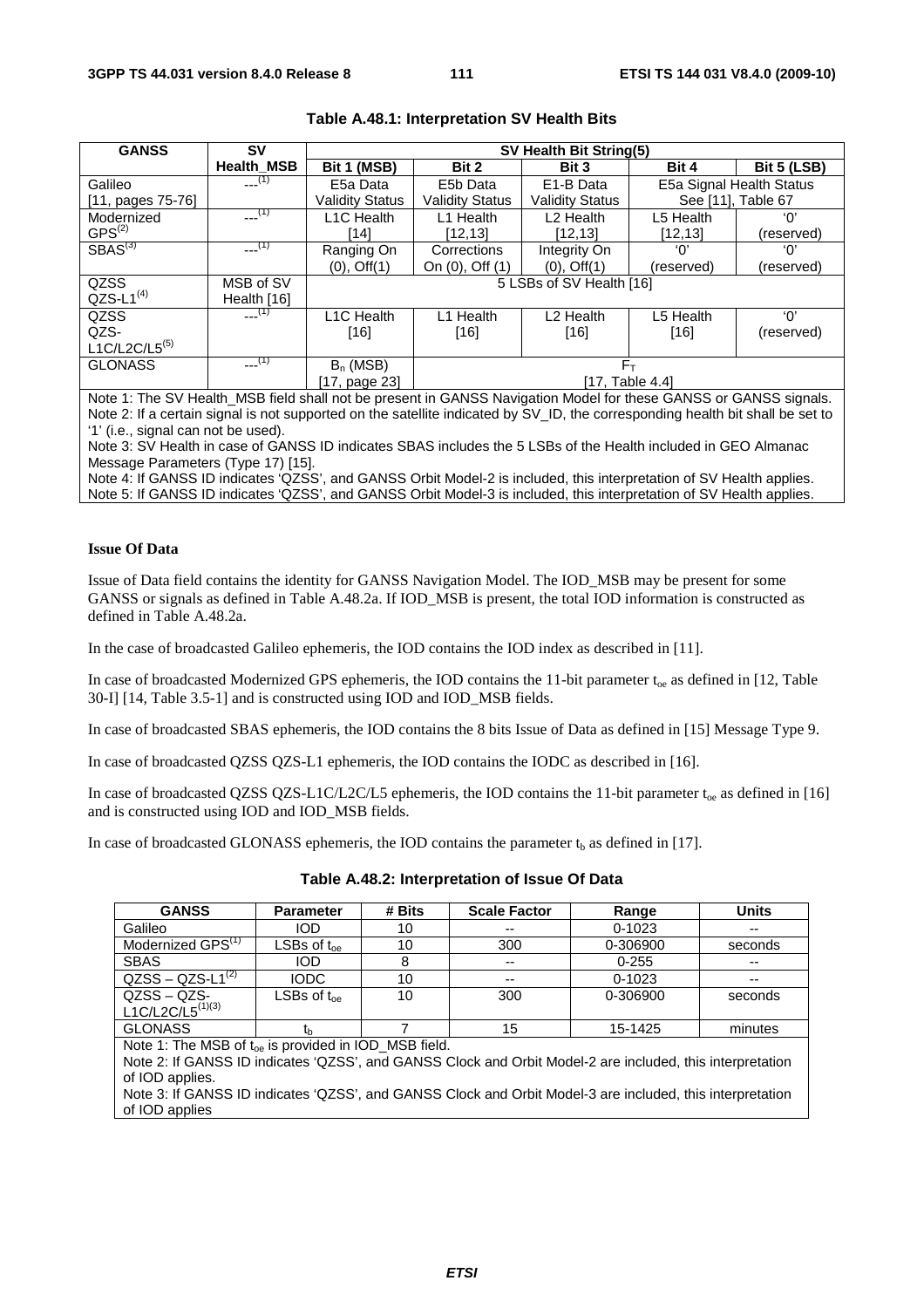| GANSS <sup>(1)</sup>                                                                                                              | IOD MSB                   | <b>Scale Factor</b> | <b>Units</b> | <b>Comment</b>                                                                                                                                                 |  |  |
|-----------------------------------------------------------------------------------------------------------------------------------|---------------------------|---------------------|--------------|----------------------------------------------------------------------------------------------------------------------------------------------------------------|--|--|
| Modernized GPS                                                                                                                    | $MSB$ of $t_{\text{one}}$ | 307200              | seconds      | The full toe is constructed as "MSB of<br>$t_{oe}$ " x 307200 + "LSBs of $t_{oe}$ " x 300<br>(Effective range of full t <sub>oe</sub> is 0-<br>604500 seconds) |  |  |
| $QZSS - QZS$<br>L1C/L2C/L5                                                                                                        | $MSB$ of $t_{\text{one}}$ | 307200              | seconds      | The full $t_{oe}$ is constructed as "MSB of<br>$t_{oe}$ " x 307200 + "LSBs of $t_{oe}$ " x 300<br>(Effective range of full $t_{oe}$ is 0-<br>604500 seconds)   |  |  |
| Note 1: The IOD_MSB field shall not be present in GANSS Navigation Model for GANSS or GANSS signals<br>not defined in this Table. |                           |                     |              |                                                                                                                                                                |  |  |

**Table A.48.2a: Interpretation of IOD\_MSB** 

#### **GANSS Clock Model**

GANSS clock model (Model-1) contains one or two clock model elements depending on the GNSS. Clock Model-1 shall be included once or twice depending on the MS capability.

If the MS is supporting multiple Galileo signals, SMLC shall include both F/Nav and I/Nav clock models in GANSS Clock Model IE if the SMLC assumes the MS to perform Location Information calculation using multiple signals. The MS capabilities to support multiple GNSS frequencies are indicated in the Positioning Capability Response element (clause A.8). Otherwise, SMLC shall include only the model suitable for the GNSS.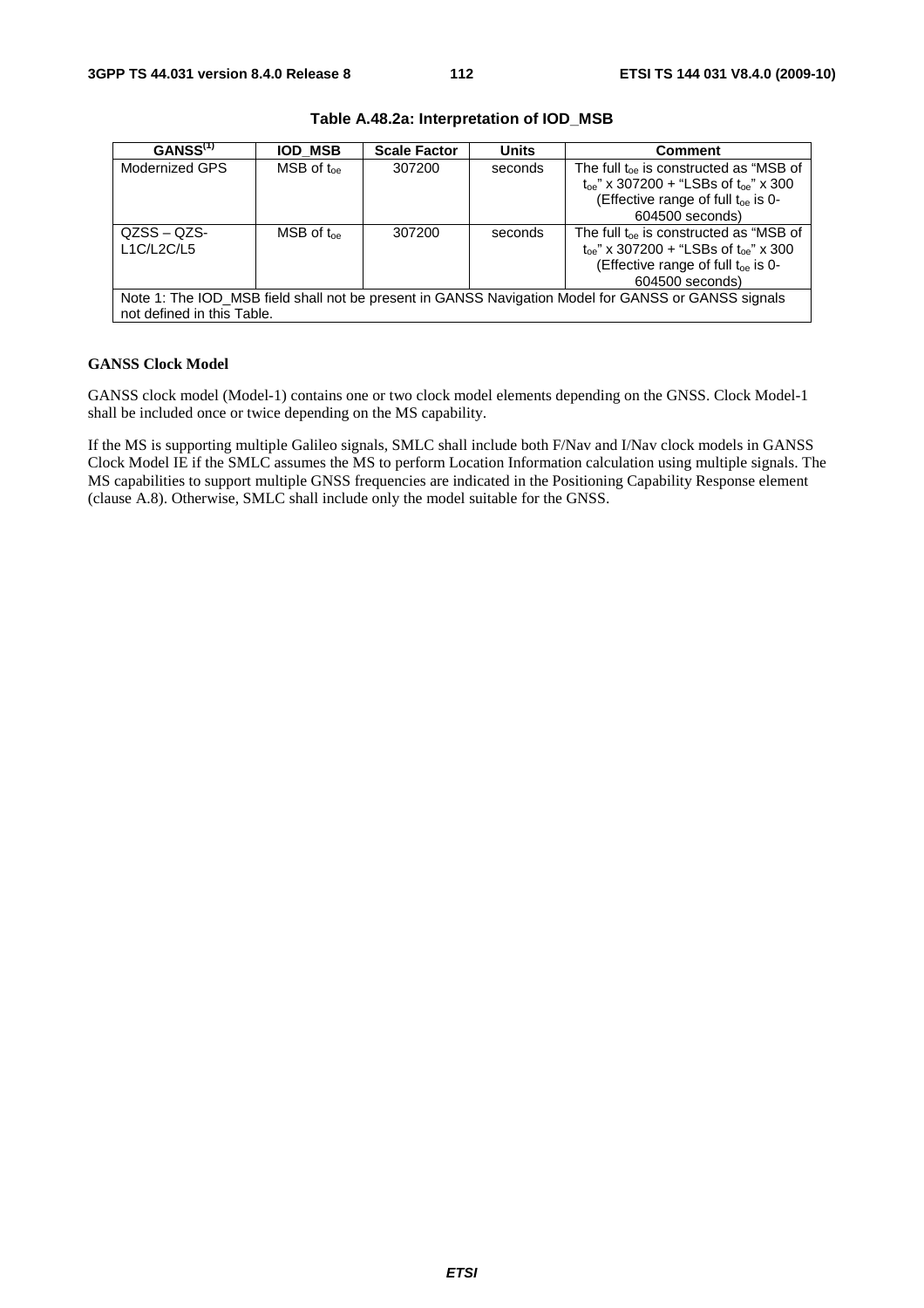| One of the following models can be included:<br>Model-1:<br>Standard Satellite Clock Model (can occur multiple times per model, N_CLOCK, if selected)<br>$14^{(u)}$<br>$\overline{C^{(1)}}$<br>60<br>sec<br>$t_{oc}$<br>$\overline{C^{(1)}}$<br>$2-65$ , if GANSS_ID<br>sec/sec <sup>2</sup><br>12<br>af <sub>2</sub><br>indicates Galileo<br>$C^{(1)}$<br>$2^{-45}$<br>18<br>sec/sec<br>$af_1$<br>$\overline{C}^{(1)}$<br>$2^{-33}$<br>28<br>af <sub>0</sub><br>sec<br>$2-32$ , if GANSS_ID<br>$O^{(1)}$<br>10<br>$T_{GD}$<br>sec<br>indicates Galileo<br>Model ID<br>$\mathbf{1}$<br>O<br>---<br>$---$<br>Model-2:<br><b>NAV Clock Model</b><br>2 <sup>4</sup><br>$C^{(1)}$<br>16<br>seconds<br>$t_{oc}$<br>$2^{55}$<br>$C^{(1)}$<br>sec/sec <sup>2</sup><br>8<br>af <sub>2</sub><br>$\frac{2^{43}}{2^{31}}$<br>$C^{(1)}$<br>16<br>sec/sec<br>$af_1$<br>$C^{(1)}$<br>22<br>seconds<br>$af_0$<br>$C^{(1)}$<br>$2^{.31}$<br>$T_{GD}$<br>8<br>seconds<br>Model-3:<br><b>CNAV/CNAV-2 Clock Model</b><br>$\overline{C^{(1)}}$<br>11<br>300<br>seconds<br>$t_{\rm oc}$<br>$\frac{\overline{C^{(1)}}}{\overline{C^{(1)}}}$ $\frac{\overline{C^{(1)}}}{\overline{C^{(1)}}}$<br>300<br>11<br>seconds<br>$t_{op}$<br>5<br>URA <sub>oc</sub> Index<br>$\overline{a}$<br>$\overline{3}$<br>$\overline{\phantom{a}}$<br>URA <sub>oc1</sub> Index<br>$\overline{a}$<br>3<br>URA <sub>oc2</sub> Index<br>$2^{60}$<br>sec/sec <sup>2</sup><br>10<br>$a_{f2-n}$<br>$\textsf{C}^{\scriptscriptstyle{(1)}}$<br>$\frac{2^{-48}}{2^{-35}}$ $\frac{2^{-35}}{2^{-35}}$ $\frac{2^{-35}}{2^{-35}}$<br>20<br>sec/sec<br>$a_{f1-n}$<br>$C^{(1)}$<br>26<br>seconds<br>$a_{f0-n}$<br>$C^{(1)}$<br>$\overline{13}$<br>$T_{GD}$<br>seconds<br>$O^{(2)}$<br>$\overline{\text{ISC}}_{\text{L1CP}}$<br>13<br>seconds<br>$O^{(2)}$<br>$\overline{13}$<br><b>ISCL1CD</b><br>seconds<br>$O^{(3)}$<br>13<br>$ISC_{L1C/A}$<br>seconds<br>$2^{-35}$<br>$O^{(3)}$<br>13<br>$ISC_{L2C}$<br>seconds<br>$2^{-35}$<br>$O^{(4)}$<br>$\overline{\text{ISC}}_{L515}$<br>13<br>seconds<br>$2^{-35}$<br>$O^{(4)}$<br>$\overline{13}$<br>ISC <sub>L5Q5</sub><br>seconds<br>Model-4:<br><b>GLONASS Satellite Clock Model</b><br>$2^{30}$<br>$C^{(1)}$<br>22<br>seconds<br>$\tau_{n}(t_{b})$<br>$C^{(1)}$<br>$2^{-40}$<br>$\gamma_{\mathsf{n}}(\mathsf{t}_{\mathsf{b}})$<br>11<br>$2^{-30}$<br>$\overline{5}$<br>O<br>seconds<br>$\Delta\tau_{\text{n}}$<br>Model-5:<br><b>SBAS Satellite Clock Model</b><br>$C^{(1)}$<br>13<br>16<br>seconds<br>to<br>$2^{-31}$<br>$\mathsf{C}^{\scriptscriptstyle{(1)}}$<br>12<br>seconds<br>a <sub>Gfo</sub><br>$2^{-40}$<br>$C^{(1)}$<br>Seconds/sec<br>8<br>a <sub>Gf1</sub><br>NOTE 2:<br>Both of these fields shall be present together, or none of them shall be present.<br>NOTE 3:<br>Both of these fields shall be present together, or none of them shall be present.<br>Both of these fields shall be present together, or none of them shall be present. | <b>Parameter</b> | # Bits | <b>Scale Factor</b> | <b>Units</b> | Incl. |  |
|-----------------------------------------------------------------------------------------------------------------------------------------------------------------------------------------------------------------------------------------------------------------------------------------------------------------------------------------------------------------------------------------------------------------------------------------------------------------------------------------------------------------------------------------------------------------------------------------------------------------------------------------------------------------------------------------------------------------------------------------------------------------------------------------------------------------------------------------------------------------------------------------------------------------------------------------------------------------------------------------------------------------------------------------------------------------------------------------------------------------------------------------------------------------------------------------------------------------------------------------------------------------------------------------------------------------------------------------------------------------------------------------------------------------------------------------------------------------------------------------------------------------------------------------------------------------------------------------------------------------------------------------------------------------------------------------------------------------------------------------------------------------------------------------------------------------------------------------------------------------------------------------------------------------------------------------------------------------------------------------------------------------------------------------------------------------------------------------------------------------------------------------------------------------------------------------------------------------------------------------------------------------------------------------------------------------------------------------------------------------------------------------------------------------------------------------------------------------------------------------------------------------------------------------------------------------------------------------------------------------------------------------------------------------------------------------------------------------------------------------------------------------------------------------------------------------------------------------------------------------------------------------------------------------------------------------------------|------------------|--------|---------------------|--------------|-------|--|
|                                                                                                                                                                                                                                                                                                                                                                                                                                                                                                                                                                                                                                                                                                                                                                                                                                                                                                                                                                                                                                                                                                                                                                                                                                                                                                                                                                                                                                                                                                                                                                                                                                                                                                                                                                                                                                                                                                                                                                                                                                                                                                                                                                                                                                                                                                                                                                                                                                                                                                                                                                                                                                                                                                                                                                                                                                                                                                                                                     |                  |        |                     |              |       |  |
|                                                                                                                                                                                                                                                                                                                                                                                                                                                                                                                                                                                                                                                                                                                                                                                                                                                                                                                                                                                                                                                                                                                                                                                                                                                                                                                                                                                                                                                                                                                                                                                                                                                                                                                                                                                                                                                                                                                                                                                                                                                                                                                                                                                                                                                                                                                                                                                                                                                                                                                                                                                                                                                                                                                                                                                                                                                                                                                                                     |                  |        |                     |              |       |  |
|                                                                                                                                                                                                                                                                                                                                                                                                                                                                                                                                                                                                                                                                                                                                                                                                                                                                                                                                                                                                                                                                                                                                                                                                                                                                                                                                                                                                                                                                                                                                                                                                                                                                                                                                                                                                                                                                                                                                                                                                                                                                                                                                                                                                                                                                                                                                                                                                                                                                                                                                                                                                                                                                                                                                                                                                                                                                                                                                                     |                  |        |                     |              |       |  |
|                                                                                                                                                                                                                                                                                                                                                                                                                                                                                                                                                                                                                                                                                                                                                                                                                                                                                                                                                                                                                                                                                                                                                                                                                                                                                                                                                                                                                                                                                                                                                                                                                                                                                                                                                                                                                                                                                                                                                                                                                                                                                                                                                                                                                                                                                                                                                                                                                                                                                                                                                                                                                                                                                                                                                                                                                                                                                                                                                     |                  |        |                     |              |       |  |
|                                                                                                                                                                                                                                                                                                                                                                                                                                                                                                                                                                                                                                                                                                                                                                                                                                                                                                                                                                                                                                                                                                                                                                                                                                                                                                                                                                                                                                                                                                                                                                                                                                                                                                                                                                                                                                                                                                                                                                                                                                                                                                                                                                                                                                                                                                                                                                                                                                                                                                                                                                                                                                                                                                                                                                                                                                                                                                                                                     |                  |        |                     |              |       |  |
|                                                                                                                                                                                                                                                                                                                                                                                                                                                                                                                                                                                                                                                                                                                                                                                                                                                                                                                                                                                                                                                                                                                                                                                                                                                                                                                                                                                                                                                                                                                                                                                                                                                                                                                                                                                                                                                                                                                                                                                                                                                                                                                                                                                                                                                                                                                                                                                                                                                                                                                                                                                                                                                                                                                                                                                                                                                                                                                                                     |                  |        |                     |              |       |  |
|                                                                                                                                                                                                                                                                                                                                                                                                                                                                                                                                                                                                                                                                                                                                                                                                                                                                                                                                                                                                                                                                                                                                                                                                                                                                                                                                                                                                                                                                                                                                                                                                                                                                                                                                                                                                                                                                                                                                                                                                                                                                                                                                                                                                                                                                                                                                                                                                                                                                                                                                                                                                                                                                                                                                                                                                                                                                                                                                                     |                  |        |                     |              |       |  |
|                                                                                                                                                                                                                                                                                                                                                                                                                                                                                                                                                                                                                                                                                                                                                                                                                                                                                                                                                                                                                                                                                                                                                                                                                                                                                                                                                                                                                                                                                                                                                                                                                                                                                                                                                                                                                                                                                                                                                                                                                                                                                                                                                                                                                                                                                                                                                                                                                                                                                                                                                                                                                                                                                                                                                                                                                                                                                                                                                     |                  |        |                     |              |       |  |
|                                                                                                                                                                                                                                                                                                                                                                                                                                                                                                                                                                                                                                                                                                                                                                                                                                                                                                                                                                                                                                                                                                                                                                                                                                                                                                                                                                                                                                                                                                                                                                                                                                                                                                                                                                                                                                                                                                                                                                                                                                                                                                                                                                                                                                                                                                                                                                                                                                                                                                                                                                                                                                                                                                                                                                                                                                                                                                                                                     |                  |        |                     |              |       |  |
|                                                                                                                                                                                                                                                                                                                                                                                                                                                                                                                                                                                                                                                                                                                                                                                                                                                                                                                                                                                                                                                                                                                                                                                                                                                                                                                                                                                                                                                                                                                                                                                                                                                                                                                                                                                                                                                                                                                                                                                                                                                                                                                                                                                                                                                                                                                                                                                                                                                                                                                                                                                                                                                                                                                                                                                                                                                                                                                                                     |                  |        |                     |              |       |  |
|                                                                                                                                                                                                                                                                                                                                                                                                                                                                                                                                                                                                                                                                                                                                                                                                                                                                                                                                                                                                                                                                                                                                                                                                                                                                                                                                                                                                                                                                                                                                                                                                                                                                                                                                                                                                                                                                                                                                                                                                                                                                                                                                                                                                                                                                                                                                                                                                                                                                                                                                                                                                                                                                                                                                                                                                                                                                                                                                                     |                  |        |                     |              |       |  |
|                                                                                                                                                                                                                                                                                                                                                                                                                                                                                                                                                                                                                                                                                                                                                                                                                                                                                                                                                                                                                                                                                                                                                                                                                                                                                                                                                                                                                                                                                                                                                                                                                                                                                                                                                                                                                                                                                                                                                                                                                                                                                                                                                                                                                                                                                                                                                                                                                                                                                                                                                                                                                                                                                                                                                                                                                                                                                                                                                     |                  |        |                     |              |       |  |
|                                                                                                                                                                                                                                                                                                                                                                                                                                                                                                                                                                                                                                                                                                                                                                                                                                                                                                                                                                                                                                                                                                                                                                                                                                                                                                                                                                                                                                                                                                                                                                                                                                                                                                                                                                                                                                                                                                                                                                                                                                                                                                                                                                                                                                                                                                                                                                                                                                                                                                                                                                                                                                                                                                                                                                                                                                                                                                                                                     |                  |        |                     |              |       |  |
|                                                                                                                                                                                                                                                                                                                                                                                                                                                                                                                                                                                                                                                                                                                                                                                                                                                                                                                                                                                                                                                                                                                                                                                                                                                                                                                                                                                                                                                                                                                                                                                                                                                                                                                                                                                                                                                                                                                                                                                                                                                                                                                                                                                                                                                                                                                                                                                                                                                                                                                                                                                                                                                                                                                                                                                                                                                                                                                                                     |                  |        |                     |              |       |  |
|                                                                                                                                                                                                                                                                                                                                                                                                                                                                                                                                                                                                                                                                                                                                                                                                                                                                                                                                                                                                                                                                                                                                                                                                                                                                                                                                                                                                                                                                                                                                                                                                                                                                                                                                                                                                                                                                                                                                                                                                                                                                                                                                                                                                                                                                                                                                                                                                                                                                                                                                                                                                                                                                                                                                                                                                                                                                                                                                                     |                  |        |                     |              |       |  |
|                                                                                                                                                                                                                                                                                                                                                                                                                                                                                                                                                                                                                                                                                                                                                                                                                                                                                                                                                                                                                                                                                                                                                                                                                                                                                                                                                                                                                                                                                                                                                                                                                                                                                                                                                                                                                                                                                                                                                                                                                                                                                                                                                                                                                                                                                                                                                                                                                                                                                                                                                                                                                                                                                                                                                                                                                                                                                                                                                     |                  |        |                     |              |       |  |
|                                                                                                                                                                                                                                                                                                                                                                                                                                                                                                                                                                                                                                                                                                                                                                                                                                                                                                                                                                                                                                                                                                                                                                                                                                                                                                                                                                                                                                                                                                                                                                                                                                                                                                                                                                                                                                                                                                                                                                                                                                                                                                                                                                                                                                                                                                                                                                                                                                                                                                                                                                                                                                                                                                                                                                                                                                                                                                                                                     |                  |        |                     |              |       |  |
|                                                                                                                                                                                                                                                                                                                                                                                                                                                                                                                                                                                                                                                                                                                                                                                                                                                                                                                                                                                                                                                                                                                                                                                                                                                                                                                                                                                                                                                                                                                                                                                                                                                                                                                                                                                                                                                                                                                                                                                                                                                                                                                                                                                                                                                                                                                                                                                                                                                                                                                                                                                                                                                                                                                                                                                                                                                                                                                                                     |                  |        |                     |              |       |  |
|                                                                                                                                                                                                                                                                                                                                                                                                                                                                                                                                                                                                                                                                                                                                                                                                                                                                                                                                                                                                                                                                                                                                                                                                                                                                                                                                                                                                                                                                                                                                                                                                                                                                                                                                                                                                                                                                                                                                                                                                                                                                                                                                                                                                                                                                                                                                                                                                                                                                                                                                                                                                                                                                                                                                                                                                                                                                                                                                                     |                  |        |                     |              |       |  |
|                                                                                                                                                                                                                                                                                                                                                                                                                                                                                                                                                                                                                                                                                                                                                                                                                                                                                                                                                                                                                                                                                                                                                                                                                                                                                                                                                                                                                                                                                                                                                                                                                                                                                                                                                                                                                                                                                                                                                                                                                                                                                                                                                                                                                                                                                                                                                                                                                                                                                                                                                                                                                                                                                                                                                                                                                                                                                                                                                     |                  |        |                     |              |       |  |
|                                                                                                                                                                                                                                                                                                                                                                                                                                                                                                                                                                                                                                                                                                                                                                                                                                                                                                                                                                                                                                                                                                                                                                                                                                                                                                                                                                                                                                                                                                                                                                                                                                                                                                                                                                                                                                                                                                                                                                                                                                                                                                                                                                                                                                                                                                                                                                                                                                                                                                                                                                                                                                                                                                                                                                                                                                                                                                                                                     |                  |        |                     |              |       |  |
|                                                                                                                                                                                                                                                                                                                                                                                                                                                                                                                                                                                                                                                                                                                                                                                                                                                                                                                                                                                                                                                                                                                                                                                                                                                                                                                                                                                                                                                                                                                                                                                                                                                                                                                                                                                                                                                                                                                                                                                                                                                                                                                                                                                                                                                                                                                                                                                                                                                                                                                                                                                                                                                                                                                                                                                                                                                                                                                                                     |                  |        |                     |              |       |  |
|                                                                                                                                                                                                                                                                                                                                                                                                                                                                                                                                                                                                                                                                                                                                                                                                                                                                                                                                                                                                                                                                                                                                                                                                                                                                                                                                                                                                                                                                                                                                                                                                                                                                                                                                                                                                                                                                                                                                                                                                                                                                                                                                                                                                                                                                                                                                                                                                                                                                                                                                                                                                                                                                                                                                                                                                                                                                                                                                                     |                  |        |                     |              |       |  |
|                                                                                                                                                                                                                                                                                                                                                                                                                                                                                                                                                                                                                                                                                                                                                                                                                                                                                                                                                                                                                                                                                                                                                                                                                                                                                                                                                                                                                                                                                                                                                                                                                                                                                                                                                                                                                                                                                                                                                                                                                                                                                                                                                                                                                                                                                                                                                                                                                                                                                                                                                                                                                                                                                                                                                                                                                                                                                                                                                     |                  |        |                     |              |       |  |
|                                                                                                                                                                                                                                                                                                                                                                                                                                                                                                                                                                                                                                                                                                                                                                                                                                                                                                                                                                                                                                                                                                                                                                                                                                                                                                                                                                                                                                                                                                                                                                                                                                                                                                                                                                                                                                                                                                                                                                                                                                                                                                                                                                                                                                                                                                                                                                                                                                                                                                                                                                                                                                                                                                                                                                                                                                                                                                                                                     |                  |        |                     |              |       |  |
|                                                                                                                                                                                                                                                                                                                                                                                                                                                                                                                                                                                                                                                                                                                                                                                                                                                                                                                                                                                                                                                                                                                                                                                                                                                                                                                                                                                                                                                                                                                                                                                                                                                                                                                                                                                                                                                                                                                                                                                                                                                                                                                                                                                                                                                                                                                                                                                                                                                                                                                                                                                                                                                                                                                                                                                                                                                                                                                                                     |                  |        |                     |              |       |  |
|                                                                                                                                                                                                                                                                                                                                                                                                                                                                                                                                                                                                                                                                                                                                                                                                                                                                                                                                                                                                                                                                                                                                                                                                                                                                                                                                                                                                                                                                                                                                                                                                                                                                                                                                                                                                                                                                                                                                                                                                                                                                                                                                                                                                                                                                                                                                                                                                                                                                                                                                                                                                                                                                                                                                                                                                                                                                                                                                                     |                  |        |                     |              |       |  |
|                                                                                                                                                                                                                                                                                                                                                                                                                                                                                                                                                                                                                                                                                                                                                                                                                                                                                                                                                                                                                                                                                                                                                                                                                                                                                                                                                                                                                                                                                                                                                                                                                                                                                                                                                                                                                                                                                                                                                                                                                                                                                                                                                                                                                                                                                                                                                                                                                                                                                                                                                                                                                                                                                                                                                                                                                                                                                                                                                     |                  |        |                     |              |       |  |
|                                                                                                                                                                                                                                                                                                                                                                                                                                                                                                                                                                                                                                                                                                                                                                                                                                                                                                                                                                                                                                                                                                                                                                                                                                                                                                                                                                                                                                                                                                                                                                                                                                                                                                                                                                                                                                                                                                                                                                                                                                                                                                                                                                                                                                                                                                                                                                                                                                                                                                                                                                                                                                                                                                                                                                                                                                                                                                                                                     |                  |        |                     |              |       |  |
|                                                                                                                                                                                                                                                                                                                                                                                                                                                                                                                                                                                                                                                                                                                                                                                                                                                                                                                                                                                                                                                                                                                                                                                                                                                                                                                                                                                                                                                                                                                                                                                                                                                                                                                                                                                                                                                                                                                                                                                                                                                                                                                                                                                                                                                                                                                                                                                                                                                                                                                                                                                                                                                                                                                                                                                                                                                                                                                                                     |                  |        |                     |              |       |  |
|                                                                                                                                                                                                                                                                                                                                                                                                                                                                                                                                                                                                                                                                                                                                                                                                                                                                                                                                                                                                                                                                                                                                                                                                                                                                                                                                                                                                                                                                                                                                                                                                                                                                                                                                                                                                                                                                                                                                                                                                                                                                                                                                                                                                                                                                                                                                                                                                                                                                                                                                                                                                                                                                                                                                                                                                                                                                                                                                                     |                  |        |                     |              |       |  |
|                                                                                                                                                                                                                                                                                                                                                                                                                                                                                                                                                                                                                                                                                                                                                                                                                                                                                                                                                                                                                                                                                                                                                                                                                                                                                                                                                                                                                                                                                                                                                                                                                                                                                                                                                                                                                                                                                                                                                                                                                                                                                                                                                                                                                                                                                                                                                                                                                                                                                                                                                                                                                                                                                                                                                                                                                                                                                                                                                     |                  |        |                     |              |       |  |
|                                                                                                                                                                                                                                                                                                                                                                                                                                                                                                                                                                                                                                                                                                                                                                                                                                                                                                                                                                                                                                                                                                                                                                                                                                                                                                                                                                                                                                                                                                                                                                                                                                                                                                                                                                                                                                                                                                                                                                                                                                                                                                                                                                                                                                                                                                                                                                                                                                                                                                                                                                                                                                                                                                                                                                                                                                                                                                                                                     |                  |        |                     |              |       |  |
|                                                                                                                                                                                                                                                                                                                                                                                                                                                                                                                                                                                                                                                                                                                                                                                                                                                                                                                                                                                                                                                                                                                                                                                                                                                                                                                                                                                                                                                                                                                                                                                                                                                                                                                                                                                                                                                                                                                                                                                                                                                                                                                                                                                                                                                                                                                                                                                                                                                                                                                                                                                                                                                                                                                                                                                                                                                                                                                                                     |                  |        |                     |              |       |  |
|                                                                                                                                                                                                                                                                                                                                                                                                                                                                                                                                                                                                                                                                                                                                                                                                                                                                                                                                                                                                                                                                                                                                                                                                                                                                                                                                                                                                                                                                                                                                                                                                                                                                                                                                                                                                                                                                                                                                                                                                                                                                                                                                                                                                                                                                                                                                                                                                                                                                                                                                                                                                                                                                                                                                                                                                                                                                                                                                                     |                  |        |                     |              |       |  |
|                                                                                                                                                                                                                                                                                                                                                                                                                                                                                                                                                                                                                                                                                                                                                                                                                                                                                                                                                                                                                                                                                                                                                                                                                                                                                                                                                                                                                                                                                                                                                                                                                                                                                                                                                                                                                                                                                                                                                                                                                                                                                                                                                                                                                                                                                                                                                                                                                                                                                                                                                                                                                                                                                                                                                                                                                                                                                                                                                     |                  |        |                     |              |       |  |
|                                                                                                                                                                                                                                                                                                                                                                                                                                                                                                                                                                                                                                                                                                                                                                                                                                                                                                                                                                                                                                                                                                                                                                                                                                                                                                                                                                                                                                                                                                                                                                                                                                                                                                                                                                                                                                                                                                                                                                                                                                                                                                                                                                                                                                                                                                                                                                                                                                                                                                                                                                                                                                                                                                                                                                                                                                                                                                                                                     |                  |        |                     |              |       |  |
|                                                                                                                                                                                                                                                                                                                                                                                                                                                                                                                                                                                                                                                                                                                                                                                                                                                                                                                                                                                                                                                                                                                                                                                                                                                                                                                                                                                                                                                                                                                                                                                                                                                                                                                                                                                                                                                                                                                                                                                                                                                                                                                                                                                                                                                                                                                                                                                                                                                                                                                                                                                                                                                                                                                                                                                                                                                                                                                                                     |                  |        |                     |              |       |  |
|                                                                                                                                                                                                                                                                                                                                                                                                                                                                                                                                                                                                                                                                                                                                                                                                                                                                                                                                                                                                                                                                                                                                                                                                                                                                                                                                                                                                                                                                                                                                                                                                                                                                                                                                                                                                                                                                                                                                                                                                                                                                                                                                                                                                                                                                                                                                                                                                                                                                                                                                                                                                                                                                                                                                                                                                                                                                                                                                                     |                  |        |                     |              |       |  |
|                                                                                                                                                                                                                                                                                                                                                                                                                                                                                                                                                                                                                                                                                                                                                                                                                                                                                                                                                                                                                                                                                                                                                                                                                                                                                                                                                                                                                                                                                                                                                                                                                                                                                                                                                                                                                                                                                                                                                                                                                                                                                                                                                                                                                                                                                                                                                                                                                                                                                                                                                                                                                                                                                                                                                                                                                                                                                                                                                     |                  |        |                     |              |       |  |
|                                                                                                                                                                                                                                                                                                                                                                                                                                                                                                                                                                                                                                                                                                                                                                                                                                                                                                                                                                                                                                                                                                                                                                                                                                                                                                                                                                                                                                                                                                                                                                                                                                                                                                                                                                                                                                                                                                                                                                                                                                                                                                                                                                                                                                                                                                                                                                                                                                                                                                                                                                                                                                                                                                                                                                                                                                                                                                                                                     |                  |        |                     |              |       |  |
|                                                                                                                                                                                                                                                                                                                                                                                                                                                                                                                                                                                                                                                                                                                                                                                                                                                                                                                                                                                                                                                                                                                                                                                                                                                                                                                                                                                                                                                                                                                                                                                                                                                                                                                                                                                                                                                                                                                                                                                                                                                                                                                                                                                                                                                                                                                                                                                                                                                                                                                                                                                                                                                                                                                                                                                                                                                                                                                                                     |                  |        |                     |              |       |  |
|                                                                                                                                                                                                                                                                                                                                                                                                                                                                                                                                                                                                                                                                                                                                                                                                                                                                                                                                                                                                                                                                                                                                                                                                                                                                                                                                                                                                                                                                                                                                                                                                                                                                                                                                                                                                                                                                                                                                                                                                                                                                                                                                                                                                                                                                                                                                                                                                                                                                                                                                                                                                                                                                                                                                                                                                                                                                                                                                                     |                  |        |                     |              |       |  |
|                                                                                                                                                                                                                                                                                                                                                                                                                                                                                                                                                                                                                                                                                                                                                                                                                                                                                                                                                                                                                                                                                                                                                                                                                                                                                                                                                                                                                                                                                                                                                                                                                                                                                                                                                                                                                                                                                                                                                                                                                                                                                                                                                                                                                                                                                                                                                                                                                                                                                                                                                                                                                                                                                                                                                                                                                                                                                                                                                     |                  |        |                     |              |       |  |
|                                                                                                                                                                                                                                                                                                                                                                                                                                                                                                                                                                                                                                                                                                                                                                                                                                                                                                                                                                                                                                                                                                                                                                                                                                                                                                                                                                                                                                                                                                                                                                                                                                                                                                                                                                                                                                                                                                                                                                                                                                                                                                                                                                                                                                                                                                                                                                                                                                                                                                                                                                                                                                                                                                                                                                                                                                                                                                                                                     |                  |        |                     |              |       |  |
|                                                                                                                                                                                                                                                                                                                                                                                                                                                                                                                                                                                                                                                                                                                                                                                                                                                                                                                                                                                                                                                                                                                                                                                                                                                                                                                                                                                                                                                                                                                                                                                                                                                                                                                                                                                                                                                                                                                                                                                                                                                                                                                                                                                                                                                                                                                                                                                                                                                                                                                                                                                                                                                                                                                                                                                                                                                                                                                                                     |                  |        |                     |              |       |  |
|                                                                                                                                                                                                                                                                                                                                                                                                                                                                                                                                                                                                                                                                                                                                                                                                                                                                                                                                                                                                                                                                                                                                                                                                                                                                                                                                                                                                                                                                                                                                                                                                                                                                                                                                                                                                                                                                                                                                                                                                                                                                                                                                                                                                                                                                                                                                                                                                                                                                                                                                                                                                                                                                                                                                                                                                                                                                                                                                                     |                  |        |                     |              |       |  |
|                                                                                                                                                                                                                                                                                                                                                                                                                                                                                                                                                                                                                                                                                                                                                                                                                                                                                                                                                                                                                                                                                                                                                                                                                                                                                                                                                                                                                                                                                                                                                                                                                                                                                                                                                                                                                                                                                                                                                                                                                                                                                                                                                                                                                                                                                                                                                                                                                                                                                                                                                                                                                                                                                                                                                                                                                                                                                                                                                     |                  |        |                     |              |       |  |
|                                                                                                                                                                                                                                                                                                                                                                                                                                                                                                                                                                                                                                                                                                                                                                                                                                                                                                                                                                                                                                                                                                                                                                                                                                                                                                                                                                                                                                                                                                                                                                                                                                                                                                                                                                                                                                                                                                                                                                                                                                                                                                                                                                                                                                                                                                                                                                                                                                                                                                                                                                                                                                                                                                                                                                                                                                                                                                                                                     | NOTE 4:          |        |                     |              |       |  |

### **Table A.49.1: GANSS Clock Model**

### **Model ID**

This field specifies the identity of the clock model according to Table A.49.1a. This field is optional.

**Table A.49.1a: Galileo Clock Model Identity** 

| Value | <b>Identity</b> |
|-------|-----------------|
|       | I/Nav           |
|       | F/Nav           |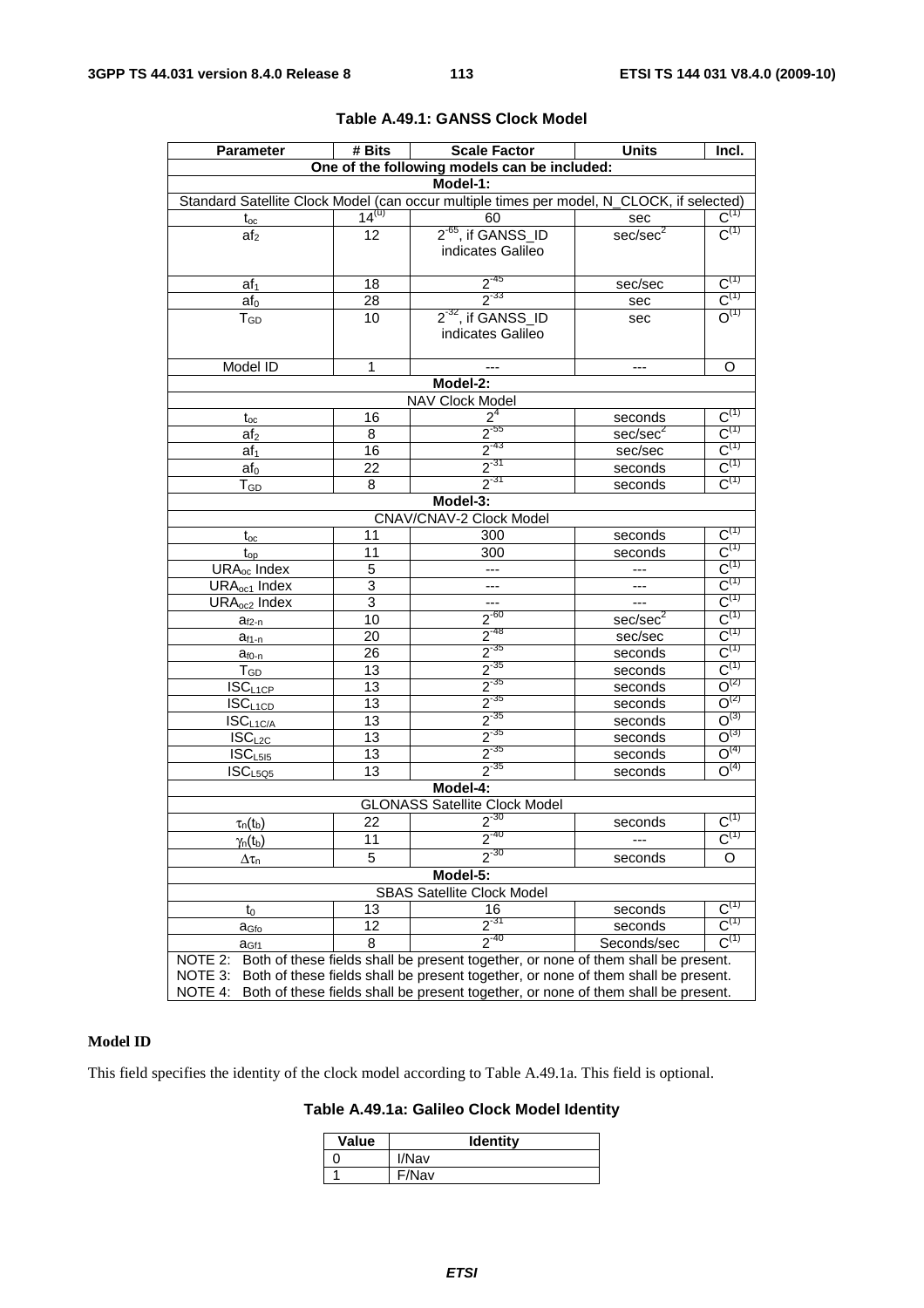#### **GANSS Orbit Model**

GANSS Orbit Model IE contains the following presentation: Satellite Navigation Model Using Keplerian Parameters or Satellite Navigation Model Using Earth-Centered, Earth-fixed Parameters as described in Table A.49.2.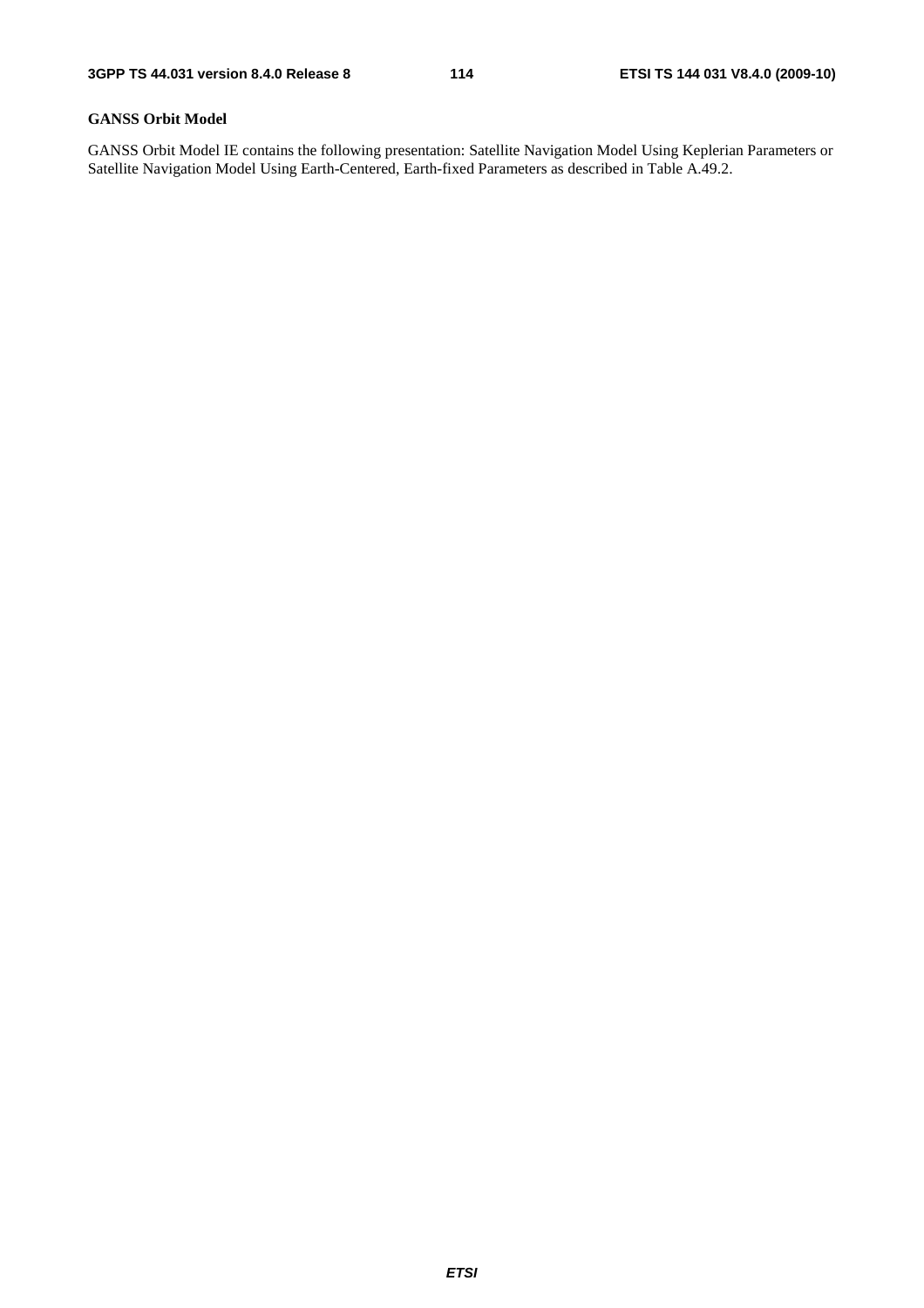| <b>Parameter</b>             | # Bits          | <b>Scale Factor</b>                                               | <b>Units</b>                                                                    | Incl.                 |
|------------------------------|-----------------|-------------------------------------------------------------------|---------------------------------------------------------------------------------|-----------------------|
|                              |                 | One of the following models can be included:                      |                                                                                 |                       |
|                              |                 | Model-1:                                                          |                                                                                 |                       |
|                              |                 | Satellite Navigation Model Using Keplerian Parameters             |                                                                                 |                       |
| $t_{oe}$                     | $14^{(u)}$      | 60                                                                | sec                                                                             | С                     |
| $\omega$                     | 32              | $2^{31}$                                                          | semi-circles                                                                    | $\overline{\text{c}}$ |
| Δn                           | 16              | $2^{-43}$                                                         | semi-circles/sec                                                                | $\overline{\text{c}}$ |
| $M_0$                        | 32              | $2^{-31}$                                                         | semi-circles                                                                    | C                     |
| OMEGAdot                     | $\overline{24}$ | $2^{-43}$                                                         | semi-circles/sec                                                                | $\overline{\text{c}}$ |
| е                            | $32^{(u)}$      | $2^{-33}$                                                         | $---$                                                                           | С                     |
| Idot                         | 14              | $2^{-43}$                                                         | semi-circles/sec                                                                | C                     |
| sqrtA                        | $32^{(u)}$      | $2^{-19}$                                                         | meters $^{1/2}$                                                                 | $\overline{\text{c}}$ |
| İ0.                          | 32              | $2^{-31}$                                                         | semi-circles                                                                    | $\overline{\text{c}}$ |
| OMEGA <sub>0</sub>           | $\overline{32}$ | $2^{-31}$                                                         | semi-circles                                                                    | $\overline{\text{c}}$ |
| $C_{rs}$                     | 16              | $2^{5}$                                                           | meters                                                                          | $\overline{\text{c}}$ |
| $C_{is}$                     | 16              | $2^{-29}$                                                         | radians                                                                         | С                     |
| $C_{us}$                     | 16              | $2^{-29}$                                                         | radians                                                                         | $\overline{\text{c}}$ |
| $C_{rc}$                     | 16              | $2^{5}$                                                           | meters                                                                          | $\overline{\text{c}}$ |
| $\overline{C_{ic}}$          | 16              | $2^{-29}$                                                         | radians                                                                         | $\overline{\text{c}}$ |
| $C_{uc}$                     | 16              | $2^{-29}$                                                         | radians                                                                         | C                     |
|                              |                 | Model-2:                                                          |                                                                                 |                       |
|                              |                 | Satellite Navigation Model Using NAV Keplerian Parameters         |                                                                                 |                       |
| <b>URA</b> Index             | $\overline{4}$  |                                                                   |                                                                                 | C                     |
| Fit Interval Flag            | 1               | $\overline{a}$                                                    | Boolean                                                                         | $\overline{C}$        |
| $t_{oe}$                     | 16              | 2 <sup>4</sup>                                                    | sec                                                                             | $\mathsf{C}$          |
| $\omega$                     | $\overline{32}$ | $2^{31}$                                                          | semi-circles                                                                    | C                     |
| Δn                           | 16              | $2^{-43}$                                                         | semi-circles/sec                                                                | C                     |
| $M_0$                        | $\overline{32}$ | $2^{-31}$                                                         | semi-circles                                                                    | $\overline{\text{c}}$ |
| OMEGAdot                     | 24              | $2^{-43}$                                                         | semi-circles/sec                                                                | $\overline{\text{c}}$ |
| e                            | $32^{(u)}$      | $2^{-33}$                                                         | $---$                                                                           | $\overline{\text{c}}$ |
| Idot                         | 14              | $2^{-43}$                                                         | semi-circles/sec                                                                | $\overline{C}$        |
| sqrtA                        | $32^{(u)}$      | $2^{-19}$                                                         | meters <sup>1/2</sup>                                                           | $\overline{\text{c}}$ |
| İ0.                          | 32              | $2^{-31}$                                                         | semi-circles                                                                    | С                     |
| OMEGA <sub>0</sub>           | $\overline{32}$ | $\frac{2^{31}}{2^{5}}$                                            | semi-circles                                                                    | $\overline{\text{c}}$ |
| $C_{rs}$                     | 16              |                                                                   | meters                                                                          | $\overline{C}$        |
| $C_{is}$                     | 16              | $2^{-29}$                                                         | radians                                                                         | C                     |
| $C_{us}$                     | 16              | $2^{-29}$                                                         | radians                                                                         | $\overline{\text{c}}$ |
| $C_{rc}$                     | 16              | $2^{5}$                                                           | meters                                                                          | C                     |
| $C_{ic}$                     | 16              | $2^{-29}$                                                         | radians                                                                         | $\overline{\text{c}}$ |
| $C_{uc}$                     | 16              | $2^{-29}$                                                         | radians                                                                         | $\overline{\text{c}}$ |
|                              |                 | Model-3:                                                          |                                                                                 |                       |
|                              |                 | Satellite Navigation Model Using CNAV/CNAV-2 Keplerian Parameters |                                                                                 |                       |
| $t_{op}$                     | 11              | 300                                                               | seconds                                                                         | C                     |
| URA <sub>oe</sub> Index      | 5               | $\overline{a}$                                                    | $\overline{a}$                                                                  | C                     |
| ΔΑ                           | 26              | $2^{-9}$                                                          | meters                                                                          | $\overline{\text{c}}$ |
| A_dot                        | 25              | $2^{-21}$                                                         | meters/sec                                                                      | $\overline{\text{c}}$ |
| $\Delta n_0$                 | 17              | $2^{-44}$                                                         | semi-circles/sec                                                                | $\overline{C}$        |
| $\Delta n_0$ _dot            | 23              | $2^{57}$                                                          | semi-circles/sec <sup>2</sup>                                                   | $\overline{\text{c}}$ |
| $M_{0-n}$                    | 33              | $2^{-32}$                                                         | semi-circles                                                                    | $\overline{C}$        |
| $e_n$                        | 33              | $2^{-34}$                                                         | $---$                                                                           | C                     |
| $\omega_{n}$                 | 33              | $2^{-32}$                                                         | semi-circles                                                                    | C                     |
| $\Omega_{0\text{-}n}$        | 33              | $2^{-32}$                                                         | semi-circles                                                                    | $\overline{\text{c}}$ |
| $\Delta\Omega$ dot           | $\overline{17}$ | $2^{-44}$                                                         | semi-circles/sec                                                                | $\overline{\text{c}}$ |
| $i_{o-n}$                    | 33              | $2^{-32}$                                                         | semi-circles                                                                    | C                     |
| $i_{0-n}$ _dot               | 15              | $2^{-44}$                                                         | semi-circles/sec                                                                | $\overline{C}$        |
| $C_{i s - n}$                | 16              | $2^{-30}$                                                         | radians                                                                         | $\mathsf C$           |
| $C_{ic-n}$                   | 16              | $2^{-30}$                                                         | radians                                                                         | C                     |
| $C_{rs-n}$                   | 24              | $2^{-8}$                                                          | meters                                                                          | C                     |
| $C_{rc-n}$                   | 24              | $2^{-8}$                                                          | meters                                                                          | $\overline{\text{c}}$ |
| $C_{\underline{us} \cdot n}$ | 21              | $2^{-30}$                                                         | radians                                                                         | $\mathsf C$           |
| $C_{uc-n}$                   | 21              | $2^{-30}$                                                         | radians                                                                         | $\overline{\text{c}}$ |
|                              |                 | Model-4:                                                          |                                                                                 |                       |
|                              |                 |                                                                   | Satellite Navigation Model Using GLONASS Earth-Centered, Earth-fixed Parameters |                       |
|                              |                 |                                                                   |                                                                                 |                       |

# **Table A.49.2: GANSS Orbit Model**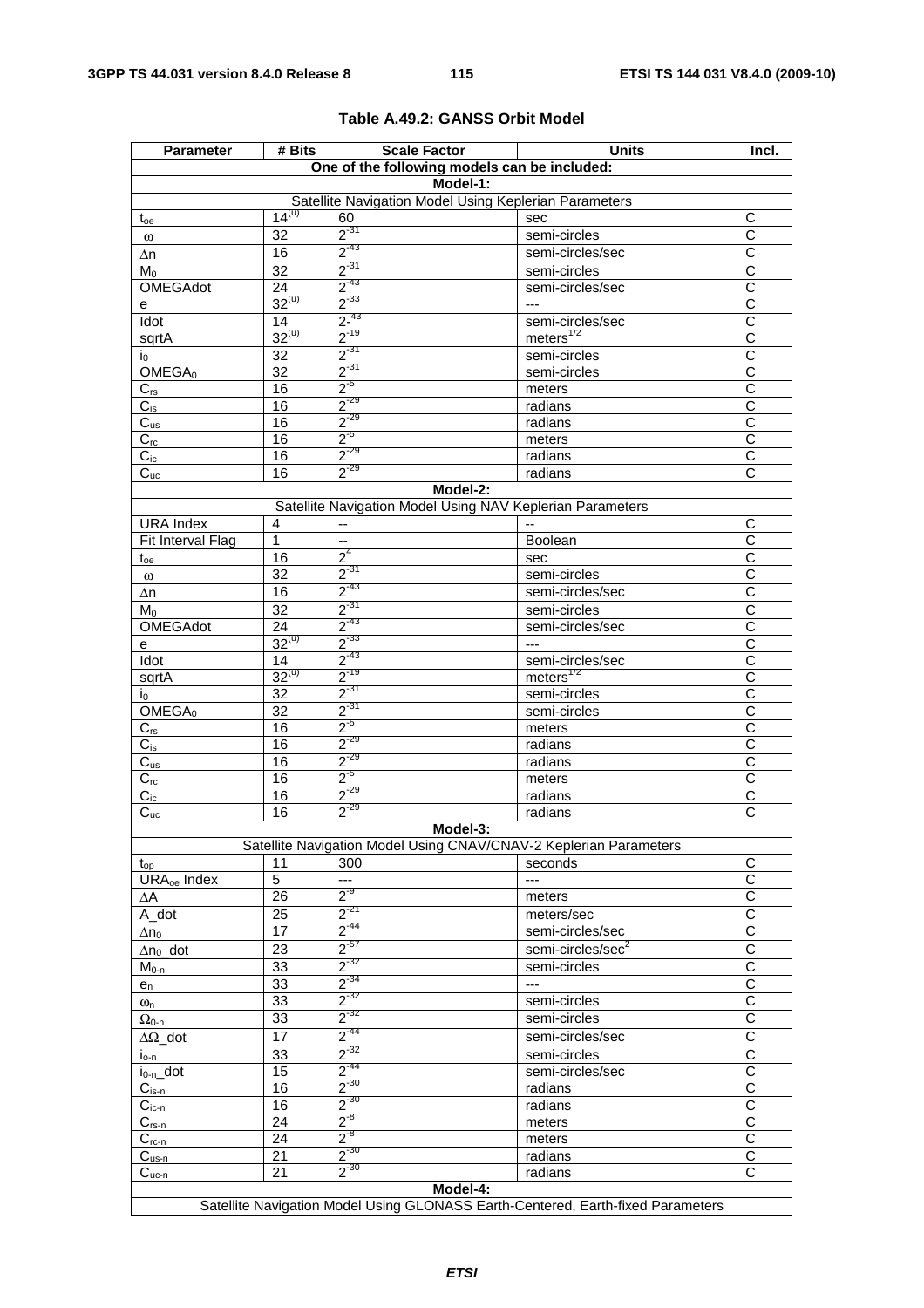| $E_n$                       | 5 <sup>(u)</sup> | $\mathbf{1}$                                                                 | days                                                                         | C                     |  |  |
|-----------------------------|------------------|------------------------------------------------------------------------------|------------------------------------------------------------------------------|-----------------------|--|--|
| P <sub>1</sub>              | $2^{(u)}$        | Ξ.                                                                           | ---                                                                          | $\overline{c}$        |  |  |
| P2                          | $1^{(u)}$        | $\overline{1}$                                                               | ---                                                                          | $\overline{c}$        |  |  |
| M                           | $2^{(u)}$        | $\mathbf{1}$                                                                 | ---                                                                          | $\overline{O}$        |  |  |
| $x_n(t_b)$                  | 27               | $2^{-11}$                                                                    | kilometers                                                                   | $\overline{\rm c}$    |  |  |
| $\dot{x}_n(t_b)$            | 24               | $2^{-20}$                                                                    | kilometres/second                                                            | $\mathsf{C}$          |  |  |
| $\ddot{x}_n(t_b)$           | 5                | $2^{-30}$                                                                    | kilometres/second <sup>2</sup>                                               | $\overline{C}$        |  |  |
| $y_n(t_b)$                  | 27               | $2^{-11}$                                                                    | kilometers                                                                   | $\mathsf{C}$          |  |  |
| $\dot{y}_n(t_b)$            | 24               | $2^{-20}$                                                                    | kilometres/second                                                            | $\mathsf{C}$          |  |  |
| $\ddot{y}_n(t_b)$           | 5                | $2^{-30}$                                                                    | kilometres/second <sup>2</sup>                                               | C                     |  |  |
| $z_n(t_b)$                  | 27               | $2^{-11}$                                                                    | kilometers                                                                   | $\mathsf{C}$          |  |  |
| $\dot{z}_n(t_b)$            | 24               | $2^{-20}$                                                                    | kilometres/second                                                            | C                     |  |  |
| $\ddot{z}_n(t_b)$           | 5                | $2^{-30}$                                                                    | kilometres/second <sup>2</sup>                                               | $\mathsf{C}$          |  |  |
| Model-5:                    |                  |                                                                              |                                                                              |                       |  |  |
|                             |                  |                                                                              | Satellite Navigation Model Using SBAS Earth-Centered, Earth-fixed Parameters |                       |  |  |
| $t_0$                       | 13               | 16                                                                           | seconds                                                                      | $O^{(1)}$             |  |  |
| Accuracy                    | 4                | u.                                                                           |                                                                              | $\overline{C}$        |  |  |
| $X_G$                       | $\overline{30}$  | 0.08                                                                         | meters                                                                       | $\overline{c}$        |  |  |
| $Y_G$                       | 30               | 0.08                                                                         | meters                                                                       | $\overline{c}$        |  |  |
| $Z_G$                       | 25               | 0.4                                                                          | meters                                                                       | $\overline{c}$        |  |  |
| $X_G$                       | $\overline{17}$  | 0.000625                                                                     | meters/sec                                                                   | $\overline{\text{c}}$ |  |  |
| Rate-of-Change              |                  |                                                                              |                                                                              |                       |  |  |
| $Y_G$                       | $\overline{17}$  | 0.000625                                                                     | meters/sec                                                                   | $\mathsf{C}$          |  |  |
| Rate-of-Change              |                  |                                                                              |                                                                              |                       |  |  |
| $Z_{\rm G}$                 | $\overline{18}$  | 0.004                                                                        | meters/sec                                                                   | $\mathsf{C}$          |  |  |
| Rate-of-Change              |                  |                                                                              |                                                                              |                       |  |  |
| X <sub>G</sub> Acceleration | 10               | 0.0000125                                                                    | meters/sec <sup>2</sup>                                                      | C                     |  |  |
| Y <sub>G</sub> Acceleration | 10               | 0.0000125                                                                    | meters/sec <sup>2</sup>                                                      | $\overline{\text{c}}$ |  |  |
| Z <sub>G</sub> Acceleration | 10               | 0.0000625                                                                    | meters/sec <sup>2</sup>                                                      | $\overline{C}$        |  |  |
|                             |                  | Note 1: If GANSS Clock Model-5 is not included, this field shall be present. |                                                                              |                       |  |  |
| NOTE u: unsigned parameter  |                  |                                                                              |                                                                              |                       |  |  |
|                             |                  |                                                                              |                                                                              |                       |  |  |

#### **GANSS Real-Time Integrity**

Integrity Monitor (IM) shall detect unhealthy (e.g., failed/failing) satellite signals and also shall inform users of measurement quality in DGANSS modes when satellite signals are healthy. Excessively large pseudo range errors, as evidenced by the magnitude of the corresponding DGANSS correction, shall be used to detect failed satellite signals. Unhealthy satellite signals should be detected within 10 seconds of the occurrence of the satellite signal failure. When unhealthy (e.g., failed/failing) satellite signals are detected, the assistance and/or DGANSS correction data shall not be supplied for these satellite signals. When the error in the IM computed position is excessive for solutions based upon healthy satellite signals only, DGANSS users shall be informed of measurement quality through the supplied UDRE values. After bad satellite signals have been indicated in the Real Time Integrity field, if the satellite signals return to healthy condition for some period of time, the indications for them shall be removed from this field.

GANSS Real-Time Integrity field of the GANSS Assistance Data Information Element contains parameters that describe the real-time status of the GANSS constellations. Primarily intended for non-differential applications, the realtime integrity of the satellite constellation is of importance as there is no differential correction data by which the mobile can determine the soundness of each satellite signal. GANSS Real-Time Integrity data communicates the health of the GNSS signals to the mobile in real-time. The format is shown in Table A.50. The SMLC shall always transmit the GANSS Real Time Integrity field with the current list of unhealthy signals, for any GANSS positioning attempt and whenever GANSS Assistance Data is sent. If the number of bad signals (NBS) is zero, then the GANSS Real Time Integrity field shall be omitted.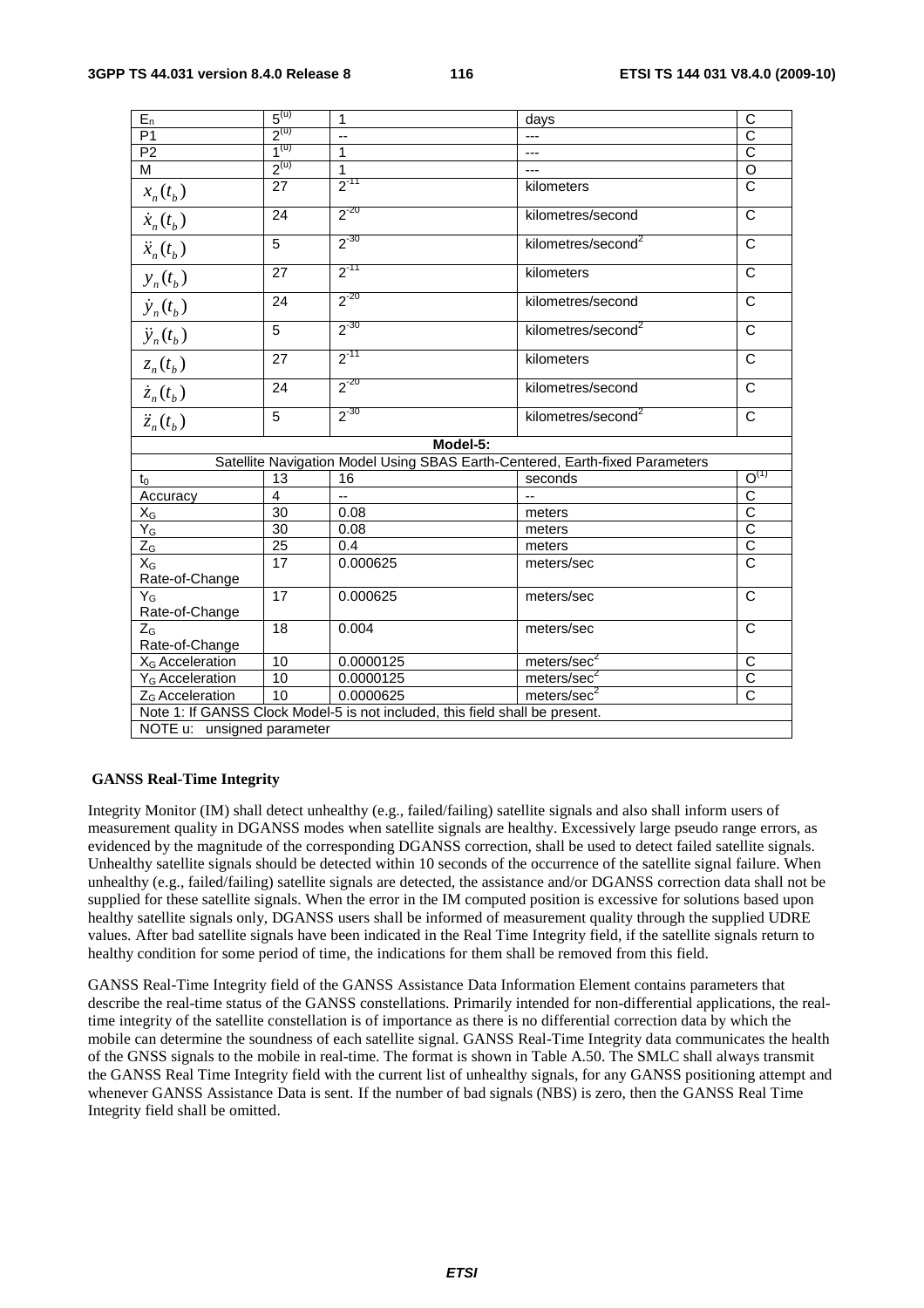| <b>Parameter</b>   | # Bits | <b>Scale Factor</b> | Range                                                              | Units   | Incl. |
|--------------------|--------|---------------------|--------------------------------------------------------------------|---------|-------|
|                    |        |                     | The following fields occur once per SV with bad signal (NBS times) |         |       |
| Bad GNSS SV ID     |        |                     | $- - -$                                                            | $- - -$ | м     |
| Bad GNSS Signal ID |        |                     | $- - -$                                                            | ---     |       |

#### **Table A.50: GANSS Real-Time Integrity**

#### **NBS (Number of satellites with bad signal)**

The NBS value indicates the number of satellites with bad signal.

#### **Bad\_GNSS\_SV\_ID**

This field specifies the SV ID of the satellite with bad signal or signals. The interpretation of SV ID is defined in Table A.10.14.

#### **Bad\_GNSS\_Signal\_ID**

This field identifies the bad signal of a satellite. Absence of this field means that all signals on the specific SV are bad. The interpretation of Bad\_GNSS\_Signal\_ID is listed in Table A.59. If the satellite in question belongs to the modernized GPS constellation and has some healthy signals but bad L1C/A signal, Bad\_GNSS\_Signal\_ID shall be present but may have all the bits set to '0'. Status of L1C/A signal shall be indicated with Real-Time Integrity IE in GPS Assistance Data Element.

#### **GANSS Data Bit Assistance**

This element provides data bit assistance data for specific satellite signals for data wipe-off. The data bits included in the assistance data depends on the GANSS and its signal.

| <b>Parameter</b>                                         | <b>Bits</b> | <b>Resolution</b>                                           | Range    | Incl. |
|----------------------------------------------------------|-------------|-------------------------------------------------------------|----------|-------|
| <b>GANSS TOD</b>                                         |             |                                                             | $0 - 59$ | ιvι   |
|                                                          |             | The following fields occur once per satellite (N_SAT times) |          |       |
| SV ID                                                    |             |                                                             |          |       |
| The following fields occur once per signal (N_SGN times) |             |                                                             |          |       |
| GANSS_Signal_ID                                          |             |                                                             | ი - 7    |       |
| n bit                                                    | 10          |                                                             | 1 – 1024 |       |
| Data Bits                                                |             |                                                             |          |       |

#### **Table A.51: GANSS Data Bit Assistance**

#### **GANSS TOD**

This field indicates the reference time of the first bit of the data in GANSS Data Bit Assistance in integer seconds in GNSS specific system time.

Data Bit Reference Time is given as modulo 60 s from GANSS TOD.

#### **N\_SAT**

This field specifies the number of satellites in GANSS Data Bit Assistance element.

# **SV\_ID**

The field specifies the SV for which the GANSS Data Bit Assistance is given. The interpretation of SV ID is defined in Table A.10.14.

Range:  $0 - 63$ 

#### **N\_SGN**

This field specifies the number of signals for which GANSS Data Bit Assistance is provided.

Range:  $1-8$ 

#### **GANSS\_Signal\_ID**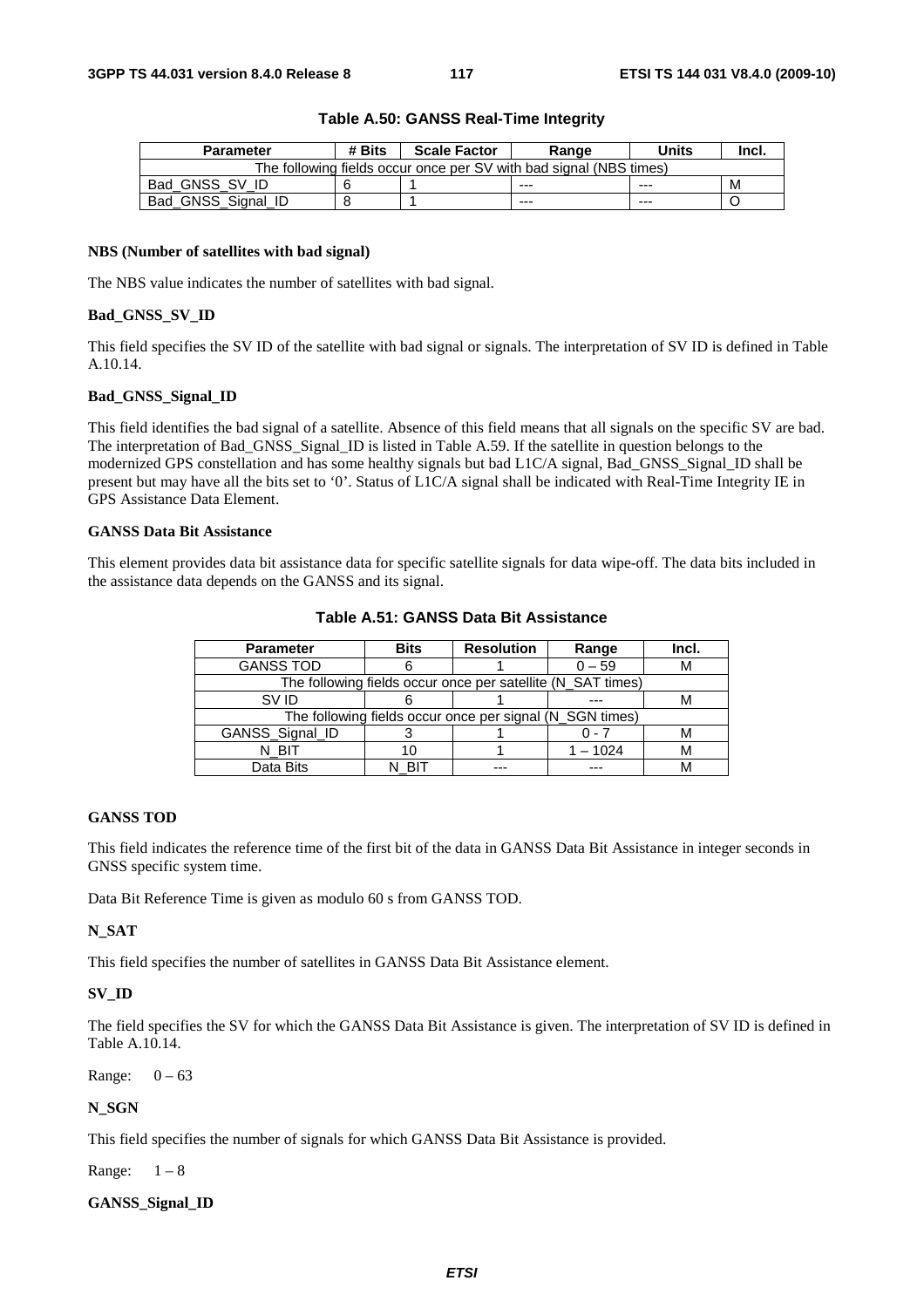This field specifies the GANSS signal type of the GANSS Data Bit Assistance as listed in Table A.59.

#### **N\_BIT**

This field indicates the number of bits (or symbols) included in the IE.

#### **Data Bits**

Data bits are contained in GNSS system and data type specific format.

In case of Galileo, it contains the FEC encoded and interleaved modulation symbols. The logical levels 1 and 0 correspond to signal levels -1 and +1, respectively. In case of Modernized GPS L1C, it contains the encoded and interleaved modulation symbols as defined in [14] section 3.2.3.1.

In case of Modernized GPS L2C, it contains either the NAV data modulation bits, the FEC encoded NAV data modulation symbols, or the FEC encoded CNAV data modulation symbols, dependent on the current signal configuration of this satellite as defined in [12, Table 3-III].

In case of Modernized GPS L5, it contains the FEC encoded CNAV data modulation symbols as defined in [13].

In case of SBAS, it contains the FEC encoded data modulation symbols as defined in [15].

In case of QZSS QZS-L1, it contains the NAV data modulation bits as defined in [16] section 5.2. In case of QZSS QZS-L1C, it contains the encoded and interleaved modulation symbols as defined in [16] section 5.3. In case of QZSS QZS-L2C, it contains the encoded modulation symbols as defined in [16] section 5.5. In case of QZSS QZS-L5, it contains the encoded modulation symbols as defined in [16] section 5.6.

In case of GLONASS, it contains the 100 sps differentially Manchester encoded modulation symbols as defined in [17] section 3.3.2.2.

#### **GANSS Reference Measurement Information**

This field provides reference code and Doppler measurement information of visible satellites of a GANSS constellation. The information can be used as acquisition assistance to improve the sensitivity of the receiver.

These parameters describe the range and optionally the derivatives from respective satellites to the GANSS Reference Location at the GANSS Reference Time. The code phase and Doppler fields are aligned with the time provided in GANSS Reference Time. Figure A.4a illustrates the relation between some of the fields with respect to the GANSS TOD.

If GPS Acquisition Assistance is included the Reference Time included in the GPS Acquisition Assistance is also valid for the GANSS Reference Measurement fields and the parameters are referenced to GPS TOW. Figure A.4b illustrates the relation between some of the fields with respect to GPS TOW.

The parameters are given in units of ms and m/s which makes it possible to convert the values to any nominal frequency and chipping and code rate.

| <b>Parameter</b>                                                                                     | Range                              | <b>Bits</b> | <b>Resolution</b>               | Incl.     |  |  |
|------------------------------------------------------------------------------------------------------|------------------------------------|-------------|---------------------------------|-----------|--|--|
| GANSS Signal ID                                                                                      | $0 - 7$                            | 3           |                                 | м         |  |  |
| The following fields occur once per satellite (Num_Sat times)                                        |                                    |             |                                 |           |  |  |
| SV ID                                                                                                | $0 - 63$                           | 6           |                                 | М         |  |  |
| Doppler (0 <sup>th</sup> order term)                                                                 | -1024 m/s to 1023.5 m/s            | 12          | $0.5$ m/s                       | м         |  |  |
| Doppler (1 <sup>st</sup> order term)                                                                 | $-0.2 - 0.1$ m/s <sup>2</sup> .    | 6           | $\frac{1}{210 \text{ m/s}^2}$ . | $O^{(1)}$ |  |  |
| Doppler Uncertainty                                                                                  | $2.5 \text{ m/s} - 40 \text{ m/s}$ | 3           |                                 | $O^{(1)}$ |  |  |
|                                                                                                      | $[2^{n}(40)$ m/s, n = 0 - 4]       |             |                                 |           |  |  |
| Code Phase                                                                                           | $0 - (1 - 2^{-10})$ ms             | 10          | $2^{-10}$ ms                    | M         |  |  |
| Integer Code Phase                                                                                   | $0 - 127$ ms                       |             | 1 ms                            | М         |  |  |
| Code Phase Search                                                                                    | See Table A.53                     | 5           | ---                             | M         |  |  |
| Window                                                                                               |                                    |             |                                 |           |  |  |
| Azimuth                                                                                              | $0 - 348.75$ deg                   | 5           | 11.25 deg                       | $O^{(2)}$ |  |  |
| Elevation                                                                                            | $0 - 78.75$ deg                    | 3           | 11.25 deg                       | $O^{(2)}$ |  |  |
| <b>NOTE 1.2:</b><br>All of these fields shall be present together, or none of them shall be present. |                                    |             |                                 |           |  |  |

**Table A.52: GANSS Reference Measurement Information Contents**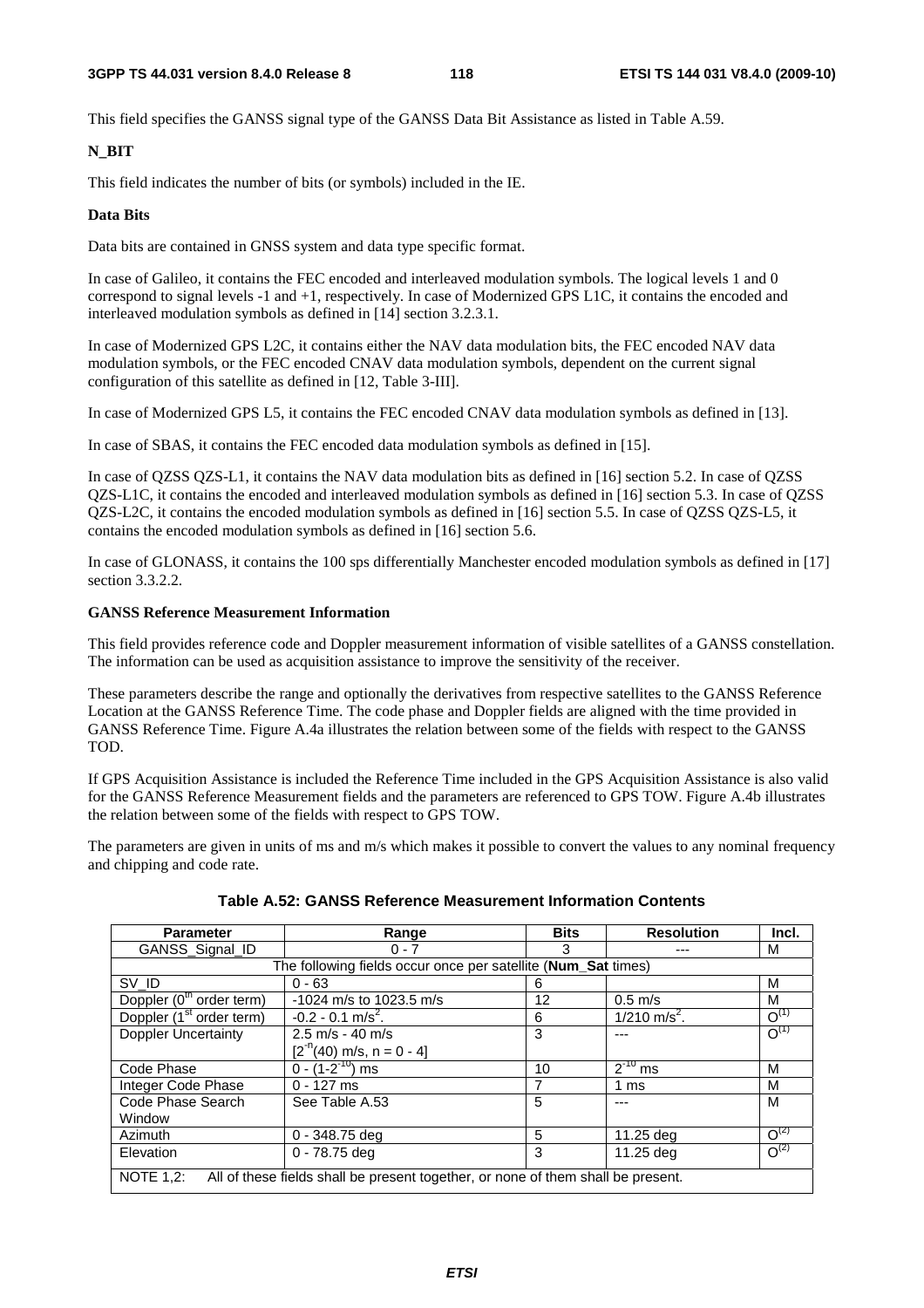

**Figure A.4a. Exemplary calculations of some GANSS Reference Measurement fields with respect to GANSS TOD.**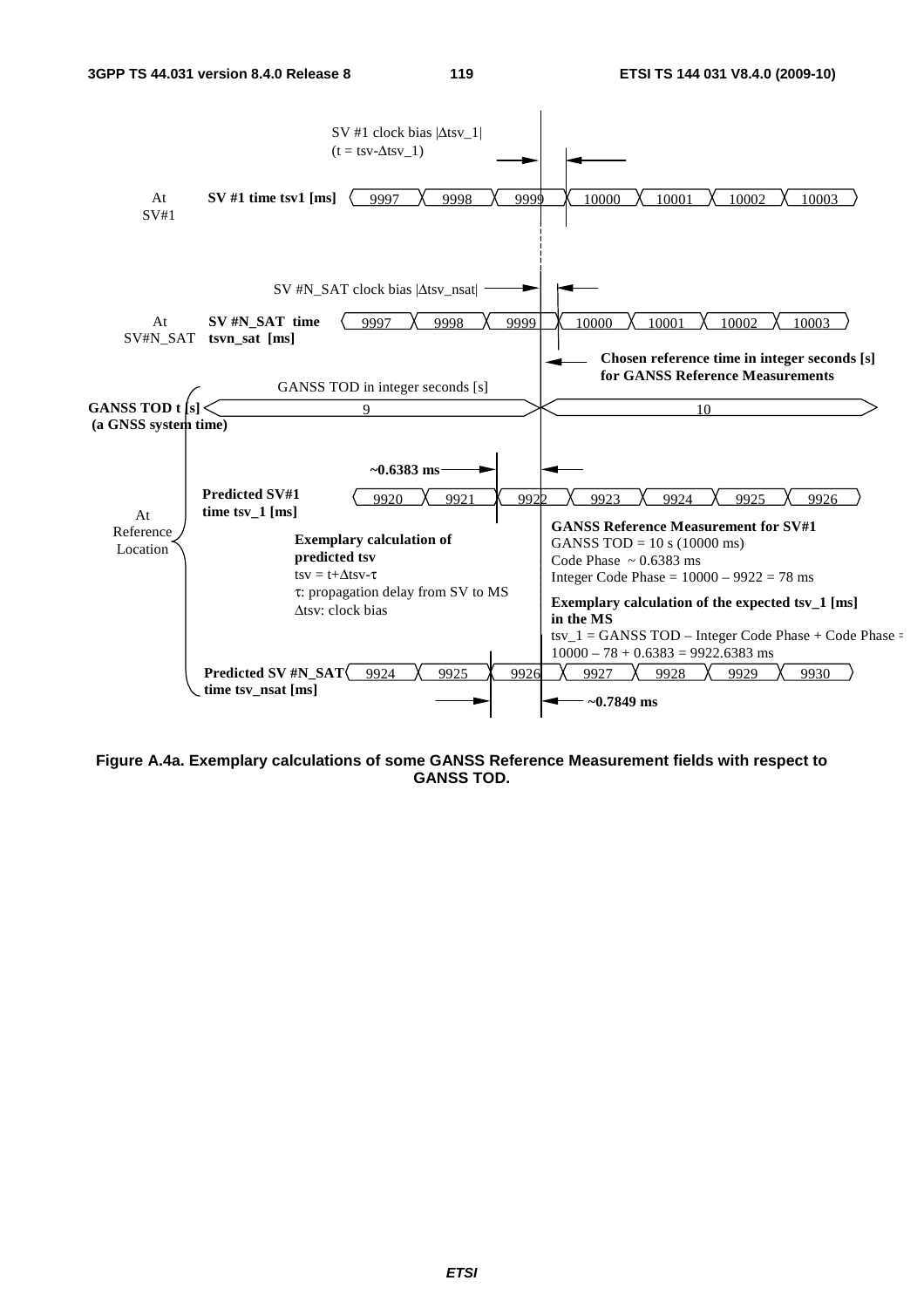

### **Figure A.4b. Exemplary calculations of some GANSS Reference Measurement fields with respect to GPS TOW.**

#### **GANSS\_Signal\_ID**

This field specifies the GNSS signal type. The supported signals are listed in Table A.59.

#### **Num\_Sat**

This field specifies the number of satellites in GANSS Reference Measurement Information element.

#### **SV\_ID**

This field specifies the SV for which the GANSS Reference Measurement Assistance is given. The interpretation of SV ID is defined in Table A.10.14.

#### Range:  $0 - 63$

# **Doppler (0th order term)**

This field contains the Doppler  $(0<sup>th</sup>$  order term) value. A positive value in Doppler defines the increase in satellite signal frequency due to velocity towards the MS. A negative value in Doppler defines the decrease in satellite signal frequency due to velocity away from the MS.

Doppler is given in unit of m/s by multiplying the Doppler value in Hz by the *nominal* wavelength of the assisted signal.

This field is mandatory.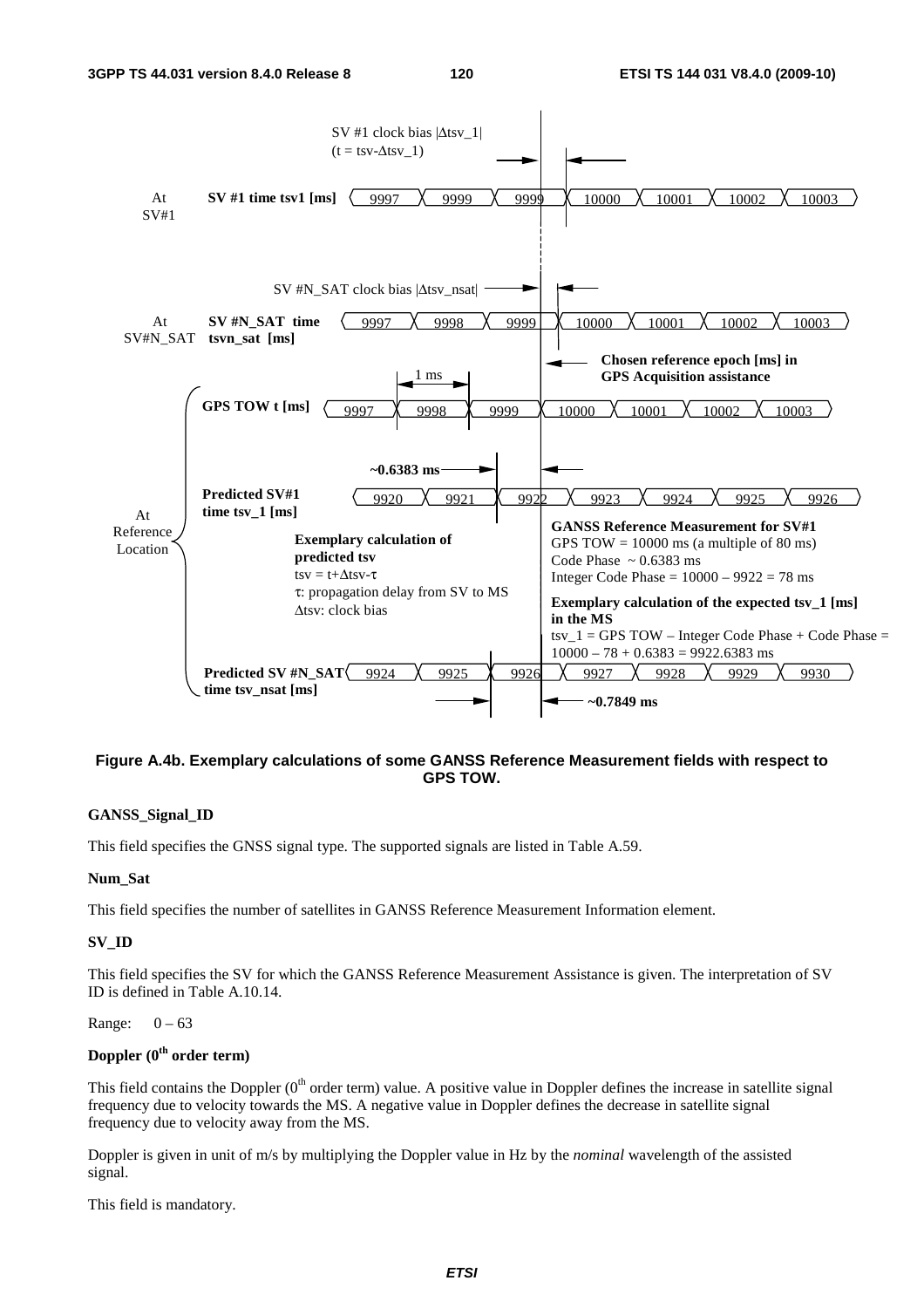#### **Doppler (1st order term**)

This field contains the Doppler  $(1<sup>st</sup> order term)$  value. A positive value defines the rate of increase in satellite signal frequency due to acceleration towards the MS. A negative value defines the rate of decrease in satellite signal frequency due to acceleration away from the MS.

Doppler (1<sup>st</sup> order term) is given in unit of m/s by multiplying the Doppler value in Hz by the *nominal* wavelength of the assisted signal.

This field is optional.

#### **Doppler Uncertainty**

This field contains the Doppler uncertainty value. It is defined such that the Doppler experienced by a stationary MS is in the range "Doppler − Doppler Uncertainty" to "Doppler + Doppler Uncertainty". This field is optional. If Doppler Uncertainty (together with Doppler 1<sup>st</sup> order term) is omitted, the terminal shall interpret Doppler Uncertainty as greater than  $+/-40$  m/s.

Doppler Uncertainty is given in unit of m/s by multiplying the Doppler Uncertainty value in Hz by the *nominal* wavelength of the assisted signal.

Permitted Values: 2.5 m/s, 5 m/s, 10 m/s, 20 m/s, 40 m/s as encoded by an integer n in the range 0-4 according to the formula in Table A.52.

#### **Code Phase**

This field contains code phase, in units of milliseconds, in the range from 0 to 1 millisecond scaled by the *nominal* chipping rate of the GNSS signal, where increasing values of the field signify increasing predicted signal code phases, as seen by a receiver at the Reference Location at the GANSS Reference Time. The Reference Location would typically be an apriori estimate of the MS location. This field is mandatory.

Range:  $0 - (1-2^{-10})$  ms

#### **Integer Code Phase**

This field contains integer code phase (expressed modulo 128 ms) currently being transmitted at the GANSS Reference Time, as seen by a receiver at the Reference Location. This field is mandatory.

Range: 0-127 ms

#### **Code Phase Search Window**

This field contains the code phase search window. The code phase search window accounts for the uncertainty in the estimated MS location but not any uncertainty in GANSS Reference Time. It is defined such that the expected code phase is in the range "Code Phase - Code Phase Search Window" to "Code Phase + Code Phase Search Window" given in units of milliseconds. This field is mandatory.

Range: 0-31 (i.e. 0.002 - 2,000 ms according to following table)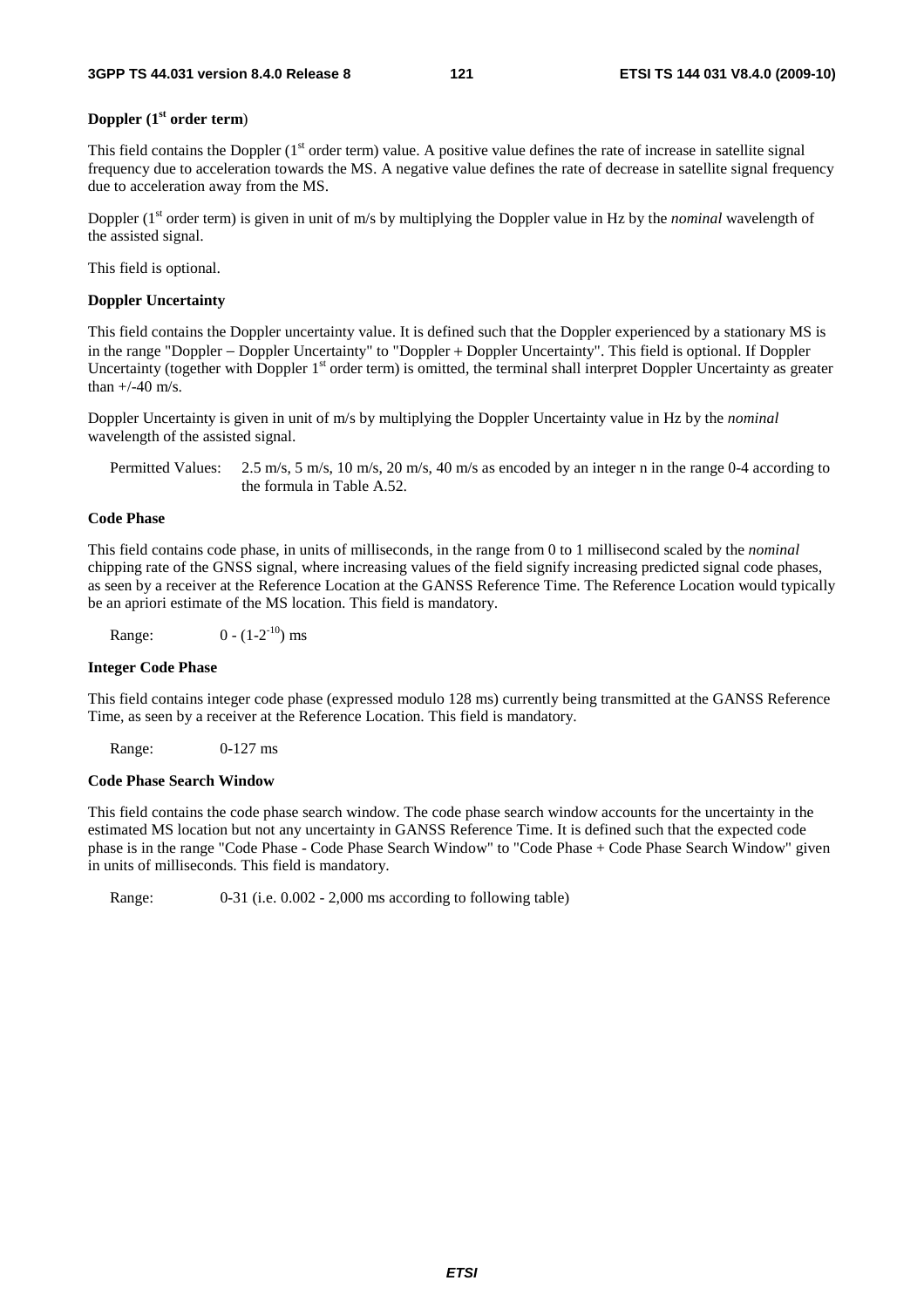| '00000'<br>No information<br>'00001'<br>0,002<br>'00010'<br>0,004<br>'00011'<br>0,008<br>'00100'<br>0,012<br>'00101'<br>0,016<br>'00110'<br>0,024<br>'00111'<br>0,032<br>'01000'<br>0,048<br>'01001'<br>0,064<br>'01010'<br>0,096<br>'01011'<br>0,128<br>'01100'<br>0,164<br>'01101'<br>0,200<br>'01110'<br>0,250<br>'01111'<br>0,300<br>'10000'<br>0,360<br>'10001'<br>0,420<br>'10010'<br>0,480<br>'10011'<br>0,540<br>'10100'<br>0,600<br>'10101'<br>0,660<br>'10110'<br>0,720<br>'10111'<br>0,780<br>$\overline{1}1000'$<br>0,850 | CODE_PHASE_SEARCH_WINDOW | <b>Code Phase Search Window [ms]</b> |
|---------------------------------------------------------------------------------------------------------------------------------------------------------------------------------------------------------------------------------------------------------------------------------------------------------------------------------------------------------------------------------------------------------------------------------------------------------------------------------------------------------------------------------------|--------------------------|--------------------------------------|
|                                                                                                                                                                                                                                                                                                                                                                                                                                                                                                                                       |                          |                                      |
|                                                                                                                                                                                                                                                                                                                                                                                                                                                                                                                                       |                          |                                      |
|                                                                                                                                                                                                                                                                                                                                                                                                                                                                                                                                       |                          |                                      |
|                                                                                                                                                                                                                                                                                                                                                                                                                                                                                                                                       |                          |                                      |
|                                                                                                                                                                                                                                                                                                                                                                                                                                                                                                                                       |                          |                                      |
|                                                                                                                                                                                                                                                                                                                                                                                                                                                                                                                                       |                          |                                      |
|                                                                                                                                                                                                                                                                                                                                                                                                                                                                                                                                       |                          |                                      |
|                                                                                                                                                                                                                                                                                                                                                                                                                                                                                                                                       |                          |                                      |
|                                                                                                                                                                                                                                                                                                                                                                                                                                                                                                                                       |                          |                                      |
|                                                                                                                                                                                                                                                                                                                                                                                                                                                                                                                                       |                          |                                      |
|                                                                                                                                                                                                                                                                                                                                                                                                                                                                                                                                       |                          |                                      |
|                                                                                                                                                                                                                                                                                                                                                                                                                                                                                                                                       |                          |                                      |
|                                                                                                                                                                                                                                                                                                                                                                                                                                                                                                                                       |                          |                                      |
|                                                                                                                                                                                                                                                                                                                                                                                                                                                                                                                                       |                          |                                      |
|                                                                                                                                                                                                                                                                                                                                                                                                                                                                                                                                       |                          |                                      |
|                                                                                                                                                                                                                                                                                                                                                                                                                                                                                                                                       |                          |                                      |
|                                                                                                                                                                                                                                                                                                                                                                                                                                                                                                                                       |                          |                                      |
|                                                                                                                                                                                                                                                                                                                                                                                                                                                                                                                                       |                          |                                      |
|                                                                                                                                                                                                                                                                                                                                                                                                                                                                                                                                       |                          |                                      |
|                                                                                                                                                                                                                                                                                                                                                                                                                                                                                                                                       |                          |                                      |
|                                                                                                                                                                                                                                                                                                                                                                                                                                                                                                                                       |                          |                                      |
|                                                                                                                                                                                                                                                                                                                                                                                                                                                                                                                                       |                          |                                      |
|                                                                                                                                                                                                                                                                                                                                                                                                                                                                                                                                       |                          |                                      |
|                                                                                                                                                                                                                                                                                                                                                                                                                                                                                                                                       |                          |                                      |
|                                                                                                                                                                                                                                                                                                                                                                                                                                                                                                                                       |                          |                                      |
|                                                                                                                                                                                                                                                                                                                                                                                                                                                                                                                                       | '11001'                  | 1,000                                |
| '11010'<br>1,150                                                                                                                                                                                                                                                                                                                                                                                                                                                                                                                      |                          |                                      |
| '11011'<br>1,300                                                                                                                                                                                                                                                                                                                                                                                                                                                                                                                      |                          |                                      |
| '11100'<br>1,450                                                                                                                                                                                                                                                                                                                                                                                                                                                                                                                      |                          |                                      |
| $\overline{11101}$<br>1,600                                                                                                                                                                                                                                                                                                                                                                                                                                                                                                           |                          |                                      |
| '11110'<br>1,800                                                                                                                                                                                                                                                                                                                                                                                                                                                                                                                      |                          |                                      |
| '11111'<br>2,000                                                                                                                                                                                                                                                                                                                                                                                                                                                                                                                      |                          |                                      |

**Table A.53: Code Phase Search Window Parameter Format** 

#### **Azimuth**

This field contains the azimuth angle. An angle of x degrees means the satellite azimuth a is in the range ( $x \le a <$ x+11.25) degrees. This field is optional.

Range: 0 - 348.75 degrees.

#### **Elevation**

This field contains the elevation angle. An angle of y degrees means the satellite elevation e is in the range ( $y \le e$  <  $y+11.25$ ) degrees except for  $y = 78.75$  where the range is extended to include 90 degrees. This field is optional.

Range: 0 - 78.75 degrees

#### **GANSS Almanac Model**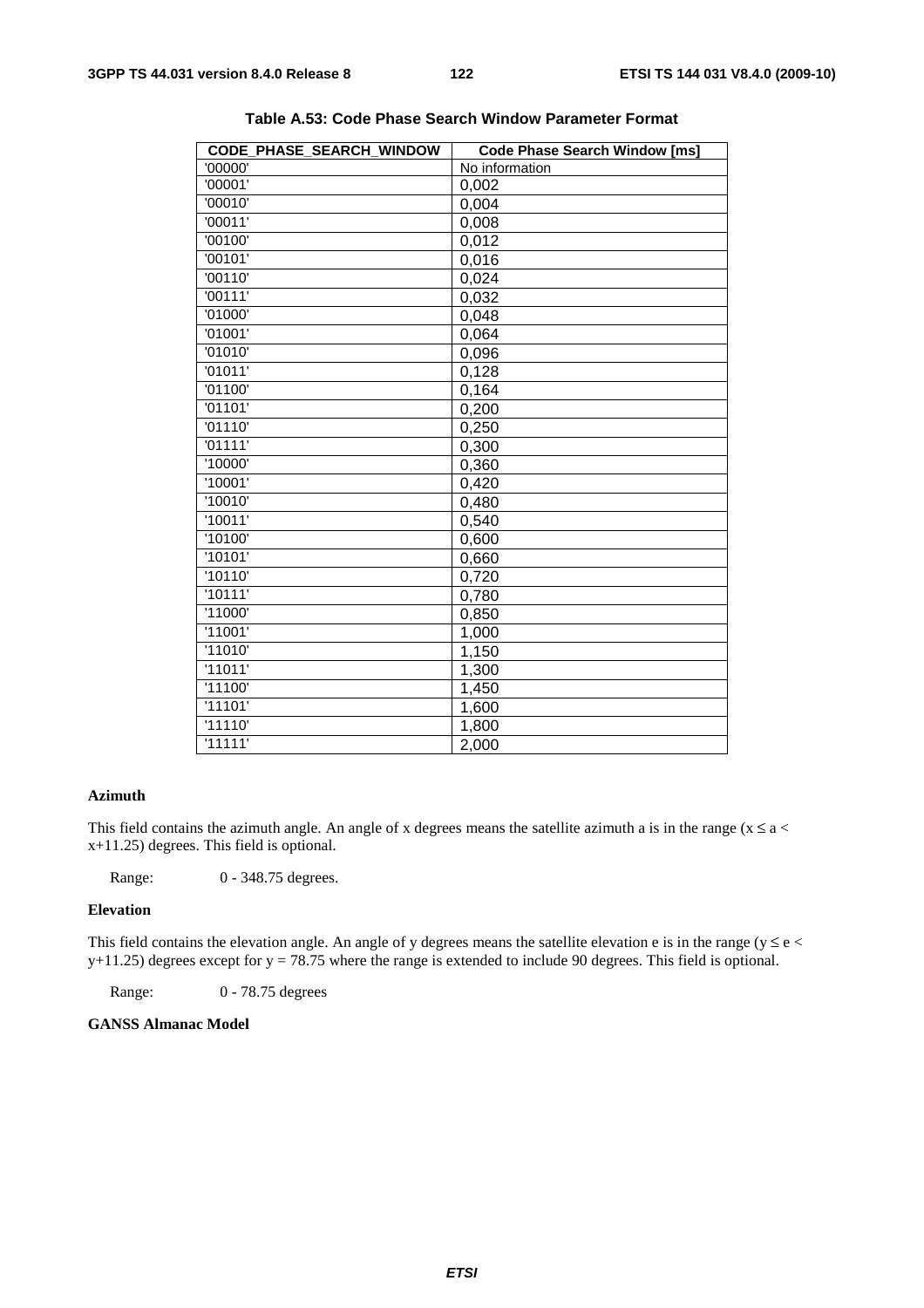These fields specify the coarse, long-term model of the satellite positions and clocks. These fields are given in Table A.54. The meaning of these parameters is defined in relevant ICDs of the particular GANSS and GNSS specific interpretations apply. For example, Modernized GPS and QZSS use the same model parameters but some parameters have a different interpretation [16].

GANSS Almanac Model is useful for receiver tasks that require coarse accuracy, such as determining satellite visibility. The model is valid for up to few weeks, typically. Since it is a long-term model, the field should be provided for all satellites in the GNSS constellation.

| <b>Parameter</b>                                                                                                      | # Bits                                                                                  | <b>Scale Factor</b>                          | Units                                                       | Incl.                   |  |  |  |
|-----------------------------------------------------------------------------------------------------------------------|-----------------------------------------------------------------------------------------|----------------------------------------------|-------------------------------------------------------------|-------------------------|--|--|--|
| The following fields occur once per message                                                                           |                                                                                         |                                              |                                                             |                         |  |  |  |
| Num_Sats_Total                                                                                                        | 6                                                                                       | 1                                            |                                                             | M                       |  |  |  |
| Week Number                                                                                                           | 8                                                                                       | 1                                            | weeks                                                       | M                       |  |  |  |
| $\mathsf{T}_{\mathsf{oa}}$                                                                                            | $\overline{8}$                                                                          | $2^{12}$                                     | s                                                           | $\overline{O}$ (note 1) |  |  |  |
| IOD <sub>a</sub>                                                                                                      | $\mathfrak{p}$                                                                          |                                              |                                                             | $O$ (note 1)            |  |  |  |
|                                                                                                                       |                                                                                         | One of the following models can be included: |                                                             |                         |  |  |  |
|                                                                                                                       |                                                                                         | Model-1:                                     |                                                             |                         |  |  |  |
|                                                                                                                       |                                                                                         |                                              | This model occurs once per satellite (Num_Sats_Total times) |                         |  |  |  |
|                                                                                                                       | <b>GANSS Almanac Model Using Keplerian Parameters</b>                                   |                                              |                                                             |                         |  |  |  |
| SV_ID                                                                                                                 | 6                                                                                       |                                              |                                                             | М                       |  |  |  |
| e                                                                                                                     | $\overline{11}$                                                                         | $2^{-16}$                                    | dimensionless                                               | M                       |  |  |  |
| δi                                                                                                                    | 11                                                                                      | $2^{-14}$                                    | semi-circles                                                | M                       |  |  |  |
| <b>OMEGADOT</b>                                                                                                       | 11                                                                                      | $2^{-33}$                                    | semi-circles/sec                                            | M                       |  |  |  |
| SV Health_KP                                                                                                          | 4                                                                                       | $\frac{1}{2^{2}}$                            | dimensionless                                               | M                       |  |  |  |
| delta $A^{1/2}$                                                                                                       | 17                                                                                      |                                              | meters <sup>1/2</sup>                                       | M                       |  |  |  |
| OMEGA <sub>0</sub>                                                                                                    | $\overline{16}$                                                                         | $2^{-15}$                                    | semi-circles                                                | M                       |  |  |  |
| $\omega$                                                                                                              | $\overline{16}$                                                                         | $2^{-15}$                                    | semi-circles                                                | M                       |  |  |  |
| $\overline{\mathsf{M}_0}$                                                                                             | 16                                                                                      | $2^{-15}$                                    | semi-circles                                                | M                       |  |  |  |
| $af_0$                                                                                                                | $\overline{14}$                                                                         | $2^{-19}$                                    | seconds                                                     | M                       |  |  |  |
| af <sub>1</sub>                                                                                                       | $\overline{11}$                                                                         | $2^{-38}$                                    | sec/sec                                                     | M                       |  |  |  |
|                                                                                                                       | NOTE 1: All of these field shall be present together, or none of them shall be present, |                                              |                                                             |                         |  |  |  |
| if GANSS ID indicates Galileo.                                                                                        |                                                                                         |                                              |                                                             |                         |  |  |  |
| Model-2:                                                                                                              |                                                                                         |                                              |                                                             |                         |  |  |  |
| This model occurs once per satellite (Num_Sats_Total times)<br>GANSS Almanac Model Using NAV Keplerian Parameters     |                                                                                         |                                              |                                                             |                         |  |  |  |
|                                                                                                                       |                                                                                         |                                              |                                                             |                         |  |  |  |
| SV_ID                                                                                                                 | 6                                                                                       | ---<br>$2^{-21}$                             |                                                             | M                       |  |  |  |
| e                                                                                                                     | 16                                                                                      | $2^{-19}$                                    | dimensionless                                               | M                       |  |  |  |
| δi                                                                                                                    | 16                                                                                      |                                              | semi-circles                                                | M                       |  |  |  |
| <b>OMEGADOT</b>                                                                                                       | $\overline{16}$                                                                         | $2^{-38}$                                    | semi-circles/sec                                            | M                       |  |  |  |
| <b>SV Health</b>                                                                                                      | 8                                                                                       | $\overline{\phantom{a}}$                     | Boolean                                                     | M                       |  |  |  |
| $A^{1/2}$                                                                                                             | 24                                                                                      | $2^{-11}$<br>$\frac{1}{2}$ <sup>-23</sup>    | meters $^{1/2}$                                             | M                       |  |  |  |
| OMEGA <sub>0</sub>                                                                                                    | $\overline{24}$                                                                         | $2^{-23}$                                    | semi-circles                                                | M                       |  |  |  |
| $\omega$                                                                                                              | $\overline{24}$                                                                         |                                              | semi-circles                                                | M                       |  |  |  |
| $M_0$                                                                                                                 | $\overline{24}$                                                                         | $2^{-23}$                                    | semi-circles                                                | $\overline{\mathsf{M}}$ |  |  |  |
| af <sub>0</sub>                                                                                                       | 11                                                                                      | $2^{-20}$                                    | seconds                                                     | M                       |  |  |  |
| af <sub>1</sub>                                                                                                       | 11                                                                                      | $2^{-38}$                                    | sec/sec                                                     | M                       |  |  |  |
| Model-3:                                                                                                              |                                                                                         |                                              |                                                             |                         |  |  |  |
| This model occurs once per satellite (Num_Sats_Total times)<br>GANSS Almanac Model Using Reduced Keplerian Parameters |                                                                                         |                                              |                                                             |                         |  |  |  |
|                                                                                                                       |                                                                                         |                                              |                                                             |                         |  |  |  |
| SV_ID                                                                                                                 | 6                                                                                       | ---<br>$2^{+9}$                              |                                                             | M                       |  |  |  |
| $\delta$ a                                                                                                            | 8                                                                                       |                                              | meters                                                      | M                       |  |  |  |
| $\Omega_0$                                                                                                            | $\overline{7}$                                                                          | $2^{6}$                                      | semi-cicles                                                 | M                       |  |  |  |
| $\Phi_0$                                                                                                              | 7                                                                                       | $2^{-6}$                                     | semi-circles                                                | M                       |  |  |  |
| L1 Health                                                                                                             | 1                                                                                       | ---                                          | $---$                                                       | M                       |  |  |  |
| $L2$ Health                                                                                                           | 1                                                                                       | ---                                          | $\overline{a}$                                              | M                       |  |  |  |
| L5 Health                                                                                                             | 1                                                                                       | $---$                                        | $---$                                                       | M                       |  |  |  |

| Table A.54: GANSS Almanac Model (per-satellite fields - <sup>(1)</sup> = Positive range only) |  |
|-----------------------------------------------------------------------------------------------|--|
|-----------------------------------------------------------------------------------------------|--|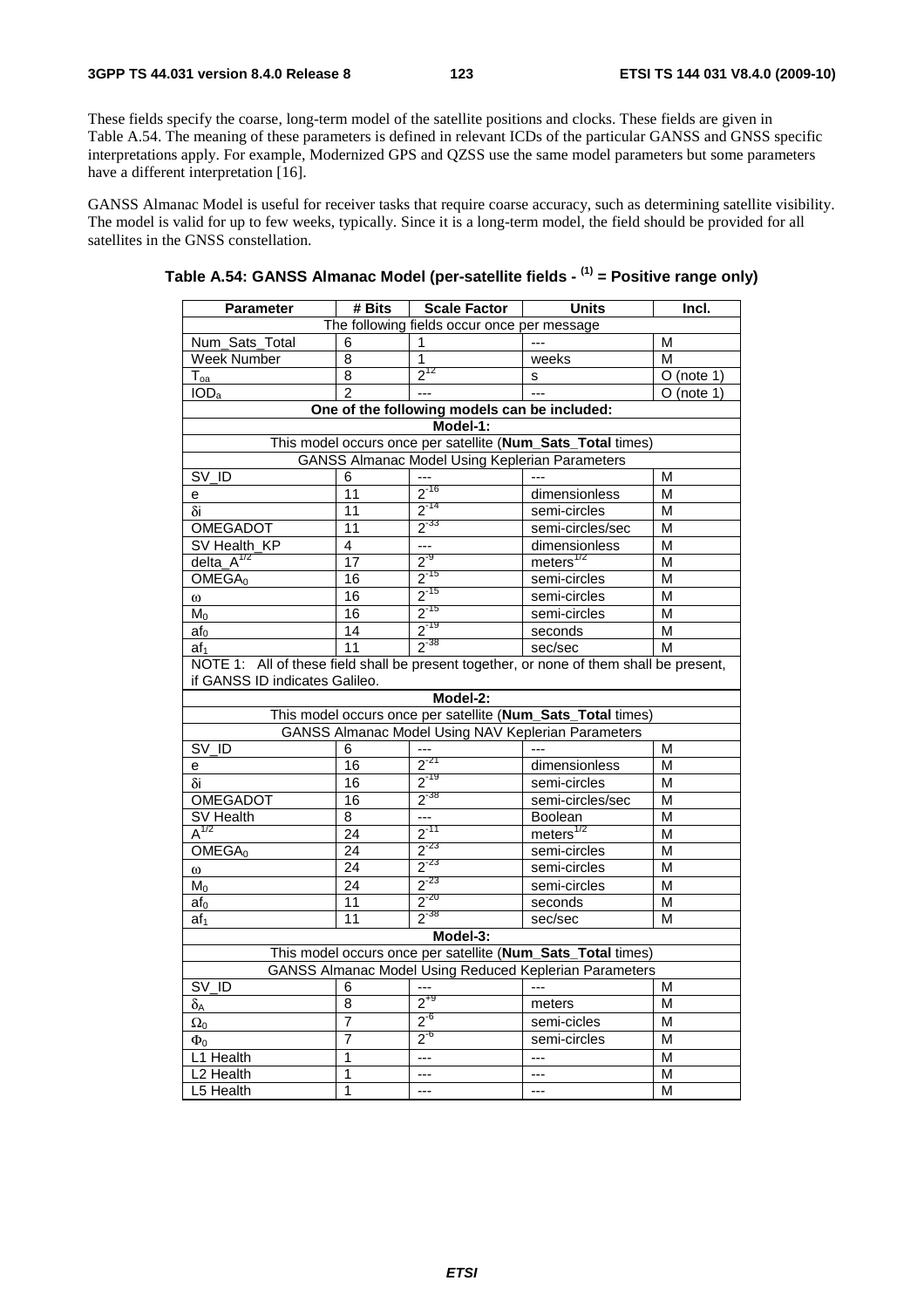|                                                                             |                 | Model-4:                                              |                                                             |          |  |
|-----------------------------------------------------------------------------|-----------------|-------------------------------------------------------|-------------------------------------------------------------|----------|--|
| This model occurs once per satellite (Num_Sats_Total times)                 |                 |                                                       |                                                             |          |  |
|                                                                             |                 |                                                       | <b>GANSS Almanac Model Using Midi Keplerian Parameters</b>  |          |  |
| $SV$ <sub>ID</sub>                                                          | 6               |                                                       |                                                             | М        |  |
| e                                                                           | 11              | $2^{-16}$                                             |                                                             | M        |  |
| $\delta_{\rm i}$                                                            | 11              | $2^{-14}$                                             | semi-circles                                                | M        |  |
| $\Omega$ _dot                                                               | 11              | $2^{-33}$                                             | semi-circles/sec                                            | M        |  |
| sqrtA                                                                       | 17              | $\frac{2^{14}}{2^{15}}$                               | meters <sup>1/2</sup>                                       | М        |  |
| $\Omega_0$                                                                  | 16              |                                                       | semi-circles                                                | M        |  |
| $\omega$                                                                    | 16              | $2^{-15}$                                             | semi-circles                                                | M        |  |
| $M_0$                                                                       | 16              | $2^{-15}$                                             | semi-circles                                                | M        |  |
| $a_{\text{fo}}$                                                             | 11              | $2^{-20}$                                             | seconds                                                     | М        |  |
| $a_{\rm fl}$                                                                | 10              | $2^{-37}$                                             | sec/sec                                                     | М        |  |
| L1 Health                                                                   | 1               |                                                       |                                                             | M        |  |
| L2 Health                                                                   | 1               | ---                                                   | ---                                                         | M        |  |
| L5 Health                                                                   | 1               |                                                       |                                                             | M        |  |
|                                                                             |                 | Model-5:                                              |                                                             |          |  |
|                                                                             |                 |                                                       | This model occurs once per satellite (Num_Sats_Total times) |          |  |
|                                                                             |                 |                                                       | GANSS Almanac Model Using GLONASS Keplerian Parameters      |          |  |
| $N^A$                                                                       | 11              | 1                                                     | days                                                        | м        |  |
|                                                                             | 5               | 1                                                     |                                                             | M        |  |
|                                                                             | 5               | 1                                                     | ---                                                         | M        |  |
|                                                                             | $\overline{21}$ | $2^{-20}$                                             | semi-circles                                                | M        |  |
|                                                                             | 21              | $2^{5}$                                               | seconds                                                     | M        |  |
|                                                                             | 18              | $\frac{2^{20}}{2^{2}}$                                | semi-circles                                                | М        |  |
| $\frac{n^A}{h_n^A}$<br>$\frac{1}{\Delta i_n^A}$<br>$\frac{1}{\Delta i_n^A}$ | 22              |                                                       | seconds/orbit<br>period                                     | M        |  |
| $\Delta T\_DOT_n^A$                                                         | 7               | $2^{-14}$                                             | seconds/orbit<br>period <sup>2</sup>                        | M        |  |
| $\epsilon_n^A$                                                              | 15              | $2^{-20}$                                             |                                                             | M        |  |
| $\frac{\omega_n^A}{\tau_n^A}$<br>$\frac{\tau_n^A}{C_n^A}$                   | 16              | $2^{-15}$                                             | semi-circles                                                | M        |  |
|                                                                             | 10              | $2^{-18}$                                             | seconds                                                     | M        |  |
|                                                                             | 1               | 1                                                     | $---$                                                       | M        |  |
|                                                                             | $\overline{2}$  | 1                                                     | $\overline{a}$                                              | $\Omega$ |  |
|                                                                             |                 | Model-6:                                              |                                                             |          |  |
|                                                                             |                 |                                                       | This model occurs once per satellite (Num_Sats_Total times) |          |  |
|                                                                             |                 | <b>GANSS Almanac Model Using SBAS ECEF Parameters</b> |                                                             |          |  |
| Data ID                                                                     | $\overline{c}$  | 1                                                     |                                                             | M        |  |
| SV_ID                                                                       | 6               | --                                                    | --                                                          | M        |  |
| Health                                                                      | $\overline{8}$  | --                                                    |                                                             | M        |  |
| $X_G$                                                                       | 15              | 2600                                                  | meters                                                      | М        |  |
| $Y_G$                                                                       | 15              | 2600                                                  | meters                                                      | M        |  |
| $Z_{\underline{G}}$                                                         | 9               | 26000                                                 | meters                                                      | M        |  |
| X <sub>G</sub> Rate-of-Change                                               | 3               | 10                                                    | meters/sec                                                  | M        |  |
| Y <sub>G</sub> Rate-of-Change                                               | $\overline{3}$  | 10                                                    | meters/sec                                                  | M        |  |
| Z <sub>G</sub> Rate-of-Change                                               | 4               | 40.96                                                 | meters/sec                                                  | M        |  |
| $t_0$                                                                       | $\overline{1}1$ | 64                                                    | seconds                                                     | М        |  |
|                                                                             |                 |                                                       |                                                             |          |  |

#### **Num\_Sats\_Total**

This field specifies the total number of satellites in GANSS Almanac Model.

Range: 1 - 36

#### **Week Number**

This field specifies the Almanac reference week number in GNSS specific system time to which the Almanac Reference Time  $T_{oa}$  is referenced, modulo 256 weeks. If  $T_{oa}$  is not included in GANSS Almanac Model, the MS shall ignore the Week Number.

Range: 0 - 255

**Toa**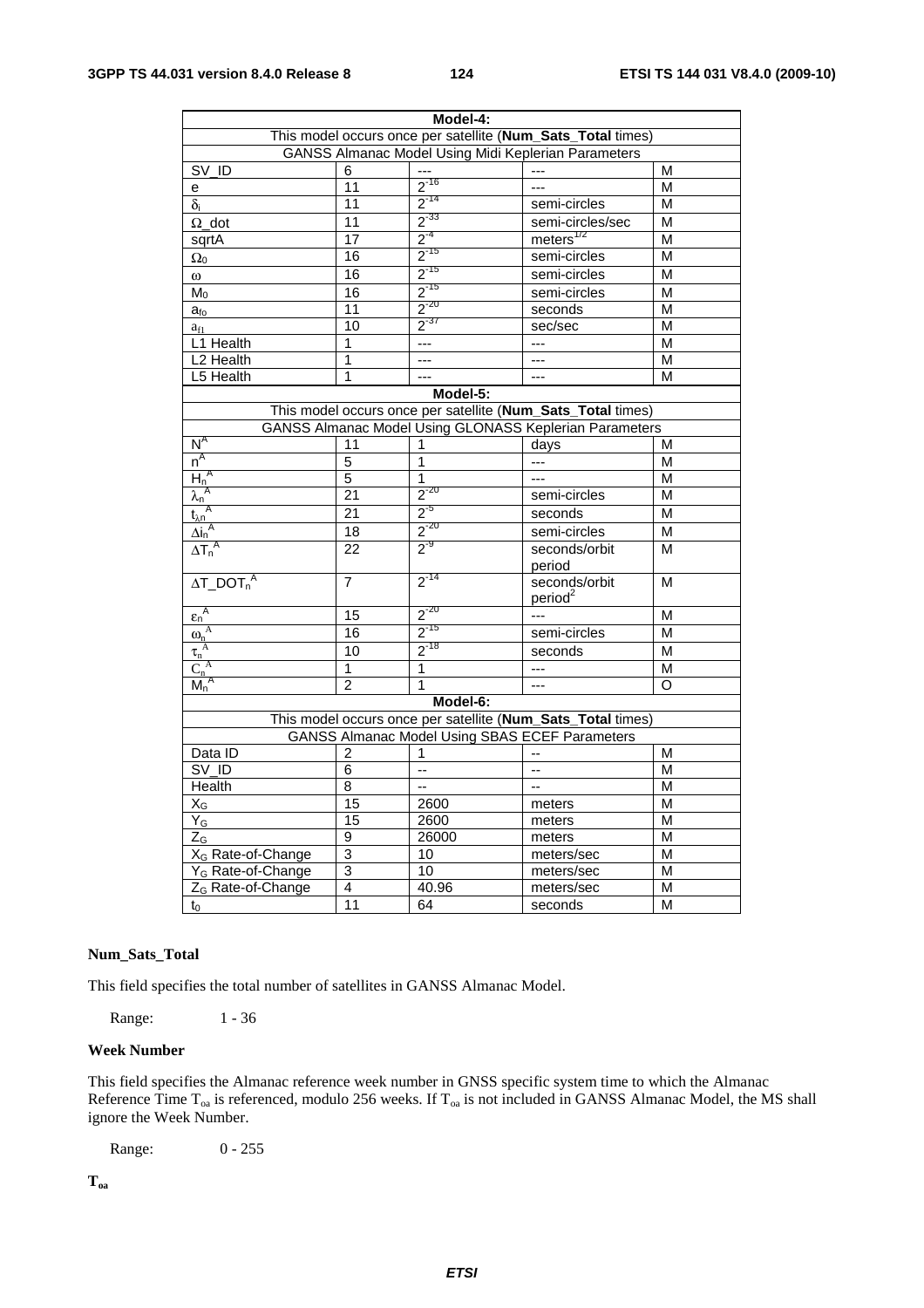This field specifies the Almanac Reference Time common to all satellites in GANSS Almanac Model Using Keplerian Parameters given in GNSS specific system time.

#### **IODa**

This field specifies the Issue-Of-Data common to all satellites in GANSS Almanac Model Using Keplerian Parameters.

#### **SV\_ID**

This field identifies the satellite for which the GANSS Almanac Model is given. The interpretation of SV ID is defined in Table A.10.14.

Range: 0 - 63

#### **SV Health\_KP**

This field specifies the SV Health status in GANSS Almanac Model Using Keplerian Parameters. In Galileo case this field shall contain the I/NAV health status bits.

#### **GANSS UTC Model**

The GANSS UTC Model field contains a set of parameters needed to relate GNSS system time to Universal Time Coordinate (UTC). All of the fields in the GANSS UTC Model are mandatory when the field is present. The UTC time standard, UTC(k), is GNSS specific. E.g., if GANSS ID indicates QZSS, GANSS UTC Model field contains a set of parameters needed to relate QZST to UTC(NICT).

| <b>Parameter</b>             | # Bits | <b>Scale Factor</b> | <b>Units</b> | Incl. |
|------------------------------|--------|---------------------|--------------|-------|
| A۱                           | 24     | $2^{-50}$           | sec/sec      |       |
| Aი                           | 32     | $2^{-30}$           | seconds      |       |
| $\mathfrak{t}_{\mathrm{ot}}$ | 8      | $2^{12}$            | seconds      |       |
| WN <sub>t</sub>              | 8      |                     | weeks        |       |
| $\Delta t_{LS}$              | 8      |                     | seconds      |       |
| <b>WNLSF</b>                 | 8      |                     | weeks        | C.    |
| DN                           | 8      |                     | days         |       |
| $\Delta t_{\textsf{LSF}}$    | 8      |                     | seconds      |       |

**Table A.55: GANSS UTC Model (Model-1)** 

#### **Reference Nav Model**

| <b>Parameter</b>     | # Bits | <b>Scale Factor</b> | <b>Units</b>     | Incl. |
|----------------------|--------|---------------------|------------------|-------|
| keplerToe            | 16     | 2 <sup>4</sup>      | seconds          | М     |
| kepler <sub>®</sub>  | 32     | $2^{-31}$           | semi-circles     | M     |
| keplerDeltaN         | 16     | $2^{-43}$           | semi-circles/sec | M     |
| keplerM0             | 32     | $2^{-31}$           | semi-circles     | M     |
| keplerOmegaDot       | 27     | $2^{-43}$           | semi-circles/sec | M     |
| keplerE              | 32     | $2^{-33}$           |                  | M     |
| keplerIDot           | 14     | $2^{-43}$           | semi-circles/sec | M     |
| keplerAPowerHalf     | 32     | $2^{-19}$           | Meters $1/2$     | M     |
| kepler <sub>10</sub> | 32     | $2^{-31}$           | semi-circles     | M     |
| kelerOmega0          | 32     | $2^{-31}$           | semi-circles     | M     |
| keplerCrs            | 16     | $2^{5}$             | meters           | М     |
| keplerCis            | 16     | $2^{-29}$           | radians          | M     |
| keplerCus            | 16     | $2^{-29}$           | radians          | M     |
| keplerCrc            | 16     | $2^{5}$             | meters           | М     |
| keplerCic            | 16     | $2^{-29}$           | radians          | M     |
| KeplerCuc            | 16     | $2^{-29}$           | radians          | M     |

#### **GANSS Ephemeris Extension**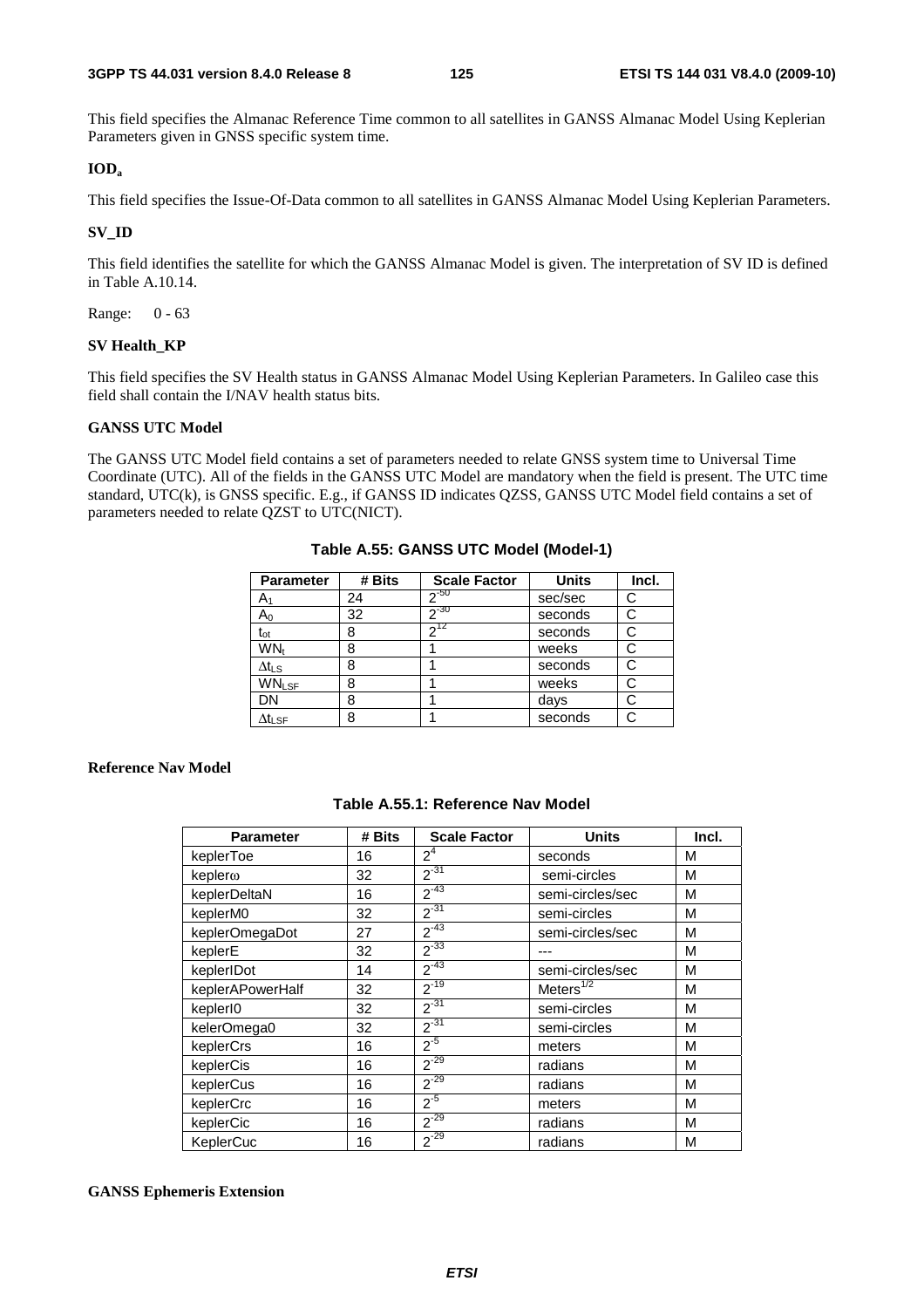The GANSS Ephemeris extension contains parameters designed to extend the time of applicability of the Ephemeris terms by the continuous addition of the delta ephemeris terms to the respective terms of the referenced ephemeris.

This message can provide extension information for every satellite for many days into the future; doing so may create a large message, thus care must be taken to consider the transport bandwidth. The SMLC can limit the duration of the extension to decrease the message size. For example if the extension duration is limited to twelve hours the payload will be approximately 2,000 octets, for a typical 27 satellite constellation.

#### **Table A.55.2: GANSS Ephemeris Extension**

| <b>Parameter</b>          | # Bits           | <b>Scale Factor</b>               | Units | Incl. |
|---------------------------|------------------|-----------------------------------|-------|-------|
| ganssEphemerisHeader      | See Table A.55.3 |                                   | ---   |       |
| ganssReferenceSet         | See Table A.55.5 |                                   | ---   |       |
| aanssEphemerisDeltaMatrix |                  | List of GANSSEphemerisDeltaEpochs |       |       |

#### **Table A.55.3: GANSS Ephemeris Header**

| <b>Parameter</b>                                    | # Bits<br><b>Scale Factor</b> |  | Units        | Incl. |
|-----------------------------------------------------|-------------------------------|--|--------------|-------|
| <b>GANSS Ephemeris Extension (Once per message)</b> |                               |  |              |       |
| timeAtEstimation                                    | See Table A.55.4              |  | ---          | м     |
| validityPeriod                                      | 3                             |  | Hours        | м     |
| ephemerisExtensionDuration                          | 9                             |  | <b>Hours</b> | M     |

#### **Time at Estimation**

The Time at Estimation provides the GANSS time at which the ephemeris extensions were created.

#### **Table A.55.4: Time at Estimation**

| Parameter                      | # Bits | <b>Scale Factor</b> | <b>Units</b> | lncl. |
|--------------------------------|--------|---------------------|--------------|-------|
| <b>GANSS Day of Estimation</b> | 13     |                     | Dav          | M     |
| <b>GANSS TOD of Estimation</b> |        |                     | Seconds      | M     |

#### **GANSS Day of Estimation**

This field specifies the sequential number of days from the origin of the GNSS system time indicated by GANSS\_TIME\_ID modulo 8192 days (about 22 years) of the time that the estimation was determined.

Range: 0 - 8191 days

#### **GANSS TOD of Estimation**

Integer number of GANSS TOD seconds within the current day of the time that the estimation was determined.

Range: 0 - 86399 s.

#### **Validity Period**

The validityPeriod indicates the validity period of each individual delta ephemeris packet. It is the length of time that ephemeris constructed by application of the delta is intended to last.

Range:  $1 - 8$  hours.

#### **Ephemeris Extension Duration**

The Ephemeris Extension duration indicates the total block of time measured in units of hours that the extended ephemeris covers.

Range: 1 - 512 Hours.

The ganssEphemeris header is mandatory only once in the delivery of the GANSS Ephemeris Extension message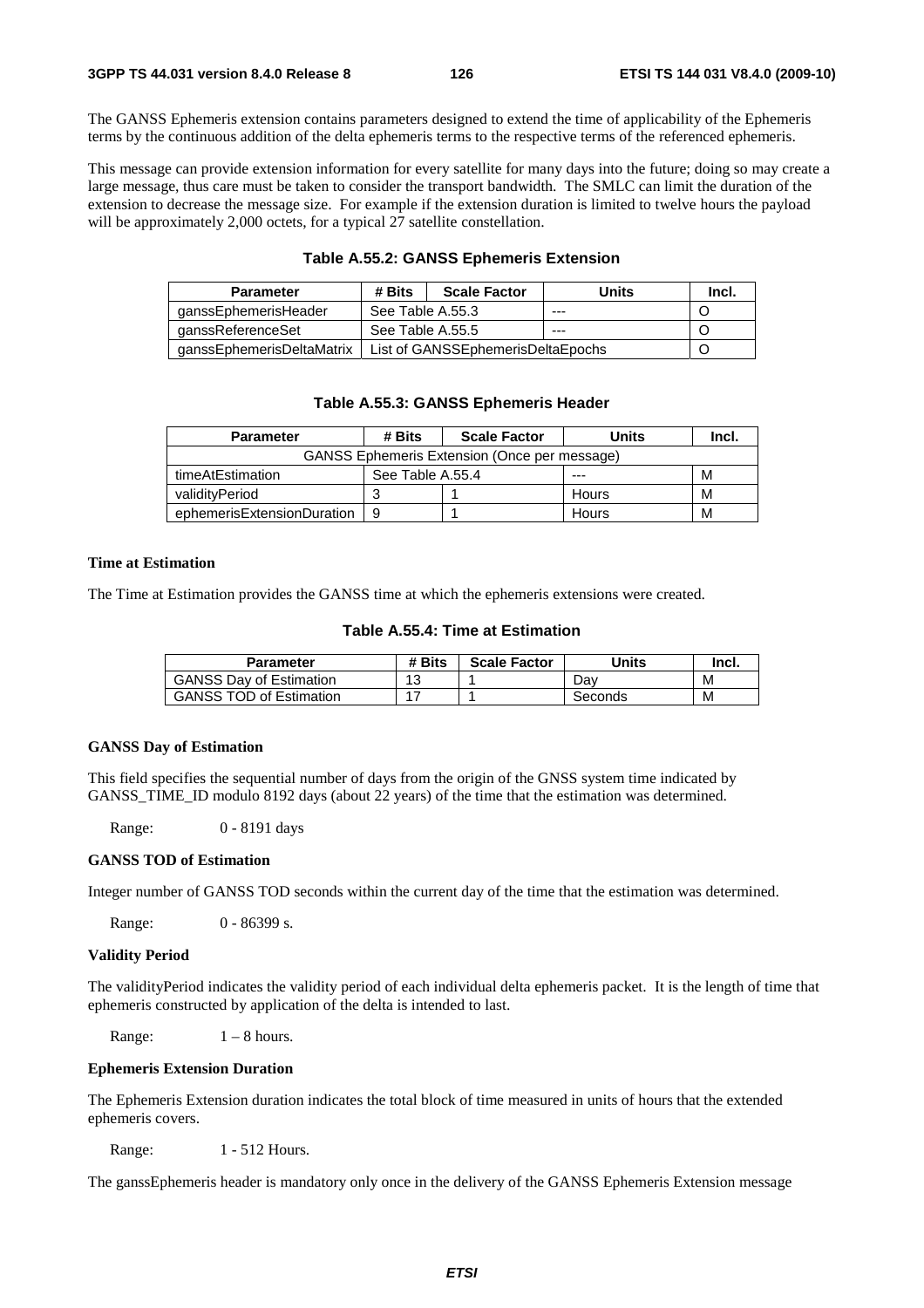**GANSS Reference Set** 

#### **Table A.55.5: GANSS Reference Set**

| Parameter                    | Presence | <b>Note</b>      |
|------------------------------|----------|------------------|
| <b>GANSS Reference Orbit</b> | M        | See Table A.55.6 |

#### **GANSS Reference Orbit**

#### **Table A.55.6: GANSS Reference Orbit**

| <b>Parameter</b> | # Bits         | <b>Scale Factor</b> | Units   | Incl. |
|------------------|----------------|---------------------|---------|-------|
| svID             |                |                     | $- - -$ | M     |
| qanssOrbitModel  | See Table 55.1 |                     | --      | M     |
| qanssClockModel  | See Table 49.1 |                     | --      | M     |

#### **SvID**

The satellite vehicle ID identifying to which satellite the following orbital and clock model apply. The interpretation of SV ID is defined in Table A.10.14.

#### **GANSS OrbitModel**

This field is a structure that contains the satellite orbit information upon which all subsequent delta information will be applied to create the next ephemeris for use in navigation.

#### **GANSS ClockModel**

This field is a structure that contains the satellite clock model upon which all subsequent clock information will be applied to create the next clock model for use in navigation.

#### **GANSA Ephemeris Delta Matrix**

GANSS Ephemeris Delta Matrix is a list of GANSS Ephemeris Delta Epochs. Each epoch is indicated by a unique seqNum. Each epoch corresponds to a specific update interval and contains a delta epoch header and ephemeris delta elements for all PRNs for that epoch.

#### **GANSS Ephemeris Delta Epoch**

#### **Table A.55.7: GANSS Ephemeris Delta Epoch**

| <b>Parameter</b>      | <b>Note</b>                            | -Incl. |
|-----------------------|----------------------------------------|--------|
| ganssDeltaEpochHeader | See Table A.55.8                       |        |
| ganssDeltaElementList | List of GANSS Ephemeris Delta Elements | M      |

#### **GANSS Delta Epoch Header**

#### **Table A.55.8: GANSS Delta Epoch Header**

| <b>Parameter</b>     | # Bits | <b>Scale Factor</b> | Units | -Incl. |
|----------------------|--------|---------------------|-------|--------|
| validitvPeriod       |        |                     | Hours |        |
| ephemerisDeltaSizes  |        | See Table A.55.9    |       |        |
| ephemerisDeltaScales |        | See Table A.55.10   |       |        |

#### **Validity Period**

The validityPeriod indicates the validity period of each individual delta ephemeris packet. It is the length of time that the ephemeris constructed by application of the delta is intended to last.

Range:  $1 - 8$  hours.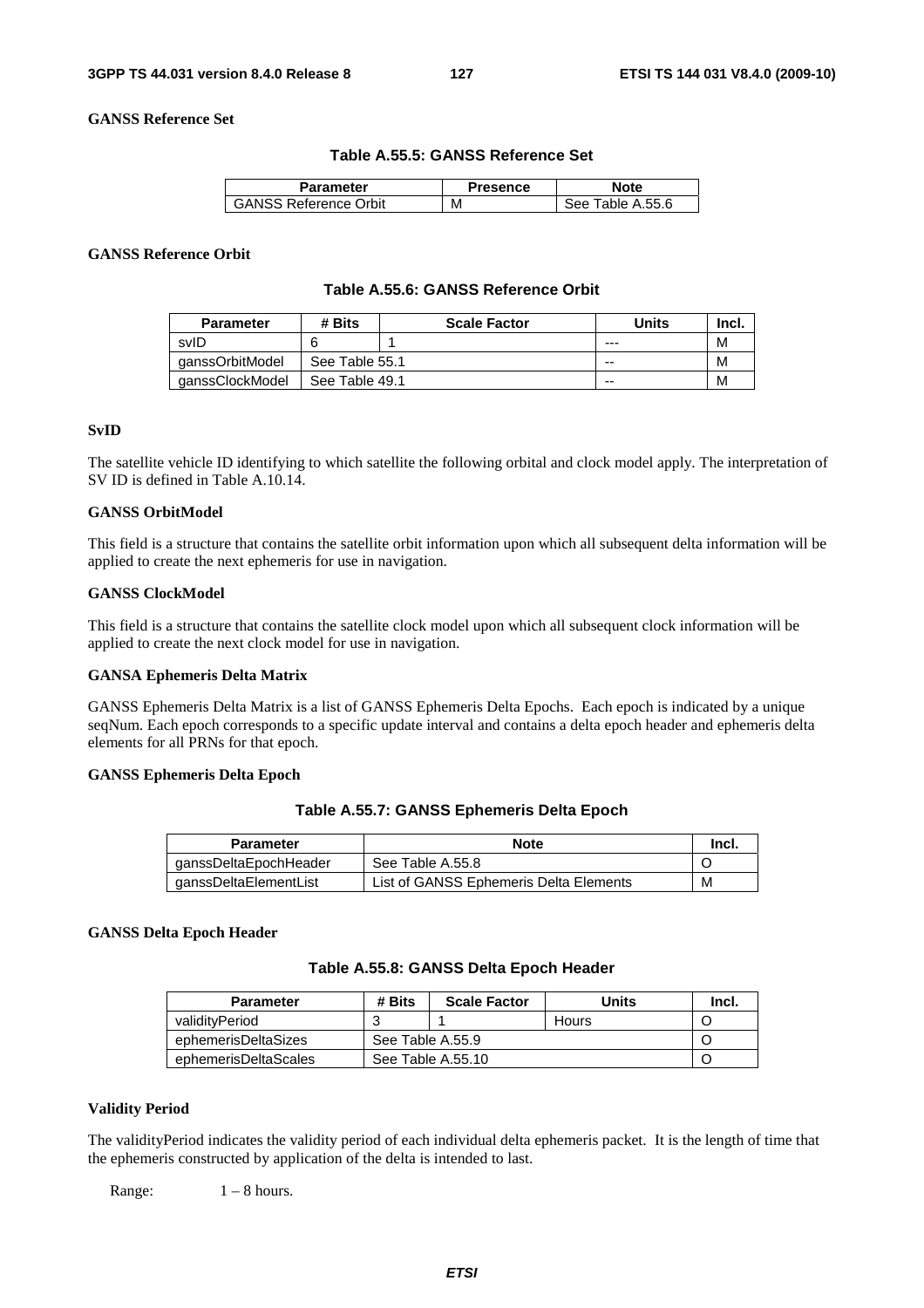#### **Ephemeris Delta Sizes**

This field is a structure that indicates the bit sizes for all the fields in the GANSS Ephemeris Delta structure

| <b>Parameter</b>       | # Bits | <b>Scale Factor</b> | <b>Units</b> | Incl. |
|------------------------|--------|---------------------|--------------|-------|
| bitSize delta $\omega$ | 5      |                     |              | М     |
| bitSize delta ∆n       | 4      |                     |              | М     |
| bitSize delta M0       | 5      |                     |              | М     |
| bitSize delta OMEGAdot | 5      | 1                   |              | М     |
| bitSize delta e        | 5      | 1                   |              | М     |
| bitSize delta Idot     | 4      | 1                   |              | М     |
| bitSize delta sqrtA    | 5      | 1                   |              | М     |
| bitSize delta i0       | 5      | 1                   |              | M     |
| bitSize delta OMEGA0   | 5      | 1                   |              | М     |
| bitSize delta Crs      | 4      | 1                   |              | M     |
| bitSize_delta_Cis      | 4      | 1                   |              | M     |
| bitSize delta Cus      | 4      | 1                   |              | М     |
| bitSize delta Crc      | 4      | 1                   |              | М     |
| bitSize delta Cic      | 4      | 1                   |              | М     |
| bitSize delta Cuc      | 4      | 1                   |              | М     |
| bitSize delta tgd1     | 4      | 1                   |              | М     |
| bitSize delta tgd2     | 4      |                     |              | M     |

**Table A.55.9: GANSS Ephemeris Delta Sizes** 

#### **Ephemeris Delta Scales**

This field is a structure that indicates the scale factor modifiers for all the fields in the GANSS Ephemeris Delta structure.

**Table A.55.10: GANSS Ephemeris Delta Scales** 

| <b>Parameter</b>     | # Bits | <b>Scale Factor</b> | <b>Units</b> | Incl. |
|----------------------|--------|---------------------|--------------|-------|
| scale_delta_@        | 5      | 1                   |              | M     |
| scale_delta_∆n       | 5      | 1                   |              | М     |
| scale delta M0       | 5      | 1                   |              | M     |
| scale_delta_OMEGAdot | 5      | 1                   |              | М     |
| scale delta e        | 5      | 1                   |              | М     |
| scale delta Idot     | 5      | 1                   |              | M     |
| scale delta sqrtA    | 5      | 1                   |              | M     |
| scale_delta_i0       | 5      | 1                   |              | M     |
| scale_delta_OMEGA0   | 5      | 1                   |              | M     |
| scale delta Crs      | 5      | 1                   |              | М     |
| scale_delta_Cis      | 5      | 1                   |              | M     |
| scale delta Cus      | 5      | 1                   |              | М     |
| scale_delta_Crc      | 5      | 1                   |              | M     |
| scale_delta_Cic      | 5      | 1                   |              | М     |
| scale delta Cuc      | 5      | 1                   |              | М     |
| scale delta tgd1     | 5      | 1                   |              | M     |
| scale delta tgd2     | 5      |                     |              | М     |

#### **GANSS Delta Element List**

GANSS Delta Element List is a list of GANSS Ephemeris Delta Elements

#### **Ephemeris Delta Element**

Each GANSS Ephemeris Delta element is uniquely identified by the pair (seqNum, sv\_ID) and it is defined as a structure as shown in table A.55.11. The MS should parse the octet string according to the fields specified in table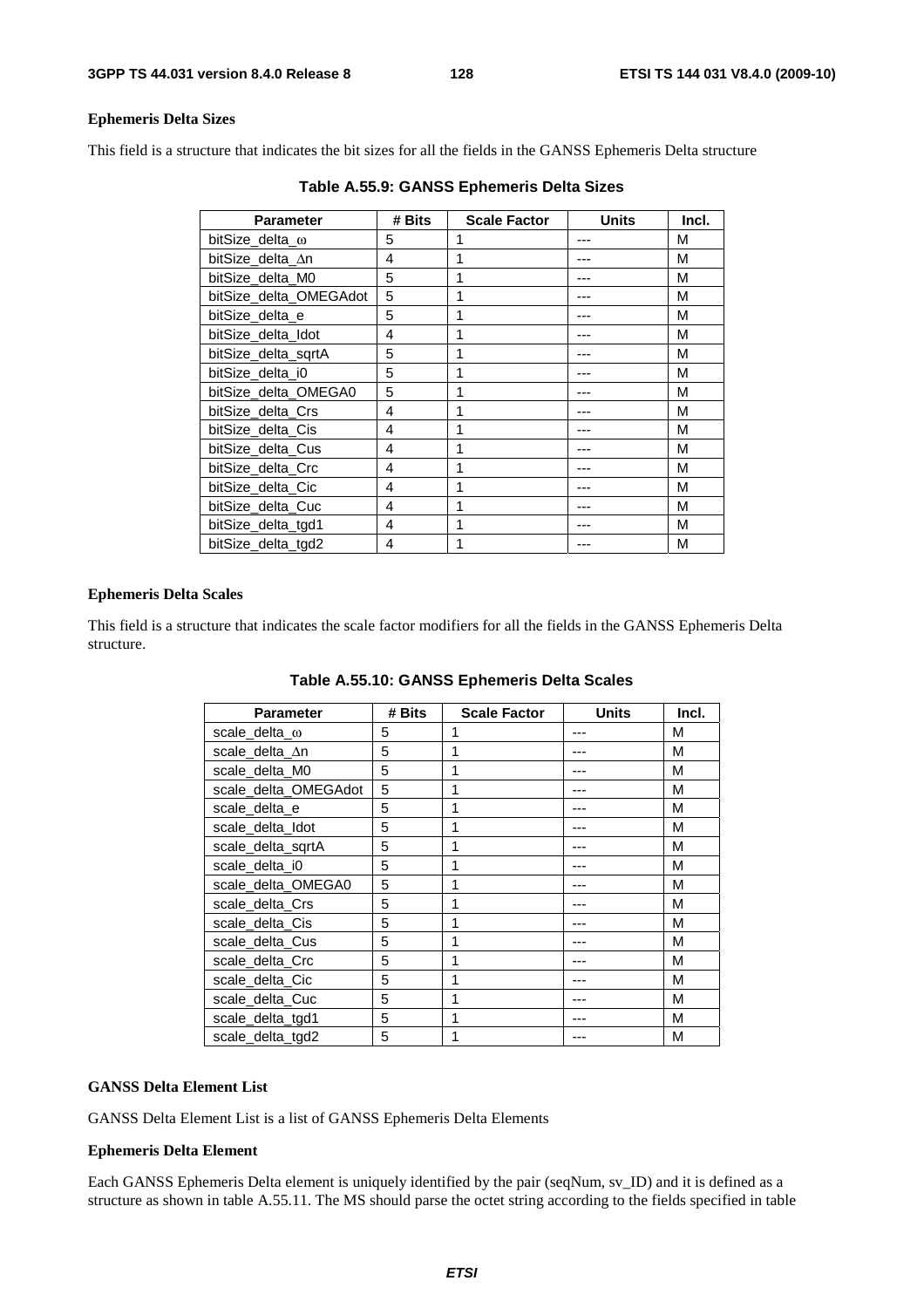A.55.4. Each element in table A.55.4 but for seqNum and sv\_ID should be treated as a signed integer. Each Ephemeris delta is transmitted as an octet string of up to 49 octets. The actual number of octets is determined by the size of the bit fields in the GPS\_Ephemeris\_Delta\_Sizes table (table A.55.9). Each set of up to 49 octets represents a single extension for a single satellite vehicle. Each set encodes the satellite vehicle ID and the sequence number. The sequence number specifies the order in which the individual ephemeris extension elements are assembled as time marches forward to create the next ephemeris. The sequence number is the same for all satellite vehicle IDs for a particular update period.

| <b>Parameter</b> | # Bits | Default #         | <b>Scale Factor</b>                                             | <b>Default</b> | <b>Units</b>     | Incl. |
|------------------|--------|-------------------|-----------------------------------------------------------------|----------------|------------------|-------|
|                  |        | <b>Bits</b>       |                                                                 | <b>Scale</b>   |                  |       |
| sequenceNum      | 7      |                   |                                                                 |                |                  | м     |
| svID             | 6      |                   |                                                                 | 1              | ---              | м     |
| delta_ω          | 132(1) | 21                | $2^{-16*2^{-31}} \cdot 2^{15*2^{-31}}$ ( <sup>2</sup> )         | $2^{-31}$      | semi-circles     | м     |
| delta_∆n         | 116(1) | $12 \overline{ }$ | $\sqrt{2^{-16}*2^{-43}}$ $\sqrt{2^{15}*2^{-43}}$ $\binom{2}{1}$ | $2^{-43}$      | semi-circles/sec | M     |
| delta_M0         | 132(1) | 21                | $2^{-16}*2^{-31}$ , $2^{15}*2^{-31}$ $(^2)$                     | $2^{-31}$      | semi-circles     | M     |
| delta_OMEGAdot   | 124(1) | 13                | $2^{-16*2^{-43}} \cdot 2^{15*2^{-43} \cdot 2^2}$                | $2^{-43}$      | semi-circles/sec | М     |
| delta_e          | 132(1) | 18                | $\sqrt{2^{-16}*2^{-33}}$ $\sqrt{2^{15}*2^{-33}}$ $\binom{2}{1}$ | $2^{-33}$      |                  | м     |
| delta_Idot       | 114(1) | 11                | $\sqrt{2^{-16}*2^{-43}}$ $\sqrt{2^{15}*2^{-43}}$ $\binom{2}{1}$ | $2^{-43}$      | semi-circles/sec | М     |
| delta_sqrtA      | 132(1) | 14                | $\sqrt{2^{-16}*2^{-19}}$ $\sqrt{2^{15}*2^{-19}}$ $\binom{2}{1}$ | $2^{-19}$      | meters1/2        | M     |
| delta_i0         | 132(1) | 14                | $2^{-16}*2^{-31}$ $2^{15}*2^{-31}$ $(2)$                        | $2^{-31}$      | semi-circles     | М     |
| delta_OMEGA0     | 132(1) | 14                | $2^{-16*2^{-31}} \cdot 2^{15*2^{-31}}$ ( <sup>2</sup> )         | $2^{-31}$      | semi-circles     | м     |
| delta_Crs        | 116(1) | $12 \overline{ }$ | $2^{-16*2^{5}} \cdot 2^{15*2^{5}}$                              | $2^{5}$        | meters           | м     |
| delta_Cis        | 116(1) | 11                | $2^{-16*}2^{-29}$ $2^{15*}2^{-29}$ $(2)$                        | $2^{-29}$      | radians          | M     |
| delta_Cus        | 116(1) | $12 \overline{ }$ | $2^{-16}*2^{-29}$ $2^{15}*2^{-29}$ $(2)$                        | $2^{-29}$      | radians          | М     |
| delta Crc        | 116(1) | 12                | $2^{-16}*2^{-5}$ $2^{15}*2^{-5}$ $(2)$                          | $2^{-5}$       | meters           | м     |
| delta_Cic        | 116(1) | 11                | $2^{-16*2^{29}} \cdot 2^{15*2^{29}}$                            | $2^{-29}$      | radians          | м     |
| delta_Cuc        | 116(1) | $12 \overline{ }$ | $2^{-16*2^{-29}}$ $2^{15*2^{-29}}$ $(2)$                        | $2^{-29}$      | radians          | M     |
| delta_tgd1       | 116(1) | 2                 | $2^{-16*2^{-31}} \cdot 2^{15*2^{-31}}$ ( <sup>2</sup> )         | $2^{-31}$      | seconds          | м     |
| delta_tgd2       | 116(1) | $\overline{2}$    | $2^{-16*2^{31}} \cdot 2^{15*2^{31}}$                            | $2^{-31}$      | seconds          | M     |

| Table A.55.11: GANSS Ephemeris Delta Element |  |  |
|----------------------------------------------|--|--|
|----------------------------------------------|--|--|

(1) The number of bits of each signed integer field is variable and it is indicated once for all numEphemerisDeltas by the structure ephemerisDeltasSizes. When the ephemerisDeltaSizes field is not present, the values found in the columns "Default # Bits" shall be used.

#### **sequenceNum**

This field indicates the order of the Ephemeris delta terms. The ephemeris constructed for use in satellite positioning is built by adding the delta terms to the referenced GANSS\_Navigation Model in the order dictated by this sequence number. The sequence number shall remain the same for each svID in a group of Ephemeris Deltas corresponding to a particular update epoch.

#### **svID**

This field identifies the satellite ID within a particular sequenceNum.

These fields, with the exception of sequenceNum and svID, specify the deltas to be added to the existing Ephemeris to create a new Ephemeris suite that is extended from its predecessor by the time provided in the "validityPeriod" parameter. To compute the time of ephemeris for the newly constructed ephemeris, validityPeriod is added to the preceding toe. The ephemeris time of clock (toc) is set equal to the toe.

For each of the other ephemeris terms the corresponding delta ephemeris term is added in order to create the updated ephemeris. The terms delta\_M0, delta\_i0, and delta\_OMEGA0 of the delta ephemeris must be extrapolated prior to the addition of the delta terms as follows:

<sup>(2)</sup> The scale factor of each parameter is variable around the default scale factor. The variation for each field is indicated once for all numEphemerisDeltas by the structure ephemerisDeltasScales. For example, if the scale factor modifier for delta\_omega has a value of 4, the scale factor for delta\_omega is  $2^4 * 2^{31}$ . When the ephemerisDeltaScales is not used, the values found in the column "Default Scale" shall be used.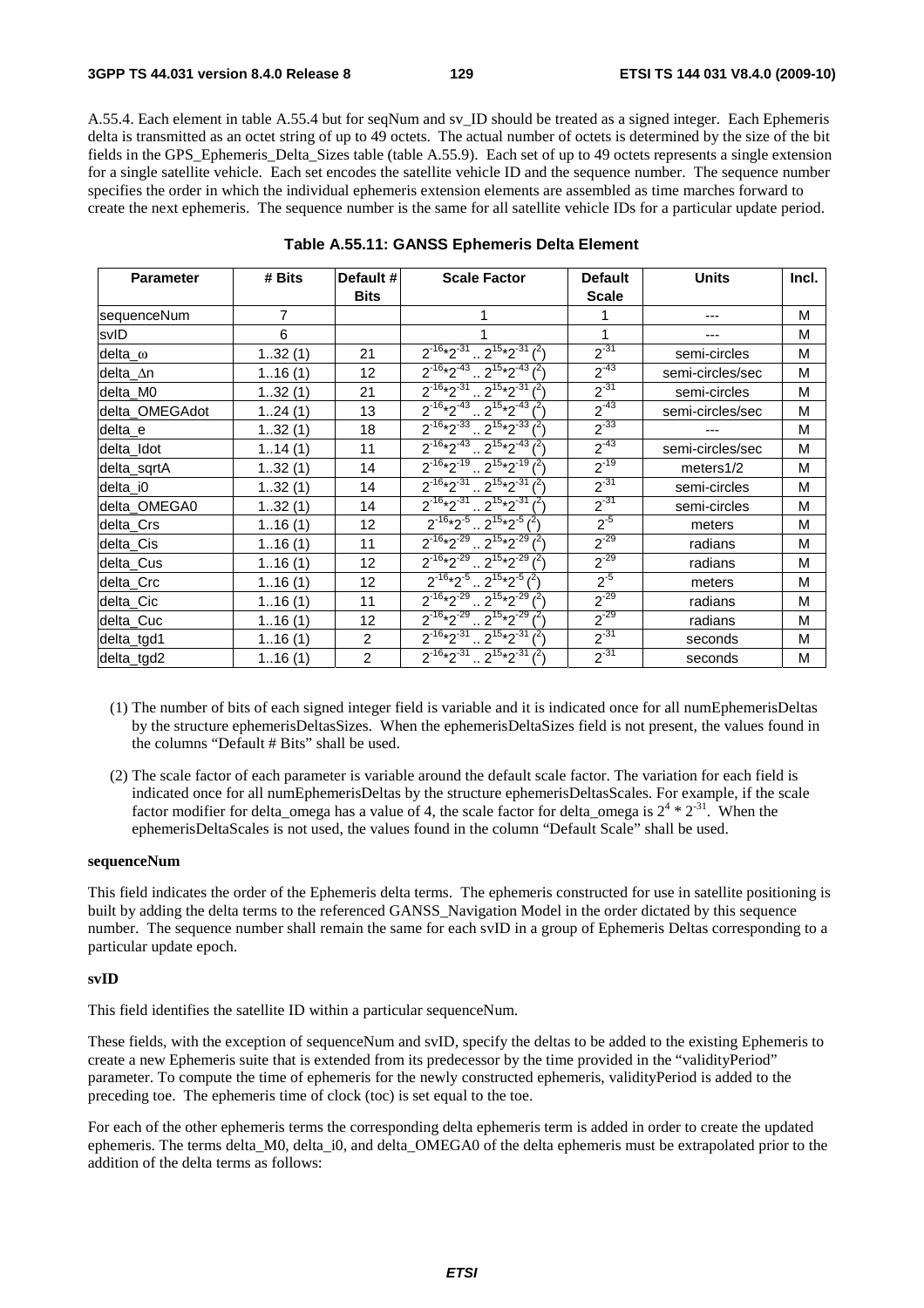$$
M_{0(i+1)} = M_{0(i)} + delta \_M_{0(i)} + (\sqrt{\frac{\mu}{A_{(i)}}^3 + \Delta n_{(i)}}) \cdot dt
$$

Where  $\mu$  is the WGS 84 value of the earth's gravitational constant for GANSS user, and  $A_{(i)}$  is the semi-major axis associated with this satellite's update. The extrapolation of delta\_M0, uses the prior set's sqrtA term to compute  $A_{(i)}$ .

$$
OMEGA0_{(i+1)} = OMEGA0_{(i)} + deltaOMEGA0_{(i)} + OMEGAdot_{(i)} * dt
$$

i0  $i_0$  (i+1) = i0(i) + delta\_i0(i) + Idot(i) \* dt

Where dt is equal to validityPeriod\*3600. The terms af0, and af1 from the GANSS clock model must be extrapolated as follows:

$$
af0_{(i+1)} = af0_{(i)} + af1_{(i)} * dt + af2_{(i)} * dt2
$$

$$
af1_{(i+1)} = af1_{(i)} + 2 * af2_{(i)} * dt
$$

$$
af2_{(i+1)} = af2_{(i)}
$$

Where af0, af1, and af2 are the clock model terms as shown in table A.49.1.

The following demonstrates the application of the ephemeris extension technique. Assume the validityPeriod = 5, representing: (5+1)hours = 6 hours, and the GANSS Navigation model for a particular satellite, identified by the reference IOD has a toe  $= 0$  seconds.

The toe for sequenceNumber 1 is computed by adding the validityPeriod to the initial toe of 0 as  $0 + 6$  hours =0 + 21600 seconds. The new ephemeris is constructed by adding the delta ephemeris terms from set 1 to the reference ephemeris creating the new ephemeris, which will be used for the next six hours. For the five terms listed above (delta\_M0, delta\_i0, delta\_OMEGA0, af0, and af1) the extrapolation described must occur prior to the addition of the delta term. Of course if one of these three delta ephemeris terms was provided in full via the exception table then the extrapolation is unnecessary and the exception term combined with the delta\_ephemeris term is used directly.

The next ephemeris computation will occur by adding the validityPeriod to the current toe of  $21600$  as:  $21600 + 6$  hours  $= 21600 + 21600 = 43200$ . The ephemeris delta terms from set two are added to the ephemeris resulting from the prior addition to create the next ephemeris. This is done for each satellite vehicle ID listed in the provided satellite list indicated in the ganssSatRef field.

#### **GANSS Ephemeris Extension check**

The GANSS Ephemeris Extension check provides information about non foreseen events that occurred during the period starting at the ganssBeginTime to the current time. An event is signified through a bit string . Each bits refers to one PRN. If a bit is set to one, this means that the ephemeris extension is no longer valid for this specific PRN. In order to indicate planned future manuvers an end time is provided. The SMLC can indicate that a future event is planned between the current time and the end time of this ephemeris extension.

| <b>Parameter</b>   | <b>Presence</b> | <b>Note</b>       |
|--------------------|-----------------|-------------------|
| qanssBeginTime     | м               | See Table A.55.13 |
| qanssEndTime       | м               | See Table A.55.14 |
| ganssSatEventsInfo | м               | See Table A.55.15 |

#### **Table A.55.12: Ephemeris Extension check**

#### **GANSS Begin Time**

The GANSS begin time corresponds to the GANSS Day and GANSS Seconds of Estimation of the ephemeris extensions block.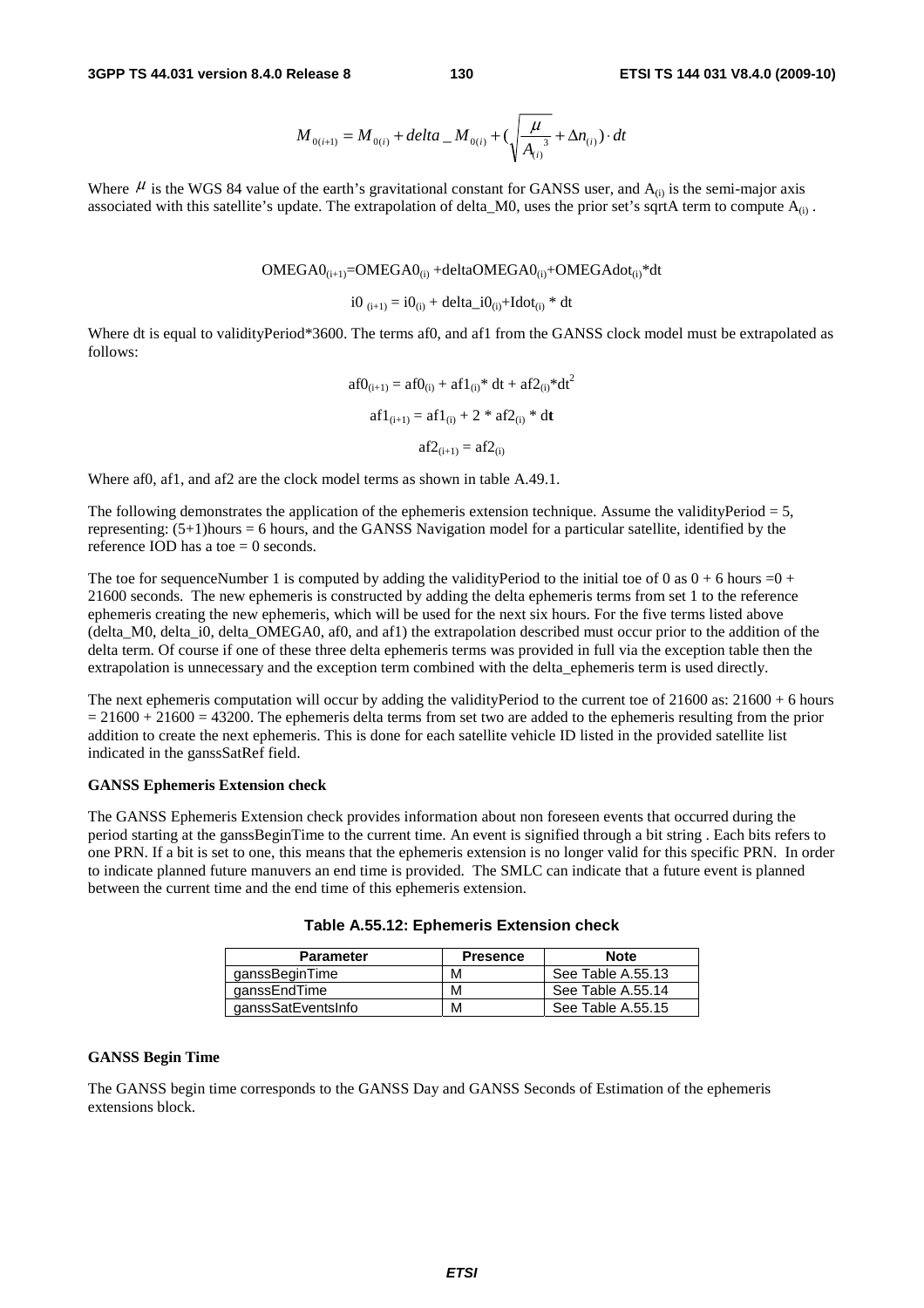#### **Table A.55.13: GANSS Begin Time**

If a bit is clear in the eventOccured field it indicates that a satellite maneuver has not occurred since the ganssBeginTime nor is

| <b>Parameter</b> | # Bits    | <b>Scale Factor</b> | <b>Units</b> | Incl. |
|------------------|-----------|---------------------|--------------|-------|
| <b>GANSS Dav</b> | 12<br>ں ו |                     | Dav          | M     |
| <b>GANSS TOD</b> | -         |                     | Seconds      | M     |

### **GANSS End Time**

The GANSS end time represents the final time the Ephemeris extension is valid.

#### **Table A.55.14: GANSS End Time**

| Parameter        | # Bits  | <b>Scale Factor</b> | Units   | Incl. |
|------------------|---------|---------------------|---------|-------|
| <b>GANSS Dav</b> | 12<br>J |                     | Dav     | М     |
| <b>GANSS TOD</b> |         |                     | Seconds | M     |

#### **GANSS Sat Event Information**

This IE is designed to indicate events that have or may occur between the ganssBeginTime and the ganssEndTime.

**Table A.55.15: GANSS Sat Event Information** 

| <b>Parameter</b>        | # Bits | <b>Scale Factor</b> | <b>Units</b> | Incl. |
|-------------------------|--------|---------------------|--------------|-------|
| EventOccurred           | 64     |                     |              | M     |
| <b>FutureEventNoted</b> | 64     | -                   |              | M     |

#### **EventOccurred**

#### **FutureEventNoted**

If a bit is set in the futureEventNoted field it indicates that a maneuver is planned during the time period between current time plus sixty minutes and ganssEndTime

#### **SBAS ID**

If GANSS ID indicates SBAS, this field defines the specific SBAS for which the GANSS specific assistance data are provided according to Table A.55.16.

| <b>SBAS</b>  | <b>Value of SBAS ID</b> |
|--------------|-------------------------|
| <b>WAAS</b>  |                         |
| <b>EGNOS</b> |                         |
| <b>MSAS</b>  |                         |
| <b>GAGAN</b> |                         |
| Reserved     | ⊿-∵                     |

#### **Table A.55.16: SBAS ID**

#### **GANSS Additional UTC Model**

The GANSS Additional UTC Model field contains several sets of parameters needed to relate GNSS system time to Universal Time Coordinate (UTC), as defined in [12, 13, 14, 15, 16, 17]. Only one parameter set can be included in one GANSS Additional UTC Model and which set of parameters to include depends on the GANSS-ID and MS capabilities.

The UTC time standard, UTC(k), is GNSS specific. E.g., if GANSS ID indicates QZSS, GANSS Additional UTC Model field contains a set of parameters needed to relate QZST to UTC(NICT). If GANSS ID indicates Modernized GPS, GANSS Additional UTC Model field contains a set of parameters needed to relate GPS system time to UTC(USNO). If GANSS ID indicates GLONASS, GANSS Additional UTC Model field contains a set of parameters needed to relate GLONASS system time to UTC(RU). If GANSS ID indicates SBAS, GANSS Additional UTC Model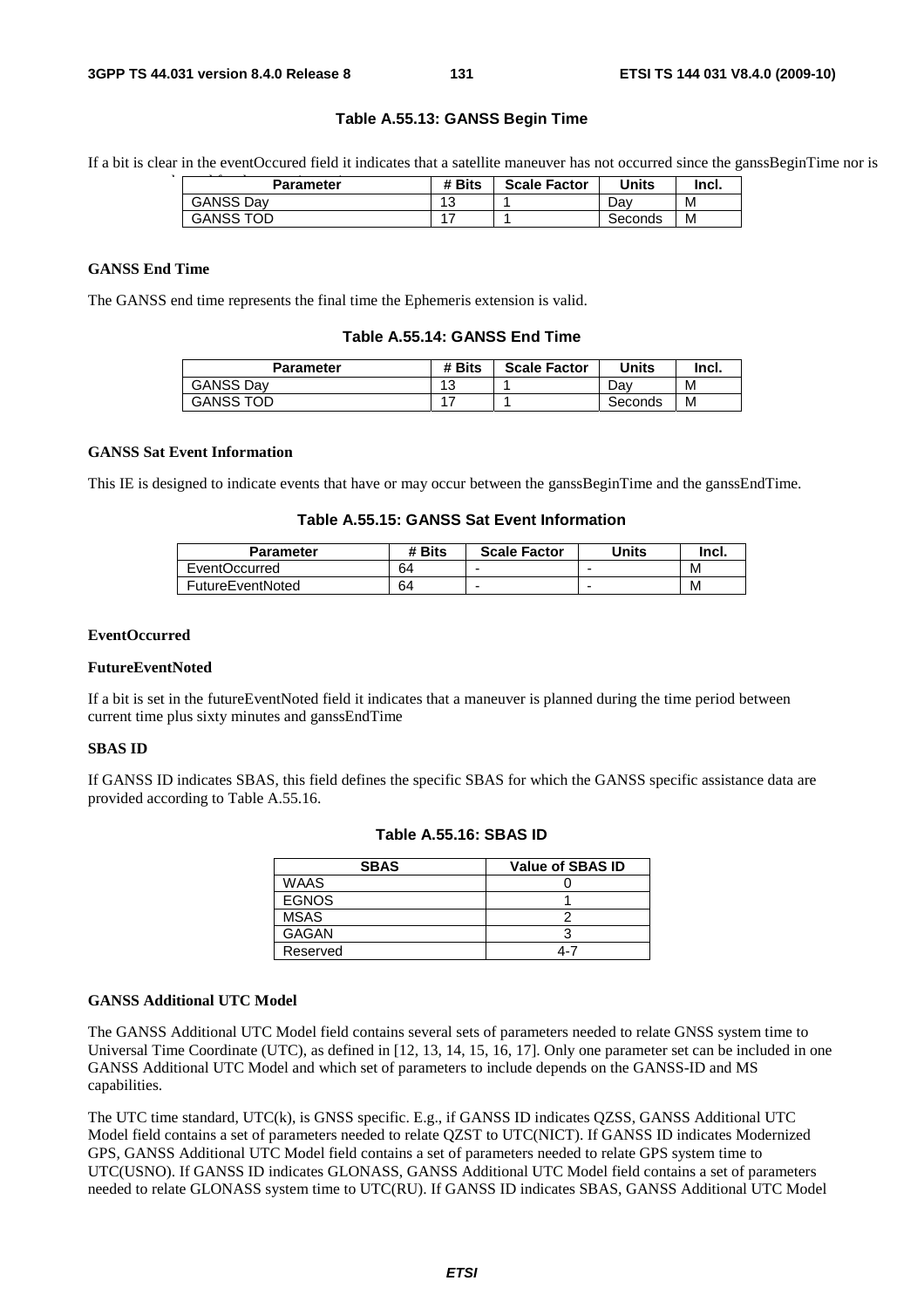field contains a set of parameters needed to relate SBAS network time for the SBAS indicated by SBAS ID to the UTC standard defined by the UTC Standard ID.

| <b>Parameter</b>                                                      | # Bits         | <b>Scale Factor</b>                           | <b>Units</b><br>Incl. |                      |  |
|-----------------------------------------------------------------------|----------------|-----------------------------------------------|-----------------------|----------------------|--|
| One of the following models can be included:                          |                |                                               |                       |                      |  |
| Model-2 (as defined in [12,13,14,16])                                 |                |                                               |                       |                      |  |
| $A_{0-n}$                                                             | 16             | $2^{-35}$                                     | seconds               | $C^{(1)}$            |  |
| $A_{1-n}$                                                             | 13             | $2^{51}$                                      | sec/sec               | $C^{(1)}$            |  |
| <u>A<sub>2-n</sub></u>                                                | 7              | $2^{-68}$                                     | sec/sec <sup>2</sup>  | $C^{(1)}$            |  |
| $\Delta t_{\text{LS}}$                                                | 8              | 1                                             | seconds               | $C^{(1)}$            |  |
| $t_{\rm ot}$                                                          | 16             | $2^4$                                         | seconds               | $C^{(1)}$            |  |
| $WN_{ot}$                                                             | 13             | 1                                             | weeks                 | $C^{(1)}$            |  |
| <b>WNLSF</b>                                                          | 8              | 1                                             | weeks                 | $C^{(1)}$            |  |
| DN                                                                    | 4              | 1                                             | days                  | $C^{(1)}$            |  |
| $\Delta t_{LSF}$                                                      | 8              | 1                                             | seconds               | $C^{(1)}$            |  |
|                                                                       |                | Model-3 (as defined in [17])                  |                       |                      |  |
| $N^A$                                                                 | 11             | 1                                             | days                  | $C^{(1)}$            |  |
| $\tau_{\rm c}$                                                        | 32             | $2^{31}$                                      | seconds               | $C^{(1)}$            |  |
| <b>B1</b>                                                             | 11             | $2^{-10}$                                     | seconds               | $\overline{O^{(2)}}$ |  |
| <b>B2</b>                                                             | 10             | $2^{-16}$                                     | sec/msd               | $\overline{O^{(2)}}$ |  |
| KP                                                                    | $\overline{2}$ | 1                                             |                       | O                    |  |
|                                                                       |                | Model-4 (as defined in [15], Message Type 12) |                       |                      |  |
| $A_{1WNT}$                                                            | 24             | $2^{-50}$                                     | sec/sec               | $C^{(1)}$            |  |
| A <sub>OWNT</sub>                                                     | 32             | $2^{-30}$                                     | seconds               | $\overline{C^{(1)}}$ |  |
| $\rm t_{ot}$                                                          | 8              | $2^{12}$                                      | seconds               | $C^{(1)}$            |  |
| $WN_t$                                                                | 8              | 1                                             | weeks                 | $\overline{C^{(1)}}$ |  |
| $\Delta t_{LS}$                                                       | 8              | 1                                             | seconds               | $\overline{C^{(1)}}$ |  |
| <b>WNLSF</b>                                                          | 8              | 1                                             | weeks                 | $C^{(1)}$            |  |
| <b>DN</b>                                                             | 8              | 1                                             | days                  | $C^{(1)}$            |  |
| $\Delta t_{\text{LSF}}$                                               | 8              | 1                                             | seconds               | $\overline{C^{(1)}}$ |  |
| <b>UTC</b>                                                            | 3              | 1                                             |                       | $C^{(1)}$            |  |
| Standard                                                              |                |                                               |                       |                      |  |
| ID                                                                    |                |                                               |                       |                      |  |
| Note 1: All of these fields shall be present together, or none of     |                |                                               |                       |                      |  |
| them shall be present.                                                |                |                                               |                       |                      |  |
| Note 2: If the optional elements are included, both elements shall be |                |                                               |                       |                      |  |
| included.                                                             |                |                                               |                       |                      |  |

**Table A.55.17: GANSS Additional UTC Model** 

### **UTC Standard ID**

If GANSS ID indicates SBAS, this field indicates the UTC standard used for the SBAS network time indicated by SBAS ID to UTC relation as defined in Table A.55.18 ( [15], Message Type 12).

|  |  |  | Table A.55.18: UTC Standard ID |  |
|--|--|--|--------------------------------|--|
|--|--|--|--------------------------------|--|

| <b>UTC Standard</b>                                                           | Value of UTC<br><b>Standard ID</b> |
|-------------------------------------------------------------------------------|------------------------------------|
| UTC as operated by the Communications Research Laboratory (CRL), Tokyo, Japan |                                    |
| UTC as operated by the National Institute of Standards and Technology (NIST)  |                                    |
| UTC as operated by the U.S. Naval Observatory (USNO)                          |                                    |
| UTC as operated by the International Bureau of Weights and Measures (BIPM)    |                                    |
| Reserved for future definition                                                | 4-7                                |

#### **GANSS Auxiliary Information**

This field contains additional information dependent on the GANSS ID and is shown in Table A.55.19. If GANSS Auxiliary Information is provided together with other satellite dependent GANSS assistance data (i.e., any of DGANSS Corrections, GANSS Navigation Model, GANSS Data Bit Assistance, or GANSS Reference Measurement Information IEs) and RRLP pseudo-segmentation is used, the GANSS Auxiliary Information should be provided for the same satellites and in the same RRLP segment as the other satellite dependent GANSS assistance data.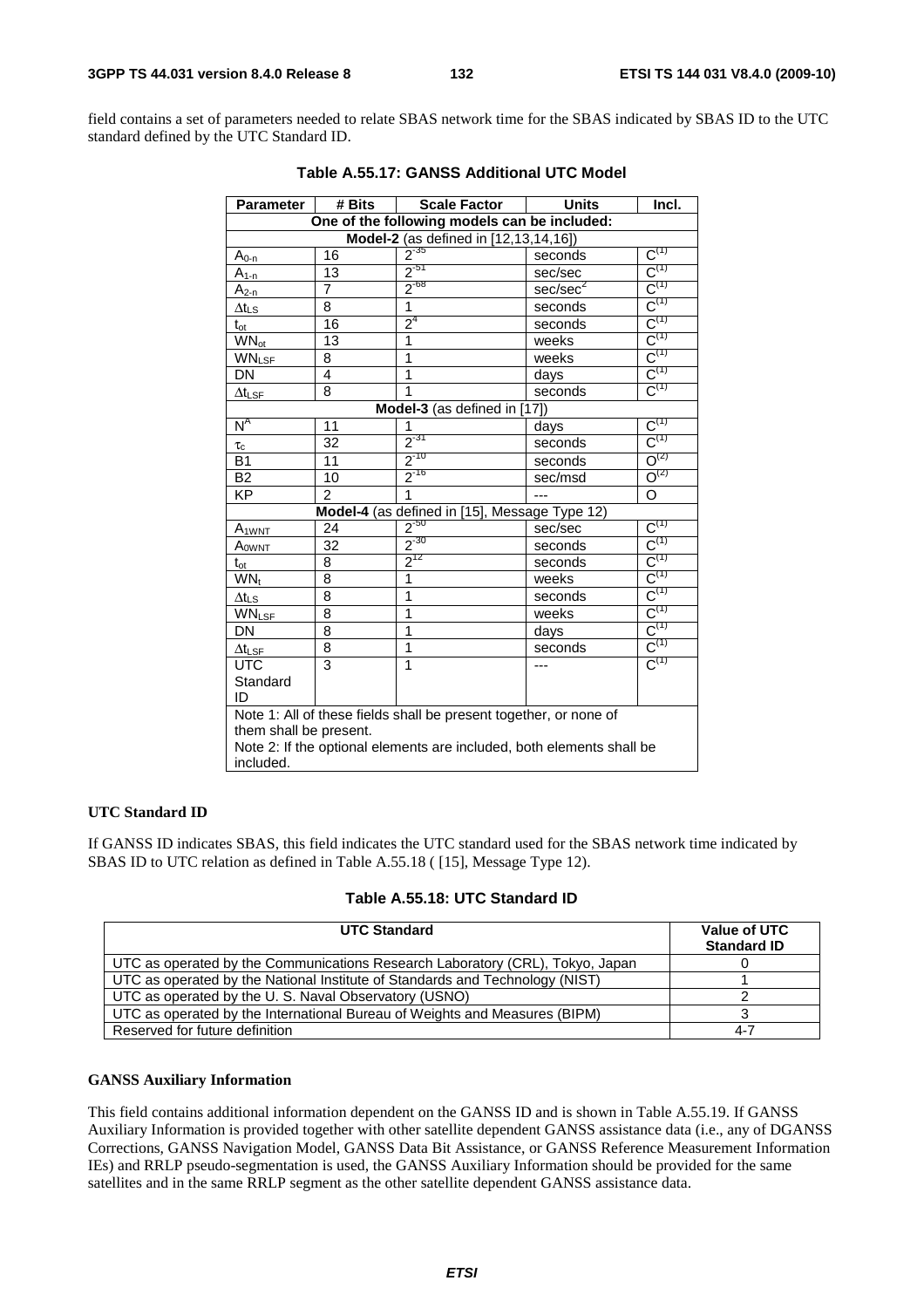| <b>Parameter</b>                                                                                    | Range                                                                                                      | <b>Bits</b> | <b>Resolution</b> | Incl. |  |
|-----------------------------------------------------------------------------------------------------|------------------------------------------------------------------------------------------------------------|-------------|-------------------|-------|--|
| One of the following group of elements can be included, dependent on the GANSS ID                   |                                                                                                            |             |                   |       |  |
|                                                                                                     | The following fields may only be present if GANSS ID indicates Modernized GPS and occur once per satellite |             |                   |       |  |
|                                                                                                     | (N SAT times):                                                                                             |             |                   |       |  |
| SV ID                                                                                               | $0 - 63$                                                                                                   |             | ---               | м     |  |
| Signals Available                                                                                   | Table A.59                                                                                                 | 8           | ---               | м     |  |
| The following fields may only be present if GANSS ID indicates GLONASS and occur once per satellite |                                                                                                            |             |                   |       |  |
| (N_SAT times):                                                                                      |                                                                                                            |             |                   |       |  |
| SV ID                                                                                               | $0 - 63$                                                                                                   | 6           | $---$             | м     |  |
| Channel number                                                                                      | $-7 - 13$                                                                                                  | 5           | $--$              | м     |  |
| Signals Available                                                                                   | Table A.59                                                                                                 | 8           | ---               | м     |  |

#### **SV\_ID**

This field specifies the SV for which the GANSS Auxiliary Information is given. The interpretation of SV ID is defined in Table A.10.14.

Range:  $0 - 63$ 

#### **Signals Available**

This field indicates the ranging signals supported by the satellite indicated by SV ID. This field is given as a bit string as shown in Table A.59 for a particular GANSS. If a bit is set to '1' it indicates that the satellite identified by SV ID transmits ranging signals according to the signal correspondence in Table A.59. If a bit is set to '0' it indicates that the corresponding signal is not supported on the satellite identified by SV ID.

#### **Channel number**

This field indicates the GLONASS carrier frequency number of the satellite identified by SV ID, as defined in [17].

### A.4.2.7 GANSS Carrier-Phase Measurement Request Element

This element is optional and controls if the MS should return carrier-phase measurements in GANSS Measurement Information IE or not to the SMLC. The inclusion of this parameter implies use of measure Position Request. The description is found in sub-chapter 2.2.4d.

### A.4.2.8 GANSS TOD - GSM Time Association Request Element

This element is optional and controls if the MS should return GANSS TOD - GSM Time Association Measurements or not to the SMLC. The inclusion of this parameter implies use of measure Position Request. The description is found in sub-chapter 2.2.4e.

# A.5 Assistance Data Acknowledgement

# A.5.1 General

The MS sends the Assistance Data Acknowledgement component to the SMLC to indicate that it has received the whole Assistance Data component.

# A.6 Protocol Error

# A.6.1 General

This component is used by the receiving entity (SMLC or MS) to indicate to the sending entity, that there is a problem that prevents the receiving entity to receive a complete and understandable component.

This component has the following values: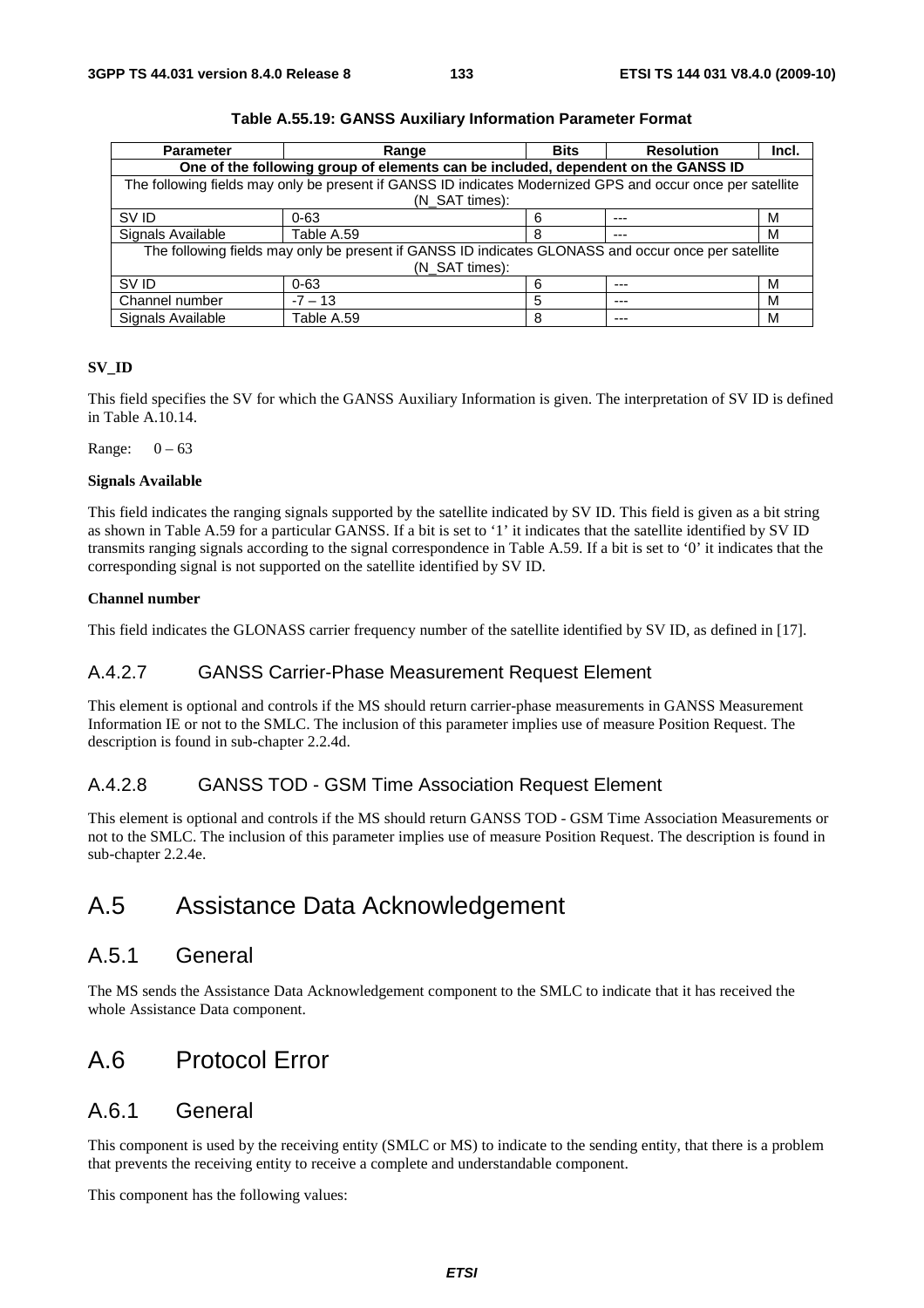| 'በ'     | Undefined:                                        |
|---------|---------------------------------------------------|
| -11.    | Missing Component;                                |
| $'2$ :  | Incorrect Data:                                   |
| $'3'$ : | Missing Information Element or Component Element; |
| '4'     | Message Too Short:                                |
| $'5$ .  | Unknown Reference Number.                         |

# A.6.2 Extended Reference IE

This IE shall be included in any Protocol Error message if and only if an Extended Reference IE was received in the corresponding previous Measure Position Request or Assistance Data message.

NOTE: For reasons of backward compatibility, a Release 4 or earlier MS will not include this IE.

The Extended Reference IE contains the following elements.

- SMLC code: an integer in the range 0-63. The value returned by a target MS in a Protocol Error message shall equal the value received from the SMLC in the earlier Measure Position Request or Assistance Data message.
- Transaction ID: an integer in the range 0-262143 distinguishing different RRLP transactions in different MSs currently being served by the same SMLC. The value returned by a target MS in a Protocol Error message shall equal the value received from the SMLC in the earlier Measure Position Request or Assistance Data message.

# A.7 Positioning Capability Request

# A.7.1 General

The SMLC sends the Positioning Capability Request component to the MS to request the MS positioning capabilities, types of assistance data supported and any assistance data that may be needed. It contains the following elements.

| <b>Element</b>               | <b>Type/Reference</b>        | <b>Presence</b> |
|------------------------------|------------------------------|-----------------|
| <b>Extended Reference</b>    | <b>Extended Reference</b>    | м               |
|                              | 2.2.5                        |                 |
| <b>GANSS Position Method</b> | <b>GANSS Position Method</b> |                 |
| <b>Parameters</b>            | Parameters, Table A.58       |                 |

# A.8 Positioning Capability Response

# A.8.1 General

The Positioning Capability Response is a RRLP component from the MS to the network. It is the response to the Positioning Capability Request. It contains the following elements.

| <b>Element</b>            | <b>Type/Reference</b>           | <b>Presence</b> |
|---------------------------|---------------------------------|-----------------|
| <b>Extended Reference</b> | Extended Reference 2.2.5        | м               |
| Positioning Capabilities  | Positioning Capabilities 8.2.1  | м               |
| Assistance Data Supported | Assistance Data Supported 8.2.2 |                 |
| Assistance Data Needed    | Assistance Data Needed 8.2.3    |                 |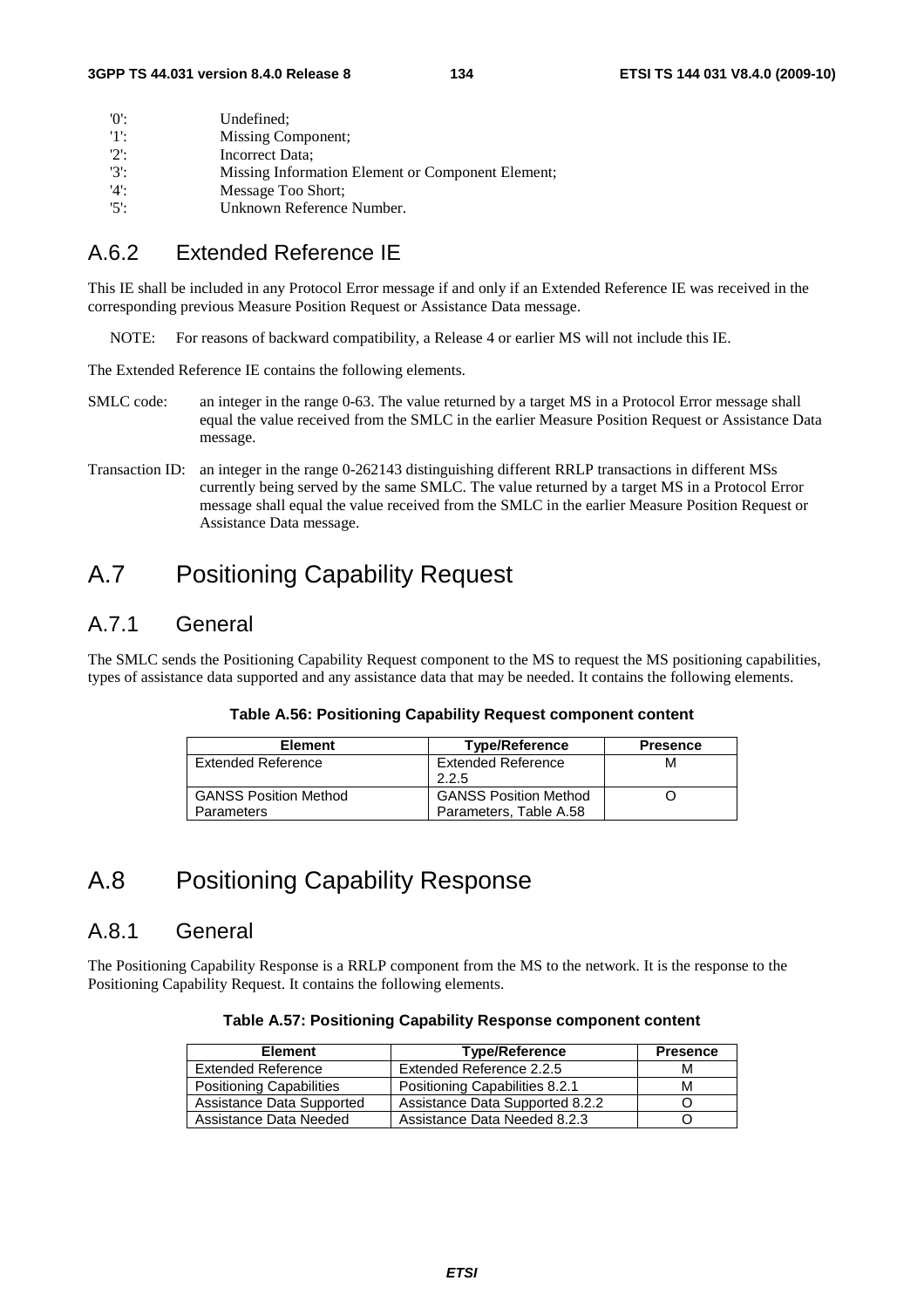# A.8.2 Elements

### A.8.2.1 Positioning Capabilities

This element indicates the positioning methods and other positioning capabilities supported by the MS. The inclusion of this element is mandatory.

The MS may indicate support for non-GANSS position methods and/or GANSS position methods. The MS indicates its support for non-GANSS position methods using a bit string with one bit representing each method, set to one if the method is supported and zero if it is not. The following Non-GANSS Position Methods can be identified:

- MS Assisted E-OTD:
- MS Based E-OTD:
- MS Assisted GPS;
- MS Based GPS:
- Standalone GPS.

The MS indicates its support for GANSS position methods by providing the parameters shown in Table A.58 for each GANSS system supported.

#### **Table A.58: GANSS Position Method Support**

| <b>GANSS Position Method Parameters</b> |
|-----------------------------------------|
| <b>GANSS ID</b>                         |
| <b>GANSS Position Method Types</b>      |
| <b>GANSS Signals</b>                    |
| <b>SBAS ID</b>                          |

GANSS\_ID

Range: 0 - 7

This field indicates the GANSS. The supported GANSS are defined in sub-clause A.4.2.6.2 (Table A.40). Absence of this field indicates Galileo.

#### GANSS Position Method Types

For each supported GANSS system, the MS shall and SMLC may indicate which method types are supported. This is represented using a bit string with one bit per method type where a one value indicates support and a zero value no support. The following GANSS Method Types can be identified:

- MS Assisted;
- MS Based:
- Standalone.

#### GANSS Signals

For each supported GANSS system, the MS shall and SMLC may indicate which signals are supported. This is represented using a bit string with one bit per signal where a one value indicates support and a zero value no support. The individual signals are denoted generically as signal1, signal2 etc. in the ASN.1 in clause 5.l. Table A.59 shows the signal correspondence for each defined GANSS system. Unfilled table entries indicate no assignment and shall either not be included or set to zero if included.

The GANSS Signal Correspondence in Table A.59 is also used when a single signal is addressed (e.g., when reporting GANSS measurements or providing GANSS assistance data). In this case, an Integer value is used to indicate the signal, and the values 0 to 7 correspond to GANSS Signal 1 to 8, respectively.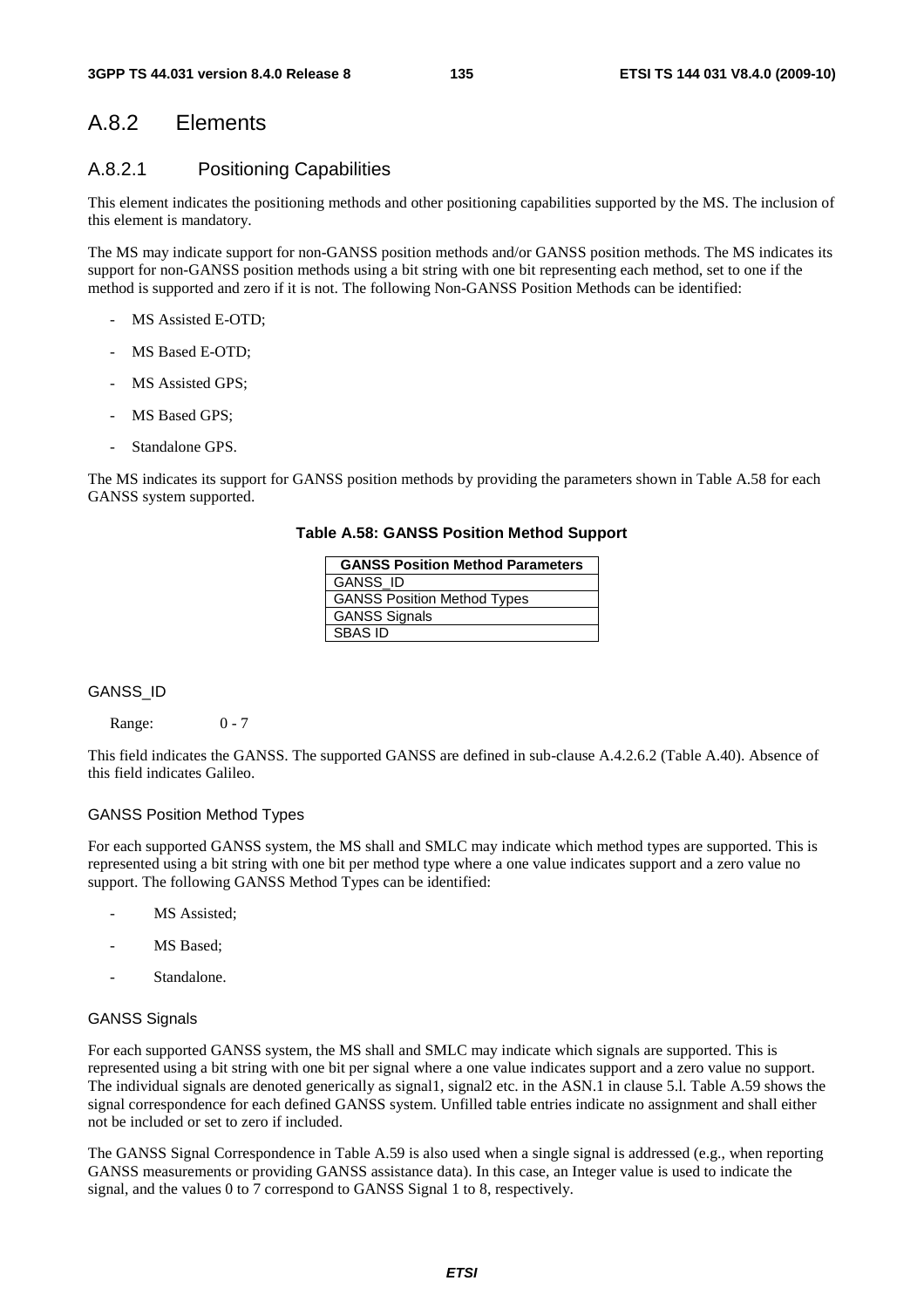| <b>GANSS System</b> | Signal 1 | Signal 2        | Signal 3         | Signal 4 | Signal 5    | Signal 6 | Signal 7 | Signal 8 |
|---------------------|----------|-----------------|------------------|----------|-------------|----------|----------|----------|
| Galileo             | E1       | E <sub>5a</sub> | E <sub>5</sub> b | E6       | $E5a + E5b$ |          |          |          |
| Modernized          | L1C      | L2C             | L5               |          |             |          |          |          |
| <b>GPS</b>          |          |                 |                  |          |             |          |          |          |
| <b>SBAS</b>         |          |                 |                  |          |             |          |          |          |
| QZSS                | QZS-L1   | QZS-            | QZS-             | QZS-L5   |             |          |          |          |
|                     |          | L1C             | L2C              |          |             |          |          |          |
| <b>GLONASS</b>      | G1       | G2              | G3               |          |             |          |          |          |

#### **Table A.59: GANSS Signal Correspondence**

#### SBAS\_ID

If GANSS ID in Table A.58 indicates support for SBAS, this field shall be present to indicate support of specific SBAS using a bit map with one bit per SBAS where a one value indicates support and a zero value no support.

|  |  |  |  | Table A.59.a: SBAS ID Correspondence |
|--|--|--|--|--------------------------------------|
|--|--|--|--|--------------------------------------|

| Bit C<br>ັບ | D.I+<br>DIL | Bit 2       | Bit 3<br>J | Bit      | Bit<br>ີ | Bit      | Bit      |
|-------------|-------------|-------------|------------|----------|----------|----------|----------|
| WAAS        | <b>GNOS</b> | <b>MSAS</b> | GAGAN      | reserved | reserved | reserved | reserved |

The MS shall also indicate whether it supports multiple measurement sets for the MS Assisted position methods listed below. This is represented using a bit string with one bit representing each position method which is set to a one if multiple measurement sets are supported for that method and to a zero if not. The following MS Assisted Position Methods associated with Multiple Measurement Sets can be identified:

- E-OTD;
- GPS:
- GANSS.

# A.8.2.2 Assistance Data Supported

This element indicates the types of assistance data that the MS supports for GPS and GANSS and is shown in Table A.59.b.

#### **Table A.59.b: Assistance Data Supported**

| <b>GANSS Position Method Parameters</b>         |  |  |  |  |  |
|-------------------------------------------------|--|--|--|--|--|
| <b>GPS Assistance Data</b>                      |  |  |  |  |  |
| <b>GANSS Assistance Data</b>                    |  |  |  |  |  |
| <b>GANSS Additional Assistance Data Choices</b> |  |  |  |  |  |

#### GPS Assistance Data

In the case of GPS, support for each of the following types of assistance data can be individually indicated using a bit string in which a one value indicates support and a zero no support. The following GPS Assistance Indications can be identified:

- Almanac;
- UTC model;
- Ionospheric Model;
- Navigation Model;
- DGPS Corrections;
- Reference Location;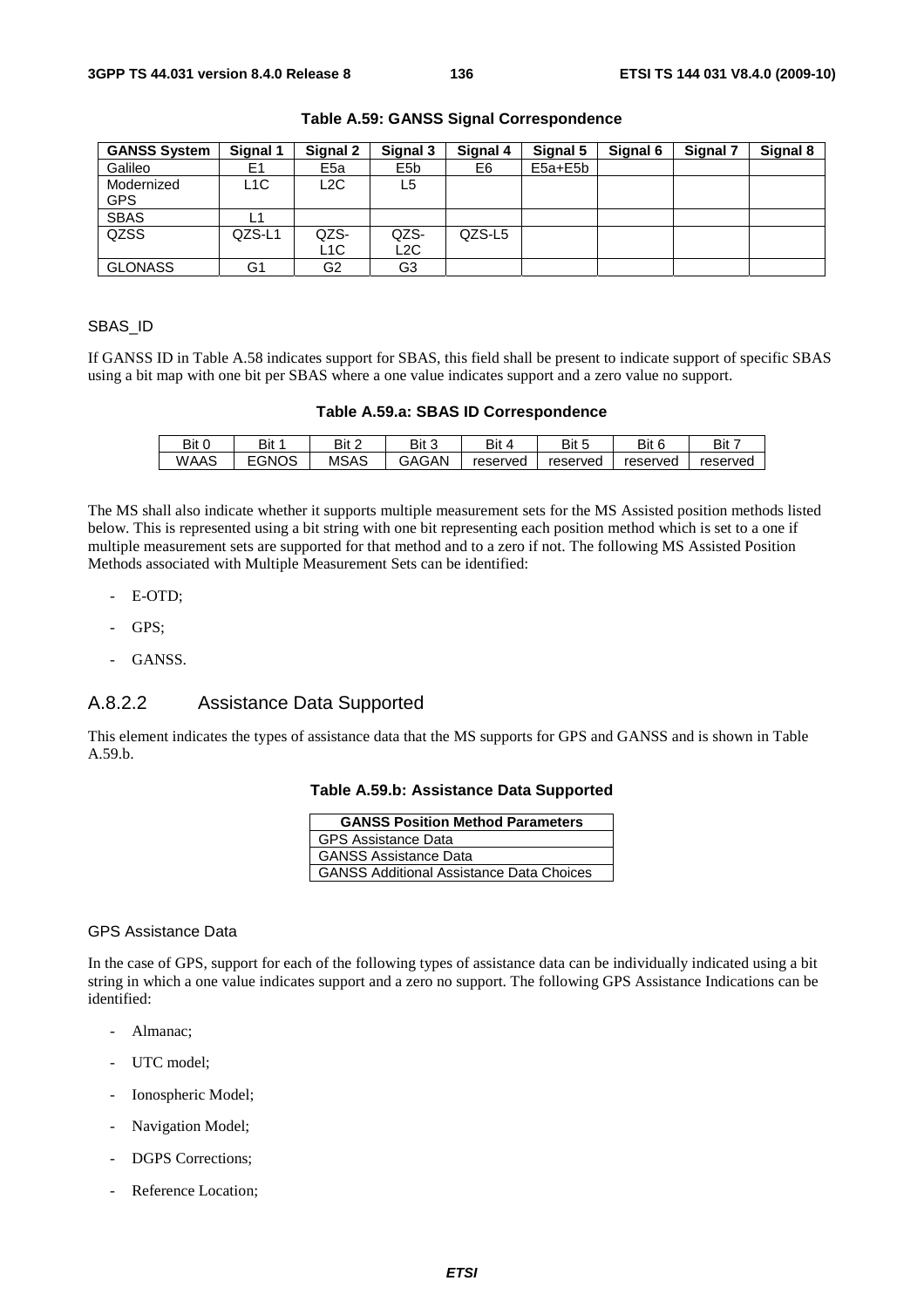- Reference Time:
- Acquisition Assistance;
- Real Time Integrity;
- Ephemeris Extension;
- Ephemeris Extension Check.

#### GANSS Assistance Data

In the case of GANSS, support for each of the following types of common assistance data is indicated using a bit string in which each bit represents one type of assistance data and is set to a one to indicate support and a zero to indicate no support. The following Common GANSS Assistance Indications can be identified:

- GANSS Reference Time;
- GANSS Reference Location:
- GANSS Ionospheric Model;
- GANSS Additional Ionospheric Model;
- GANSS Earth Orientation Parameters.

The MS indicates its support for assistance data specific to each GANSS system by providing the parameters shown in Table A.60 for each GANSS system supported.

#### **Table A.60: GANSS Assistance Support**

| <b>GANSS Assistance Parameters</b> |
|------------------------------------|
| <b>GANSS ID</b>                    |
| <b>GANSS Assistance</b>            |

#### GANSS\_ID

Range: 0 - 7

This field indicates the GANSS. The supported GANSS are defined in sub-clause A.4.2.6.2 (Table A.40). Absence of this field indicates Galileo.

#### GANSS Assistance

Supported GANSS Assistance data is indicated using a bit string in which each bit represents one type of assistance data and is set to a one to indicate support and a zero to indicate no support. The following types of Specific GANSS Assistance Indications can be identified.

- GANSS Real Time Integrity;
- GANSS Differential Corrections;
- GANSS Almanac;
- GANSS Reference Measurement Information;
- GANSS Navigation Model;
- GANSS Time Model GNSS-UTC;
- GANSS Time Model GNSS-GNSS:
- GANSS Data Bit Assistance;
- GANSS Ephemeris Extension;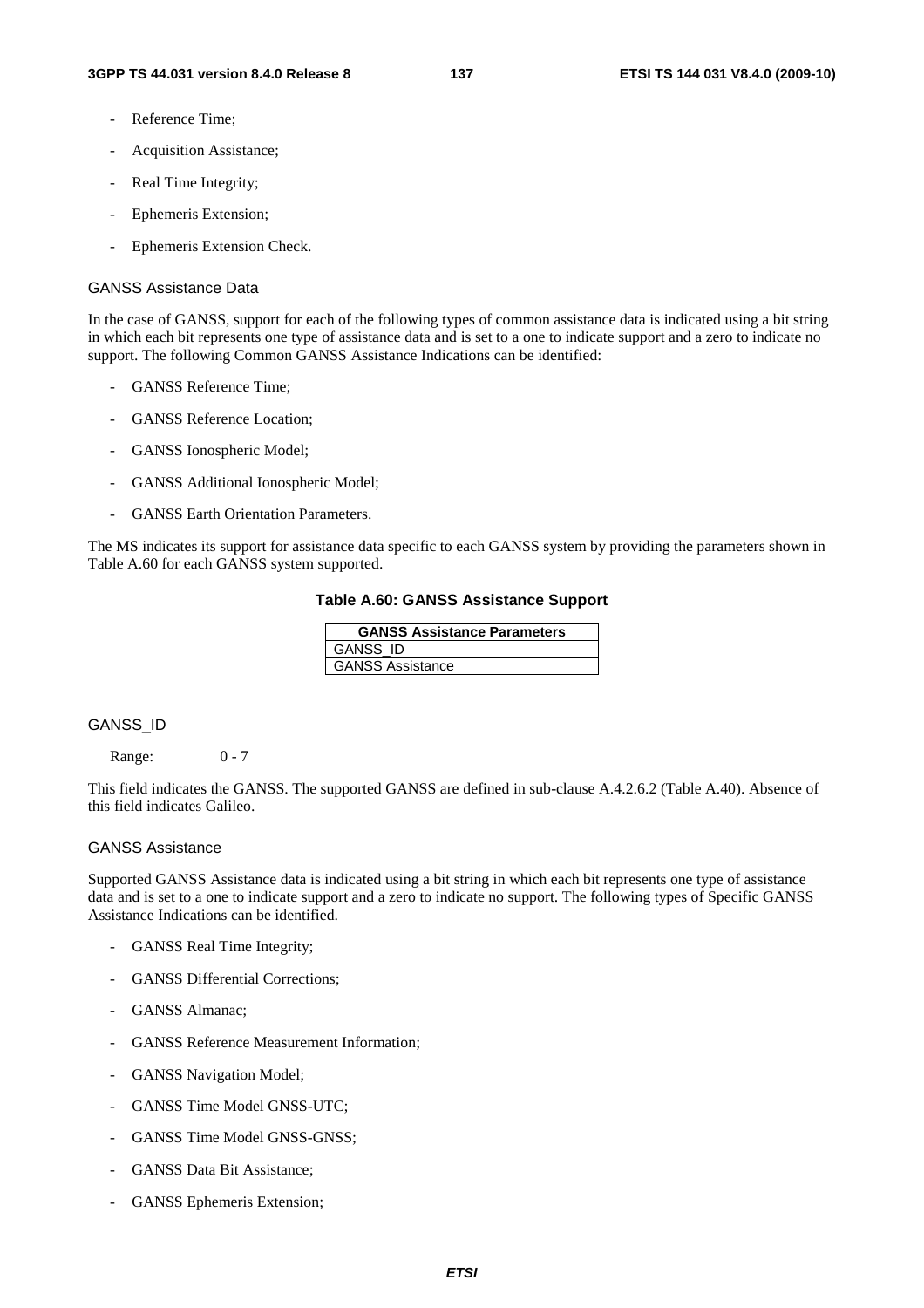- GANSS Ephemeris Extension Check:
- GANSS Additional UTC Model;
- GANSS Auxiliary Information.

#### GANSS Additional Assistance Data Choices

For GANSS Assistance Data elements for which multiple choices exist (GANSS Clock Model (Table A.49.1), GANSS Orbit Model (Table A.49.2), GANSS Almanac Model (Table A.54), and GANSS UTC Model/Additional UTC Model (Table A.55/A.55.17)) the MS and SMLC shall support the native formats choice as defined in the relevant ICDs for each GANSS signal. The MS can indicate which additional non-native choice(s) is(are) supported for a particular GANSS using a bit map with one bit per model where a one value indicates support and a zero value no support. Note that native support need not be indicated in this bit map.

#### **Table A.61: GANSS Additional Assistance Data Choices**

| <b>Parameter</b>                                            | #Bits | <b>Type/Reference</b>   | <b>Prsesence</b>            |  |  |  |
|-------------------------------------------------------------|-------|-------------------------|-----------------------------|--|--|--|
| The following fields occur once per GANSS (Num_GANSS times) |       |                         |                             |  |  |  |
| <b>GANSS ID</b>                                             |       | Table A.40              | $\bigcap \setminus \bigcup$ |  |  |  |
| <b>GANSS Clock Model Choice</b>                             |       | Bit String - Table A.62 | $\mathcal{C}^{(2)}$         |  |  |  |
| <b>GANSS Orbit Model Choice</b>                             |       | Bit String - Table A.62 | $C^{(2)}$                   |  |  |  |
| <b>GANSS Almanac Model Choice</b>                           |       | Bit String - Table A.62 | $\mathcal{L}^{(3)}$         |  |  |  |
| <b>GANSS UTC Model Choice</b>                               |       | Bit String - Table A.62 | $\mathcal{C}^{(4)}$         |  |  |  |

Note 1: Absence of this field indicates Galileo.

Note 2: These elements may only be present if GANSS Navigation Model support is indicated in GANSS Assistance.

Note 3: This element may only be present if GANSS Almanac support is indicated in GANSS Assistance.

Note 4: This element may only be present if GANSS Additional UTC Model support is indicated in GANSS Assistance.

#### **Table A.62: Bit String of GANSS Additional Assistance Data Choices**

Model 1 | Model 2 | Model 3 | Model 4 | Model 5 | Model 6 | Model 7 | Model 8 The individual Models 1-8 are identified in Tables A.49.1, A.49.2, A.54, and A.55/A.55.17. Non defined Models in Assistance Data Choices shall have the value '0' at the corresponding bit position.

# A.8.2.3 Assistance Data Needed

This element indicates the types of assistance data that the MS may need to obtain a location estimate or positioning measurements. The MS shall use this IE to indicate to the SMLC all the supported assistance data types for which the MS does not have current versions using the assistance data request IEs defined in 3GPP TS 49.031. The SMLC can then decide which subset of these assistance data types if any to download. The IE is encoded using the request for assistance data IEs defined for GPS and GANSS in 3GPP TS 49.031.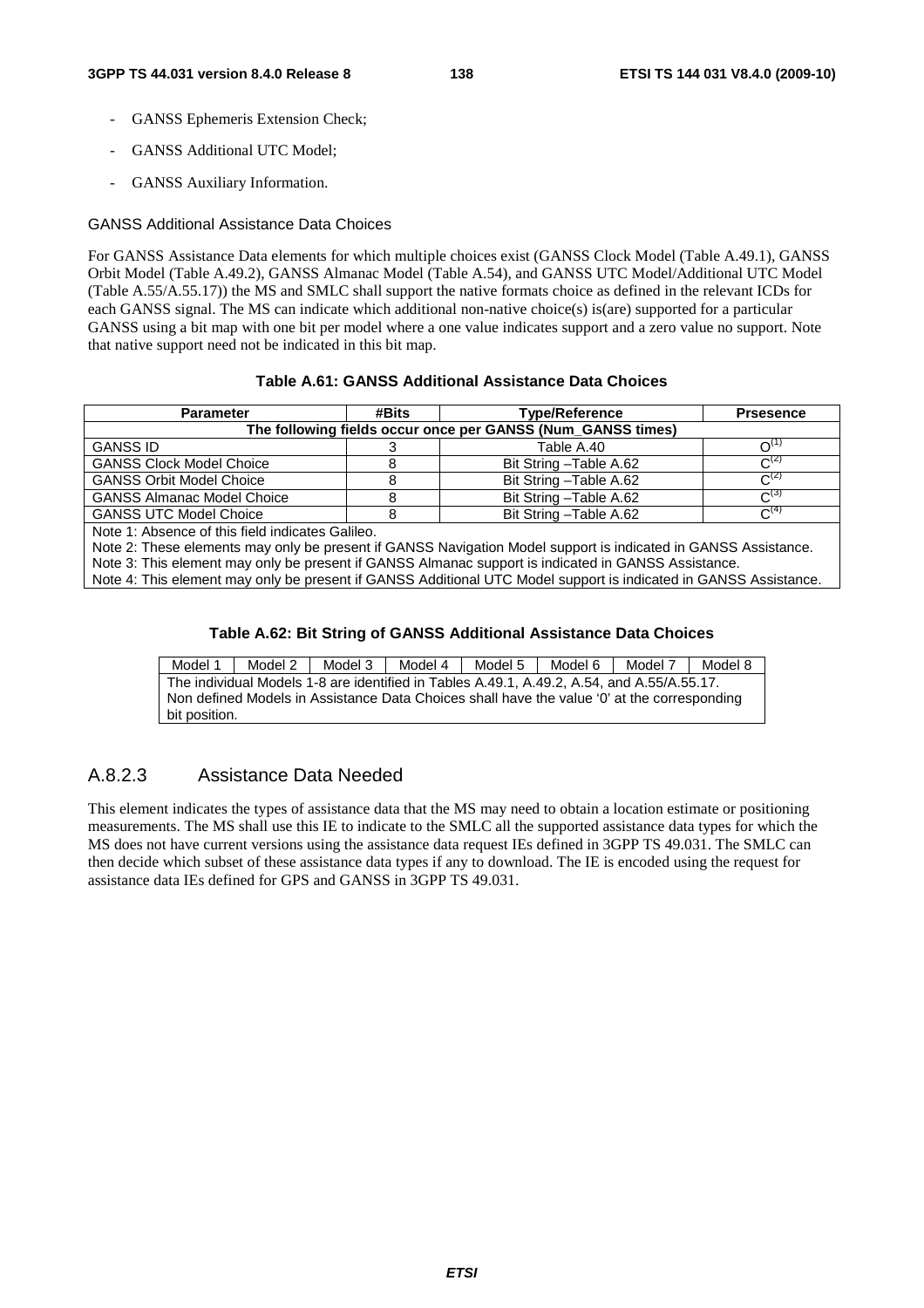# Annex B (informative): Change History

| Meeting# | Tdoc            | CR | <b>Rev</b> | <b>Subject/Comment</b>                                              |                |
|----------|-----------------|----|------------|---------------------------------------------------------------------|----------------|
|          |                 |    |            |                                                                     | <b>Version</b> |
| GP-39    |                 |    |            | Rel-8 version based on 7.9.0.                                       | 8.0.0          |
| GP-39    | GP-081324 0187  |    |            | Support for additional navigation satellite systems in RRLP         | 8.0.0          |
| GP-40    | GP-081818 0189  |    |            | <b>Various GANSS Corrections</b>                                    | 8.1.0          |
| GP-40    | GP-081819 0190  |    |            | Definition of GNSS system time origins                              | 8.1.0          |
| GP-40    | GP-081814 0192  |    |            | Correction to Extended Ephemeris Duration                           | 8.1.0          |
| GP-40    | GP-081820 0193  |    |            | <b>GANSS UTC model renaming</b>                                     | 8.1.0          |
| GP-41    | GP-090075 0194  |    |            | Clarifications for GPS real-time integrity                          | 8.2.0          |
| GP-41    | GP-090353 0198  |    |            | Corrections to Ephemeris Extension                                  | 8.2.0          |
| GP-41    | GP-090370 0200  |    |            | Correction to GANSS Positioning Method Element                      | 8.2.0          |
| GP-41    | GP-090359 0196  |    |            | Correction to MAP imports                                           | 8.2.0          |
|          |                 |    |            | (implementation of change regarding table formatting was done in an |                |
|          |                 |    |            | editorially preferred mannter)                                      |                |
| $GP-42$  | GP-090657  0201 |    |            | Correction to allowed settings of GANSS Positioning Method element  | 8.3.0          |
| GP-43    | GP-091171 0202  |    |            | Correction to pseudo-segmentation rules for GANSS Assistance Data   | 8.4.0          |